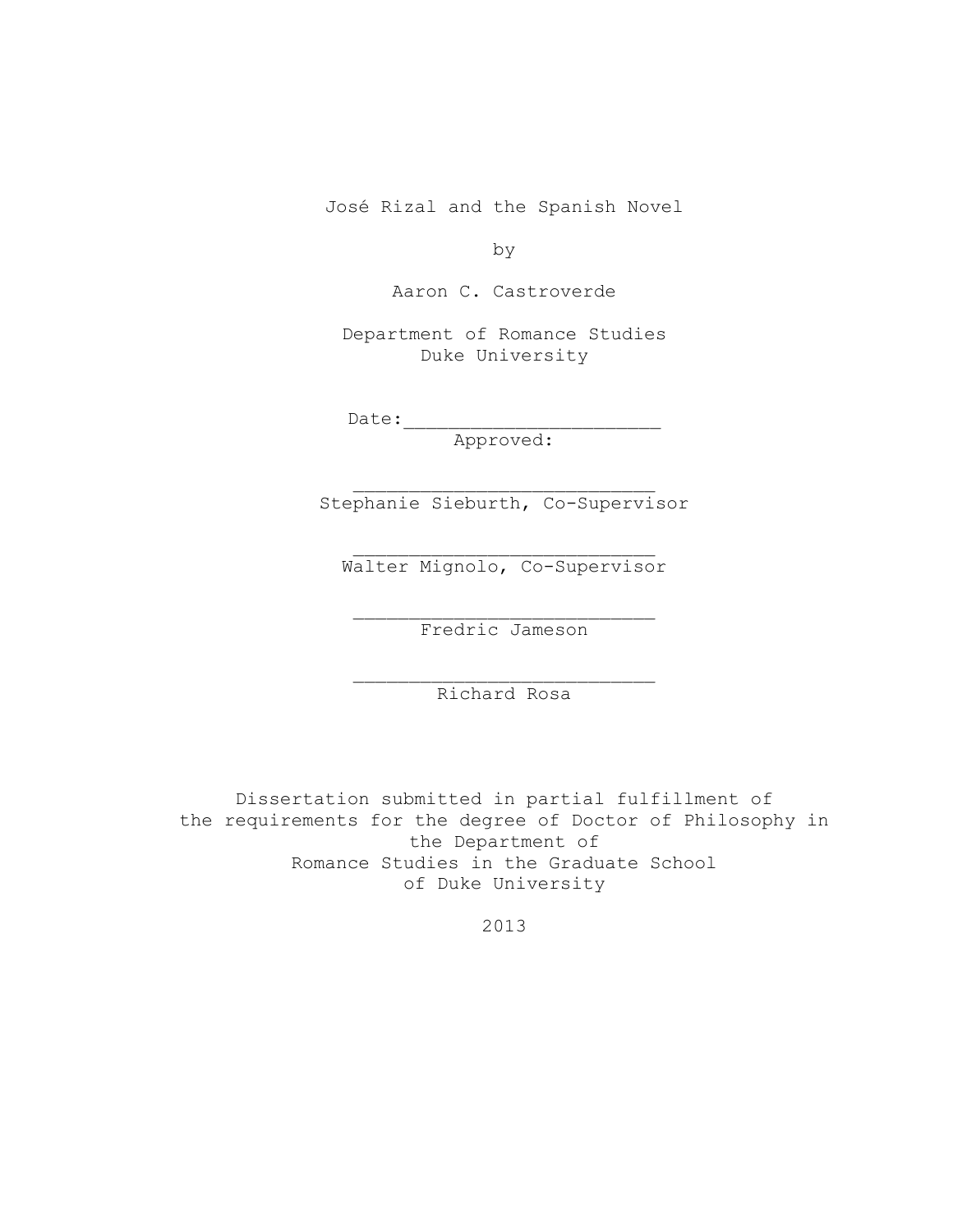#### ABSTRACT

José Rizal and the Spanish Novel

by

Aaron C. Castroverde

Department of Romance Studies Duke University

 $Date:$ 

Approved:

Stephanie Sieburth, Co-Supervisor

Walter Mignolo, Co-Supervisor

Fredric Jameson

Richard Rosa

An abstract of a dissertation submitted in partial fulfillment of the requirements for the degree of Doctor of Philosophy in the Department of Romance Studies in the Graduate School of Duke University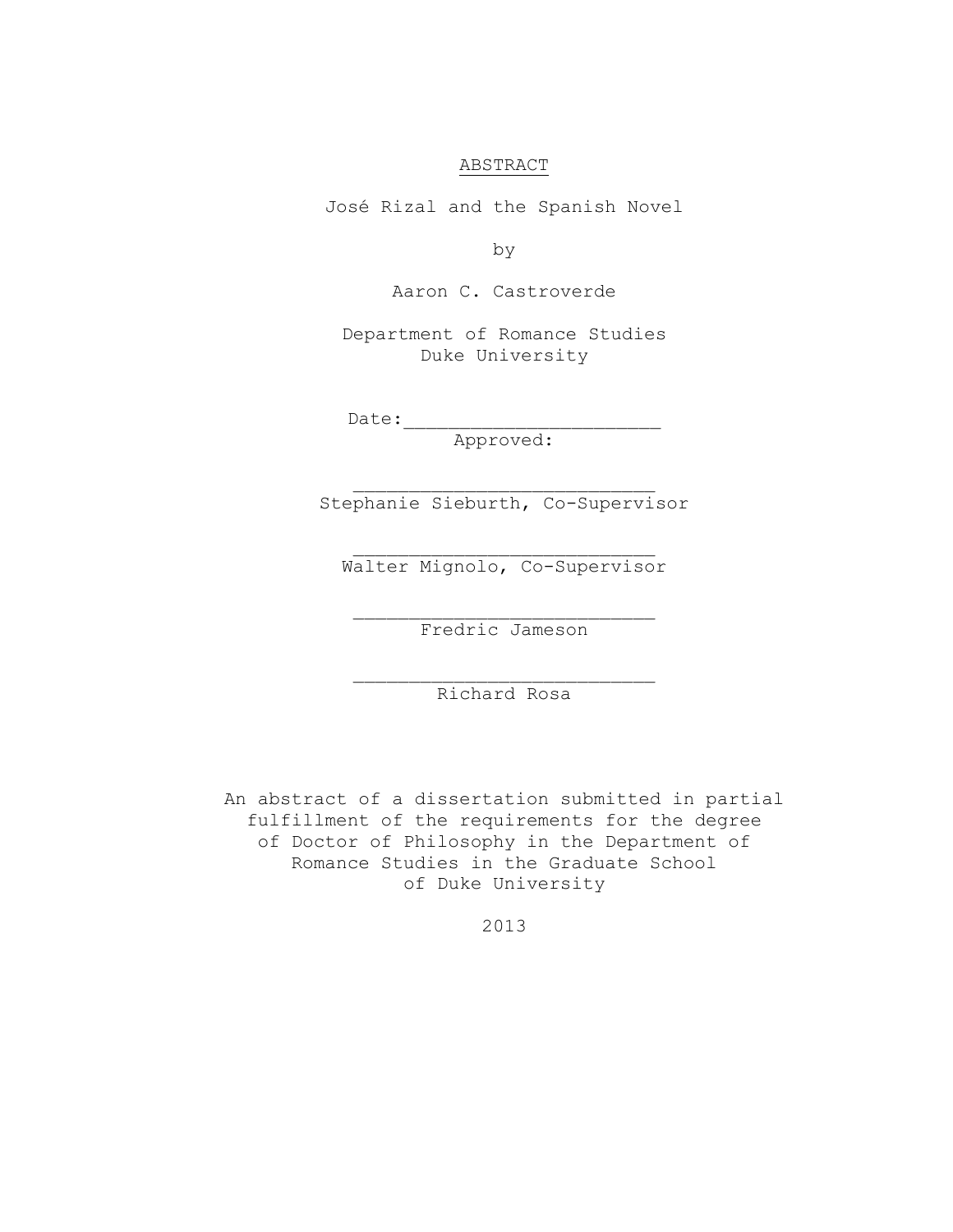Copyright by

Aaron C. Castroverde 2013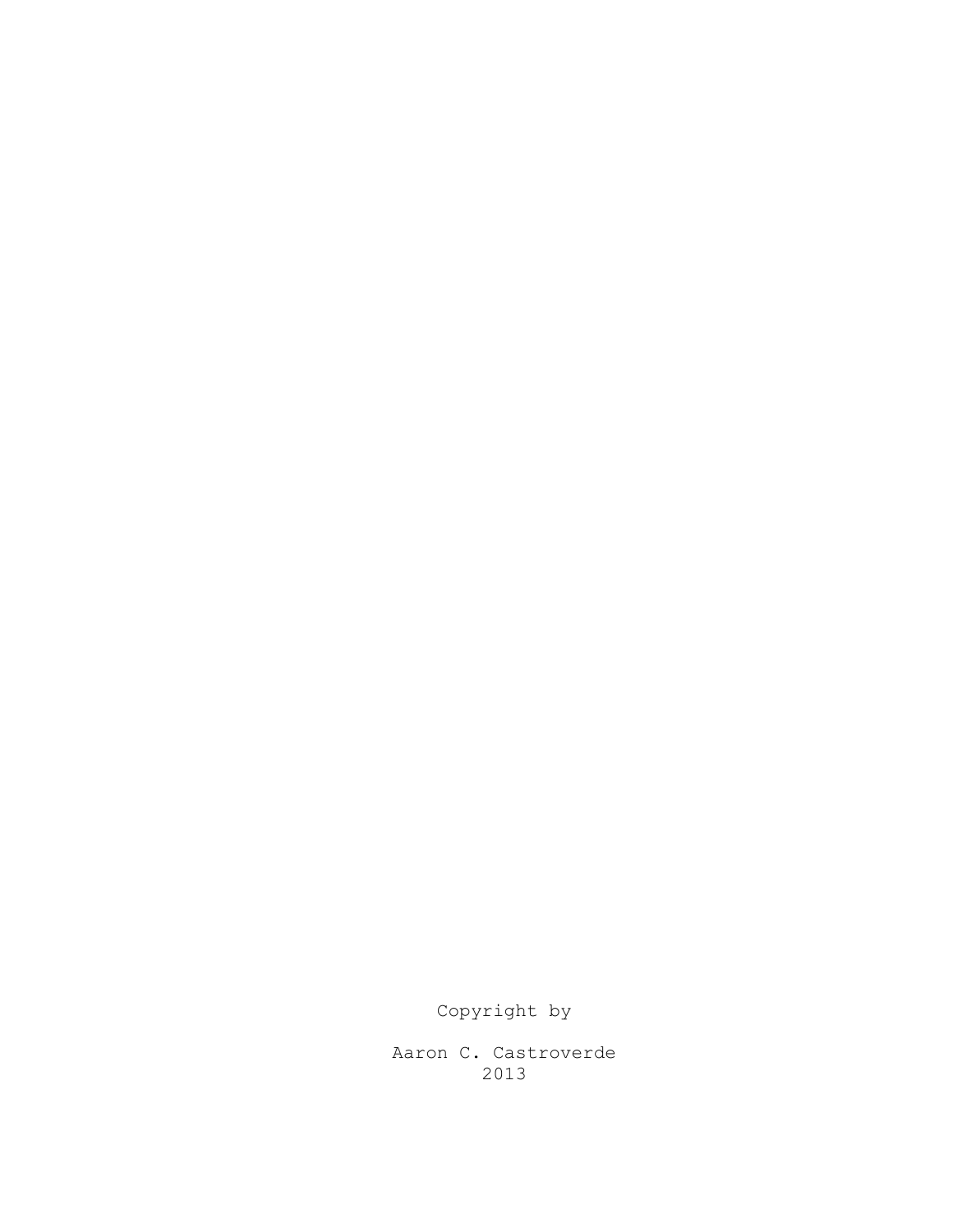### <span id="page-3-0"></span>**Abstract**

This dissertation is a preliminary attempt to define and theorize Spanish literature of the late nineteenth century from the perspective of the colonized. I take as my starting point the novels of the Filipino writer José Rizal: *Noli me tángere* and *El filibusterismo*. Although these novels are considered to be the foundational texts of the Philippine nation, I will instead focus on their relationship to Spain and the literature produced there around the same period. This analysis will be contrasted with a reading of Benito Pérez Galdós's novel *Doña Perfecta*, which, as many critics have claimed, bears a resemblance to Rizal's first novel. I will show how Galdós's novel demonstrates a colonizing mentality despite being nominally about an internal Spanish conflict. In conclusion, I will argue for the necessity of an understanding of Rizal's novels in order to better grasp the total context in which peninsular Spanish novels were produced.

iv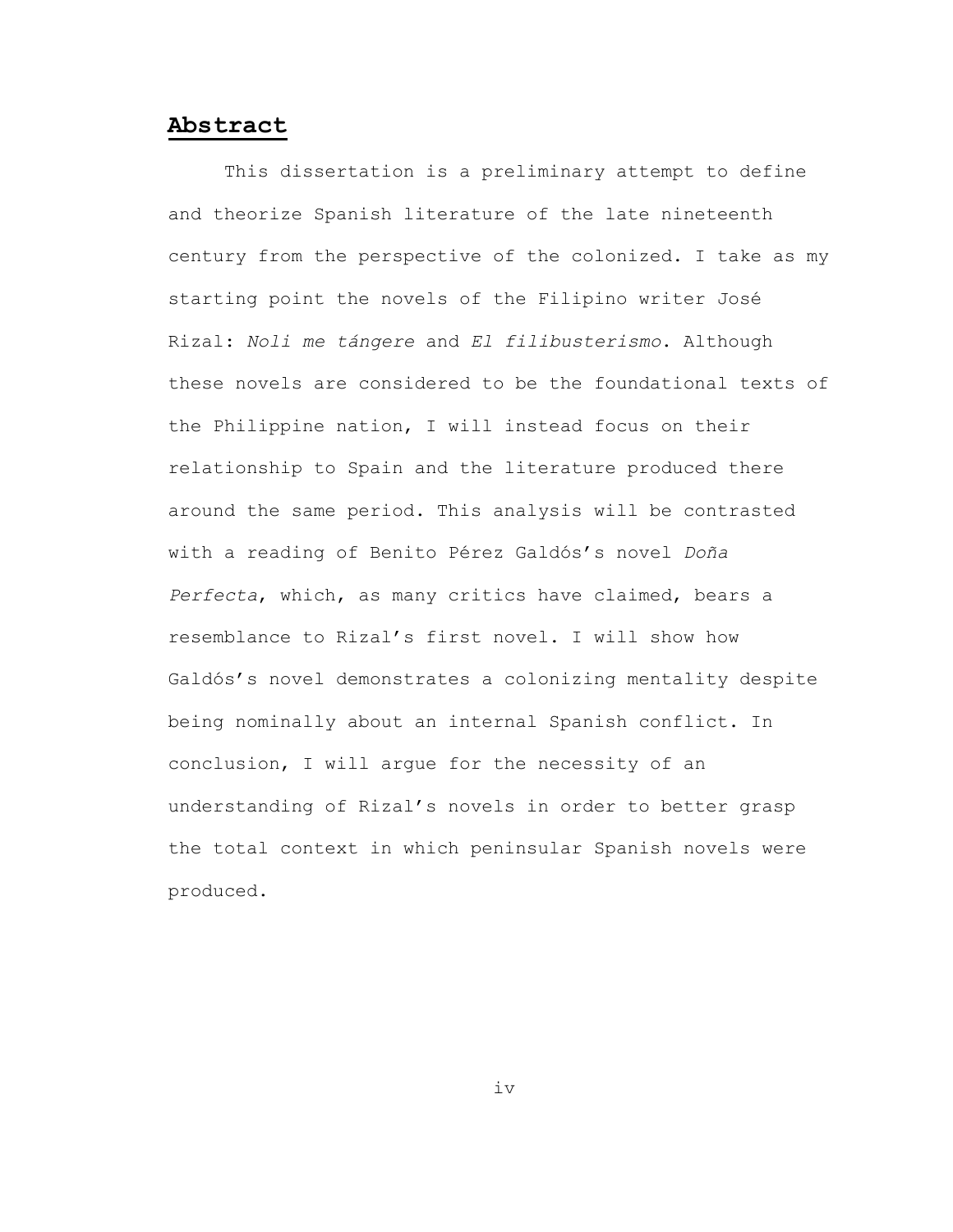### **Contents**

| $\texttt{Abstract}\dots\dots\dots\dots\dots\dots\dots\dots\dots\dots\dots\dots\dots\dots\quad4$ |     |
|-------------------------------------------------------------------------------------------------|-----|
|                                                                                                 |     |
| 1. Noli me tángere, Polyphony and Colonialism 9                                                 |     |
| Towards a Political Reading of the Noli 94                                                      |     |
| 2. Rizal and Spain in El filibusterismo 97                                                      |     |
| The Critics: Retana and Sarkisyanz on Rizal's                                                   |     |
| Relationship to Spain 99                                                                        |     |
| Rizal and the "Two Spains" 114                                                                  |     |
| The "Two Spains" in El filibusterismo 121                                                       |     |
| Rizal's Idea of History 148                                                                     |     |
| Simoun and Isagani: The Circuits of History  151                                                |     |
| Reflections on Rizal and Anti-Colonial literature 176                                           |     |
| 3. Colonialism in Doña Perfecta                                                                 | 181 |
| Conclusion: Rizal as Reader of Galdós 219                                                       |     |
|                                                                                                 |     |
|                                                                                                 |     |
|                                                                                                 |     |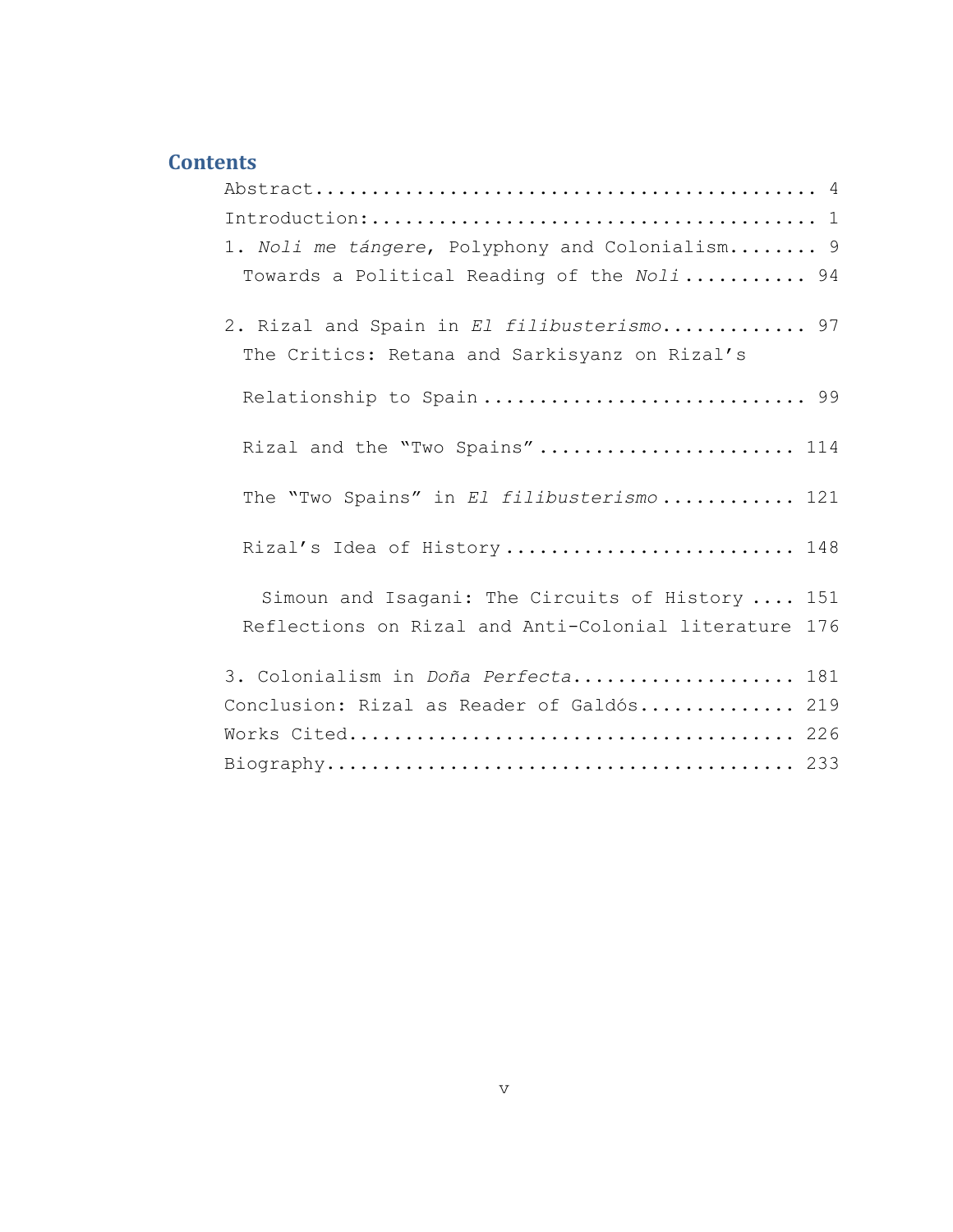## <span id="page-5-0"></span>**Introduction: José Rizal and the Spanish Novel**

This dissertation will attempt to reformulate the relationship between colonial and metropolitan space during Spain's late imperial period. My focus will be primarily on the works of José Rizal, a Filipino polymath and national hero, whose novels *Noli me tángere* (1887) and *El filibusterismo* (1891) are considered to be the foundational texts of the Philippine national consciousness. However, my reading of them departs from a different assumption: instead of looking at them as 'generative' texts (which they are, arguably, in the Philippine context) I will look at them as novels that represent the 'dead-end' of colonialism. In other words, I will argue that Rizal's novels, perhaps even more than representing the birth of the Philippine nation, are also as much about the death of the Spanish empire.

This kind of interpretation will place Rizal back into dialogue with the aesthetic context of his era. Thus, this study attempts to demonstrate the necessity of understanding Rizal's novels in the context of other Spanish novels of the same period. Moreover, perhaps more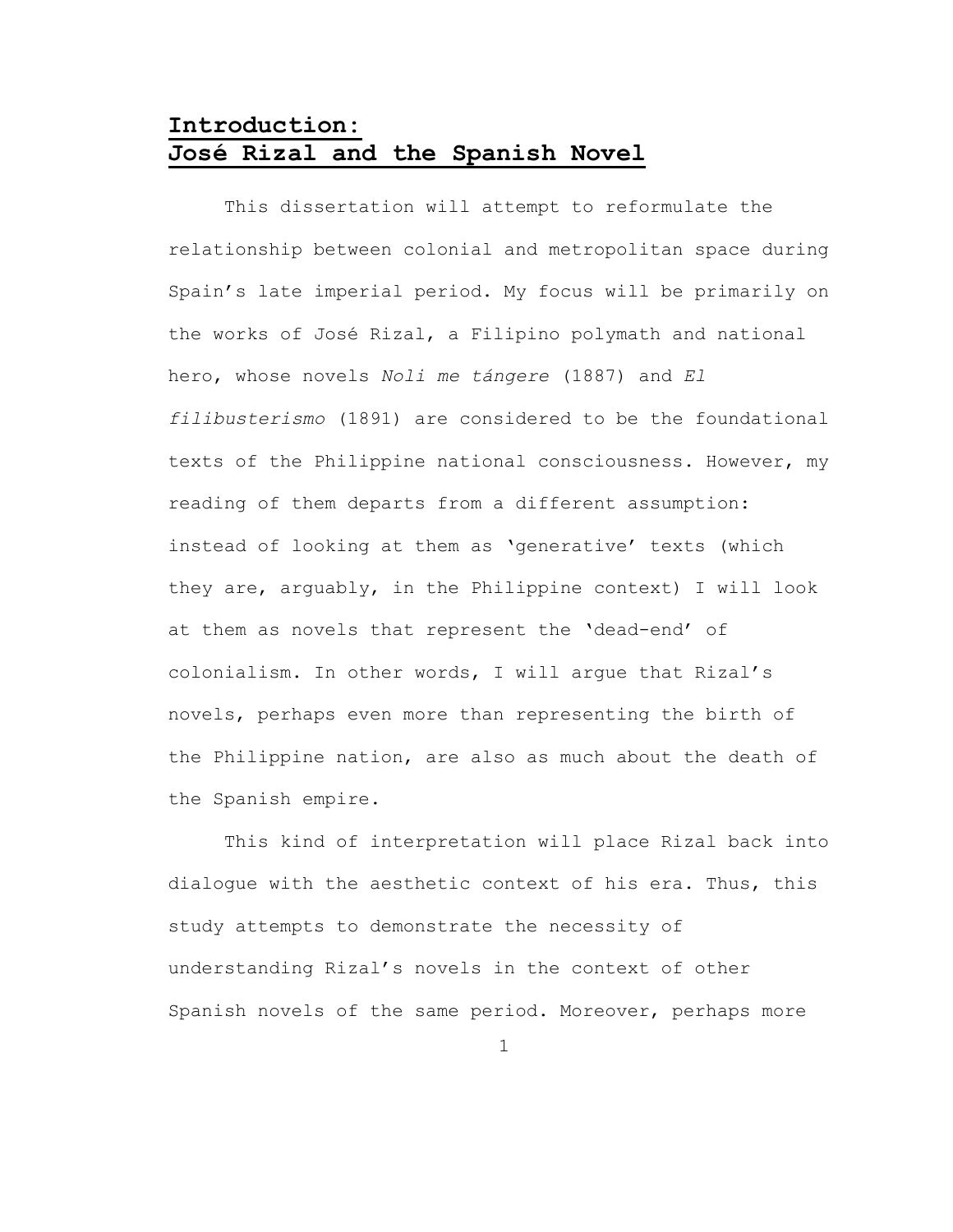importantly, this study will also show how an understanding of Rizal's novels is indispensable to a proper contextualization of those very same Spanish novels.

Instead of insisting upon the metropole's influence on the colony, I will instead consider the colony's influence on the metropole. This means that if we place Rizal's voice amongst those of his Peninsular contemporaries, we see that his peculiar use of the novelistic form (informed by his own status as a colonized subject, amongst other reasons) exposes a fundamental problem in the Spanish novel. That problem is colonialism, and we will see here how colonialism itself was so deeply embedded in the Spanish *zeitgeist* that it absolutely permeated throughout its various expressions. It is tempting to draw the conclusion that whatever emancipatory project contained within the Peninsular novel was already stained by this 'foundational sin' without even being aware of it. Rizal's own interventions into the world of the Spanish novel seem to expose this contradiction.

This reconfiguration is what separates my project from other studies of José Rizal as well as peninsular literature at large. In doing so, I follow the trajectory

 $\mathcal{P}$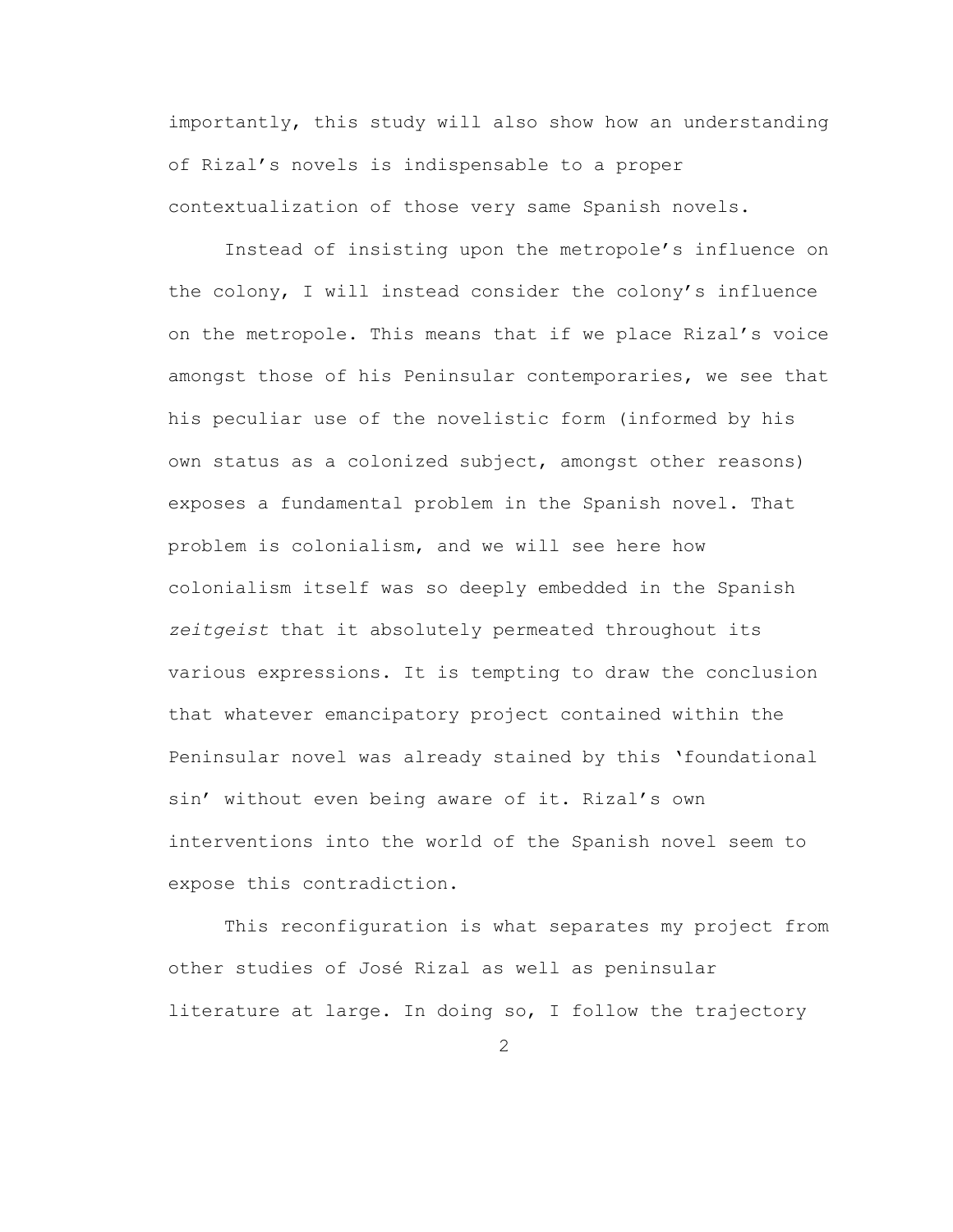established by Rizal's first biographer, Wenceslao Retana, whose book Vida y escritos del dr. José Rizal is the preeminent attempt at examining Rizal's particular relationship to Spain and her empire. However, Retana, being a contemporary of both Rizal and Galdós, suffered from the same defects as his Spanish countrymen: namely, the colonizing consciousness that we will examine with regards to Galdós.

Jumping ahead to more recent criticism, Manuel Sarkisyanz also relies heavily on Retana and continues this examination of Rizal in his book Rizal and Republican Spain. Here he ties together Rizal and the Ilustrados with the struggles of the Spanish republicans. However, he focuses mostly on historical, rather than literary, analysis.

By and large, there is no shortage of studies on Rizal. For more than half a century, his texts have been mandatory reading for every Filipino student, a situation that has supported the culture apparatus surrounding Rizal, for better and for worse. The bureaucratization of Rizal studies has also insured the production of texts that merely tow the party line, studies that will probably help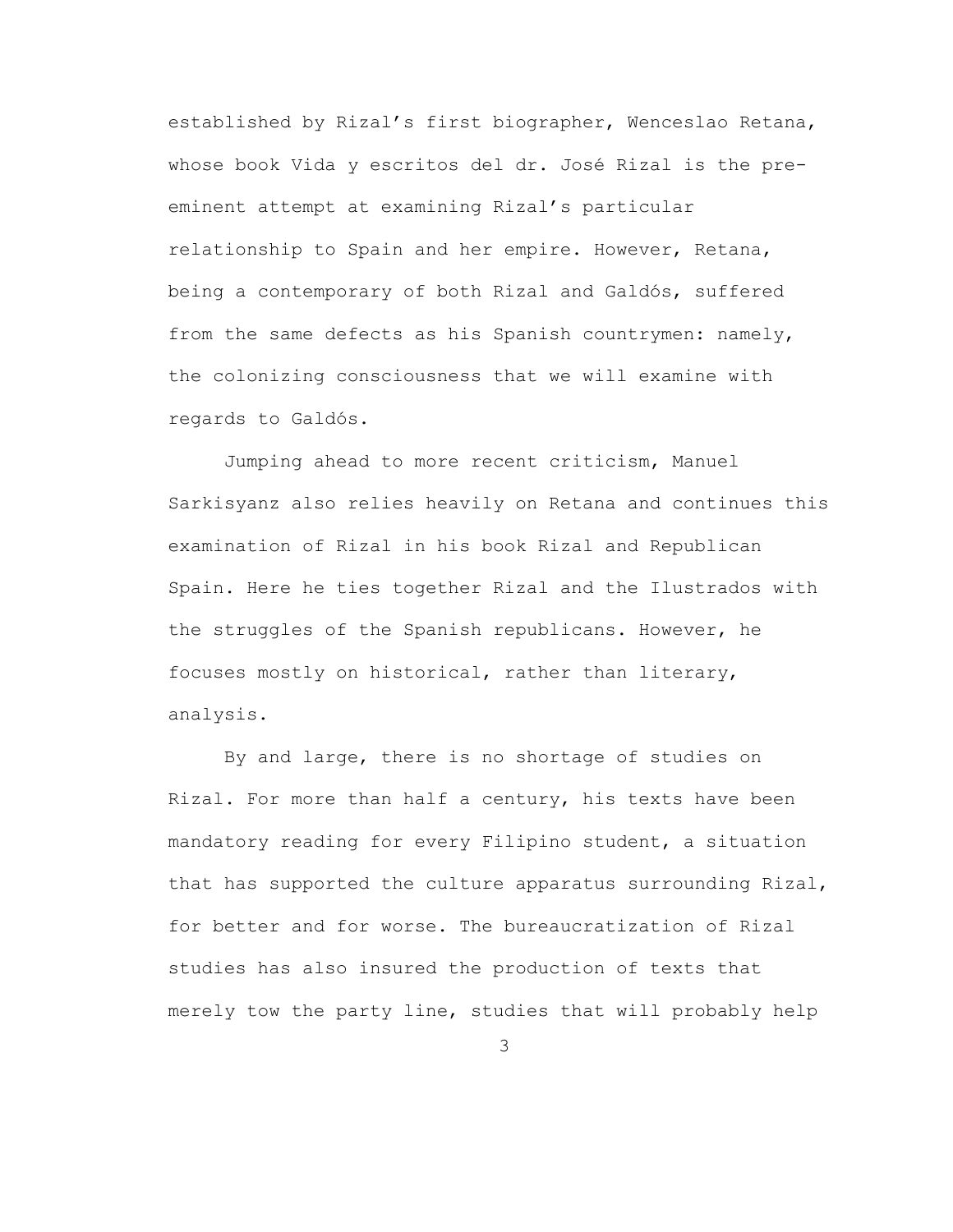high school students studying for their exams on Rizal, yet lack any real critical insight. But there are also some great exceptions to this.

In recent years, arguably the most influential book on Rizal has been Benedict Anderson's Under Three Flags. Anderson unites the ilustrados, the Filipino revolutionaries, the Cuban insurrectionists, and the European far-left through their relationship to Anarchism. He sees anarchism as the overriding historical centrifuge that pulled them all together. Thus we see how the Filipinos played an important role in the history of national liberation, a theme that is also taken up in part of Rebecca Karl's book Staging the Nation.

There are several more critics of note, whose writings we will see throughout this dissertation: The historian Vicente Rafael has also used Rizal in fascinating ways in order to examine Philippine nationalism. Megan Thomas has looked at the appropriation of Orientalism by the Filipino Ilustrados as an anti-colonial response to imperialism. John Blanco has written compellingly on the relationship between Rizal and José Martí, as has Adam Lifshey and Koichi Hagimoto. The list goes on: Eugenio Matibag,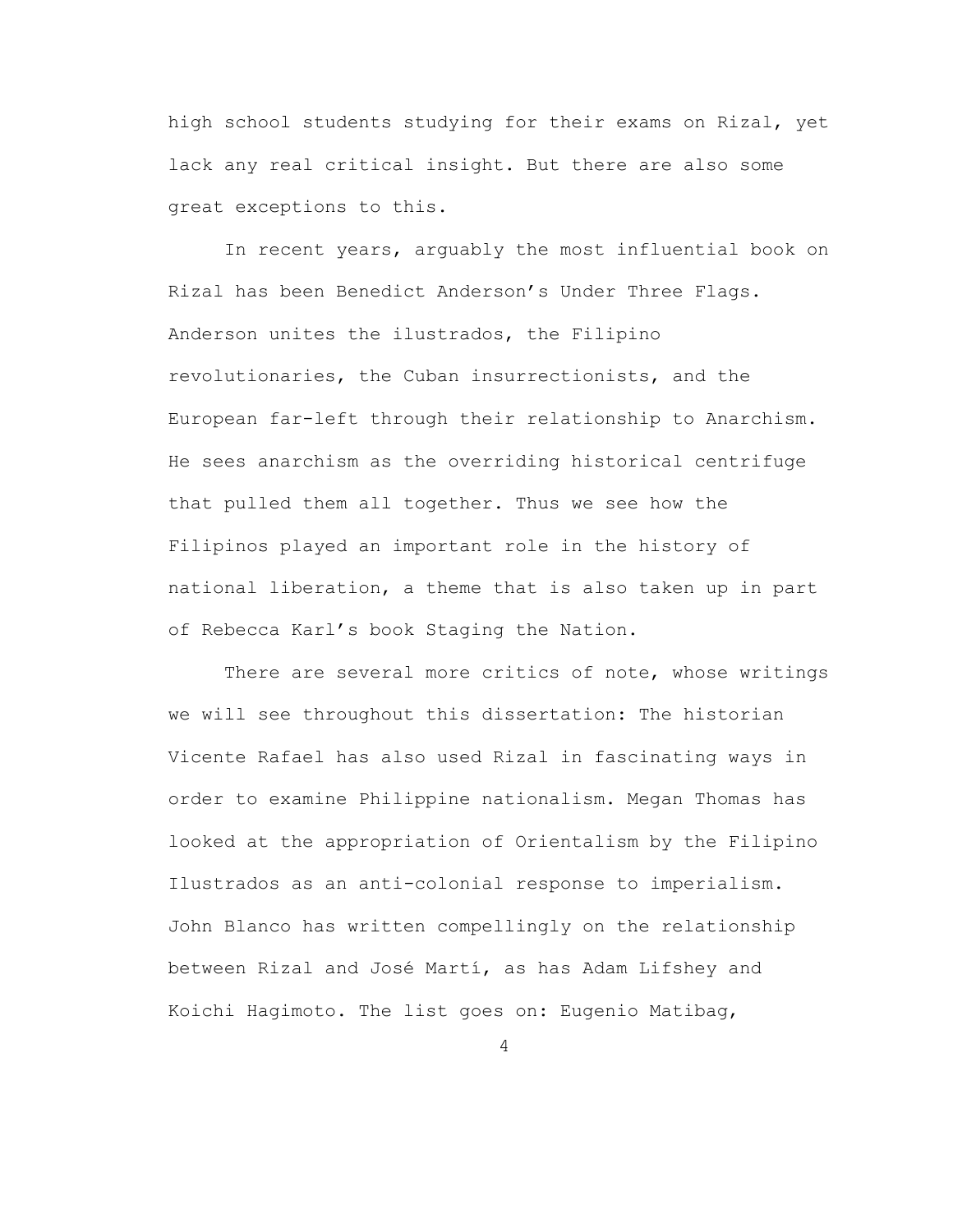Courtney Blaine Johnson, Joan Torres-Pou, Joyce Tolliver, and others.

My project shares many elements with other critics, yet reassembles them in different ways: first, while the historical context plays an absolutely crucial role in my readings, my focus is almost exclusively on literary texts. My aim is to examine the aesthetic procedures employed by Rizal and Galdós within this imperial context. The idea is to show precisely how Rizal's novels appropriate and redeploy the techniques of imperial literature. This implies a second crucial difference, namely a deeper concern with form, rather than the content, of the novels. It is the form that reveals the otherwise hidden literary connections between colony and metropole. It is in this way that my project attempts a dialectical view of this particular literary situation: looking at Rizal from Spain and Galdós from the Philippines. The final result of this is a theorization of Peninsular Spanish literature rather than Philippine literature, a fact that definitively separates my project from the others.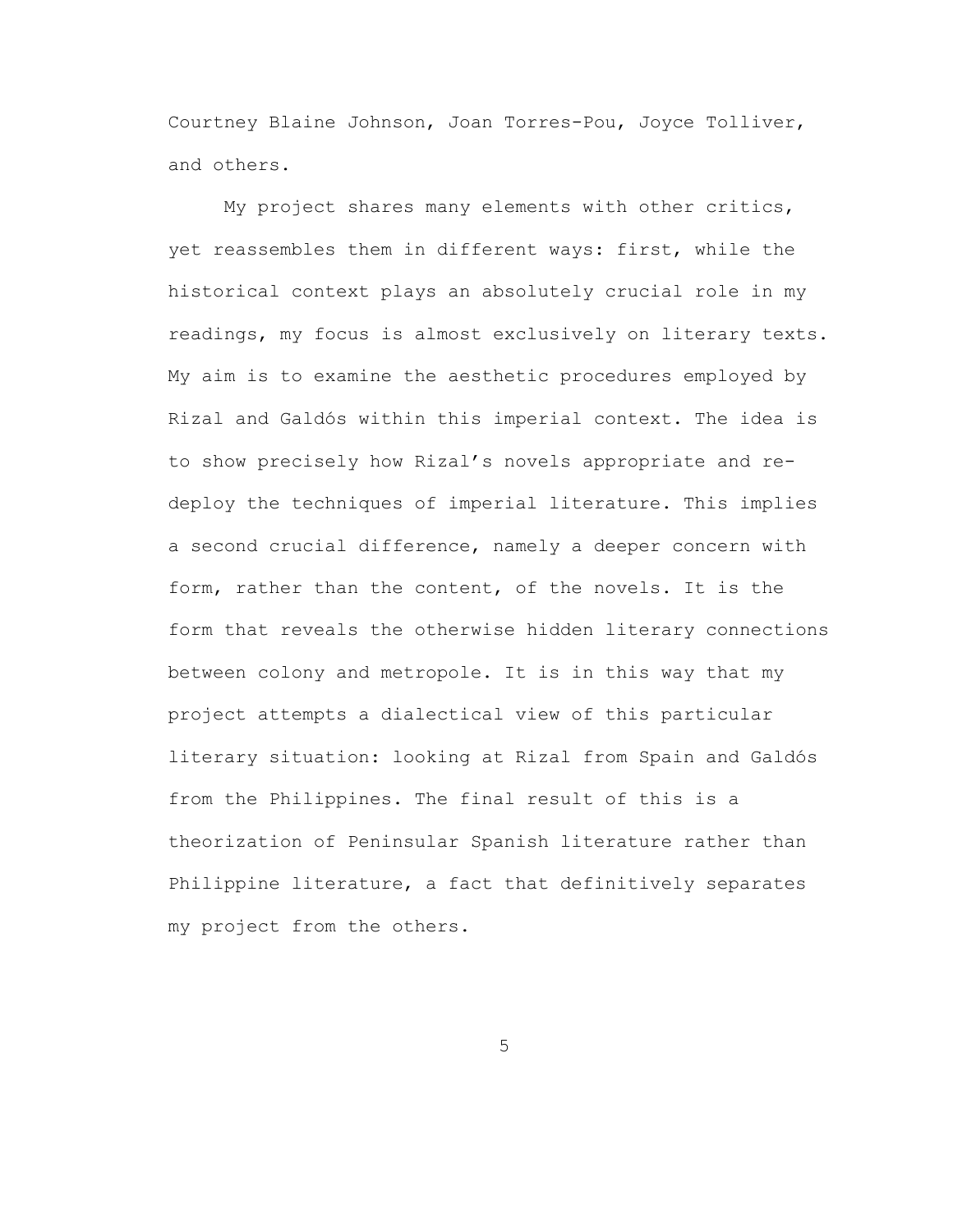This dissertation is divided into three chapters which examine some particular aspect of this problematic. Chapter one centers on Rizal's first novel, *Noli me tángere*, relying on Mikhail Bakhtin's idea of *polyphony*. The multiplicity of voices contained within the *Noli* lends it a 'dialogic' quality that allows the novel to attempt to capture the totality of Philippine society. But as Franco Moretti has pointed out<sup>1</sup>, the European nineteenth century novel in general actually works against the concept of polyphony: nation building was rather a *monologic* project that attempted to create a singular voice instead of the confluence of autonomous voices. We can then think of polyphony in the *Noli* as the technical resolution to the problem of colonialism itself, the aesthetic response of multiplicity against the monologue of colonialism.

The second chapter covers Rizal's second novel, *El filibusterismo*. Here, the primary elements of the plot are transplanted from Europe and do not correspond to Philippine reality, despite the novel being set in Manila. I argue, therefore, that the novel really speaks to a European (specifically Spanish) problematic: the novel

<sup>1</sup> See his book *The Modern Epic*. Verso: London, 1996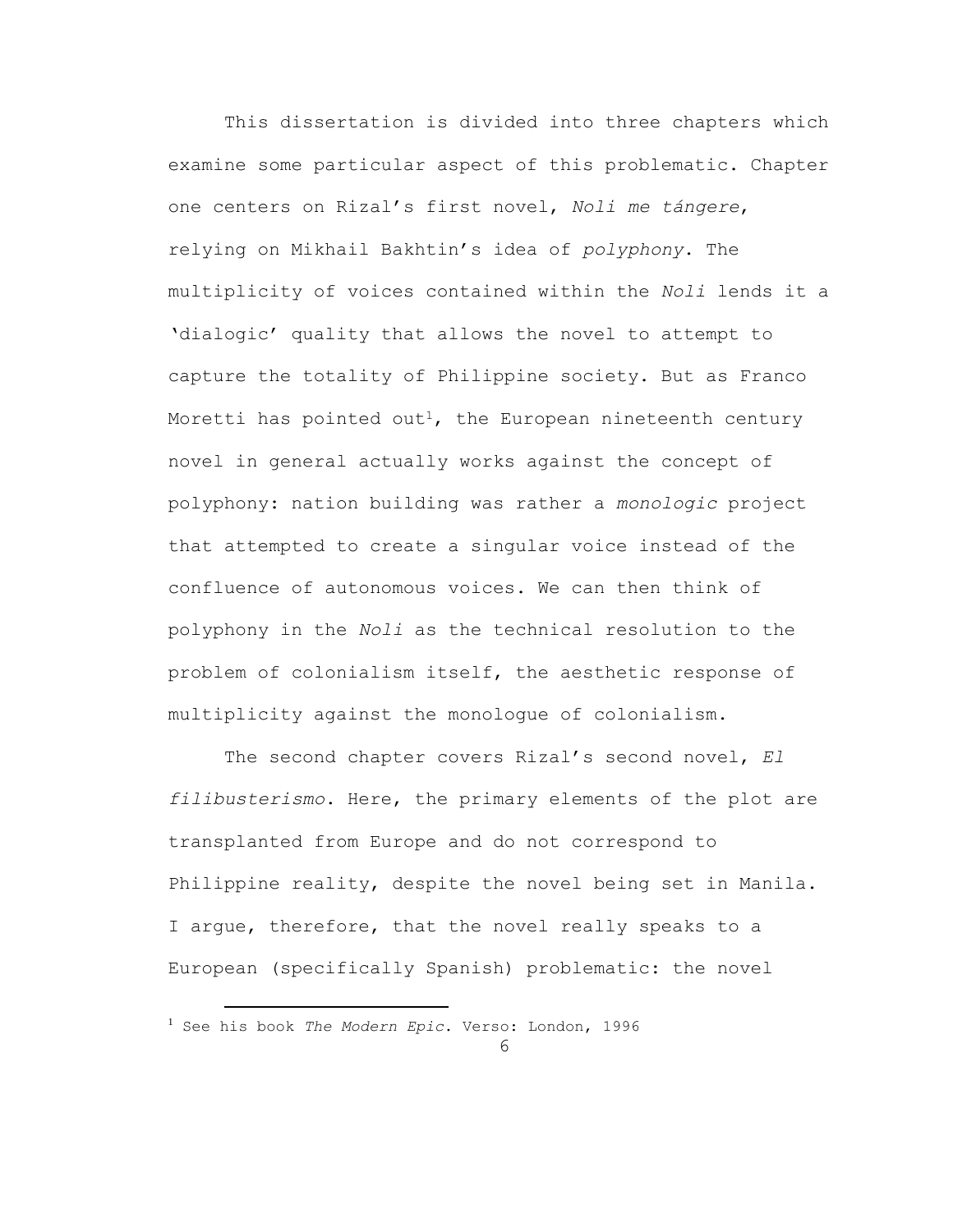speaks to the notion of "las dos españas." It is the age old conflict over the supposed 'true' nature of Spain: whether the liberal or conservative projects, respectively, can lay claim over Spanish identity.

I show how Rizal was used by his early Spanish critics in order to champion the liberal cause. However, the truth was much more complex: I show in the *Fili* that Rizal's depiction of the Spanish liberals actually shows a much more problematic relationship. We begin to see more precisely how Rizal was critiquing the colonial enterprise: even the supposedly good intentions of the liberals could not transcend their implicit belief in the colonial project, which leads us to the third chapter.

In the final chapter, we leave behind Rizal's novels in order to examine a text written by a liberal Peninsular Spaniard: *Doña Perfecta* by Benito Pérez Galdós. Although it is not a novel about colonialism, I argue that colonialism exists in the form of the novel itself. In other words, the underlying foundation of the novel is based on colonialism, despite the fact that colonialism itself is nowhere mentioned in the text. This brings us back to Rizal's critique in the *Fili*: as we will see, Galdós is arguing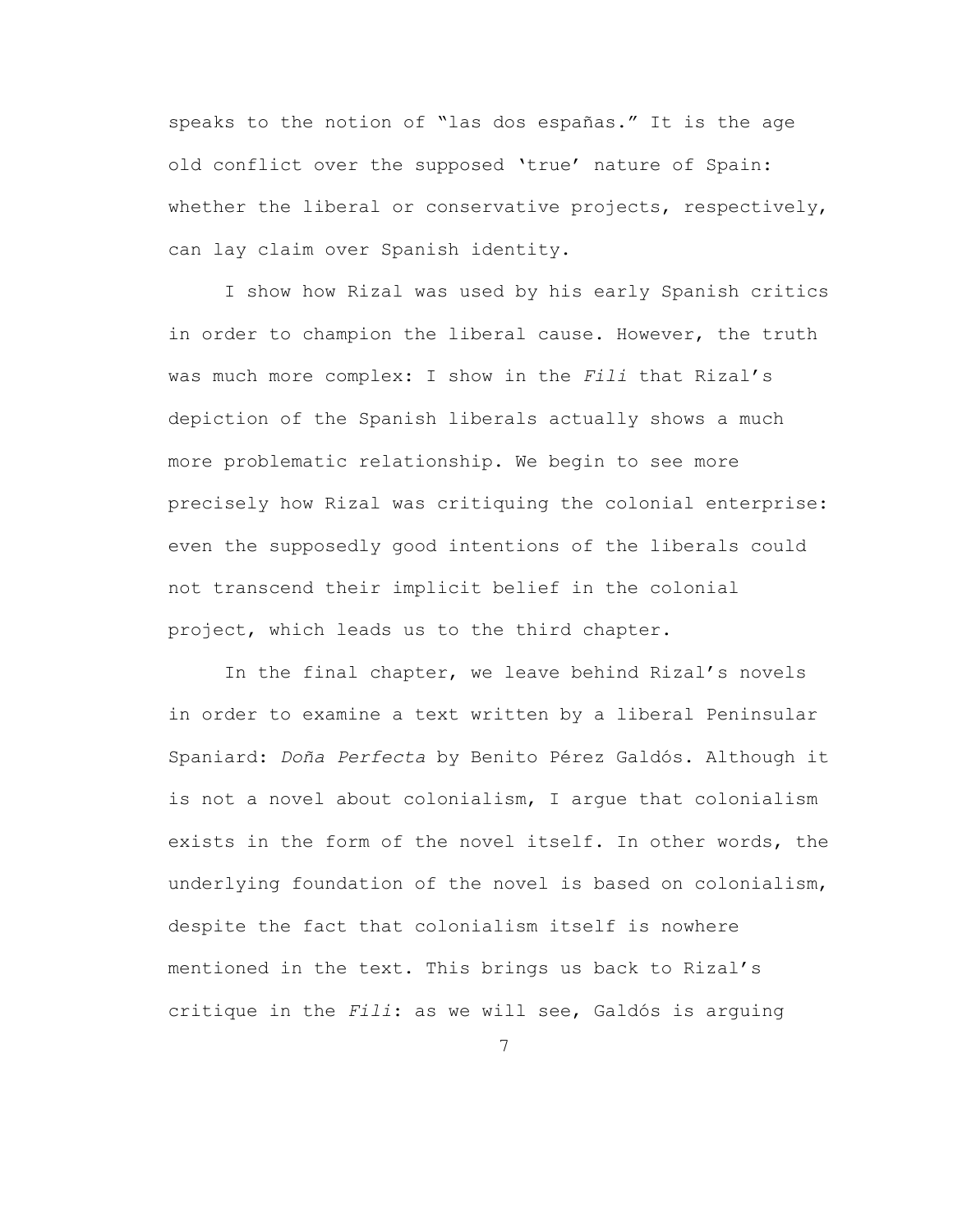against this colonizing attitude, without recognizing that it is in fact 'colonial.' Thus his critique misses the point because it too is based on a colonial logic.

The conclusion recapitulates how Rizal understood this problem, and his novels expose the failures of both the liberal and conservative projects with regards to colonialism. In the end, his novels attempt to correct the underlying intrinsic formal problem of colonialism by reversing those same techniques on their origins.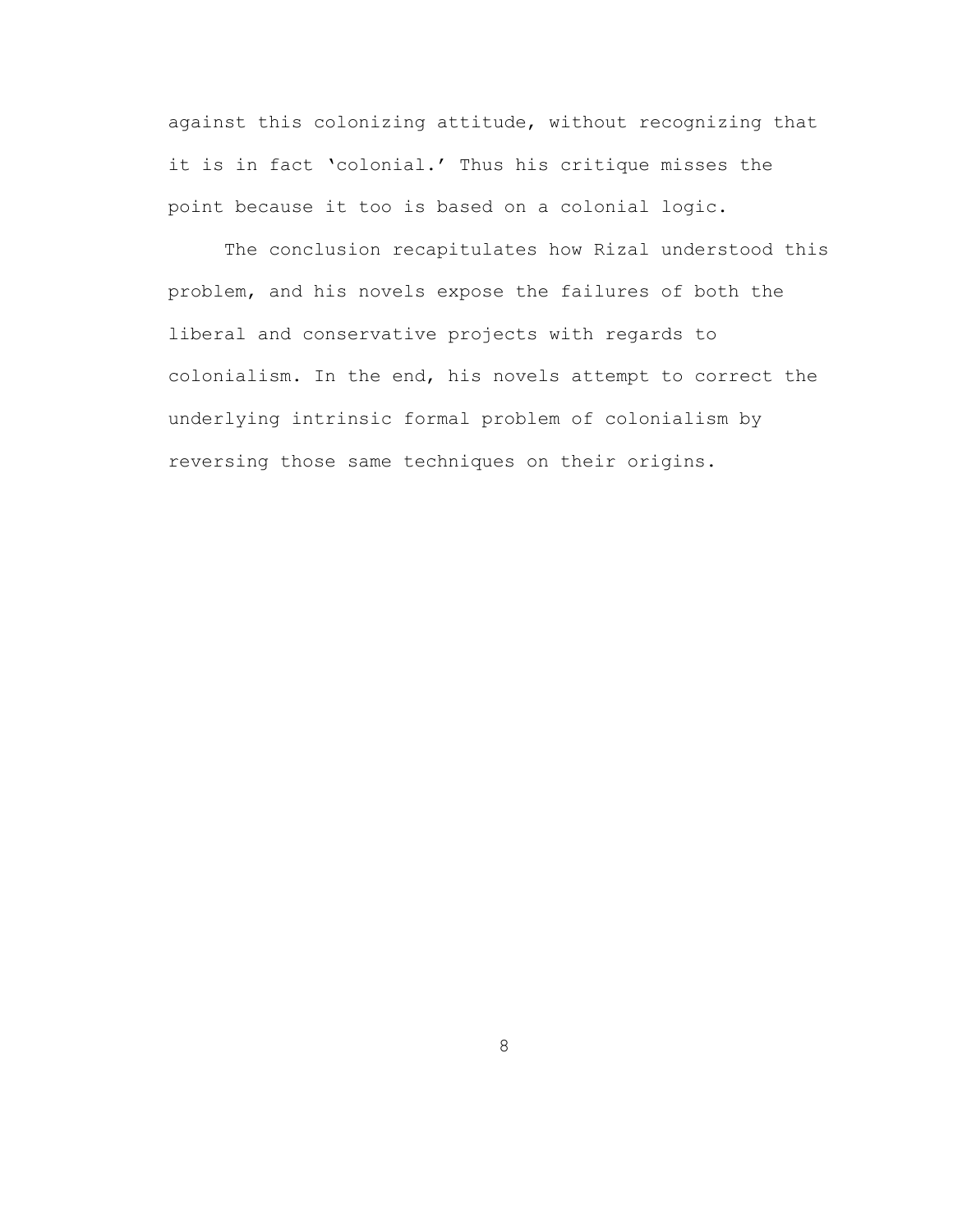# <span id="page-13-0"></span>**1.** *Noli me tángere***, Polyphony and Colonialism**

At the most basic level, Jose Rizal's *Noli me tangere* is the story of the downfall of Juan Crisostomo Ibarra. After having spent seven years in Europe, Ibarra, immersed in the concepts of European modernity, returns to the colonial Philippines where his life is dismantled piece by piece until he is utterly destroyed through the machinations of the colonial system. Although the reader is sympathetic to Ibarra, he is a deeply flawed protagonist: he is intelligent but painfully naïve. Despite his worldly knowledge, he is unable to fundamentally grasp the concrete realities of the colonial system, which leads not only to his own destruction, but that of nearly everyone around him. By the end of the novel, all of his closest friends and associates are either dead, ruined, or driven completely insane.

In this chapter I will explore how Ibarra's character develops throughout the novel as defined by his relationships with several key players: the Narrator, Elías, María Clara, and Padre Dámaso. I will show how these relations demonstrate Ibarra's complicated connection to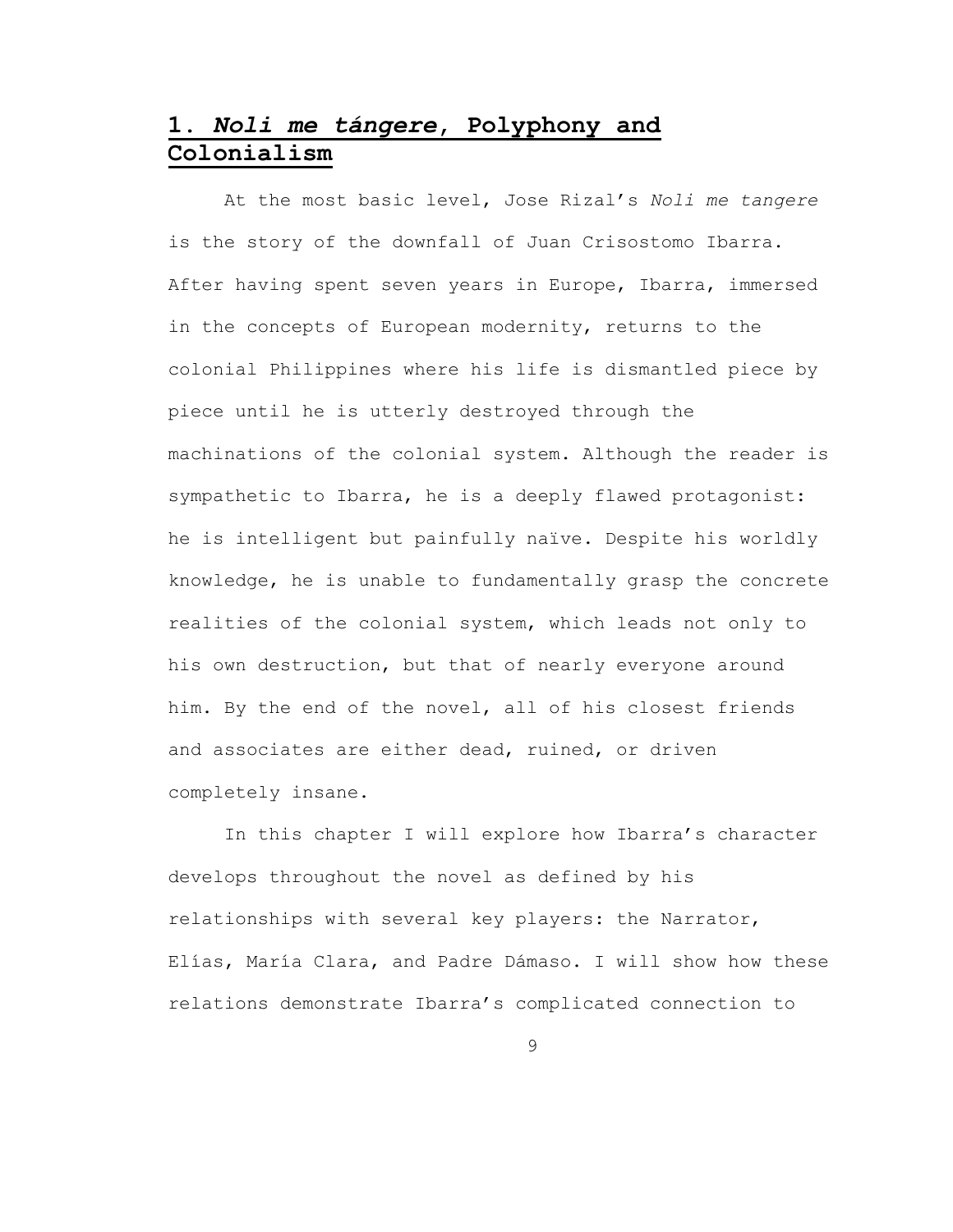the Philippines by highlighting the simultaneous necessity and contingency of his presence in the colony in the imaginary of its inhabitants (as shown by the narrator, Elías, and María Clara). However the inclusion of Padre Dámaso complicates this reading: in this case, it will be shown how the race relations in the colony, as practiced by the friars, define an untranscendable barrier for Ibarra. Each of these characters represents a particular *prise de position* through which Ibarra must navigate, thus producing the very action of the novel.

Thinking through the *Noli* in this web of character relations will also be informed by Mikhail Bakhtin's *Problems of Dostoevsky's Poetics1*. We will see that the *Noli* can be viewed as a kind of colonial 'polyphonic' novel; Rizal shares with Dostoevsky a stylistic tendency towards a multi-voiced narrative space where the distinct characters are allowed to exist apart from the author's consciousness<sup>2</sup>. The problematic relationships between Ibarra and the other

<sup>1</sup> Bakthin, Mikhail. *Problems of Dostoevsky's Poetics.* Ed. Caryl Emerson. Minneapolis: U of Minnesota, 1984.

<sup>&</sup>lt;sup>2</sup> It is unclear whether Rizal read Dostoevsky as the latter's name does not appear in Esteban de Ocampo's catalogue of Rizal's personal library (*Rizal as Bibliophile*. Manila: Unesco, 1960). Nonetheless, in a letter to Rizal, José Cecilio characterized the *Noli* as being "in the style of the Russian novels" thus demonstrating at the very least some tenuous connection to the Russian writer (*Correspondencias* pg. 140).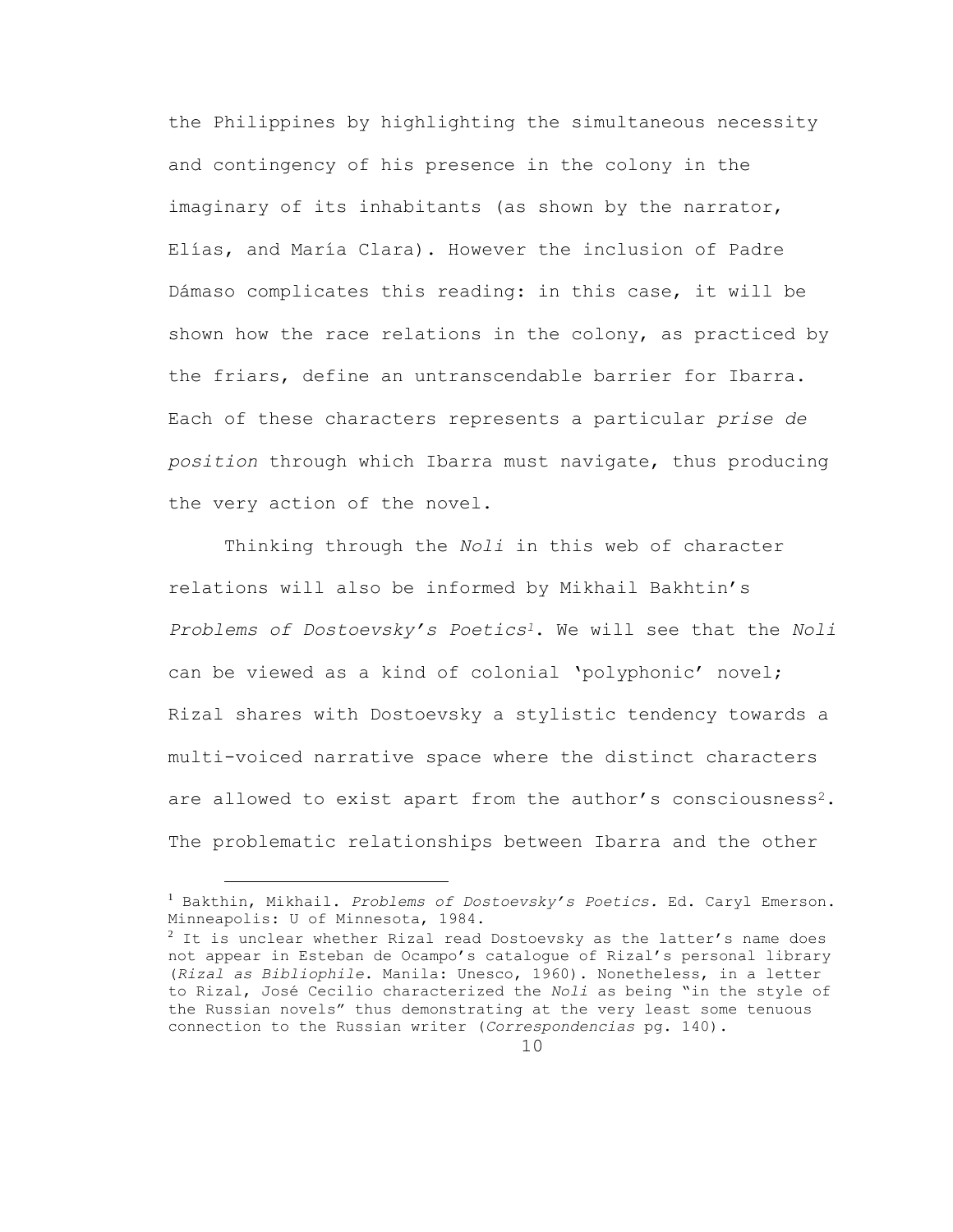characters represents the "unfinalized dialogue<sup>3"</sup> that is characteristic of Dostoevsky, according to Bakhtin. Ibarra never comes to represent the author's full ideological convictions: on the contrary, instead of conviction he represents ideological doubt. Though the several voices of the *Noli* never become a "unity of consciousness<sup>4</sup>," the reason behind this diverges from Dostoevsky: despite any surface similarities, Rizal's polyphony is derived from the reality of colonial system itself. Dialogue, the coexistence of opposing positions, occurs insomuch that the nature of colonialism had forced the situation: native and colonizer (in body and mind) were required to inhabit the same space, which lends itself to the almost gothic multiplicity found in the *Noli*. In a manner of speaking, Rizal did not have the luxury of the monologic novel; the very 'idea<sup>5'</sup> that defines Dostoevsky's heroes, the force that possesses them, is in Rizal political. The 'polyphony' is inflected with the colonial, and it is a dialogic response to the monologic *telos* of colonialism, which we will see in the contradictory relationships of Ibarra.

<sup>3</sup> Bakhtin *Dostoevsky* pg. 32

- <sup>4</sup> Bakhtin *Dostoevsky* pg. 80
- <sup>5</sup> Bakhtin *Dostoevsky* pg. 22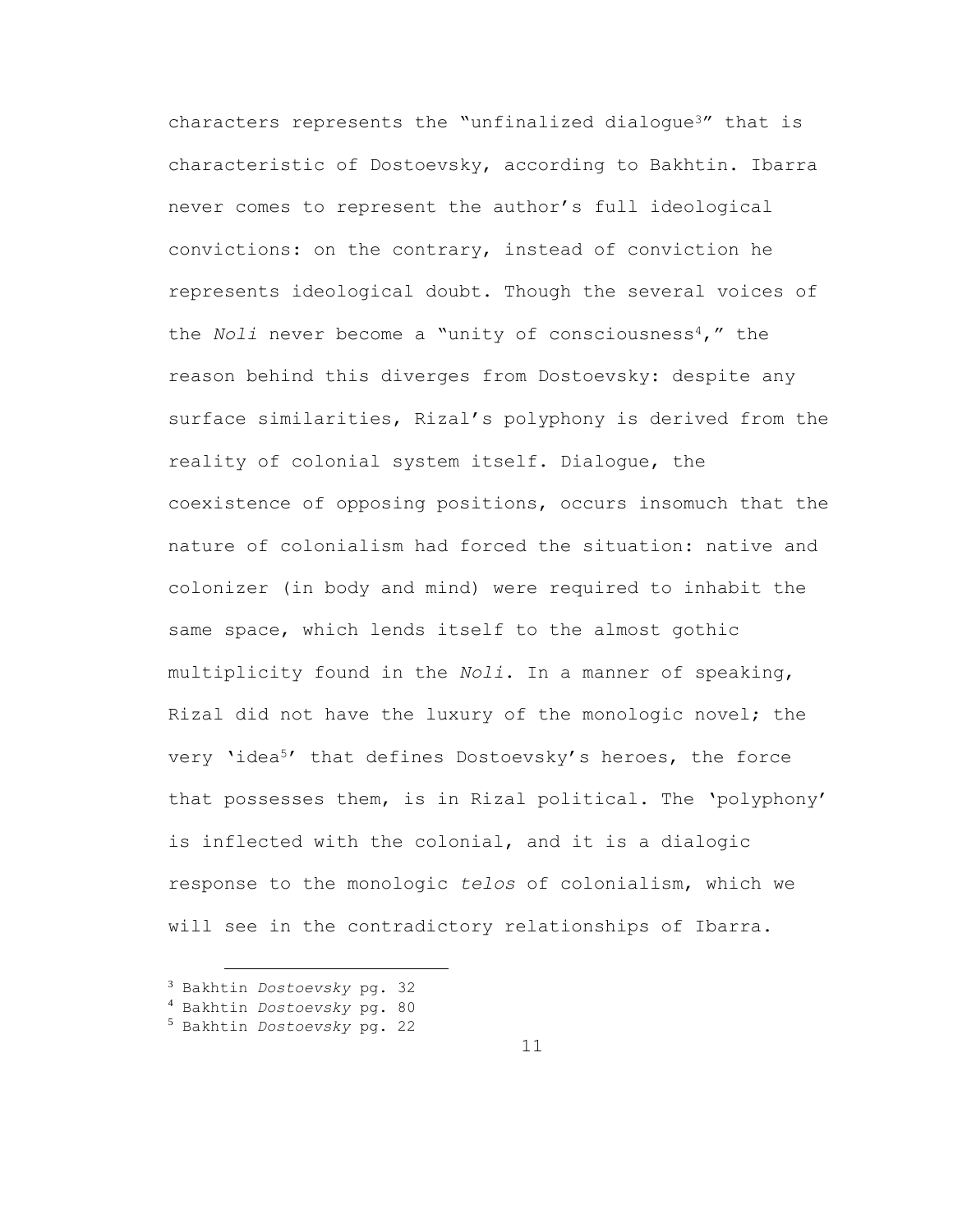Several critics<sup>6</sup> have mentioned the dialogic polyphony of the *Noli*, but have not looked at it critically. Franco Moretti points out "the novel has not stimulated social polyphony (as Bakhtin would have it), but rather reduced it<sup>7</sup>." The novel, taken as a symbolic representation of the nation, "requires streamlining (…) of physical barriers, and of the many jargons and dialects that are irreversibly reduced to a single national language<sup>8</sup>." Polyphony is not conducive to the creation of a singular national consciousness. This seems then to problematize the *Noli* as the foundational text of Philippine national consciousness, as it is commonly seen. If the *Noli* is a polyphonic and national text, then must we discard the monologic notion of the nation at least in the Philippine case<sup>9</sup>? I will try to

L,

<sup>6</sup> The short list: Juan de Castro, "Spanish, Tagalog, and Identity;" Adam Lifshey, "Literary Alterities of Philippine Nationalism;" Eugenio Matibag, "El verbo del filibusterismo;" Joan Torres-Pou, "La narrativa anticolonial hispano-filipina." The exception is Jonathan Culler's "Anderson and the Novel;" he references Moretti's exception to Bakhtin, but he does not offer a critique.

<sup>7</sup> Moretti, Franco. *Atlas of the European Novel 1800-1900*. London: Verso, 1998. P. 45n

<sup>8</sup> Moretti *Atlas* p. 45

<sup>9</sup> The question is perhaps unanswerable. In a country of over 6 000 islands and nearly 200 languages, a 'monologic' conception of the Philippines is perhaps impossible. Also, Rizal himself seemed to allude to the polyphonic nature of his texts. In his response to a scathing attack on his novel in the Spanish press, he writes that one must understand the particularities of the each character "las ideas expresadas por los personajes(…) en atención a sus circunstancias, creencias, hábitos, instrucción, y pasiones" Later he goes on to say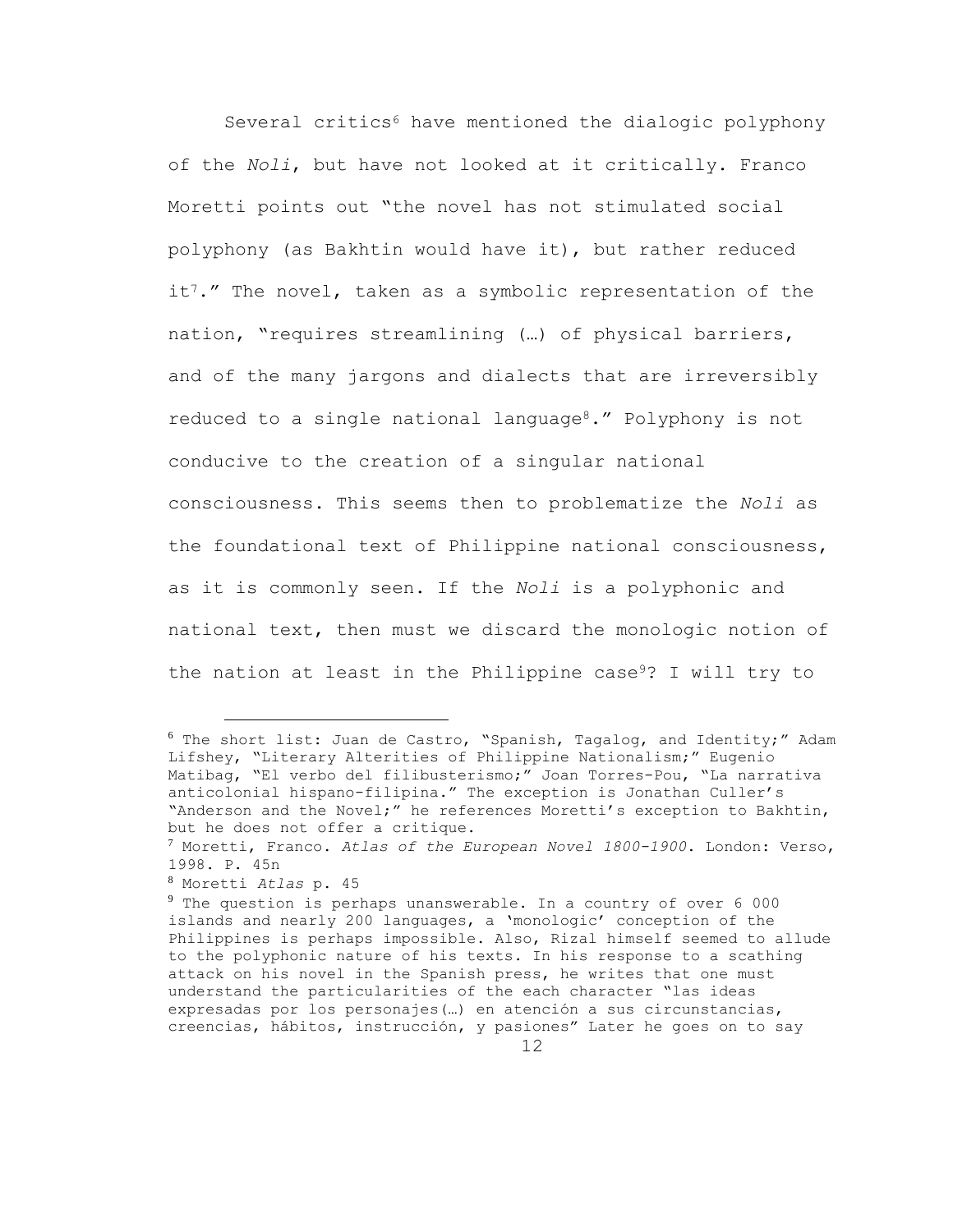show how Rizal balances these ideas, creating (or describing, as he would have it) a world of multiplicity while simultaneously attempting to create the "deep, horizontal comradeship" that defines the national "imagined community10."

Moreover, polyphony, the very heterogeneity of consciousnesses, creates a space for the idea of divided consciousnesses, for the characters and Rizal himself. This paper will at least make a preliminary attempt at looking at the underlying mechanics that connect those seeming ruptures of consciousness, something that, to my perhaps incomplete knowledge, has also never been attempted with the *Noli* at the textual nor formal level.

### **I.**

One of the most peculiar facets of the *Noli* is the narrator. Seen from the Spanish literary tradition, the narrator seems to follow the romantic and *costumbrista* traditions of Mariano Jose de Larra, who was indeed one of

"Me contentaré con que me digan si mis personajes no tienen vida y carácter propios, so no obran y hablan según sus circunstancias y sus diferentes maneras de pensar, y que dejen aparte mis propias convicciones. "Al Excmo. Sr. Don Vicente Barrantes." *La Solidaridad* II: 13 (Jan 1890). P. 170.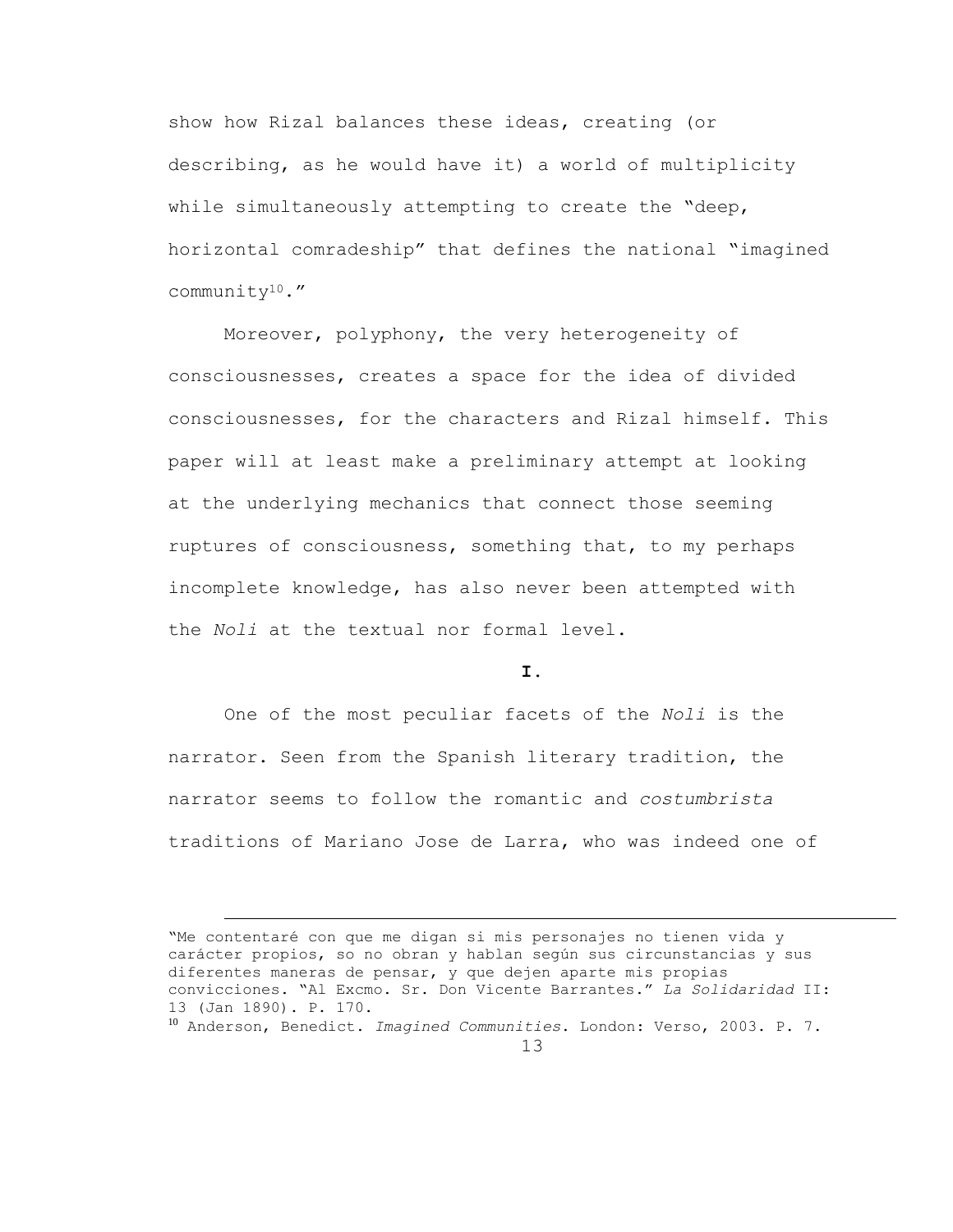Rizal's greatest influences<sup>11</sup>. The narrator's discourse is a "discourse of the character" as Bakhtin calls it, a discourse which possesses "a displaced or altered accent (mocking, polemical, ironic)<sup>12</sup>." This narrator calls attention to himself; he makes his presence evident throughout the novel through asides, comments addressed to other characters, and comments addressed to the reader, "quite uncharacteristic," Anderson says, "of most serious nineteenth-century European fiction<sup>13</sup>." He relies on the

#### <sup>12</sup> Bakhtin *Dostoevsky* p. 250

a<br>B

<sup>13</sup> Anderson, Benedict. *Under Three Flags*. Verso: London, 2005. Pg. 50. He also points out the similarities of Rizal's narrator and the narrator of Machado de Assis' *Memórias Póstumas de Bras Cubas*, suggesting a similarity between burgeoning colonized literary traditions. Moreover, this narrator seems very much at home if we consider the *Noli* as a part of the *menippean* satiric tradition as seen in Bakhtin's *Problems of Dostoevsky's Poetics*, pp. 114-120. The menippean, according to Bakhtin, was formed when "national legend was already in decay" (p.119) thus continuing the idea of the polyphonic yet national text that was stated earlier. Philippine nationalism pivots on the idea of the polyphonic; born out of the decadence of Spanish rule in the colony, the polyphonic acts as 'the negation of the

<sup>11</sup> See Renato de Guzman's article "Larra y Galdos en Rizal." *Romance Languages Annual* I:1, 1989. Pp. 424-429. Also see *Rizal's Correspondance with Fellow Reformers*, particularly the correspondance between him and Mariano Ponce from 30 April 1888 to 16 June 1888 regarding the latter sending him an edition of the complete works of Larra. In them, Rizal says he will read Larra because "the writings of great men are worthy of study" (p. 163) and also "in order to catch up with the language" (p. 157). Interestingly, many scholars have emphasized the Larra-Rizal connection, though these letters, the only ones where he mentions Larra, are dated long after the writing and publication of his novel. Also, one must not forget the influence of Cervantes on both writers. See Jose M. Cecilio's 23 May 1887 letter to Rizal comparing the *Noli* to *Don Quijote*. With regards to the narrator, Cervantes' influence can most visibly be seen at the end of the chapter "En la iglesia" (p. 168).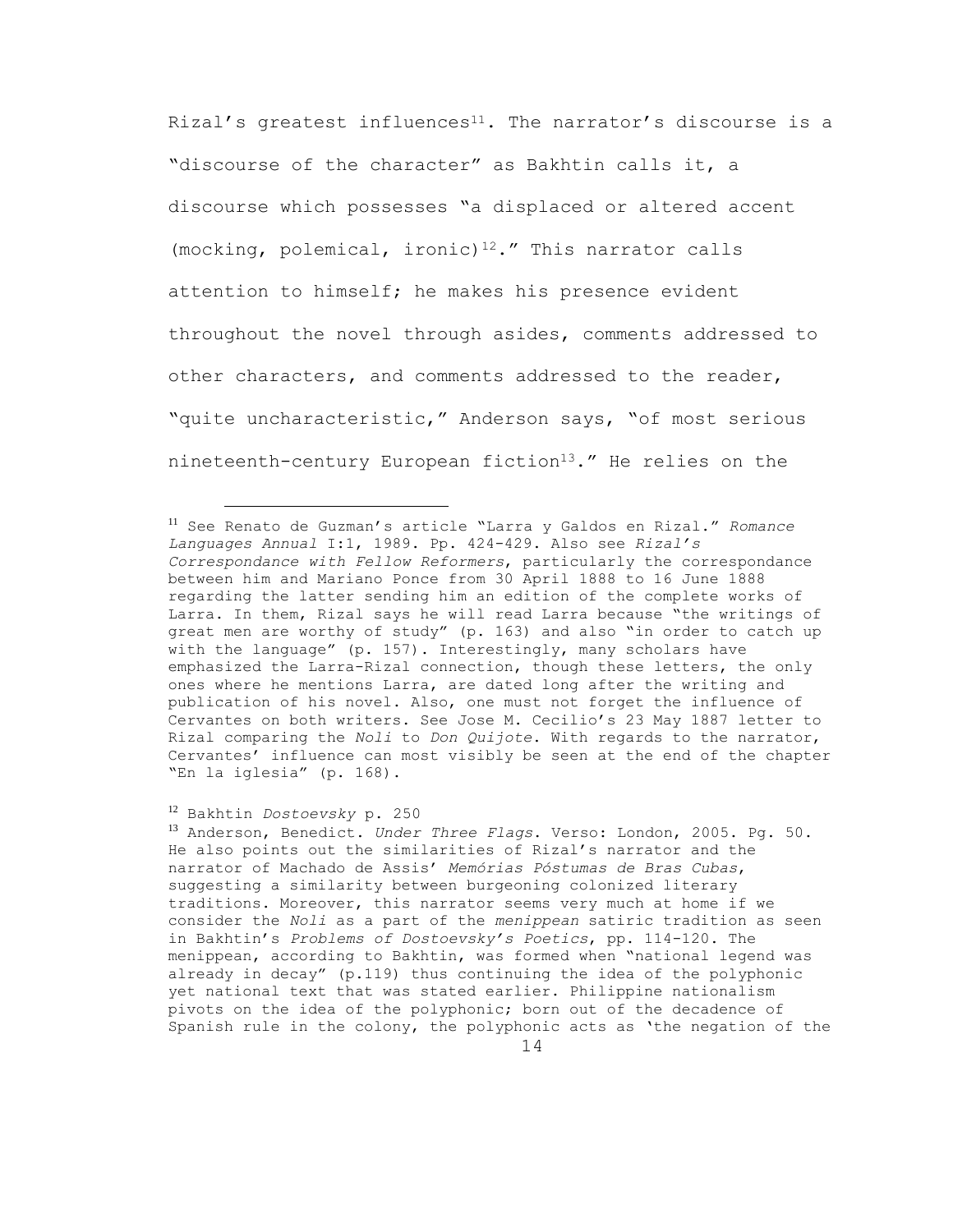characters themselves to provide himself and the reader with sensorial descriptions. We see this during the first episode of the novel at a dinner party reintroducing Ibarra to the Philippines. The narrator provides us with a description of Ibarra, told from the perspective of a Spanish lieutenant whose sole purpose at this point is to serve as the narrator's eyes<sup>14</sup>:

No parecía presentar otra cosa de particular que su traje negro en medio de aquella sala. Su aventajada estatura, sus facciones, sus movimientos respiraban, no obstante, ese perfume de una sana juventud en que tanto el cuerpo como el alma se han cultivado á la par. Leíanse en su rostro, franco y alegre, algunas ligeras huellas de la sangre española al traves de un hermoso color moreno, algo rosado en las mejillas, efecto tal vez de su permanencia en los países fríos<sup>15</sup>.

The narrator is able to inhabit the lieutenant's thoughts if only for this brief moment. The effect is one of a multilayered 'gaze:' a look that both objectifies and identifies Ibarra<sup>16</sup>. This gaze takes on several layers of

negation,' canceling the colonial monologue. I may be misreading, but I do see a dialectical potential at the formal level of the dialogic. <sup>14</sup> We see this kind of perspective throughout the *Noli*; the narrator offers his own description, though it is nominally through the eyes of someone else, who basically serves only to embody the narrator, or provide him with the sensory capacity to perceive. <sup>15</sup> Rizal, José. *Noli me tángere*. Manila: Instituto Nacional de Historia, 1995. P. 11. As this edition is a facsimile of the original 1887, the

reader will note throughout the several orthographic and grammatical idiosyncrasies of the edition and, of course, of the time period. <sup>16</sup> See the famous section on "The Look," Chapter 3 Part 1 of Jean-Paul Sartre's *Being and Nothingness* for my understanding of this gaze.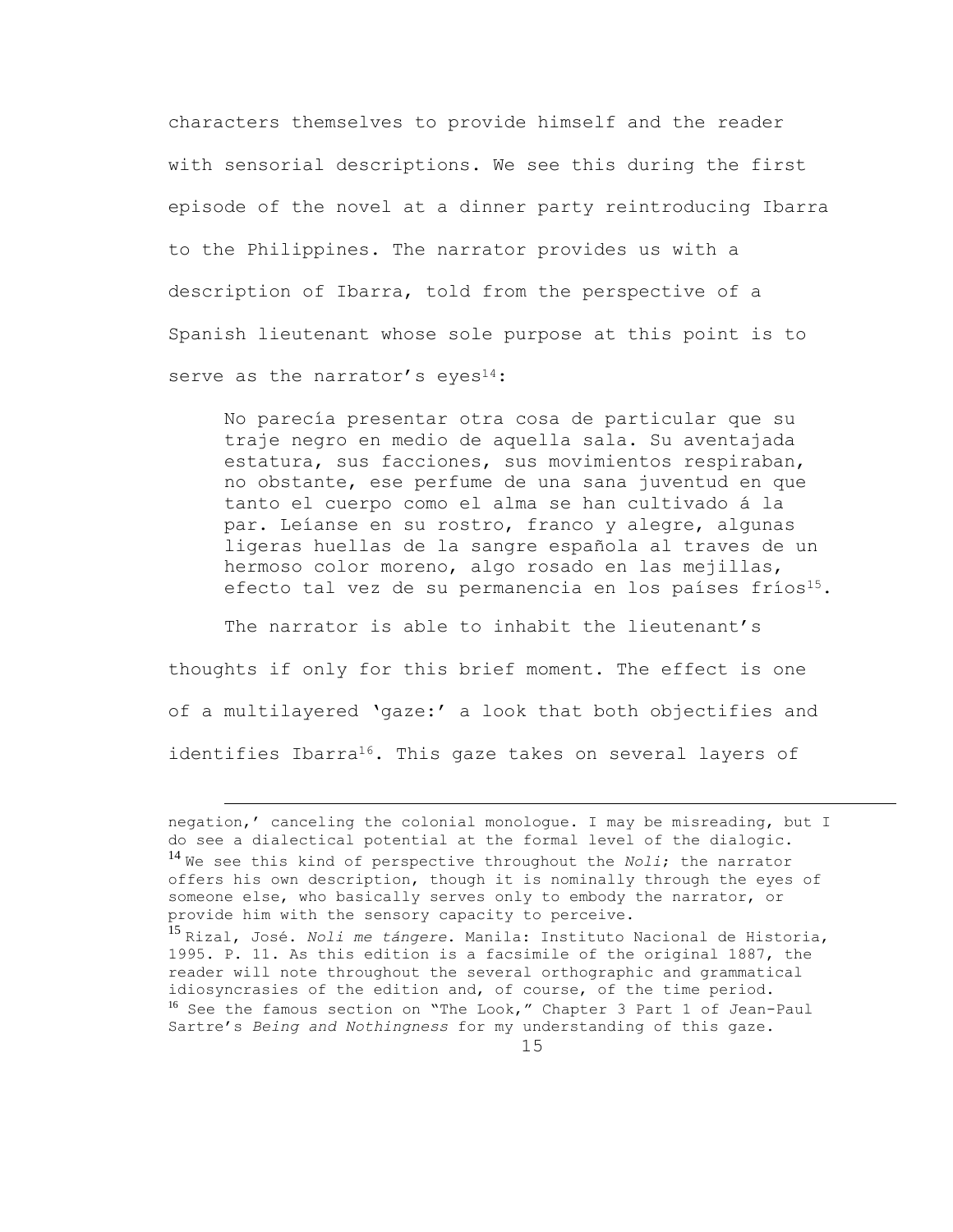mediation: the lieutenant, the narrator, and the reader; the polyphony is already implied as each perspective is pulled into Ibarra's orbit. Each level of mediation entails its own implications. Concrete relations with the "Other," Sartre says, are "wholly governed by the attitudes with respect to the object that one is for the Other<sup>17</sup>." Ibarra enters the novel as an alien presence, a presence that requires a 'working through.' Put differently, Ibarra's presence implies an existential project on the part of the 'viewer;' Ibarra "holds the secret" of "being18" for each of these perspectives. This secret of course depends on the relation of the subject to Ibarra as object. Crudely put, the lieutenant can be seen to represent the European gaze with all its implications. The reader, though ambiguously situated in space and time, is still forced to see Ibarra for the first time through European eyes, regardless of his or her own subject position. The narrator is manipulating the perspective. In a sense, what we are seeing is what Stephanie Sieburth calls the narrator's "creation of an

<sup>17</sup> Sartre, Jean-Paul. *Being and Nothingness*. Trans. Hazel Barnes. New York: Washington Square Press, 1984. P. 473 <sup>18</sup> Sartre *Being and Nothingness* p. 473.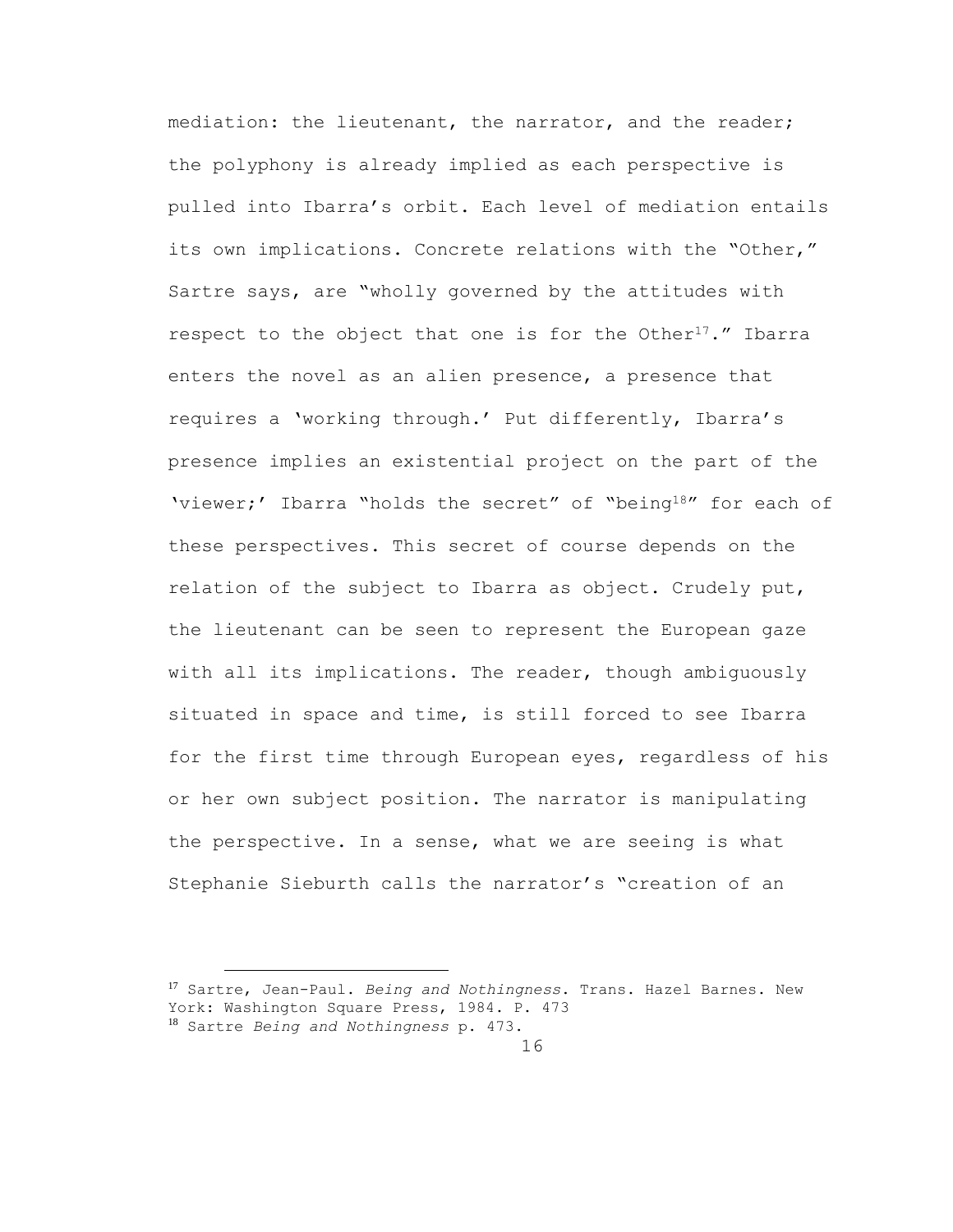implied reader<sup>19</sup>." The narrator is attempting to limit the subjective difference that defines the individual reading experience resulting in kind of collective reading experience<sup>20</sup>. One can see how Rizal is forced to straddle between the dialogic and the monologic for his purposes: he wants to endow his characters with an autonomous consciousness (see note 8), but his authorial voice must on occasion intervene in order to achieve the unity he seeks in writing the "novela tagala<sup>21</sup>."

Going from form to content, we will return to the textual description of Ibarra. At first glance his suit sets him apart from the natives. As we see later in the chapter, Capitan Tinong approaches him "vestido como los naturales del país, con botones de brillantes en la pechera<sup>22"</sup>. Tinong is out of place at this dinner party; his native style of dress differentiates him from the other guests, almost all Europeans. Also, the reader finds out later that among the many alleged crimes of Crisóstomo's

L,

<sup>19</sup> Sieburth, Stephanie. *Reading* La Regenta: *Duplicitous Discourse and the Entropy of Structure*. Philadelphia: John Benjamins, 1990. P. 46 <sup>20</sup> Again, see Anderson's *Imagined Communities*. However, I do not believe that a collective reading experience is necessarily 'national.' Jonathan Culler shares this concern; see his article "Anderson and the Novel." *Diacritics*, Vol. 29, No. 4 (Winter, 1999), pp. 19-39. <sup>21</sup> Rizal *Noli* preface <sup>22</sup> Rizal *Noli* p. 13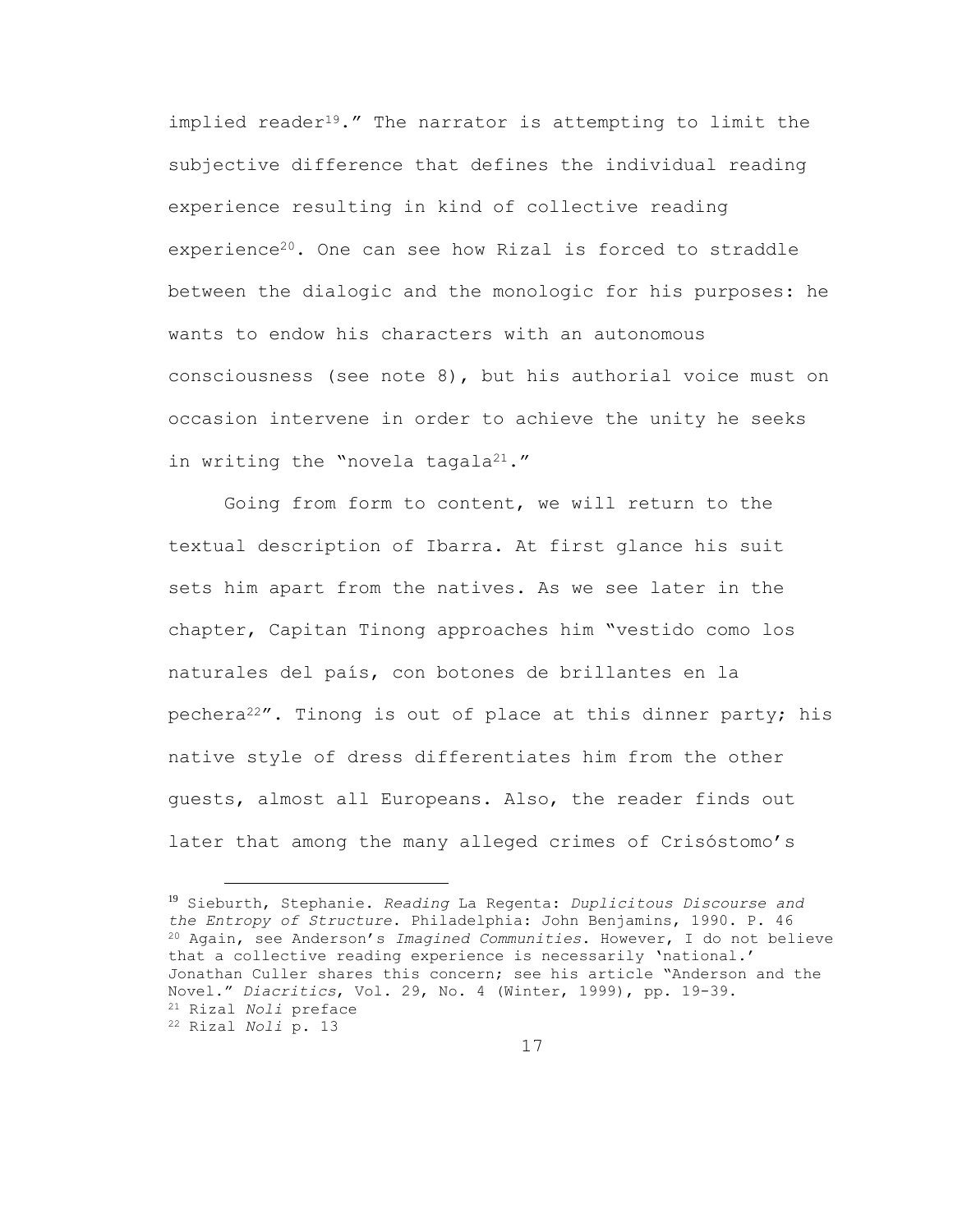father Rafael, was the "uso de la camisa siendo descendiente de peninsulares<sup>23</sup>," that is, for wearing the *barong tagalog*, again a native style of dress. Dress and race are linked to the point that merely adopting the dress of the other constitutes a racial transgression, which in turn destabilizes the colonial order. Rafael's use of native dress, despite his Spanish origins, can be seen to represent a kind of solidarity with the Natives. For the younger Ibarra, who obviously shares his father's Spanish origins, his suit can also be seen as a racial transgression, visually aligning him with the Europeans despite his native blood. Writing about late 19th century photographs from the Philippines, Vicente Rafael remarks that the European dress the *Ilustrados* adopted in these photos makes them "tendentiously out of context," but that it takes "visible exception to Spanish racial stereotypes" that "amounted to the infantilization of native Filipinos<sup>24</sup>." This is ingrained in the lieutenant: would Ibarra's "traje negro," which he immediately calls attention to, have even been mentioned if Ibarra were a

<sup>23</sup> Rizal *Noli* p. 21 <sup>24</sup> Rafael, Vicente. "Nationalism, Imagery, and the Filipino Intelligentsia in the Nineteenth Century." *Critical Inquiry*, Vol. 16, No.3 (Spring, 1990), pp. 591-611. P. 605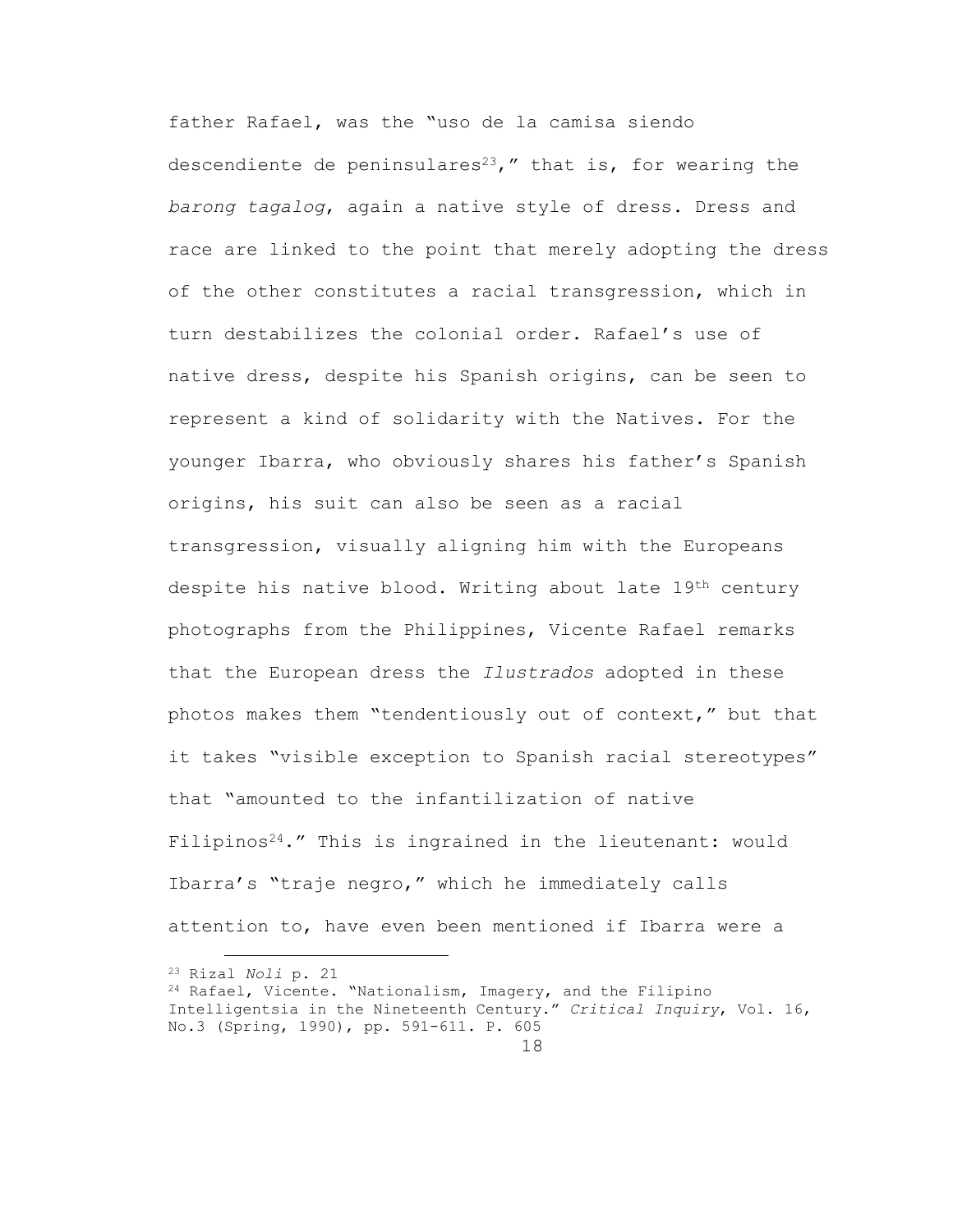European? Nonetheless, may it suffice to say that there is a visual dialogue occurring at the sartorial level.

Yet the suit does signify another peculiarity: Ibarra's 'black' suit signals that he is in a period of mourning. Paraphrasing Freud, Vicente Rafael links mourning to the concept of the nation.

The love one feels for the *patria* is conveyed by what we might call a rhetoric of mourning. Mourning implies a process of working through, then setting apart one's memories of a lost object or person from one's experience of them while still alive. In doing so, one is able to reconcile oneself to the fact of loss. Such a reconciliation is accomplished through the idealization of the person or object. Put another way, mourning succeeds when what one remembers is an image of what was lost, no longer the lost object itself. Mourning thus entails the reproduction of stereotypical images of the lost object. In such a context, memory attaches itself not to direct experience but to its mediated versions<sup>25</sup>.

Thus mourning is the category that characterizes Ibarra's return to the Philippines; he seeks his lost father and his lost *patria*. As we will see throughout the novel, his relationship to his homeland will be identified through the idealizations Vicente Rafael mentions, not the concrete realities that face him, which the narrator points

<sup>25</sup> Rafael "Nationalism" P. 600. His source text is Freud's "Mourning and Melancholy," *The Standard Edition of the Complete Psychological Works of Sigmund Freud*, trans. and ed. James Strachey, 24 vols. (London, 1953-74), 14:239-60.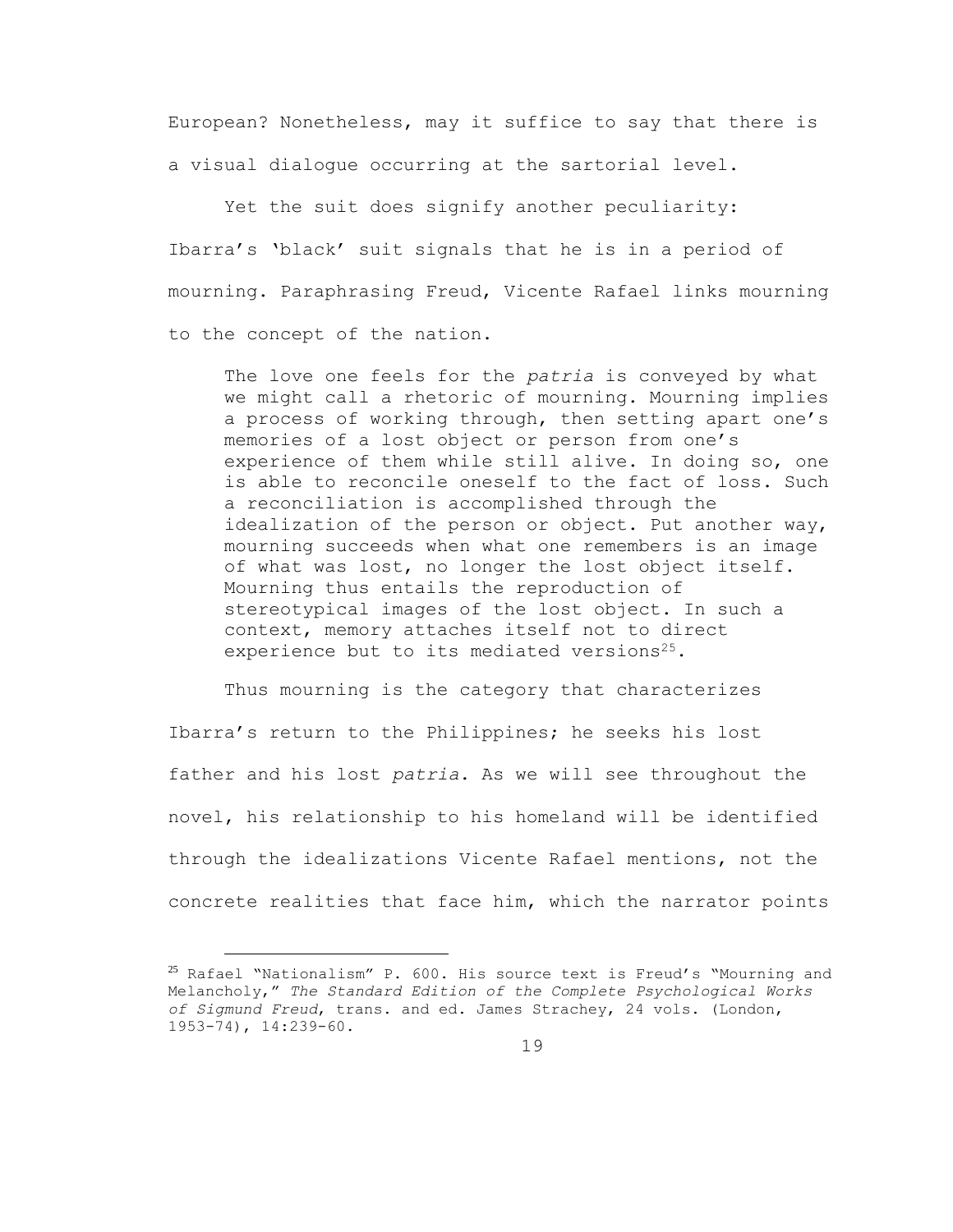out for the reader. It is in searching for this lost father that the realities of colonial Philippines will slowly be revealed to him. Moreover, it is only in repressing the memory of that lost father and in turn supressing the concrete reality of the *patria<sup>26</sup>* that he can function normally in society, until he is finally pushed to his limit.

Returning to the lieutenant's description, as a mestizo Ibarra contains within himself the racial contradictions of the oppressor as well as the oppressed, but his body is also marked by something else: "los países fríos" or, northern Europe. Later we see that he did in fact spend the last few years before his return in England, Germany, and Russian Poland, and in each of those countries got by using the local languages $27$ . Each space represents a specific relationship to the Spanish Imperial system of period, representing what Anderson calls a "new geography of imperialism28." England, Spain's old Protestant rival, occupies the center of the modern world, literally marking

<sup>26</sup> It may be worth stating that Ibarra's concept of *patria* is at times ambiguous; it can often times be seen as a reference to the Philippines as well as Spain.

<sup>27</sup> Rizal *Noli* p. 15

<sup>28</sup> Anderson *Under Three Flags* p. 65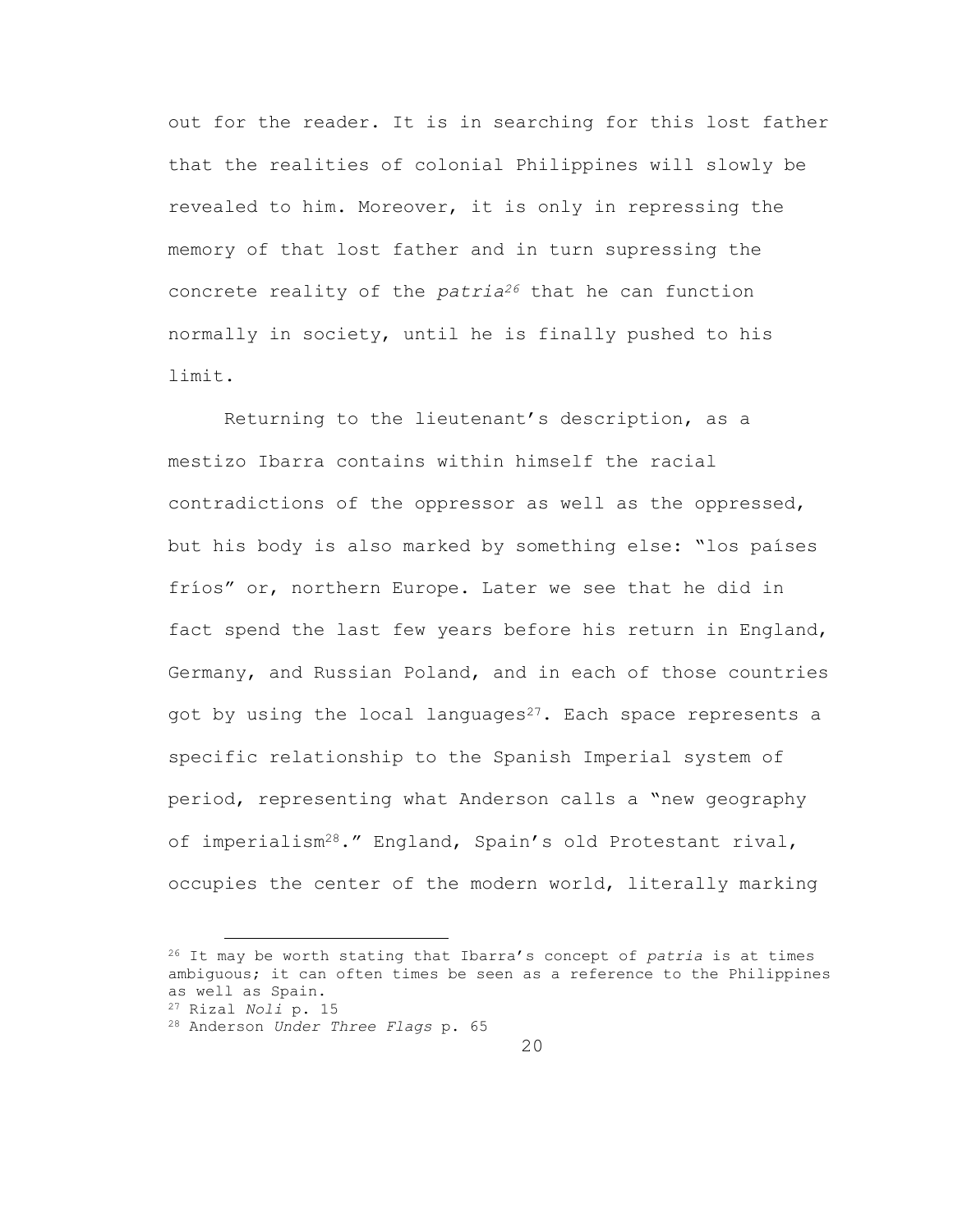the time of modernity: Greenwhich Mean Time was established as 'universal time' only three years before the publication of the *Noli*. Moreover, England had also recently acquired the nearby Marshall Islands<sup>29</sup>. Germany was also gaining ground as Spain's imperial rival in Asia: two years before the *Noli*'s publication Spain and Germany nearly went to war over the *Islas Carolinas30*. Russian Poland<sup>31</sup> demonstrates his experience in other dominated spaces: the Poles too had resorted to guerrilla warfare in their struggle, as the Filipinos soon would. Ibarra has experienced the diversity of Europe first-hand which in turn will inform his experience in the Philippines, an experience defined by a geographical dialogue whose confluence is the colony.

 $29$  Remember too the brief period of British control in Manila during the late 18th century.

<sup>30</sup> Native Filipinos were routinely drafted into military service in the Carolinas which plays a small role in Rizal's second novel. Concerning Germany, given Rizal's relationship to the country and its people, he was accused of being an "agent of Bismarck" by the Spanish authorities. Rizal published the *Noli* in Berlin ostensibly for economic reasons, but could there have been ulterior political motives?

<sup>&</sup>lt;sup>31</sup> Although Rizal lived in England and Germany, he never set foot in Russian Poland. It is in the *Fili* where he goes to greater lengths to make international connections that he himself never experienced. Perhaps he is gesturing towards the greater internationalism of his second novel? Anderson again points out in *Under Three Flags* the relationship between Rizal's good friend Pardo de Tavera and a small group of Russian nihilists in Paris who probably met Rizal at the very least. Perhaps then the inclusion of Russian Poland speaks of this possible relation to these 'Russian nihilists'(p. 80).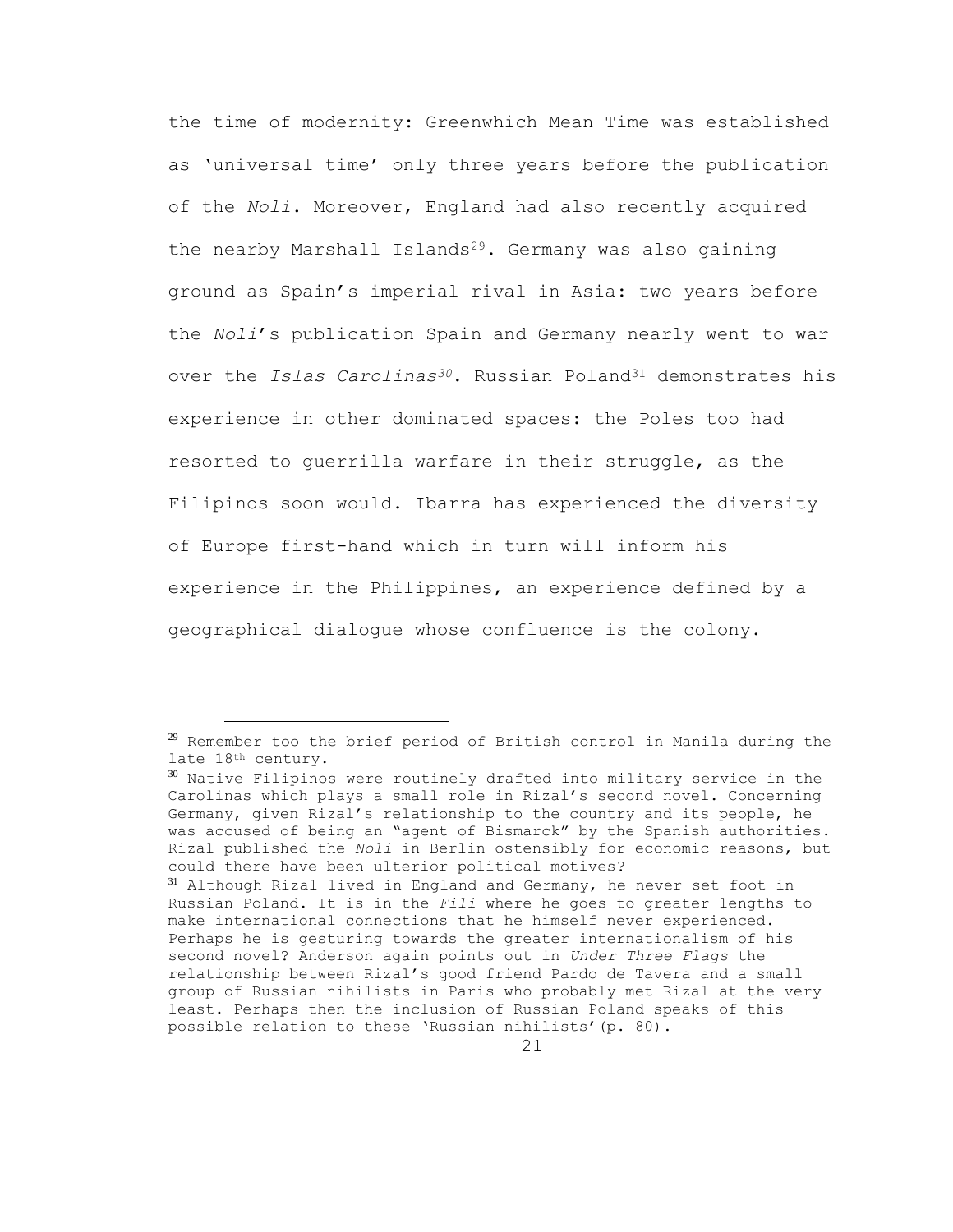When asked which European country was his favorite, he replies "Despues de España, mi segunda patria, cualquier país de la Europa libre<sup>32"</sup>. It is the second part of the quote, "any country in free Europe," that is important to us33. It is simultaneously ambiguous and specific: ambiguous in that it refers to no specific national space, specific in that the unifying element is 'freedom.' Concerning this freedom, he goes on to say "la prosperidad ó la miseria de los pueblos están en razon directa de sus libertades ó preocupaciones<sup>34</sup>". Freedom and prosperity go hand in hand for Ibarra, as do misery and worry. It is very tempting to relate the language he is using to economics seeing as how the opposition to 'misery' is 'prosperity' and not 'happiness.' Perhaps then one can begin to see Ibarra as a capitalist intrusion into a feudal space<sup>35</sup>. It certainly does nothing to contradict the idea of Ibarra as a

<sup>32</sup> Rizal *Noli* p. 16

<sup>33</sup> In his book *Under Three Flags*, Benedict Anderson points out that thinking about Europe in this borderless sense was quite common amongst Filipino intellectuals (as well as other intellectuals from other colonized spaces) but was highly uncommon in Europe itself. <sup>34</sup> Rizal *Noli* p. 16

<sup>&</sup>lt;sup>35</sup> This is a overly crude reading that does no justice to the Filipino Marxist critic Epifanio San Juan Jr.'s "Towards Rizal: An Interpretation of *Noli me tángere* and *El filibusterismo.*" *Solidarity* 5(12), 1970. Pp. 8-28.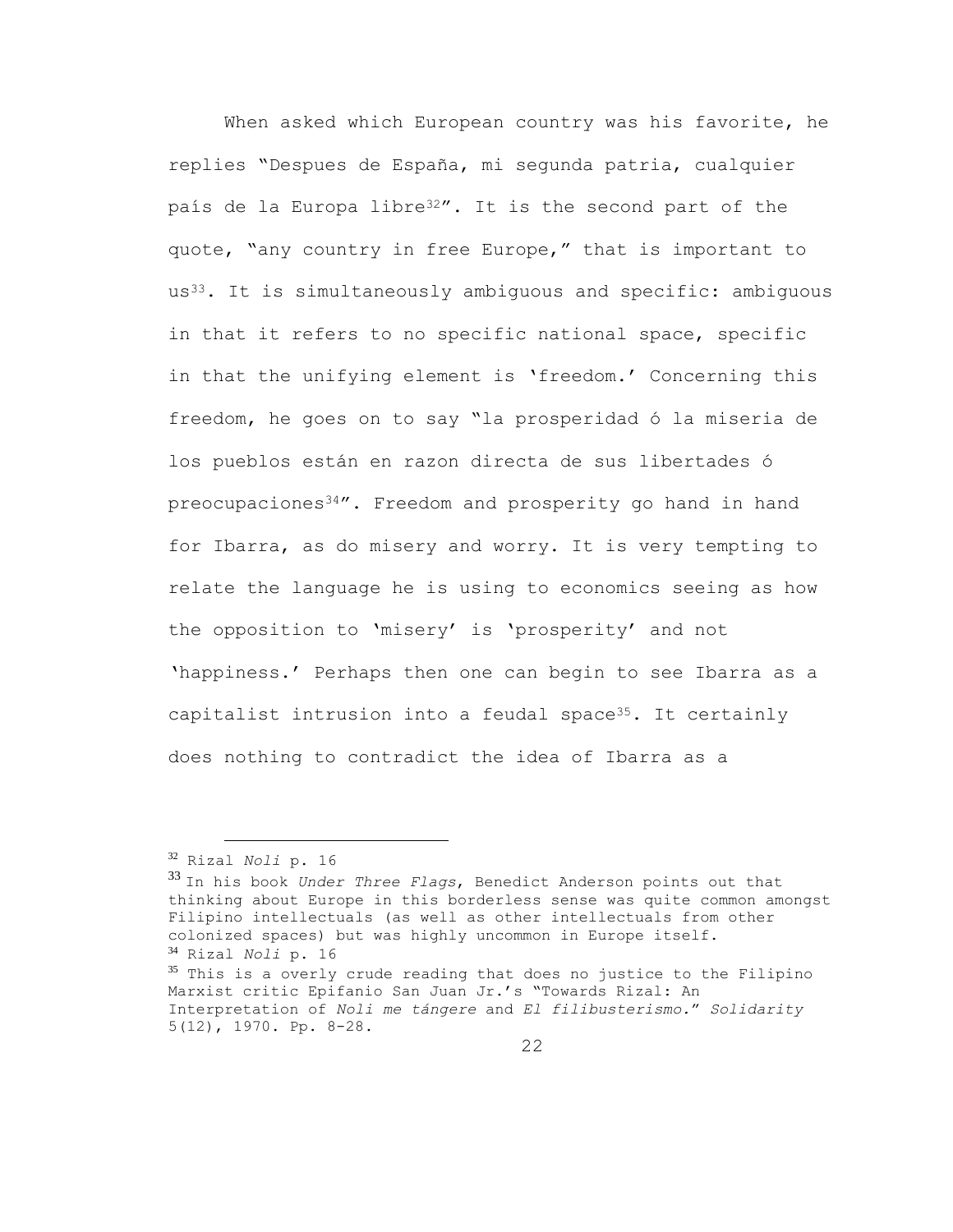cosmopolitan and modernizing figure in the midst of the colonial Philippines<sup>36</sup>.

After having been offended by Padre Dámaso, Ibarra leaves the dinner party just before María Clara's arrival and returns to his room. The narrator contrasts the events in an interesting way. He says:

Si el joven hubiera estado menos preocupado, y más curioso, hubiese querido ver con la ayuda de unos gemelos lo que pasaba en aquella atmósfera de luz, habría admirado una de esas fantásticas visiones, una de esas apariciones mágicas que á veces se ven los grandes teatros de Europa […] Ibarra habría visto una joven hermosísima, esbelta, vestido con el pintoresco traje de las hijas de Filipinas […] Pero Ibarra no veía nada de esto: sus ojos veían otra cosa. Cuátro desnudos y sucios muros encerraban un pequeño espacio […] Esto era lo que veía el desgraciado delante de sí. Se apagaron las luces en la casa de enfrente, cesó la música y el ruido, pero Ibarra oía aún el angustiado grito de su padre, buscando un hijo en su última hora [...] todo parecía descansar, sí, el mismo Ibarra dormía ya también, cansado quizás de sus tristes pensamientos ó del viaje37.

The narrator immediately characterizes Ibarra as

preoccupied and lacking curiousity, a small list of

L,

Ibarra's flaws. Moreover, given that his love for María

<sup>&</sup>lt;sup>36</sup> There is a very telling episode towards the end where Ibarra speaks to Sinang. He does not want to tell her that he has been meeting with the shadowy Elías, so he lies and tells her that he has been in another town speculating in opening a coconut-processing factory. She is disappointed by the inanity of the revelation, responding with the voice of a "usurero estafado" (*Noli* p. 284). The fact that this elicits no surprise is indicative of the class consciousness not only of Ibarra, but Sinang (María Clara's cousin) as well. <sup>37</sup> Rizal *Noli* p. 24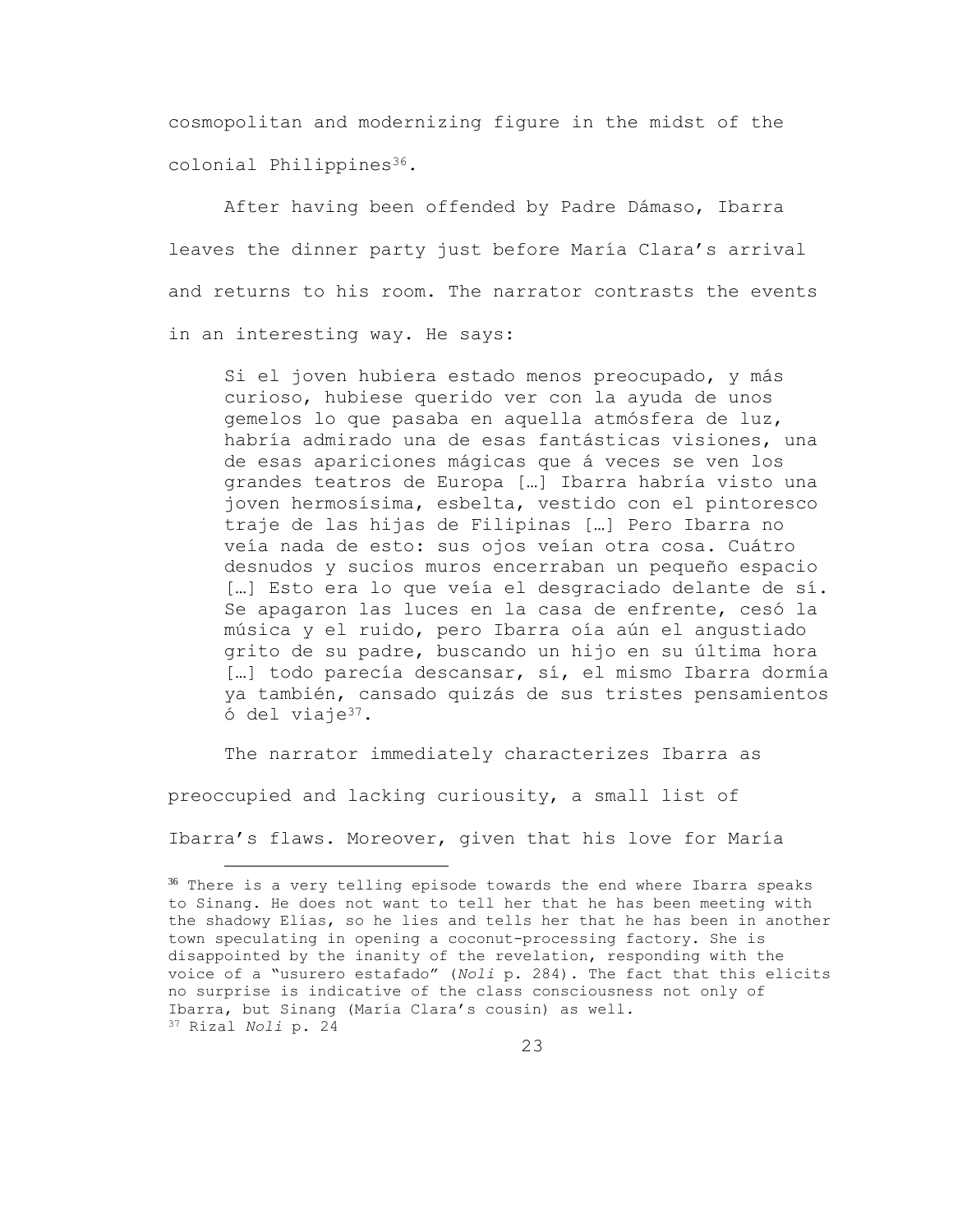Clara is the major guiding force for his actions throughout the novel, one would think his interest in the event should be much greater. Still, the reader does not know the full significance of the role she will play in the novel as of yet, so those flaws are forgivable for the moment.

The narrator goes on to describe the party and María Clara herself from an intriguing point of view: it is told from Ibarra's missing perspective. His perspective is what Ibarra *would* have seen if it were not for those preoccupations or lack of curiosity. The narrator's descriptions of María Clara's party are told in the conditional; by using this verbal mood he cannot outright affirm the events of the party. He switches back to the past tense, the primary tense of the novel, when he describes what Ibarra can know: the description of the Ibarra's room for example, the dirty walls and small space. He describes the end of the party, but this time from Ibarra's actual perspective (that is, from across the street), and still in the past tense: "se apagaron las luces" and "cesó la música." The two actions, emanating from the party, are told in the past tense to show what Ibarra actually sensed, as opposed to the events in the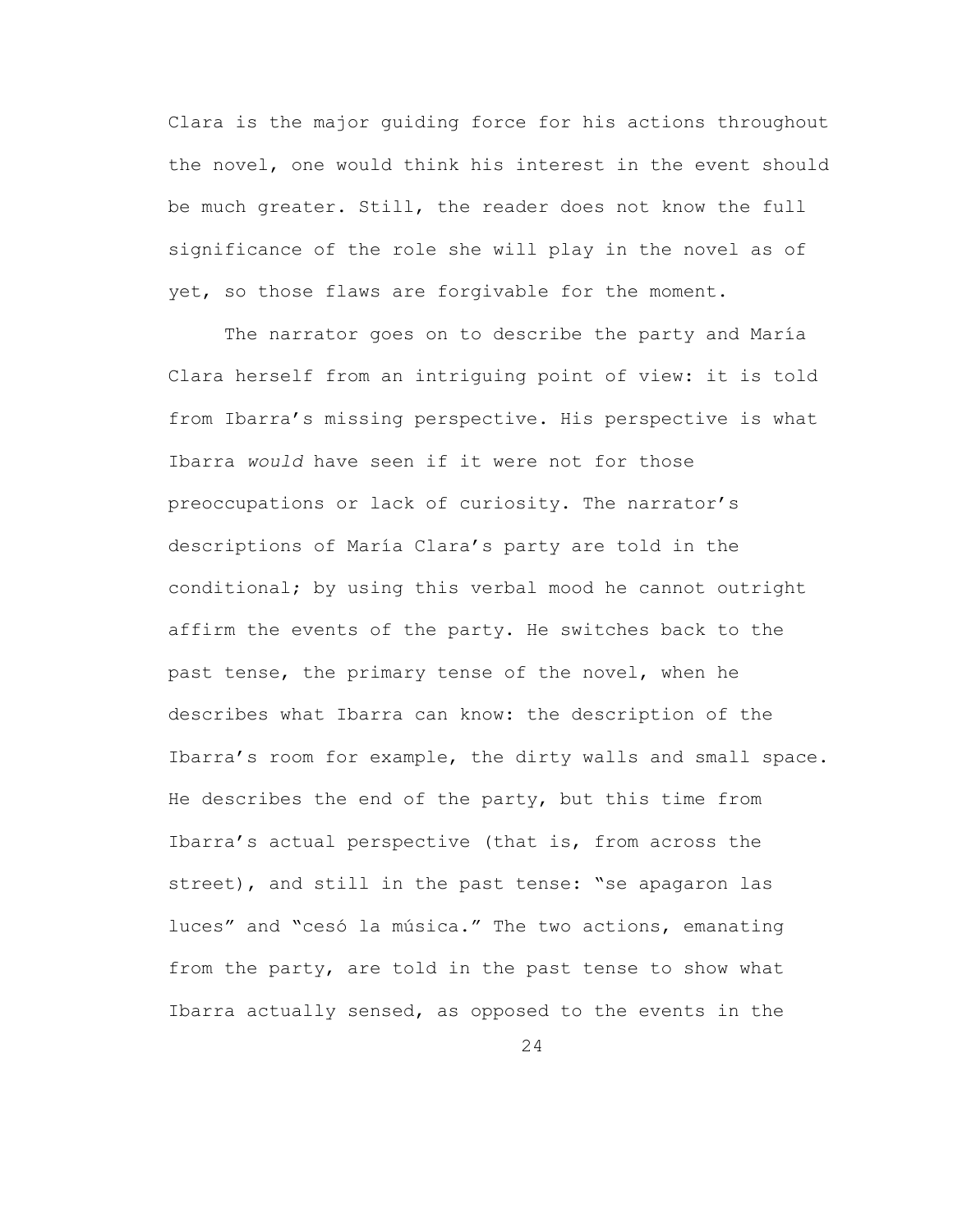conditional, where the verb shift denotes what he could have sensed if certain conditions had been met.

Moreover, the hallucinatory presence of Ibarra's father, known to the narrator and described by him, gives the reader a glimpse into Ibarra's thoughts, again a kind of limited omniscience, but that perspective is directly undercut by the last sentence: Ibarra sleeps but we supposedly do not know why, "cansado quizás de sus tristes pensamientos ó del viaje." The narrator here shows both intimacy and distance; likely his sad thoughts, known to the narrator and therefore to the reader, are the cause of his sleep. Yet, the narrator casts doubt on this: perhaps it is simply because the voyage. The narrator seems to undermine his own knowledge in an attempt to create a distance between himself from Ibarra. He knows a great deal about the inner workings of Ibarra, but either does not want to trust that knowledge despite the semblance of overwhelming truth, or he seems to doubt it. Of course, he may just be stating the obvious; Ibarra, after all, has just returned from a long voyage, so it is not an altogether unlikely possibility. Still, it seems as if the narrator wants to maintain some distance from Ibarra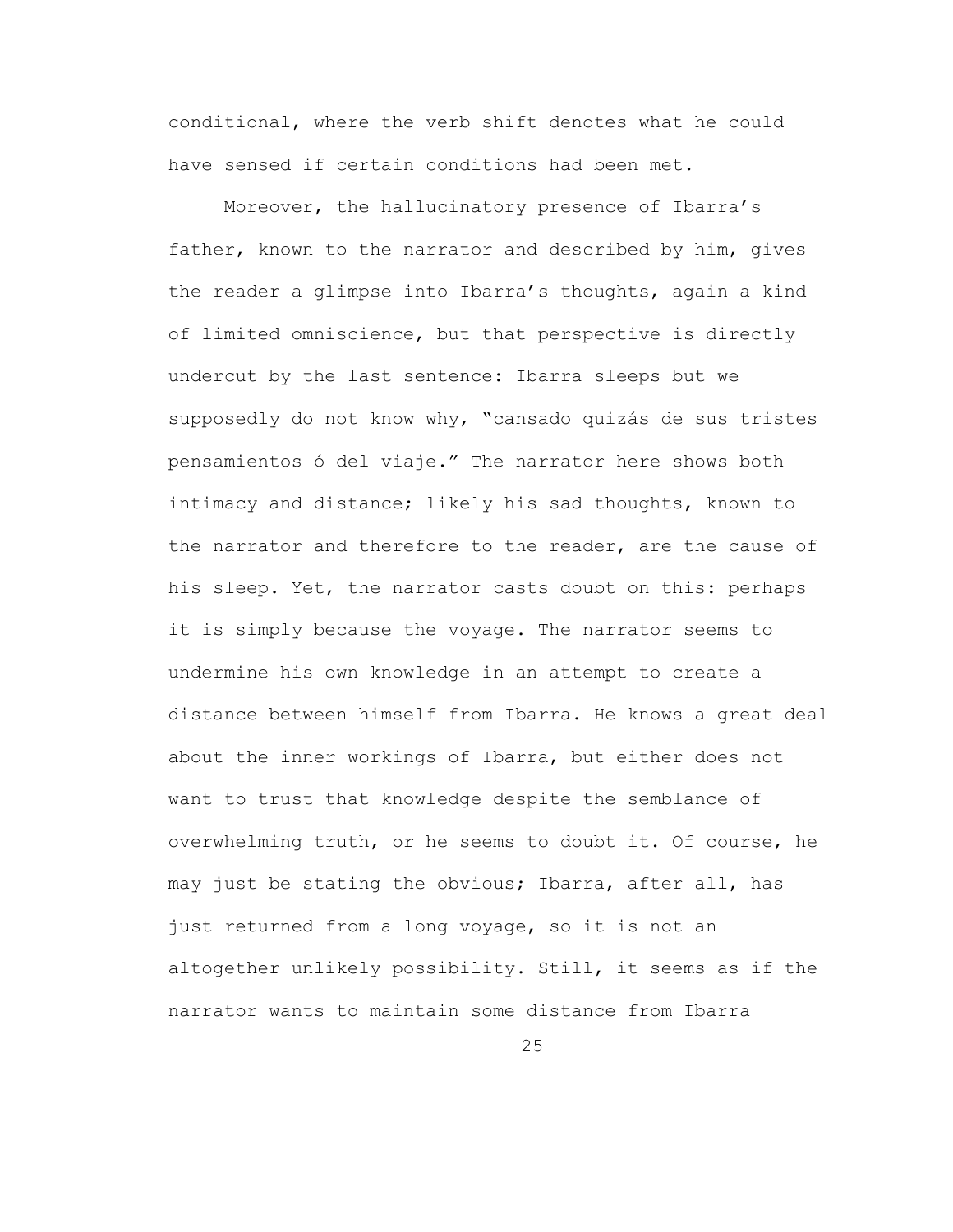despite his seeming proximity. The passage in its entirety in some sense represents the narrator's struggle with Ibarra: the narrator gets closer only to pull away again. This constant pushing and pulling characterizes the narrator's ambiguous relationship with Ibarra: the narrator is certainly sympathetic to Ibarra but not overly so; there is always a sense of guardedness towards the protagonist. Still, when it comes to Ibarra, the narrator does not directly undermine him<sup>38</sup>. His critique towards Ibarra is always attenuated: there always seems to be an extenuating circumstance that forgives or justifies Ibarra's actions, even (or perhaps especially) when those actions are negative. For example, as we have seen, in the instance cited above, the narrator criticizes Ibarra's lack of curiosity and his preoccupied state. Yet, those flaws do not seem so egregious given the fact that the preoccupations clouding his mind concern his father's mistreatment and death.

 $38$  This undermining by the narrator is usually done through sarcasm for the other characters. As Anderson correctly observes in *Under Three Flags*, neither Ibarra nor María Clara are ever given this treatment from the narrator. Anderson believes that this is what limits the two and makes them mere melodramatic figures. Nonetheless, as I am arguing here, the narrator does critique Ibarra as much as the other characters, but his relationship is much more ambiguous, and the critique must be much more nuanced.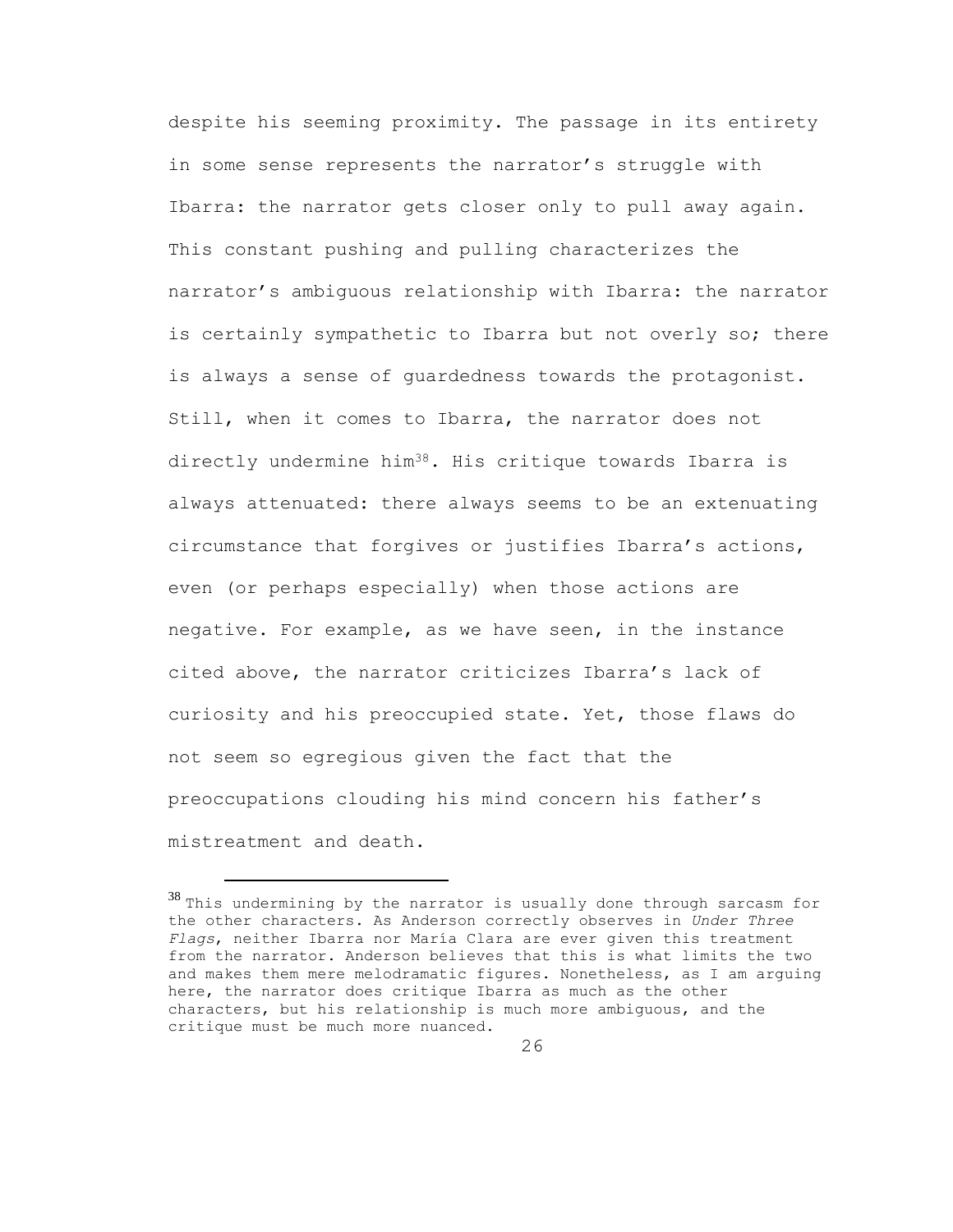From a dialogic perspective, the entire episode is quite interesting. Presence and absence define the motion of the episode: Rafael Ibarra is present to his son through hallucination or daydream; María Clara is present to an idealized version of Ibarra (that is, she would have been corporeally present if he were not a flawed character). Finally of course, the whole scene is present to the absent reader through the narrator's mediation. What we have then is a series of supressed voices; it never approaches the monologic category because it is as if the respective speakers are left waiting for a response that never comes. Seeing as how the only actual speech in the episode is between the narrator and the silent reader, we are being taught to rely on his voice and defer to his authority<sup>39</sup>. This, on the other hand, seems quite monologic, but at this early stage of the novel, what is really occurring is that the narrator is establishing the autonomy of his consciousness for the reader, so that we may appreciate him as a significant and unique voice in the novel, as if he were another character.

<sup>39</sup> See Sieburth's *La Regenta*, in particular "The Narrator's Discourse: Seduction and Ambivalence" and "Narrator and Protagonist: The Struggle for Authority."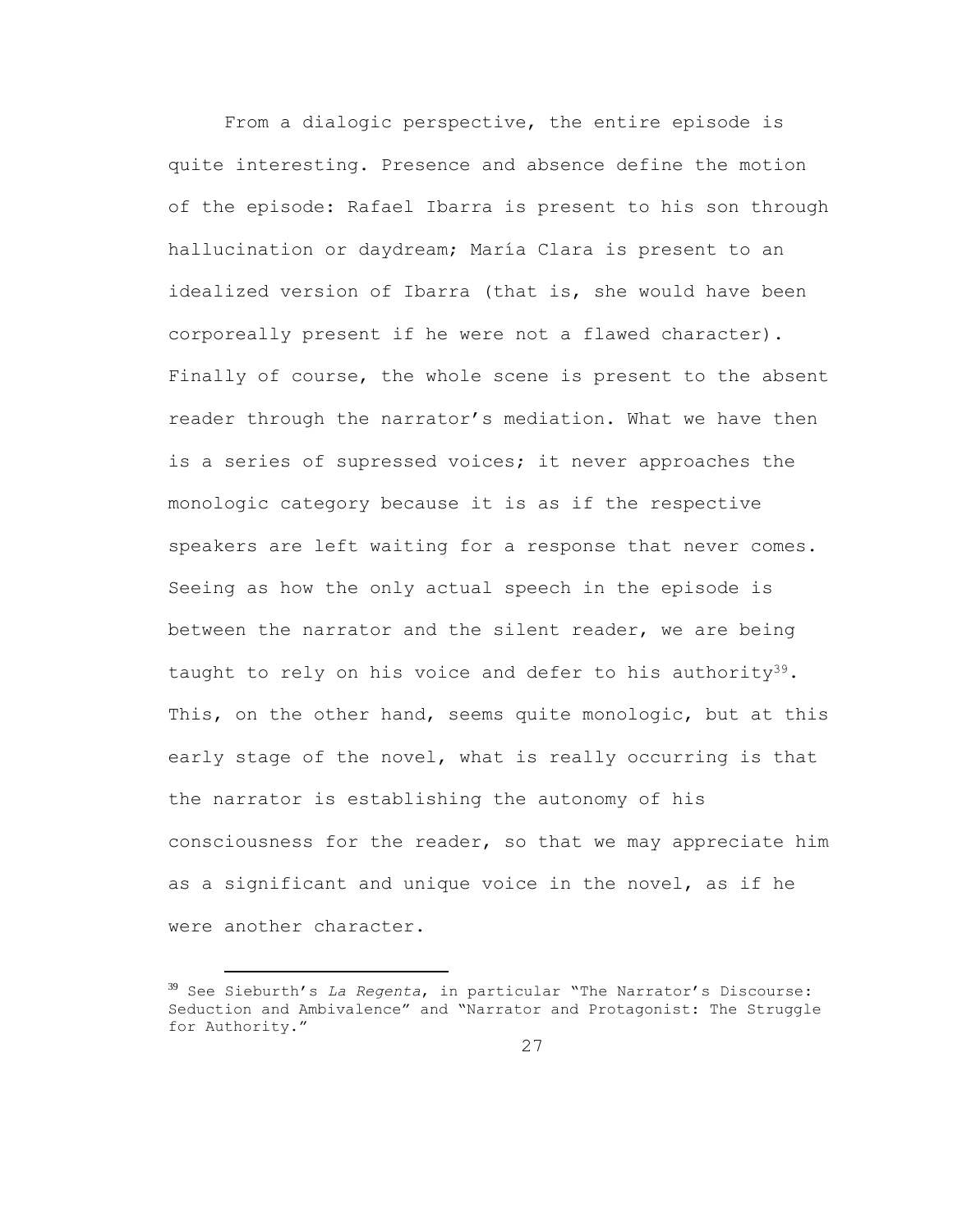In another episode, Ibarra, María Clara, and the other notables of his hometown, San Diego, are enjoying a day on the lake. At one point he engages in a chess match with one of his father's nemeses, Captain Basilio, in order to decide the fate of a lawsuit the two men had against each other. At the outset, Ibarra receives a telegram informing him that his plans to build a school in the town have been approved. Ibarra plays very well; almost immediately Captain Basilio is nearly defeated and asks for a pause, during which Ibarra excitedly announces his good news. Afterwards the game continues:

Ibarra estuvo tan contento que empezó á jugar sin reflexionar ni entretenerse examinando con cuidado el estado de las piezas. De esto resultó que, aunque Cpn. Basilio se defendía ya sólo á duras penas, la partida llegó á igualarse gracias á muchas faltas que el joven cometió despues<sup>40</sup>.

He loses the game and hence the lawsuit, a result of his tendency towards distraction, and still there is a justification, though in this case the cause is rather more felicitous than in the previously cited passage. Nonetheless, this passage can be seen as a microcosm of Ibarra's downfall: he acts without reflection and without

<sup>40</sup> Rizal *Noli* p. 132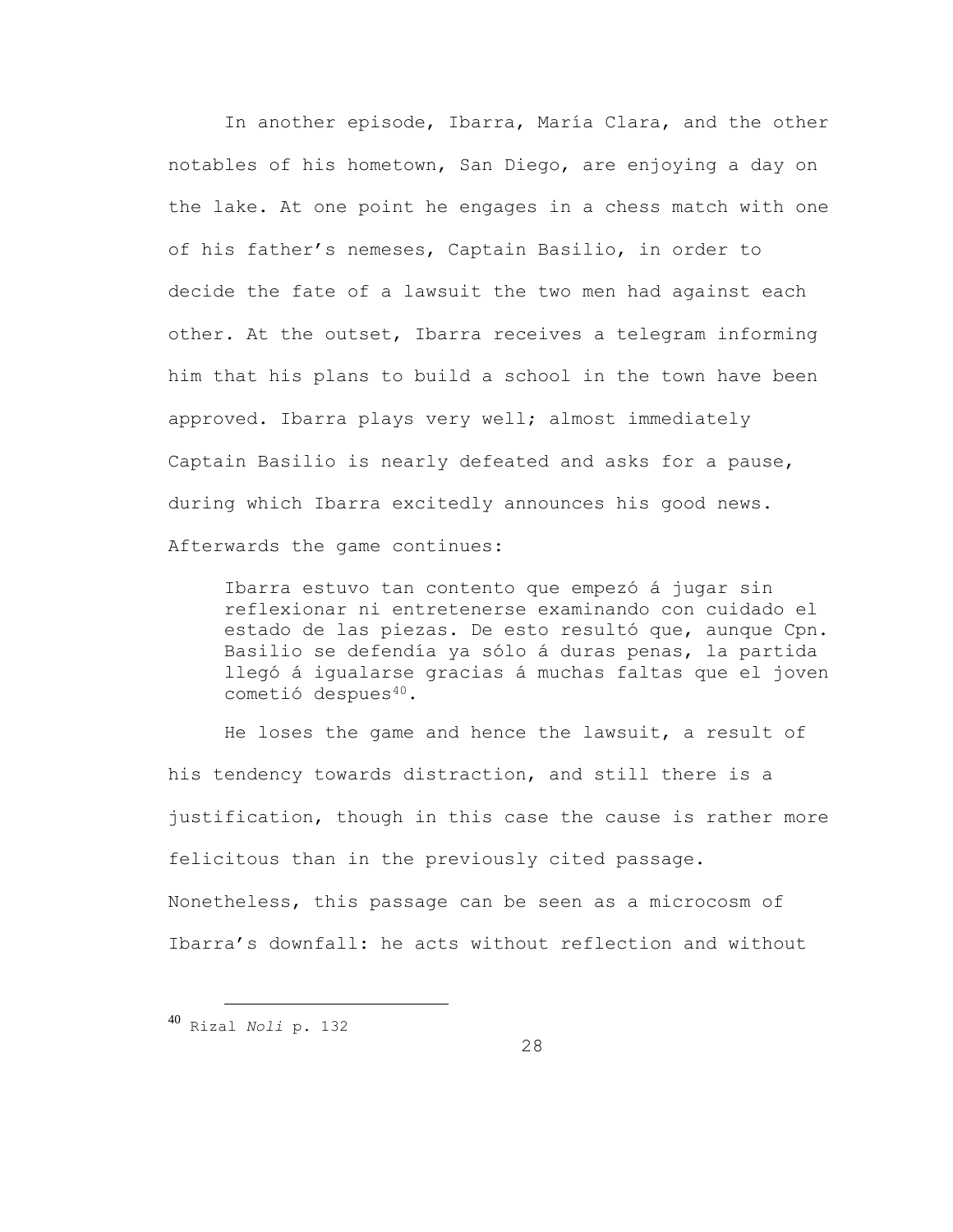carefully considering the (figurative) pieces in play. This carelessness forces errors on his part, and his opponents, though not as skilled as he, are able to overcome him. Despite it being a short passage and deceptively unimportant seeming at first glance, it serves to describe in general terms how the rest of the novel will play out.

But again, while the narrator has no problem bringing his critical weight to bear on the flaws of the other characters (Padre Dámaso, Doña Victorina, and Captain Tiago immediately come to mind), his criticisms of Ibarra are buried in narrative code: he can only speak of them analogously or metaphorically, not with the sarcasm he reserves for the others. The narrator shows much deference towards Ibarra and restrains himself from the same biting criticisms that he accords the others.

He has a peculiar sympathy for Ibarra, and one cannot help but be struck by how similar the two come across in at least a superficial way<sup>41</sup>. One of the elements that sets Ibarra apart from the majority of the other characters is

<sup>41</sup> See Roberto Fuertes-Manjón's chapter "Modernism, Cultural Confrontation, and Liberal Project in José Rizal's Novels" in *Alternative Orientalisms in Latin America and Beyond*. Ed. Ignacio López Calvo. Cambridge: Cambridge U, 2007. Pp. 238-250. He notes the similarity in passing, but is perhaps over hasty in combining the narrator, Ibarra, and Rizal himself.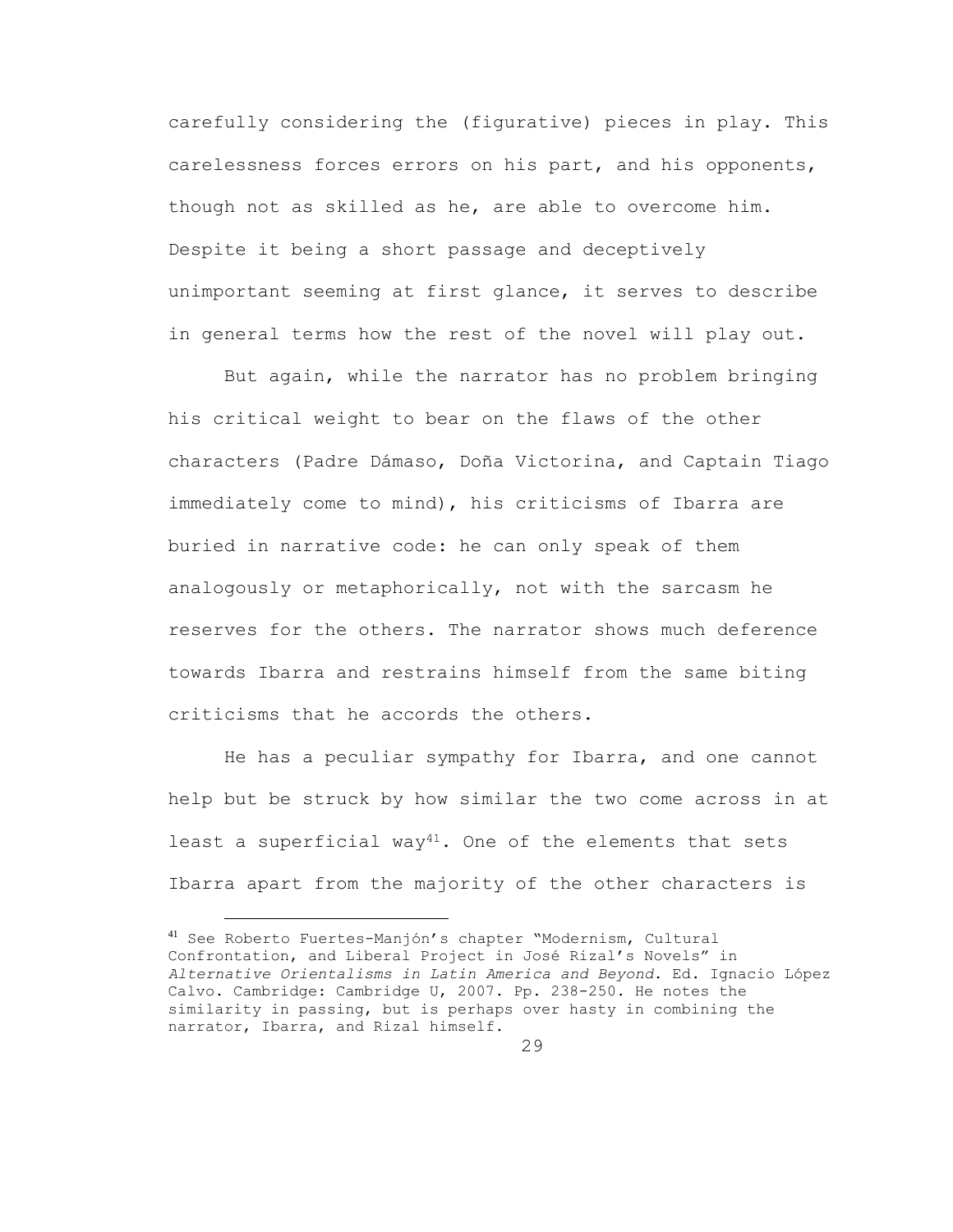his level of erudition. The narrator shares this characteristic. Like Ibarra, he has a high degree of linguistic skill: besides Castilian, he speaks Tagalog (and is familiar with several regional accents as well as the pidgin varieties spoken by the friars and the Chinese), has a high degree of Latin (to the extent that the narrator can correct the errors of the friars, to humorous effect in Padre Dámaso's sermon), and understands at least some French (at least more so than the friars<sup>42</sup>). He is comfortable with classical and biblical allusions, European literature (quoting from Shakespeare, Dante, Schiller and Voltaire, as well as German folklore), Spanish literature (quoting from Calderón de la Barca, Lope de Vega, and Gustavo Adolfo Bécquer), and Tagalog literature (quoting extensively from Franciso Baltasar, as well as Philippine legends, and folklore<sup>43</sup>). It would hardly be a stretch to say that had the narrator and Ibarra had existed beyond the fictional world of the *Noli*, they would have likely known each other, sharing educational experiences and class

i<br>L

<sup>42</sup> Rizal *Noli* p. 190

<sup>43</sup> Interestingly however, whenever Ibarra makes a reference to Tagalog literature it is always quoting someone else's use of it (i.e. his father's letter or Tasio's advice to him). He is obviously familiar enough with it, but it is certainly not at his fingertips as it is for the narrator and others.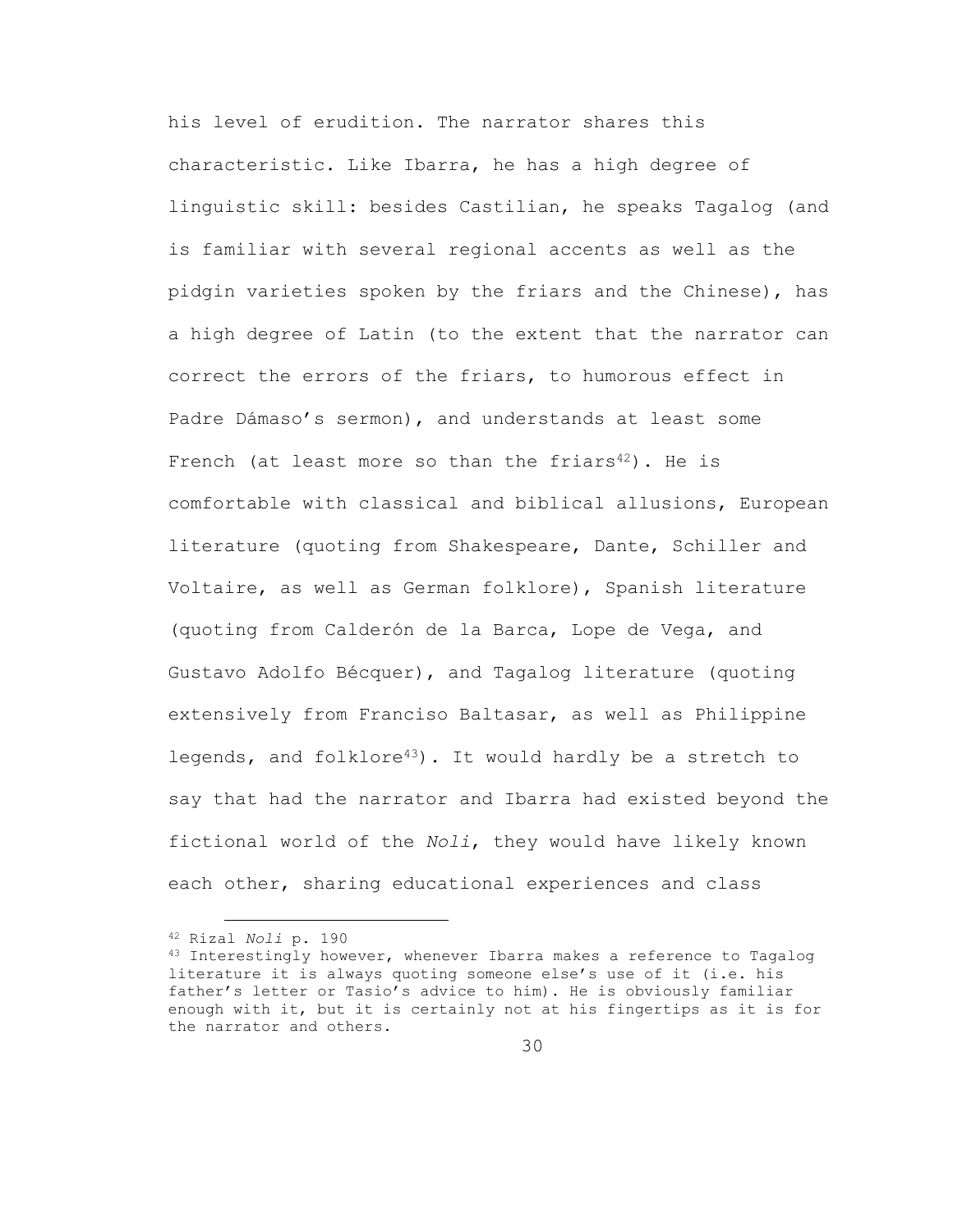origins. And again, we see the astounding heterglossia of the *Noli* and the control both men exert over it.

Though they share a similar corpus of knowledge, their main difference lies in an epistemological perspective. In the chapter "Todos los santos", the narrator assumes a kind of anthropological tone comparing the attitudes towards death and the afterlife of several cultures with that of the Philippines. It is worth quoting in full:

Lo único acaso que sin disputa distingue al hombre de los animales, es el culto que rinden á los que dejaron de ser. Y ¡cosa estraña! esta costumbre aparece tanto más profundamente arraigada cuanto menos civilizados son los pueblos.

Escriben los historiadores que los antiguos habitantes de Filipinas veneraban y deificaban á sus antepasados; ahora sucede lo contrario: los muertos tienen que encomendarse á los vivos. Cuentan tambien que los de Nueva Guinea guardan en cajas los huesos de sus muertos y mantienen con ellos conversacion; la mayor parte de los pueblos de Asia, Africa y América les ofrecen los platos más esquisitos de sus cocinas ó los que fueron en vida su comida favorita, y dan banquetes á que suponen que asisten. Los egipcios les levantaban palacios, los musulmanes capillitas etc., pero el pueblo maestro en esta materia y que ha conocido mejor el corazon humano es el de Dahomey. Estos negros saben que el hombre es vengativo; pues, dicen, para contentar al muerto no hay mejor que sacrificarle sobre la tumba á todos sus enemigos; y como el hombre es curioso y no sabrá cómo distraerse en la otra vida, le envian cada año un correo bajo la piel de un esclavo decapitado. *Nostros<sup>44</sup> nos diferenciamos de todos*. Pese á las inscripciones de

i<br>L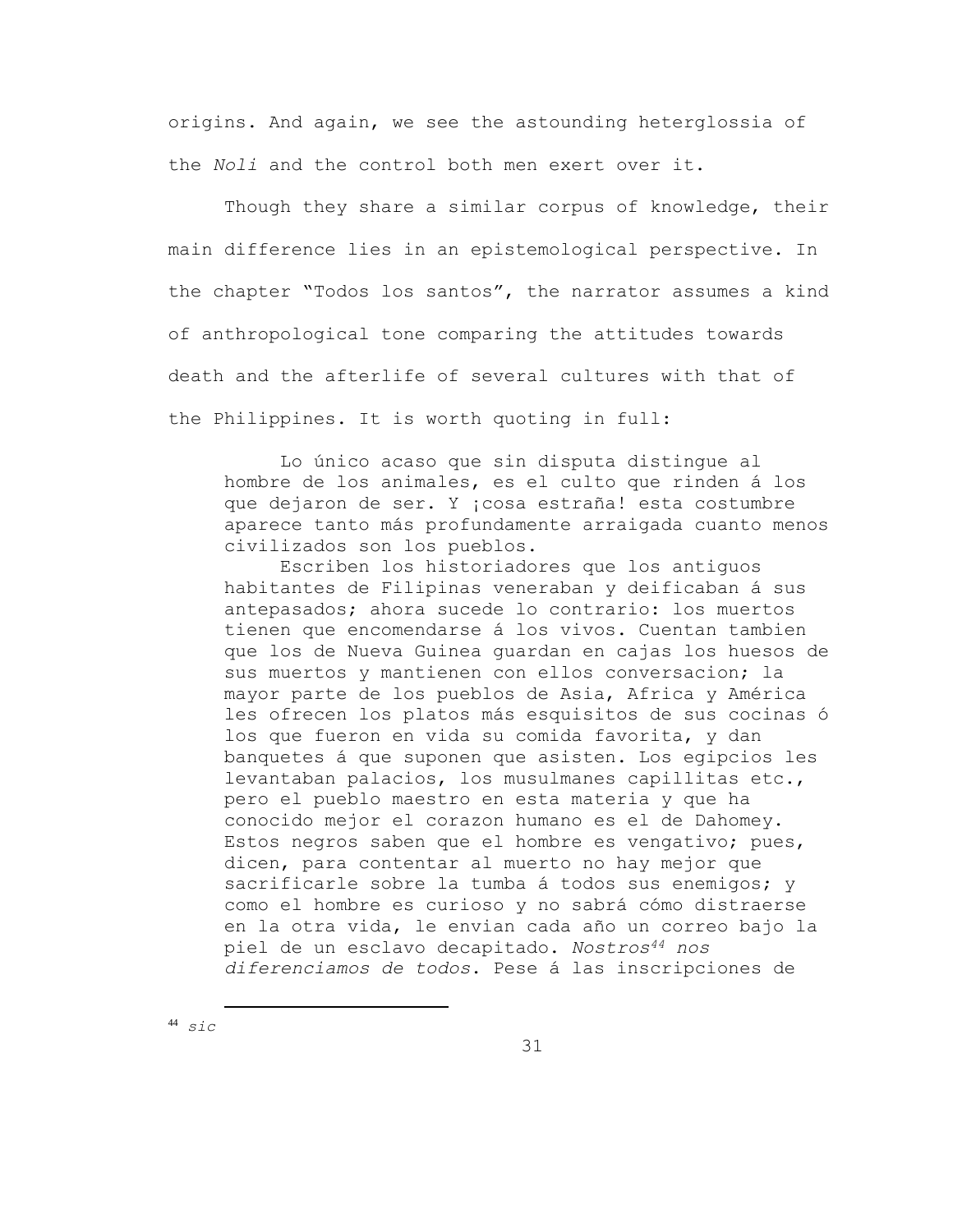las tumbas, casi ninguno cree en que descansan los muertos y menos, en paz. El más optimista se imagina á sus bisabuelos tostándose aún en el Purgatorio, y, si no sale condenado, todavía podrá acompañarlos por muchos años. Y quien nos quiere contradecir, que visite las iglesias y los cementerios del pais durante este dia, observe, y verá<sup>45</sup>.

The narrator's takes the pseudo-scientific and pseudoanthopological case studies of 'uncivilized' cultures' of the time and satirizes them (so well, or poorly as the case may be, that it could be said that he too is guilty of the racism he attempts to satirize). The satire functions on the exaggeration of facts, which in itself is evidence for the narrator's prodigious knowledge (i.e. he knows these facts in the first place in order to exaggerate them). Where he really differentiates himself from Ibarra is in the "Nosotros nos diferenciamos de todos."

Upon first arriving at the sentence, the reader does not know to whom the "we" refers. That confusion is not really cleared up immediately; the narrator is criticizing the inherent hypocrisy related to the concept of Purgatory, but that concept is supposedly shared by all Catholics. Therefore, the "we" could refer to Catholics everywhere. It is not until the narrator invites any naysayer to visit the

<sup>45</sup> Rizal *Noli* pp. 55-56. Italics are mine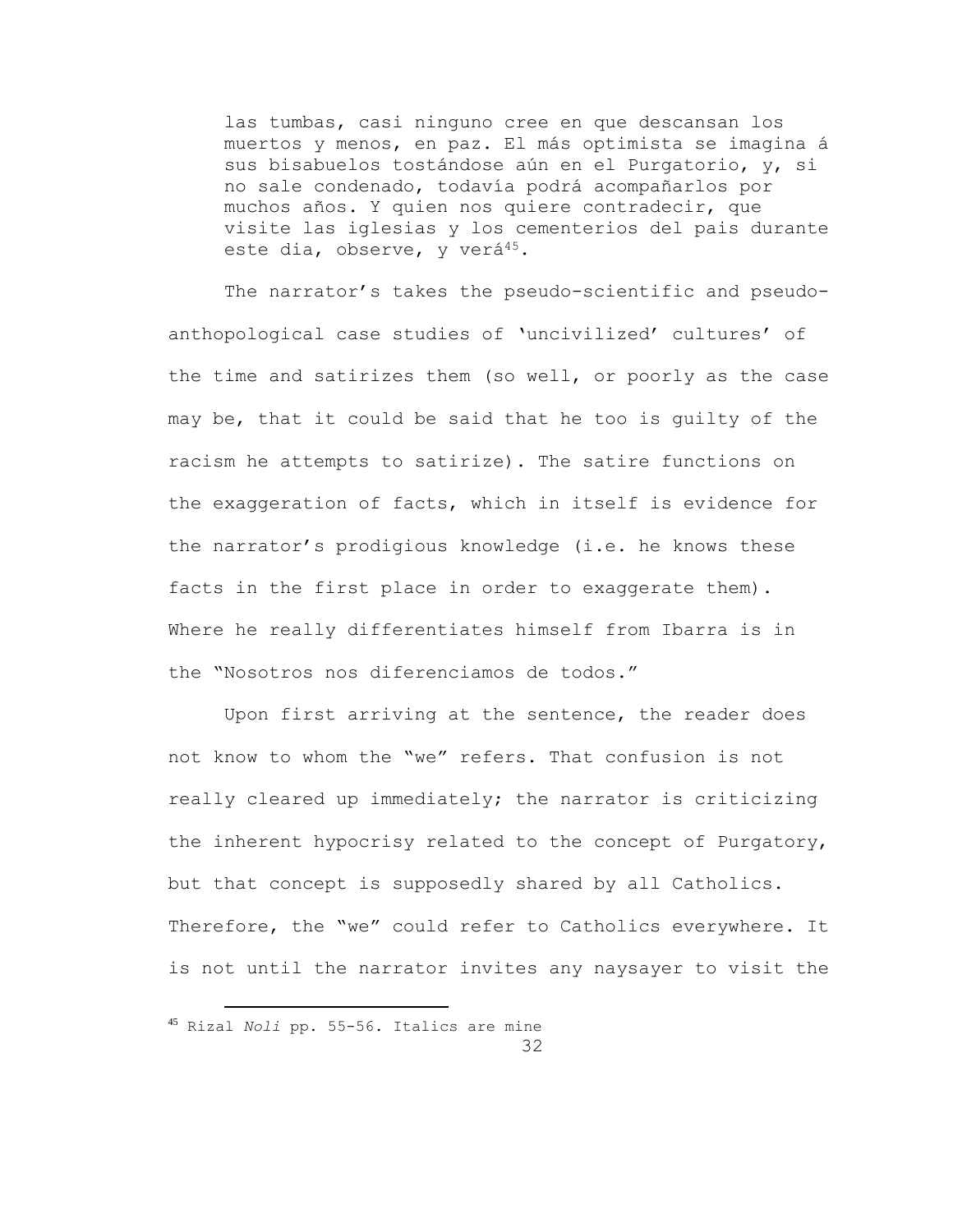churches "del pais" that we see he is talking about the Philippines. This is crucial; at once he is demonstrating knowledge of the foreign and the native, but more importantly, this knowledge is used to identify unique characteristics of the country. He is concerned with what makes the Philippines unique, for better or for worse. Although he is characterizing the Philippines as 'uncivilized46' for its relationship with the dead, at the very least his extensive knowledge has been brought to bear on a salient point of Philippine identity. Moreover, this aspect of Philippine culture is the result of Spanish colonization and the imposition of foreign religion over the traditional beliefs of the millennial native societies. So, even with his sophisticated level of culture, he is able to see Philippine reality on its own terms. This is very much unlike Ibarra.

For Ibarra there is no sense of *we* (at least not until the end novel, and even then it is potentially flawed as we

L,

<sup>46</sup> Not difficult to imagine how lines like this were misinterpreted and misappropriated by the Spanish experts on the Philippines. In one particularly vitriolic attack on the *Noli*, Vicente Barrantes writes: "Pero venga V. acá, novelista de mis pecados, almacén de contradicciones, espíritu torcido por una educación alemana que no tuvo en cuenta sus fuerzas digestivas; sí así piensa V. de sus paisanos y amigos…, sin tan bajos de nivel los encuentra" (*La España moderna*, II: 13, Jan 1890, pg. 179).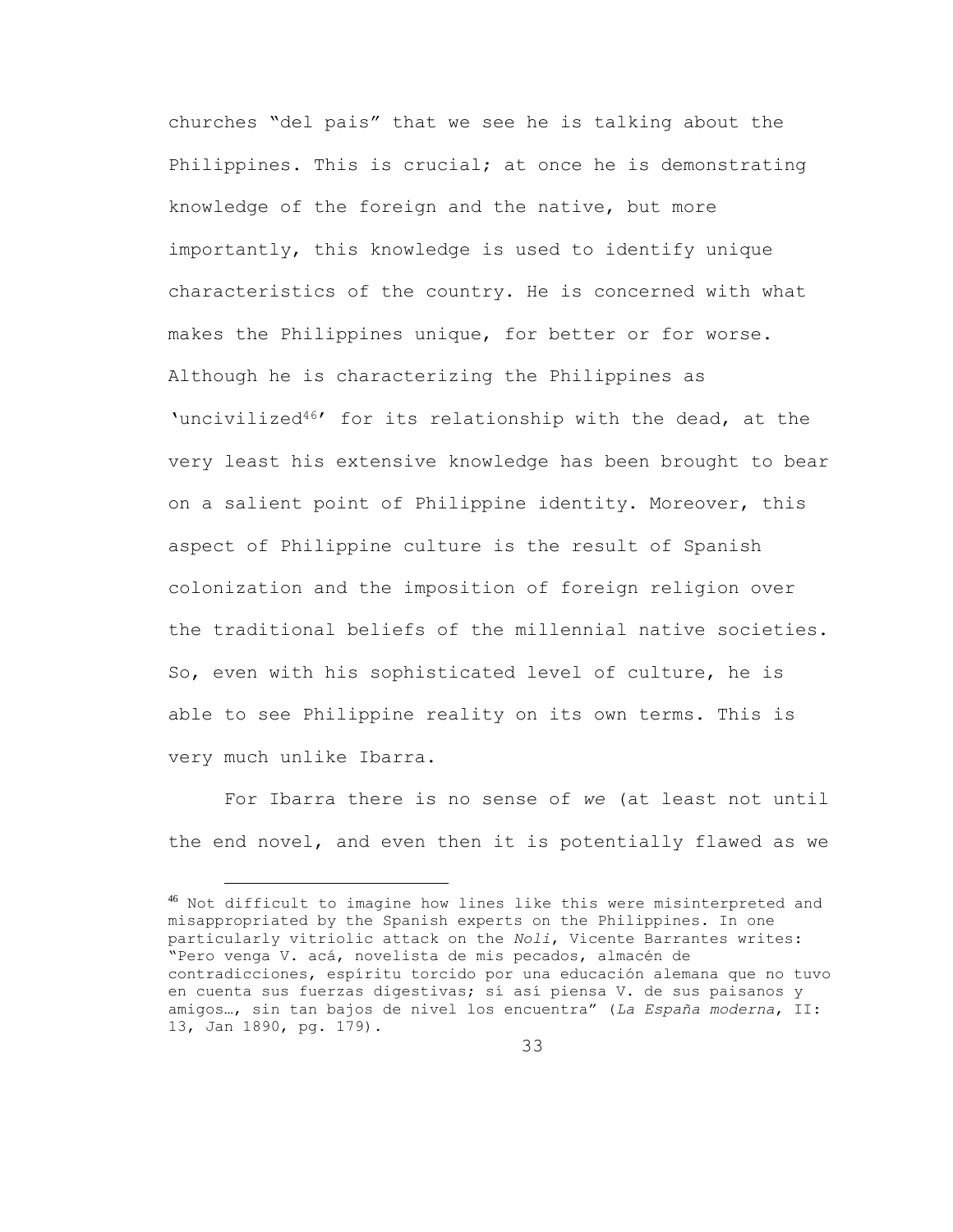will see later in this essay). Ibarra seems to discount his connections to the country, and differentiates himself from the 'pueblo.' Conversely, the narrator, while demonstrating at least a comparable level of knowledge, still sees himself as a member of society. Again, it is not a question of knowledge; it is rather a question of the approach to it.

Skipping backwards towards the beginning of the novel, we see Ibarra as he walks alone through Manila and is haunted by the "demonio de las comparaciones:" Manila, Madrid, and other European locales meld together in his walking reverie. Rafael's conception of mourning comes back in the "stereotypical images" of Manila; Ibarra cannot see the city for what it really is on its own terms. The sensory experience of Manila is distorted by the mental presence of the "beyond," and he cannot disentangle the "here" from the "there.' He looks to the sea and says:

¡A la otra ribera está Europa![…]con sus hermosos naciones agitándose continuamente, buscando la felicidad, soñando todas las mañanas y desengañándose al ocultarse el sol…feliz in medio de sus catástrofes! Sí, á la otra orilla del infinito mar están las naciones espirituales, sin embargo de que no condenan

34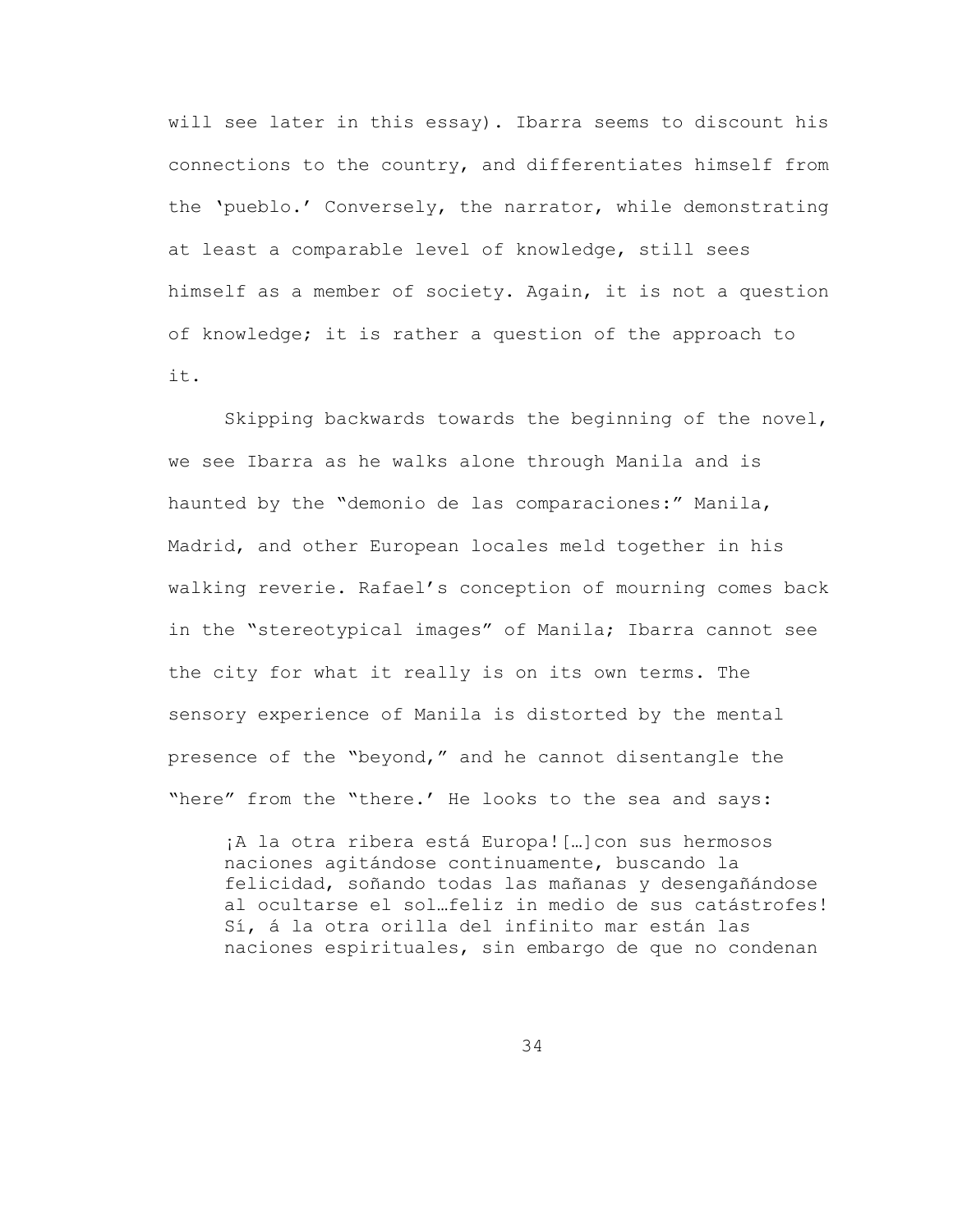la materia, más espirituales aún que las que se precian de adorar el espíritu…!<sup>47</sup>

Though he is physically in the Philippines, his thoughts are in Europe. Those recollections offer him an interesting bit of solace: Europe, as defined by Ibarra, is characterized by struggle. Yet, it is a struggle he can understand, disembodied and detached as it is from any specific national space. He understands them because of their abstract nature. They are 'spiritual nations<sup>48</sup>,' not concrete ones, and he is not concerned with any individual country as much as his own conception of their shared struggle. He again is lost in the abstract cosmopolitan space of 'Europa libre.'

Interestingly, when I first read this passage in translation, I misinterpreted "naciones espirituales" to refer to the Philippines, thinking that his musings where based more on the idea of the ocean acting as the barrier between the two spaces. Upon referencing the Spanish original it seemed abundantly clear that he is referring to Europe. Moreover, it reveals an interesting interpretive possibility. Could Ibarra be playing with the notion of

<sup>47</sup> Rizal *Noli* p. 43

<sup>48</sup> See G.W.F Hegel's *Phenomenology of Spirit*. London: Oxford U, 1977.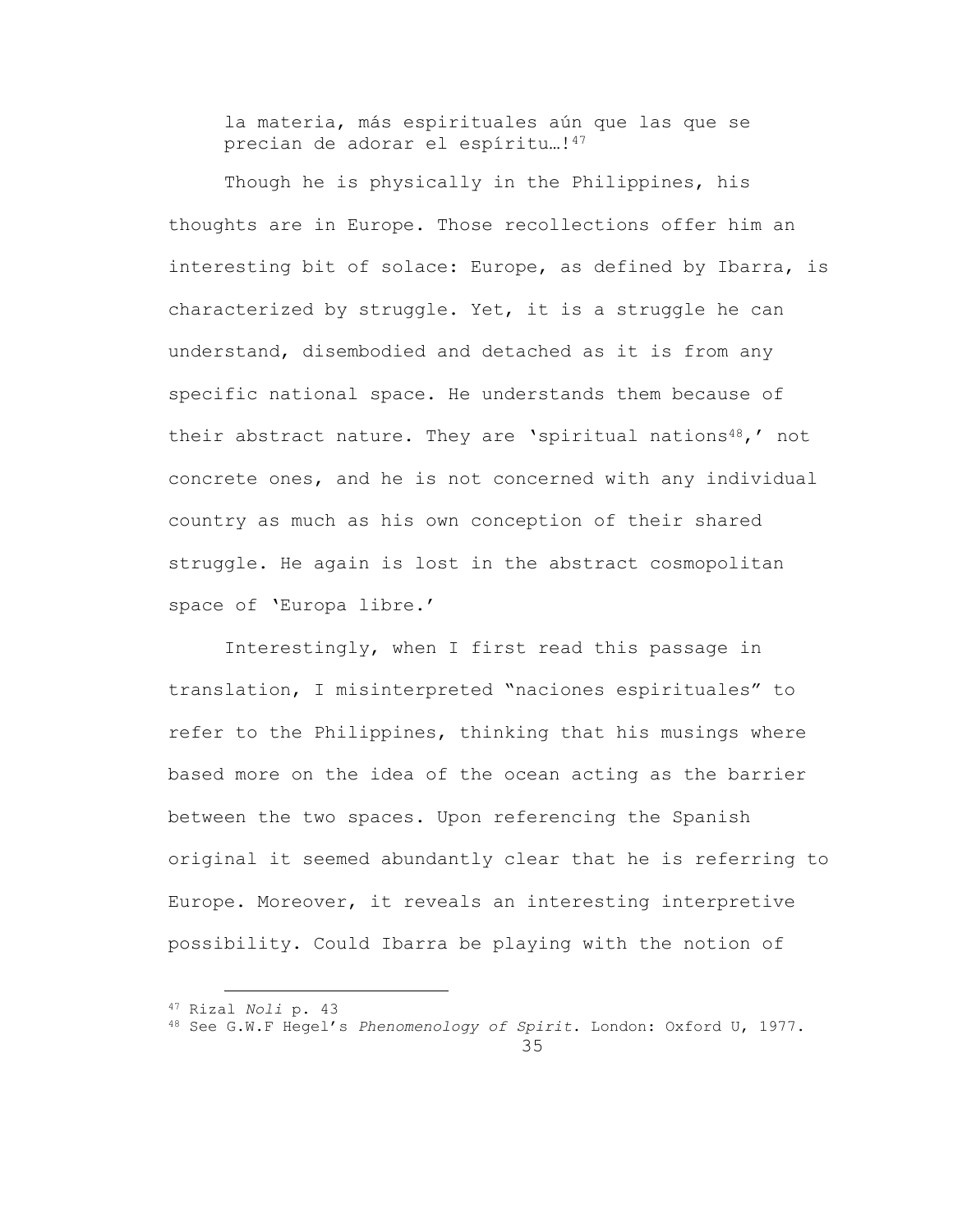*geist<sup>49</sup>* (Keep in mind that Rizal wrote most of the novel while in Germany and his fluency in that language): 'mind,' 'spirit,' 'ghost?' He could then be seen to be contrasting the European geist (read mind) with the Spanish/Philippine geist (spirit, in the religious sense). There are those nations that adore the spirit (religion, also ghosts of the past, etc.) and there are those that are even more spiritual (united by ideas, the mind, etc.) despite their refusal to condemn the 'la materia.' This refusal separates Ibarra from them however. The 'spiritual nations' do not condemn 'la materia,' (the concrete, matter, material, etc.) whereas that is precisely what Ibarra cannot comprehend in the Philippines. He cannot find the solace of the 'absolute spirit' in the polyphony of the colony.

The narrator reminds the reader of that concrete reality. A few pages earlier in his walk through Manila, Ibarra takes pleasure in the fact that almost nothing has changed in his absence. "¡Es maravilloso!" he exclaims.

<sup>49</sup>'Demonio' (translated as demon, spectre, and devilry) also fits into the semantic field of 'spirit' and in turn 'geist'. The convergence between the Philippines and Europe, represented by the unrelenting 'demonio de las comparaciones,' can be seen as a metaphor for Ibarra's consciousness, and the novel represents the development thereof. Moreover, as *geist* it also represents the national consciousness. See Benedict Anderson's *Imagined Communities*.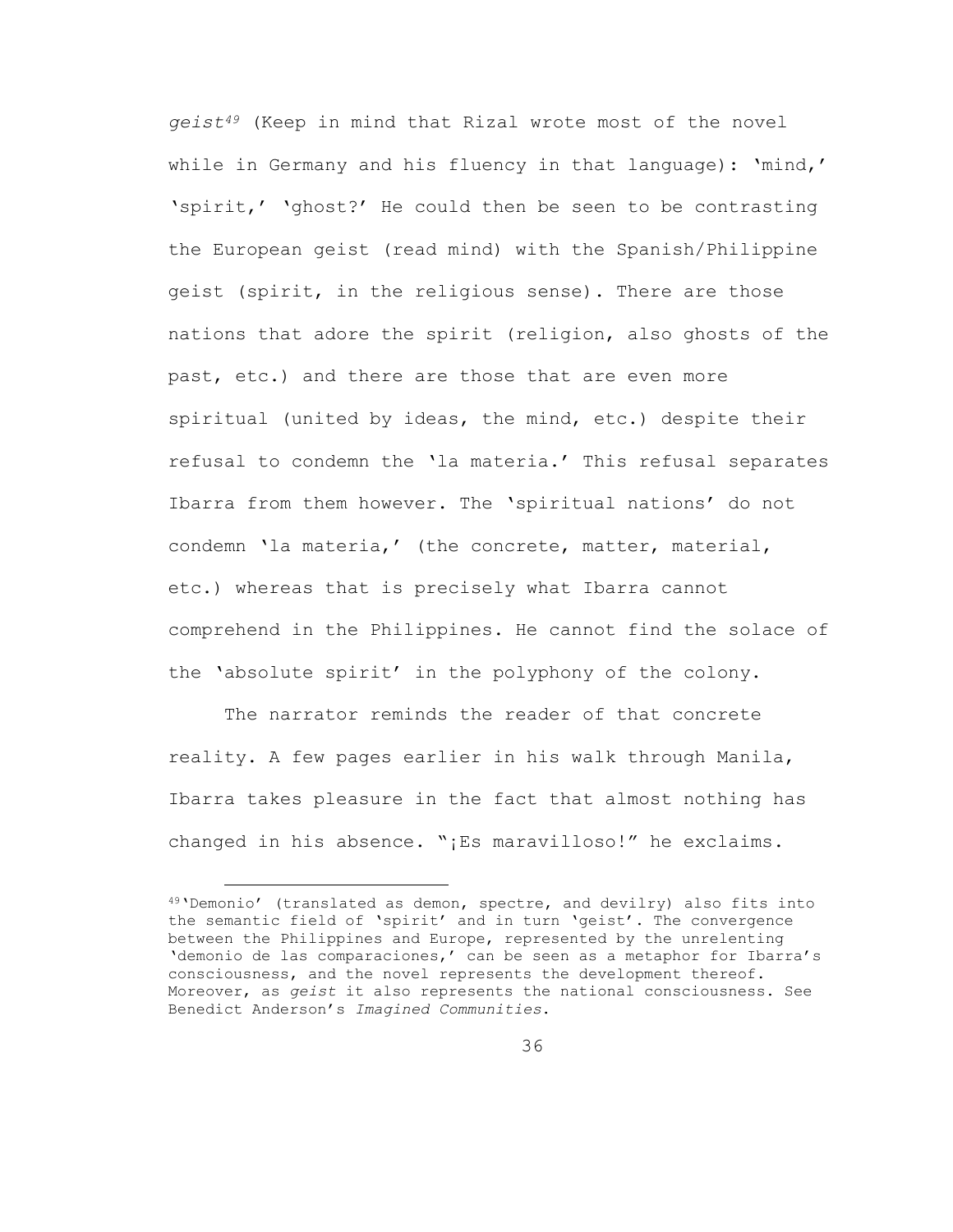"Diríase que esta noche he soñado en siete años por Europa (…) continúa aún desarreglada la piedra como cuando la dejé<sup>50</sup>." The narrator then speaks up to confirm Ibarra's observation, locating it in concrete terms: "En efecto estaba aún desprendida la piedra de la acera, que forma la esquina de la calle de S. Jacinto con la de la Sacristia<sup>51</sup>." Ibarra is pleased to be home and that everything is how he left it, the irony of course being that in seven years no one has bothered to repair the broken pavement stone. That irony, however, is lost on Ibarra. The narrator again chimes in, this time sarcastically, calling the scene a "maravilla de la estabilidad urbana en el país de lo inestable<sup>52</sup>." He is correcting Ibarra for the reader's sake; it is not stability that he is witnessing but instability, decrepitude, and decay. Although it is right there before his eyes, he cannot see it.

The Philippines and Europe converge in Ibarra's thoughts; he insists on their synthesis. In an instant his thoughts change. Immediately after Ibarra's speech on the 'spiritual nations' of Europe, the novel continues:

<sup>50</sup> Rizal *Noli* p. 18

<sup>51</sup> Rizal *Noli* p. 18

<sup>52</sup> Rizal *Noli* p. 18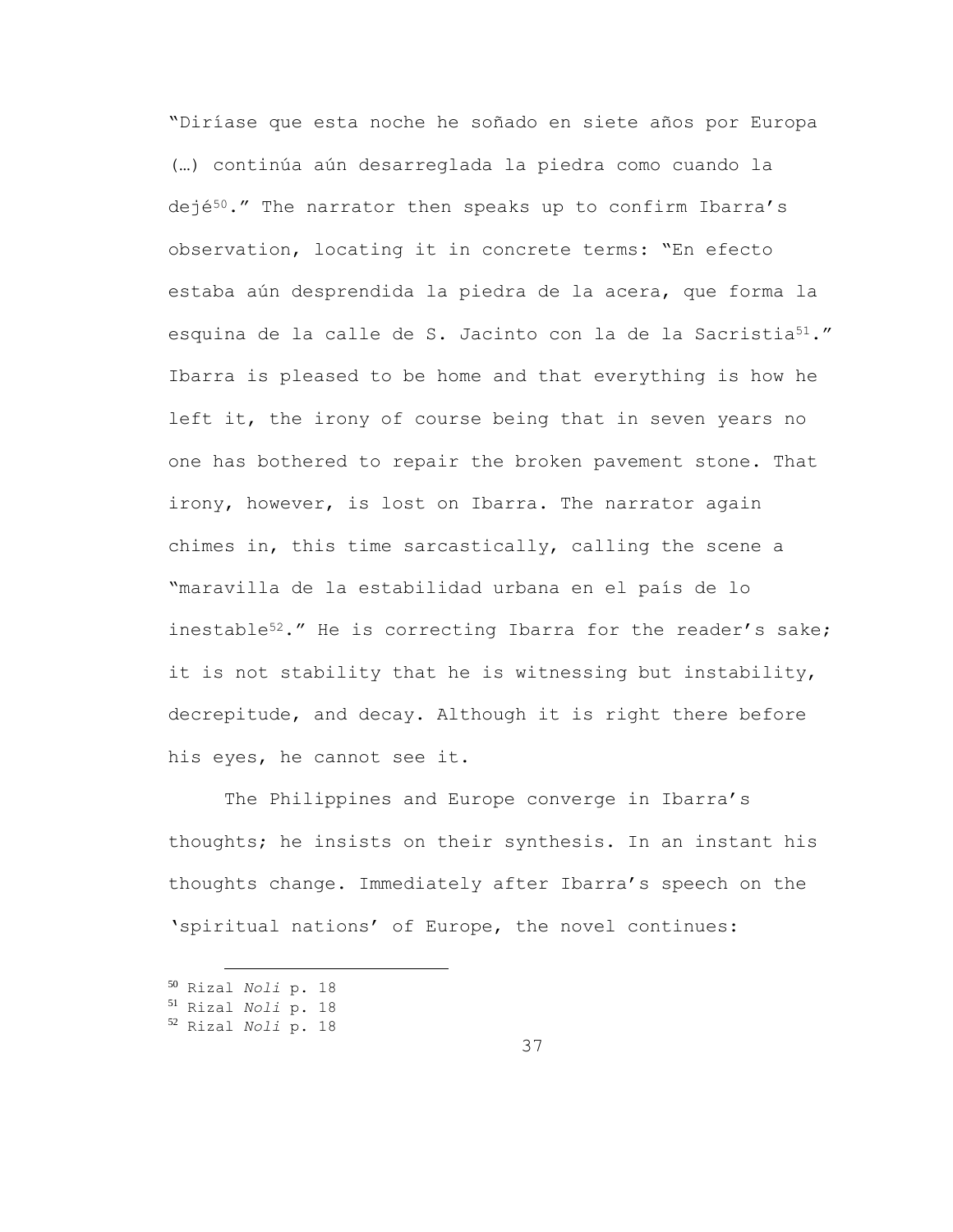Pero estos pensamientos huyen de su imaginacion á la vista de la pequeña colina en el campo de Bagumbayan. El montecillo, aislado, al lado del paseo de la Luneta, llamaba ahora su atencion y le ponia meditabundo<sup>53</sup>.

At once the reverie ends as soon as Bagumbayan<sup>54</sup> enters his field of vision. It is at this moment that the Philippines becomes real for Ibarra; it is no longer a disembodied concept but the location of actual struggle. Bagumbayan concretizes that struggle in a specific time and place, and Ibarra has no choice but to confront the image.

Upon seeing the execution field of Bagumbayan, he can sense the struggle, but it exists in the realm of the ineffable. Despite his eloquence and education, his only response is silence. Colonialism, as a signifying system, becomes embedded in the thoughts of its subjects. Ibarra cannot bring himself to break the symbolic order<sup>55</sup>. A few

<sup>53</sup> Rizal *Noli* p. 43

<sup>54</sup> Today known as Rizal park or La Luneta, Bagumbayan was the staging ground for executions during the Spanish period (Rizal himself was later executed there). It is also the place where one creole and two mestizo priests ("Gomburza: Frs. Gómez, Burgos, and Zamora) were wrongly executed for alleged complicity with the Cavite naval yard mutiny in 1872. By Rizal's own admission, witnessing such a grave injustice set the course of his life; he would dedicate his second novel *El filibusterismo* to their memory.

<sup>55</sup>I am abusing Lacan's term for lack of a better shorthand to say that colonialism for Ibarra "is no longer the violent negation which leads to *praxis*; it has passed into physical generality as *exis*, as an inert, generalized lacuna to which the whole organism tries to adapt by degrading itself, by idling so as to curtail its exigencies." Jean-Paul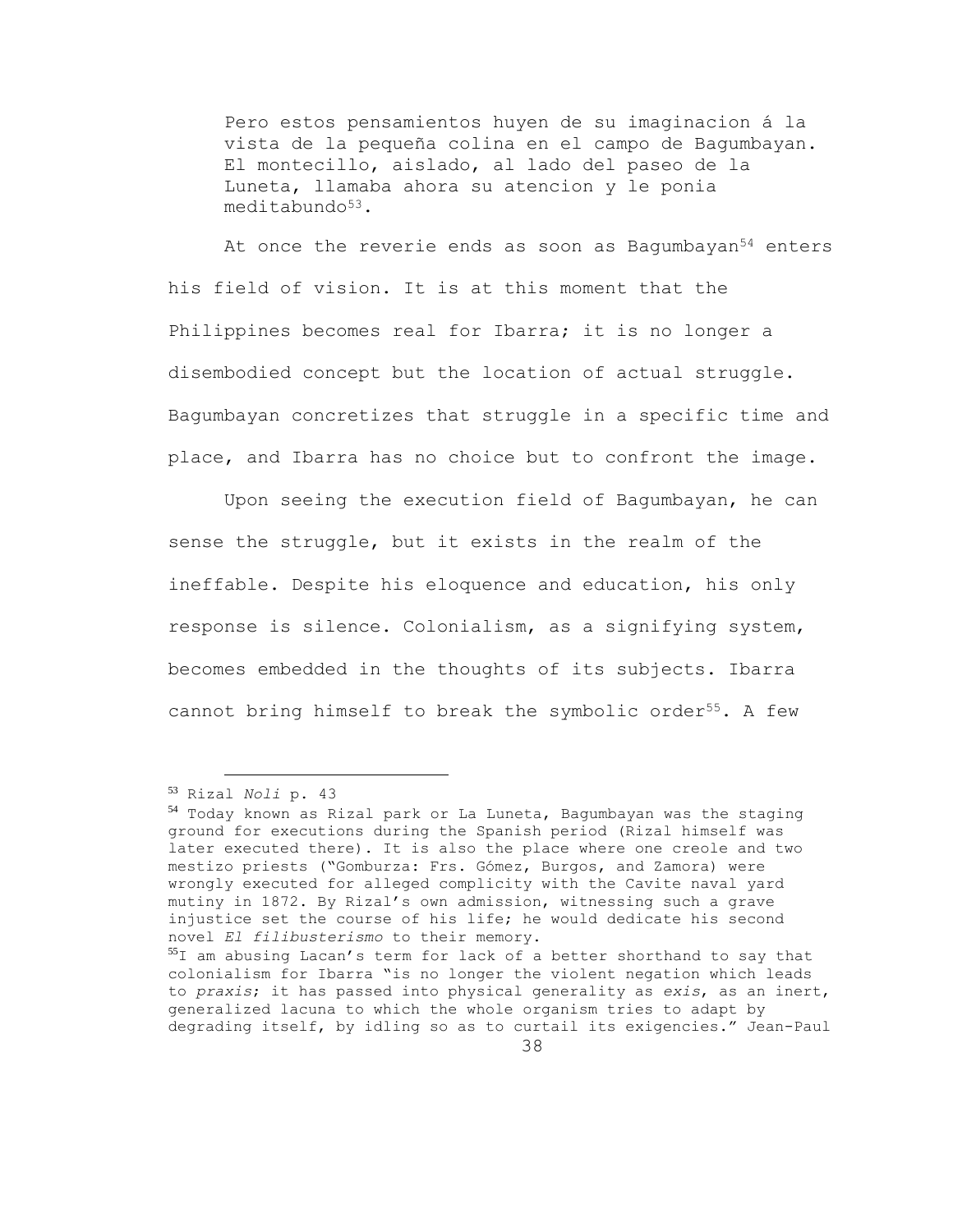sentences later, after further reminiscing about his father's ignominious end and his own European education, Ibarra's only response is: "¡No, apesar de todo, primero la Patria, primero Filipinas, hija de España, primero la patria española! No, eso que es fatalidad no empaña á la Patria, no!56"

This can be read as a further conflation of Spain and the Philippines, united in a kind of Catholic, holy trinity, logic of them being the same but different (like the father, son, and holy spirit). But, I believe it can also be seen as that interiorized voice of authority; it is almost as if he catches himself. He says "first the Philippines" but then corrects himself and says "first the Spanish homeland." The *patria* is the Philippines, but it is practically a freudian slip. The true *patria* is the "patria española." The third mention of *patria* is unmarked, leaving ambiguous exactly which one of the two is not besmirched by misfortune57. Bagumbayan disrupts his internal speech, and

Sartre, *Critique of Dialectical Reason*. Vol. 1. Trans. A. Sheridan-Smith. London: Verso, 2004. P. 95 <sup>56</sup> Rizal *Noli* p. 44

<sup>&</sup>lt;sup>57</sup> It is perhaps here appropriate to mention the interesting connection to the etymology of the word *patria*. Originally from the Greek *patrída* meaning 'fatherland' and sharing the same root as *padre* or *pater*, it is nonetheless given the feminine gender. As I mentioned previously, Ibarra's presence in the Philippines is predicated by the mourning of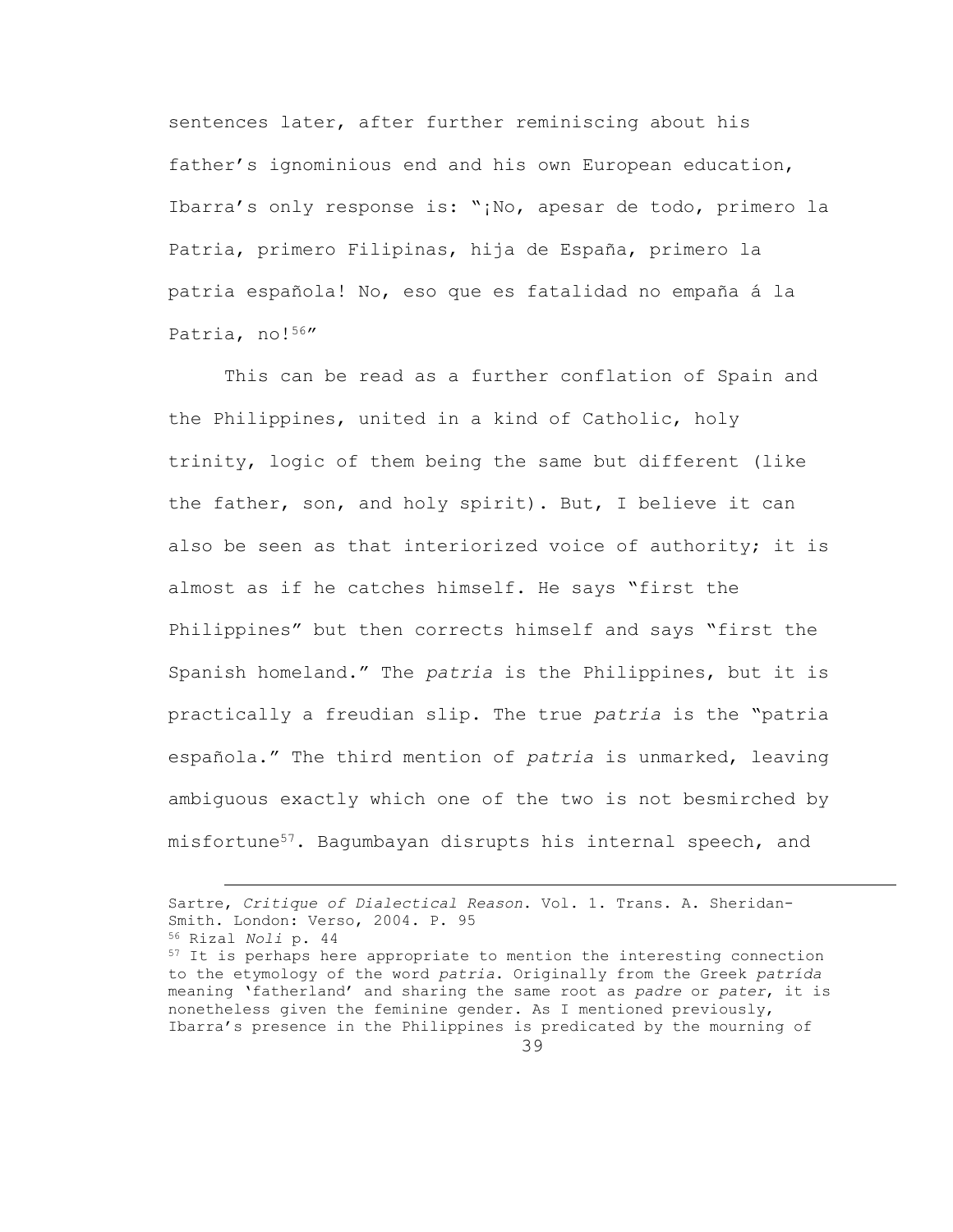for the rest of the episode he is silent. The narrator, distracted by the sights and sounds of Hermita and Malate<sup>58</sup> leaves Ibarra in peace, to meditate and sleep<sup>59</sup>.

It is tempting to draw some connections to Rizal himself here. Regarding the "demonio de las comparaciones" Anderson writes:

Rizal used the phrase to describe the young Ibarra's eerie experience on seeing again the seedy Jardín botánico de Manila, and perversely finding himself helplessly imagining in his mind's eye the grand botanical gardens he often visited in Europe. It is as if he can no longer see what is in front of him simply as a familiar object. But the *demonio* also works on the author himself, who is writing in Paris and Berlin about a young man *allá* ("yonder, yes yonder, yonder, yonder") in Manila, who is thinking about…*allá*, that is, Berlin and Paris<sup>60</sup>.

There does seem to be a particular relationship between Rizal, the narrator, and Ibarra. In a letter to his friend Ferdinand Blumentritt, Rizal admits to his own

L,

his lost father and the symbolic search for the fatherland. However, the ambiguous *patria* replaces his father (a Spanish mestizo) just as much as it replaces his deceased mother (a native) who never factors into the novel. The ambiguous *patria* then, can be seen as synthesis between those missing parental figures. In its ambiguity, the *patria* too partakes in the polyphony: they are autonomous (even if not politically) yet in their dialogue (colonialism) they insert themselves into the other's imaginary.

<sup>58</sup> Sections of Manila, just beyond the city walls to the south.

<sup>59</sup> Rizal *Noli* p. 44

<sup>60</sup> Anderson *Under Three Flags* p. 32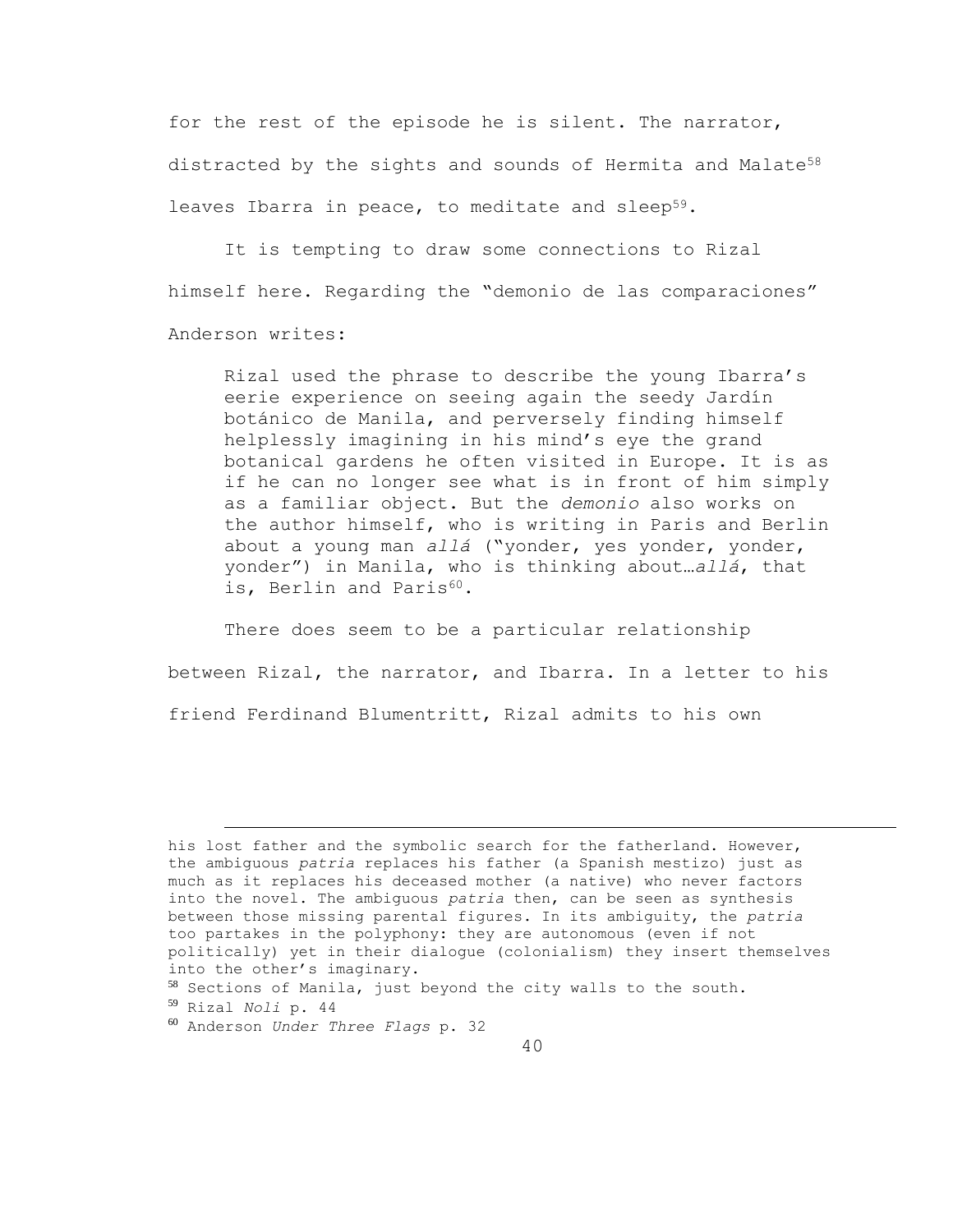"*wanderungslust*61" which immediately brings Ibarra to mind.

In another, perhaps more telling letter, he writes

Here you have your friend far from his beloved Europe! Tomorrow we shall leave the Mediterranean and we shall pass through the Canal. Adieu, Europe! When I embarked at Marseille and the ship left the port, I had such sad thoughts that I felt tears welling in my eyes! (…) I saw the coasts slowly disappearing and the beautiful country of my liberty moved away as if enveloped by mist. When I wanted to look through my field glasses to shorten the distance from the land, I discovered that they have been stolen. (…) You see how a pecuniary loss can relegate to second place a sentimental pain! I'm sure that if at the time of her departure from France, Mary Stuart's most beautiful dress had been burnt, at that moment she would have forgotten beautiful France<sup>62</sup>.

The text immediately reminds us Ibarra's walk through Manila, of the "demonio de las comparaciones" as he looks to the sea. Very interestingly, the letter is from June of 1887, after the publication of the *Noli*: he writes it from ship that is taking him to the Philippines, his first trip back since he had left five years prior.

The passage in the *Noli* is not autobiographical; it is a kind of fantasy or fear. Is it too hasty to conclude that Ibarra is Rizal's own dialogic partner, his own

<sup>61</sup> *The Rizal-Blumentritt Correspondance*. Vol. 1 (1886-1890). Manila: National Historical Institute, 1992. P. 53. Though it is not explained, I presume the 'Mary Stuart' he refers to is Mary, Queen of Scots. If so, he was probably familiar with her through Schiller's play *Maria Stuart*.

<sup>62</sup> *Rizal-Blumentritt* p. 115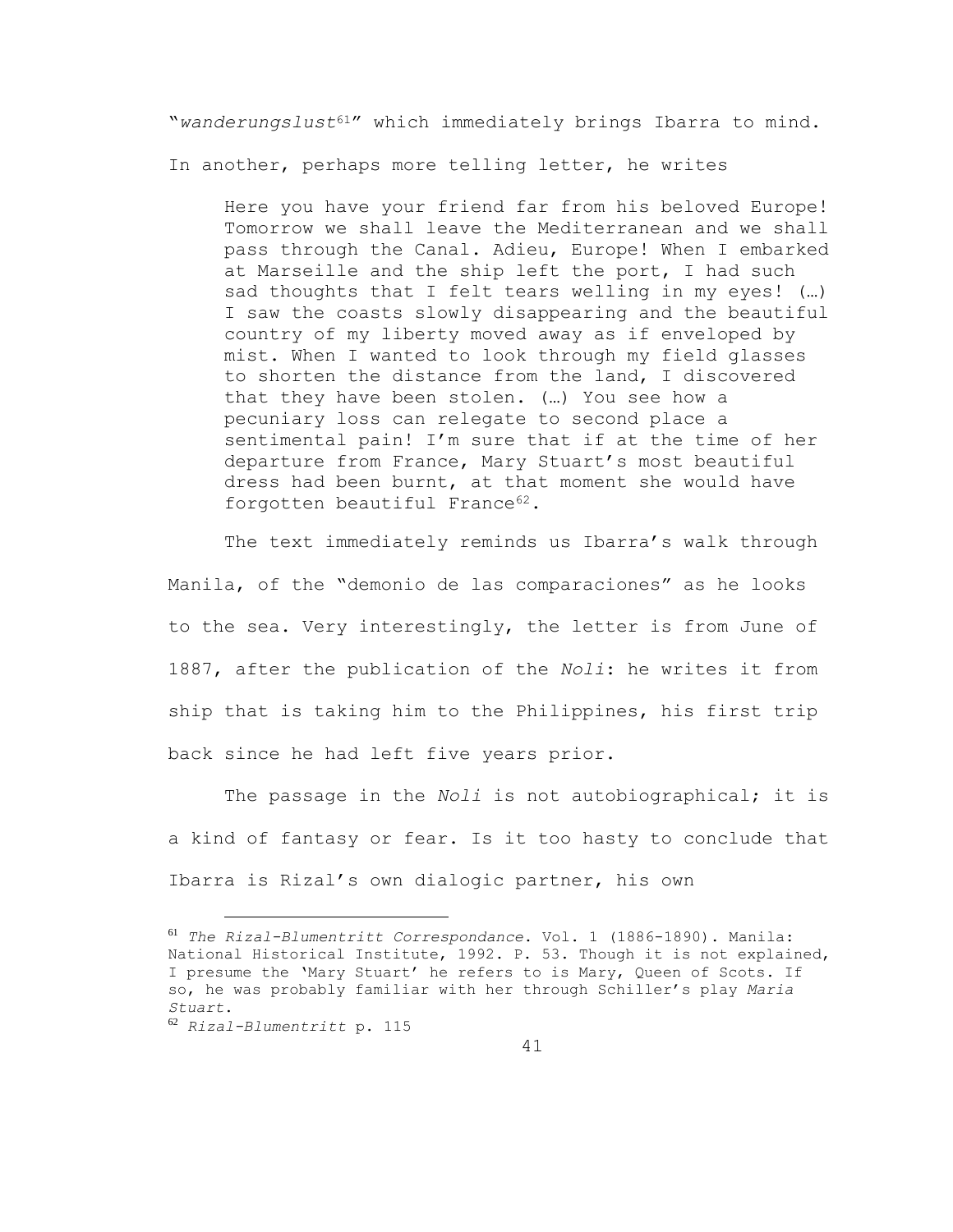intermediary between himself and the imagined Philippines? The *Noli* is a political novel, but the problematic relationship between the narrator and Ibarra symbolizes Rizal's own internal struggle; it is a dialogue between those two parts of his consciousness. Ibarra is the culmination of Rizal's worst fears: that he may return to the Philippines and be so utterly different that he is rendered useless to his homeland and his family<sup>63</sup>. Will he too be lost and naïve among the very people he claimed to love? Rizal, himself surrounded by the trappings of European modernity, tries to purge himself of the negativity that accompanies it<sup>64</sup>. As he comes to realize the impossibility thereof, he transforms the idealist Ibarra into the nihilist Simoun.

Moreover, we must remember that the narrator cannot (or does not) communicate with the characters. The dialogic aspect of the narrator is with the reader. He bears for us the "penetrated word;" his intervention is projected

 $^{63}$  Evidence exists in Rizal's other writings; we see that he too had very mixed feelings about nationalism, modernity, and cosmopolitanism. The first thing would be to compare his speech commemorating Luna and Hidalgo in Madrid with "The Philippines a Century Hence." Both can be found in *José Rizal's Political and Historical Writings*. Manila: NHI, 2000.

<sup>64</sup> Can we then think of Rizal as a proto-decolonial thinker? He seems to intuitively understand the relationship between modernity and coloniality.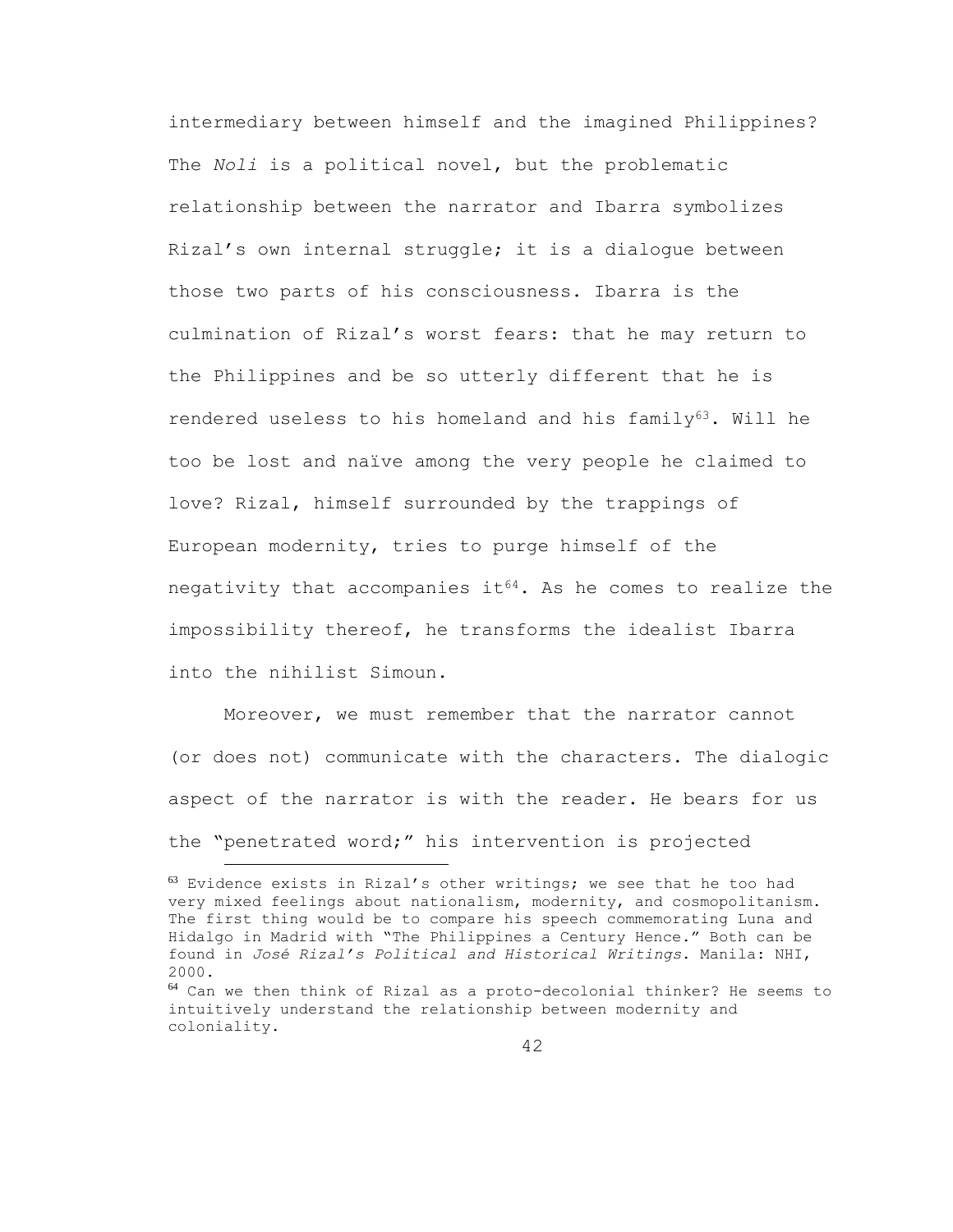outward beyond the text and interrupts our consciousnesses. But this intervention is strictly dialogic (i.e. it is 'an' intervention, not 'the' intervention). In his preface to the *Noli*, Rizal writes to the *patria*: "haré contigo lo que con sus enfermos los antiguos: exponíanlos en las gradas del templo para que cada persona que fuese a invocar a la Divinidad les propusiese un remedio<sup>65</sup>." He does not propose a cure; he proposes a method, moreover a method that involves the multiplicity of opinions. It is through the narrator that the heterogeneity of the textual world and the heterogeneity of the 'real' world meet.

## **II.**

Despite his seeming familiarity with native and foreign knowledge, Ibarra privileges the foreign. It is clear that he idolizes the Philippines, but he cannot understand the place or the struggle of the people. He tells of his love of the place countless times throughout the novel, but any expression thereof, anything that leads to action, is limited when concrete reality forces its way into his field of vision, and he can only distance himself.

÷.

43

<sup>65</sup> Rizal *Noli* preface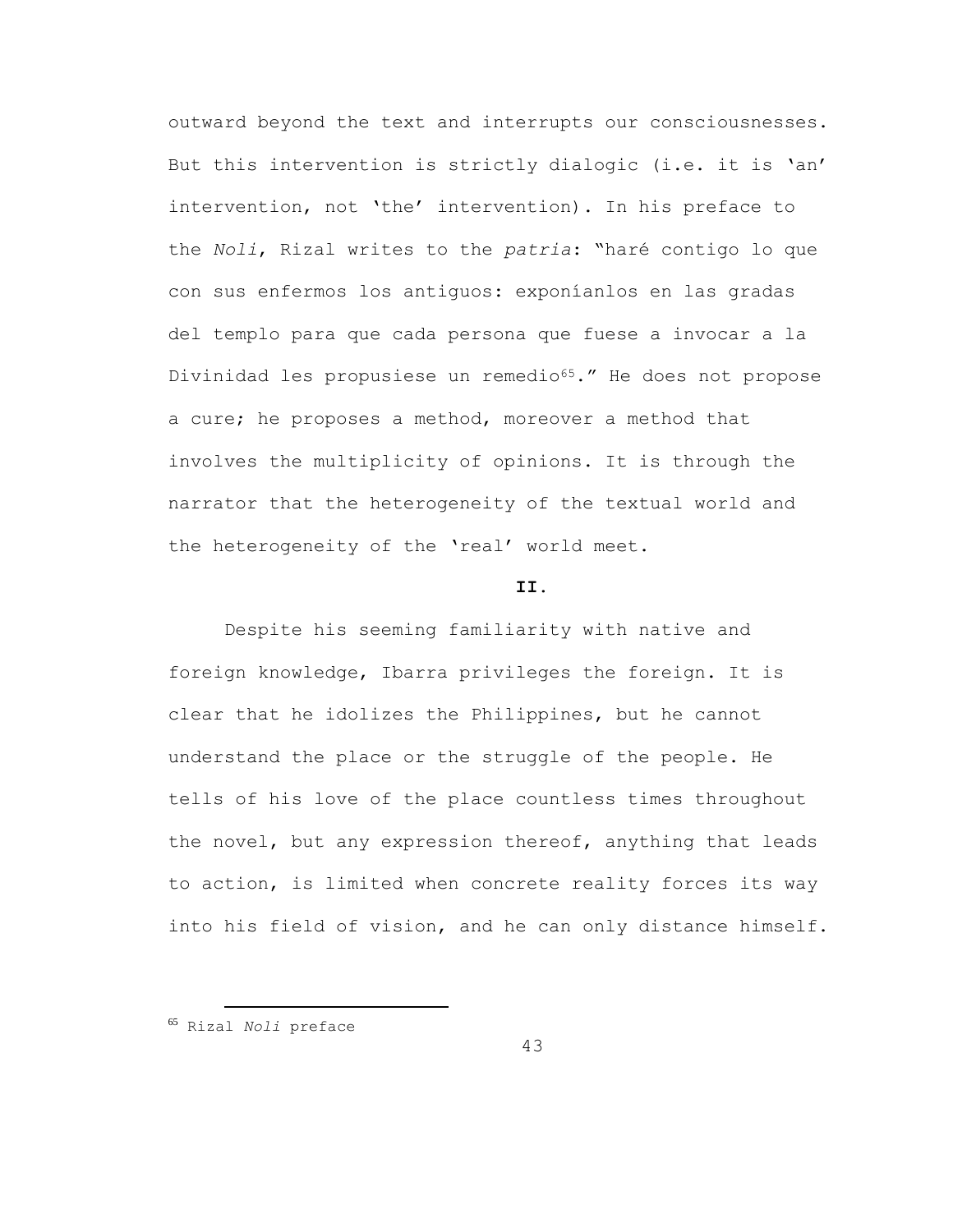In the *Noli*, Ibarra's double is Elías, the mysterious boatman whose life he saves early in the novel $^{66}$ . He is a native: educated but impoverished. Elías too is in mourning; he is also working through the problem of the *patria* as we have seen in Ibarra's case, though he is in contact with the revolutionaries unlike Ibarra. However, Elías inhabits mourning's dark twin: revenge. He seeks revenge for his family's ruin at the hands of a Spanish businessman, which later he finds out is Ibarra's basque grandfather in a plot twist that could have easily been taken from a serial novel. As his relationship to Ibarra develops, he too undergoes a shift: he gives up revenge for the sake of the Philippines by placing his hope in Ibarra. Their several dialogues can also be characterized by this 'dialogic monologue' for lack of a better word, as the two men can be seen to represent separate parts of Rizal's consciousness. They are absolutely identical to the authorial consciousness, but that consciousness is divided

<sup>66</sup> Ibarra saves his life during an extremely interesting scene. As Elías fights an alligator, he refuses to accept Ibarra's offer of a Spanishmade knife. As the struggle continues, Ibarra jumps in and dispatches the beast with his Toledo blade. In many ways, it can be interpreted as the refusal and the necessity of 'Spanish-ness' in the Philippines. It also brings to mind the end of Bram Stoker's *Dracula* where the eponymous vampire is killed with a Kukri and a Bowie knife.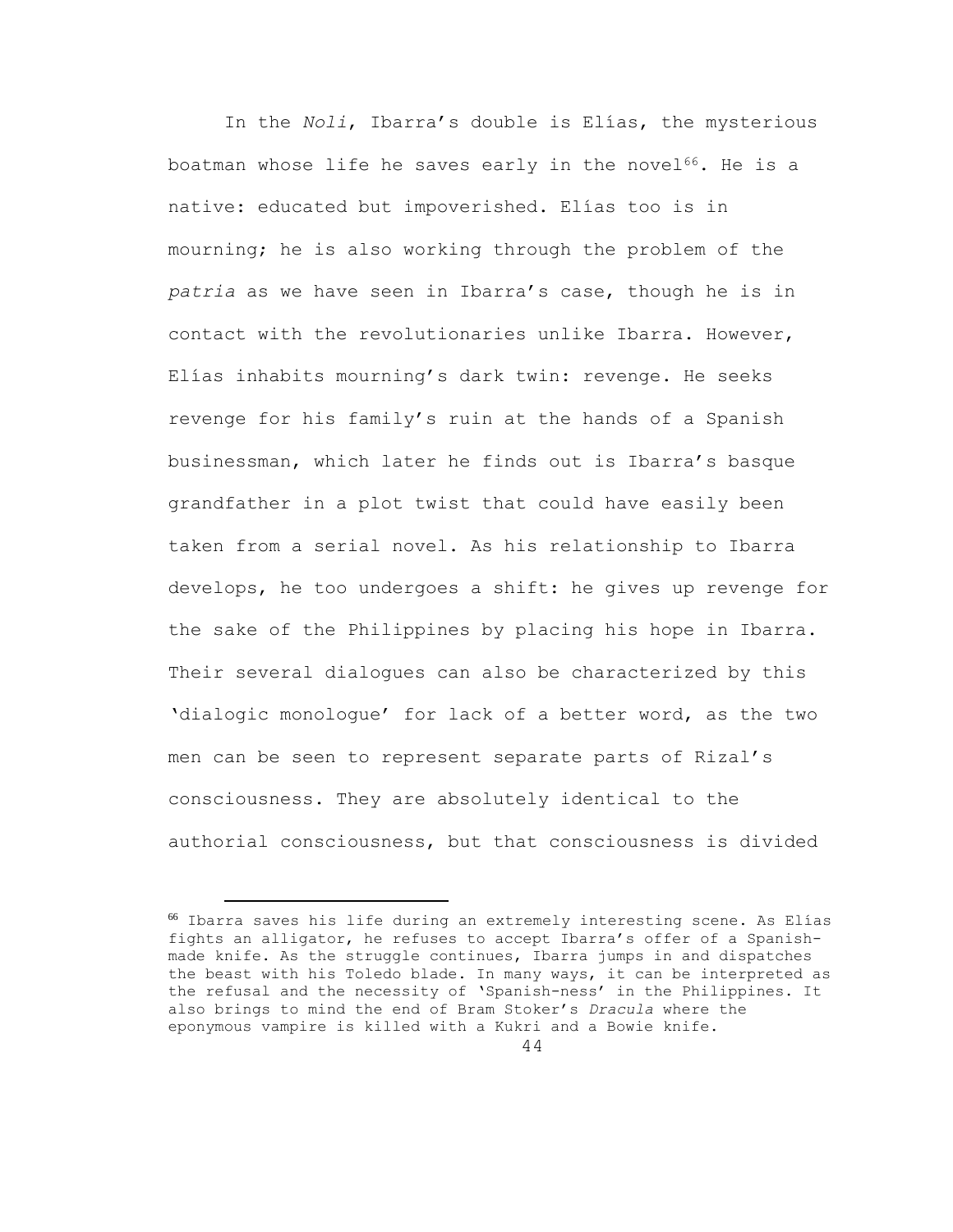and compartmentalized into seemingly autonomous parts. In one telling exchange they discuss Ibarra's role in the reform of the country. Elias seeks radical reform but Ibarra, despite the tribulations he has experienced at the hands of the colonizers, is still content with the status quo. When asked to participate, he says:

¿Qué quereis? No me ha educado en medio del pueblo, cuyas necesidades desconozco tal vez; he pasado mi niñez en el colegio de los jesuitas, he crecido en Europa, me he formado en los libros y he leido sólo lo que los hombres han podido traer á la luz: lo que permanece entre las sombras, lo que no dicen los escritores, eso lo ignoro. Con todo, amo como vos nuestra patria, no sólo porque es deber de todo hombre amar el pais á quien debe el sér y á quien deberá acaso el último asilo; no sólo porque mi padre me lo ha enseñado así, porque mi madre era India, y porque todos mis más hermosos recuerdos viven en él, le amo ademas porque le debo y le deberé mi felicidad!

- Y yo porque le debo mi desgracia, murmuró  $E1$ ías<sup>67</sup>

In this moment of exasperation, Ibarra openly contradicts himself. In this short passage, he admits both his ignorance of the country as well as his love for it. He excuses his inaction by privileging his European intellectual development, knowledge gleaned from books, not any oral (read native) tradition. In other words, he is emphasizing his foreignness. In *Search for a Method*, Sartre

<sup>67</sup> Rizal *Noli* p. 275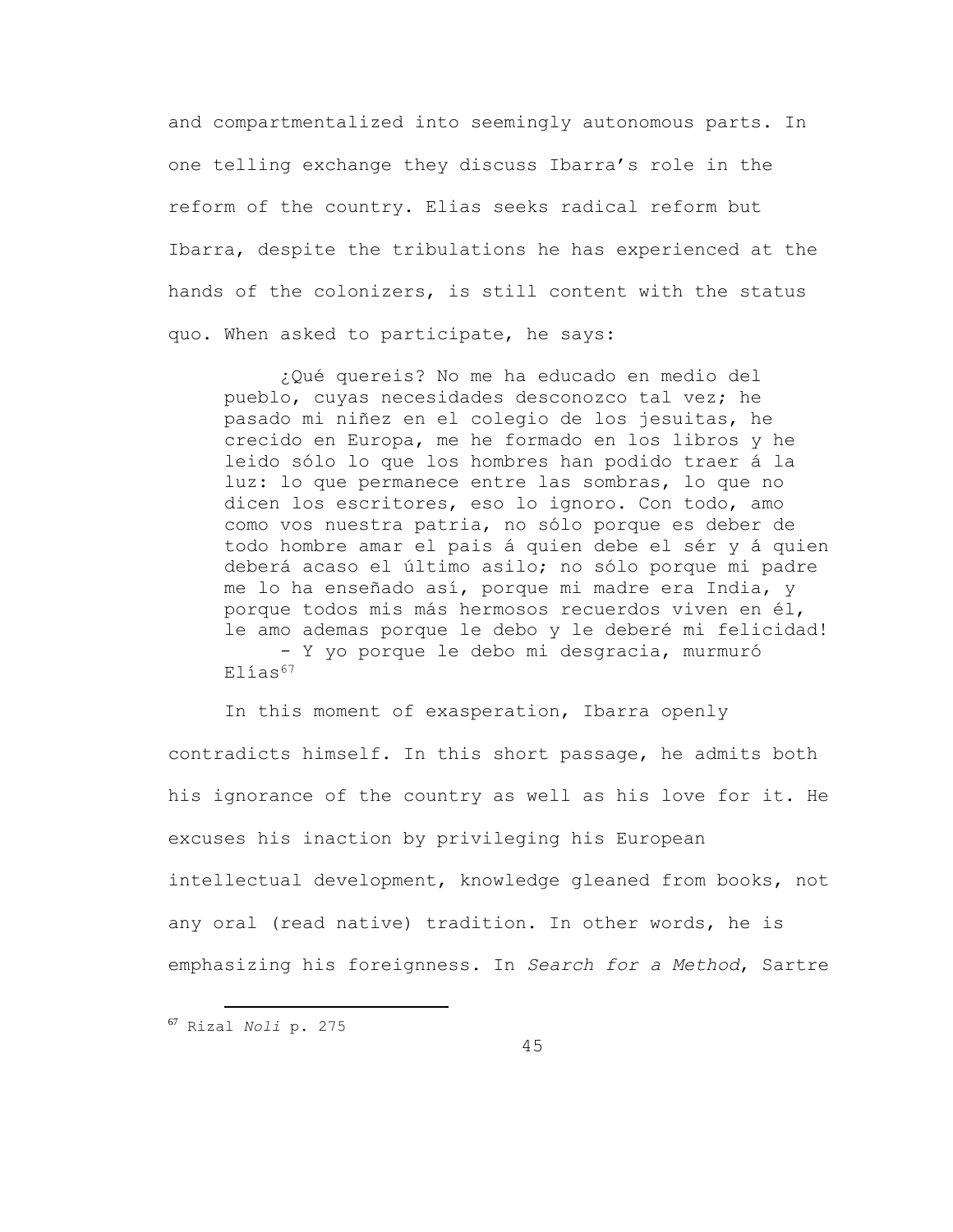writes "the unique person is found conditioned by his *human relations* (…) The person lives and knows his condition more or less clearly through the groups he belongs to<sup>68</sup>." But Ibarra does not fully belong to any real group; he only belongs to the imaginary (as in "imagined community") group of European liberalism. The reader gets a sense of Ibarra's alienation as a 'foreigner' in the Philippines. And yet, he insists on his patriotism; his love of country is the love of an ideal and does not wholly stem from any sense of duty or family. He loves it instead for it being the source of his happiness, strange to say given the realities of his situation: his father's ignoble death and his own excommunication just to name a couple. His own justification for this: "¡Ah, yo me olvido a mí y olvido<sup>69</sup> mis propios males ante la seguridad de Filipinas, ante los intereses de España70!" He sees his patriotism (which incidentally includes Spain, again the ambiguous *patria*) as a selfless act, the security of the Philippines and Spain's

<sup>68</sup> Sartre, Jean-Paul. *Search for a Method*. Trans. H. Barnes. New York: Random House, 1963. P. 66. Italics in the original. <sup>69</sup> His forgetfulness brings to mind Ernest Renan's quote: "It is of the essence of a nation that all individuals should have much in common, and further that they should have forgotten much." "What is a Nation." *The Nationalism Reader*. Eds. Omar Dahbour and M. Ishay. New York: Humanity, 1995. p. 145 <sup>70</sup> Rizal *Noli* p. 274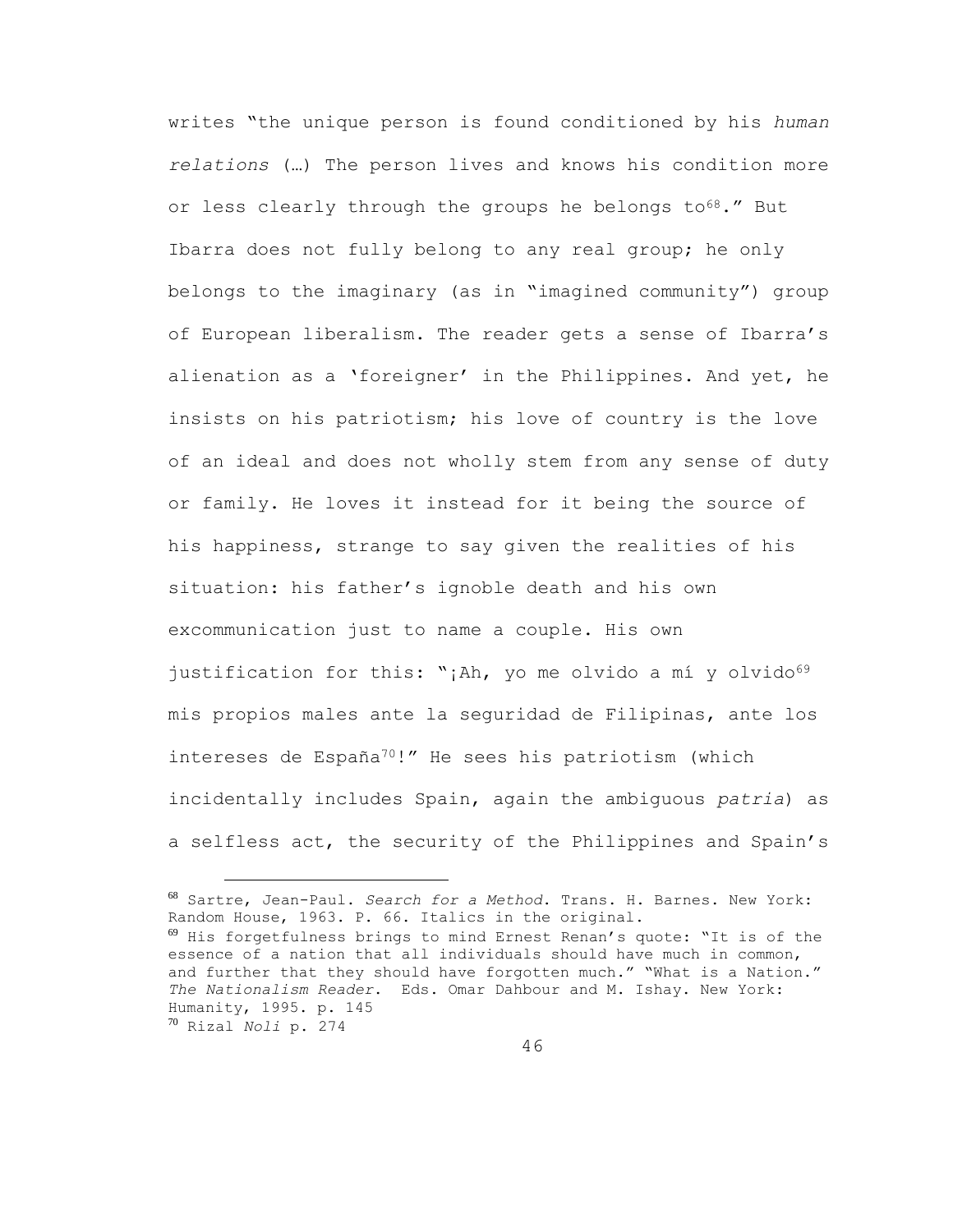interests trump his own misfortune. But he admittedly has no idea what the security of the Philippines really entails, and his own inability to see what Spain's interests truly are (exploitation, self-interest, etc.) is truly shocking. He may claim ignorance, but this ignorance is inexplicable given his seeming intelligence and more importantly the fact that he has been given every opportunity to see through the obfuscations that apparently cloud his perception. Given the evidence provided by Ibarra's character (his intelligence, his perceptive openness to other cultures, etc.), the reader cannot believe him: Ibarra is not as blind as he (or the narrator for that matter) would have us think. Instead, it seems that he has repressed that reality that he claims not to know and replaced it with its idealization. His outburst and his subsequent actions are explained only if we compare them to his reverie in Manila, in the episode mentioned in the previous section. Elías replaces the image of Bagumbayan: Ibarra is forced to confront the reality of colonialism. Elías disrupts Ibarra's mourning which "succeeds when what one remembers is an image of what was

47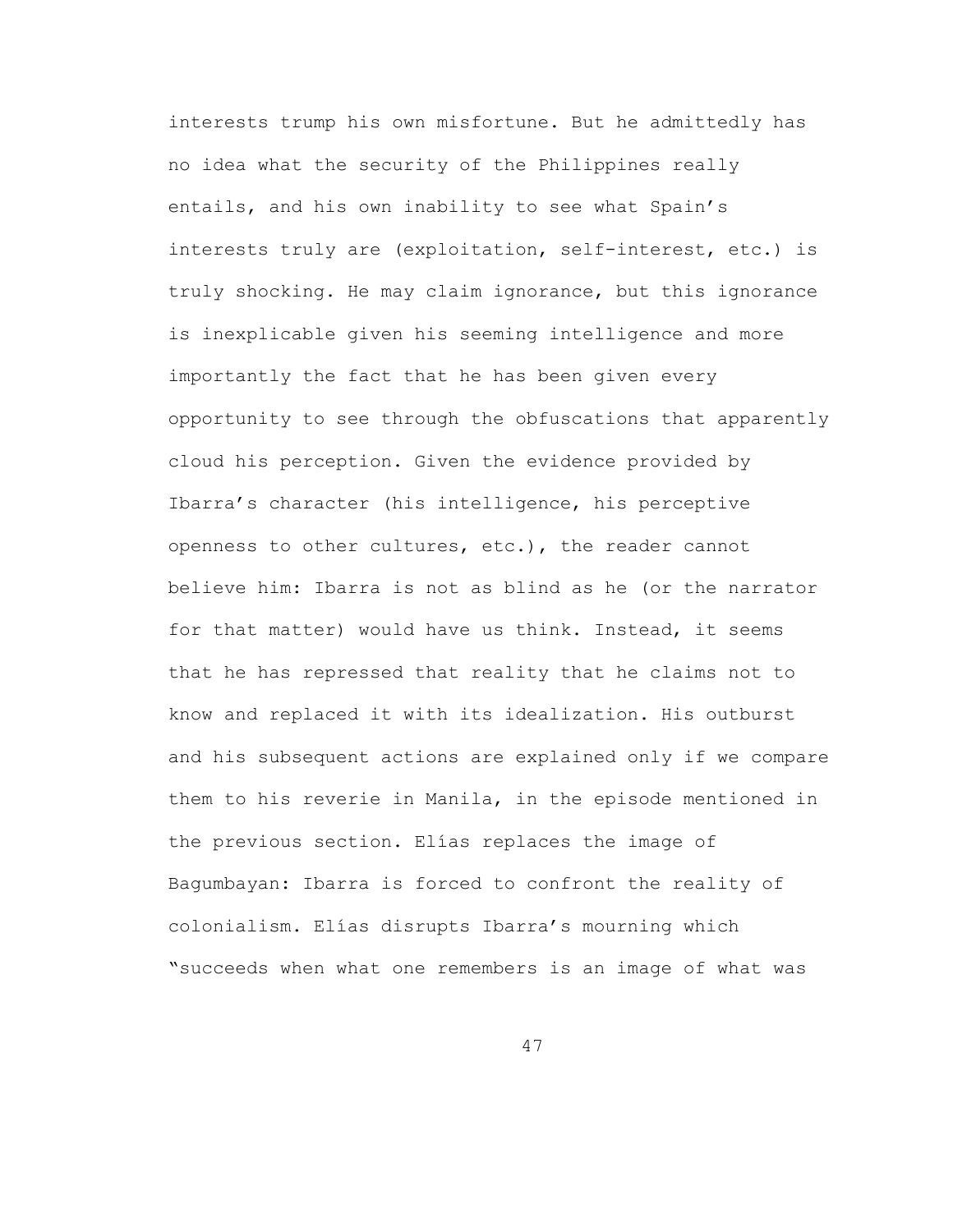lost, no longer the object itself<sup>71</sup>." The terror of colonialism keeps insisting on its presence in Ibarra's mind through the mediation of Elías and the other characters. Elías is the "carrier of the *penetrated word*, (…) a word capable of actively and confidently interfering in the interior dialogue of the other person, helping that person to find his own voice<sup>72</sup>." Theirs is a dialogue that begs for a resolution, which of course will never come.

Returning to the passage, Ibarra claims to owe his happiness to the country in equal proportion to Elías' unhappiness. As Freud remarks: "the development of the individual seems to us to be a product of the interaction between two urges, the urge towards happiness, which we call 'egoistic,' and the urge towards union with others in the community, which we call 'altruistic<sup>73</sup>.' First, if we perhaps ignore the implicit Hegelianism of 'union with others,' then we see that polyphony and the coming together (but not totality) of the multiplicity of consciousnesses is directly related to unhappiness. At this point Ibarra is still happy. He still has not made the passage from the

<sup>71</sup> Rafael "Nationalism" p. 600

<sup>72</sup> Bakhtin *Dostoevsky* p. 242

<sup>73</sup> Freud, Sigmund. *Civilization and its Discontents*. New York: Norton, 1989. P. 105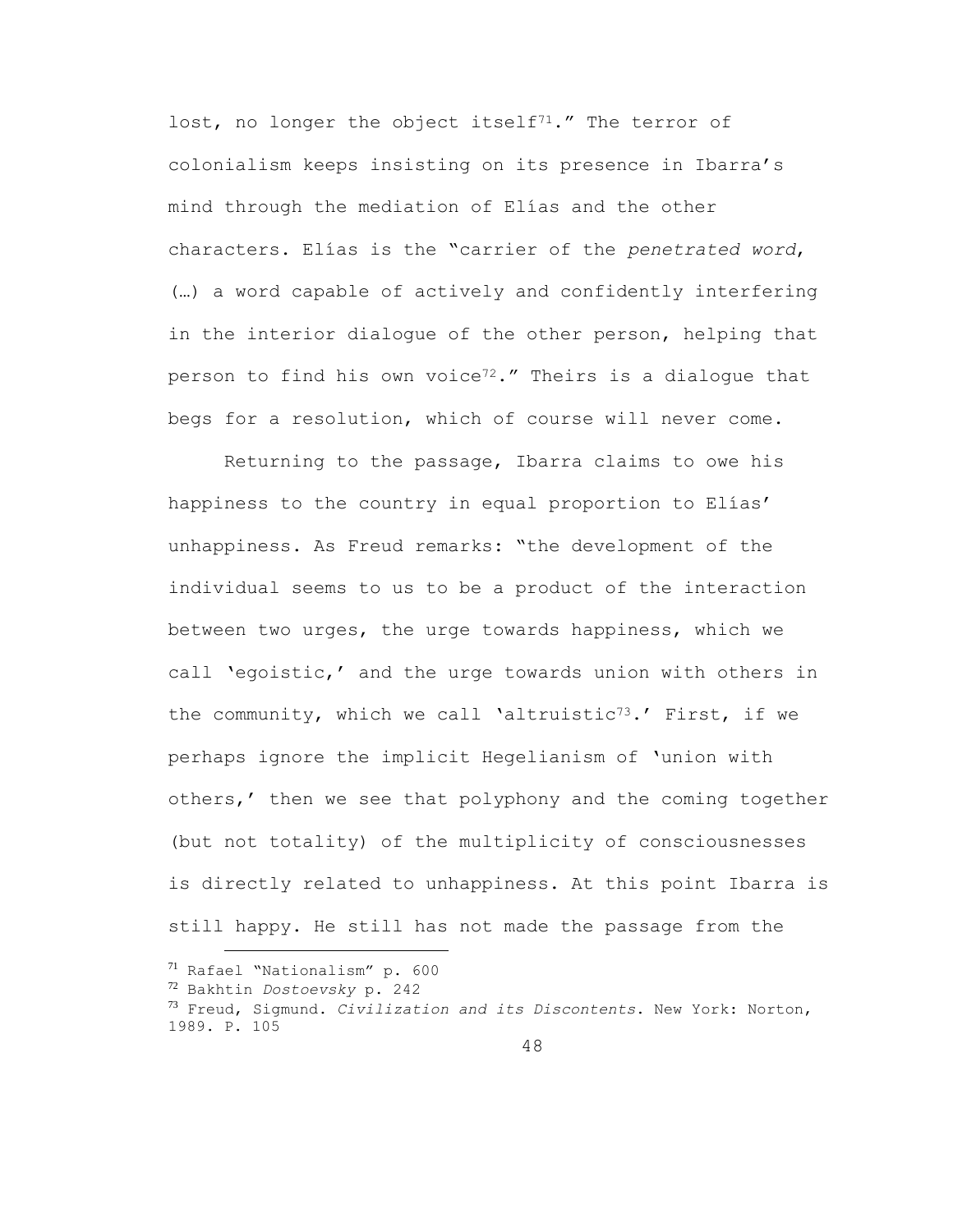individual to the communal; his patriotism, his service to the people, is 'egoistic<sup>74</sup>.' We will see how his union with others relates to unhappiness.

By the end of the novel, Ibarra is finally and completely ruined: his engagement to Maria Clara has been called off, he has been arrested, his house burned to the ground, and the townsfolk and civil authorities have turned against him. It is only then that he can take action against the system. In his last meeting with Elias they revisit their previous conversation:

Ahora la desgracia me ha arrancado la venda; la soledad y la miseria de mi prision me ha enseñado; ahora veo el horrible cancer que roe á esta sociedad, que se agarra á sus carnes y que pide una violenta extirpacion. ¡Ellos me han abierto los ojos. Me han hecho ver la llaga y me fuerzan á ser criminal! Y pues que lo han querido, seré filibustero, pero verdadero filibustero; llamaré á todos los desgraciados, á esos que os enviaban á mi…¡No seré criminal, nunca lo es el que lucha por su patria, al contrario! Nosotros, durante tres siglos, les tendemos la mano, les pedimos amor, ansiamos llamarlos nuestros hermanos, ¿cómo nos contestan? Con el insulto y la burla, negándonos hasta la cualidad de seres humanos. ¡No hay Dios, no hay esperanzas, no hay humanidad; no hay más que el derecho de la fuerza<sup>75</sup>!

<sup>75</sup> Rizal *Noli* p. 336

 $74$  Recall too that when his school is approved earlier in the novel he gives the telegram to María Clara symbolizing the libidinal motives of his actions.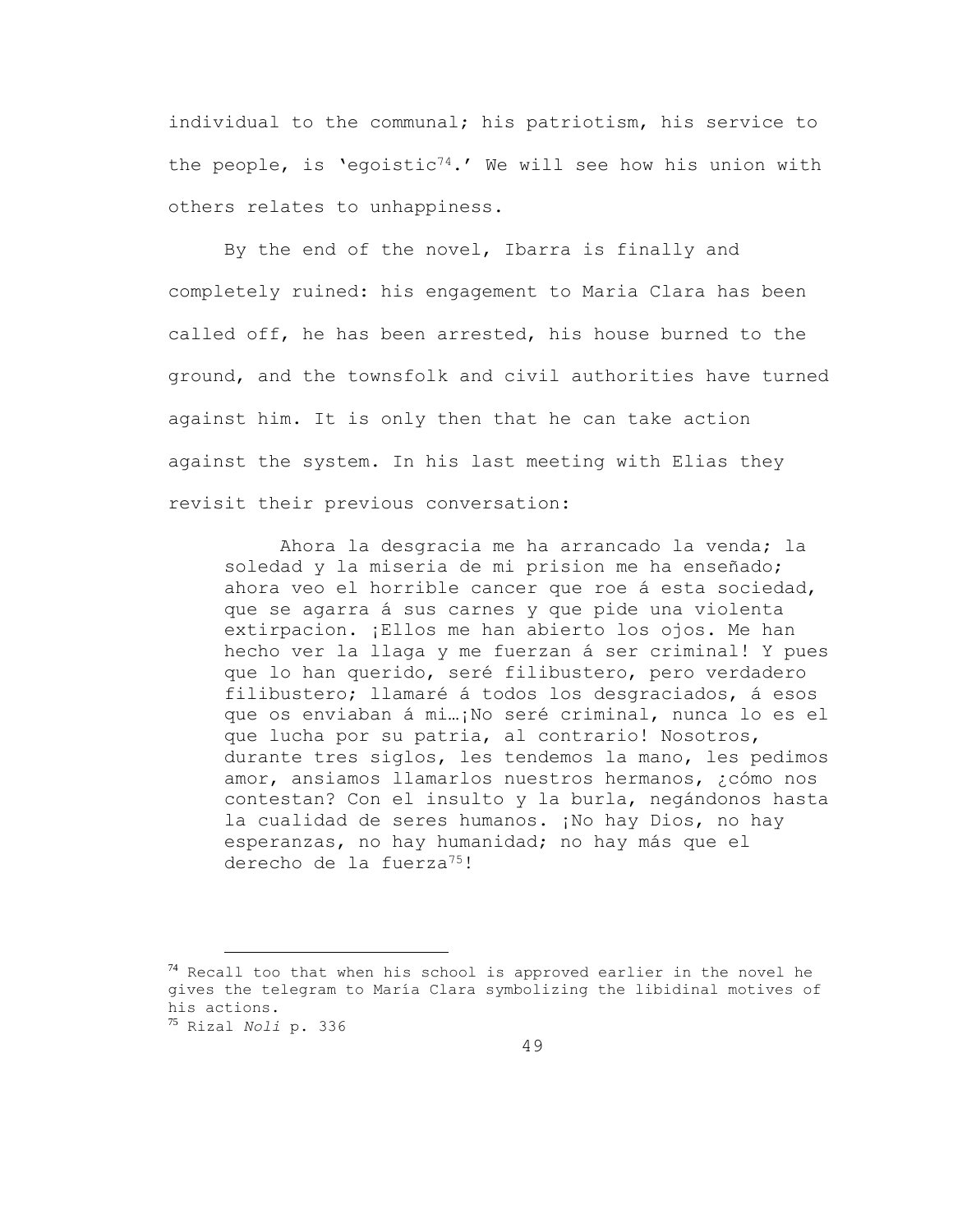Ibarra finally can see that the ills of the society are in fact systemic; his misfortune has indeed opened his eyes, and his prior deference towards the colonial system is no more. The change is seemingly drastic: not only does his perception change, but his actions as well. He will be a true *filibustero*, calling upon the downtrodden to take up arms against their oppressors. Forced into a corner by the authorities, he lashes out, and his rhetoric takes a nihilistic turn: force is his only alternative.

But Elías disagrees with him. He responds:

Mirad bien lo que vais á hacer, vais á encender la Guerra, pues teneis dinero, cabeza y encontrareis pronto muchos brazos, fatalmente hay muchos descontentos. Mas, en esta lucha que vais á emprender, los que más sufrirán son los indefensos é inocentes [...] Yo mismo no os sequiria; jamas acudiré á esos remedios estremos mientras vea esperanza en los hombres<sup>76</sup>.

Elías is now opposed to Ibarra's plan because it is too radical. Ibarra's revenge against the colonial system is easily within the realm of possibility, but it will only hurt the people who have already suffered the most under the system. Elías will have no part in it. It is a seemingly dramatic shift from their prior conversation.

<sup>76</sup> Rizal *Noli* p. 338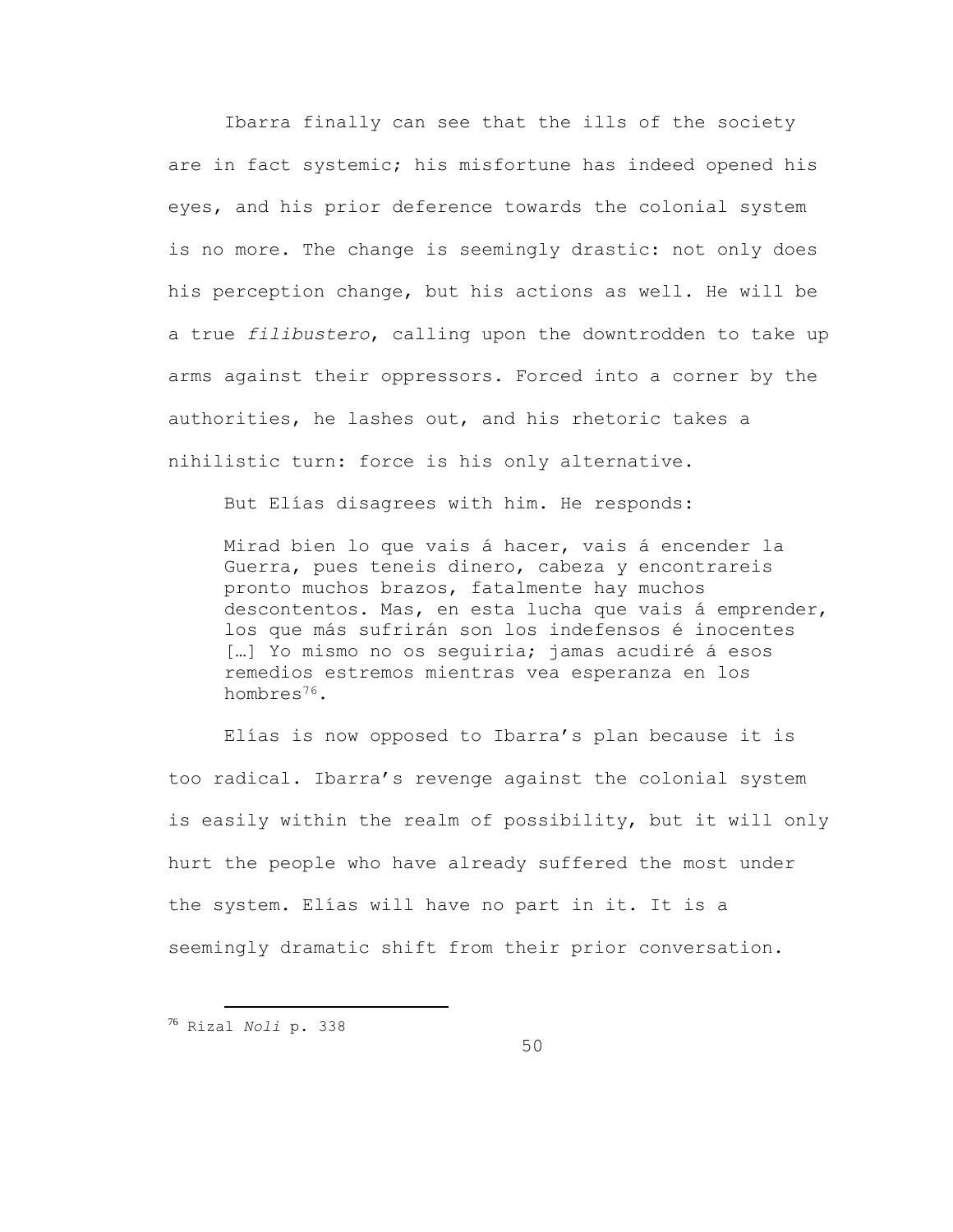That however is deceptive; despite the appearance of contradiction from their previous positions, there has been no real qualitative shift. Elías position has not really changed in that his actions are informed by the 'people;' they are the ultimate arbiters for his actions, and he can take no position that transgresses this initial truth. It is exactly the same for Ibarra; though on the surface he seems to have made a complete turnaround, his rhetoric rings hollow, informed more by European forms of social struggle ("feliz en medio de sus catástrofes<sup>77</sup>"), than by the needs of the Filipino people. Despite being a Filipino and a supposed patriot to boot, he sees the Philippines through Europe and not the other way around.

There is however one important way that he has changed though. As he begins his speech to Elías, his actions are still individual ('prison has taught *me*,' 'now *I* see.' etc.). However by the end, he shifts pronouns into the 'nosotros.' He finally speaks of the colonial experience in the plural first person ('*we* extended our hand,' '*we* asked for love,' 'denying *us* even the status of human beings.' etc.). Although he is not 'of' the people (as he has stated

÷.

51

<sup>77</sup> Rizal *Noli* p. 43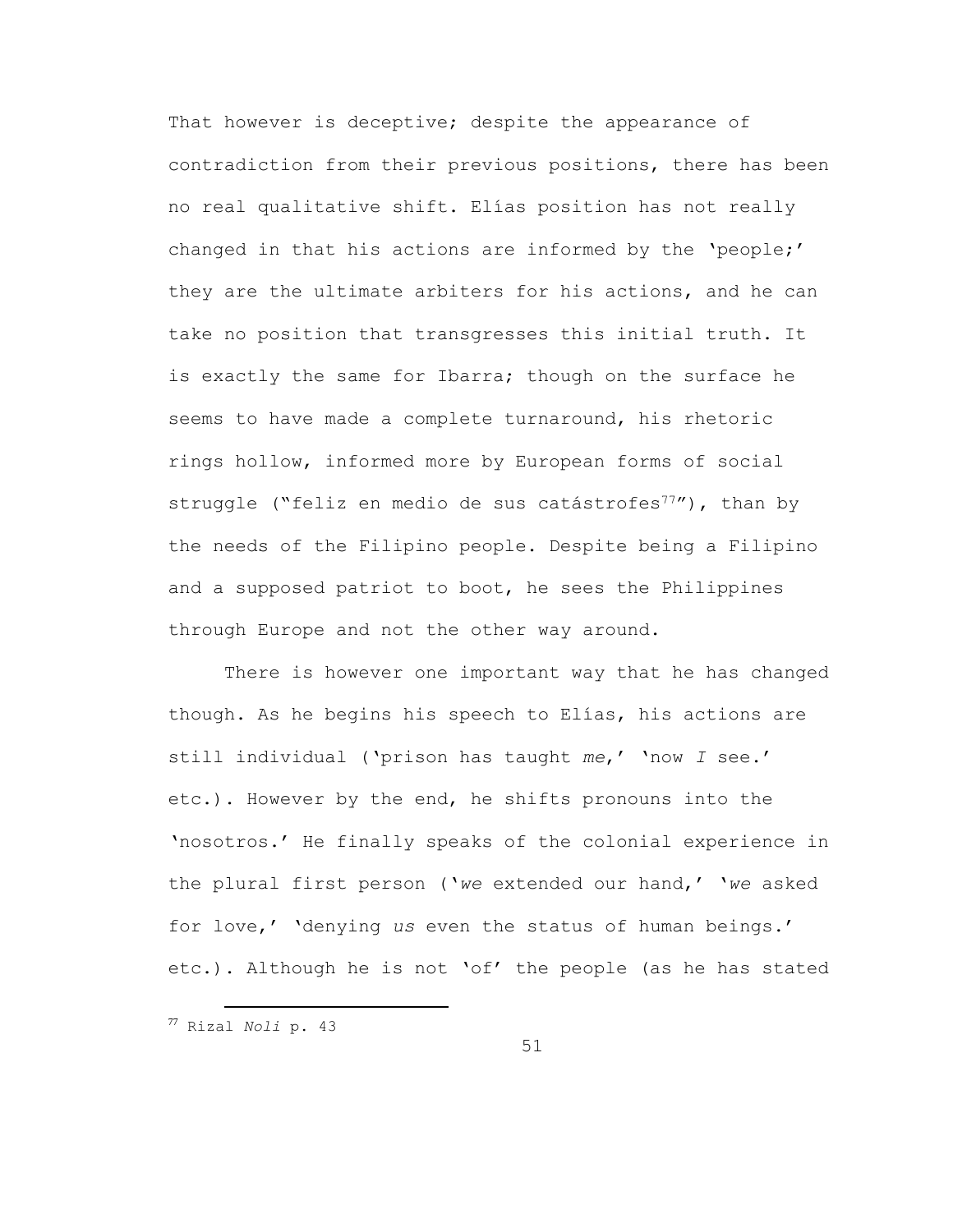before), his misfortune has apparently linked him to them, and he sees himself in their midst. Yet, as he goes on he denies 'God,' 'hope,' and even 'humanity.' He is now profoundly unhappy; he has supposedly gone from the 'egoistic' to the 'altruistic,' but in the same breath he denies humanity. Somehow from 'I' to 'we' humanity itself has been suppressed.

Interestingly, his downfall is accompanied by a shift in race perception. As I have noted before, Ibarra's status as a mestizo implies a racial ambiguity. His body marks the confluence of Spain, the Philippines, and to a certain extent Northern Europe (recall the phrase "los paises fríos"). It sets him apart from the other characters, in fact, as far as the main characters are concerned, the only Spanish mestizos<sup>78</sup> in the novel are Ibarra and María Clara, and she is not really recognized as such<sup>79</sup>. Given this ambiguity, his status in society can be linked to the

L,

 $78$  It must be noted that miscegenation in the Philippines was much less common than in the other Spanish colonies. Also, the word 'mestizo' in the Philippines could also refer to the offspring of Malay (native) and Chinese, or Spanish and Chinese. In that case, there are probably many more mestizos in the *Noli* (likely any wealthy non-Spaniard), but they are not referred to as such.

 $79$  Captitán Tiago and Doña Pía, her parents, are both natives, though of course we know Padre Dámaso was her real father. Her family explains away her European features through "planetary influences" or her mother's "pre-natal moods."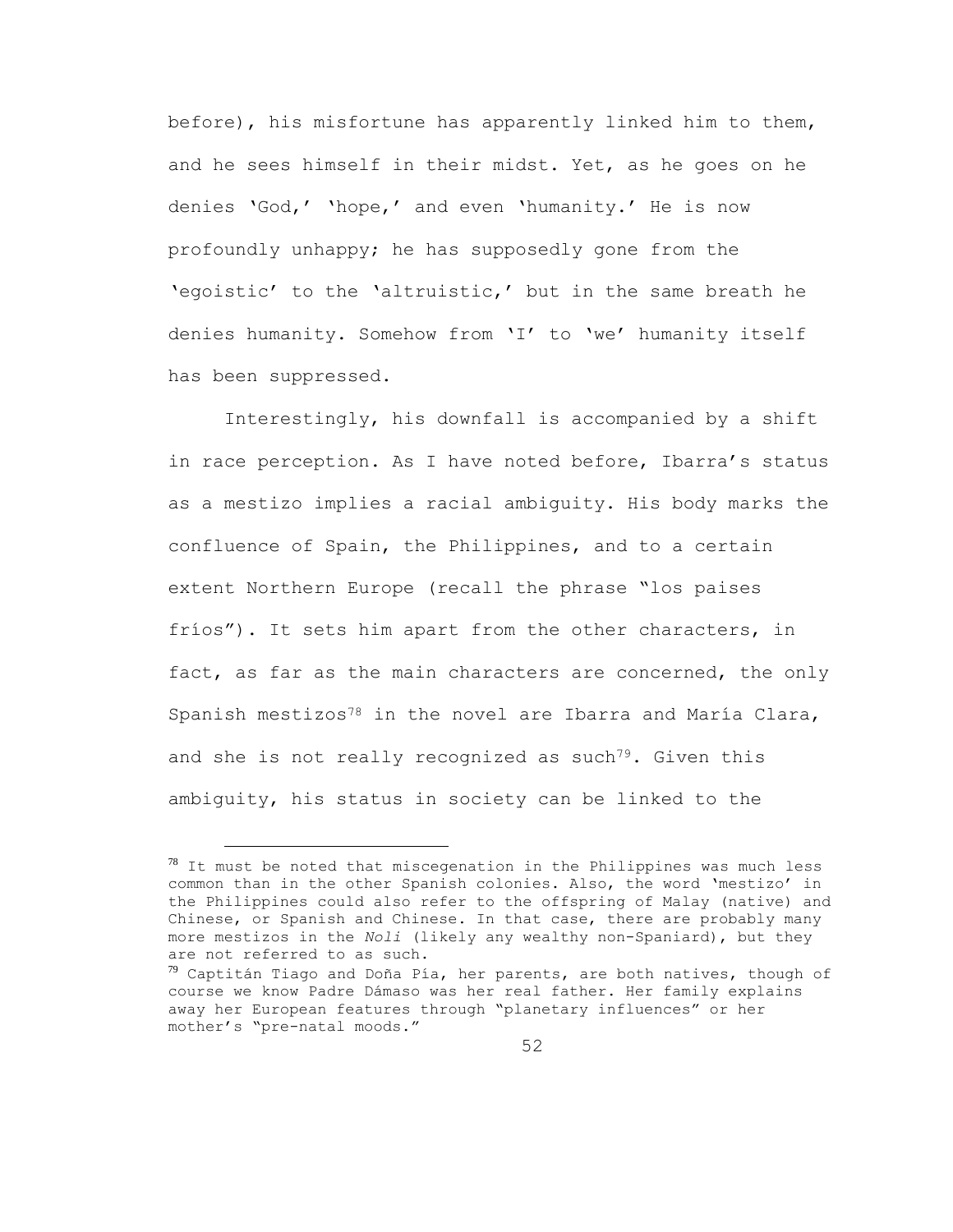racial category in which he is perceived. In a sense, Ibarra's body is also part of the visual and racialized dialogic polyphony.

Soon after his arrival in San Diego he goes to visit his father's grave. He finds out that the gravedigger, a native, disinterred his father's remains on orders from Padre Dámaso, and Ibarra grabs him, then walks away, furious. The gravedigger responds:

El Padre Grande me pegó de bastonazos por haberlo dejado enterrado estando yo enfermo; ahora éste á poco me rompe el brazo por haberlo desenterrado. ¡Lo que son estos españoles! Todavia voy á perder mi oficio. 80

The gravedigger sees Ibarra as a Spaniard. Handled roughly by both men, he attributes the actions of Ibarra and Padre Dámaso to a conflict amongst fellow countrymen. From his perspective they are foreigners with strange and inconsistent customs, and he cannot begin to fathom 'these Spaniards.'

Like *Hamlet*'s Rosencrantz and Guildenstern, the gravedigger scene is one of the many bits of black humor interjected into the *Noli*. It provokes "carnival laughter." Bakhtin writes "the entire world is seen in its droll

<sup>80</sup> Rizal *Noli* p. 60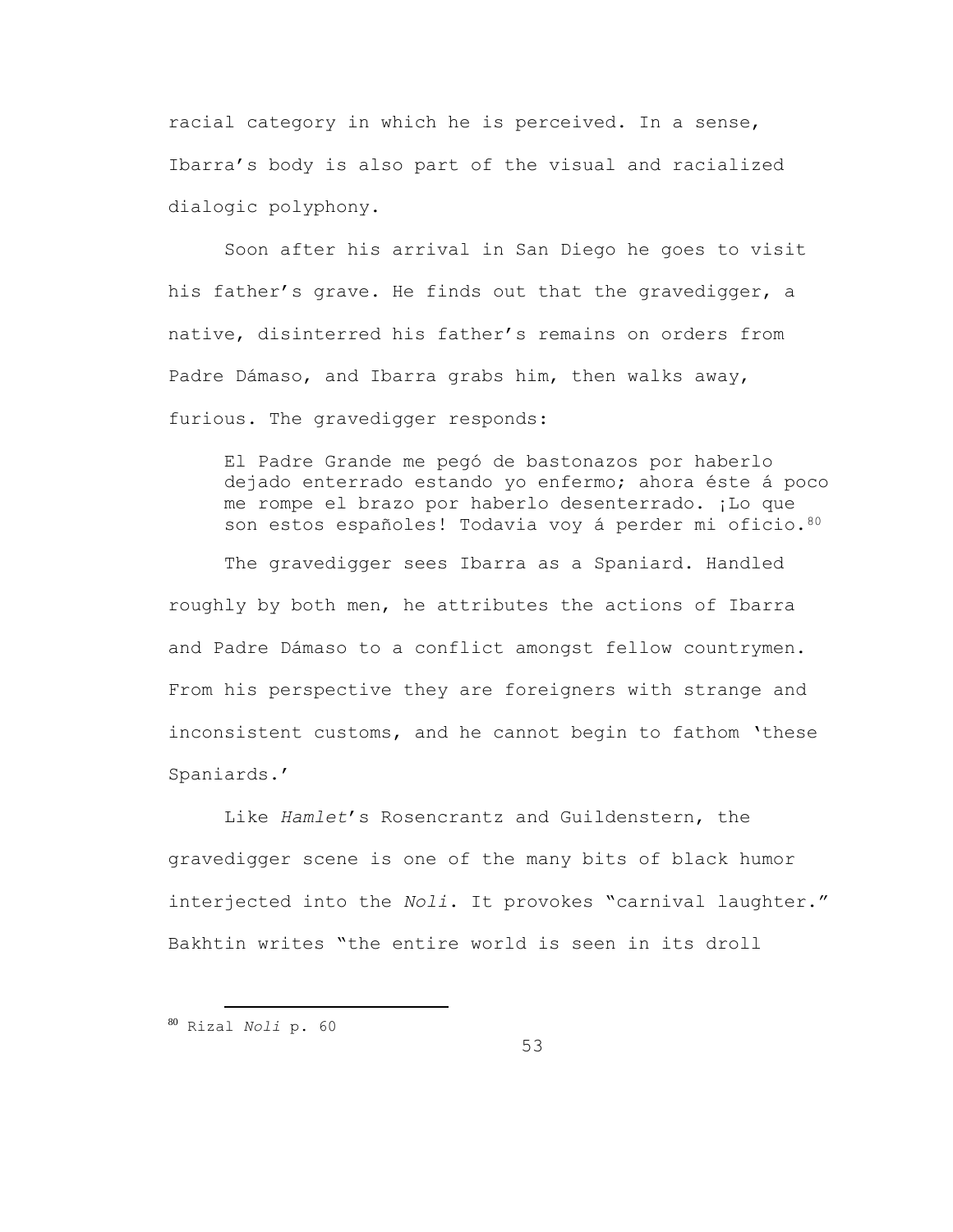aspect, in its gay relativity $81.$ " He continues, "This laughter is ambivalent: it is gay, triumphant, and at the same time mocking, deriding. It asserts and denies, it buries and revives $82.$ " Thus, the humor here emphasizes the ambiguity. Ibarra's mistaken race is not an 'elevation' by the gravedigger; it is an absurdity but a potentially subversive one. The carnivalesque highlights the overturning of the categories of colonial hierarchy, racial and otherwise. The reader's dangerous Laughter then takes the place of language. Laughter replaces Ibarra's silence, a silence which again masks his inner turmoil as he is presented with yet more evidence of the concrete horrors of colonial reality83.

From the Spanish perspective, Ibarra is always an outsider, though to varying degrees. In one early episode, the Manila newspaper refers to Ibarra as

Digno descendiente de los Pelayos y Elcanos, (porque segun he sabido uno de sus abuelos paternos es de nuestras heroicas y nobles provincias del Norte, acaso uno de los primeros compañeros de Magallanes ó Legaspi) […] Su nombre corre de boca en boca y sólo lo pronuncian con alabanzas que no pueden menos de

<sup>81</sup> Bakhtin *Rabelais* p. 11

<sup>82</sup> Bakhtin *Rabelais* p. 12

<sup>83</sup> The juxtaposition of the serious and the comic is brought together in the *spoudogeloios* ("serious-smiling") which itself shares a deep bond with carnivalistic folklore (Bakhtin, *Dostoevsky* pp. 106-107).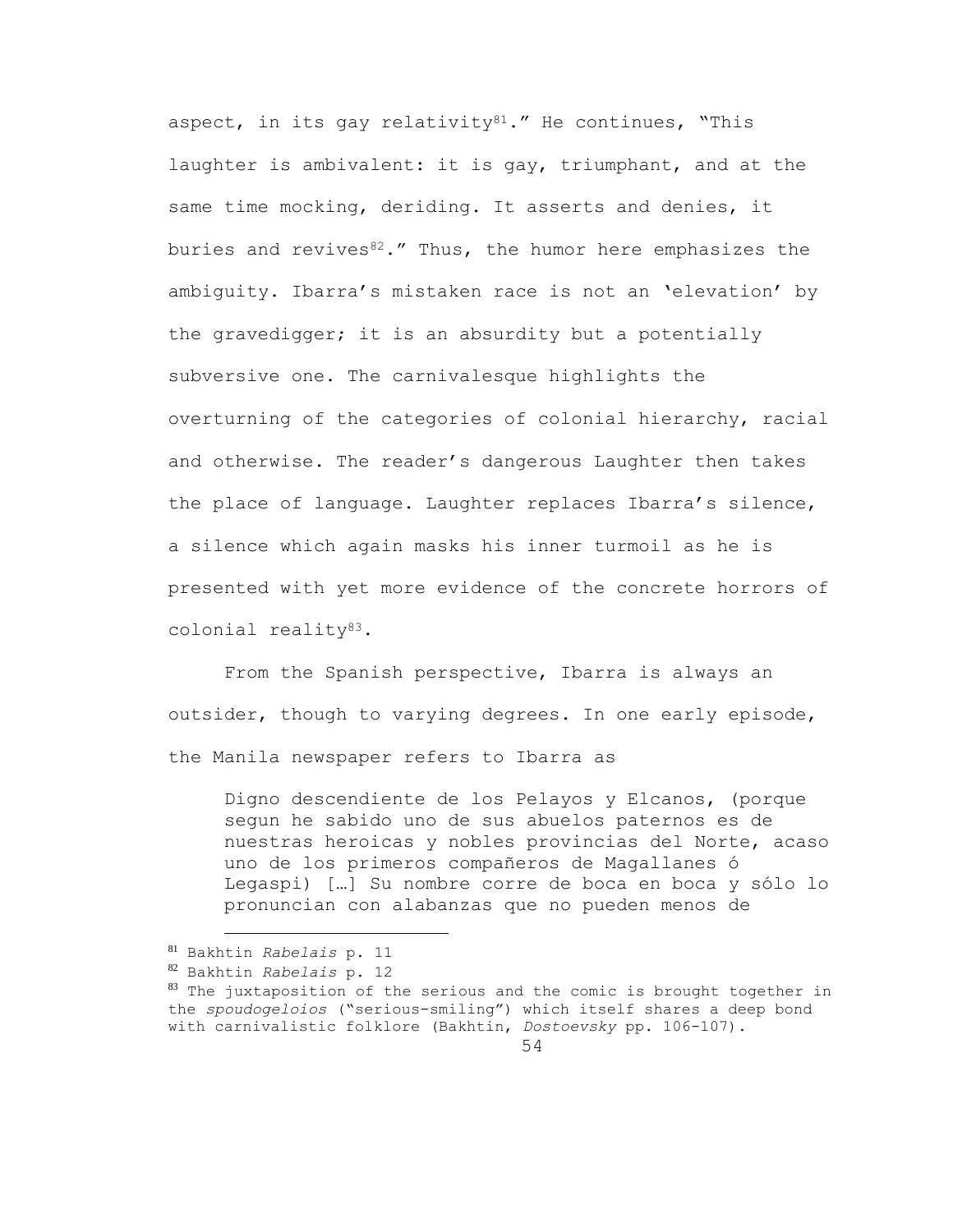redundar en gloria de España y de los legítimos españoles como nosotros, que no desmentimos jamás nuestra sangre por mezclada que pudiese ser.<sup>84</sup>

Ibarra is lauded in terms of his Spanish blood, and praise for him simultaneously honors his Spanish lineage. However he is not a 'legitimate' Spaniard (like the implied readers of the journal supposedly are). Despite his proximity to the Spanish, he is still distant. The inclusion of the journalistic genre, another characteristic of the Menippean satire according to Bakhtin, implies a certain parodying of the Spanish perspective. The narrator defers to the original source material in order to show the peculiar inflections that the Spanish afford Ibarra in their characterization of him, which again is highly racialized85.

After the uprising occurs, the Spanish opinion of Ibarra undergoes a metamorphosis, again with racial implications. The reader is given a glimpse of a very interesting exchange that occurs in another scene of dark humor during a dinner party in the Spanish enclave of Intramuros:

<sup>84</sup> Rizal *Noli* pp. 157-158

<sup>85</sup> Also, it harks back to Rizal and *La solidaridad*'s public battles with racist Spanish ethnologists, as has been mentioned here elsewhere.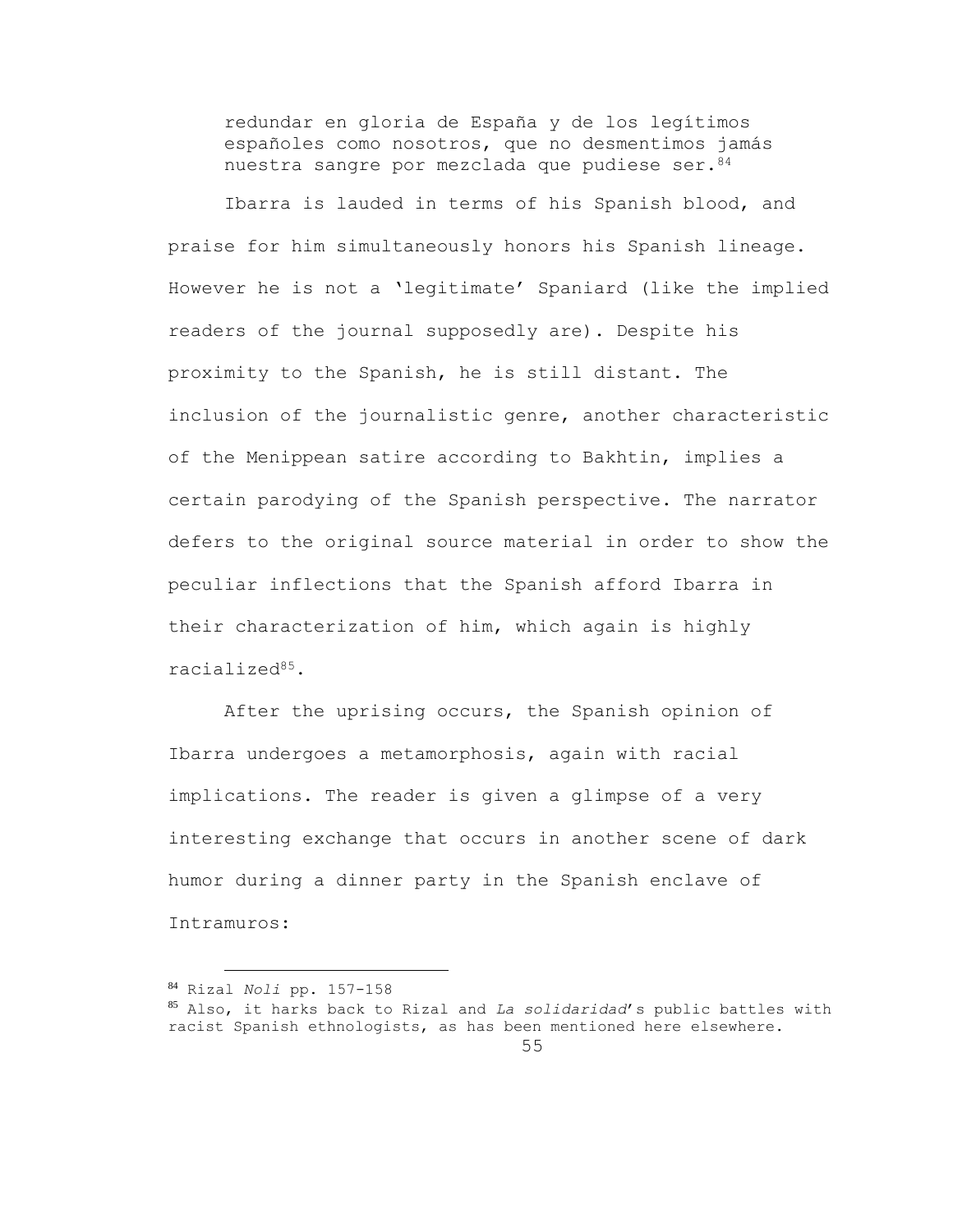-Solo un indio es capaz de tener tan cobardes pensamientos, exclamaba la gorda. […] -¡Pues se dice que el filibusterillo ese es hijo de españoles! observó el manco sin mirar á nadie. -¡Ah ya! exclama impertérrita la gorda; ¡Siempre iban á ser los criollos! ¡ningun indio entiende de revolucion! ¡Cría cuervos…cría cuervos….! -¿Saben Vs. lo que he oido decir? pregunta una criolla que así corta la conversacion  $(...)^{86}$ 

The first impression of Ibarra is that of 'indio;' he has lost all claims to Spanish origin. When the woman is corrected, interestingly she skips a step: if not 'indio' then he is a Creole (there is no mention of mestizo as a possibility). If his positive traits were attributed to his Spanish blood, it is also the cause of his notoriety. Spain occupies an ambiguous role, even amongst the Spaniards themselves (which we will see much more so in the section on Padre Dámaso). The 'Spanish character,' imparted by blood, contains within itself that contradiction.

Moreover, this is the first and only mention in the novel of a Creole presence. Although it is only a passing mention, it is highly suggestive. It is again tempting to link the social unrest in the Philippines with the revolutionary movements in the other Spanish colonies, which had their origins by and large in the Creole

<sup>86</sup> Rizal *Noli* p. 325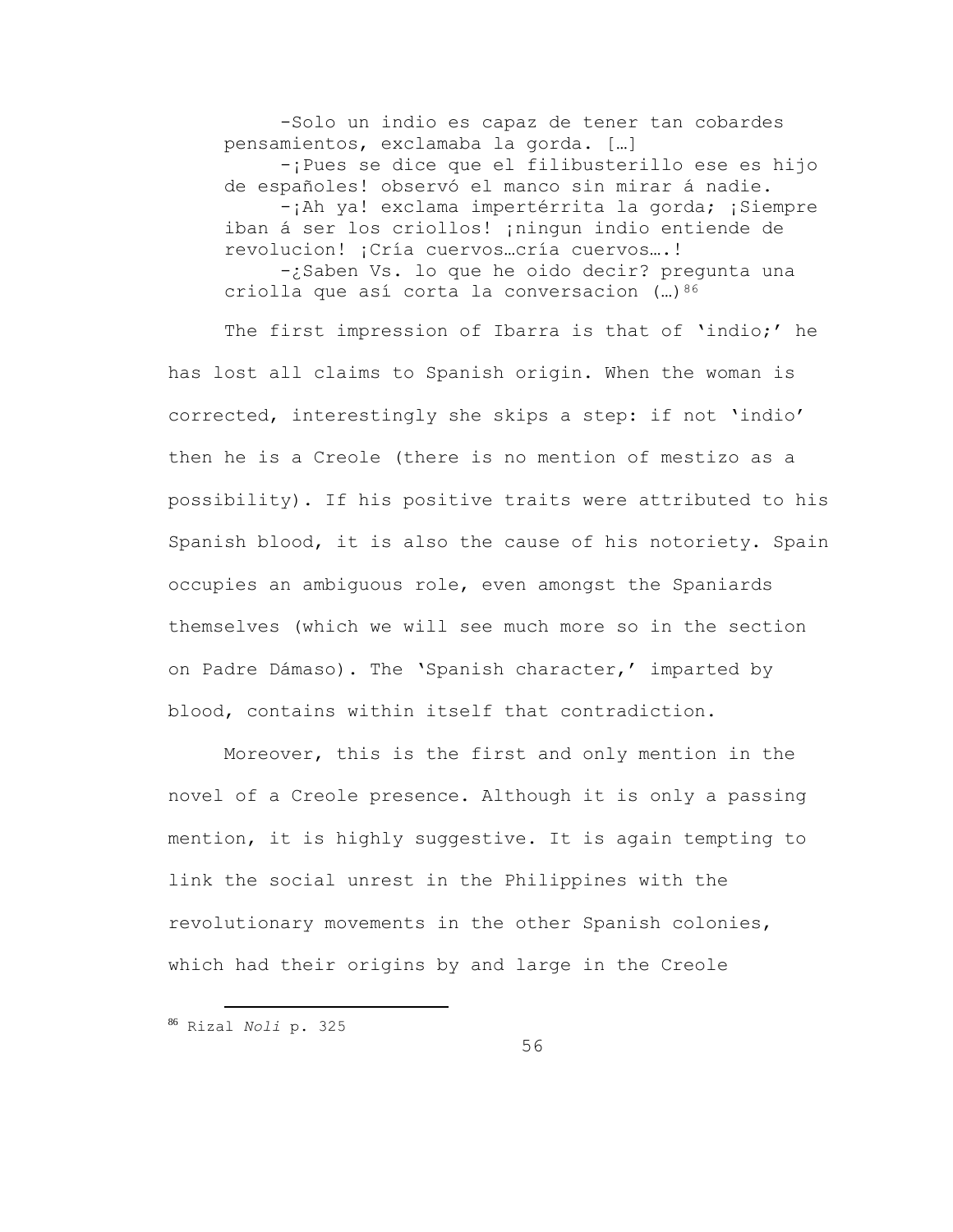communities $87$  of those respective nations. Thus another term is added to the mix: besides the Philippines, Spain, and 'los paises frios' (Europe), we can add America<sup>88</sup>. So, Ibarra as a Creole, despite the erroneous application of the term, is also marked by the American response to colonialism. America then signals his perception as a subversive, just as Europe represented his perception as the harbinger of modernity<sup>89</sup>.

So, one can see the possibility of another reading of Ibarra's use of the plural first person in his discourse to Elías: the *we* he is using is not necessarily referring to the Filipinos, but to the tradition of revolution, born in France and continued in the American colonies. He assumes the role of the American Creoles despite not racially

<sup>87</sup> See Adam Lifshey "The Literary Alterities of Philippine Nationalism in José Rizal's *El filibusterismo*." Lifshey, following Nick Joaquin's interpretation, claims that Ibarra/Simoun is a *Filipino*, the colonial nomenclature to identify Philippine born Spaniards (i.e. Creoles). We see here that this is not the case. Rizal used the term to refer to natives according to Leon M<sup>a</sup> Guerrero's biography of Rizal *The First Filipino*. There can really be no doubt as to Ibarra's status as a Spanish mestizo.

<sup>88</sup> I refer to the Spanish American colonies, not the United States. <sup>89</sup> We will see this fully develop in Rizal's second novel *El filibusterismo*. For now, I will claim that the *Noli* is about Ibarra's connection to European modernity, while the *Fili* is about his connection with the revolutionary traditions of America.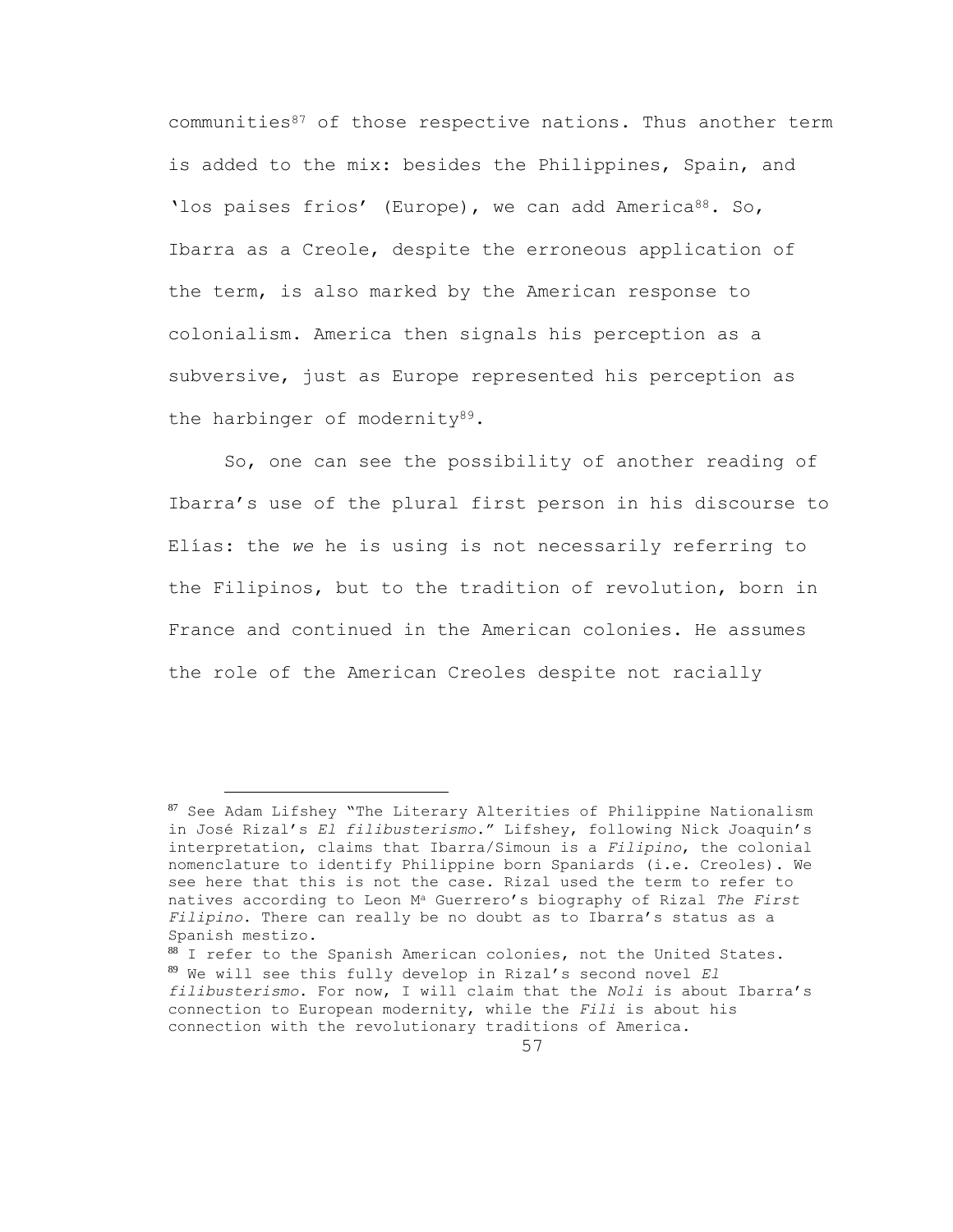belonging to the group<sup>90</sup>. This does explain why, despite his change of heart and his presumed proximity to the people, he is still painfully, almost maliciously, oblivious to the needs of the people. His perspective seems to have shifted not from European to Filipino, but from European to American. His unhappiness has moved him from the 'egoistic' to the 'altruistic,' but the Philippines itself is still the repressed element.

It is an interesting possibility; however, there is no textual evidence for this in the *Noli*: Ibarra himself never mentions America, and he never crosses paths with the woman from Intramuros who uses the term. Still, Rizal's second novel, *El filibusterismo*, does in fact make these connections to America explicit, thus making it at least more likely that these scenes are gesturing towards that interpretation.

Moreover, at the very least, the creole presence in the *Noli* demonstrates yet again the colonial polyphony. She

 $90$  This was essentially the case during the Philippine Revolution. Given the relative paucity of Creoles in the Philippines, it was in fact the *ilustrado* class who were catalysts of the Revolution. Of the members of the Philippine congress, there were some Creoles, but mostly mestizos (Spanish and Chinese) and natives.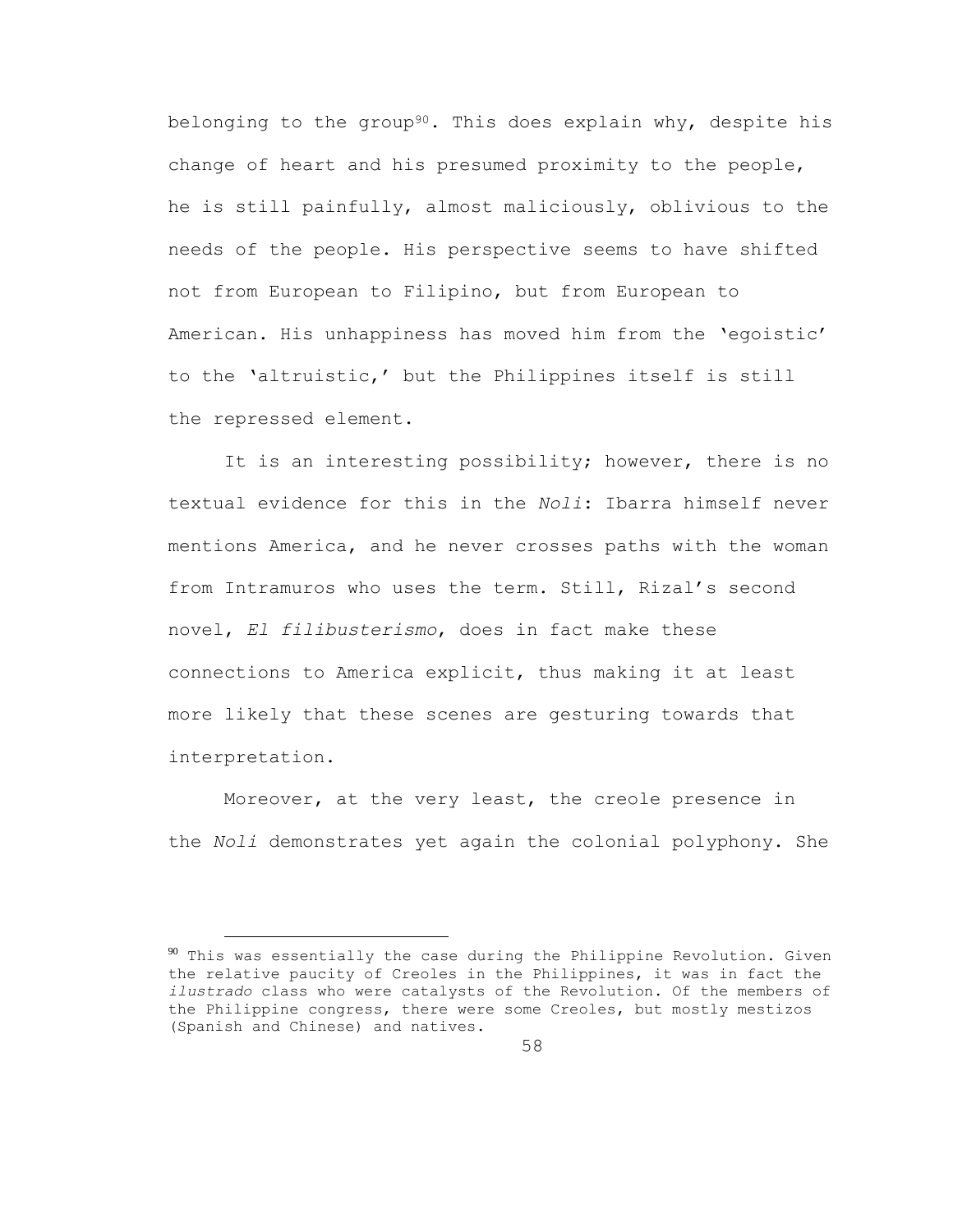too is Filipina, <sup>91</sup> but her discourse cannot be assimilated by the author or the others given its radical 'Otherness' in comparison with the natives, the mestizos, and the Spaniards. Thus polyphony lends itself to the overwhelming heterogeneity contained within the novel.

To conclude this section, it is through Ibarra's relationship to Elías that the reader sees the shifts in the former's characterization. The relationship itself is transformative for the two. Bakhtin writes "someone else's words introduced into our own speech inevitably assume a new (our own) interpretation and become subject to our evaluation of them; that is, they become double-voiced $92.$ " Elías and Ibarra appropriate each other's language and refashion it in keeping with their particular perspectives. But we also see the danger; what was emancipatory language for one becomes a violent nihilism for the other. The 'double-voicedness' of the dialogue underlines the ambiguity of Rizal's political project in the *Noli.*

## **III.**

<sup>&</sup>lt;sup>91</sup> In the literal sense. See note 86

<sup>92</sup> Bakhtin *Dostoevsky* p. 195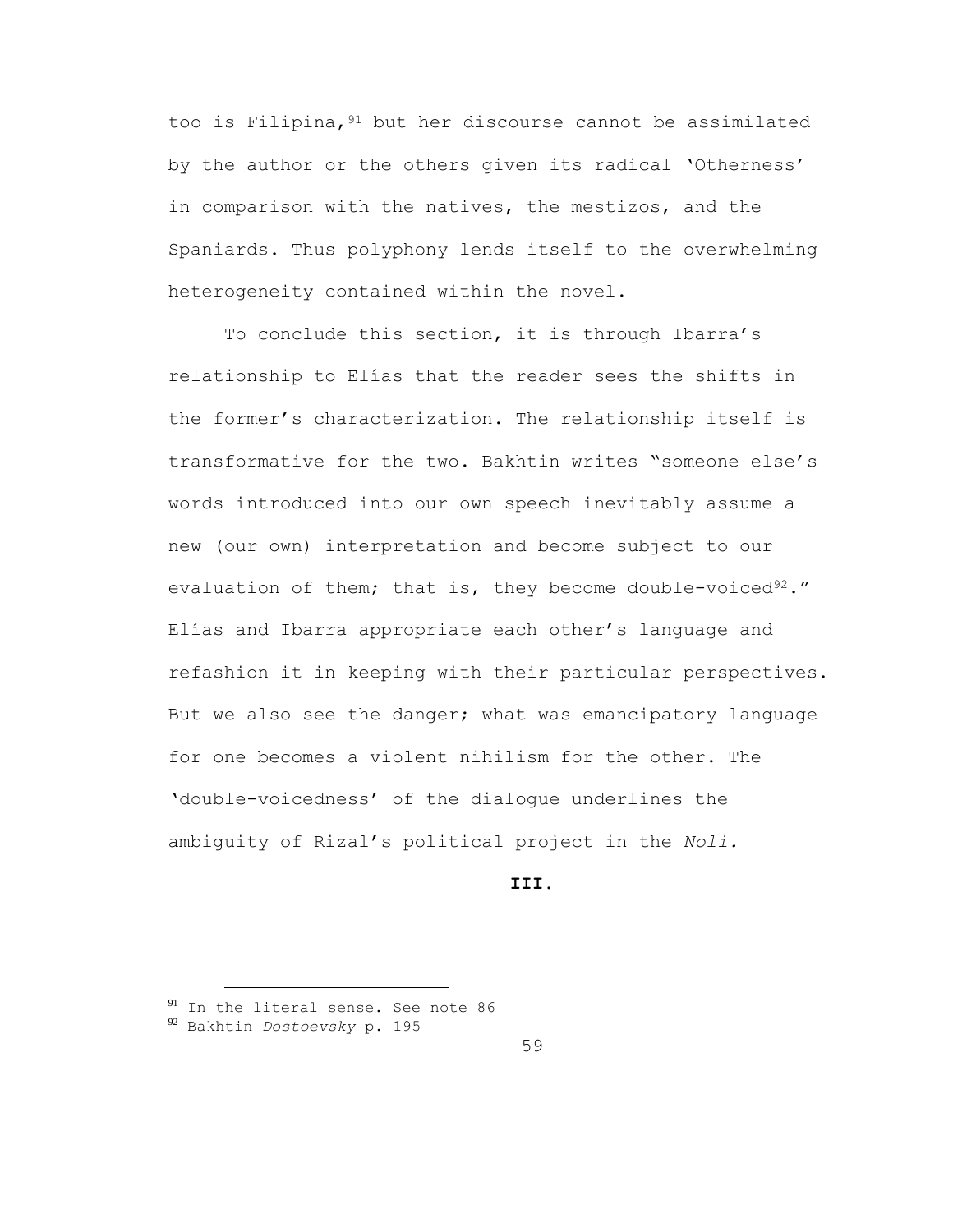María Clara offers another perspective on Ibarra. In a sense she serves as his antithesis: while he has been wandering Europe, she has been locked in a convent, almost completely shut off from the outside world. Ibarra's world is one of possibility; his travels and education inform this perspective. His weakness, his naivety, is the result of his own inability to come to terms with the limits set by the colonial system. Conversely, María Clara's world has been indelibly marked by a sense of limitation; she lacks the cosmopolitan air of Ibarra. She knows nothing of Europe, and even her knowledge of the Philippines is limited. However, the convent has also served as a kind of exile, just like Europe for Ibarra. Thus she too has been separated from the first hand experience of Philippine reality.

As we saw before, her introduction into the *Noli* occurs through the missing perspective of Ibarra, the narrator telling us what Ibarra *would have seen*. In a way, this presence in absence has characterized their relationship during their years of separation. When they finally see each other for the first time in the novel, they reminisce. Ibarra tells her: "tu recuerdo ha

60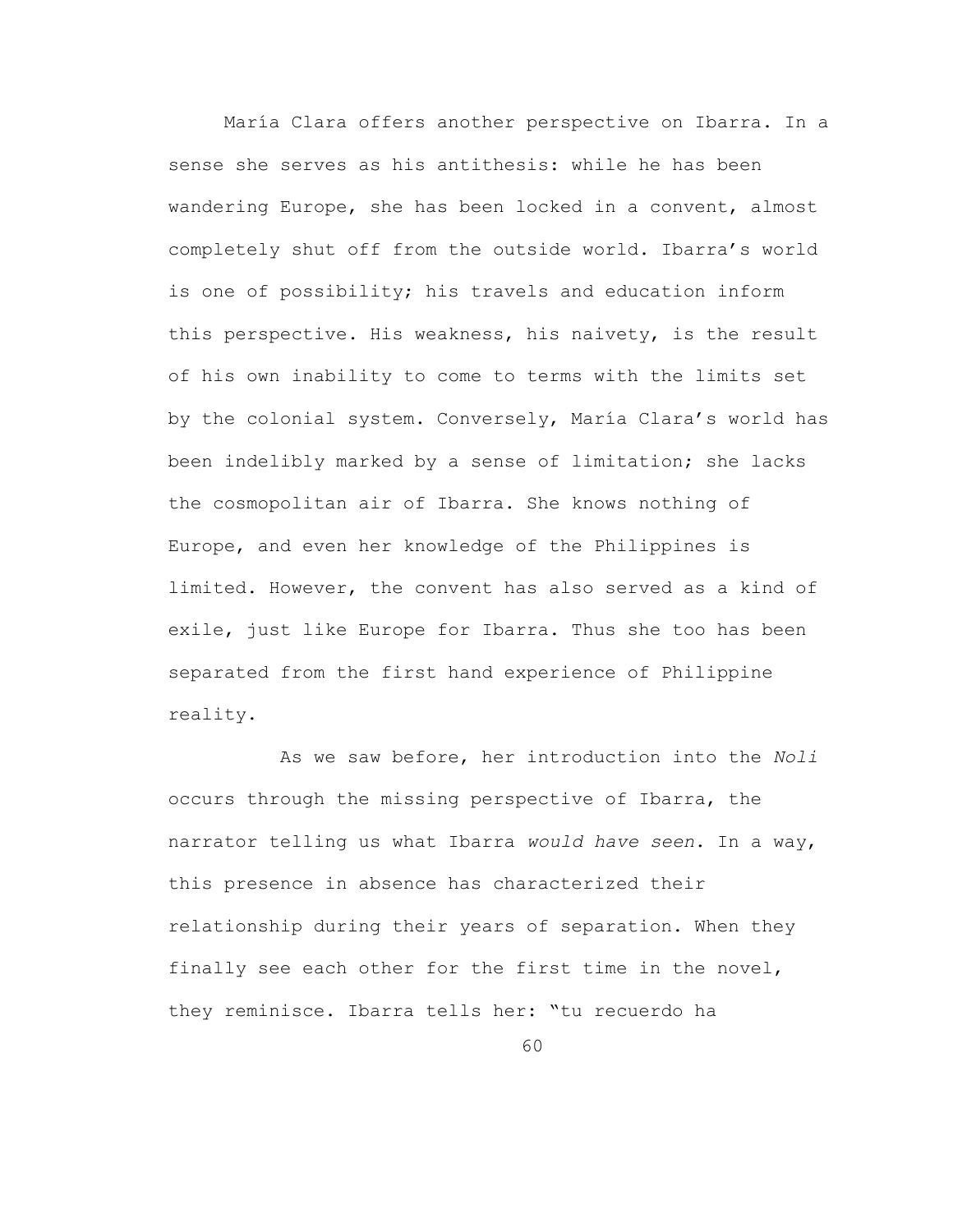neutralizado el efecto del loto de Europa, que borra de la memoria de muchos paisanos las esperanzas y la desgracia de la Patria93." He differentiates himself from other Filipinos who have gone to Europe only to leave the Philippines completely behind, mentally and physically. The factor in this differentiation has been María Clara. Despite his Europeanized perspective, he does at least return to the Philippines. He intends to be useful and to help out in some way, even if his efforts are not necessarily based on a real understanding of Philippine colonial reality. For Ibarra, María Clara and the Philippines are closely linked, almost to the point of logical identity. She is for him the "encarnacion poética de mi Patria." He tells her, "tu amor y el que profeso á mi Patria se funden en uno solo<sup>94</sup>."

Yet for the rest of his discourse to her in this initial scene, she is compared to other things and places: Germany, Italy, Andalusia, the Orient, the Rhine, and the rocks of Lorelei. Again the *geist*, the 'demonio de las comparaciones,' returns. Europe and the Philippines again converge in Ibarra's thoughts. He has felt her presence and

<sup>93</sup> Rizal *Noli* p. 37

<sup>94</sup> Rizal *Noli* p. 37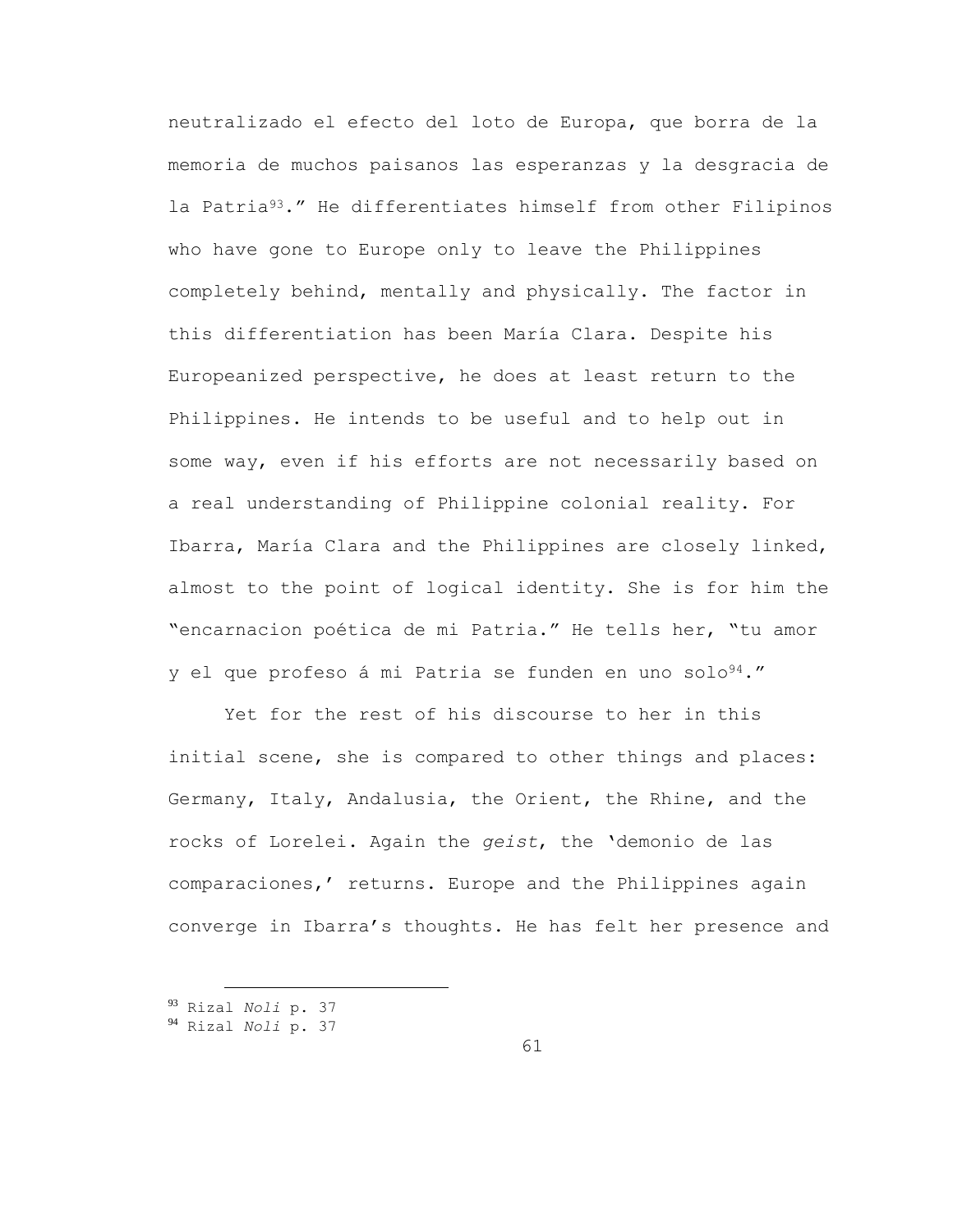recalled her memory in her absence from these other places. His vision of her is a disembodied idealization just as his idea of the Philippines<sup>95</sup>, which we have seen in the episode recounting his reverie through Manila.

Conversely, María Clara's response tells of a much different experience. She is embarrassed by her lack of worldly experience: "yo no he viajado como tú, no conozco más que tu pueblo, Manila y Antipolo<sup>96</sup>." She cannot rely on vivid and fanciful comparisons to Europe to describe her love of Ibarra; her only recourse then is to their shared experience: she responds by recounting their childhood memories, memories that have accompanied her during her time in the convent. So, while he thinks of her in idealistic terms through the lens of Europe, she thinks of him through the concrete reality of their shared past (interestingly, many of the memories she recounts are of him scolding her or quarreling with her!).

Moreover, this past, at least from her perspective, is also imprinted with the native. Though we know that both María Clara and Ibarra can speak Tagalog, we do not know in

<sup>95</sup> In a way, she is like the French *Marianne*

<sup>96</sup> Rizal *Noli* p. 38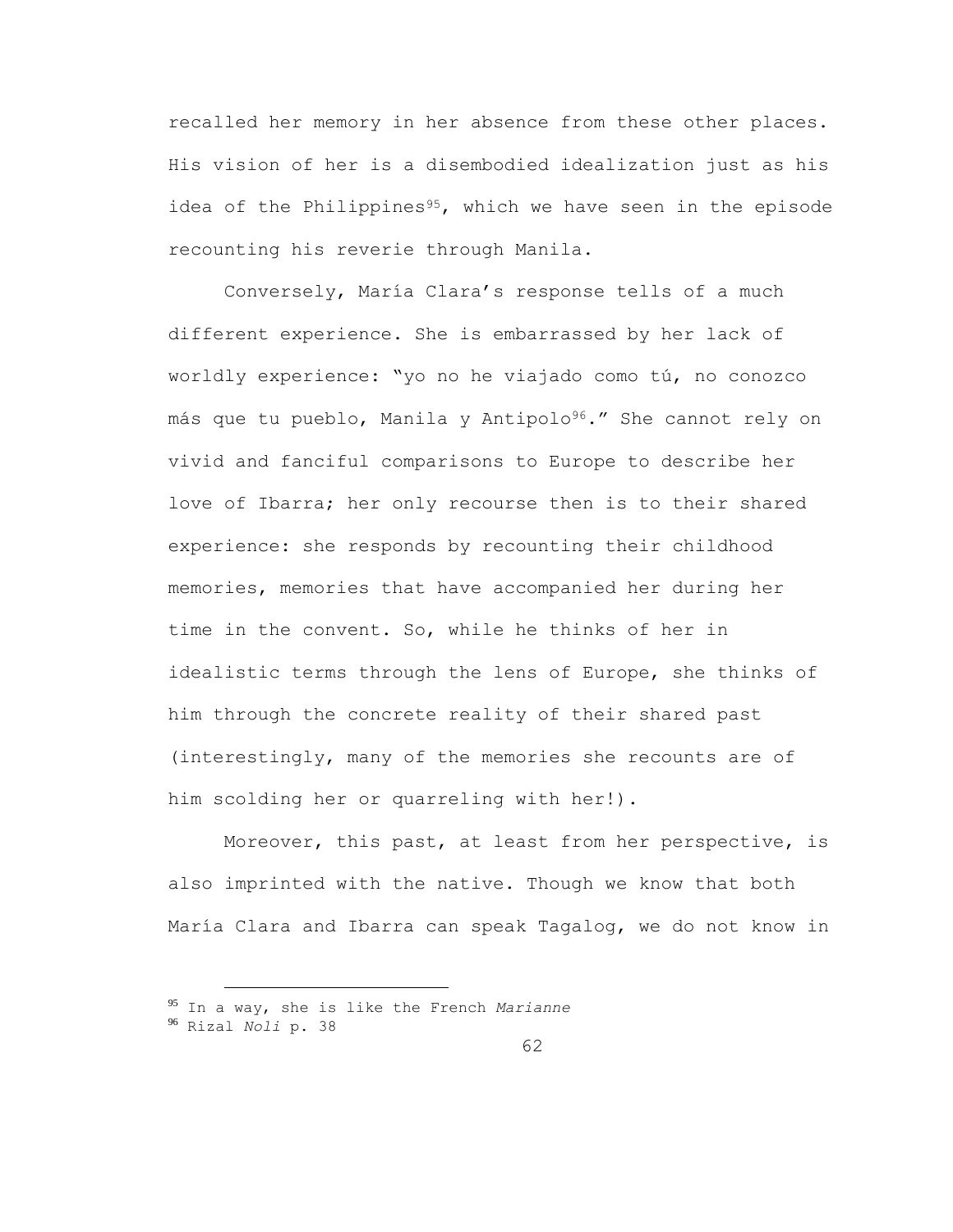which language they are speaking in this instance. Nonetheless, Castilian, whether for the characters, the narrator, or even Rizal himself as the writer, is not sufficient to tell of her memories, and Tagalog must be used. She recalls their childhood games:

Me acordaba de nuestros juegos, de nuestras riñas cuando éramos niños. Escogías los más hermosos *sigüeyes* para jugar al *siklot*; buscabas en el río las más redondas y finas piedrecitas de diferentes colores para que jugásemos al *sintak*; tú eras muy torpe, perdías siempre y por castigo te daba el *bantil* con la palma de mi mano, pero procuraba no pegarte fuerte pues te tenía compasion. En el juego de *chonka<sup>97</sup>* eras muy tramposo, más aún que yo, y solíamos acabar á arrebatiñas98.

The recollections of their shared childhood go beyond Castilian. It is an interesting contrast with Ibarra's European-inflected discourse; his virtual presence to her in during his absence is defined by the native. At the same time, this idea of the native also serves as a kind of baseline, and María Clara's discourse also serves to show

<sup>97</sup> Harold Augenbraum's footnote: "Sigüeyes are shells once used as currency but now as counters in children's games. Siklot is a children's game in which on tosses the sigüeyes up and catches them on the back of the hand. Sintak is a shell-or-pebble-based children's game. *Bantil* is an affectionate reproach by flicking one's fingers on the back of another person's hand. Chonka is a pebble-based game using a board with a "home" on either end and seven depressions on either side. Whoever accumulates the most pebbles in the "home" wins. A modern version is called mancala"(435). Though previous versions in both English and Spanish did translate here as Augenbraum did, the original 1887 edition did not.

<sup>98</sup> Rizal *Noli* p. 38. Italics in the original.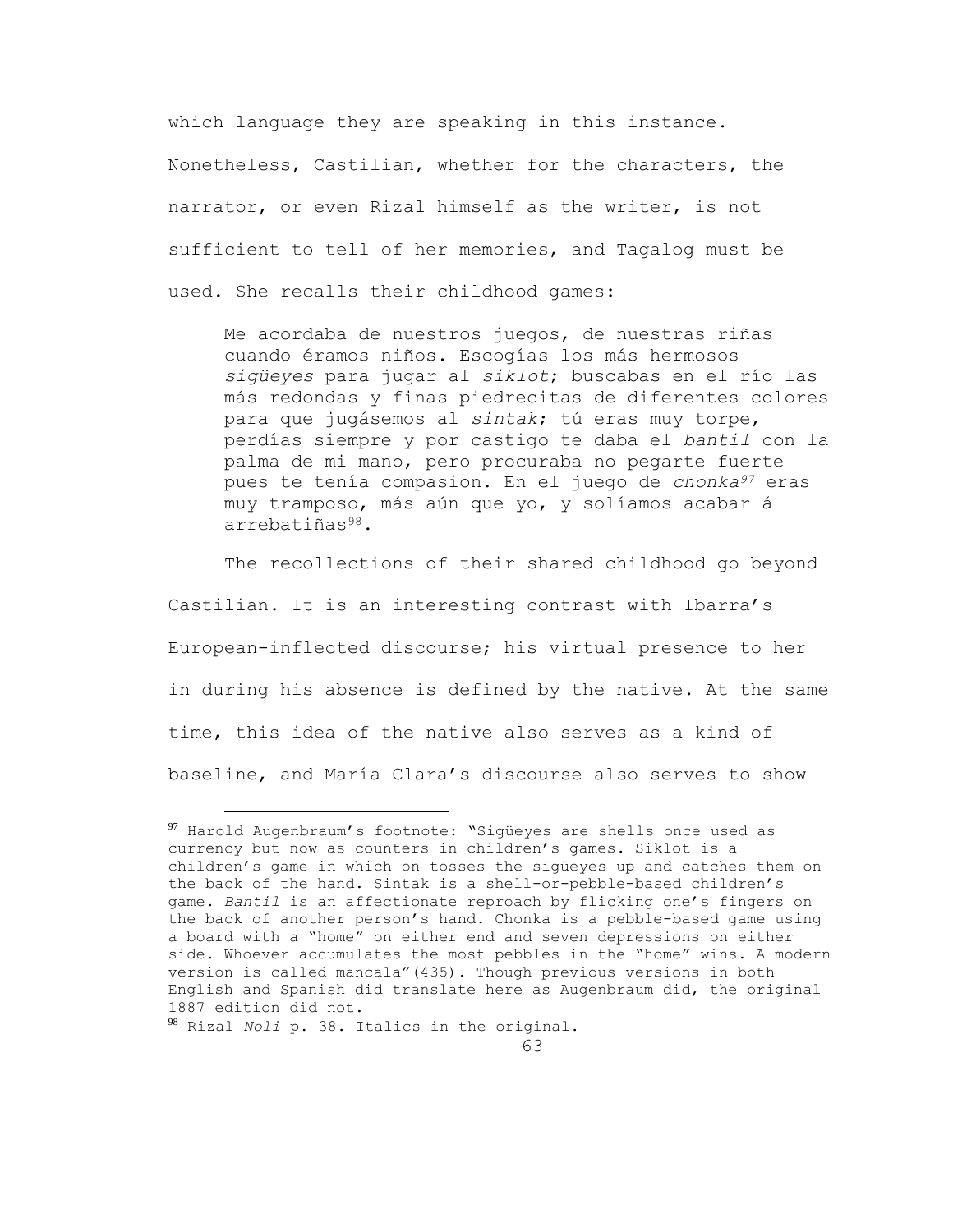much Ibarra has changed during his time away, from playing *chonka* to navigating the Rhine. Nonetheless, this shared language, which goes beyond the primary language of the text, is part of the dialogic polyphony. The *Noli* must account for the very real heterogeneity and heterglossia of Philippine society; the monologic, even in the service of national consciousness as Moretti<sup>99</sup> states, is impossible. The unity of the Philippine nation is defined by its diversity, and the coexistence of languages furthers this notion. This is important; the use of Tagalog is not simply a narrative ruse to add local color and authenticity to the text to 'Other' it in some way. On the contrary, it is used to familiarize it for his Filipino readers. In that case, Castilian itself is the alien language intruding in the text100.

But even in their youth, Ibarra's perspective is quite different from her own. She reminds him: "en las orillas crecían muchas flores y plantas cuyos estraños nombres me

<sup>99</sup> Remember his quote from page 3 that the nation must speak a "single national language," obviously not the case in the Philippines of the late 19th century. It was not until 1959 that a somewhat academicized version of Tagalog, 'Pilipino' was made the national language, cooffical with English, of course.

<sup>100</sup> For more on the role of Tagalog in Rizal, see Juan E. de Castro's "*En qué idioma escribe Ud.?*: Spanish, Tagalog, and Identity in José Rizal's *Noli me tangere.*" *MLN* 126 (2011): 303-321.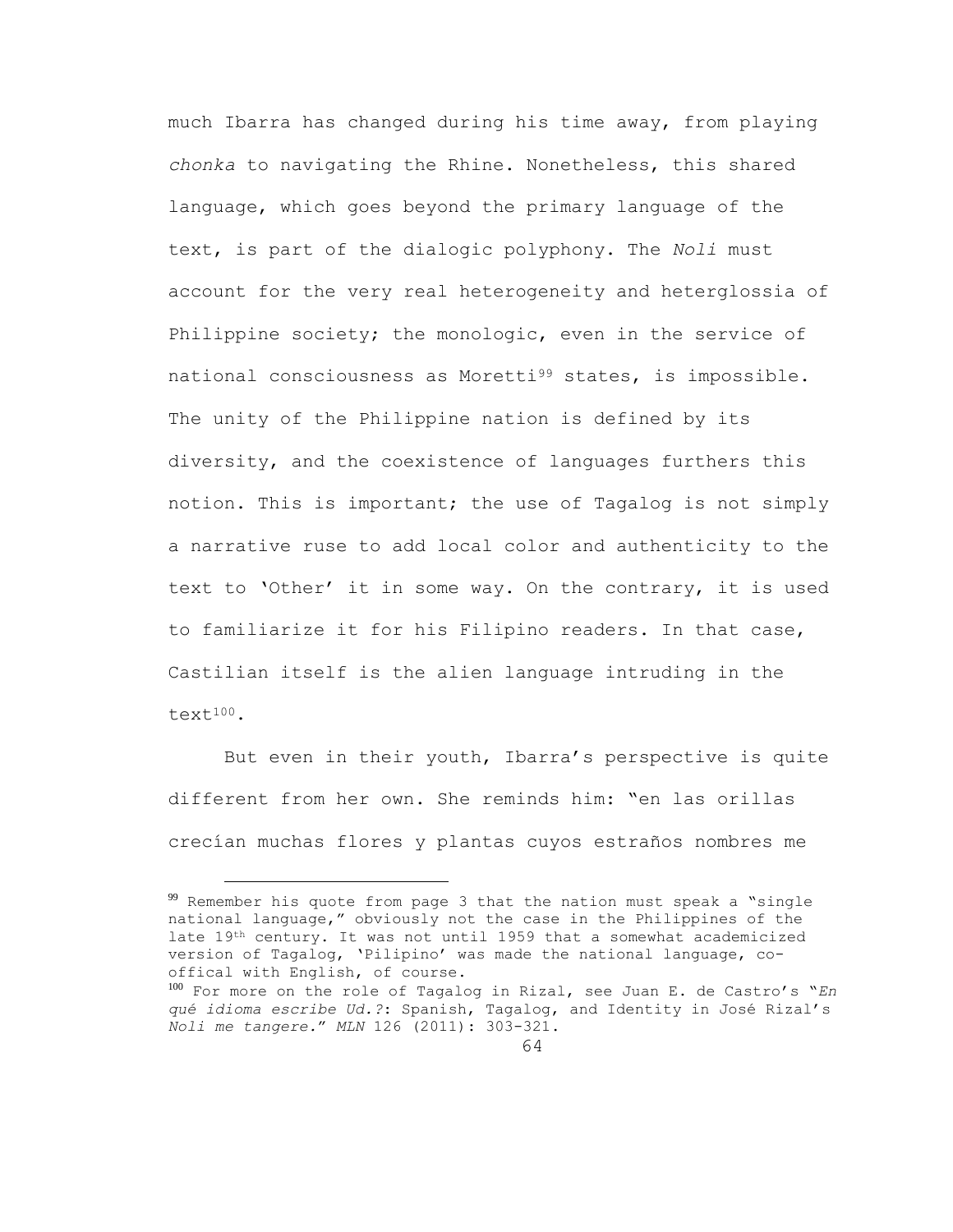decías en latin y en castellano, pues entonces ya estudiabas en el Ateneo<sup>101</sup>." Also, she recalls the time when he made her a wreath of orange leaves and blossoms and called her "Cloé," referencing ancient mythology, European mythology, even in their childhood games. When his mother destroyed the crown to make soap for the children's hair, he cried, exclaiming that his mother "no entendía de  $mitological<sup>102</sup>$ ." His time at the Ateneo<sup>103</sup>, a Jesuit school in Manila, had already begun this process of alienation for Ibarra. His education, even at that early age, had already marked his difference from her and even his family. The idea of Europe and European knowledge had already taken root, and his return to the Philippines and the subsequent action of the novel is the logical conclusion of this educative process<sup>104</sup>.

The contrasting experiences of Ibarra and María Clara seem to complement each other however. At the end of her

<sup>101</sup> Rizal *Noli* p. 38

<sup>102</sup> Rizal *Noli* p. 39

<sup>103</sup> Regarding the Ateneo, John Schumacher S.J. quotes one of Rizal's letters stating that it was in the Ateneo where his "patriotic sentiments greatly developed" as a result of its humanistic and (relatively) liberal program. *The Making of a Nation*. Manila: Ateneo de Manila, 1993. P. 21.

<sup>104</sup> Of course there is the issue of gender at play as well. María Clara's experience is also a result of the gender roles in this society. This aspect itself certainly merits its own close investigation.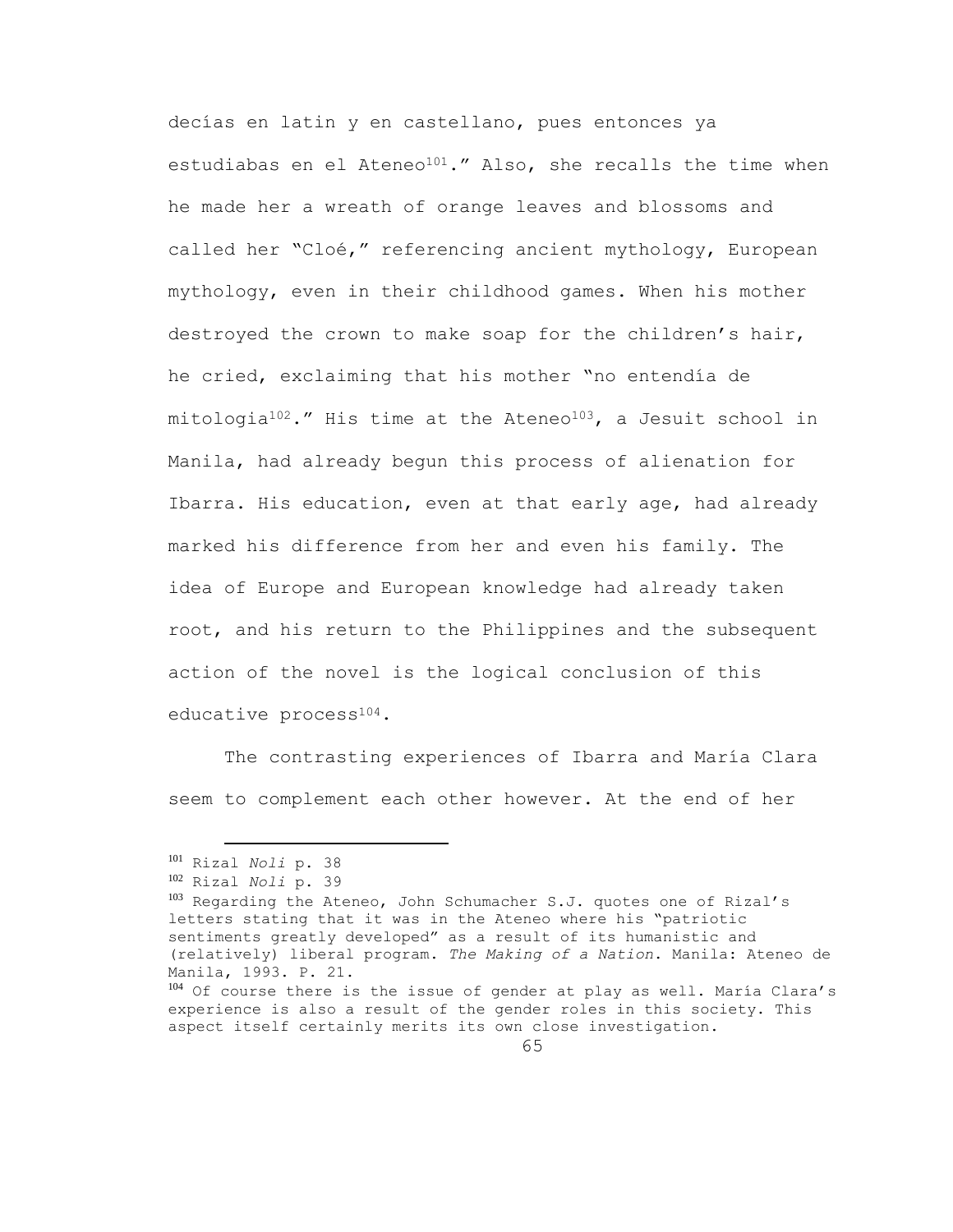discourse, they reveal to each other the objects they have carried as reminders of their shared childhood. Ibarra has carried the sage leaves that María Clara picked for him to cure his headache on their way home from that day by the river, and she has carried his goodbye letter explaining his departure<sup>105</sup>. Although we have seen how they characterize themselves and the other rhetorically, these objects represent the opposing discourse: he carries the native (oral tradition, nature, innocence, folklore, etc.) and she carries the European (the written word, civilization, experience, science, etc.). In a sense these objects represent the transcendence of a fundamental lack: though the opposing discourse no longer has a means of expression in the imaginary of the other, these totems make up for it.

<sup>105</sup> It is an interesting document: while it is written by Ibarra, nearly all the text is a quote from his father, urging him to leave in order to "aprender la ciencia de la vida, lo que tu patria no puede darte, para serle un día útil" (Noli 39). By the end of the novel, Ibarra's goodbye letter will be used against him. It is revealed during the last conversation that María Clara and Ibarra will ever have; she has given up the letter in order to prevent the spreading of the news that her true father is Padre Dámaso, thus protecting her putative father, Capitán Tiago. The letter itself, in turn, was used by Salví in order to falsify evidence against Ibarra, thus ensuring his destruction. The loss of the letter represents the end of their relationship: after this scene, María Clara will believe that Ibarra is dead for the rest of her life. Ibarra, who will return to the Philippines disguised as the jeweler Simoun, will start an insurrection just to free her from the convent, only to find out that he is too late.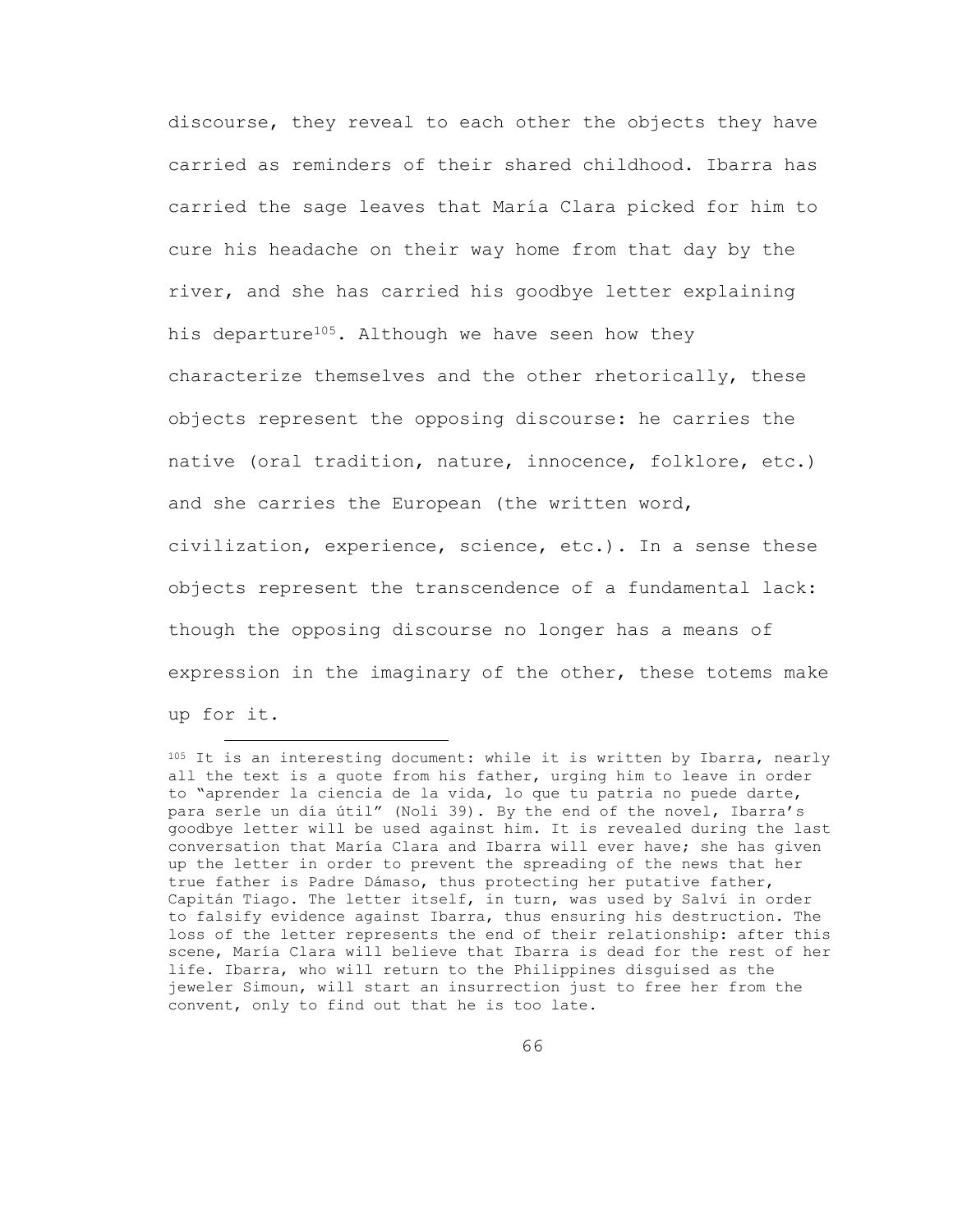Like the "people" for Elías, María Clara signifies an untranscendable limit for Ibarra. He is quite honest when he says that his love for her is the same as his love for the country; all of his actions, while cloaked in patriotism, have María Clara as their inspiration. When he receives a telegram informing him that the plans for the school have been approved, he gives it to her as a kind of symbolic gesture signifying the true, or at least libidinal, motives behind his efforts. In the Freud quote in the previous section we saw how Ibarra's relationship with Elías was instrumental in his development as an individual. His relationship to María Clara has a different implication. "The process of civilization," Freud writes,

is a modification which the vital process experiences under the influence of a task that is set it by Eros and instigated by Ananke – by the exigencies of reality; and that this task is one of uniting separate individuals into a community bound together by libidinal ties106.

Thus, his relationship to María Clara, who for him symbolizes the nation, is the passage from the individual to civilization itself. Therefore, the question is how exactly that civilization will be characterized. On the

<sup>106</sup> Freud *Civilization* p. 104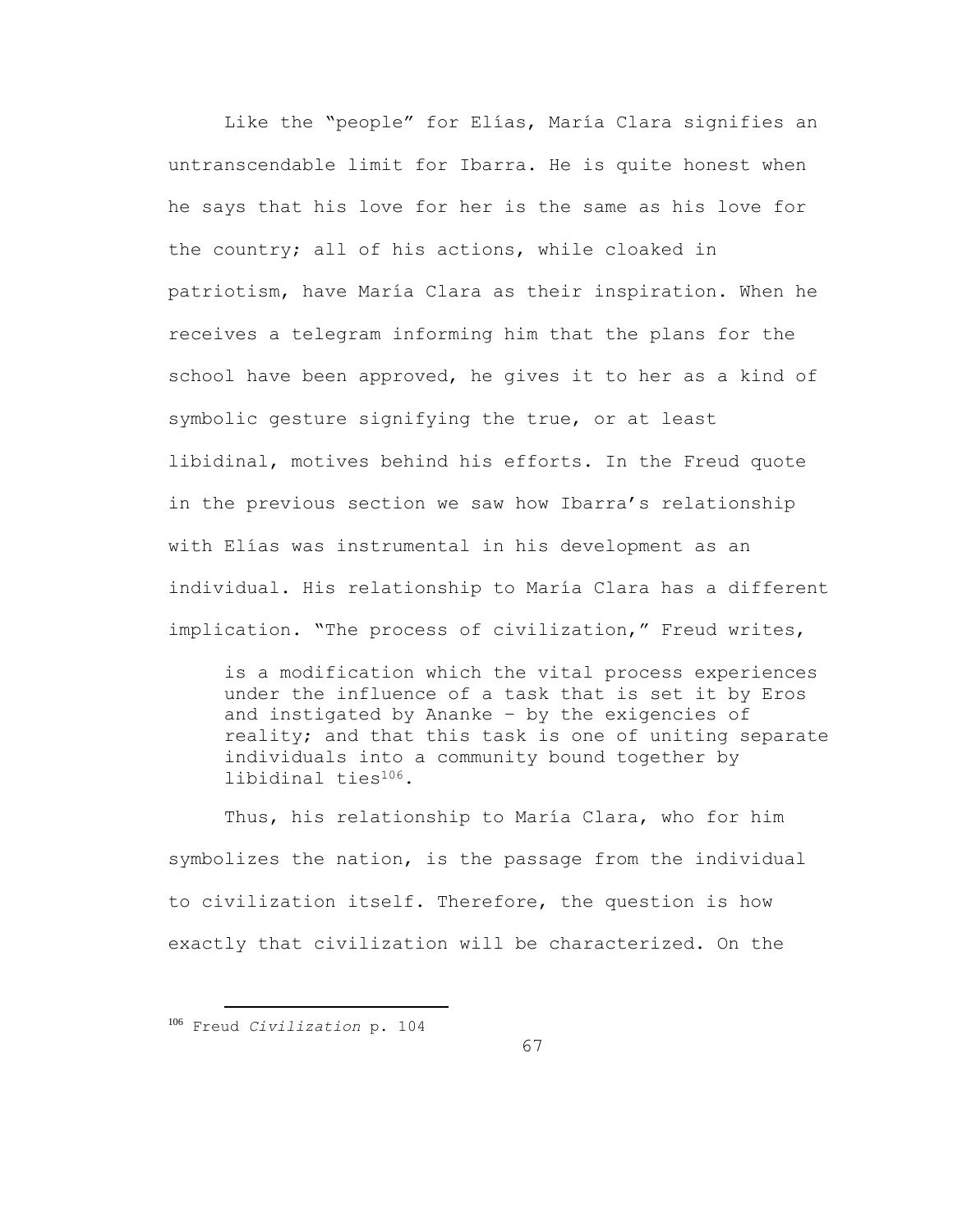level of expression, it is polyphony; neither discourse dominates the other. Their consciousnesses are autonomous and complementary rather than merely collapsing into each other or overcoming one another. It is an interesting contrast with Moretti's rejoinder to Bakhtin: the 'nation' may speak with one voice, but 'civilization' is a community. Ibarra's gesture of presenting María Clara with the telegram indicates the libidinal community that he is trying to build. Ibarra is oriented towards civilization, modern civilization, achieved with the benefit of the nation in mind. His patriotism then can be seen as another kind of libidinal investment, but again its ultimate aim is civilization: heterogeneous and cosmopolitan. In a very telling move, as he presents María Clara with the telegram she is moved by his excitement, but she admits to herself that she does not understand what it means. There is still a great distance between Ibarra and the nation.

Indeed, the conflation between María Clara and the nation is at times problematic for Ibarra<sup>107</sup>, seen in the

<sup>&</sup>lt;sup>107</sup> It may be worth pointing out the symbolic function of María Clara in the novel. Many critics have seen her as Rizal's ideal Filipina, others have seen her as a caricature (See Salvador P. Lopez's "María Clara – Paragon or Caricature"). I respectfully disagree and take Ibarra at his word: María Clara represents the nation itself, for better and for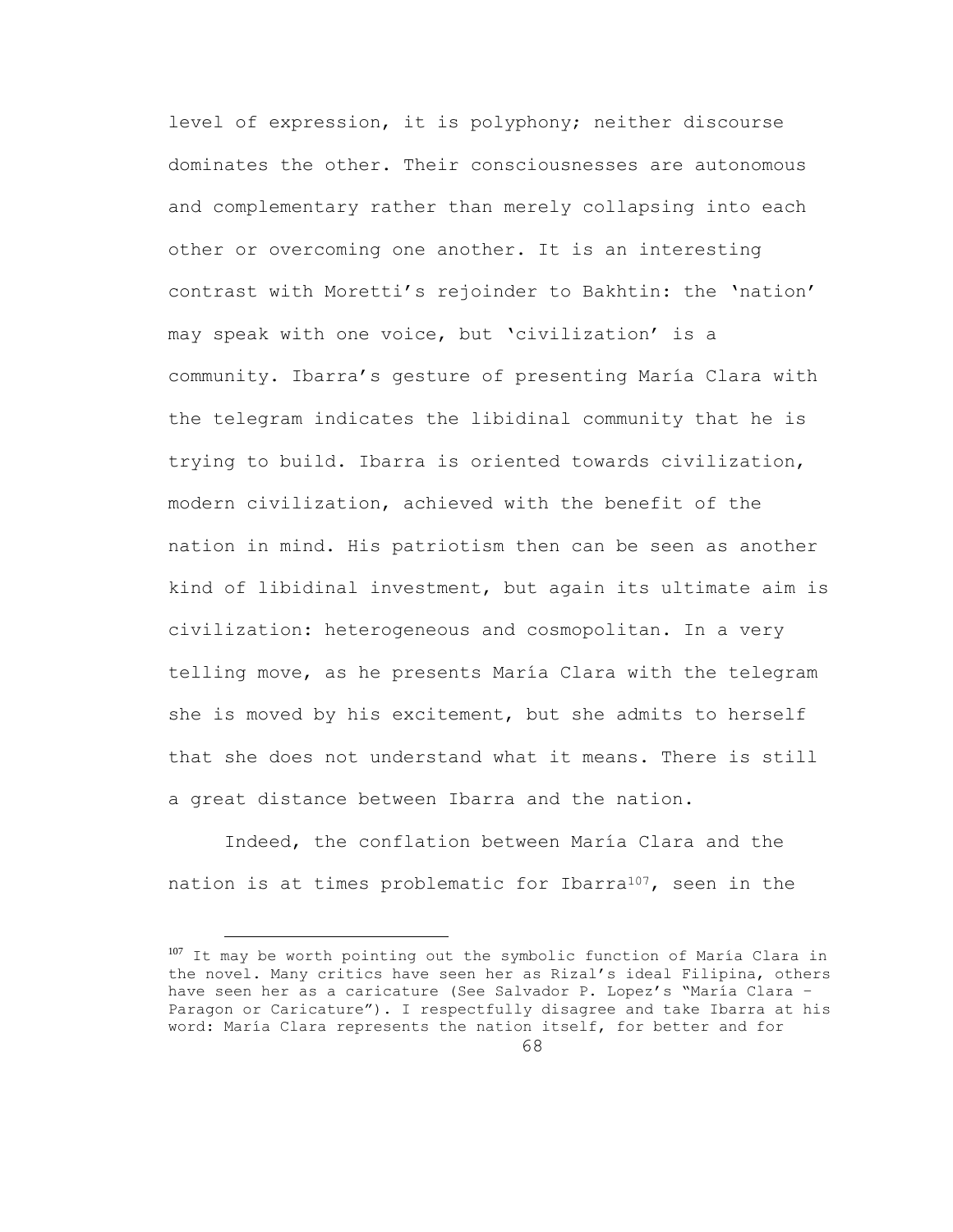fact that Rizal gives María Clara some of the most outright nationalist lines of the novel. In one episode, Ibarra, María Clara, and some of the other youths of San Diego are enjoying a light-hearted fishing trip. At one point, someone takes out a harp ("el instrumento que más se toca en aquella provincia<sup>108</sup>"), and María Clara is asked to play; She sings the following:

¡Dulces las horas en la propia patria Donde es amigo cuanto alumbra el sol, Vida es la brisa que en sus campos vuela, Grata la muerte y más tierno el amor! Ardientes besos en los labios juegan, De una madre en el seno al despertar, Buscan los brazos á ceñir el cuello, Y los ojos sonríense al mirar. --- Dulce es la muerte por la propia patria, Donde es amigo cuanto alumbra el sol

¡Muerte es la brisa para quien no tiene Una patria, una madre, un amor! ---

a<br>B

Estinguióse la voz, cesó el cauto, enmudeció el arpa y aún seguían escuchando: ninguno aplaudió. Las jóvenes sentían sus ojos llenarse de lágrimas. Ibarra parecía contrariado y el joven piloto miraba inmóvil á lo lejos<sup>109</sup>.

It is a moving scene that stands in contrast with the whimsical tone that predominates in this episode. After her

worse, just as Ibarra represents the possibility of modernity, also for better and for worse. I do not think it is too much a stretch. <sup>108</sup> Rizal *Noli* p. 118 <sup>109</sup> Rizal *Noli* p. 119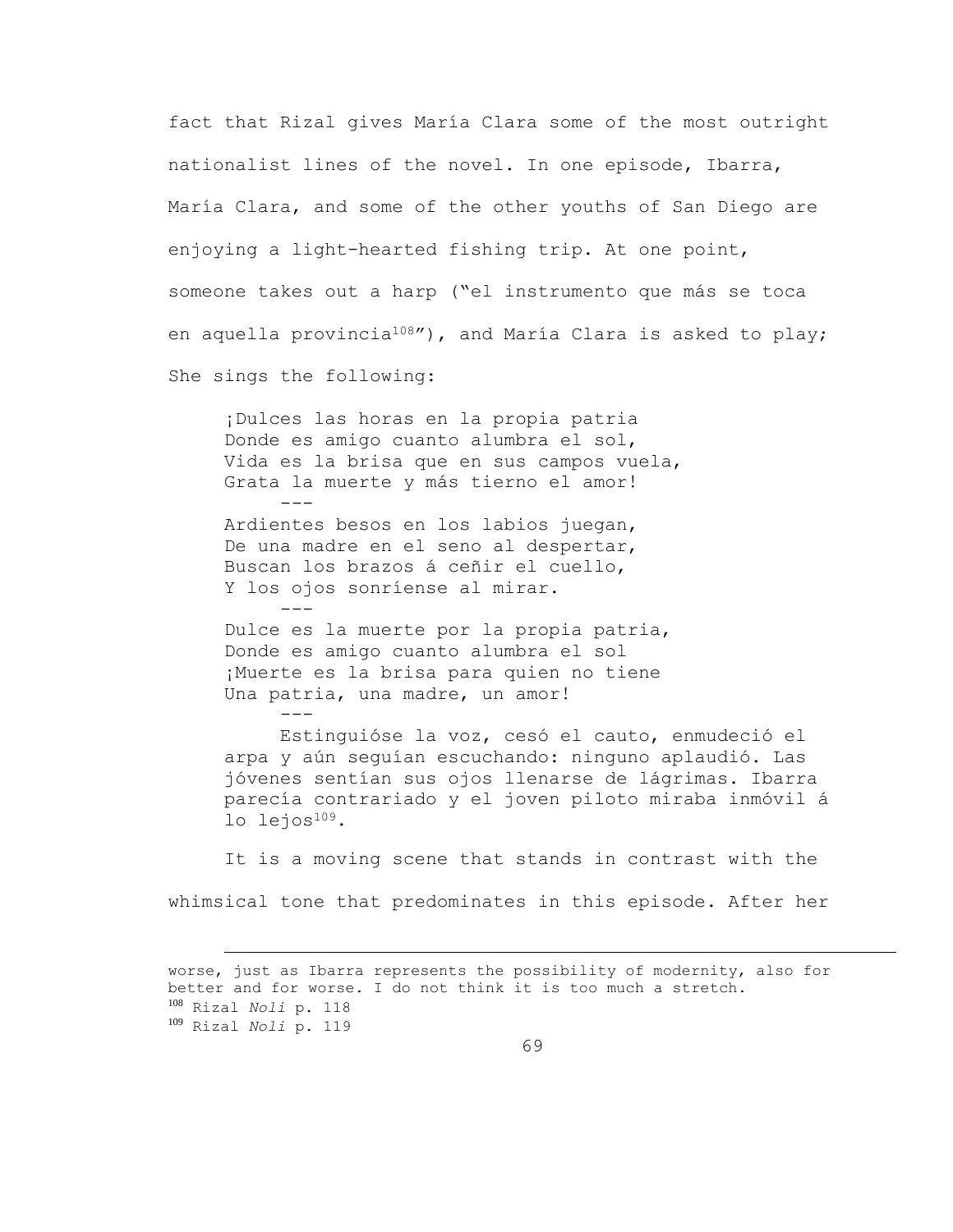song there is stillness, sadness, and silence. The others contemplate her words: although they are unexpected, they are not unknown. All that are present seem to inherently understand the message, but its expression catches them off guard. Music is the means to express the inexpressible; it is an alternative discursive vehicle for a message that no one dare speak. At no other point does María Clara speak of the nation or even anything vaguely political, but at this moment she has forced her audience to think about the "patria" (again, the 'penetrated word'). The women cry, the boatman (the still unknown Elías) looks off contemplatively in the distance, but it is Ibarra who is "contrariado:" upset, annoyed, put-out. It is never explained in the text.

His strange state makes sense in context and functions in a way like we saw in "Recuerdos." As he looked upon the ocean and contemplated Europe, Bagumbayan made its way into his field of vision thus forcing him to confront the concrete reality of the colonial situation. Here it is the same: María Clara exists as an idealization; he is able to inscribe upon her whatever meaning he chooses (nation, home, the native, the foreign, love, etc.). Ibarra's thoughts converge in her image. Yet at this moment he is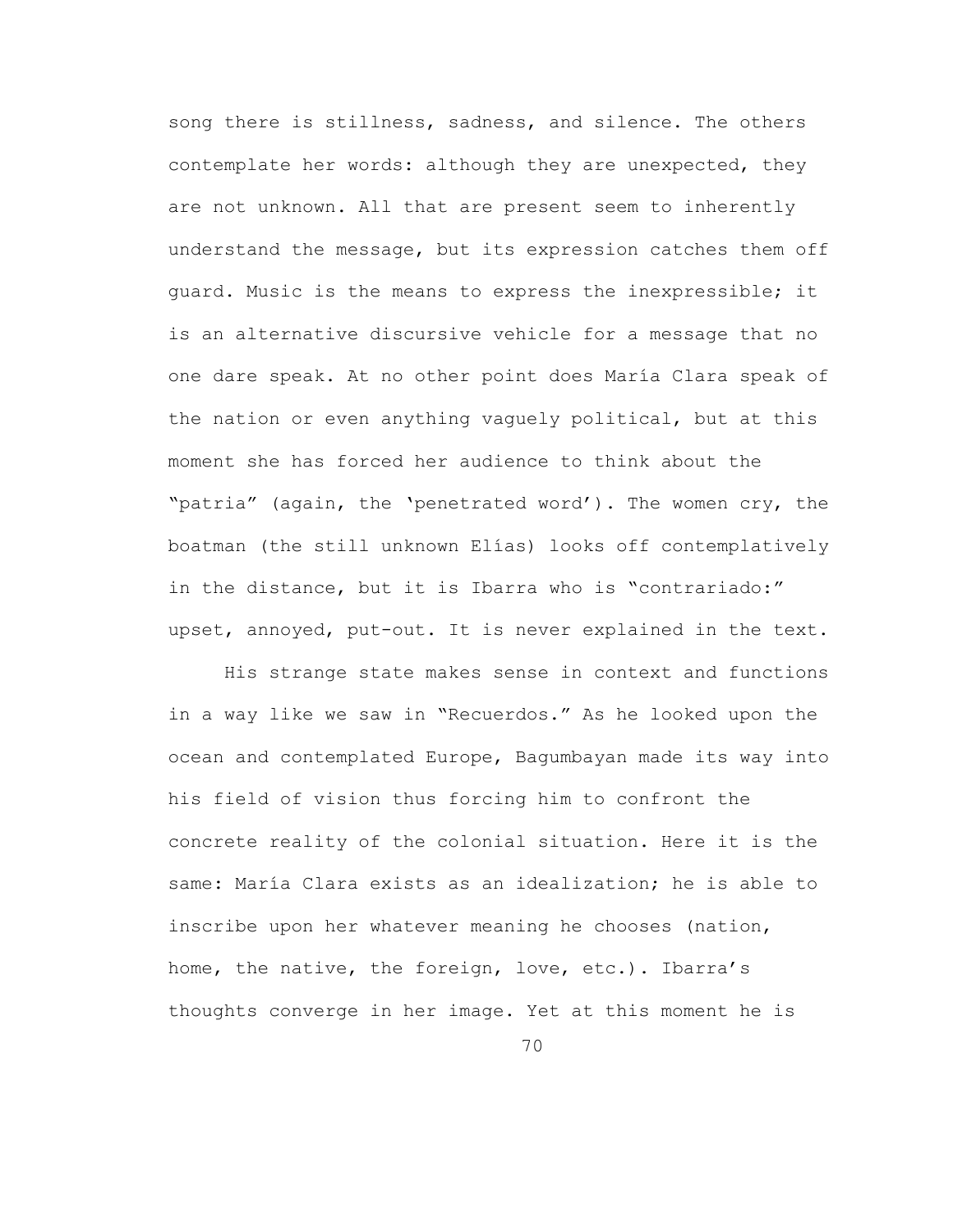confronted with a different discourse insisting on its own singularity, forcing those converged elements to separate. In the prior conversation that we saw with María Clara, their discourses, though different, were complementary to each other, and here is no different. She is able to say with total ease what Ibarra has gone to great lengths to repress. Like Elías, she too carries the "penetrated word<sup>110</sup>" for Ibarra, and her discourse challenges him. In the *Noli*'s sequel, *El filibusterismo*, we see the transformation that Ibarra experiences as he tries to reconstruct this lost libidinal object (to rescue María Clara and re-build the nation). In its absence, there is no civilization, and Rizal is showing us his idea that the nation without civilization becomes nihilism.

Civilization, the libidinal union that propagates its own future, is very much a part of the idea of building a national consciousness. As we will see in the next section, their union is prohibited by Padre Dámaso. Doris Sommer points out:

Erotic interest in these novels owes its intensity to the very prohibitions against the lovers' union across racial or regional lines. And political conciliations,

<sup>110</sup> Bakhtin *Dostoevsky* p. 242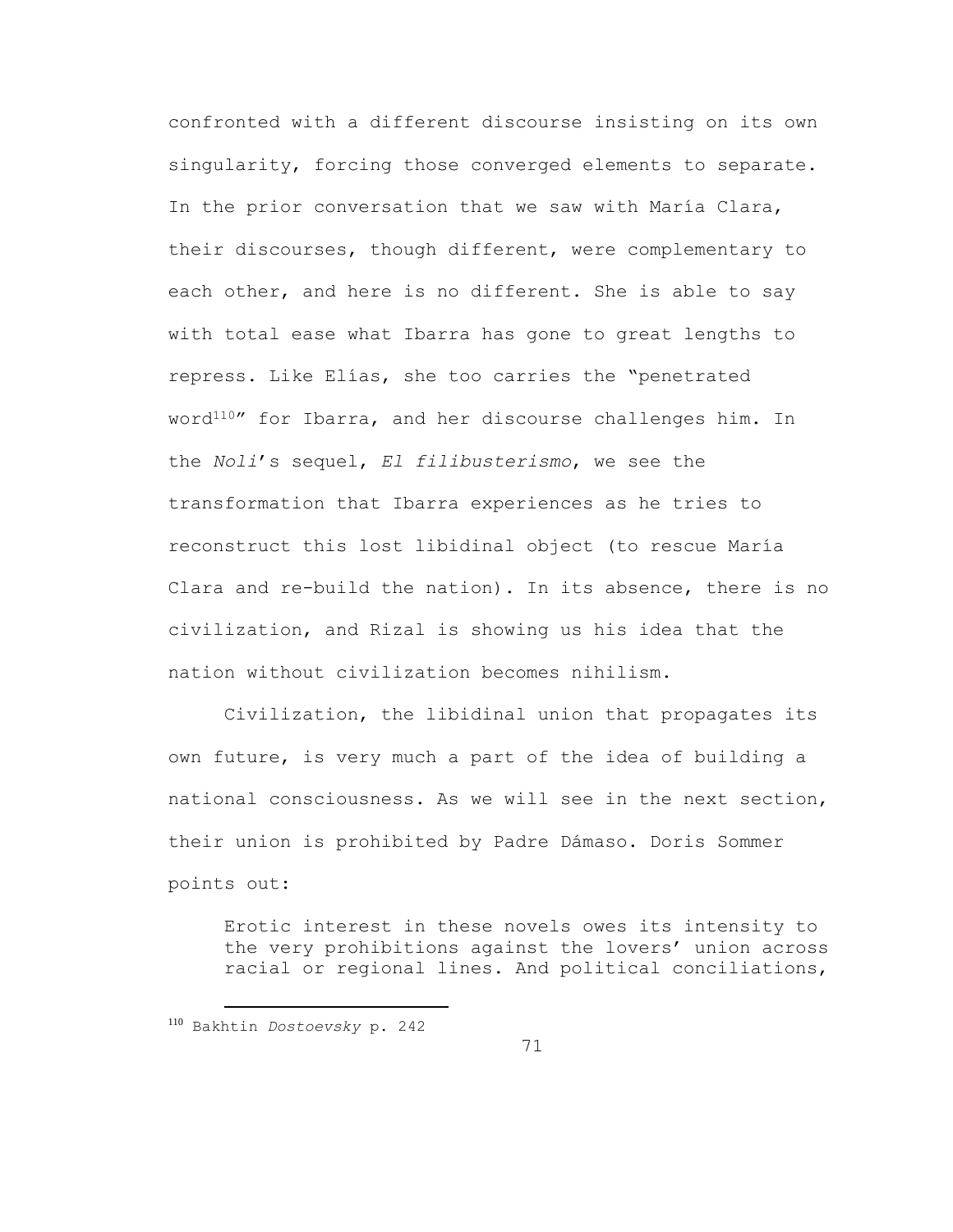or deals, are transparently urgent because the lovers "naturally" desire the kind of state that would unite them111.

Thus the relationship between Ibarra and María Clara is almost Edenic, and the prohibition thereof opens up the space in which to imagine a 'natural' reconfiguration of the national concept. The libidinal and the political come together in a profound way. But, although Ibarra does in fact "desire the kind of state that would unite them," he never does come around to figuring out what that state would look like. Again, he wants civilization (their union), but he does not know how to contend with the national112.

## **IV.**

In many ways, no reading of the *Noli* would be complete without some attempt to address the role of the friars. Ibarra's flaws lead to his downfall only through their constant scheming and plotting. These flaws become dangerous only in the context that the friars have created.

<sup>111</sup> Sommer, Doris. *Foundational Fictions: the National Romances of Latin America*. Berkeley: U California, 1991. P. 47

<sup>112</sup> By this I mean both the literal nation (Philippines) and the figurative (María Clara). As Padre Salví's blackmail causes her to go into a depression, Ibarra thinks she has taken another lover and her coldness towards him is because of a lack of love. Despite his feelings for her, neither he, nor anyone else in the novel for that matter, truly understand her.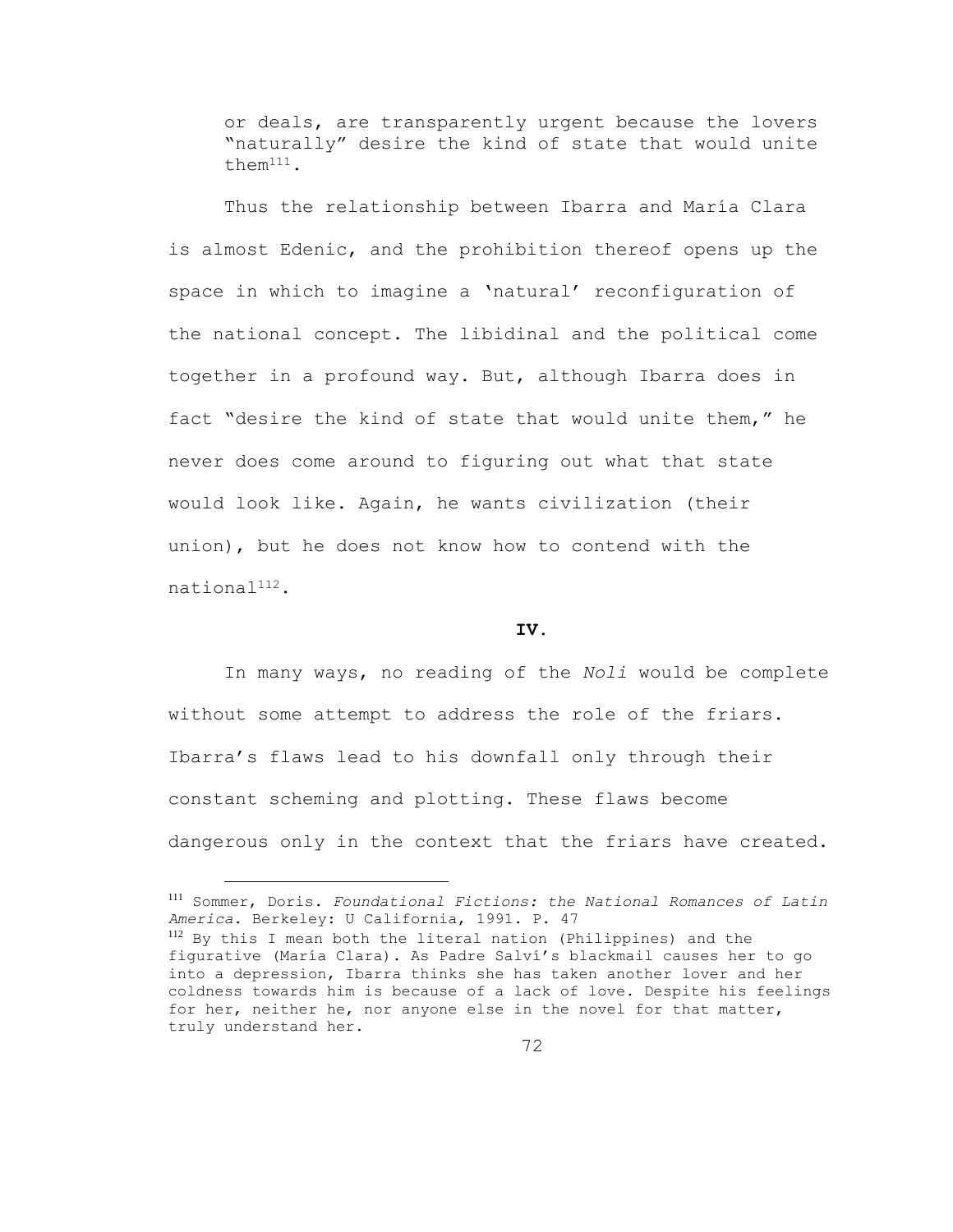Most importantly for our purposes here is how they characterize Ibarra. The answer to that question seems simple, but that apparent simplicity is deceiving. In the episode "Cosas del país," Padre Sibyla, a young, Manilabased Dominican acquaintance of Padre Dámaso speaks to the head of his order about the unpleasantness between Ibarra and Dámaso, as well as Ibarra's plans to marry Maria Clara. The older man responds, "Le tendremos en cuerpo y alma. Y si no, tanto mejor que se declarase enemigo nuestro $113$ ." He continues:

Prefiero los ataques á las tontas alabanzas y adulaciones de los amigos (…) Necesitamos que nos ataquen, que nos despierten: esto nos descubre nuestras flacos y nos mejora. Las exageradas alabanzas nos engañan, nos adormecen, pero fuera nos ponen en ridículo, y el día en que estemos en ridículo, caeremos como caimos en Europa. El dinero ya no entrará en nuestras iglesias, nadie comprará escapularios ni correas ni nada, y cuando dejemos de ser ricos, no podremos ya más convencer á las conciencias114.

In other words, Ibarra as an enemy of the friars, represents more than the introduction of modernity to the Islands. He also represents an opportunity for them to renew their hold on power, both spiritual and temporal, through their own economic gain. Also, by creating an enemy a<br>B

<sup>113</sup> Rizal *Noli* p. 46 <sup>114</sup> Rizal *Noli* pp. 46-47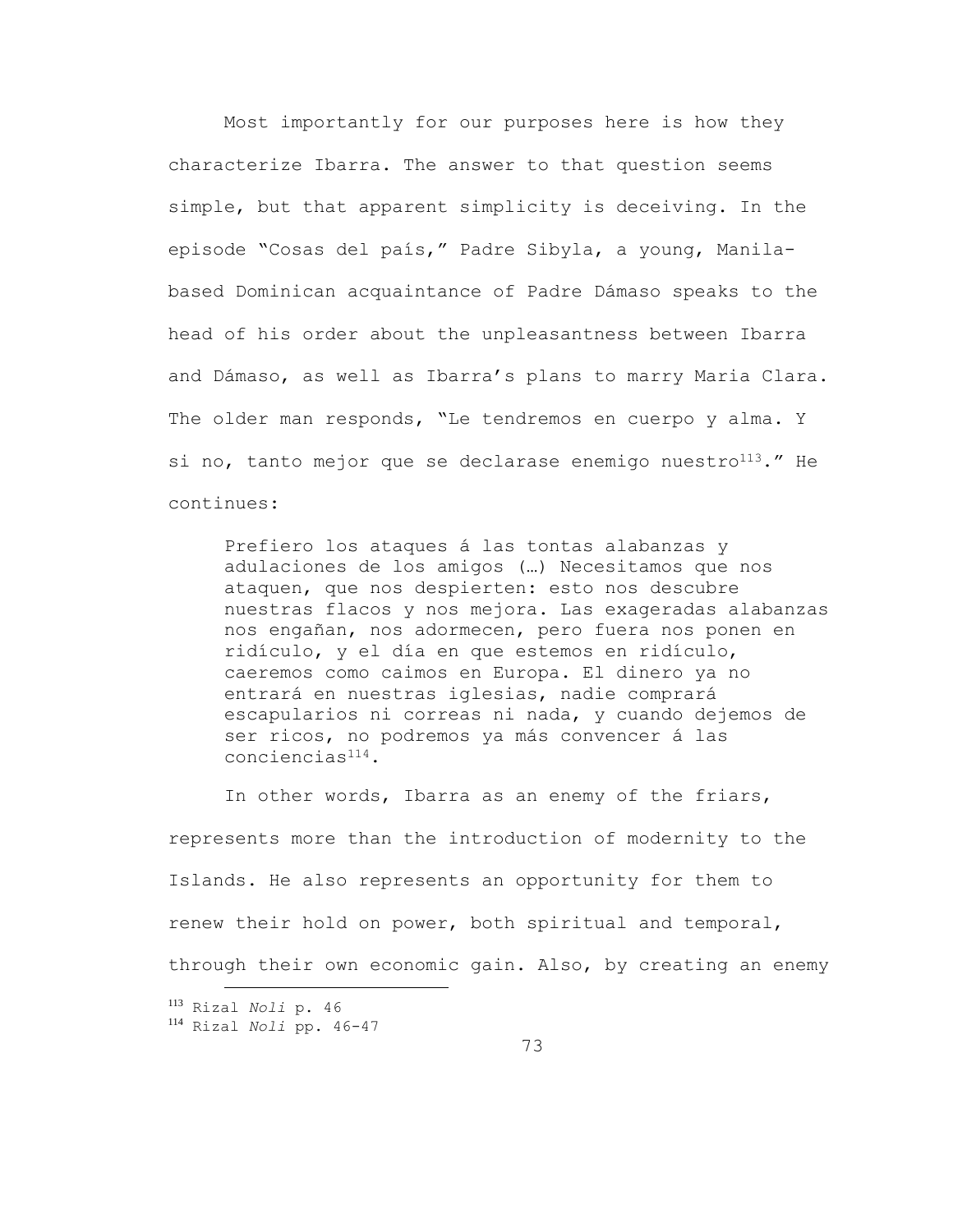in Ibarra, they invent a scenario that allows them to identify their own weaknesses and purge their own ranks, thus creating a more powerful entity; it is a kind of 'stress test.' Ibarra is the weak dialectical moment to be overcome, a mediator to be discarded resulting in an even tighter stranglehold on their power.

Perhaps the most interesting line is the remark "como caimos en Europa." It is repeated again in the episode; Sibyla tells the older man "siempre tendremos nuestras haciendas, nuestras fincas," to which he replies "Todas se perderán como las perdimos en Europa115." One of the most fascinating aspects of the friars in the *Noli* is that they hardly ever speak of Spain; although they do have a racial solidarity with their compatriots, they do not seem to share any national sentiment or patriotism. When they do talk about Spain, it is nearly always to criticize it<sup>116</sup>. The remark about Europe is indicative of their mindset: their concern is not Spanish colonialism, but their own hold on power, which in the Philippines was both spiritual and temporal. To say that they lost Europe is to admit to a

a<br>B

<sup>116</sup> For example, Padre Dámaso's open support of *Carlismo*

<sup>115</sup> Rizal *Noli* p. 47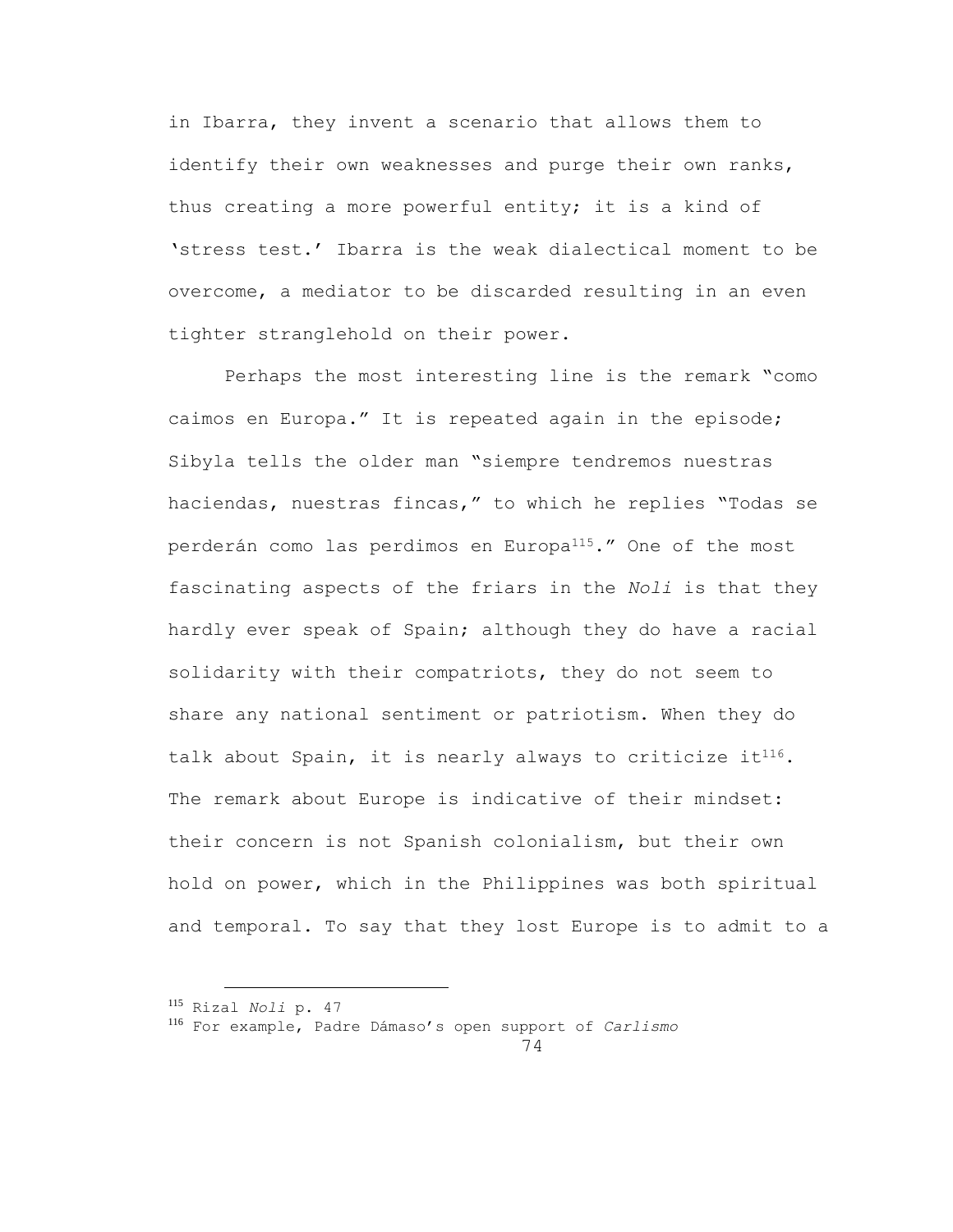kind of cosmopolitanism as well; their primary loyalty is to their version of the Catholic (i.e. 'universal') faith and not to any nation or homeland. Although all the men are Spanish, Europe is no longer their homeland; their true 'patria' is the colony, the last place they can operate with near impunity. The Philippines is their feudal utopia.

Spain holds a very interesting role in their imaginary. The relationship between the friars and the civil authorities is characterized by conflict, given that the civil authorities are more inclined towards the liberal notions of modernity. For the friars, just as for Ibarra, the modern idea of Spain, is a kind of platonic *pharmakon117*; it is both the poison and the cure. They rely on the military strength of the state, but resent its intrusion into their feudal kingdom. The chapter "Patria e intereses," which occurs after the uprisings have taken place, demonstrates this vividly. As the news of the uprisings is circulated by telegraph (another intrusion of modernity), the friars band together.

En los conventos reinaba la mayor agitación. Enganchábanse coches, los provinciales se visitaban,

<sup>117</sup> As seen in Jacques Derrida's *Dissemination*. Chicago: U Chicago, 1981. Pg. 95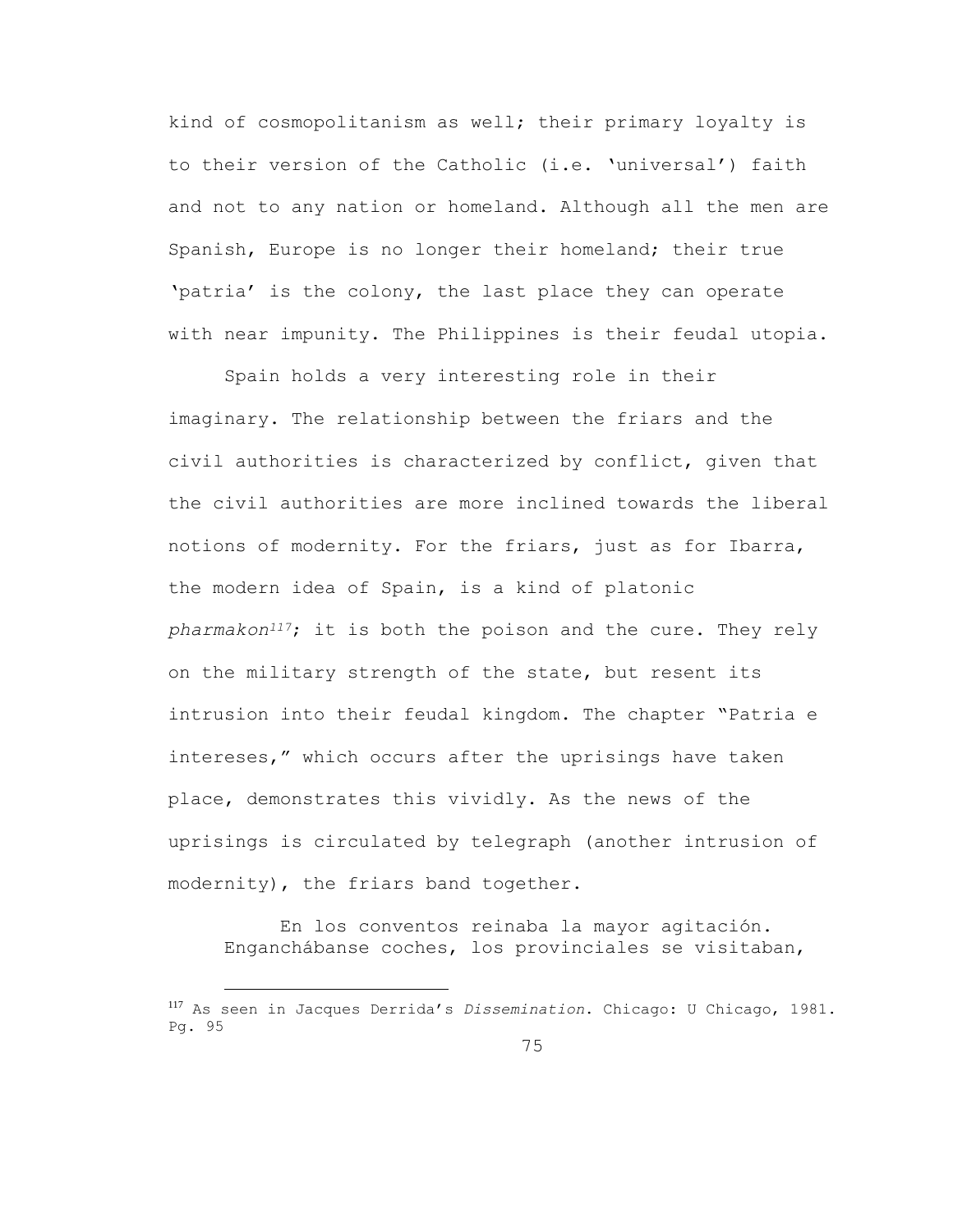tenían secretas conferencias. Presentábanse en los palacios para ofrecer su apoyo al *Gobierno que corría gravísimo peligro* (…) ¡Un *Te Deum*, un *Te Deum*! Decía un fraile en un convento; ¡Esta vez que nadie falte en el coro! No es poca bondad de Dios hacer ver ahora, precisamente en tiempos tan perdidos, cuanto valemos nosotros!<sup>118</sup>

The passage reveals several elements. First is there reliance on the government: the provincial priests, living in isolation from the centers of military power are particularly vulnerable to any attacks, must at least grudgingly show support for the civil authorities. Later on, one priest goes on to say: "Cuando el gobierno es un tonto…dime cómo tienes la cabeza y te diré cómo es tu pata!119" It suggest then an intrinsic connection between the civil authorities and the native uprisings, either blaming the state for the people's discontent, or showing how the state's policies have opened up a space in which the natives can even begin to think about and consider rebellion. However, very importantly, the 'head-paw' analogy does seem to reiterate that intimate connection to the Philippines, revealing that Spain and the Philippines belong to the same 'body,' so to speak.

<sup>118</sup> Rizal *Noli* p. 319

<sup>119</sup> Rizal *Noli* p. 319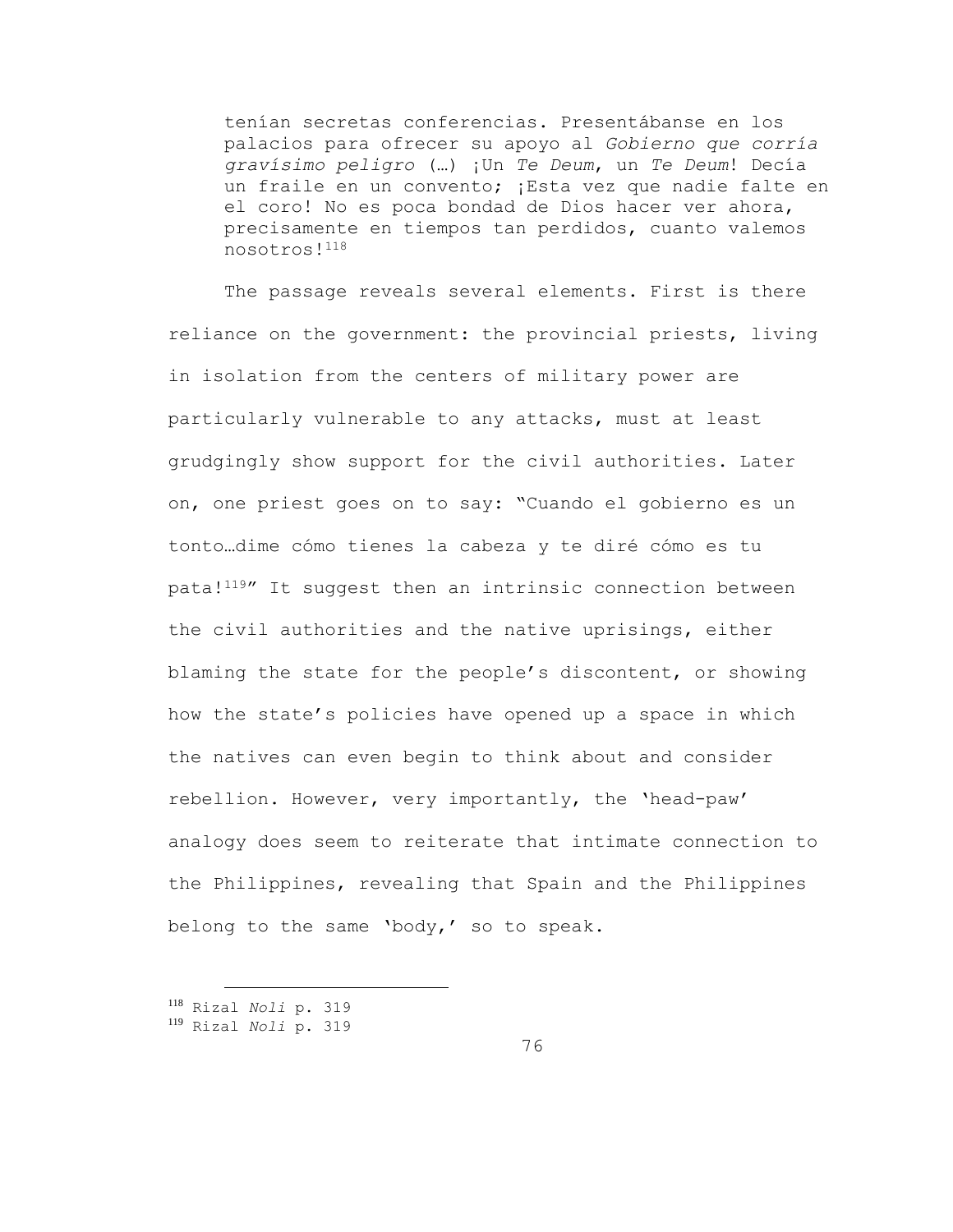The friars' response also signals their impotence. Their only weapon is prayer, but it is a false prayer. First, the unnamed friar who calls for the *te deum* must insist that everyone show up to begin with, thus suggesting yet again the friars' inherent religious hypocrisy. They too seem to realize the uselessness of the prayer itself. The friars' 'worth' is actually worthless, and their attempt to demonstrate power through this mediation with God and thus justify their societal privilege. Prayer may be useless, but its true use is not to invoke celestial solace and the deity's grace, it is to reinforce their power. Their prayer will be answered, not by God, but by the Spanish army.

This is the friars' own Spanish crisis. The army will bring order to the colony, but this presence of the state, as an intervention into their utopic space, threatens the very nature of what the friars' are wanting defended. In a fascinating anecdote Arsenio Bautista<sup>120</sup> tells how in 1897 as the revolution was in full swing, Antonio Ramos, an Aragonese infantryman assigned to the Philippines, brought

<sup>120</sup> www.ncca.gov.ph/about-culture-and-arts/articles-on-c-na/article.php?igm=1&i=115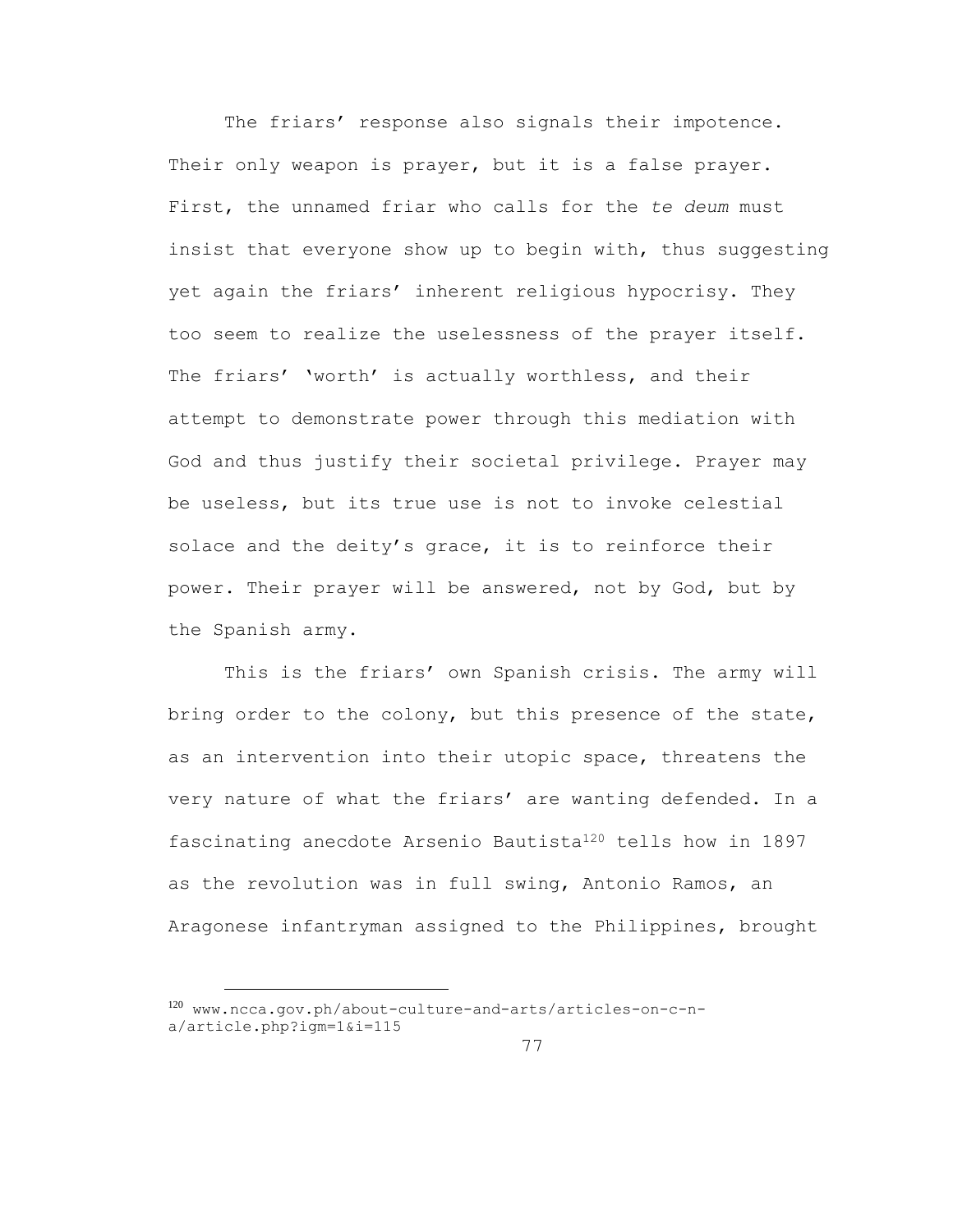with him the first *Lumière cinematograph* as well as 30 movies. He screened these movies to enormous crowds in the *Salón de Pertierra* in the Escolta section of Manila, the very first movie theater in Asia. It has nothing to do with the *Noli*, but it is highly suggestive of the dynamic of modernity that existed there in the Islands at the end of the Empire.

Another important element to note about the friars is their epistemological position. Their position is informed by a profound familiarity with the colonial system, a system essentially of their making. Unlike Ibarra's painful naivety, they operate from a position of seemingly real knowledge. This is most obviously seen in Ibarra's principle antagonist, the aforementioned Padre Dámaso.

Predisposed against Ibarra even before the beginning of the narration, he is Ibarra's opposite. He is bold, aggressive, and rude. Even within the community of friars he is an almost rogue figure: the reader later learns that he too has been excommunicated for an altercation with a fellow priest.

Padre Dámaso is a seemingly exaggerated character, in the tradition of the serial-novel, or even *carnivalesque* to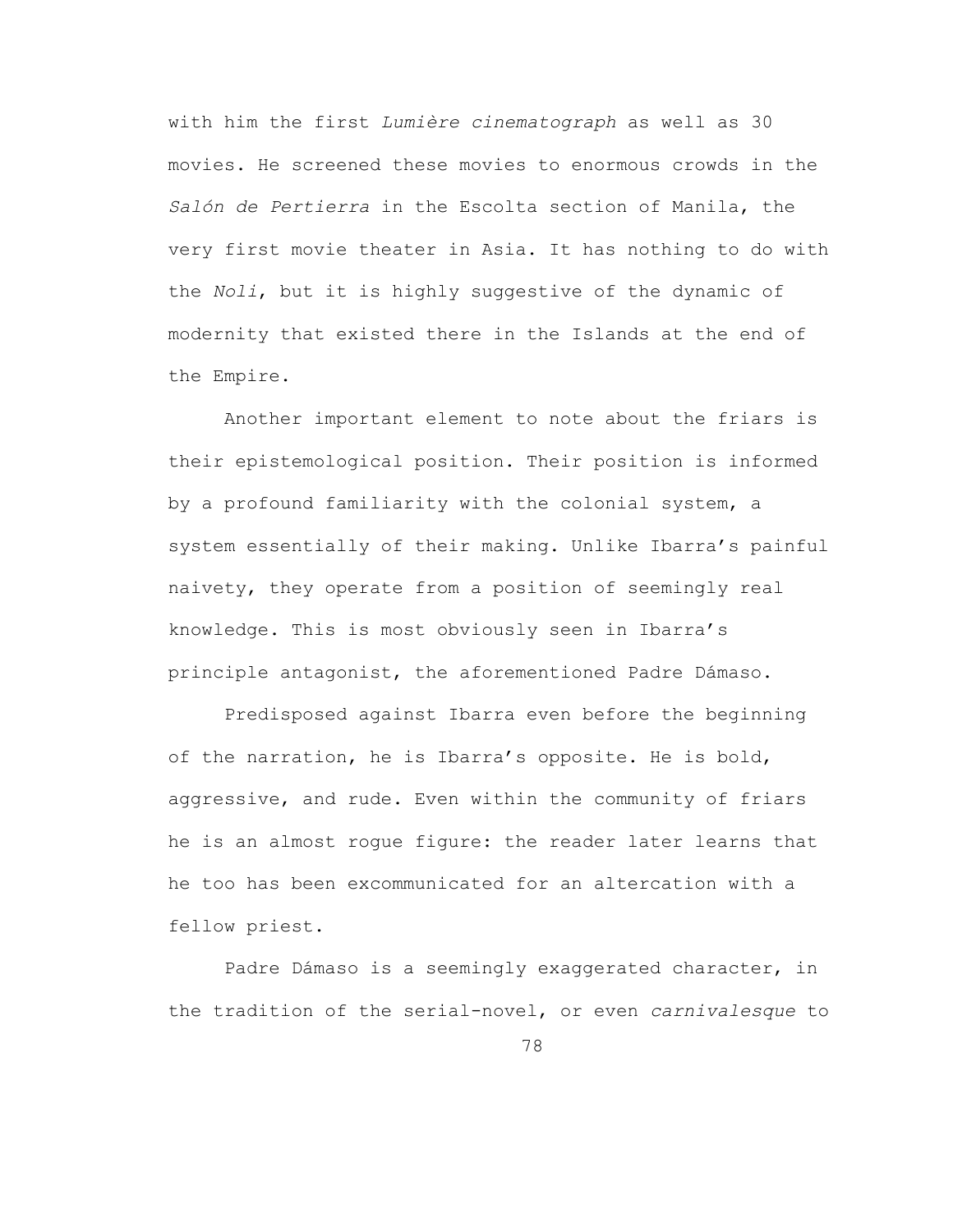use Bakhtin's terminology<sup>121</sup>. Yet again, this is part of the 'colonial polyphony;' as Antonio Regidor points out in a letter to Rizal:

Who does not know 'Fr. Dámaso?' Ah, I have met him; and though in your brilliant characterization in your novel he wears the habit of the dirty Franciscan, always rude, always tyrannical, and invariably corrupt, I have met him and studied him in real life in the Philippines. Sometimes he wears the white habit of the Augustinian, other times that of the Franciscan, as you describe him, and other times the tunic of the Recollect and with barefeet, pretending to be wise122.

It seems to ask for a reconfiguration of the concept of mimesis in Rizal: instead of being simply a question of influence by 'low' forms of European culture on Rizal, here the exaggeration is taken as 'real.' One could argue that Regidor, being one of Rizal's colleagues, is not being objective in his assertion. While this is perhaps true, I believe it is immaterial. Instead, it seems that the exaggeration is an aperture into a different way of thinking, an alternative epistemology, if you will. To be clear, I am not saying that Philippine reality is exaggerated; that would seem to imply a kind of Philippine

<sup>121</sup> Bakhtin, Mikhail. *Rabelais and His World*. Indiana U: Bloomington, 1984. See page 8.

a<br>B

<sup>122</sup> In *Rizal's Correspondance with Fellow Reformers*. National Historical Institute: Manila, 1992. Pg. 110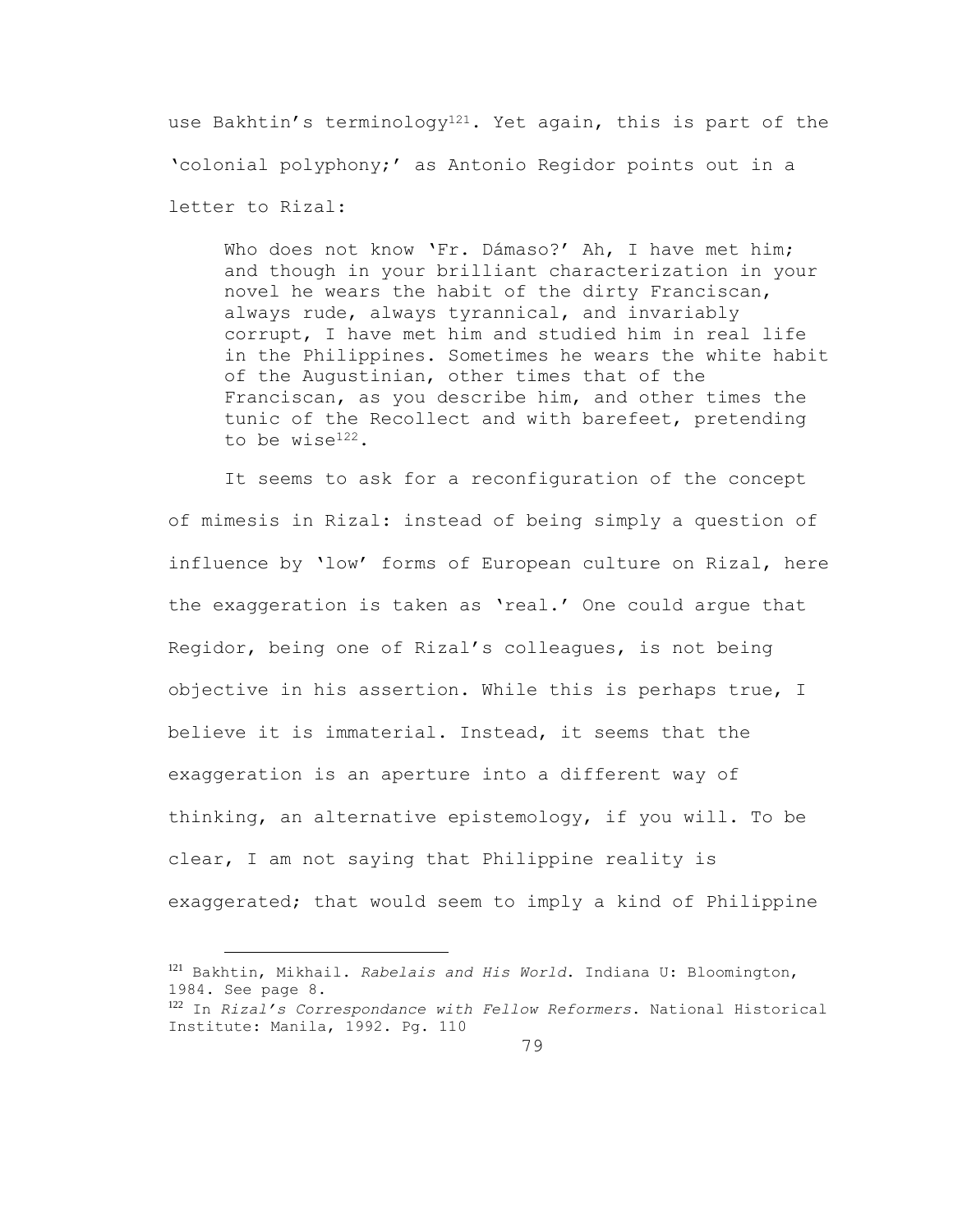'Otherness' that would only support the colonial rhetoric of domination. Instead, I am saying that for Rizal this exaggeration does not seem to offend the mimetic prescriptions emanating from the European novel of this period. Rizal's project, as he writes in his preface, was to "reproducir fielmente<sup>123</sup>" the state of Philippine reality, a statement seemingly in harmony with the aesthetic of Realism and Naturalism. Yet, the place of exaggeration seems to go against this; it suggests then that these exaggerated descriptions are part of the narrative enterprise. It is a mediated reality, not merely a reflection à la Lukacs. In other words, there is no contradiction between exaggeration and the 'faithful reproduction' of society; thus, the very nature of 'reality' from the Philippine perspective must be rethought and recontextualized in order to understand the noncoincidence of the term from its European counterpart.

The fact that this exaggerated, carnivalesque characterization is used for Padre Dámaso also implies a politicized version of reality. As Krystyna Pomorska points out in her foreward to Bakthin's book on Rabelais, Carnival

<sup>123</sup> Rizal *Noli* preface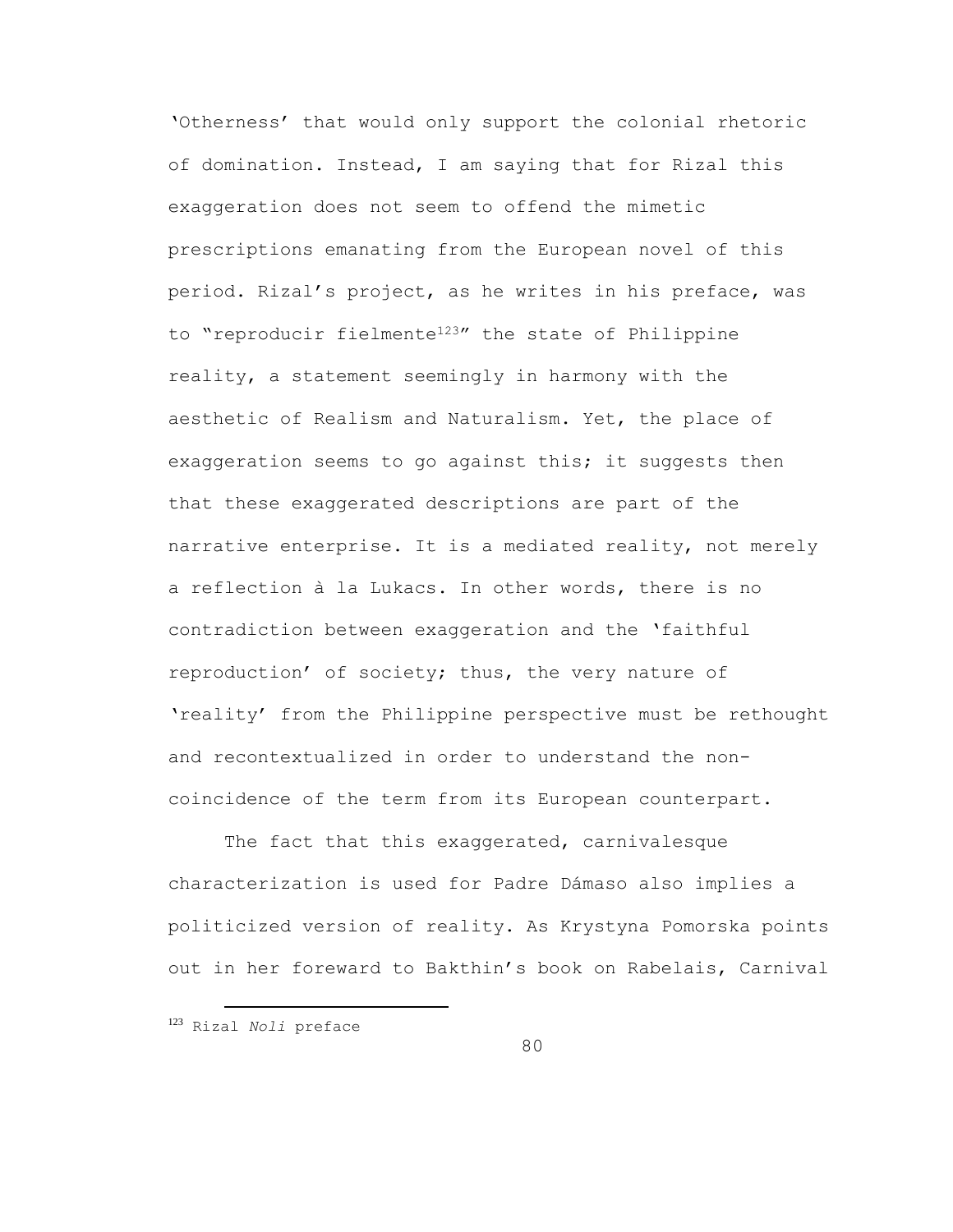"is opposed to official culture<sup>124</sup>;" it is a critical space, here used both by Rizal and Regidor in opposition of the *frailocracy*. It does not stand apart from the 'faithful reproduction' of the Philippines; instead, it confronts the official 'realism' of the colonizers, seen in the various articles by the leading Spanish *filipinólogos* of the day125.

In the *Noli*, Padre Dámaso is the prime example of that official colonial realism. As the first person in the novel to speak, his discourse gives us a glimpse of his familiarity with the Philippines. In the very first

<sup>124</sup> Bakhtin *Rabelais* pg. x. The role of *carnival* in Rizal must be explored farther. Keep in mind that Ibarra returns to San Diego just in time for the feast of the town's patron saint. As this period of exception ends, so too begins the complete unraveling of his life. Quite literally then, his presence was only tolerated during what Bakhtin calls the "temporary liberation from the prevailing truth and (…) the established order" (*Rabelais* p. 10). <sup>125</sup> For examples see Vicente Barrantes's article "Su excelencia" in *La España moderna*. II: 13 (January 1890). P. 175. Also, see his other articles in *La ilustración*, compiled in *El teatro tagalo*. M.G. Hernandez: Madrid, 1889. Pardo Bazán chimes in on behalf of Spanish filipinólogos in "La España remota" in *Nuevo teatro crítico*. I:3. (Marzo 1891): pp. 75-81. See also Courtney Blaine Johnson's *(Re)writing the Empire: the Philippines and Filipinos in the Hispanic Cultural Field, 1888-1898*. PhD Dissertation (Austin: UT, 2004). His dissertation accounts for the open debates between these Spanish filipinólogos and the Filipino writers at *La Solidaridad* (Rizal included) during the 1880s and 90s. Johnson does not make the connection, but the *Noli* can, in many ways, be seen as a response to theses writers, who were considered at the time to be the leading experts on the Philippines. Tellingly, with the exception of Pardo Bazán, they too have been understudied, just like Rizal. Pardo Bazán's connection to the Philippines has also been largely glossed over. A very good exception is Joyce Tolliver's "Over her bloodless body: Gender, Race, and the Spanish Colonial Fetish in Pardo Bazán," *Revista Canadiense de Estudios Hispánicos*. 34:2 (Invierno 2010) pp. 285-301.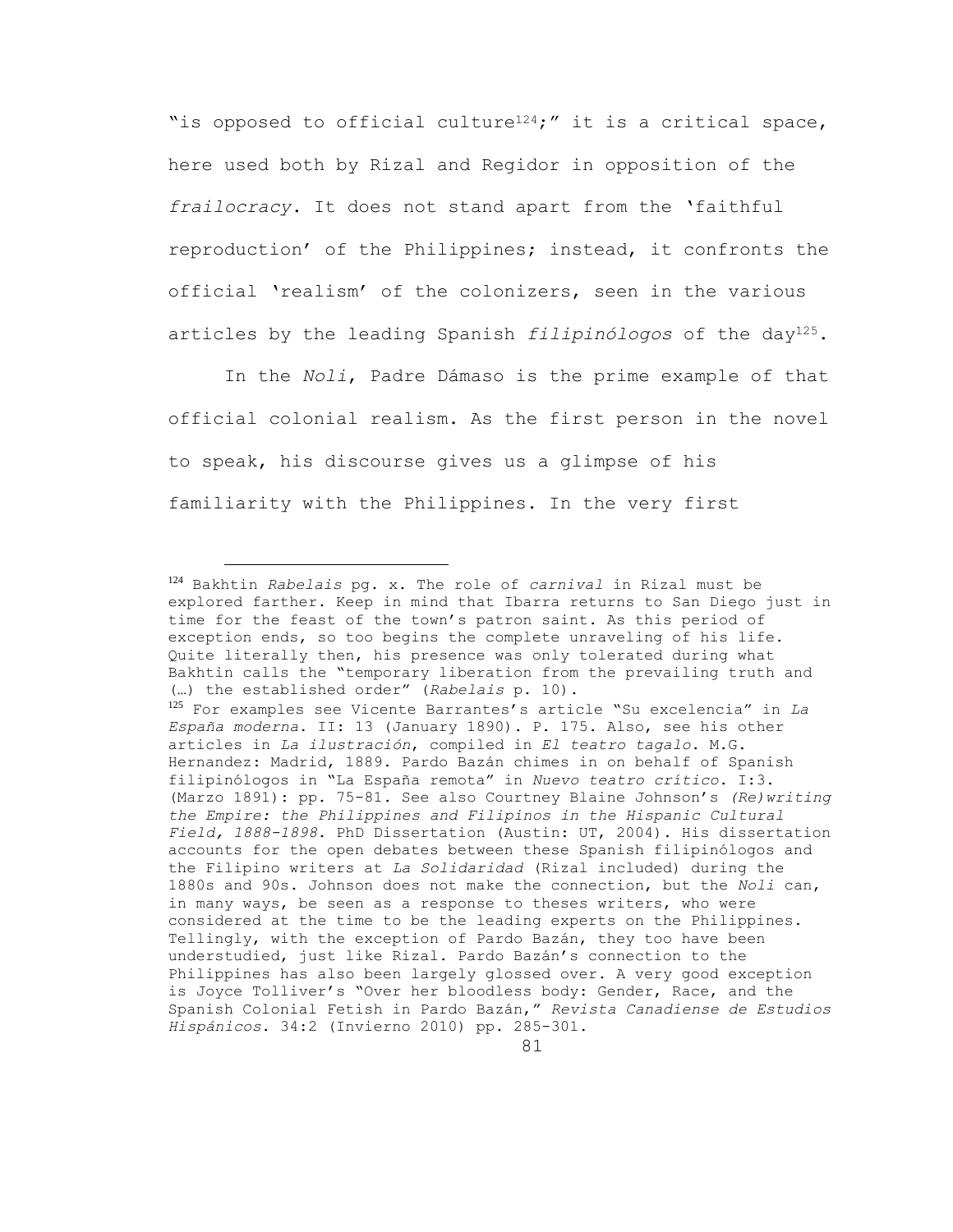dialogue of the *Noli* he tells a recently arrived Spaniard: "Ya lo verá (…) como cuente en el país algunos meses, se va á convencer de lo que le digo: una cosa es gobernar en Madrid y otra es estar en Filipinas<sup>126</sup>." Unlike Ibarra, he is able to differentiate between Europe and the Philippines. Whereas Ibarra, through his thought and his body, represents convergence, Dámaso represents divergence: he is able to clearly delineate the boundaries between the two places. He is not haunted by the same "demonio de las comparaciones" like Ibarra, and is rather unsentimental about Europe in general or Spain in particular. He continues his speech to his compatriot:

Yo que cuento ya veintitres años de plátano y morisqueta, yo puedo hablar con autoridad sobre ello. No me salga V. con teorías ni retóricas, yo conozco al indio. Haga cuenta que desde que llegué al país, fuí destinado á un pueblo, pequeño es verdad, pero muy dedicado á la agricultura. Todavía no entendía yo muy bien el tagalo, pero ya confesaba á las mujeres, y nos entendíamos  $(\dots)$ <sup>127</sup>.

It is a story of learning and controlling signs. He came to the Philippines without knowing the language, yet here he is using a native word, 'morisqueta,' without hesitation. That sign system has become so ingrained in him

<sup>126</sup> Rizal *Noli* p. 5

<sup>127</sup> Rizal *Noli* p. 5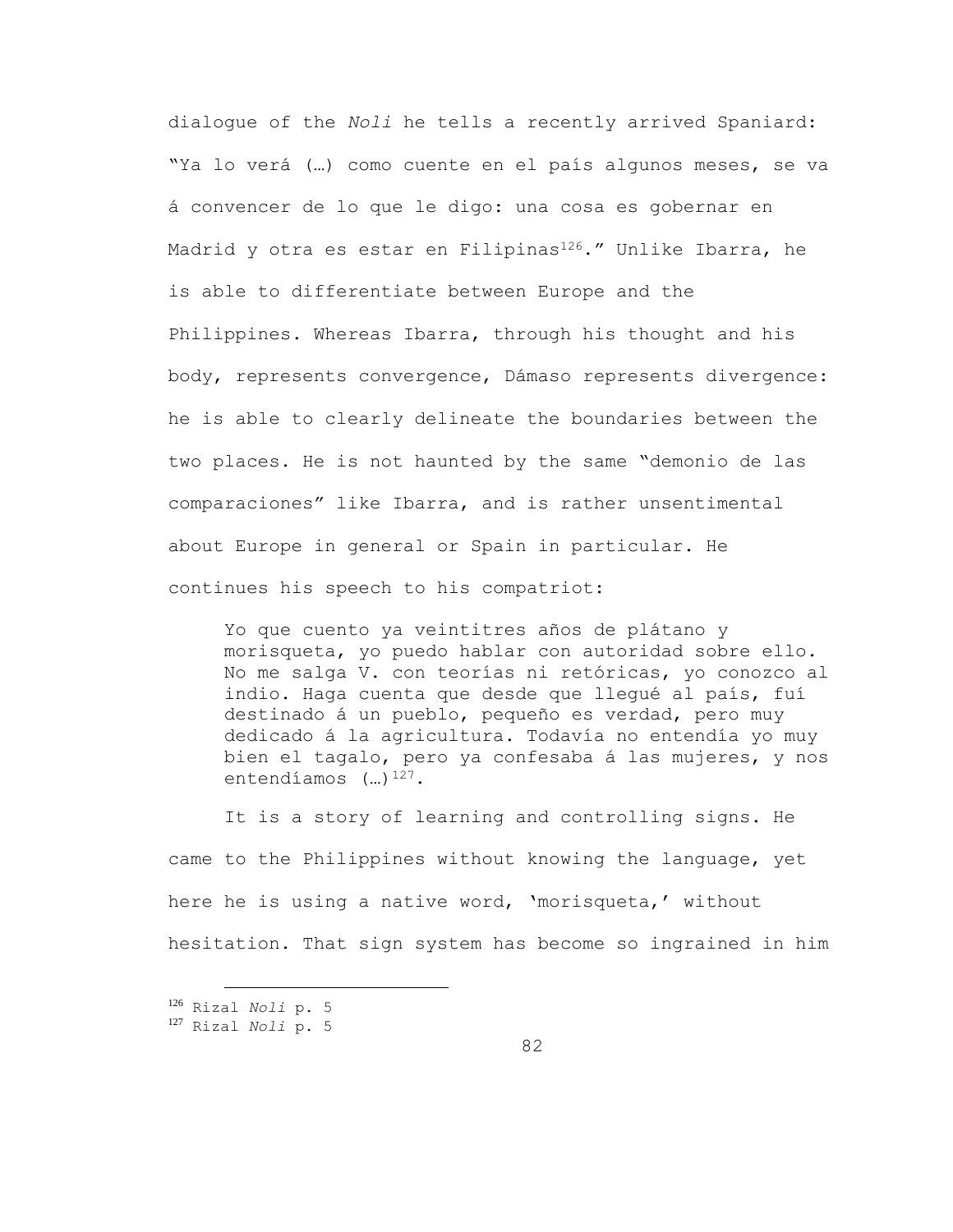that he does not consider the fact that his listener, the recently arrived Spaniard, surely does not understand it. The word belongs to Padre Dámaso now. He possesses concrete, practical knowledge; he does not need the 'theories' and 'rhetoric' of others. He adds:

Veinte años, no me lo podrá negar nadie, son más que suficientes para conocer un pueblo. San Diego tenía seis mil almas, y conocía á cada habitante como si yo le hubiese parido y amamantado: sabía de que pié cojeaba éste, donde le apretaba el zapato á aquel, quién hacía el amor á aquella dalaga, qué deslices había tenido ésta con quién, cuál era el verdadero padre del chico etc. como que confesaba á todo bicho128.

He does seem to possess a very real familiarity with the people, but this knowledge is obtained through his role as priest. He has received this knowledge through "confessional dialogue:" the people cannot "manage without his judgment and forgiveness," yet they simultaneously harbor "a hostility toward him and resistance to his judgment and forgiveness<sup>129</sup>." In other words, his familiarity is born from an antagonism that he also has internalized, shown by his quickness to defend himself against an imagined criticism: "no me lo podrá negar nadie." He anticipates this criticism and interrupts

<sup>128</sup> Rizal *Noli* p. 5 <sup>129</sup> Bakhtin *Dostoevsky* p. 262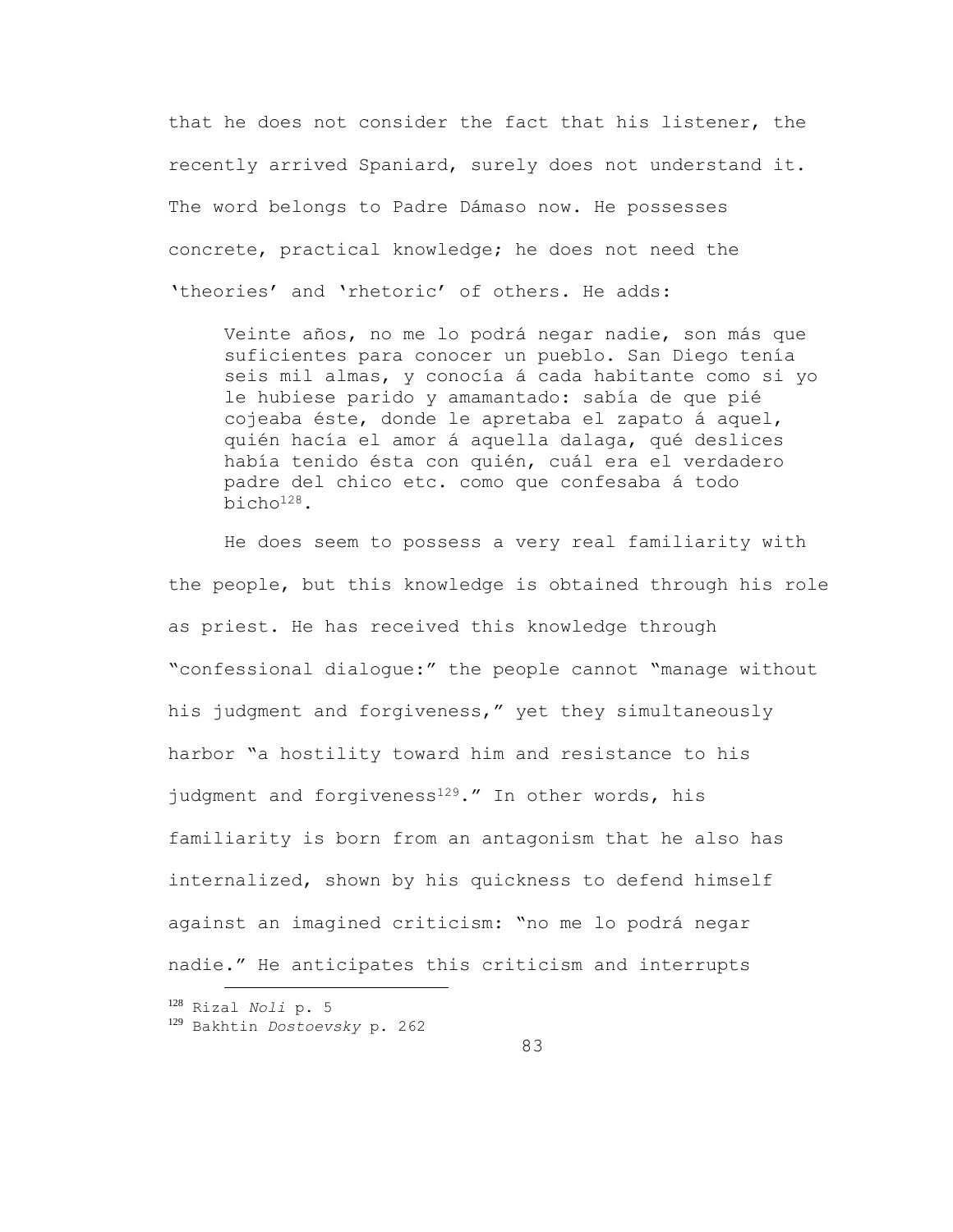himself to answer it. He announces his expertise out loud, while attempting to silence the imaginary voice that suspects his ignorance. The interesting question is to whom does that missing voice belong?

Padre Dámaso knows he has received this knowledge through false pretenses; religion is useful to him only insomuch as it grants him authority over the people. He is the epitome of religious hypocrisy: he has been excommunicated and he has fathered an illegitimate child, María Clara, to boot. Conversely, the people, true believers, must defer to him because he controls the means of their salvation; they have no choice but to make him privy to their most private thoughts. Padre Dámaso and the other friars lack Ibarra's naivety because they control the very devices that give the colonial system meaning. They are not naïve because their position in the colonial system allows them to determine what that naivety actually is.

In the cited passage, he is also establishing the authority of the church over the official colonial government. He tells his interlocutor "una cosa es gobernar en Madrid y otra es estar en Filipinas." It is a subtle difference: the others 'govern' in Madrid but in the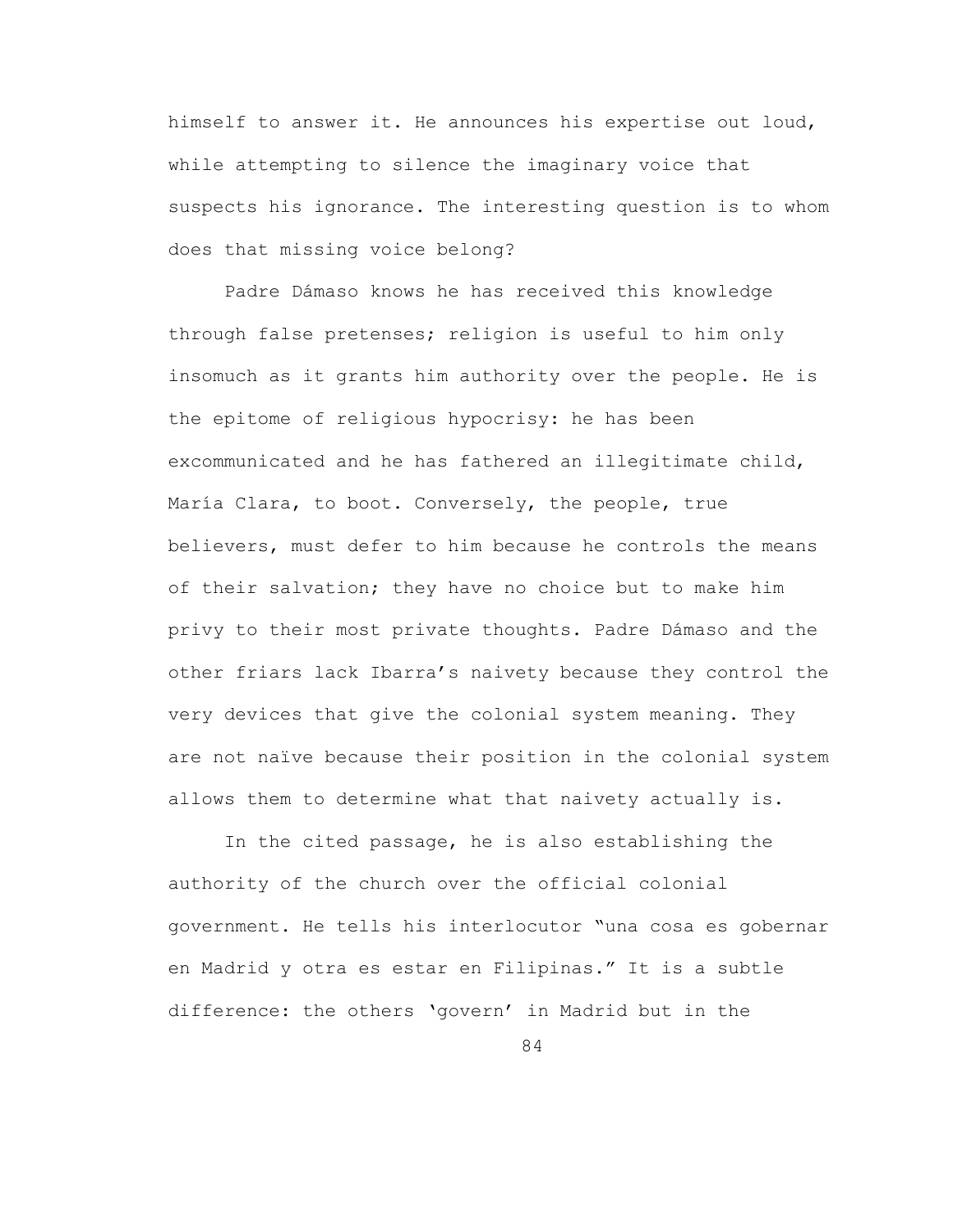Philippines that governing is reduced to 'being' (estar), impermanent as the verb implies. As has been pointed out by many historians<sup>130</sup>, the friars, being the only Spanish presence in many villages in the Philippines, were the sole means of communication between the metropole to the colony. The governor-general admits as much to Ibarra in the episode "Su excelencia;" they must rely on the friars because they are the only permanent Spanish presence there. The newly arrived official is reduced to the role of spectator, who can merely watch the unfolding colonial drama.

Moreover, it seems that Ibarra's own callow approach to the Philippines is actually his over-reliance on civil law, even imperial law, above the unwritten code operated by the friars and inconsistently applied to their enemies. It is for that reason that he sees no inherent contradiction when he states his love for Spain and the Philippines. His love of Spain is love for the law, the

<sup>130</sup> For only one example, see Horacio de la Costa's *The Jesuits in the Philippines, 1581-1768*. Cambridge: Harvard, 1961. Although the *Noli* falls beyond the chronology established by de la Costa's book, he does point out the friars continued to be the sole Spanish presence in many villages until the end of the Imperial period. Interestingly, many of those same friars would continue in that role even during the American occupation.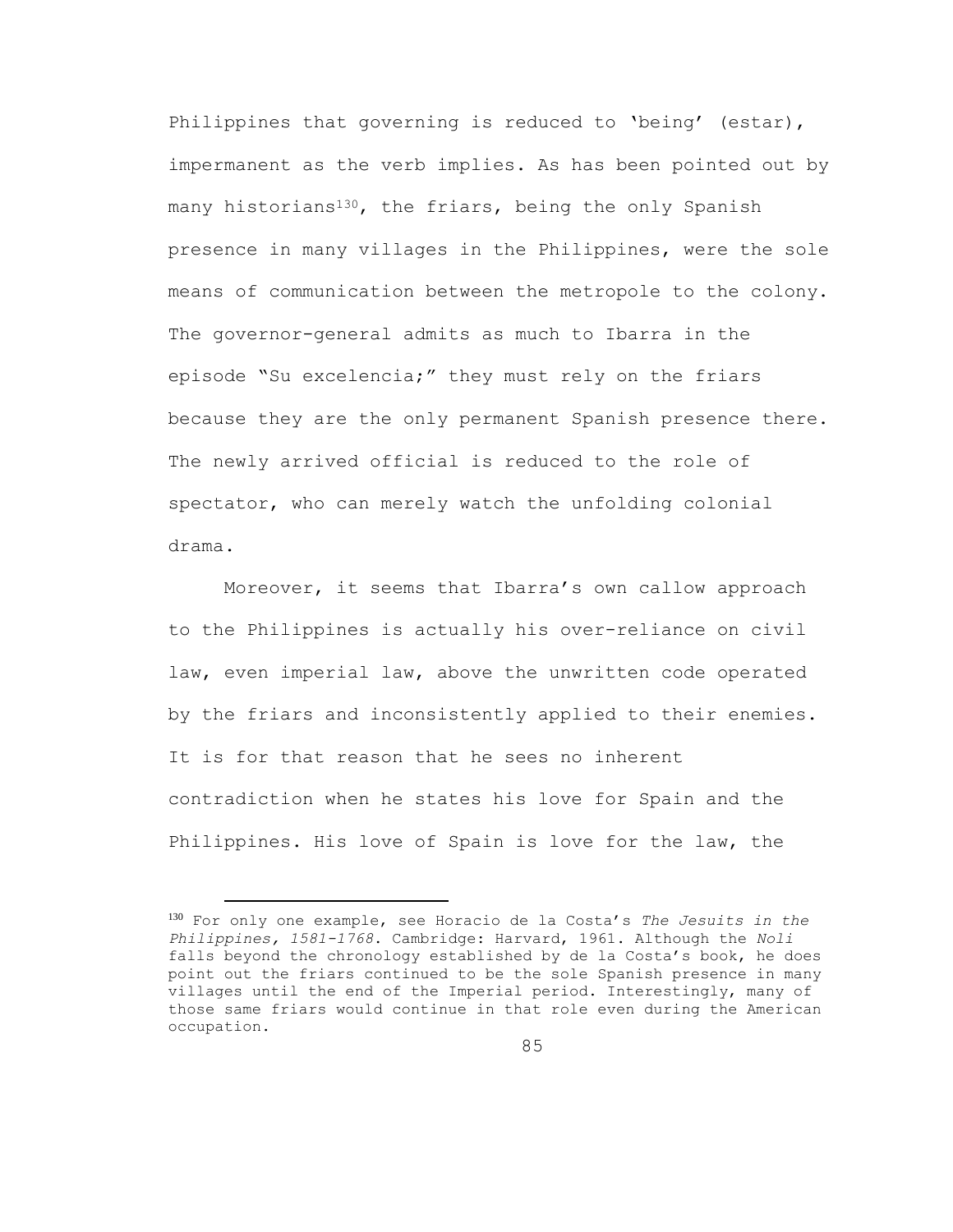written code, and his love of the Philippines is his love of home and libidinal union. Yet despite his education he cannot decipher the code of the friars.

Padre Dámaso's opinion of Ibarra is consistent throughout the novel. From the very instant they meet, Dámaso makes no effort to conceal his contempt for Ibarra. In public, he makes thinly veiled allusions to the latter; in his sermon he refers to Ibarra as a "mesticillo," a "sabihondo" a "filosofillo ó pilosopillo<sup>131</sup>," etc. The animosity the priest feels toward him is an extension of the priest's enmity towards his father, Rafael. Everyone knows of the acrimonious relationship that exists between them, but no one can speak of it out loud. Ibarra's presence calls attention to this unspoken rule. During the dinner party celebrating Ibarra's return, Dámaso, who has been rude to the guest of honor, horrifies the other guests. Ibarra exclaims:

Señores, no se estrañen Vs. de la familiaridad con que me trata nuestro antiguo cura: así me trataba cuando niño, pues para Su Reverencia en vano pasan los años; se lo agradezco porque me recuerda al vivo aquellos dias, cuando S.R. visitaba frecuentemente nuestra casa y honraba la mesa de mi padre132.

<sup>131</sup> Rizal *Noli* p. 174

<sup>132</sup> Rizal *Noli* p. 16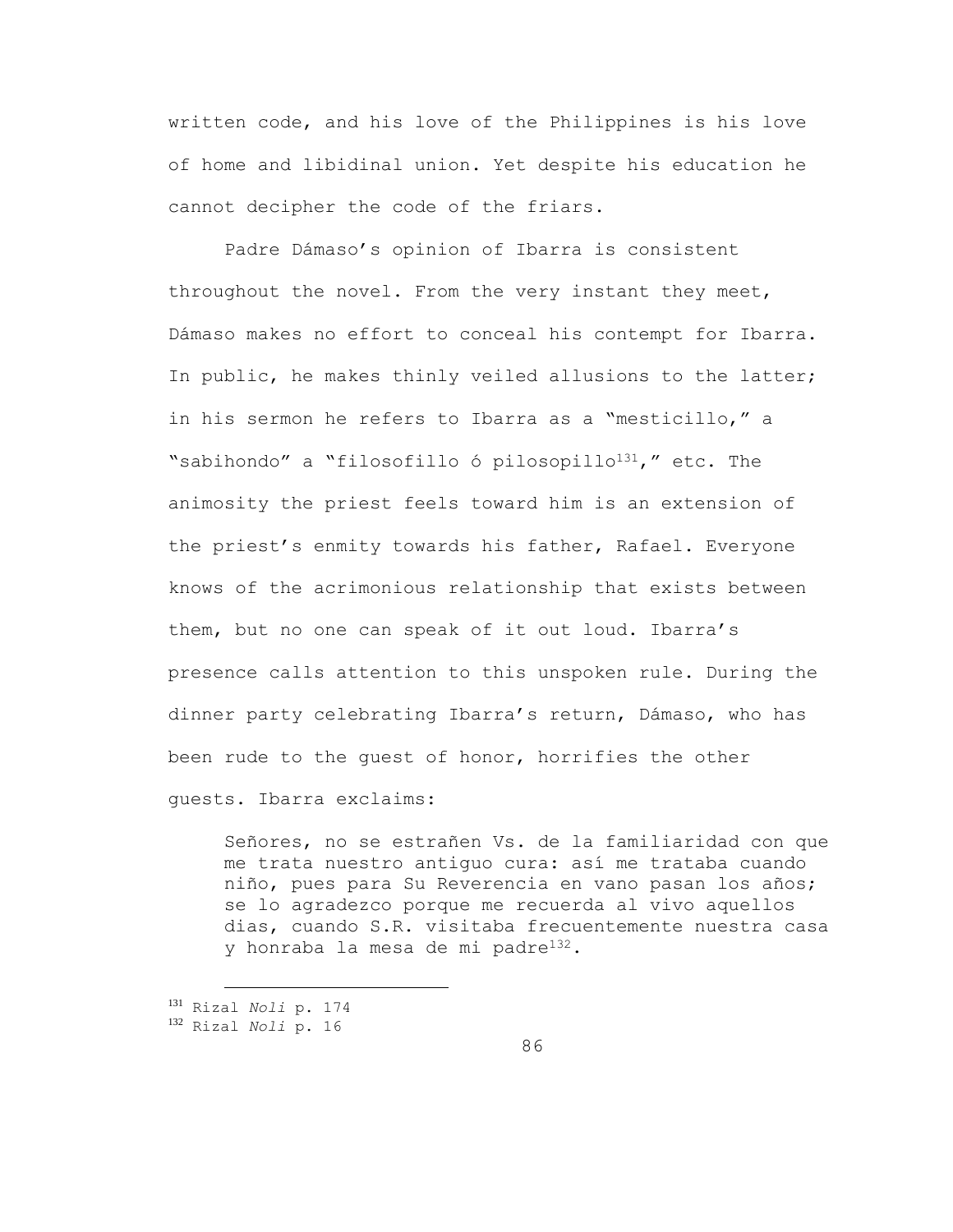Ibarra reminds everyone of the fact that the two men, Dámaso and Rafael, had indeed been friends. Although everyone knows this, the act of saying it out loud is seen as a transgression. Again, Ibarra serves as the site of convergence; his presence links Dámaso to his late father.

As Elías and María Clara have done for him, Ibarra's presence is now the "penetrated word" for Padre Dámaso. He disrupts Dámaso's interior dialogue.

The last appearance of Padre Dámaso in the novel is quite revealing. In the chapter "El P. Dámaso se explica" he speaks with María Clara about her defunct relationship to Ibarra, explaining why he could not allow their union.

Yo pensaba en tu porvenir, queria tu felicidad. ¿Cómo podía permitir yo que te casases con uno del pais, para verte esposa infeliz y madre desgraciada? (…) Si hubieses sido su esposa, llorarías despues, por la condicion de tu marido, espuesto á todas las vegaciones sin medio de defensa; madre llorarías por la suerte de tus hijos: si los educas, les preparas un triste porvenir; se hacen enemigos de la Religion, y los verás ahorcados ó espatriados, si los dejas ignorantes, los verás tiranizados y degradados! ¡No lo podía consentir! Por esto buscaba para tí un marido que te pudiese hacer madre feliz de hijos que manden y no obedezcan, que castiquen y no sufran $133$ 

Again we must contrast Padre Dámaso's perspective with that of Ibarra. Dámaso is speaking from the position of

<sup>133</sup> Rizal *Noli* p. 342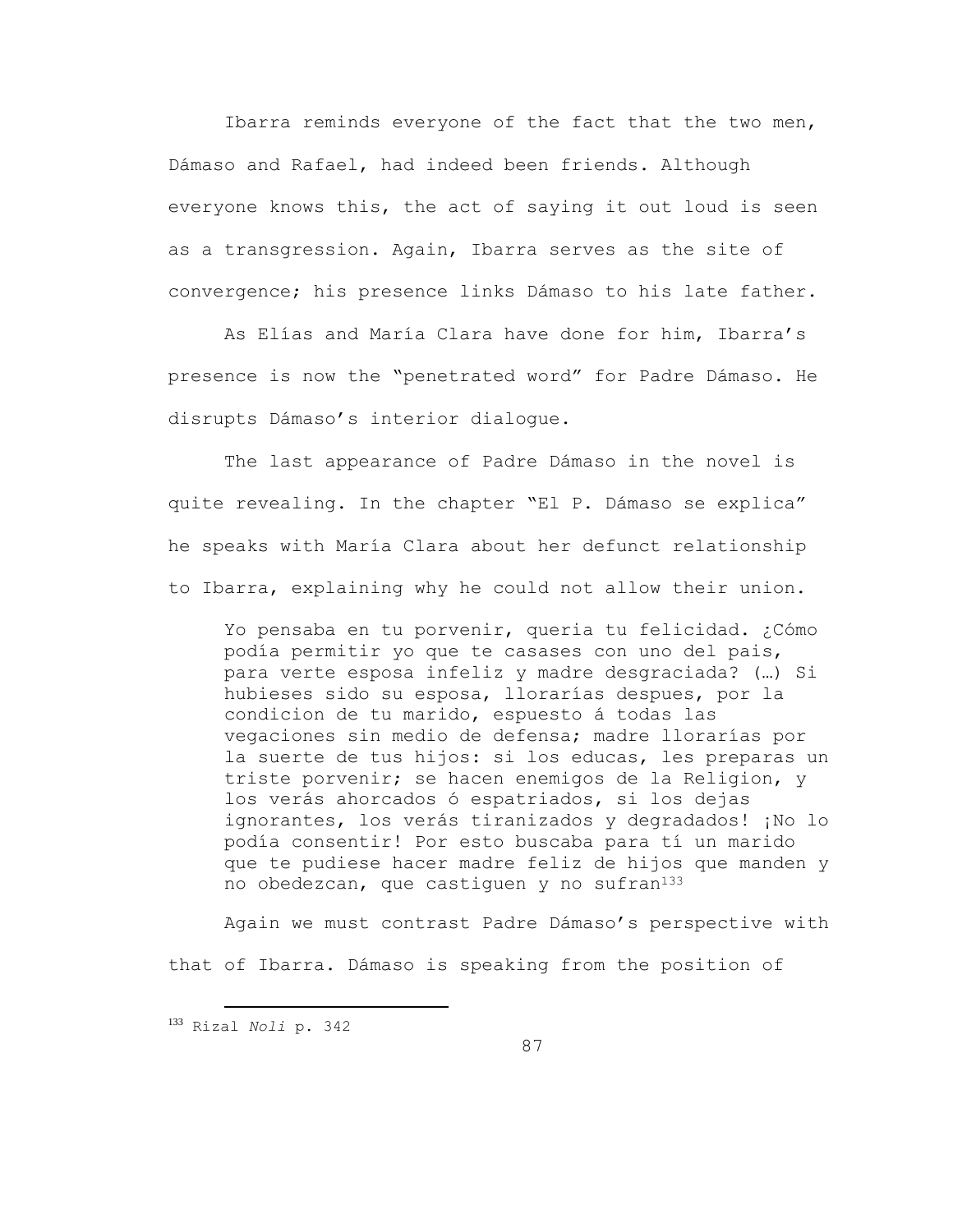experience; the passage shows the stark realities of the system and Dámaso's own almost Machiavellian talent in manipulating it towards his own ends. What he does not recognize is his own role in the propagation of that system; he blames Ibarra for causing María Clara's unhappiness, but the truth is that it is the racist machinations of the system itself that make his statements true. Moreover, it is the concrete actions that he has taken against Ibarra that have played in his downfall. That is very important to note: in a general way, Padre Dámaso is not wrong in his assessment; María Clara's union with Ibarra would in fact have compromised her own position as well as that of her children in the colonial order. Moreover, as María Clara's true father, he is insuring the fortune of his own lineage, symbolically preserving his own position within the system. Padre Dámaso takes it as a principle: the colonial system is immutable, and any effort to change it defies natural order. The novel is a testimony to the extent he will go to safeguard it.

He continues his speech: "Sabía que tu amigo de la infancia era bueno, le quería á él como á su padre, pero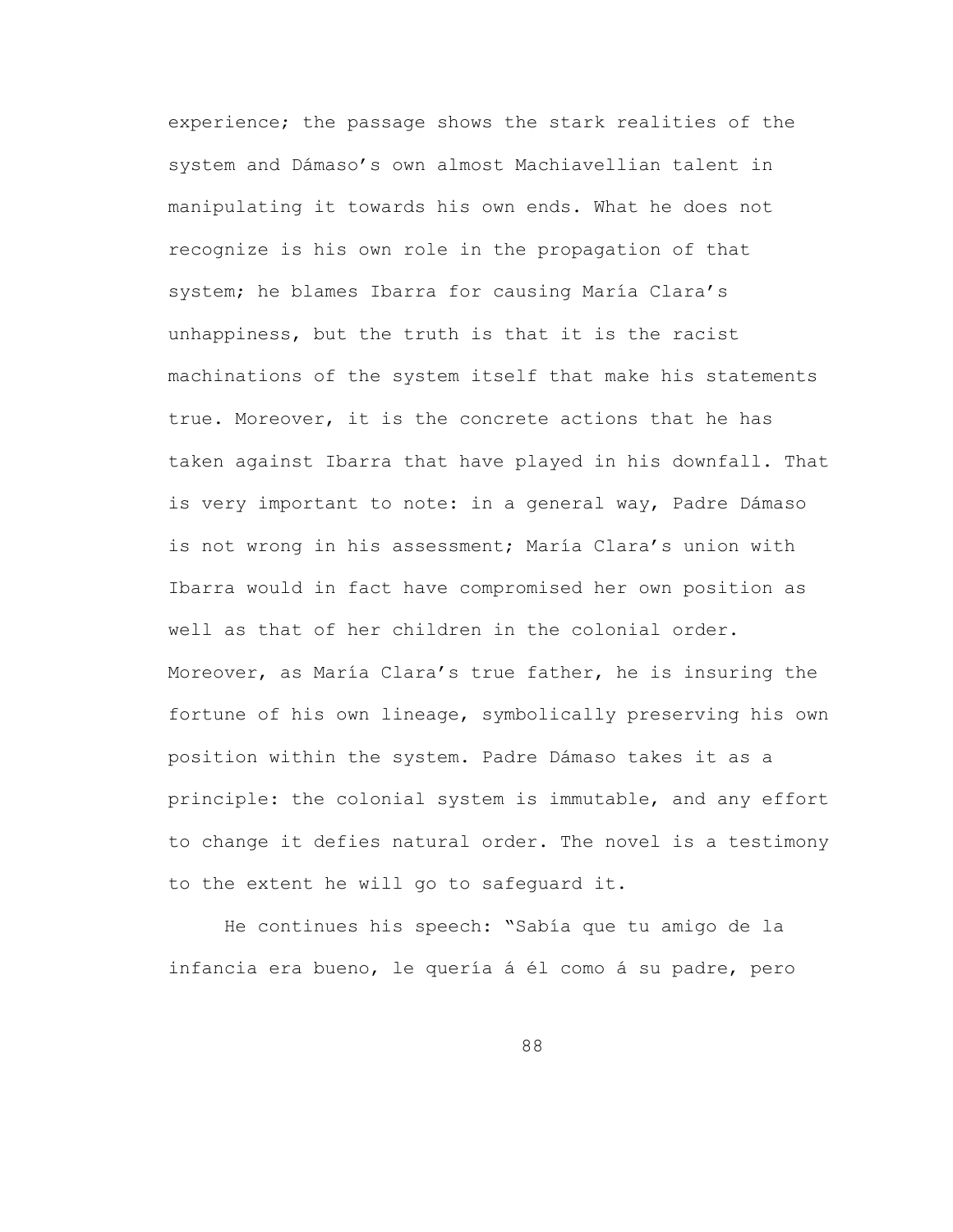los odié desde que ví que iban á causar tu infelicidad, porque te quiero<sup>134</sup>."

Ibarra, as a modernizing force, chafes the colonial system, but it is not a sufficient cause of his ruin. He is his father's son, and Rafael's alleged 'sins' contaminate Crisóstomo, but that too is not enough to insure his calamitous end. It is his race that makes him unworthy of María Clara, and their reciprocal undying love seals his fate. The reader finally understands why Dámaso turned on Rafael (previously his friend, as we have seen) and Crisóstomo: he hated them both because the union between Ibarra and María Clara would put her in an impossible situation; she would be descending in social status given the colonial realities: Padre Dámaso cannot allow her to marry a native. As we have addressed elsewhere, Ibarra's racial ambiguity vacillates, but for Padre Dámaso it has remained unchanged: Ibarra is a native plain and simple, and his offspring with María Clara would be inferior.

In this, Dámaso reveals his true characterization of Ibarra: he believes Ibarra is 'good;' he 'loved him' before he knew of his relationship with María Clara. He does not

<sup>134</sup> Rizal *Noli* p. 342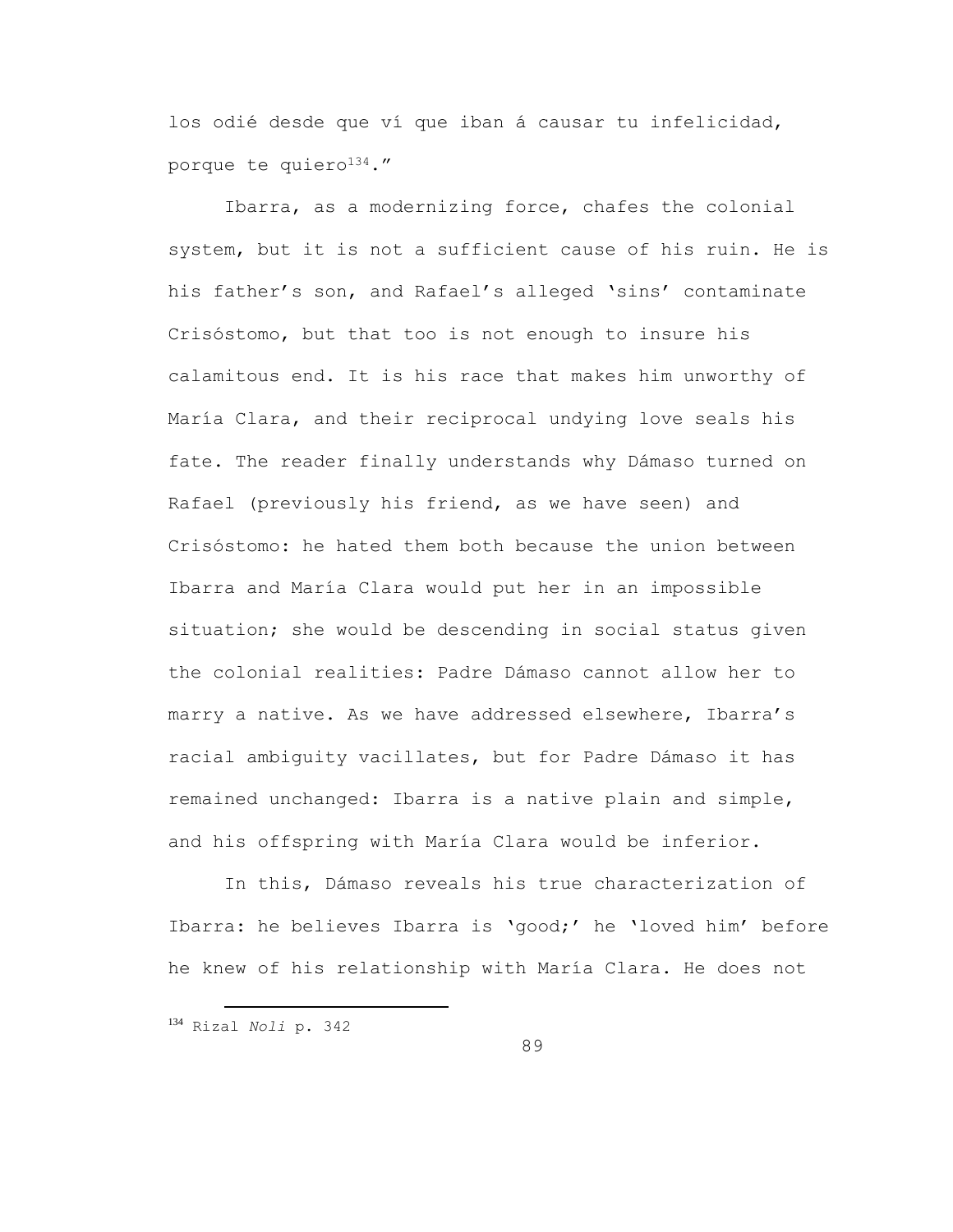seem to care about Ibarra's European education or his progressive ideas. For Dámaso, Ibarra is simply "uno del país." None of the other factors that have been mentioned before seem to bear any weight with Padre Dámaso; he does not seem to be fixated on any other aspect of Ibarra's being other than race.

This sets up an interesting contrast with the other character's opinion of Ibarra. For Elías, María Clara, and even the narrator, Ibarra's flaw is that inability to bridge the gap between the foreign and the native. From their perspective, a native perspective, Ibarra cannot reconcile his belief, his tireless faith, in European modernity with the realities of colonial Philippines. For Padre Dámaso, a Spaniard, Ibarra's only flaw is his race. It seems he could have been pardoned for any of his other iniquities, but his love for a woman who is supposedly beyond his racial category is the only flaw that actually leads to his undoing.

Yet, race too must be questioned. Padre Dámaso says that he believes Ibarra is good, but it is because of his race that he has prevented their union. However, why should the reader trust Padre Dámaso? A more productive way of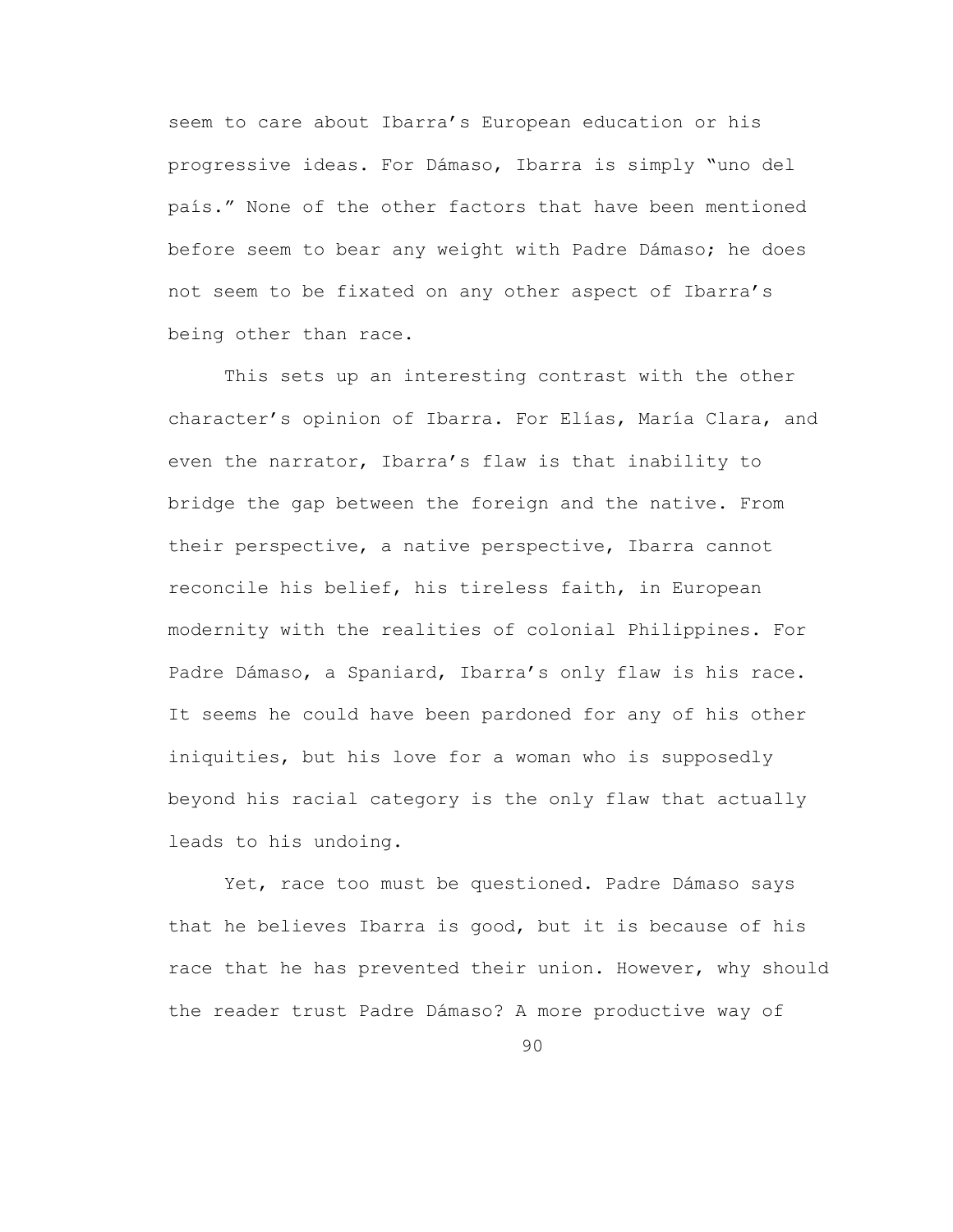looking at him would be to think of what is being obfuscated by his racializing tendencies. What mechanism, if you will, is behind that insistence? Looking at it another way, what is the "interior dialogue" that Ibarra is disrupting, and is it at all related to the unknown voice Dámaso responds to in his dialogue with the newly arrived official.

To conclude this section, we will move away briefly from Dámaso and the friars. In the chapter "En casa del Filósofo," Tasio, the madman philosopher lays out reality for Ibarra to see, telling him very explicitly what must be done in order for him to accomplish his dream of building a secular school. Without the good graces of the friars he will fail. He tells Ibarra:

Así terminaría V., planta transplantada de Europa á este suelo pedregoso $135$ , si no busca apoyo y se empequeñece. V. está en malas condiciones, solo, elevado: el terreno vacila, el cielo anuncia tempestad y la copa de los árboles de su familia se ha probado que atrae al rayo. No es valor, es temeridad combatir solo contra todo lo existente  $(\ldots)^{136}$ .

<sup>135</sup> Sounds interestingly like Clarín's *La regenta*. Again, there is no evidence that Rizal read the book as its title does not appear in the catalogue of his personal library. He was living in Europe when it came out, so it is at least very likely that he would have been familiar with it. There are many similarities between Clarín's protagonist, Ana Ozores, and Ibarra: like her, he cannot abide the symbolic order that continually oppresses him. That, combined with a certain essentialism (gender for her, race for him) leads to their downfall. <sup>136</sup> Rizal *Noli* p. 142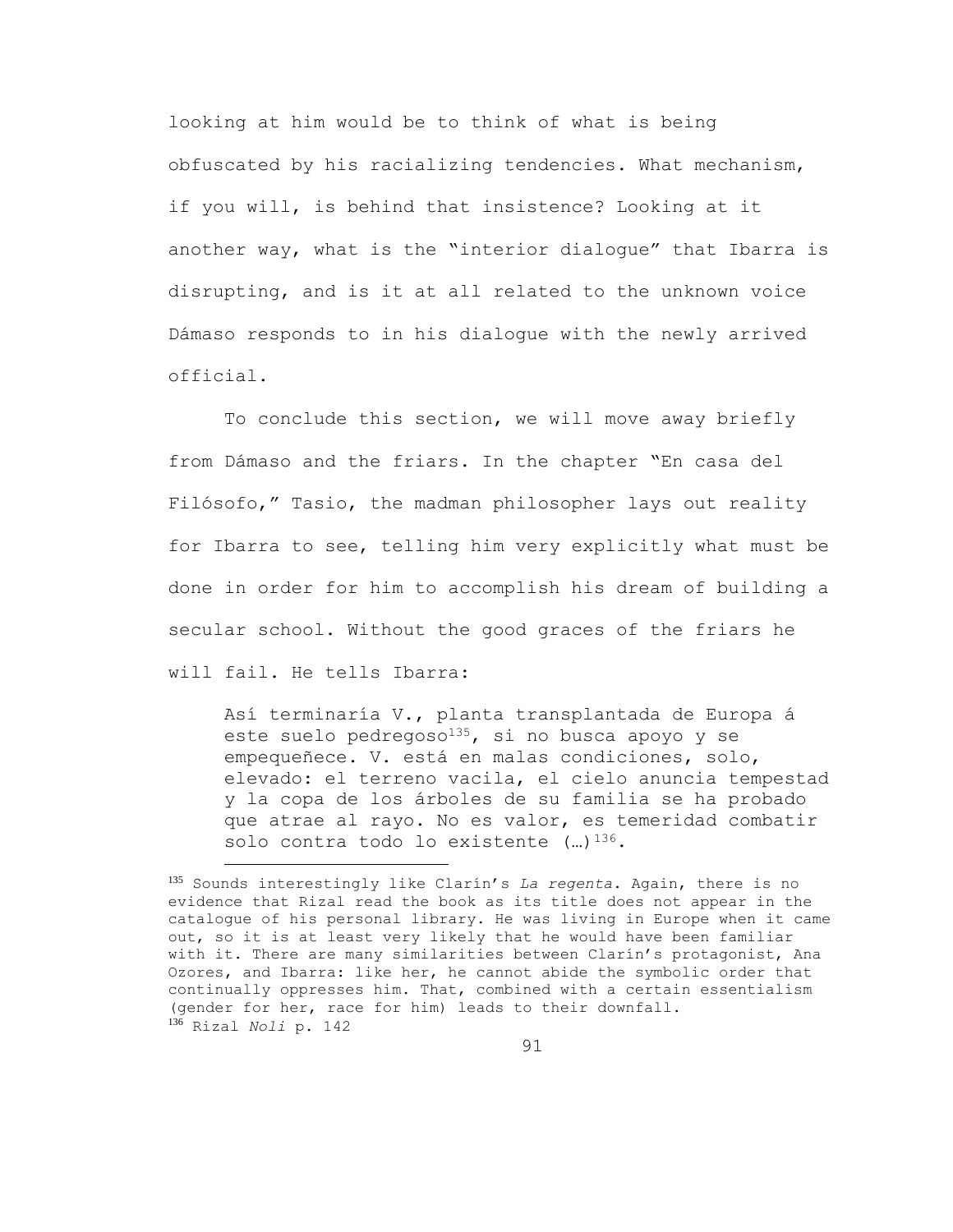Ibarra agrees to curry the favor of the clergy in order to carry out his plan. The onus for change is placed squarely on Ibarra. The friars are an immovable force, and the native (or mestizo in this case) is the one who must adjust. John Schumacher makes a very interesting claim:

In his *Noli* he does seek reforms, demands them even, but from Filipinos rather than Spaniards. Spain of course has an obligation to grant reforms in the Philippines, but in a sense, whether she does or not is irrelevant; the Filipinos must bring about reform themselves (…) the novel is not primarily an attack on the abuses of Spain and the friars. It contains that, to be sure, but it is more than that. It is a charter of nationalism for Filipinos. It calls on the Filipino to regain his self-confidence, to appreciate his worth, to return to the heritage of his ancestors, to assert himself as the equal of the Spaniards $137$ .

The problem of the *Noli* is an existential one. Whether one is a native or a European-educated mestizo, Philippine essence must be the creation of the Filipino, the singularity of the nation is created out of the heterogeneity. Yet Ibarra is seemingly doomed; Tasio is highlighting one of the narrative themes that consistently reappears: "el cielo anuncia tempestad y la copa de los árboles de su familia se ha probado que atrae al rayo." There is a sense that Ibarra is held responsible for his

<sup>137</sup> Schumacher *Making of a Nation* pp. 93-94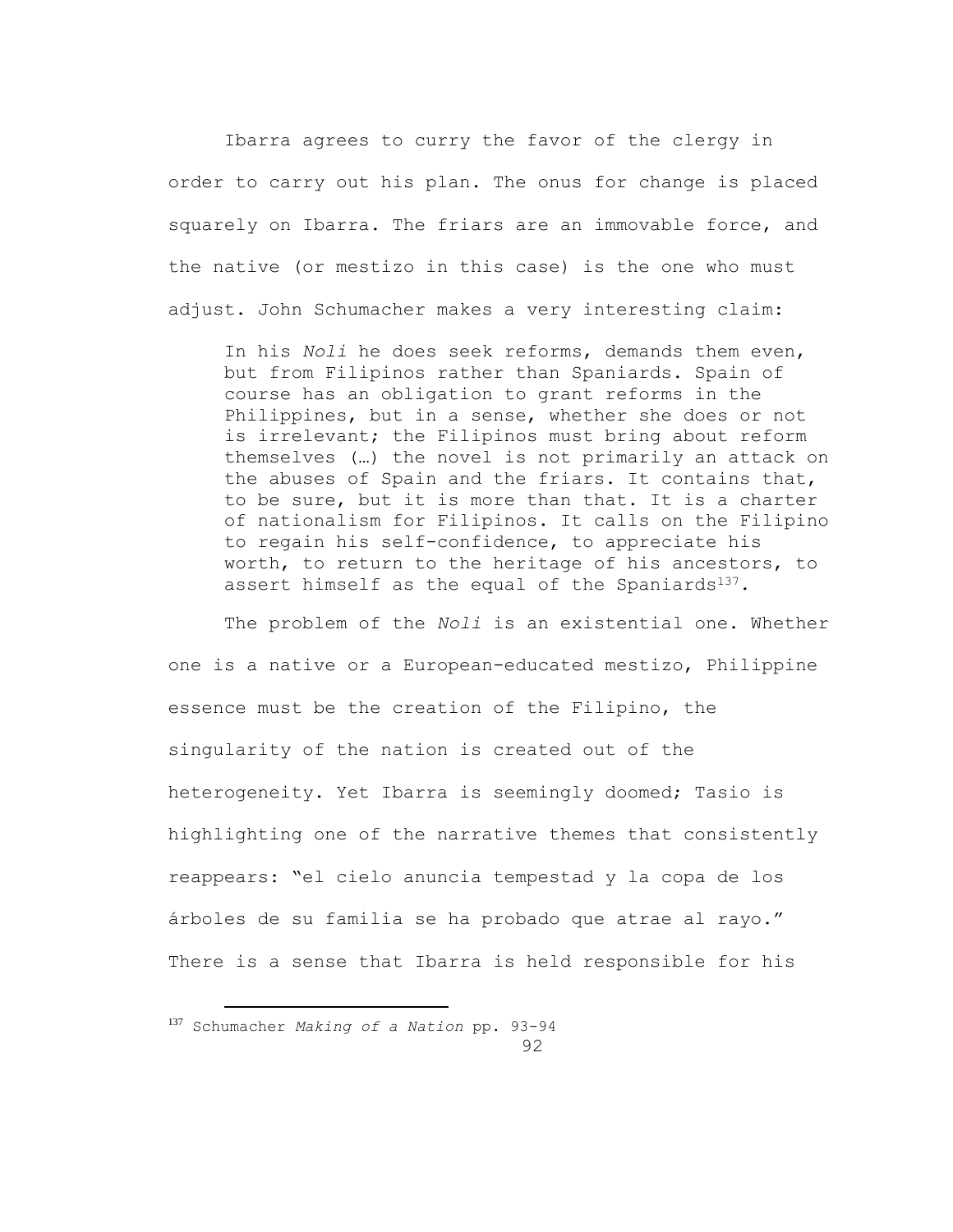being, yet that is accompanied by the sense of a destiny that is seemingly inescapable, whether it is because of his family or his race. It is important to note exactly what Tasio says: "no es valor, es temeridad combatir *solo* contra todo lo existente" (italics mine). In other words, it is not the struggle itself that is the problem it is an individual<sup>138</sup> character of that struggle against 'lo existente' that assures his demise. Only through collective action will this combat bear fruit; no one can fight existence alone. In all, the result of Ibarra's relationship to the friars is a call for unification and action. To be clear, action does not mean immediate and bloody revolution; instead, what it means is a creation of the concrete conditions that could permit the success of that future society. The friars and Ibarra are, to borrow a phrase from Jameson, the "loci of history<sup>139</sup>;" they are immovable representations of the interaction of global forces. The dialogic seems to end here; these contradictory

<sup>138</sup> See Joan Torres-Pou's "La narrativa anticolonial hispano-filipina: el caso de *Noli me tángere* y *El filibusterismo.*" *Iberoamericana*, 1:2001 pp. 7-14. He interestingly postulates "la imposibilidad de la existencia de una burguesía autóctona en un país colonizado" (13) using Fanon as a guide.

<sup>139</sup> From *The Political Unconscious: Narrative as Socially Symbolic Act*. Ithaca: Cornell, 1981. The original quote is "the locus of *history*" (italics in the original), p. 128.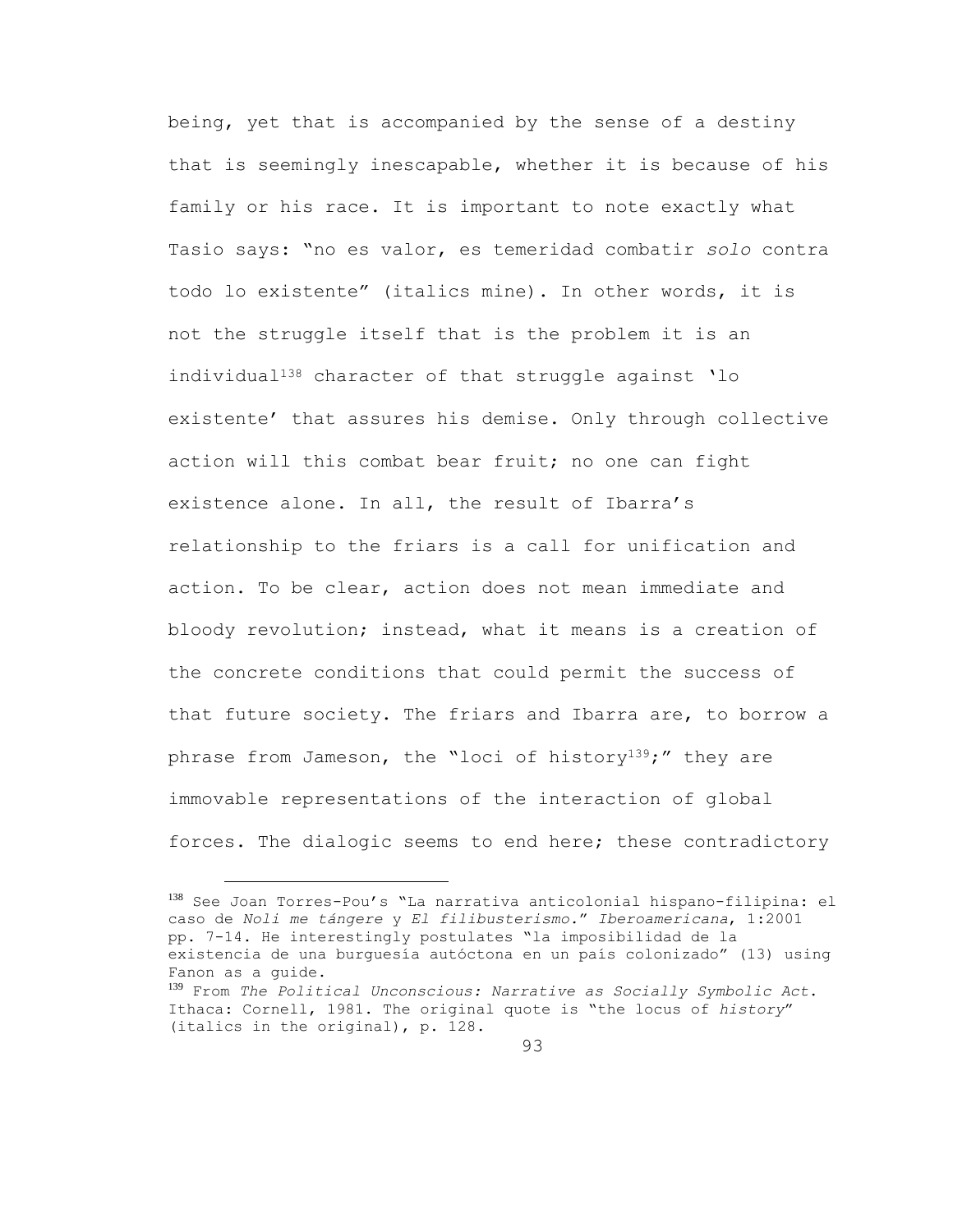forces cannot coexist. But the object to be overcome is not the friars; The Filipinos must overcome themselves. These friars could not exist in a world where their symbolic power is not recognized, and they are fully aware of it and fear its near certainty (as we saw in "Cosas del país").

## **Towards a New Political Reading of the** *Noli*

To be sure, there is no shortage of political readings of the *Noli*; Rizal's own propagandistic impulses privileged (quite purposefully) a political interpretation of the text, evidenced by the impact it had on the burgeoning resistance movement, the *Katipunan* (who even used the author's name as a password for entrance into their secret meetings).

However, what this anecdote shows is also a tendency towards a political *mis*interpretation of the novel. All too often the interpretations collapse into a kind of biographical critique and attempt to find the 'real' Rizal in the novel, piecing together textual bits to determine once and for all whether he was a revolutionary or a reformist. Indeed, the passage of Rizal from man to myth has suppressed his very humanity, so much so that we are now much more impressed by the very prosaic details of his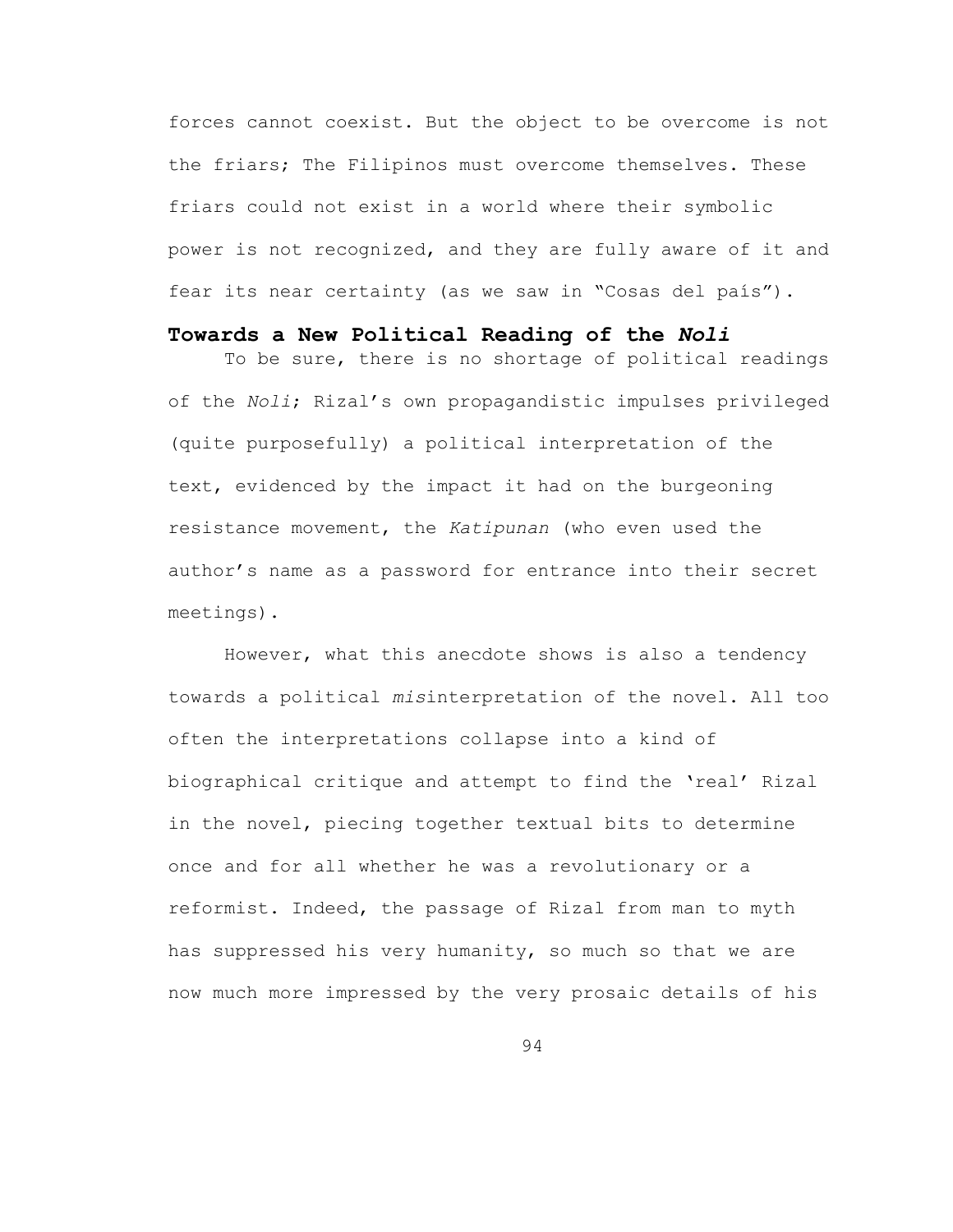life (his large head, his favorite breakfast (tuyo), or his skills as a lover, just to name a few). What is lost in that equation is of course the suppressed socio-political reality that provided for that in the first place<sup>140</sup>.

What this paper has attempted to do is reframe a political reading of the text. Through Bakhtin, we can recognize the text as a multiplicity of independent consciousnesses. Recognizing these consciousnesses allows us to probe into the novel's psyche through the dialogic relationships of the characters. Moreover, as we have seen, it is through the dialogic that those distinct moments of contradiction are rendered visible. Those contradictions however are explained through a deeper textual logic showing the reader the very crux of the problem that Rizal is trying to work through. On some level he intuits the connection between coloniality and modernity. Herein lies the 'history' in the text. Ibarra, the friars, all of the characters are working through the problematic of being in a semi-feudal colonial space in a world that was modernizing at a devastating speed. We get the sense that

<sup>140</sup> An interesting exception would seem to be Teodoro Agoncillo's *Revolt of the Masses*. But, his 'anti-Rizal' stance too is just a code word for his opposition to American presence in the Philippines.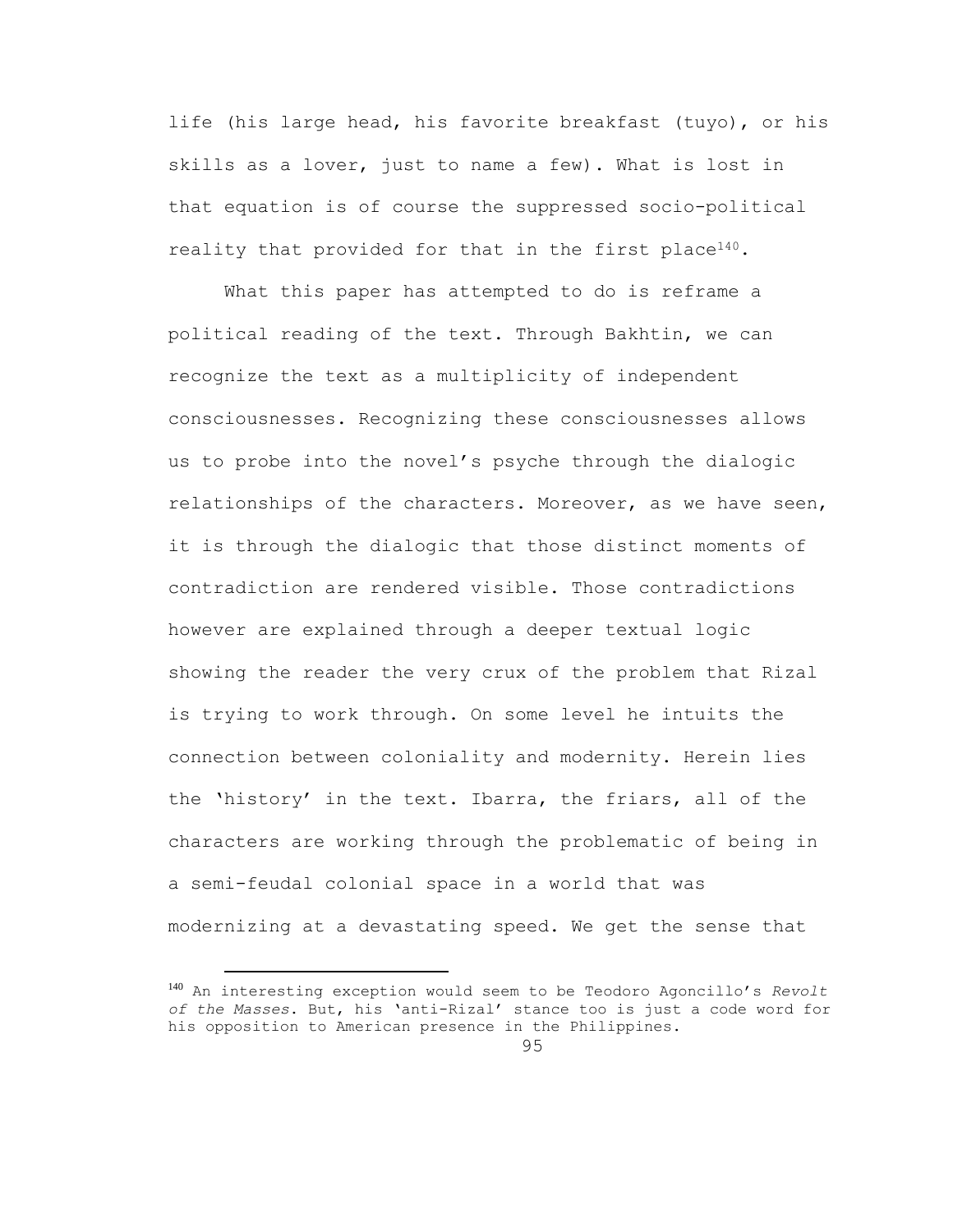Rizal wants to disengage from this modernity. But, he had already imbibed from that fountain.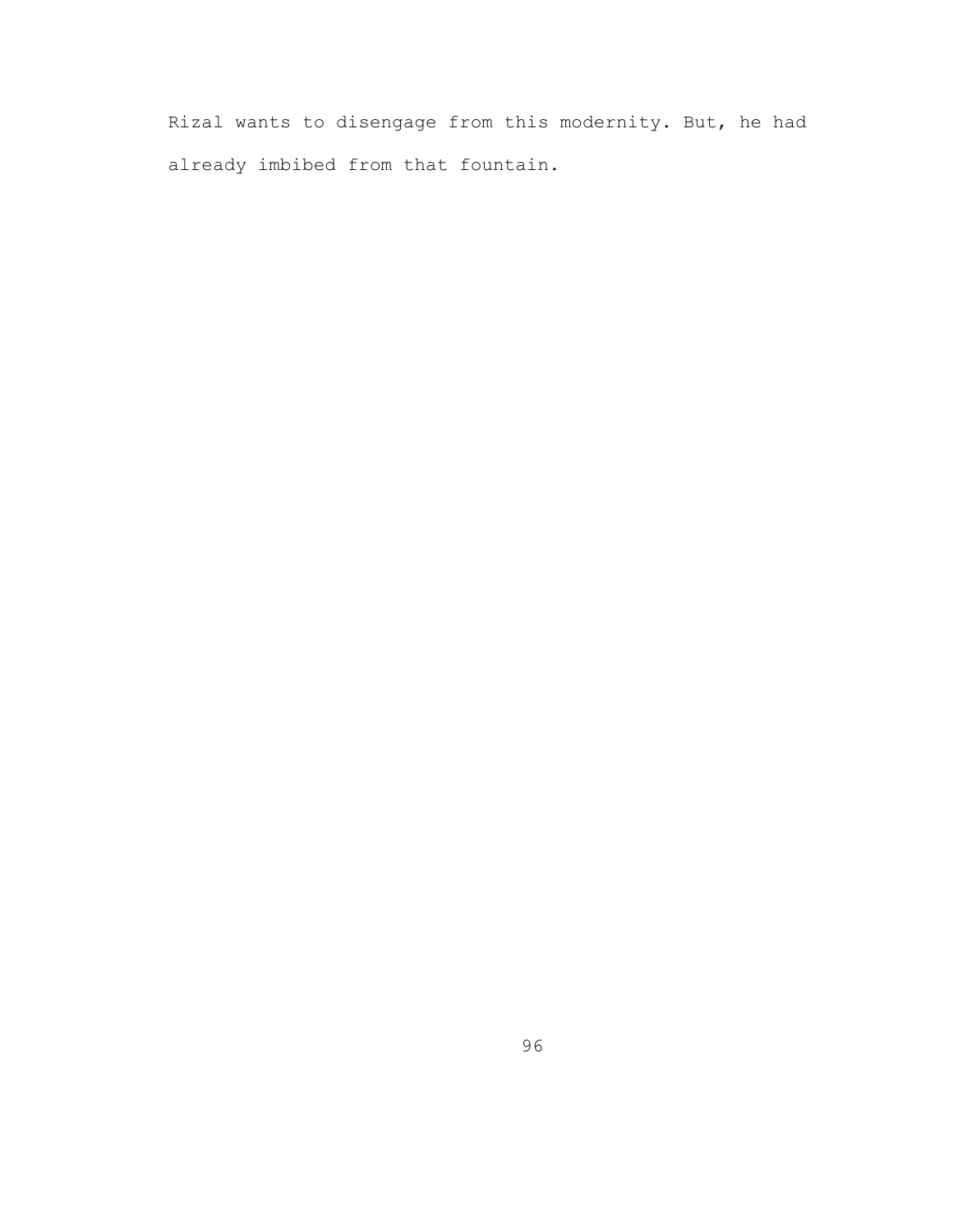## **2. Rizal and Spain in** *El filibusterismo*

It is difficult to place Rizal's second novel, *El filibusterismo*, in the narrative of his political development: it seems much too violent and full of nihilistic pessimism for those who harbor the now orthodox image of the author as an idealistic pacifist reformer. Yet this violence is inconclusive, and it never quite reaches the necessary pitch in order to satisfy any want to see Rizal unambiguously disposed to separatism and revolution; on the contrary, the spark of popular uprising fizzles out, and the novel ends with a dissatisfying moral sermon. No small wonder then, than when compared to its predecessor *Noli me tángere*, it has historically been considered an inferior product. As Rizal's first biographer, Wenceslao Retana states in an underwhelming review, the *Noli* "es una obra sentida. Mientras *El Filibusterismo* es una obra pensada. Y en literature hay que reconocer que se prefiere lo sentido á lo pensado.1" Instead of shedding any light, the *Fili* obscures any straightforward assumptions about

<sup>1</sup> Retana, Wenceslao. *Vida y escritos del Dr. José Rizal.* Madrid: Suarez, 1907. P. 201. It should be noted that Retana's lack of enthusiasm for the novel is based on aesthetic principles: the *Fili* is, in his opinion, not 'mimetic.'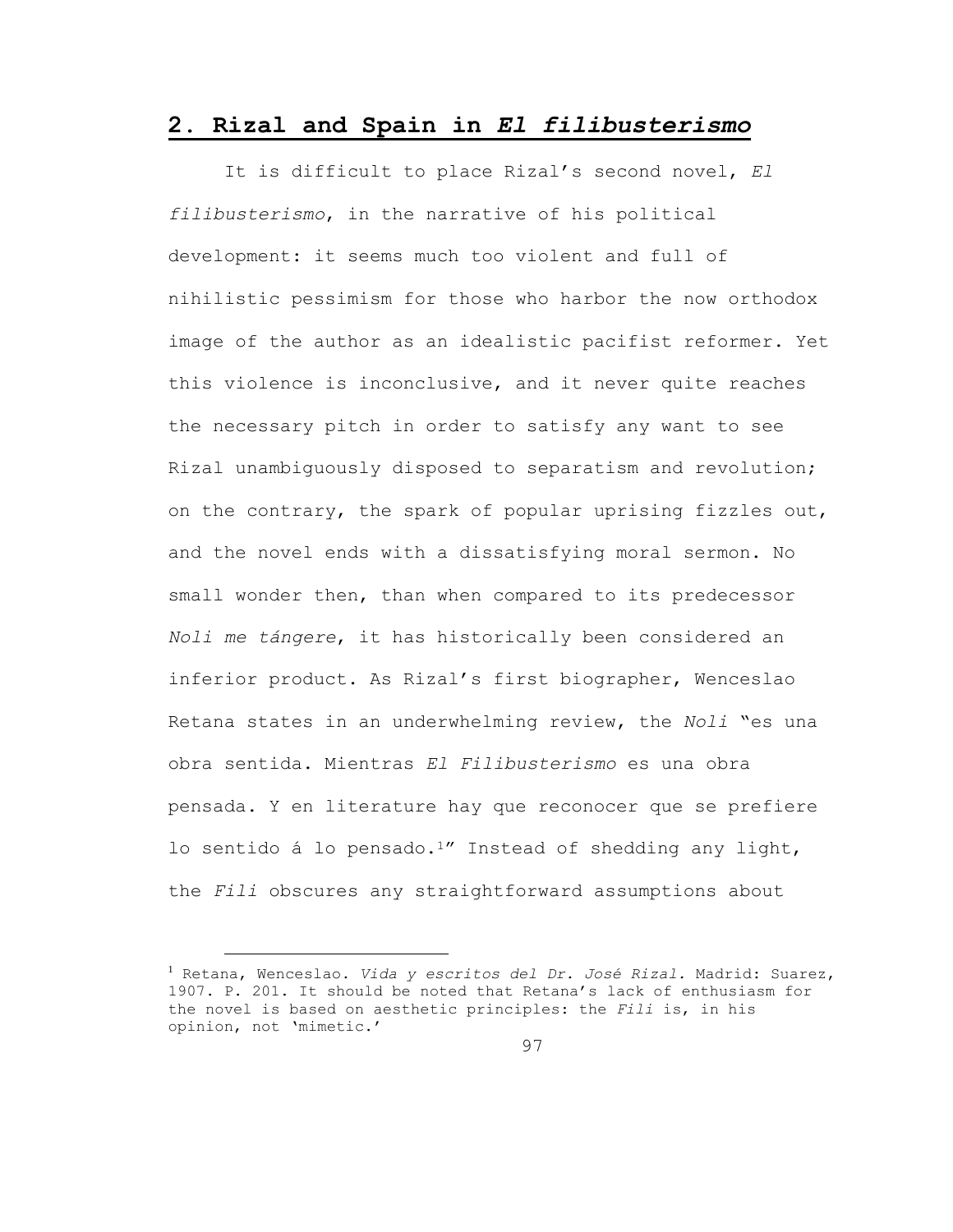Rizal, which in turn complicates the very basis of Philippine nationalism. As Benedict Anderson has pointed out, "if the Father of the Philippine Nation had not written it, the book would have had few readers in the Philippines, let alone elsewhere, up till today.<sup>2"</sup>

It seems that in recent years the *Fili* has received much more scholarly attention, while critics have dealt with several different themes present in the novel, one constant they note is the overriding enigmatic quality that characterizes the novel. Adam Lifshey says that Rizal's "voice is pro- and anti- colonial, hegemonic and subaltern.3" Vicente Rafael has called Rizal's position "split and unstable (…) eccentric to any particular identity and at a remove from any one position.4" John Blanco claims "Rizal was burdened with the 'doubleconsciousness' of an educated member belonging to a marginalized and historically oppressed caste – the

<sup>2</sup> Anderson, Benedict. *Under Three Flags*. London: Verso, 2006. Pp. 53-54. The "Rizal law" (Republic act 1425) of 1956 mandates the reading of Rizal's novels in Philippine High Schools and Universities. Even after independence, the Catholic Church in the Philippines fought aggressively to defeat the bill.

<sup>3</sup> Lifshey, Adam. "Literary Alterities of Philippine Nationalism in José Rizal's *El filibusterismo.*" *PMLA*. P. 1438

<sup>4</sup> Rafael, Vicente. *Promise of the Foreign*. Durham: Duke, 2003. P. 54. Cited in Lifshey (see note 54) pg. 1444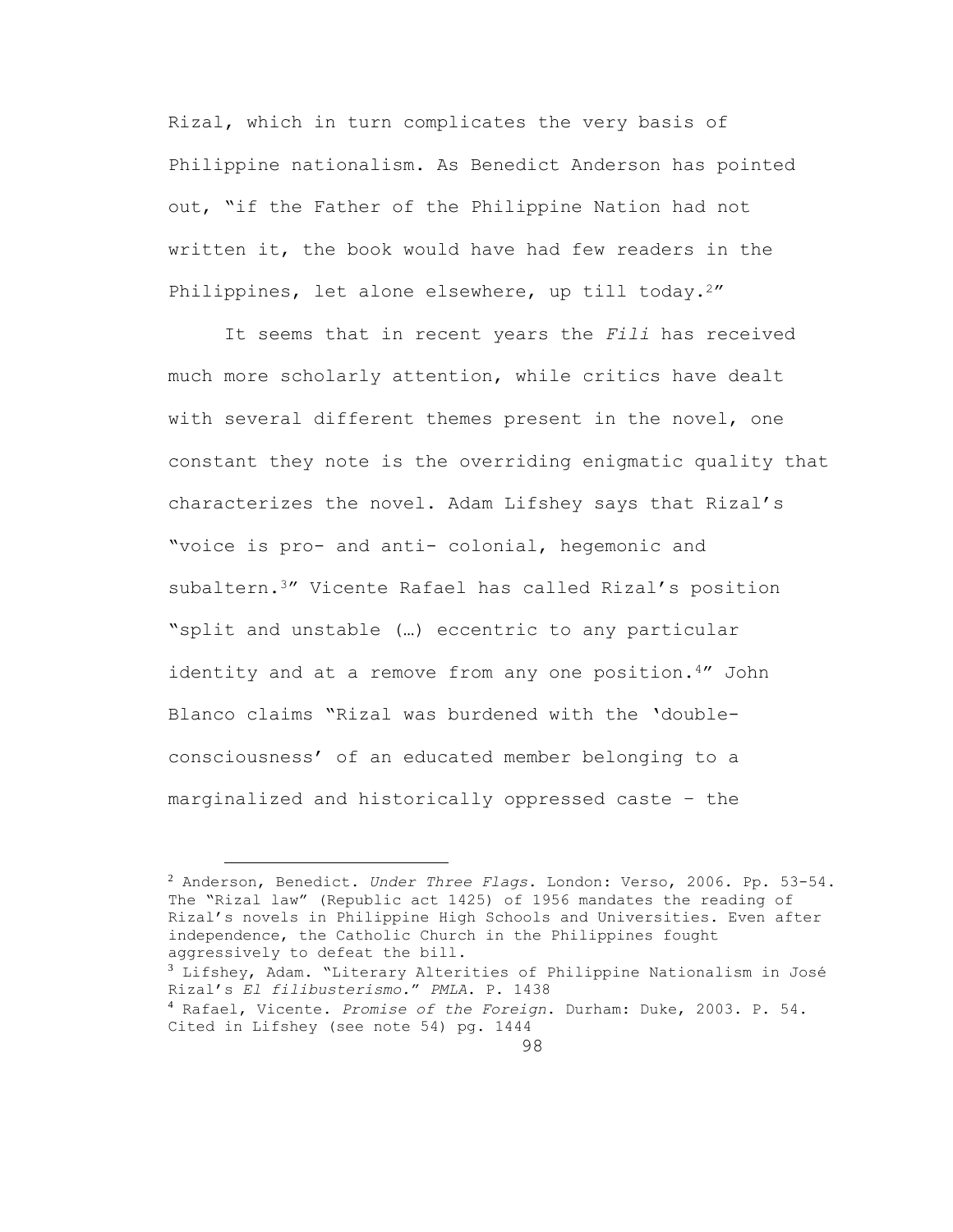*indios*.5" Eugenio Matibag says that the *Fili* "maintains a violent dualism in its own polemical structure" and that it "is both an incitement to revolution and a dire warning against it.6"

It is one of the major paradoxes in the life of Rizal that he became the spiritual gravity for the Philippine nation (both during and after his life) while at the same time claiming to be a patriotic Spanish subject. However, some writers have been able to explain away this apparent inconsistency by appealing to the very nature of a divided Spanish national consciousness: Rizal can still claim loyalty to Spain, but what precisely did 'Spain' as a concept mean for him?

## **The Critics: Retana and Sarkisyanz on Rizal's Relationship to Spain**

Undoubtedly, the most important text written about Rizal's connection to Spain is Wenceslao Retana's<sup>7</sup> *Vida y* 

<sup>5</sup> Blanco, John D. "Bastards of the Unfinished Revolution: Bolívar's Ismael and Rizal's Martí at the turn of the Twentieth Century." *Radical History Review*. 89: 2004. Pp. 92-114. P. 101 <sup>6</sup> Matibag, Eugenio. "El Verbo del Filibusterismo: Narrative Ruses in the Novels of José Rizal." *Revista Hispánica Moderna*. Año 48, no. 2

<sup>(</sup>Dec. 1995), pp. 250-264. P. 260.

 $7$  Retana's biography would be the only one published by a non-Filipino until the publication of Austin Coates' *Rizal: Philippine Nationalist and Martyr* in 1968. While it continues to be widely referenced in criticism of Rizal, the fact that it remains untranslated into English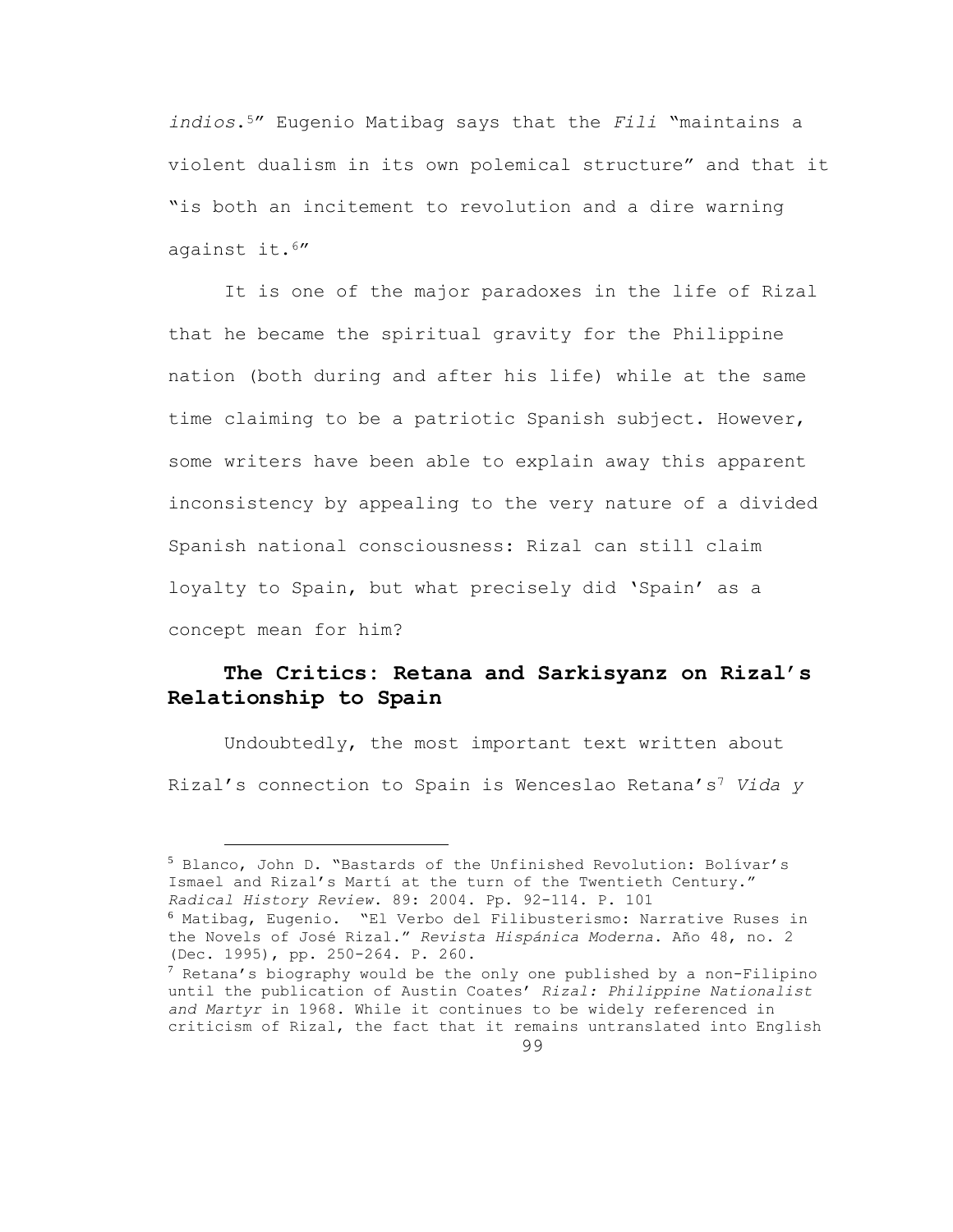*escritos del dr. José Rizal*. Retana, who at one time had been one of Rizal's most vehement critics (Rizal challenged him to a duel at one point!), had a change of heart after the Filipino writer's execution. Retana published Rizal's biography in 1907, which included a prologue and epilogue from Javier Gómez de la Serna (father of poet Ramón Gómez de la Serna) as well as Miguel de Unamuno. De la Serna best sums up the reasoning behind Retana's impulse to write down the story of Rizal's life.

¡Hay dos Españas! Una grande, generosa, con cualidades legendarias ensalzadas en todo el planeta, con sus legiones de caballeros, héroes en el hogar, en el mundo, sacrificando serenos la vida por un amor, por una idea, por una disciplina militar ó científica: la España que amó Rizal hasta la muerte, por la que pidió ir á Cuba para asistir en los hospitales á nuestros heridos, y hacia donde se dirigía oficialmente cuando le apresaron…Y otra España, *negra*, la que le apresó en esa hora gloriosa de su vida; España cada vez más reducida, que forman malos é ineptos, crueles y fanáticos, cabezas sin honra y honras sin cabeza, con la que no hay que tener ni la complicidad del silencio<sup>8</sup>

Rizal represents a classical idea of Spanish honor and belongs to an unbroken tradition united by noble ideals. The real 'radicals' are of a more recent variety, a class that consists of those who have broken with that tradition. a<br>B

or the Philippine vernaculars has by and large limited an in depth understanding of what the text really entails <sup>8</sup> De la Serna, Javier Gómez. "Prólogo," in Retana's *Vida y escritos* p. vii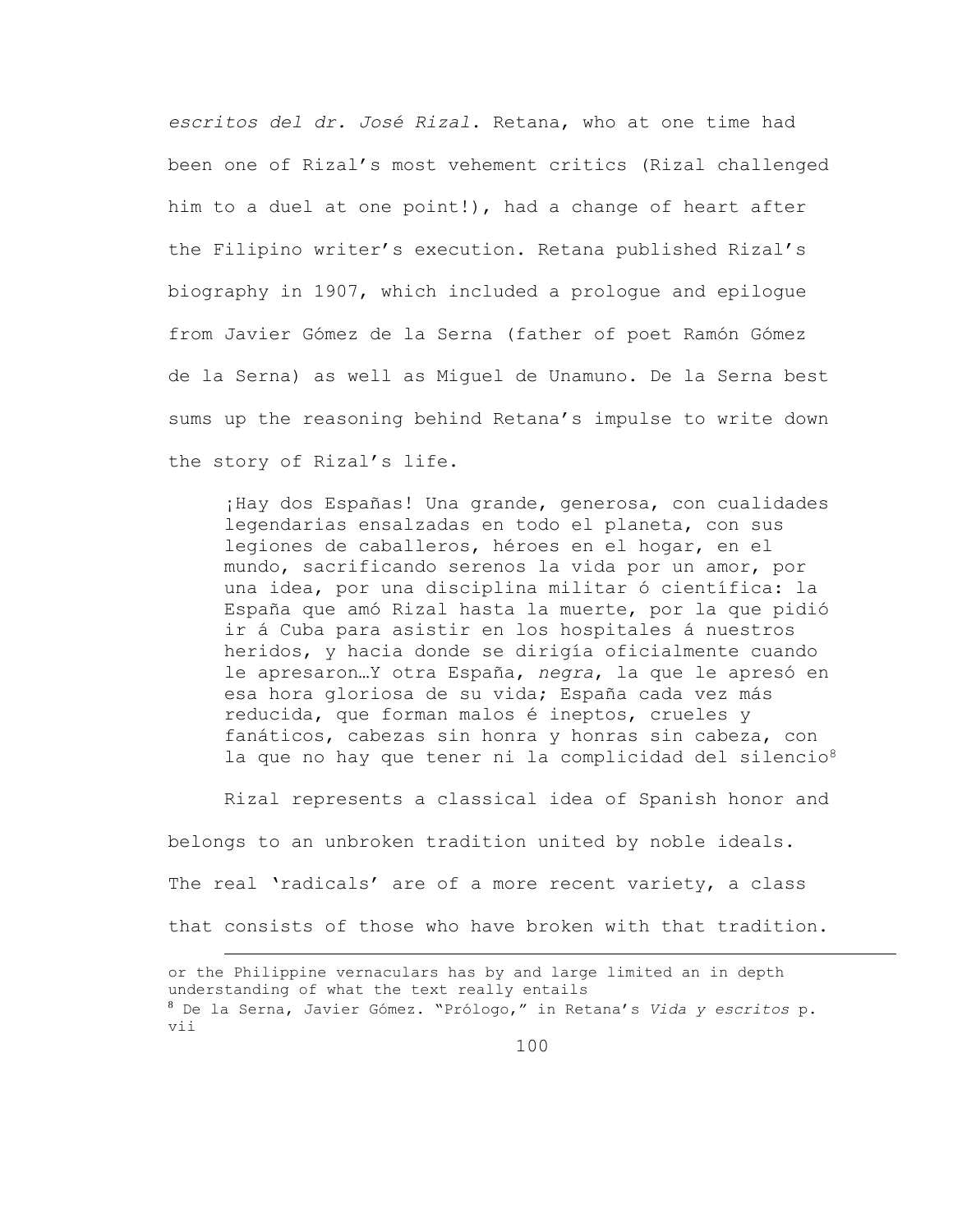Retana will go to great lengths throughout his book to show that Rizal's so-called subversion was nothing more than his absolute fidelity to 'true' Spanish principles. Rizal was the true iteration of that 'Spanish-ness,' his apparently 'radical' identity was, on the contrary, very much traditional.

Retana, being an almost exact contemporary of Rizal (he was one year younger), was in a privledged position to be able to definitively capture the historical context of Rizal's time. His time in the Philippines and his familiarity with local languages and customs, which had one time served him in his former capacity as an imperial functionary, also allowed him a greater depth in his research (as well as a greater access to official documents, seen in his transcription of Rizal's trial). Had he waited much later to work on this biography, I would hazard to say that it would have been impossible: by the end of the decade the guerilla war in the Philippines had definitively turned against the Filipino guerrillas (Aguinaldo's armies having surrendered long before then), and the United States was firmly entrenched in the Archipelago. More importantly, Spain ceased to be the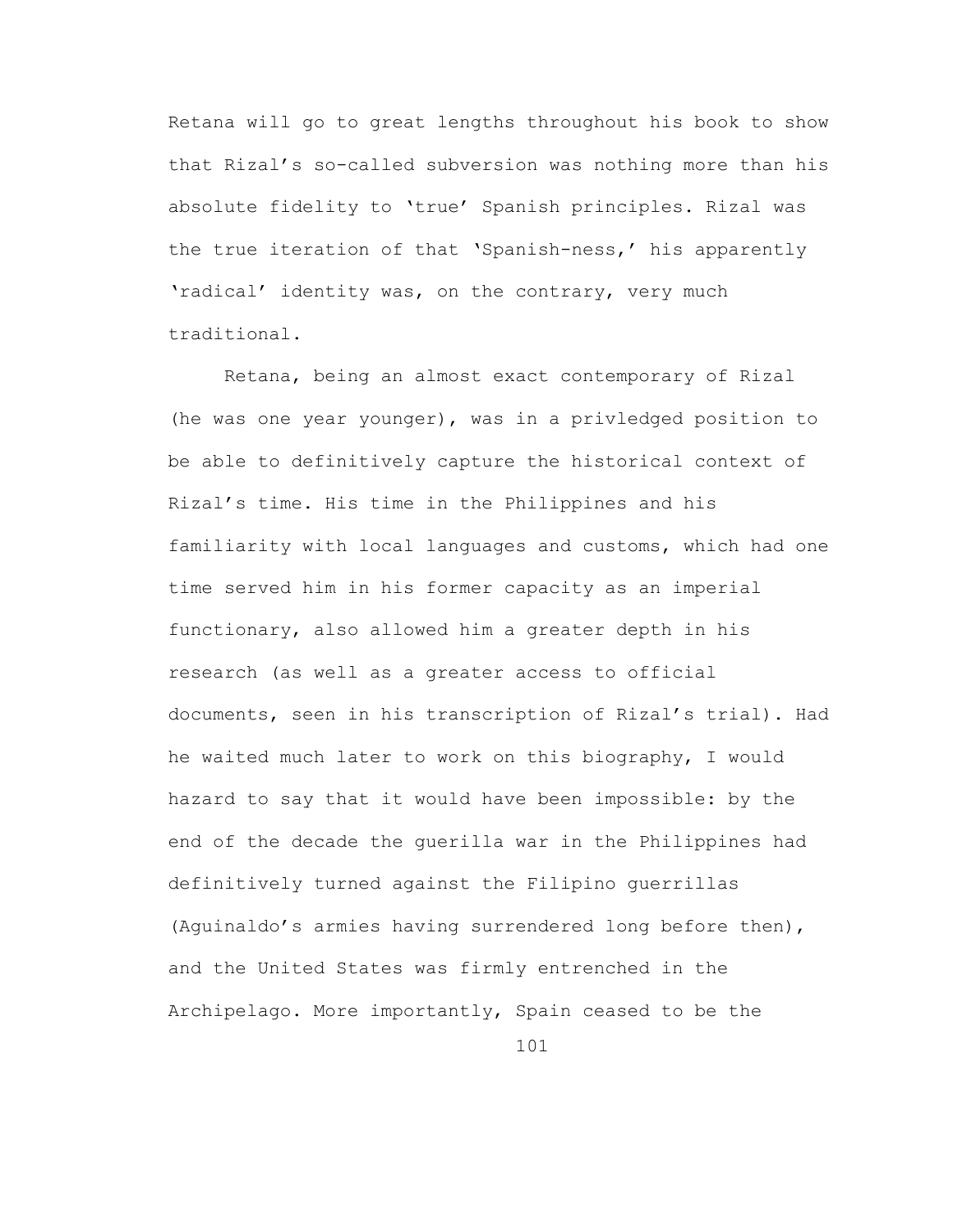center of attention for the Philippine population. In the following decades American colonial policy would nearly eliminate any trace of the centuries of Spanish presence, the *coup de grâce* being the complete destruction of Intramuros (the Spanish walled city) during the battle of Manila in 1945. Moreover, as we will see later in our discussion of Sarkisyanz, the very foundational idea of Spain changed during the Franco era thus further limiting the capacity to understand Rizal's Spain, which in turn limited the understanding of his Philippine colonial context.

Nonetheless, it is problematic that his interpretation does not problematize Rizal's ambiguous attitudes towards Spain or the independence movement. Rizal's contradictory nature is, for Retana, simply an interpretive error: the Spaniards who put him to death misunderstood Rizal. These representatives of the 'España negra' were too ignorant or malicious to see Rizal as belonging to the true Spain. This explanation is too facile: Rizal's name was already being used by the revolutionary *Katipunan* as a kind of shibboleth. Rizal himself, as we will see later, did not shy away from overt subversion, and the court proceedings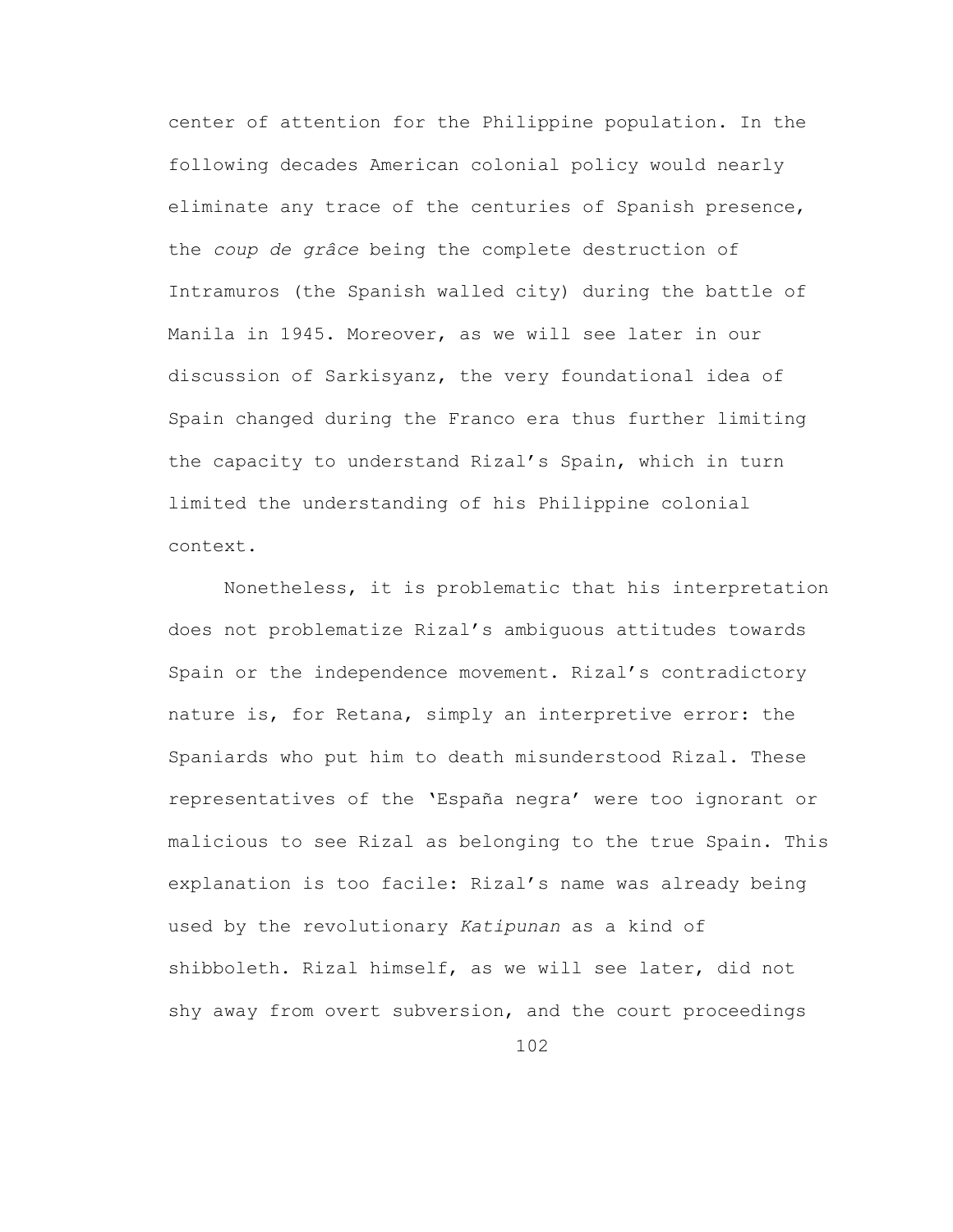(compiled by Retana himself) show that the officials shared the *Katipunan*'s assertion that Rizal's writings contained the kernel for a Philippine national consciousness. He was, in their words, "el verbo del filibusterismo.9"

Retana's insistence on Rizal's Spanish patriotism, is critiqued by Floro Quibuyen who states: "It was Retana who fully explicated the now taken for granted interpretation that Rizal was an anti-revolutionary reformist and that, in the final analysis, he was a deeply loyal subject of Spain.10"

This danger of this perspective, according to Quibuyen, is that it influenced the American interpretation of Rizal during the North American colonial period in the Philippines, assuring that Rizal would be known as a "peace-loving reformist," a view that has "since become orthodoxy on Rizal.<sup>11</sup>" Thus the Rizal that has been presented to generations of Filipinos as a model of Philippine citizenship is based on a distortion of the

<sup>11</sup> Quibuyen "Rizal and the Revolution." P. 228

<sup>9</sup> De la Costa, H. *The Trial of Rizal: W. E. Retana's Transcription of the Official Spanish Documents*. Manila: Ateneo, 1961. *p*. 63. Also see Eugenio Matibag's use of the phrase for the title of his article (see note 6).

<sup>10</sup> Quibuyen, Floro. "Rizal and the Revolution." *Philippine Studies*. 45:2:1997. Pp. 225-257. P. 228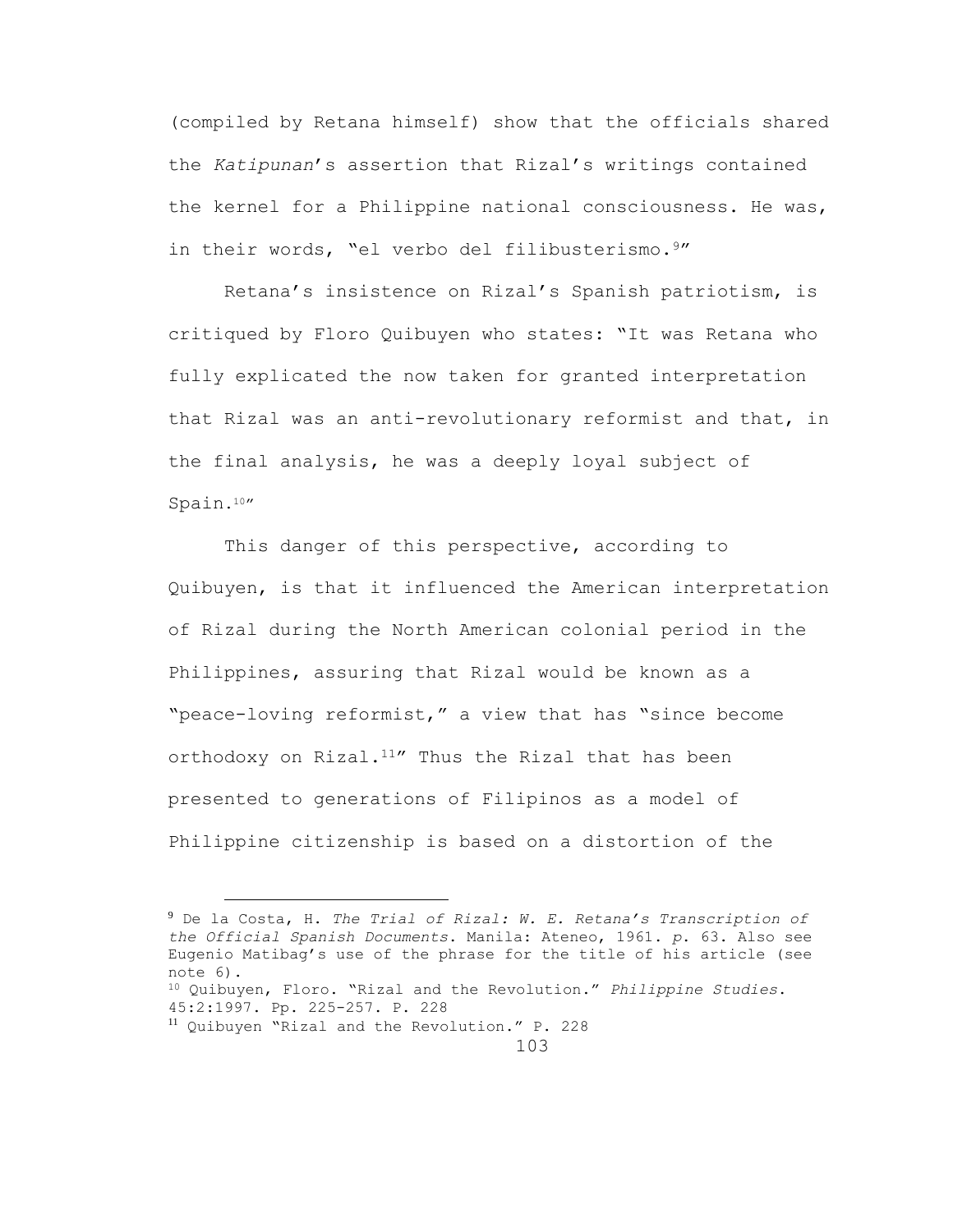author as a figure of passive resistance<sup>12</sup> at best; at worst, it has been argued, he was effectively a traitor to the revolution<sup>13</sup>.

In the end, Retana's defense of Rizal can be seen as a defense of the tenuous position of liberals in Spain. His execution created a proverbial 'slippery slope:' if Rizal, as a passport holding citizen of the Spanish empire, could be executed for political expediency for activities that were legal in the metropole, what assurances could be made to prevent the very same from occurring in the Peninsula? Of course throughout Spanish history that assurance was never really guaranteed. In the same year Retana's book was published, the conservative party won overwhelmingly in the general elections, and Antonio Maura was again made Prime Minister. Just two years later during the "Semana trágica," Maura sent the army into Barcelona to crush a popular revolt inspired by anarchists, republicans, and

÷.

 $12$  For a more detailed objection to Quibuyen, see John Schumacher's "Rizal and Filipino Nationalism: A New Approach." *Philippine Studies*. 48:4:2000 pp. 549-571. While he agrees more or less with Quibuyen's overall premise (i.e. Rizal as 'separatist'), as a historian his more serious objections have to do with the veracity of some of the texts Quibuyen uses.

<sup>13</sup> See Francisco Caudet's "*Noli me tángere* y la Filipinas colonial." *Cuadernos hispanoamericanos*. June 1983 pp 581-599. And Renato Constantino's "Veneration without Understanding" *Journal of Contemporary Asia* 1:4 (1971) p. 3. Both articles negatively problematize Rizal's relationship to the Philippine Revolution.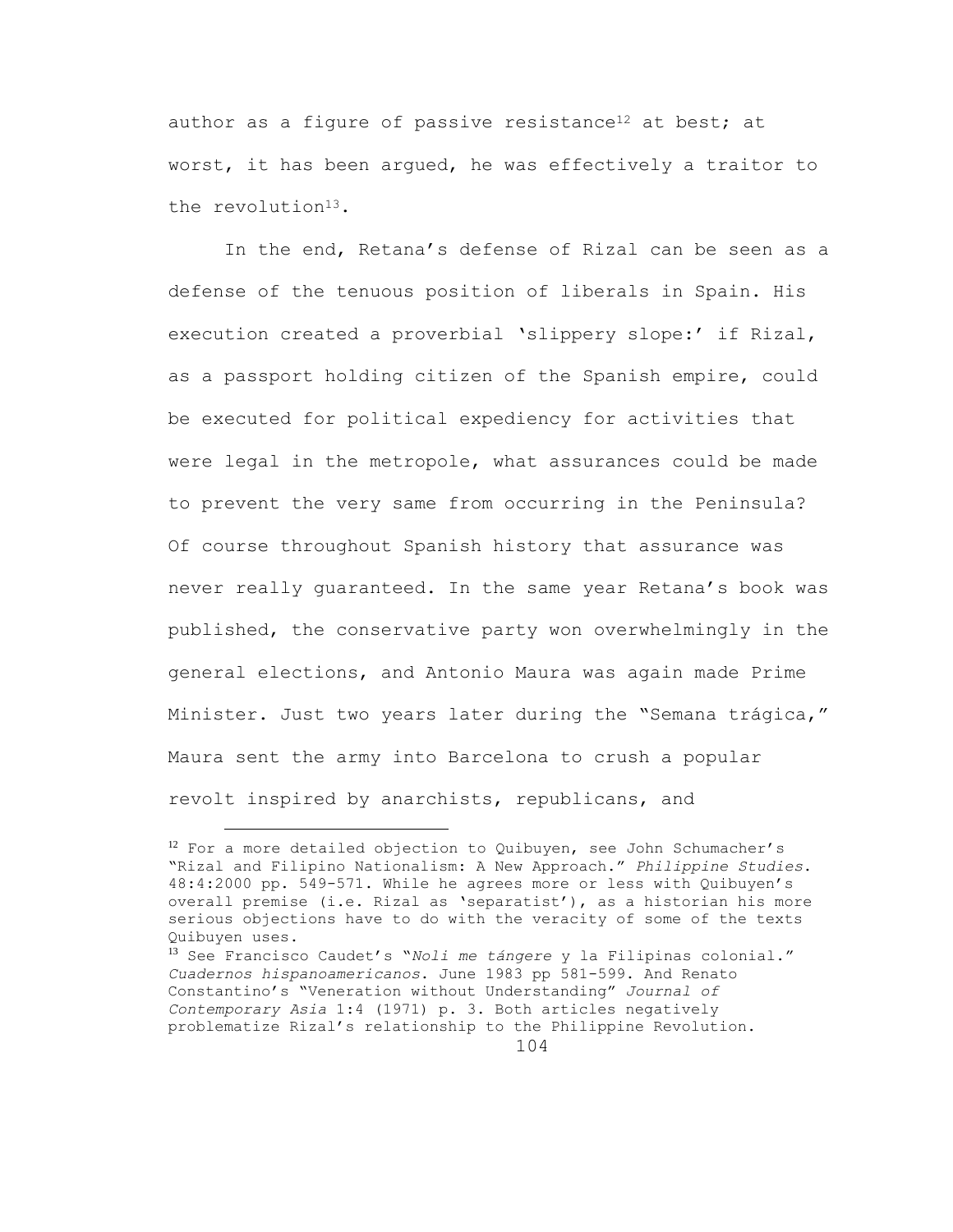socialists<sup>14</sup>. It was neither the first nor the last time that the interior of Spain itself would suffer the same kind of military repression that had become the status quo in the colonies.

Miguel de Unamuno's shares Retana's sentiment in his epilogue. He seems to prefigure Deleuze and Guattari's idea of 'minor literature' with regards to Rizal<sup>15</sup>. Rizal is not an autonomous writer; instead his presence within Hispanic letters both subverts and affirms this tradition. He praises Rizal's 'innovative' use of Castilian (while Retana claims it 'leaves much to be desired'). As a Basque (unlike the *madrileño* Retana), Unamuno was in a peripheral position not unlike Rizal, a position that allowed him to at least intuit a real connection and equality on a cultural or 'corporal' level16. It is this 'sub-altern' position of Rizal that interests Unamuno the most; like in Retana's case, one can be tempted to think that his praise of Rizal

L,

<sup>14</sup> Marín, Dolors. "Barcelona en llamas: La Semana Trágica," *La aventura de la historia*. Año 11, no. 129 p. 47

<sup>15</sup> Besides their *Kafka: Towards a Minor Literature*. Minneapolis: U Minnesota, 1986, see in particular pages 104-107 in *A Thousand Plateus*. New York: Continuum, 2004.

 $16$  It could be argued that because he was a liberal, Retana also belonged to a 'persecuted' class. While true, it reminds me of Ben Anderson's skepticism towards the idea of a "Tomb of the Unknown Marxist or a Cenotaph for fallen Liberals." *Imagined Communities* p. 10. Also, interestingly enough, though Unamuno and Rizal did not know each other, they did roughly coincide at the Universidad Central de Madrid.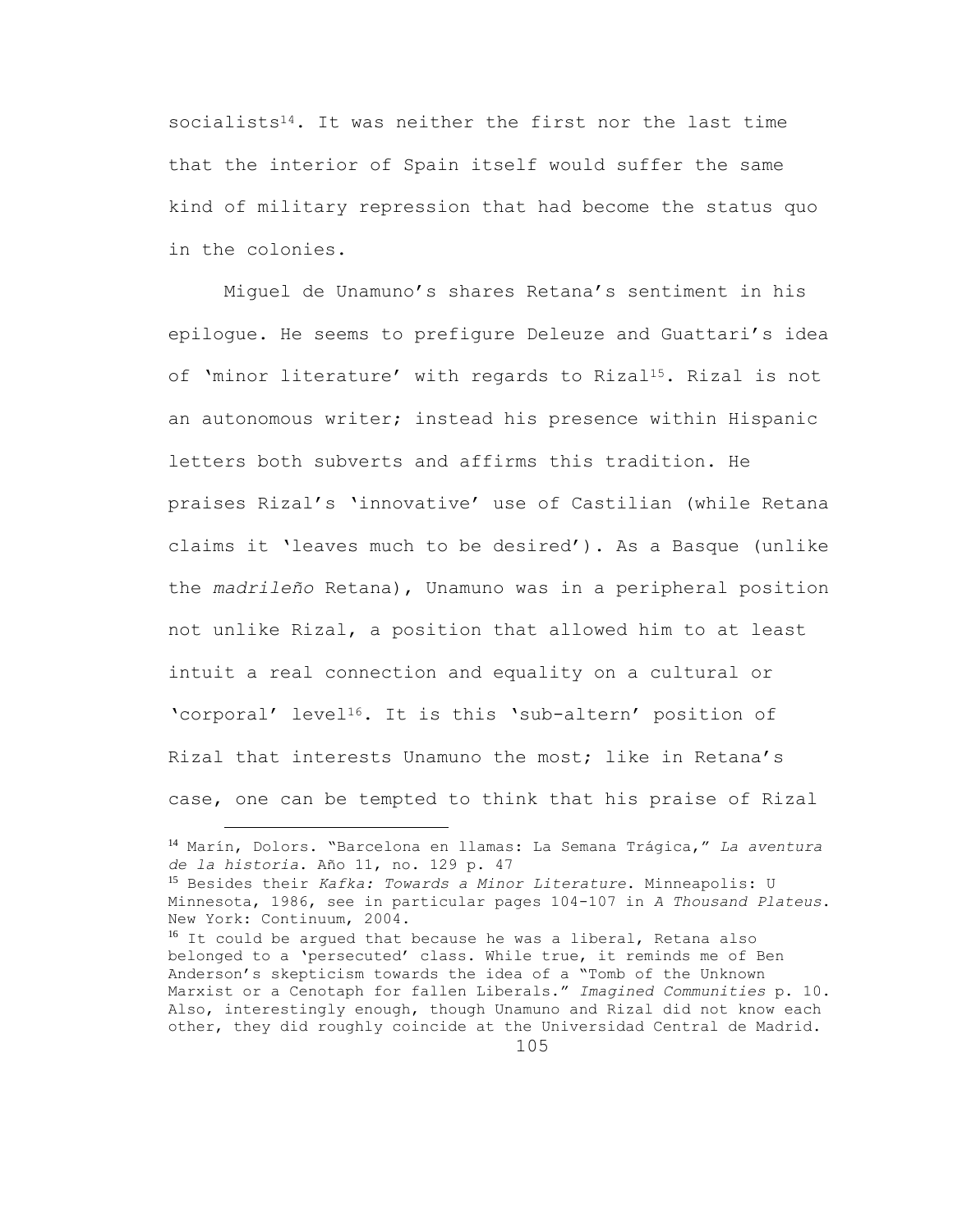is in a sense prosthetic, standing in for a defense of himself against that same oppressive Spain that killed Rizal (even his praise of Rizal could just as easily be applied to the Basque if stripped of their local qualifiers like 'oriental,' etc.). The connection though is very real, thus prompting critics like Alda Blanco to call for a reexamination of Unamuno's work in light of this epilogue, which has been, like Rizal himself, much overlooked despite Unamuno's relatively high profile in Spanish literature. She claims: "aún hoy la crítica literaria y cultural descuida y, por lo tanto, niega la inscripción de la problemática del Imperio en un autor de la generación que escribió bajo el signo del 'desastre' del 98.17"

The other important text is Manuel Sarkisyanz's *Rizal and Republican Spain*. Although much more recent (published in 1994), Sarkisyanz takes Retana's views and examines Rizal's relationship to a specifically Republican (not simply 'liberal') Spain, seen through Rizal's friendships with leading Republican figures such as Pi y Margall and Miguel Morayta. For Retana, Rizal was the heir to the

<sup>106</sup> <sup>17</sup> Alda Blanco "Miguel de Unamuno y José Rizal: una lectura desde la periferia." *Revista de occidente*. 210: nov 1998. Pp. 65-74.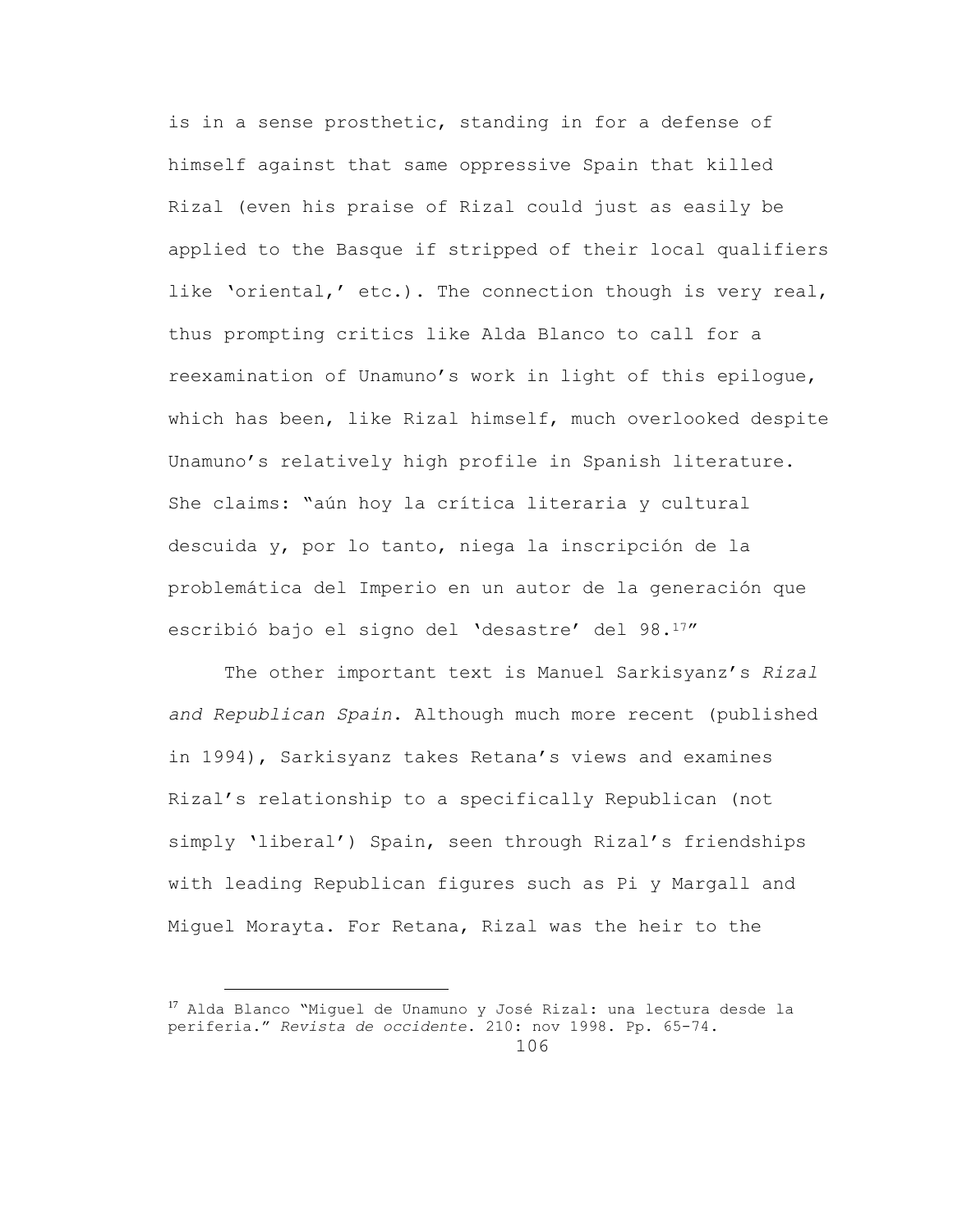'mainstream' Spanish tradition, while for Sarkisyanz Rizal belongs to the tradition of Radical Spain. He follows the central premise of another one of Rizal's biographers, León Ma. Guerrero, that the Philippine revolution was a specifically Spanish product. He writes:

The Filipino struggles for emancipation started – and continued for more than eight decades – as part of Spain's internal emancipation struggles, including Spain's civil wars (interrupted by truces into one of which falls Rizal's activity and judicial murder) (…) In no other European colony in Asia has an independence movement ever been so closely connected with the emancipation struggles inside the European metropolis itself as it has been in the Spanish Philippines18.

He takes as his starting point the Constitution of Cádiz, which begins the liberal tradition in Spain that will eventually lead to Republicanism. He goes on to show, rather dialectically, the intertwined histories of Spain and the Philippines.

To paint it in broad strokes, during the moments of liberal triumph, the Philippines became the space of exile for the conservative elements. Thousands of Carlists were exiled to the Philippines in the  $1830s^{19}$ . Moreover, the

<sup>18</sup> Sarkisyanz, Manuel. *Rizal and Republican Spain, and other essays*. Manila: NHI, 1994. p. 2

<sup>19</sup> Lourdes Díaz-Trechuelo. *Filipinas: La gran desconocida (1565-1898)*. P. 270. A literary example of Carlismo in the Philippines is in the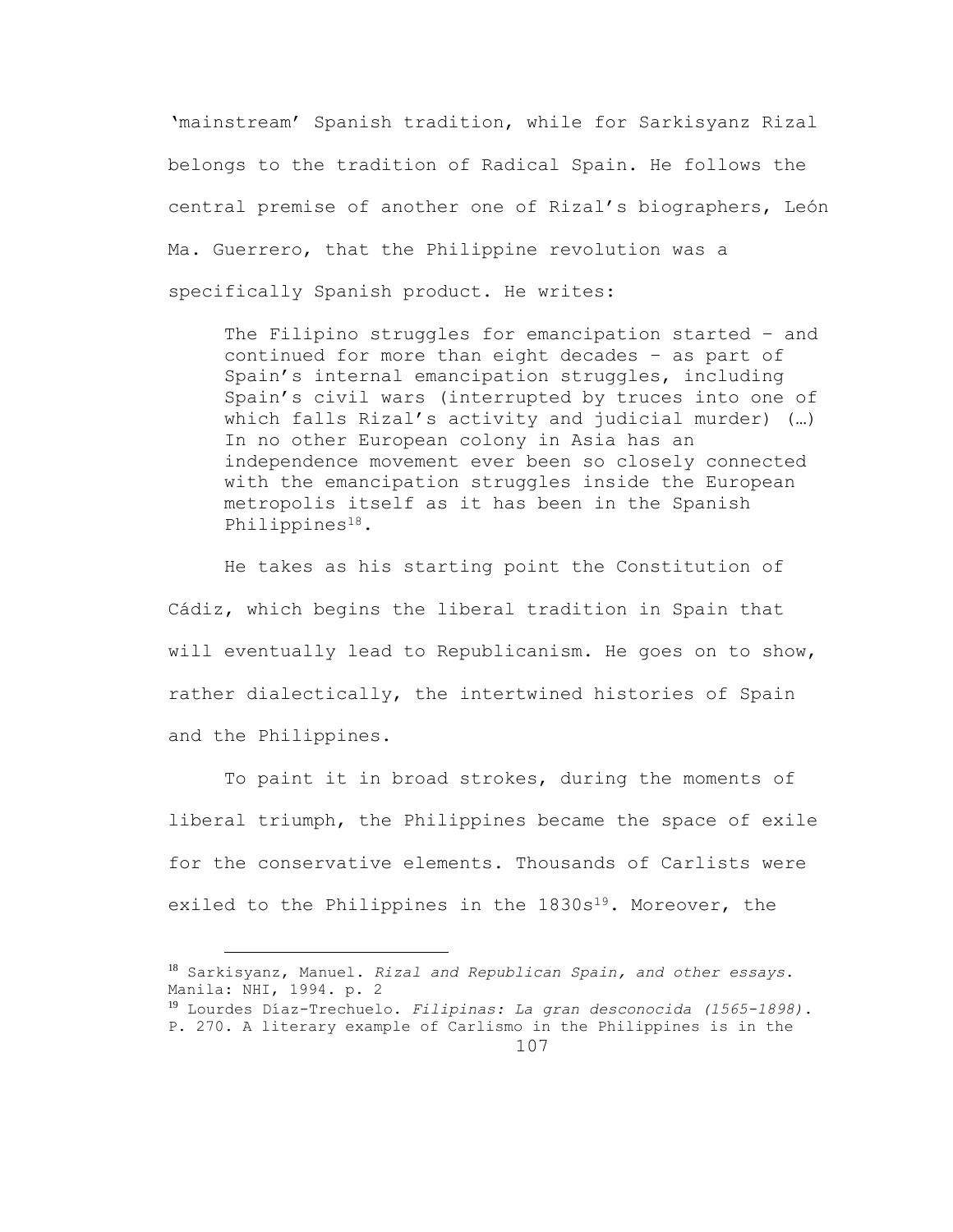clerical violence that had occurred in Spain up to that point was also transplanted to the Archipelago<sup>20</sup>. This resulted in a general oppression that was perhaps most pointedly felt by the middle class who in turn sent their sons (I know of no female exception) to Spain for their education. There they were inculcated with the 'enlightened' ideas that prevailed in the universities of the time (like the classes taught by the Masonic leader Miguel Morayta). Upon their return to the Philippines they were of course labeled subversives for their adherence to those ideas. If this sounds familiar, that is of course because it is essentially the story of Rizal himself, not to mention that of Ibarra, the protagonist of the *Noli*.

By inadvertently making the Philippines the last bastion of conservatism, the liberal government had created a predicament for Spanish imperialism. The racial hierarchy that privileged Spanish blood above all else allowed power to slip into reactionary hands and was consolidated to such

L,

*Noli*: in the first chapter Padre Dámaso exclaims "para nosotros no hay más rey que el legítimo…" at which point he is cut off by a lieutenant (p. 8)

 $20$  Luckily for the Filipinos, the inquisition had been banned a few years before the implementation of 'special laws' that gave the religious orders free reign in the Philippines. Given the distance between Manila and Mexico (Nueva España), the Inquisition never had a strong presence in the Archipelago, which served as a kind of refuge (or exile depending on perspective) for Jews fleeing the *Santo oficio*.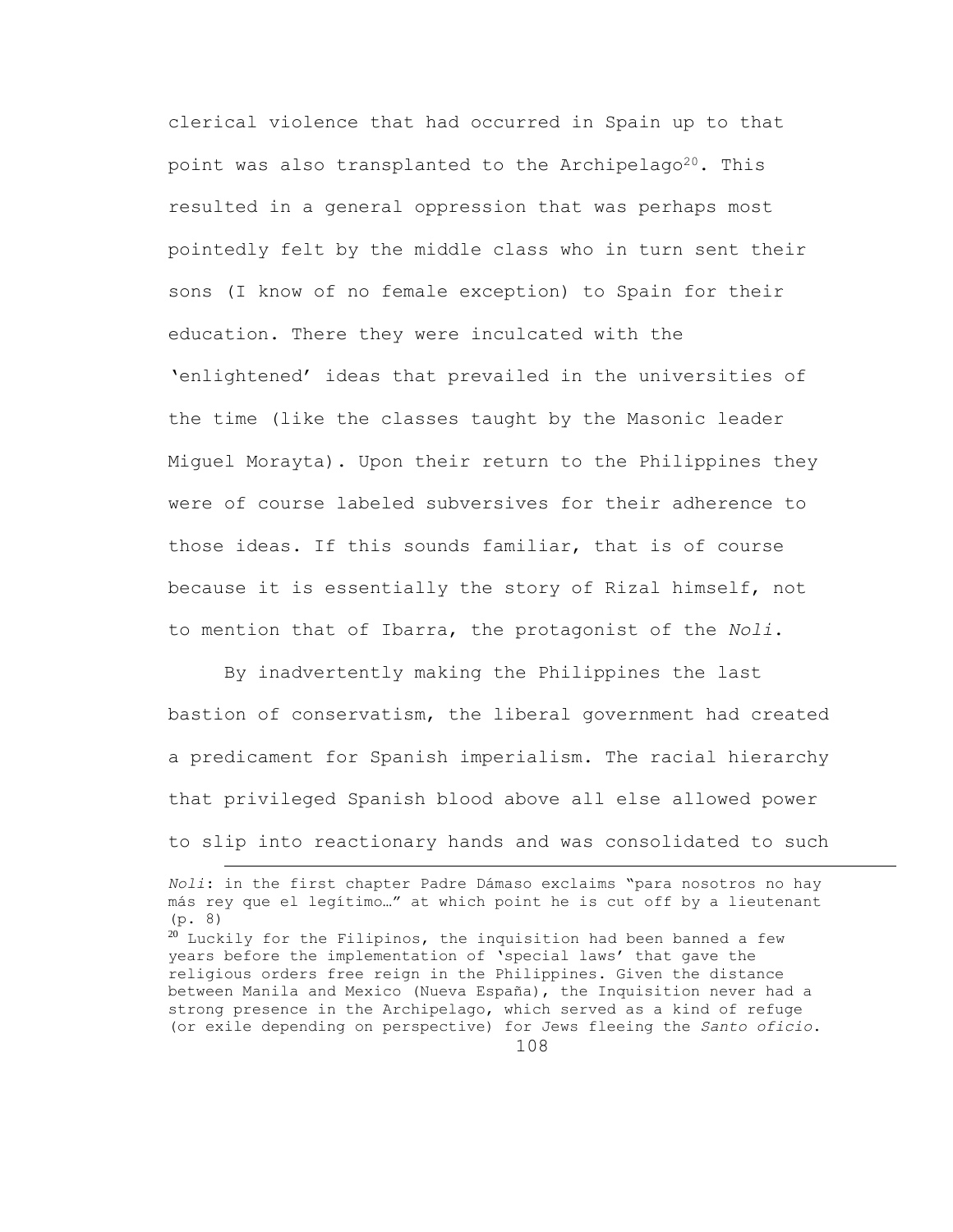a point that the Madrid government was no longer able to control the actions of the Philippine civil government or the friars. Yet, no moves could be made to change the real governing institutions in the colony (i.e. the friars) due to Madrid's fear of losing the colony altogether. Although the friars had essentially created the space for subversive thought through their oppression of the natives, they were also seen as the only Spanish institution in the islands that wielded any real power over the population. Thus all the subsequent central governments (liberal, conservative, or even republican) continued to permit the 'frailocracy.' Laws were passed in Madrid to allow the Philippines to be governed by 'special laws' making it exceptional amongst all of the remaining colonies $21$ . This of course led to further frustrations among the reform-minded *ilustrados*, pushing them closer to embracing separatism.

Moreover, the Philippines was trapped in the paradox of the racial politics of the time: native 'inferiority' (as depicted in the pseudo-scientific literature of the time22) was used to justify the monastic privilege in the

<sup>21</sup> Díaz-Trechuelo p. 269

<sup>109</sup> <sup>22</sup> See Megan Thomas' *Orientalists, Propagandists, and Ilustrados: Filipino Scholarship and the End of Spanish Colonialism*. Minneapolis, U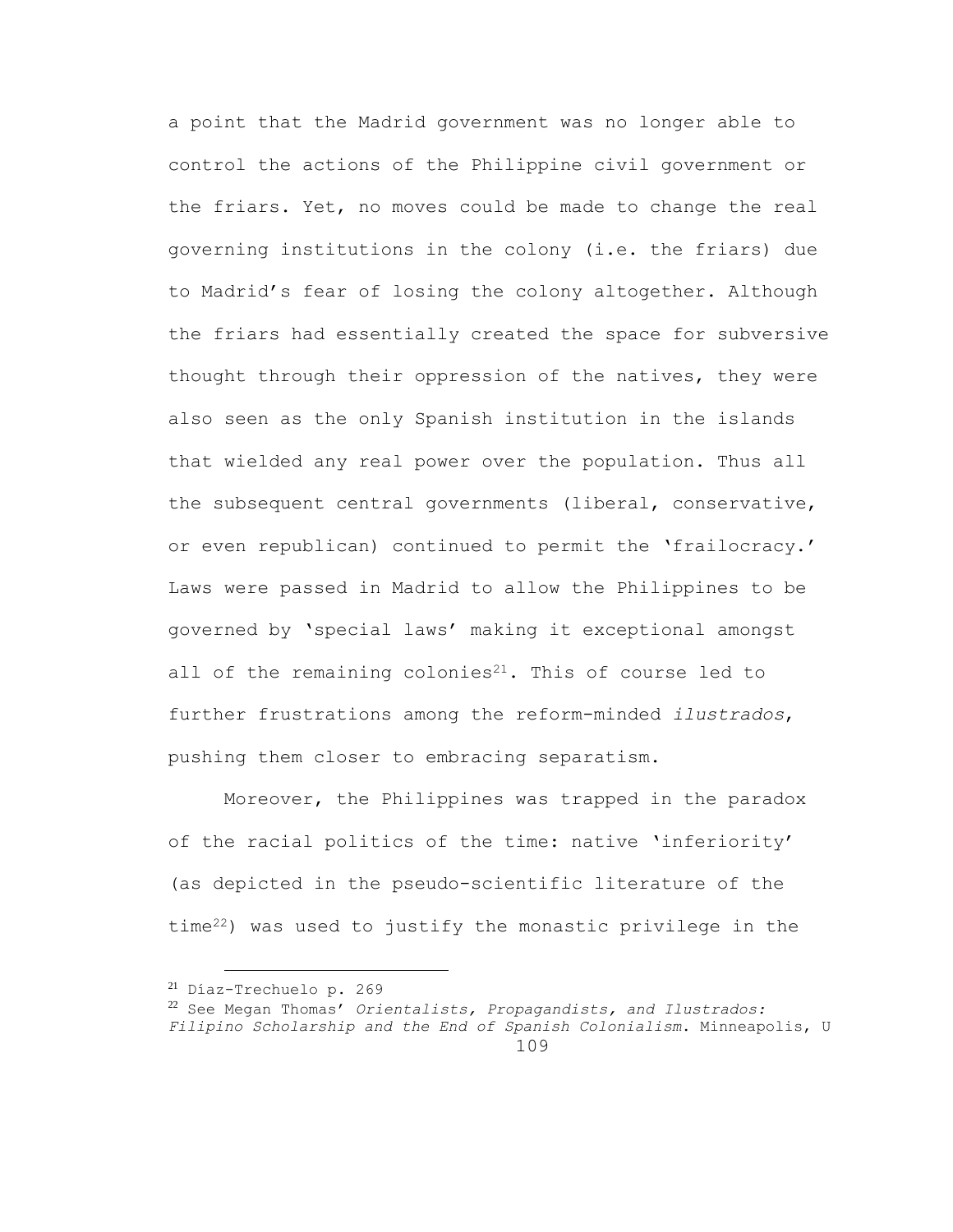Archipelago. Their charge was to educate the Filipinos and bring them up to the level of the other colonies. This only prevented the friars from carrying out their task, as they knew by successfully educating the Filipinos, they would essentially be setting the foundation for their own loss of power. As an aged priest states in the *Noli*: "caeremos como caimos en Europa23."

The suppression of the Filipino *ilustrados* was, according to Sarkisyanz, a proxy war against 'enlightened' Spain. It was an extension of their long struggle with the progressive traditions in Spain. Cuba was economically speaking a much more important colony, but the fight for the Philippines represented the struggle for the very identity of the Spanish nation (even without its empire); for it was here that Spain, the 'two Spains,' had to confront themselves in the mirror. Each central government was forced to confront its own paradoxes.

Despite Sarkisyanz's occasional excessive adulation of this mythical radical Spain, his real axe to grind is with Franco's Spain. According to him, Rizal's relationship to

Minnesota, 2012 p. 23-24. Of course, the name for this 'science' is Orientalism (and eventually Anthropology); see Immanuel Wallerstein's *World Systems Analysis: An Introduction*. Durham: Duke, 2004. <sup>23</sup> Rizal *Noli* p. 47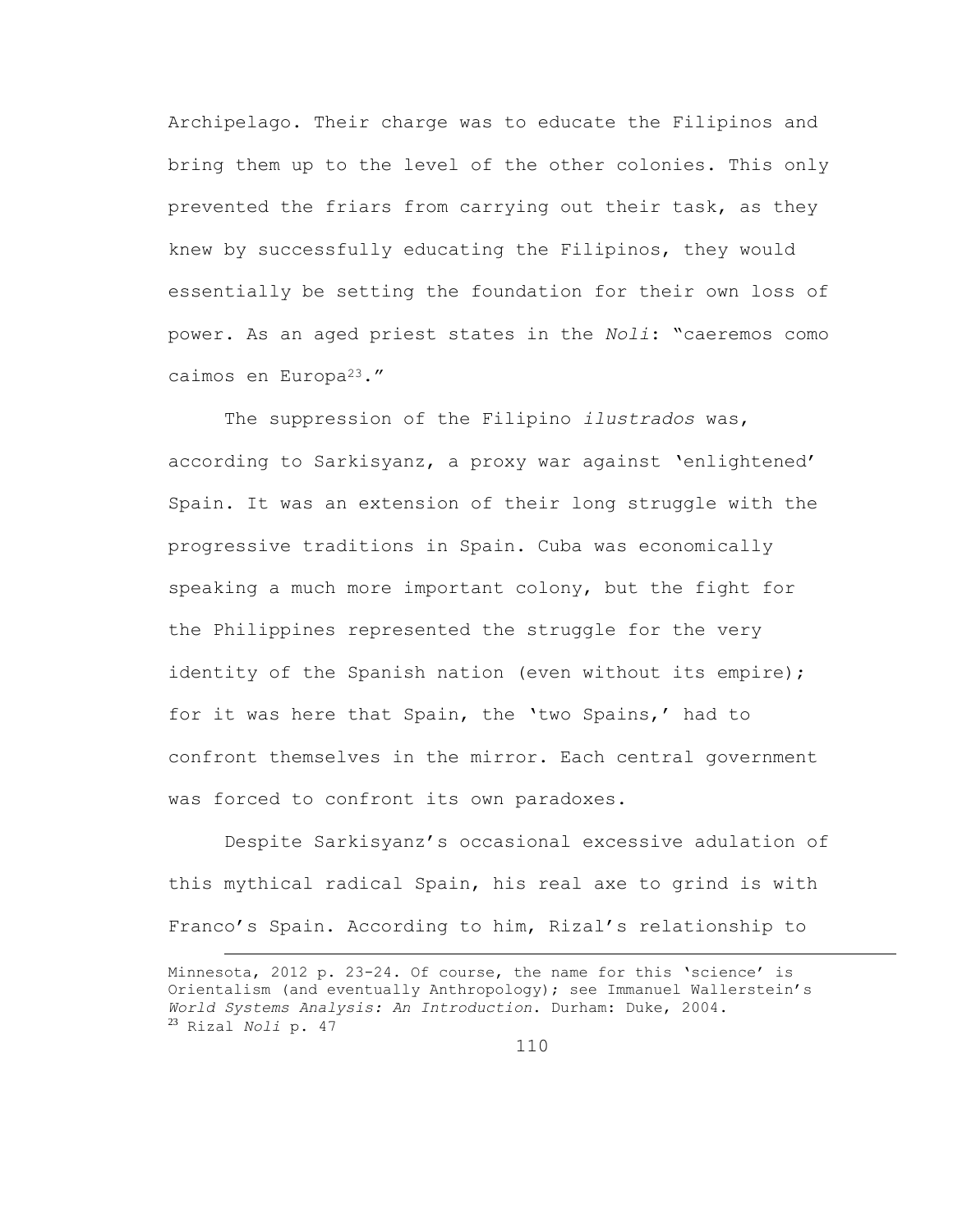the radical Spanish tradition was suppressed in the Philippines as a result of several problems: first of all was the fact that among the Spaniards, creoles, and mestizos that remained in the Philippines after the war of 1898, many became Franco sympathizers when he came to power. He points out: "unlike in practically every other country with resident Spaniards, in the Philippines most of them sympathized with Franco's 'crusade'24." Before the tide turned against the Axis during the Second World War he estimates the number of *falangistas* in the Philippines to be around 10,000 which included several members of the upper and middle classes like Enrique Zobel<sup>25</sup>. Others were sympathetic to Franco's cause, like native President Elpidio Quirino, who Sarkisyanz quotes as saying "Spain, presided by Generalissimo Franco, has a heart of gold<sup>26</sup>." The overwhelming religious faith of the people (a 'gift'

<sup>24</sup> Sarkisyanz p. 159

<sup>&</sup>lt;sup>25</sup> The Zobel family (descended, ironically, from German Jews!) continues to be one of the most important Creole families in the Philippines as well as being one of the wealthiest families in the world according to Forbes magazine. The Zobel Prize, perhaps the highest literary award in the country, is still awarded every year to Filipino authors and scholars who write in Spanish or work to preserve Hispanic culture in the Philippines. Other members of the family include Fernando Zobel, the modernist painter.

<sup>26</sup> Sarkisyanz p. 161. Then Vice-President Nixon said the same thing about Franco: the United States became an ally of Franco in 1953. Ironically, the U.S. was one of only two nations (the other being Switzerland) that recognized the First Spanish Republic in 1871.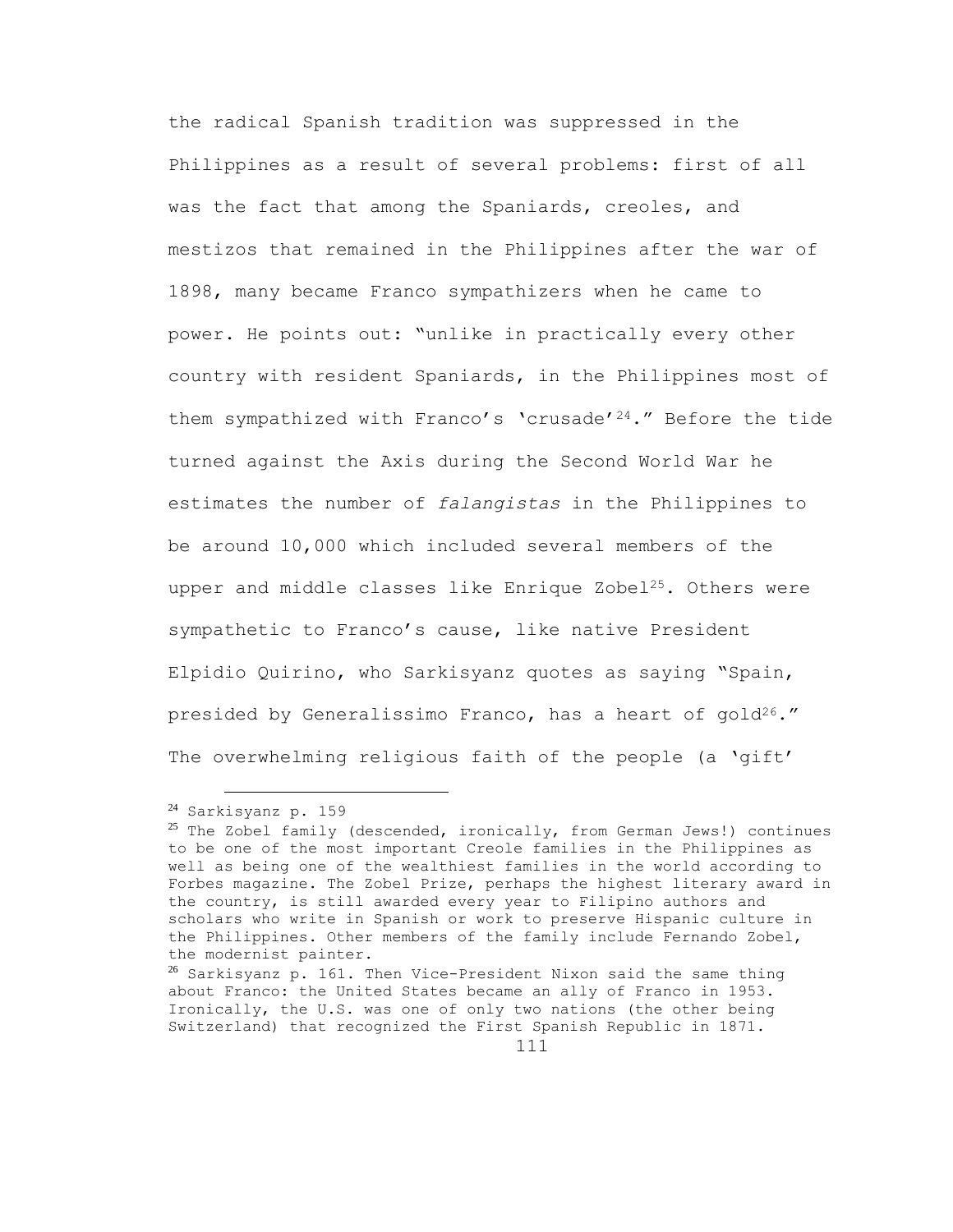from the centuries of 'frailocracy') coupled with the fact that the descendents of almost exclusively conservative Spaniards controlled vast amounts of Philippine wealth, ensured the repression of Rizal's connection to the Spanish radical tradition.

The other important factor was Franco's Spain itself. According to Sarkisyanz, Franco's decades long stranglehold on power effectively suppressed any talk of republican Spain. Its defeat ended the notion of the 'two Spains;' under Franco, Spain was "Una, Grande y Libre." National diversity was reduced to a conservative mythology of 'Spanish-ness,' expressed in the worn stereotypes of bullfighting, flamenco, and football. While the memory of Republican Spain was preserved by the tens of thousands of exiles who fled the regime (as well as in private by many of those who stayed behind), they were cut off from the Philippines by the United States, the Franco's Filipino allies, and of course by Imperial Japan. If Rizal represented the Spanish republican iteration of the construction of national consciousness, Franco's version, Retana's "España negra," the embodiment of Unamuno's fears, was the one that won out in the peninsula.

112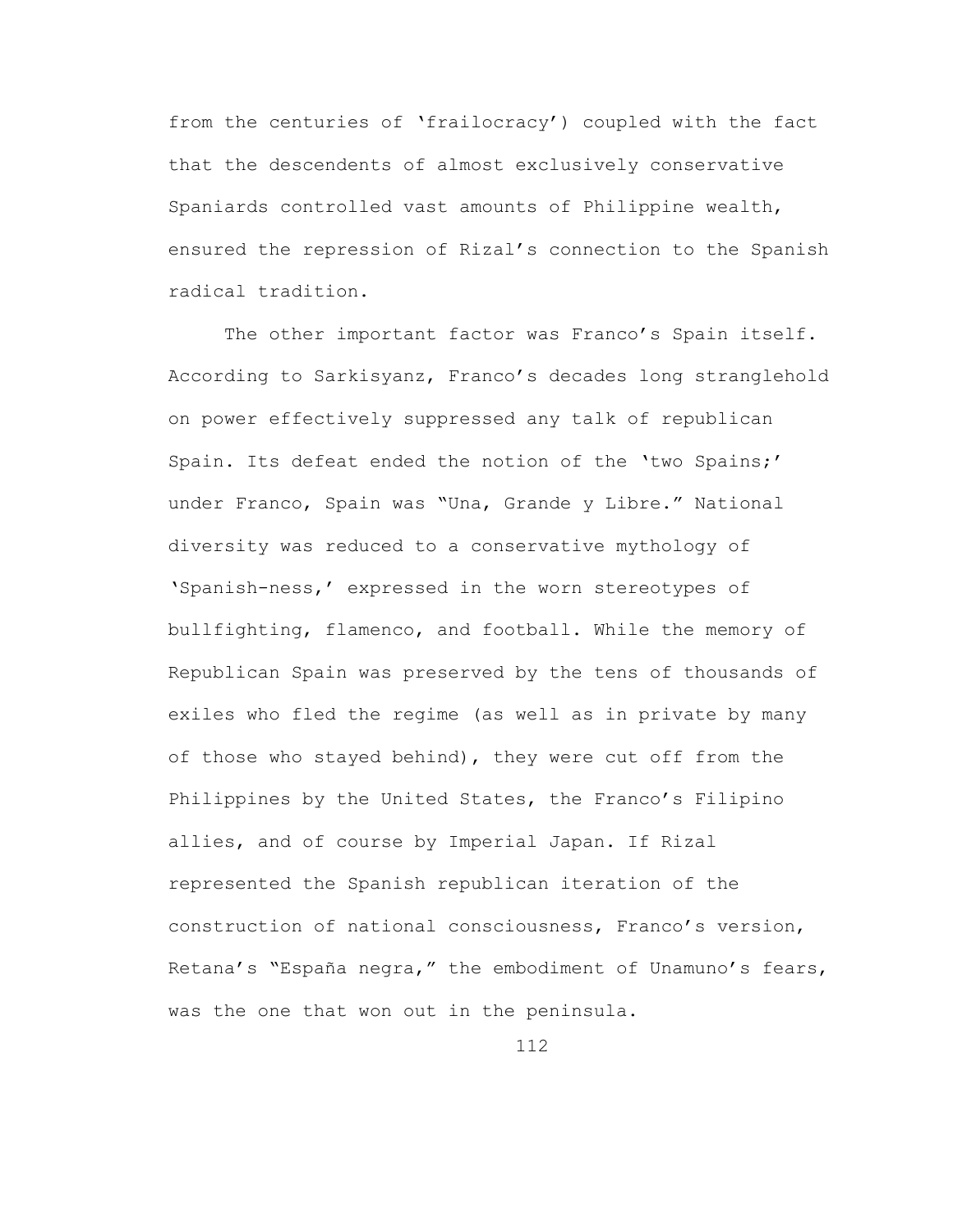Sarkisyanz's assessment suffers from many of the same problems as Retana's: Rizal's relationship to Spain is trapped in an effectively mythologized notion of a 'liberal' Spain as separate from the 'españa negra.' By failing to problematize this concept of 'enlightened' Spain he misses the racial politics deployed by the liberals and republicans as well. In other words, racial equality was, with few exceptions, simply not the lived political reality of the time. The fact is that many of Rizal's other contemporary critics (specifically Vicente Barrantes and Pablo Feced, and even Retana himself) were also partisans of Spanish progress and liberalism<sup>27</sup>.

While many historians, such as Henry Kamen, go to great lengths to show the myth of the Spanish 'historic nation<sup>28</sup>' (i.e. that it was never a 'real' unified entity) it cannot be denied that the construction of the Spanish empire itself seemed to forge at least the semblance of unity for the Iberian Spaniards. It was an historical inevitability: the presence of the 'other' created the necessity to invent an imperial 'self.' Even if Spaniards a<br>B

<sup>27</sup> Their vitriolic critiques of Rizal were published in the journal *La España moderna* and other nominally liberal reviews. <sup>28</sup> Kamen, Henry. *Imagining Spain: Historical Myth and National Identity*. New Haven: Yale, 2008.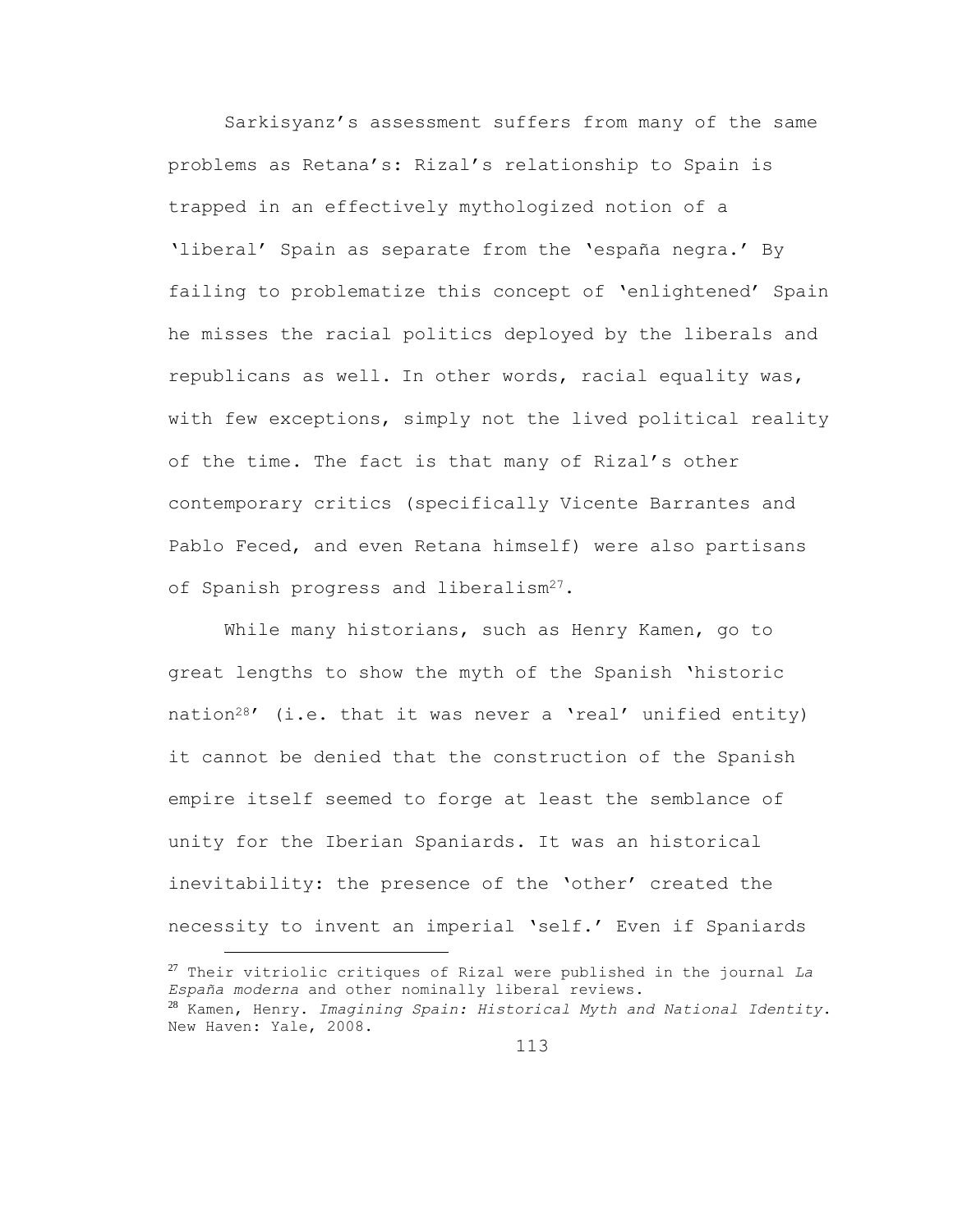could not positively define themselves as a unity because of their internal differences, they could identify themselves negatively in the sense that they are not that colonized 'other.'

## **Rizal and the "Two Spains"**

Their theses seem to hold up to scrutiny based on several of Rizal's own writings: throughout his life he invoked the name of this 'enlightened' Spain several times in a positive way. We see this in his 1884 speech at the Hotel Inglés celebrating the Filipino painters Juan Luna and Félix Resurreción Hidalgo who had won important prizes in Madrid for their work. He says:

I believe I see two luminous arches that, starting from both regions (i.e. Spain and the Philippines), are going to be entwined there above, impelled by the feeling of common origin, and from that height unite two peoples with eternal bonds, two peoples that sea and space separate in vain, two peoples in which the seeds of disunion that men and their despotism blindly sow do not germinate. Luna and Hidalgo are Spanish as well as Philippine glories. They were born in the Philippines but they could have been born in Spain, because genius knows no country, genius sprouts everywhere, genius is like light, air, the patrimony of everybody, cosmopolitan like space, like life, like  $God.29$ 

Later he continues:

<sup>114</sup> <sup>29</sup> Rizal *Political and Historical Writings* p. 18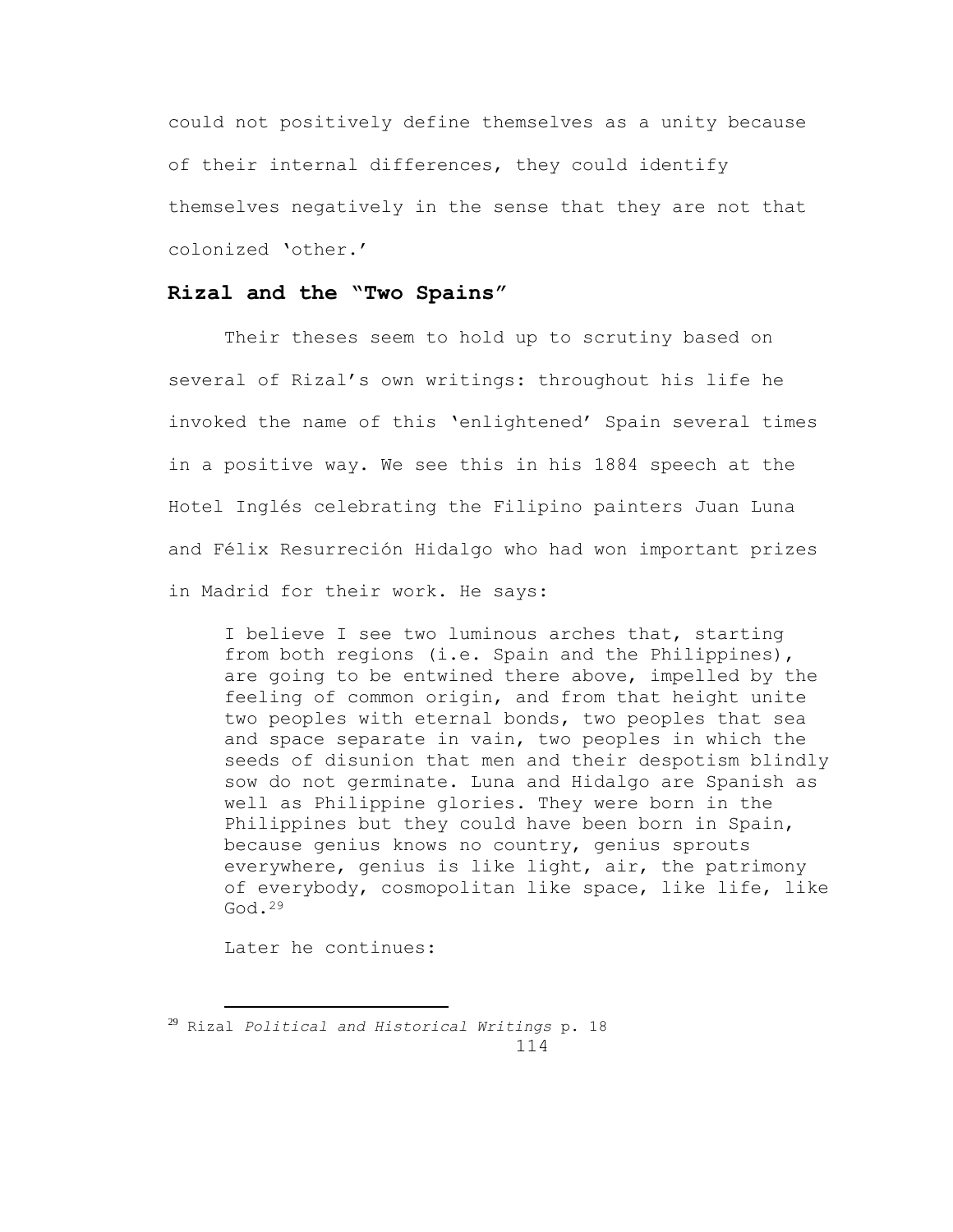The boundaries of Spain are neither the Atlantic nor the Cantabrian nor the Mediterranean – it would be ignominious for the water to place a dam to her grandeur, to her idea – Spain is there, there where her beneficent influence is felt, and though her flag might disappear, there would remain her memory, eternal, imperishable. What does a piece of red and yellow cloth matter, what do rifles and cannon matter, there where a feeling of love, of tenderness, does not sprout, there where no fusion of ideas, unity of principles, harmony of opinions exist.<sup>30</sup>

'Eternal bonds' unite Spain and the Philippines for Rizal; there is an inextricable link between the two. This link, is based on 'love.' But this is not the fraternal love of equals, which (as in Martí's "Nuestra América") define the relationship between the American republics (or for that matter the ideal relationship between, say, Catalonia and Castile). Instead it is a maternal love; it is the love of 'mother' Spain for her 'daughter' the Philippines. Rizal, it would seem, recognizes the imbalance of this colonial relationship but does accept it as natural. But he is not simply supporting colonialism, this love is also a hypothetical; Rizal is not asserting its existence as much as he is issuing a warning, a warning that the very notion of Spain will not matter if she withholds her maternal love. This relationship, though

<sup>115</sup> <sup>30</sup> Rizal *Political and Historical Writings*. Manila: NHI, p. 21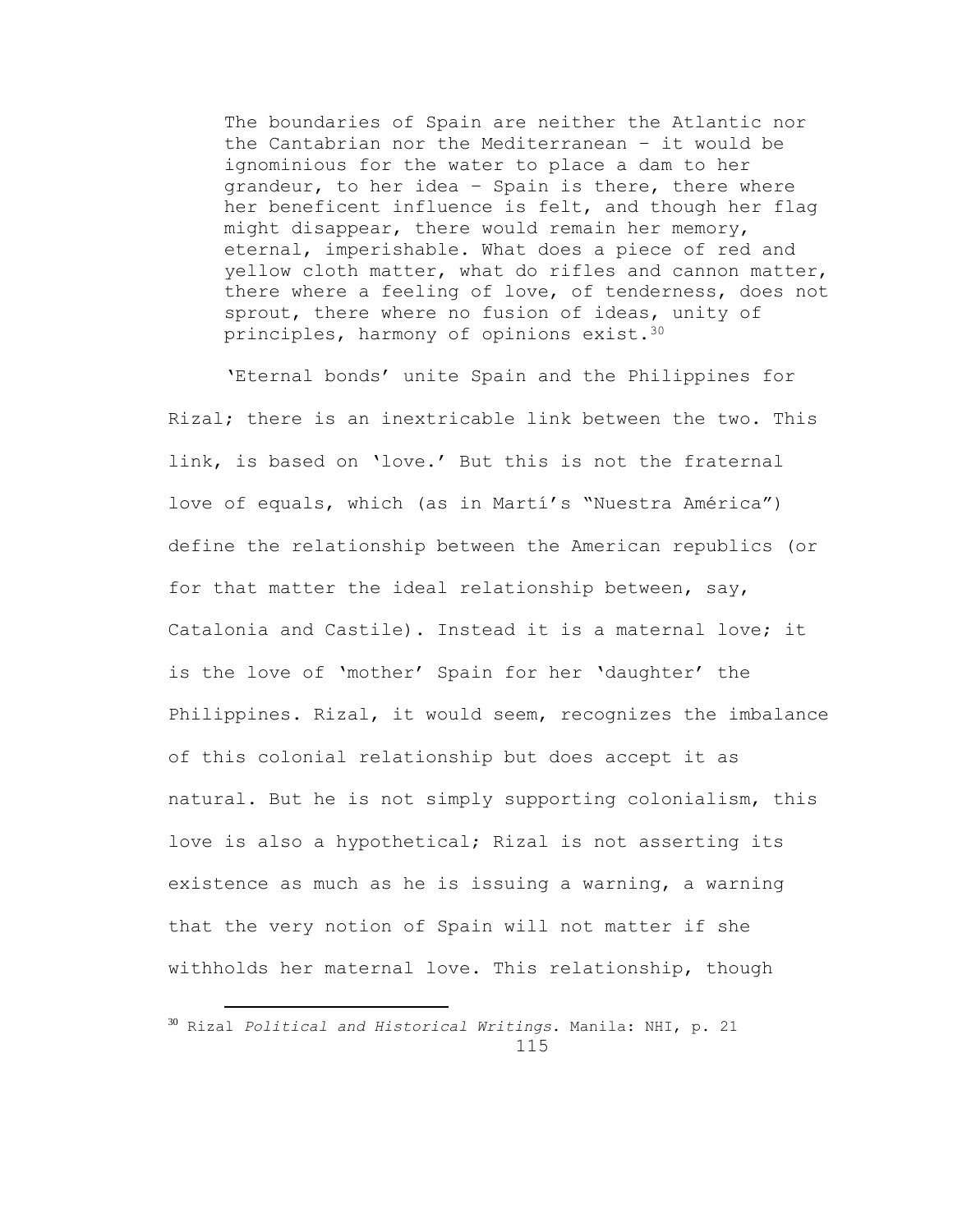unequal, still requires different responsibilities for the involved constituents. But, perhaps more importantly, this idea of Spain (or the Philippines, for that matter) is a utopian one. Neither exists as an national space in the usual sense of the word: they are purely idealistic constructions. However, we should be cautioned not think that Rizal's apparent idealism did not find its analogue in reality. In his famous essay "The Philippines a Century Hence" he wrote:

Some may criticize us for being utopians, but what's utopia? Utopia was a country imagined by Thomas Moore where there were universal suffrage, religious tolerance, an almost complete abolition of the death penalty, etc. When the little novel was published, these things were considered impossible dreams, that is *utopian*. Nonetheless, civilization has left far behind us the land of Utopia; human will and conscience have realized miracles, have abolished slavery and the death penalty for adultery – impossible things even in that very same Utopia!<sup>31</sup>

If we consider his utopian idea of Spain in this way, this passage from his speech is a direct challenge to the very national consciousness of Spain.

Although his political ideas continued to evolve over the years, the 'enlightened' Spain still appears in his

<sup>116</sup> <sup>31</sup> Rizal, *Political and Historical Writings* p. 152 (see note 30)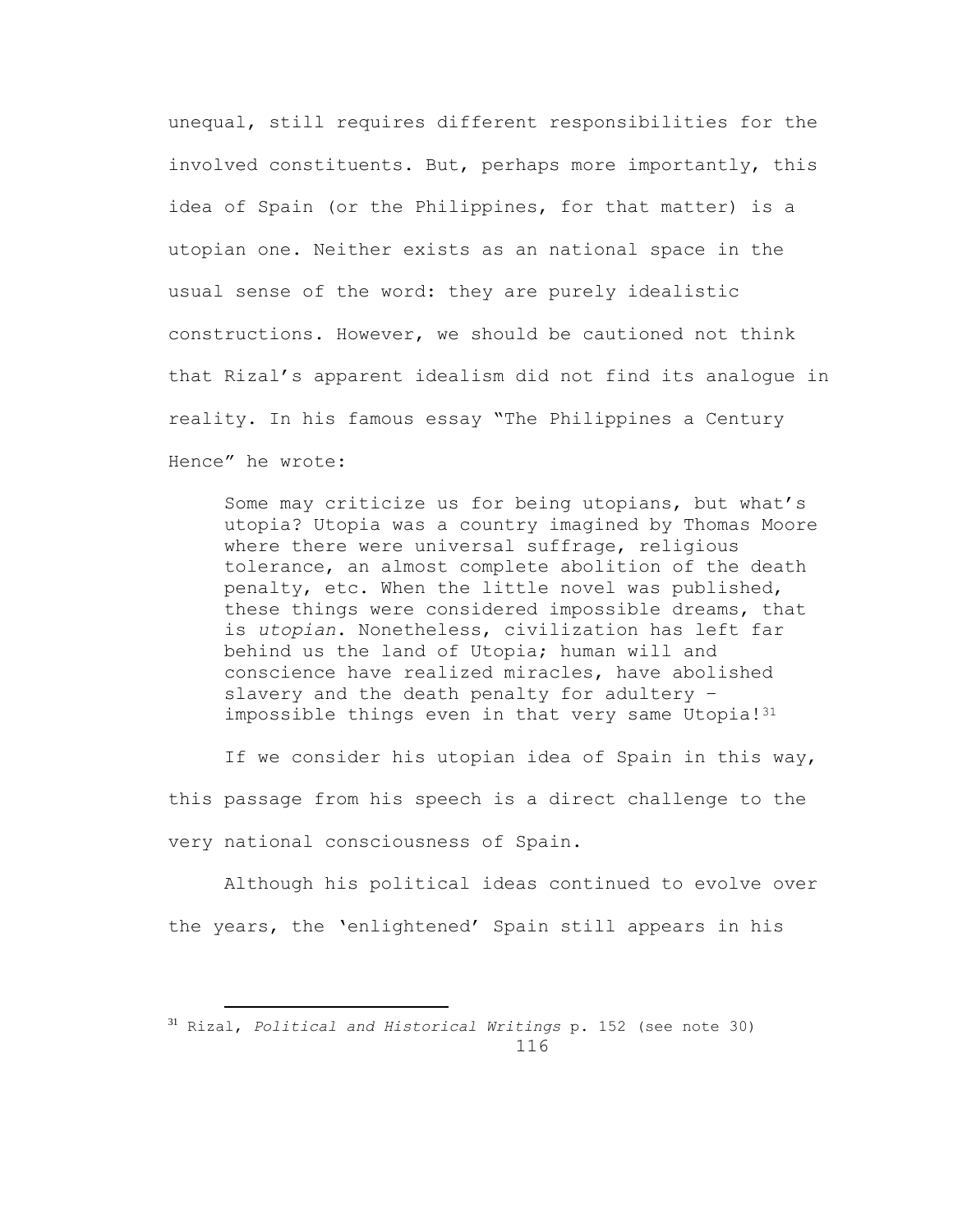writings: in 1896, during his trial for sedition, Rizal wrote the document "Data for my Defense." He states:

I have never believed, nor can I believe, that these aspirations of mine are criminal in the eyes of the Government. They are the aspirations that my eminently Spanish education, and as such patriotic, has evolved in me. Since childhood I have been educated among Spaniards, I have been nurtured with the great examples in the history of Spain, Greece, and Rome; later in Spain, my professors have all been great patriots. Books, magazines, examples, reason - all made me love the welfare of my native land, as the Catalan loves the welfare of Cataluña, the Vascongado, the Galician, the Andalucian, Vizcaya, Galicia, Andalucía, respectively, etc. So remote it was for me to believe that I was doing wrong, that never did I like to accept the protection of another nation. Twice I was offered German nationality and once English, and I never accepted either.<sup>32</sup>

Rizal himself expresses quite forcefully what has already been mentioned in Retana et al.: Rizal's 'crime' was nothing more than a real fidelity to Spain. To be 'Filipino' for Rizal was the same as being Basque, Catalan, etc. The Philippines was an intrinsic part of Spain, even for Rizal, and whatever separatist ideas that he may have possessed can (and should) be seen in the same way as the historic (and current) separatist movements in the Peninsula itself.

\*\*\*

<sup>117</sup> <sup>32</sup> Rizal *Political and Historical Writings* p. 345 (see note 30)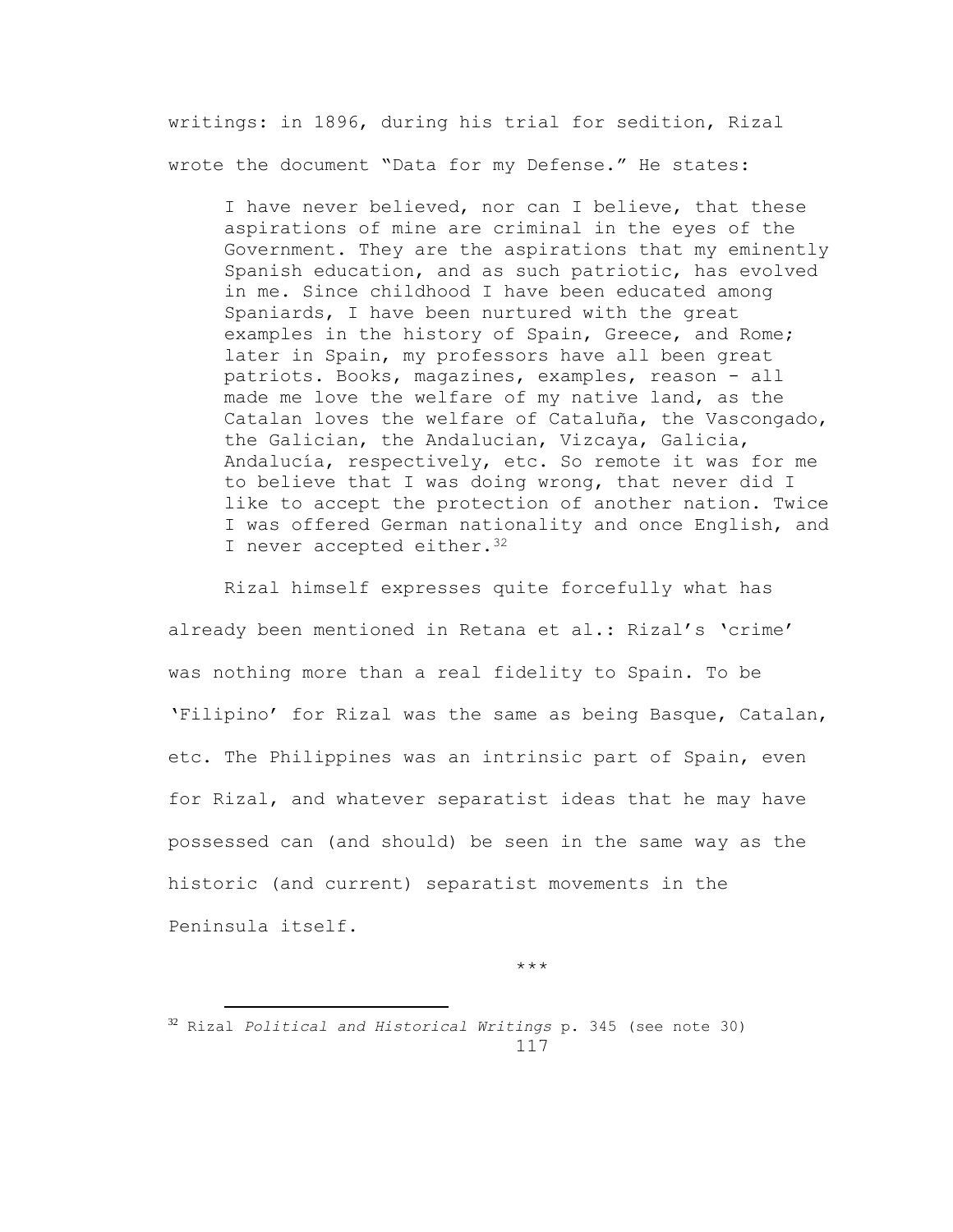John Schumacher claims that Rizal evolved from being an assimilationist (i.e. a supporter of the further integration of the Philippines into the Spanish empire) to being a separatist (who supported the eventual independence of the colony) around the time of the publication of the *Noli33*. Rizal had given up any hope in Spanish reforms, and Philippine freedoms would have to be won by the Filipinos themselves working beyond the imperial system. Schumacher believes that Rizal

did not condemn revolution, but *this* revolution at *this* time, for which the country was not yet prepared. It neither possessed the logistical resources to fight successfully, nor, more important to Rizal, was it yet formed into one *nation*, the object of his efforts from 1885, when he began the *Noli* until the Liga Filipina in 1892.<sup>34</sup>

Documents, such as the "Data for my Defense" were written under duress. Moreover, Eugenio Matibag describes these ambiguous moments as "narrative ruses," or

devices by which an author strives to protect his meaning, and/or himself, from the violence of or a consequence to interpretation. In a colonial situation, artifice allows what the author says and means to make its way past the censors of the regime and to reach, empower and redirect, by indirection, its intended readership.<sup>35</sup>

<sup>33</sup> Schumacher, John. "Rizal and Filipino Nationalism: A New Approach." *Philippine Studies*. 48:4, 2000. Pp. 549-571. P. 550 <sup>34</sup> Schumacher "Rizal and Filipino Nationalism" *p. 551* <sup>35</sup> Matibag p. 254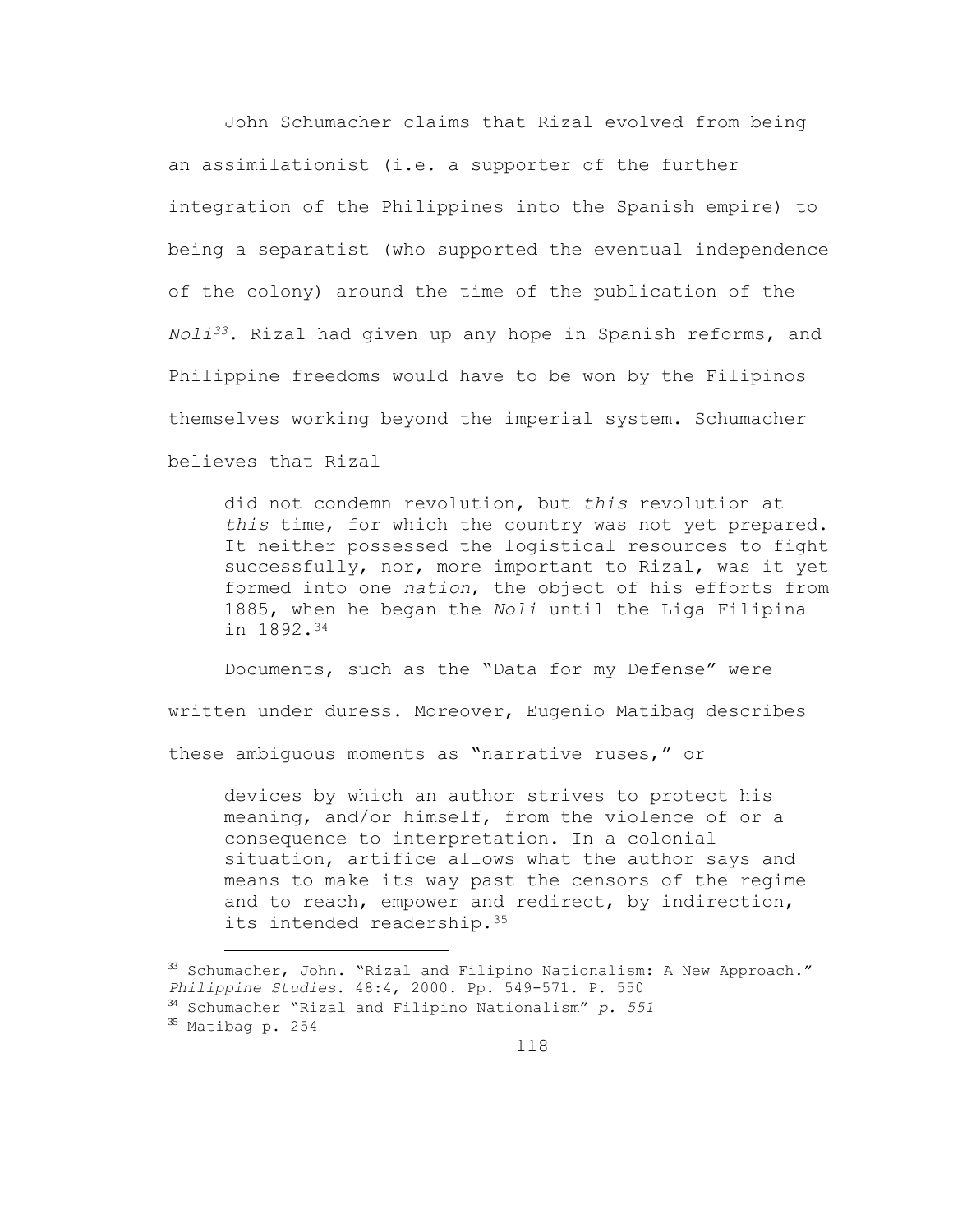The name for these 'misdirections' is *irony36*: we are to take Rizal's ambiguity as ironic interventions. However, Matibag's explanation does not take into account that Rizal never seemed to shy away from any confrontation with the authorities either in Spain or the Philippines. He knew that his writings were going to ruffle feathers, and that his novels were likely to be banned in the colony, so what need did he have of a 'ruse?' Schumacher's claim of duress makes more sense; Rizal publicly denounced the revolution at the last moment, but privately he harbored separatist ambitions. However, this seems to miss the very real irony that the writings of Rizal contained: in the *Fili*, for example we will see a passage, presumably not written under duress, that still looks to 'enlightened' Spain. Thus, we must think between Schumacher and Matibag.

In an early scene, Cabesang Tales, a peasant farmer, renounces his former life and takes up arms to become a *tulisán* and murders his immediate oppressors. The narrator breaks character, so to speak, and Rizal reveals himself do directly address his actual townspeople:

<sup>36</sup> For my understanding of irony see Wayne Booth's *A Rhetoric of Irony*. Chicago: U Chicago, 1975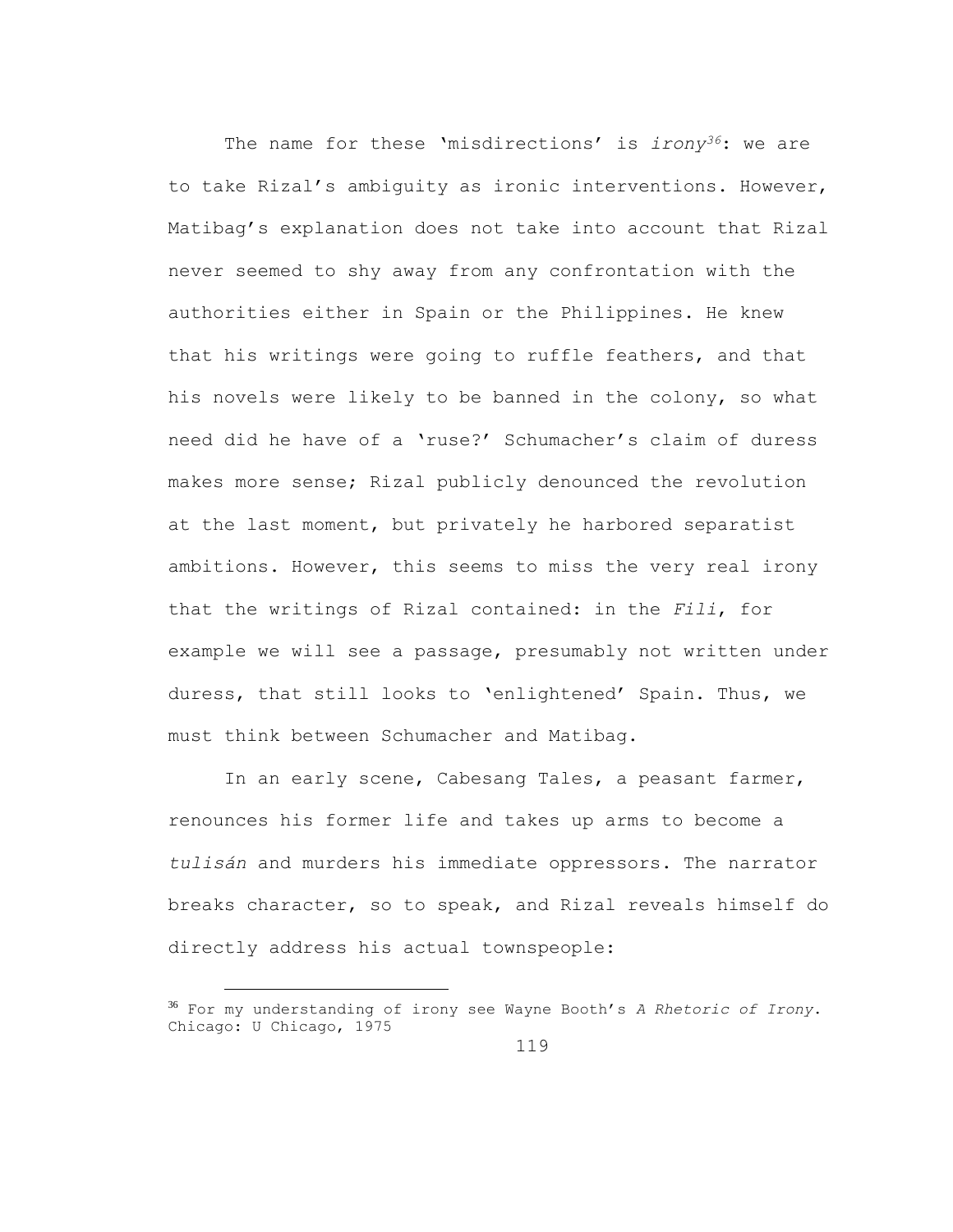¡Tranquilizaos, pacíficos vecinos de Kalamba! Ninguno de vosotros se llama Tales, ninguno de vosotros ha cometido el crimen! Vosotros os llamais Luis Habana, Matías Belarmino, Nicasio Eigasani, Cayetano de Jesús, Mateo Elejorde, Leandro Lopez, Antonino Lopez, Silvestre Ubaldo, Manuel Hidalgo, Paciano Mercado, os llamais el pueblo de Kalamba!... Habéis limpiado vuestros campos, habéis empleado en ellos el trabajo de toda vuestra vida, economías, insomnios, privaciones, y os han despojado de ellos, lanzado de vuestros hogares y han prohibido á los demás os diesen hospitalidad! No se contentaron con violar la justicia, hollaron las sagradas tradiciones de vuestro pais… Vosotros habeis servido á España y al rey, y cuando en nombre de ellos pedisteis justicia, y se os desterró sin proceso, se os arrancó de los brazos de vuestras esposas, de los besos de vuestros hijos… Cualquiera de vosotros ha sufrido más que Cabesang Tales y sin embargo ninguno, ninguno se ha hecho justicia… No hubo piedad ni humanidad para vosotros y se os ha perseguido hasta más allá de la tumba como á Mariano Herbosa… ¡Llorad ó reid en las islas solitarias donde vagais ociosos, inciertos del porvenir! La España, la generosa España vela sobre vosotros y tarde ó temprano obtendreis justicia.<sup>37</sup>

The passage references an event which had occurred during the interim between the *Noli* and the *Fili* (and, according to Schumacher, was well after becoming a separatist). In his hometown of Calamba, land that had been leased to Rizal's family and to some of their neighbors had been confiscated by their Spanish owners, the Dominican

<sup>37</sup> Rizal *El filibusterismo*. Manila: NHI, 1996 (originally published in 1891) p. 68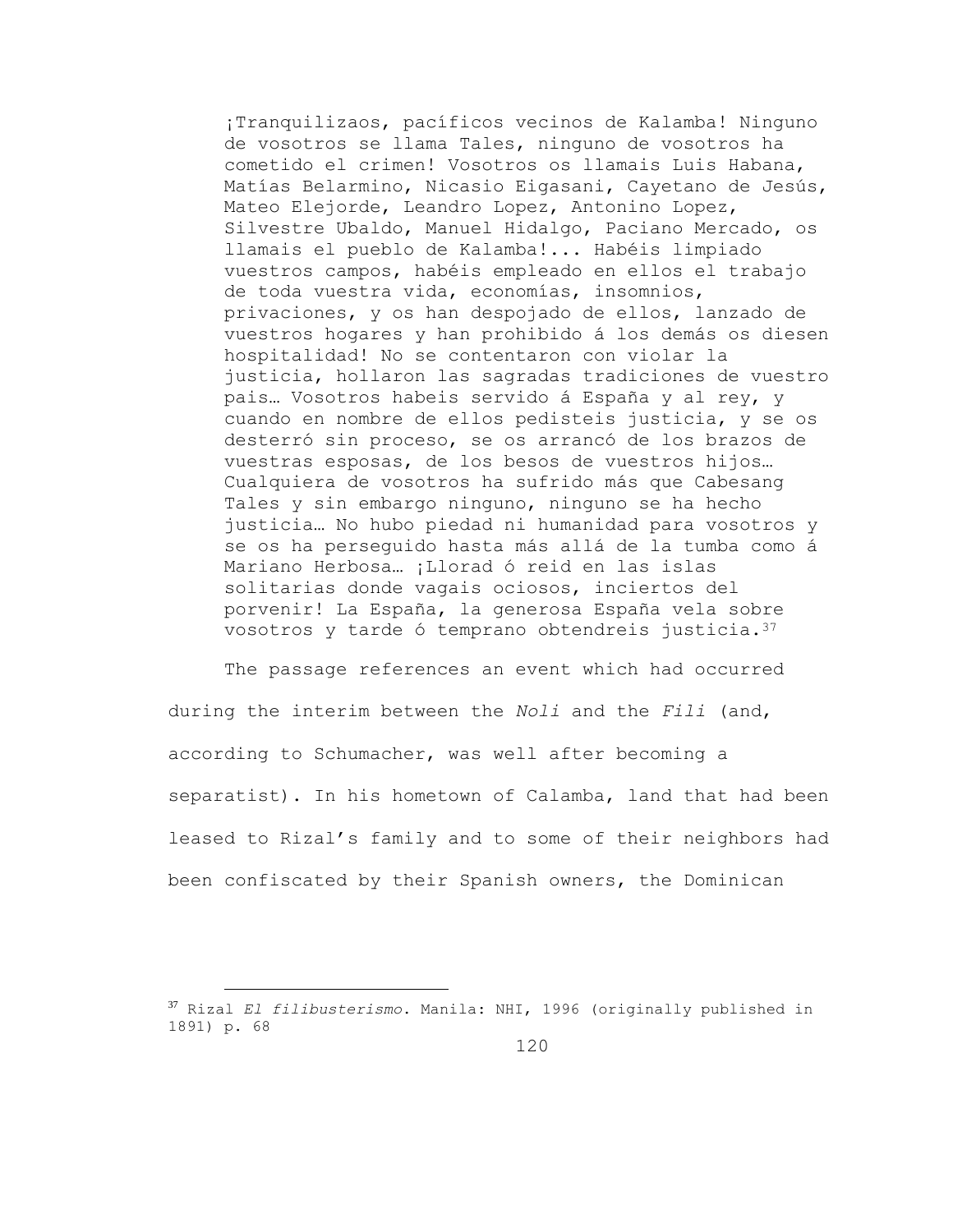order38. Here he breaks down the division between reality and fiction and names names (even those of his own family: Paciano Mercado was his brother). What is important is that the "two Spains" are evident there in the passage: one that denies justice and the other that will provide it, if not now then in the future. If this is a 'ruse,' then what does it mean? To be sure, Rizal is being ironic, but probably not in the way Matibag would say, I will argue.

# **The "Two Spains" in** *El filibusterismo*

In the *Fili* we also see the idea of 'enlightened' Spain undone by Rizal. This is seen through the depiction of the Spanish liberals in the Philippines. Though they should represent this noble Spain, in the end they disappoint.

Although Rizal claims to love this "españa generosa" the Spanish liberals in the novel, the supposed partisans of 'enlightened' Spain, do not represent this idea. First there is Sandoval, a peninsular Spaniard and student who joins with the other native and mestizo students in their movement for the construction of an academy for the

<sup>38</sup> It was Retana's comments in *La época* concerning the eviction that prompted Rizal to challenge his then rival to a duel.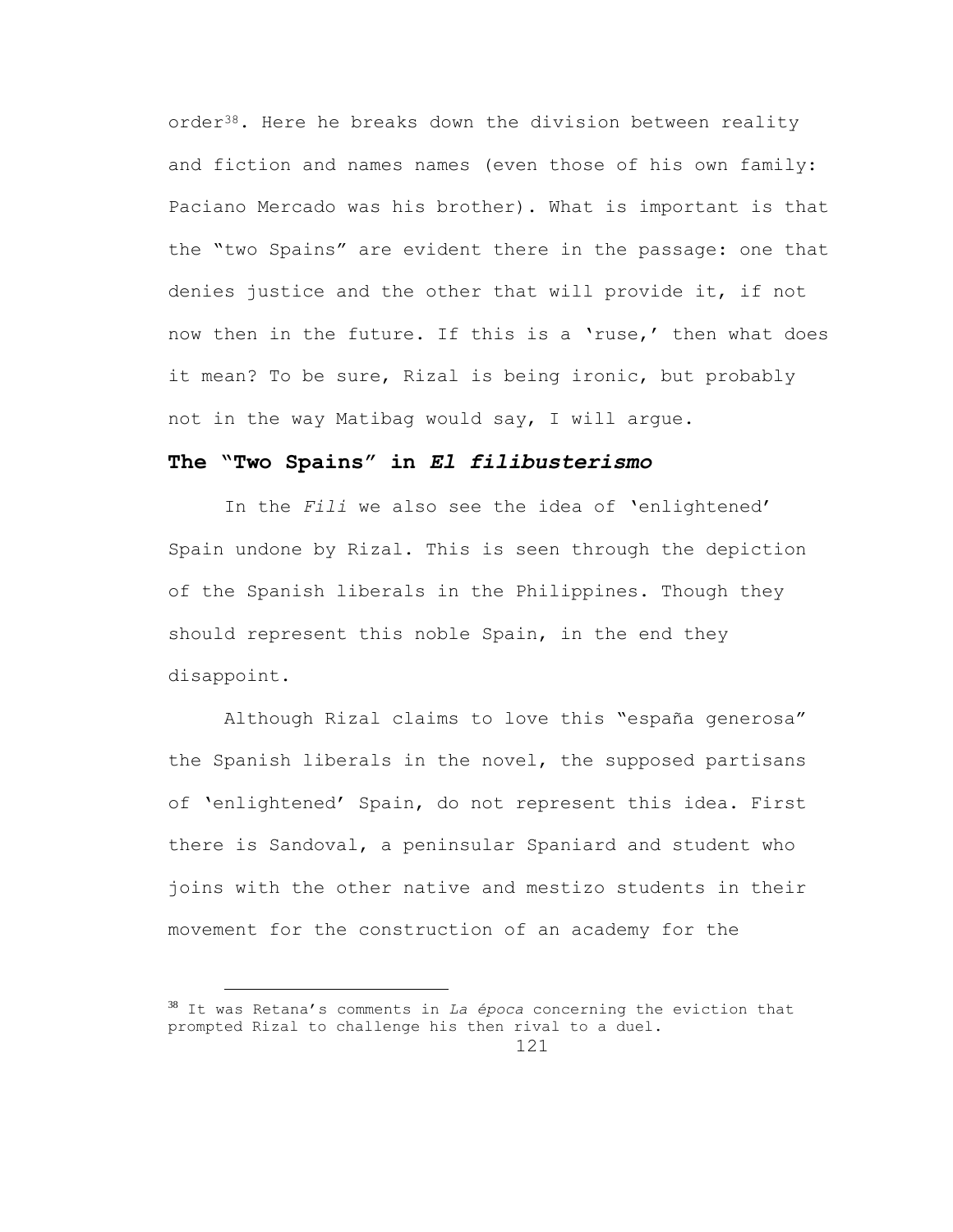instruction of the Castilian language. Then there is Don Custodio, a bumbling official in the civil government who joined the liberal party for strategic reasons of personal gain during a brief stay in Madrid. Third is the 'alto empleado,' the governor general's chief of staff, who defends native rights, in particular those of Basilio, a poor native student. Lastly there is Padre Fernández, a Jesuit priest who is seemingly amenable to the demands of the native students against the will of the other conservative clergymen. Despite their seemingly positive efforts, the narrator does not let them off the hook for their negative role in the colonial drama.

### Sandoval

a<br>B

We first see Sandoval in the chapter "Casa de estudiantes." We learn that he "vino de empleado á Manila y concluía sus estudios, completamente identificado con las aspiraciones de los estudiantes." The narrator continues, telling us that "las barreras que la política establece entre las razas, desaparecen en las aulas como derretidas al calor de la ciencia y de la juventud.<sup>39"</sup>

<sup>122</sup> <sup>39</sup> Rizal *Fili* p. 102. Also, Vicente Rafael writes about this passage in his book *The Promise of the Foreign: Nationalism and the Technics of*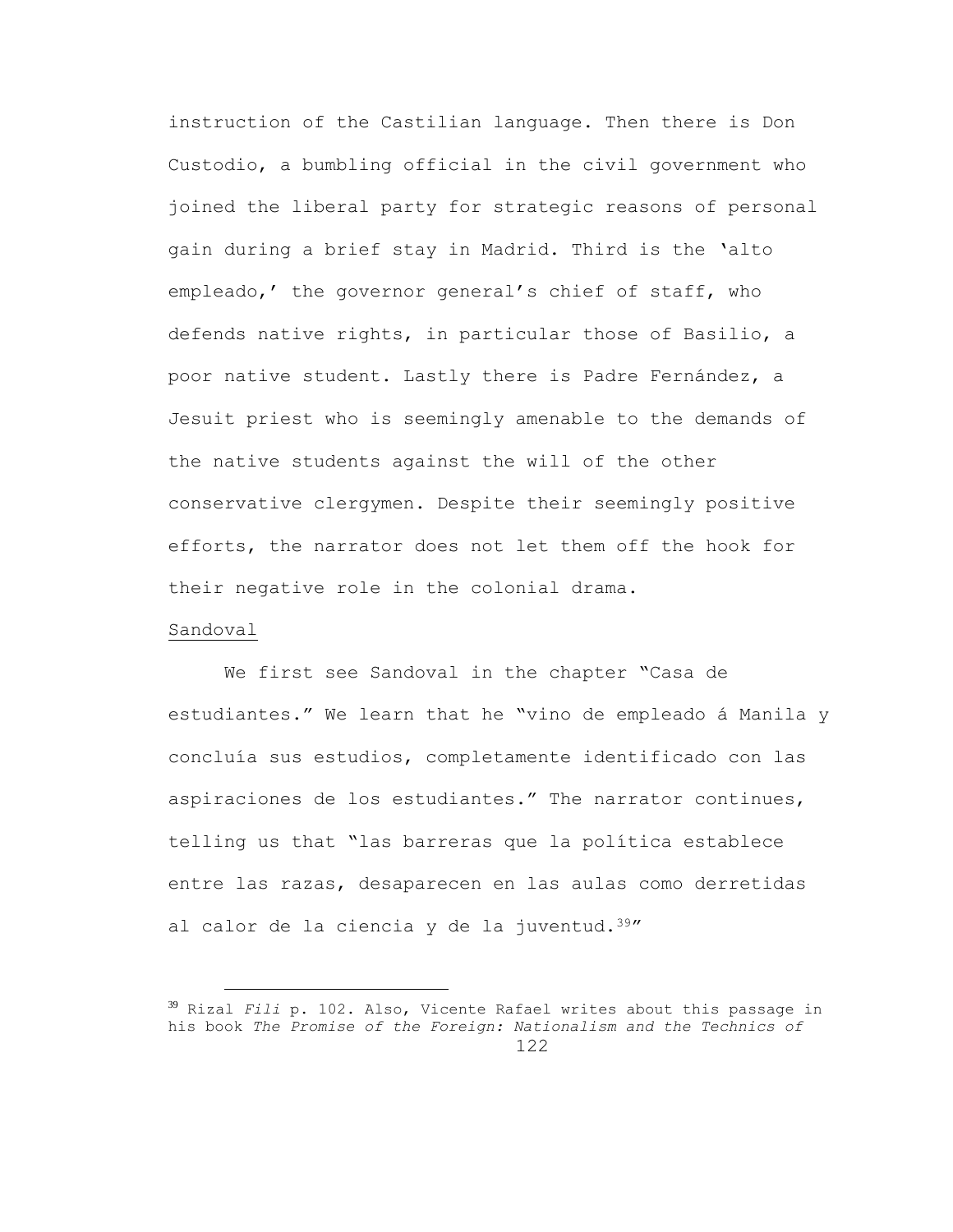However, we must see the statement as ironic: in the prior chapter, we learn that the Physics professor, Padre Millón, "conservaba ciertas dudas acerca de la redondez de la tierra y se sonreía con malicia al hablar de los movimientos de rotación y revolución en torno del sol.40" The narrator gives us a description of the Physics class there at the university:

La clase era un gran espacio rectangular con grandes ventanas enrejadas que daban paso abundante al aire y á la luz. A lo largo de los muros se veian tres anchas gradas de piedra cubiertas de madera, llenas de alumnos colocados en orden alfabético. Hácia el estremo opuesto á la entrada, debajo de una estampa de Sto Tomás de Aquino, se levantaba la cátedra del profesor, elevada, con dos escaleritas á ambos costados. Esceptuando un hermoso tablero con marco de narra sin usar casi, pues en él continuaba aun escrito el *viva!* que apareció desde el primer dia, no se veía allí ningun mueble util ó inútil. Las paredes, pintadas de blanco y protegidas en parte por azulejos para evitar roces, estaban enteramente desnudas: ni un trazado, ni un grabado, ni un esquema siquiera de un instrumento de Física! Los alumnos no tenían necesidad de más, nadie echaba de menos la enseñanza práctica de una ciencia eminentamente experimental; por años y años se ha enseñado así y Filipinas no se ha trastornado, al contrario continúa como siempre. Alguna que otra vez bajaba del cielo un instrumentillo que se enseñaba de lejos á la clase, como el Santísimo á los fieles prosternados, mírame y no me toques. De época en época, cuando venía algun profesor complaciente, se señalaba un día del año para visitar el misterioso Gabinete y admirar desde fuera los

*Translation in the Spanish Philippines*. Durham: Duke, 2005. However, he misses the irony in the statement. <sup>40</sup> Rizal *Fili* p. 91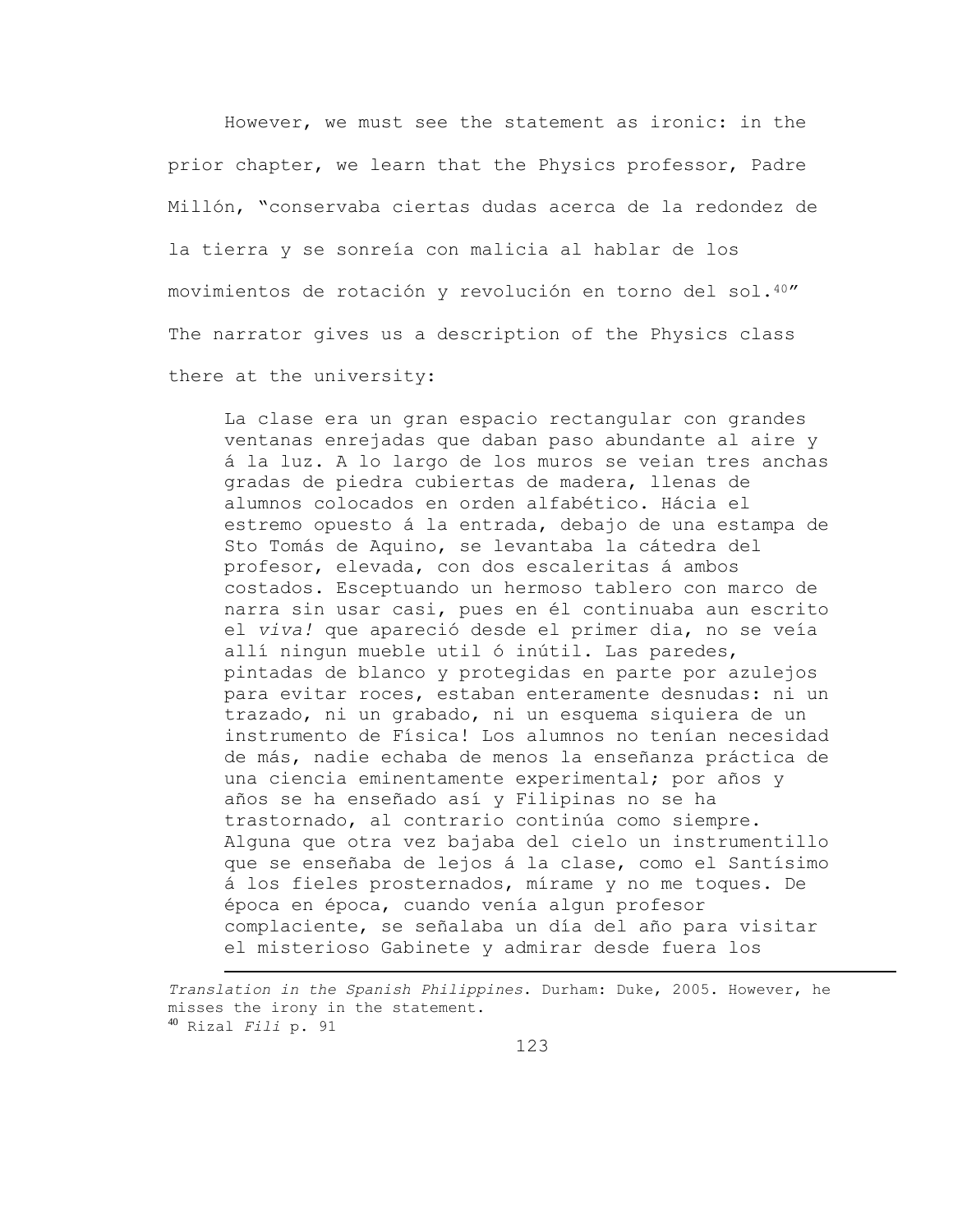enigmáticos aparatos, colocados dentro de los armarios; nadie se podía quejar; aquel día se veía mucho laton, mucho crystal, muchos tubos, discos, ruedas, campanas, etc.; y la feria no pasaba de allí ni Filipinas transtornaba. Por lo demás, los alumnos estan convencidos de que aquellos instrumentos no se han comprado para ellos; buenos tontos serían los frailes! El Gabinete se ha hecho para enseñárselo á los estrangeros y á los grandes empleados que venían de la Peninsula, para que al verlo muevan la cabeza con satisfaccion mientras que el que les guía sonríe diciendo:

- Eh? ustedes se han creido que se iban á encontrar con unos monjes atrasados? Pues estamos á la altura del siglo; tenemos un gabinete!<sup>41</sup>

The classroom, this supposedly emancipatory space, is an image of stasis and boredom; we can imagine that this is the exact opposite of the classrooms Rizal himself must have experienced in Madrid, Paris, or the Heidelberg. Here in the Philippines 'science' is reduced to a mere show for foreigners that shares its form with the catholic mass. While it may be true for the narrator that 'science' could reduce the barriers between races, it is certainly not the same 'science' that Sandoval and the other students experience in their classrooms.

On the contrary, this classroom is the space of oppression. In this same chapter we see the conflict between the student Plácido Penitente and the same Padre

<sup>41</sup> Rizal *Fili* pp. 89-90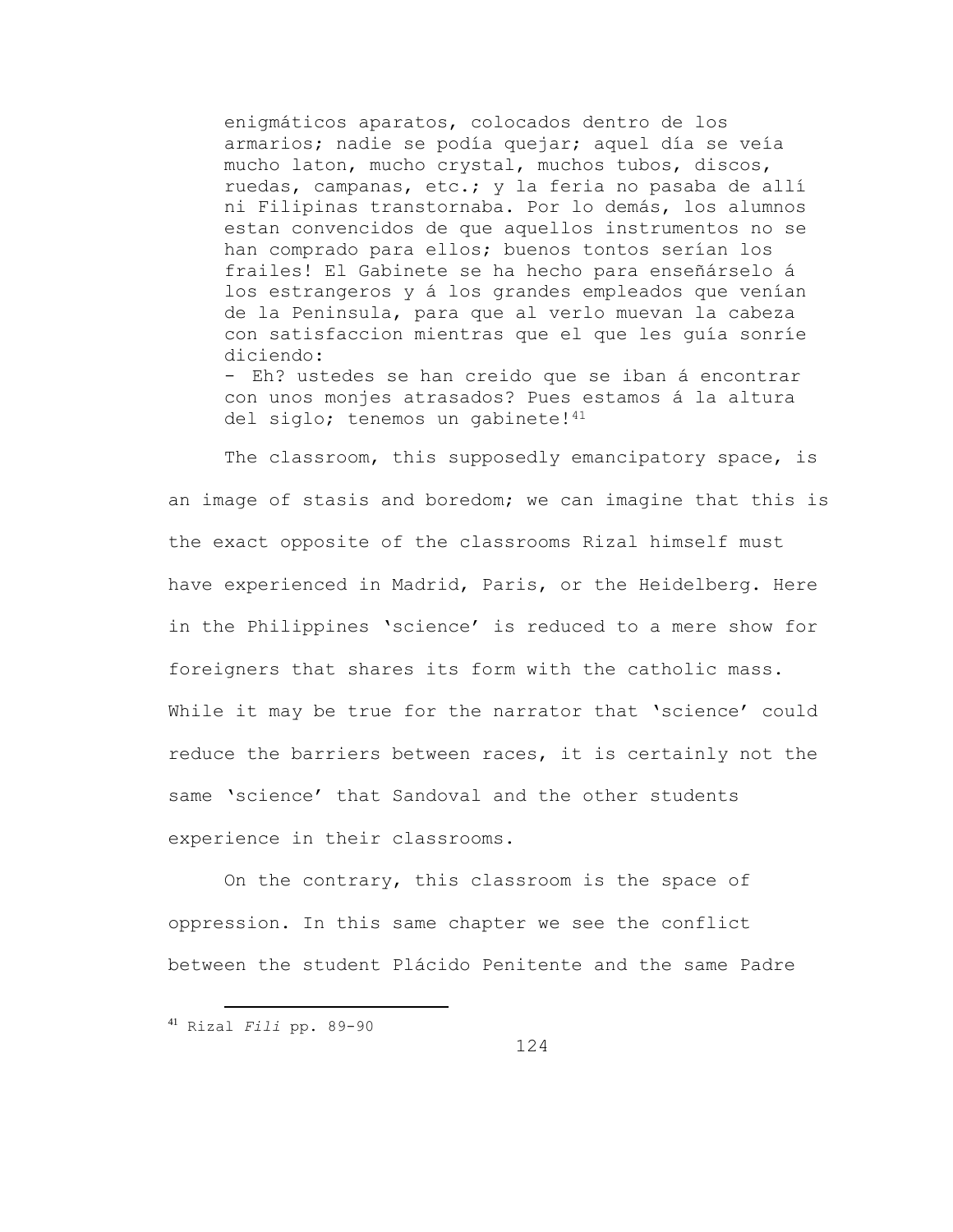Millón who "no solo tuteaba á todos los estudiantes como buen fraile, sino les hablaba ademas en lengua de tienda.42" Nonetheless he favors the students with Spanish blood despite their ignorance (or perhaps because of their ignorance), like Pelaez the dimwitted mestizo. On the other hand Plácido, a native, is treated with great contempt. Despite his intelligence he becomes the friar-professor's object of derision until his snaps: "¡Bastante; Padre, bastante! V.R. me puede poner las faltas que quiera, pero no tiene derecho á insultarme. Quédese V. R. con su clase, que yo no aguanto más.43" He leaves, and Padre Millón begins a long-winded discourse lamenting native presumptuousness and false pride. As the class ends, the rest of the students "salieron tan ignorantes como cuando entraron, pero respirando como si se hubiesen quitado un inmenso peso de encima. Cada joven había perdido una hora más de vida, y con ella una parte de su dignidad.44" The narrator continues, linking his perspective of Philippine reality with the fictive scene:

<sup>42</sup> Rizal *Fili* p. 92

a<br>B

<sup>44</sup> Rizal *Fili* p. 99

125

<sup>43</sup> Rizal *Fili* p. 98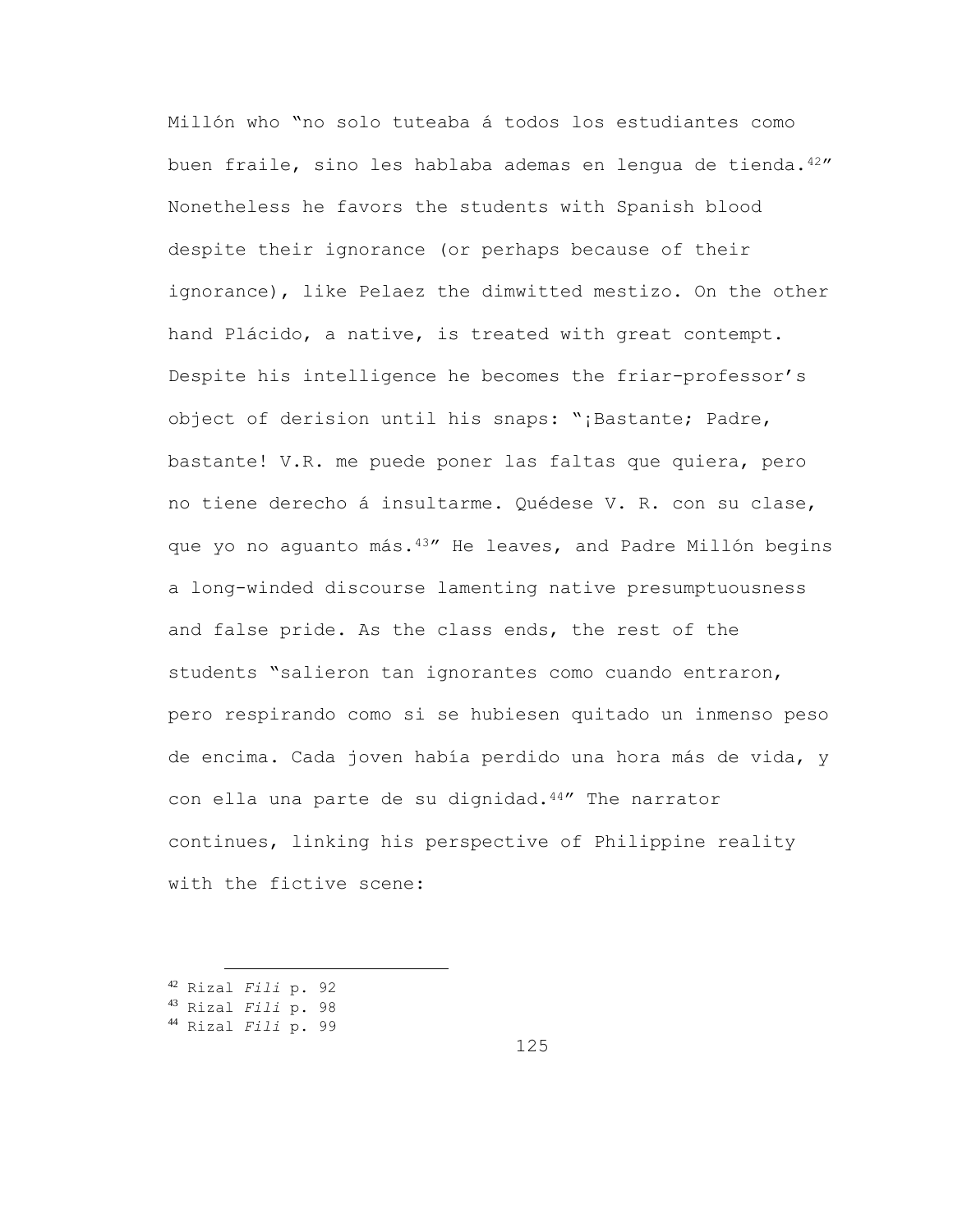Y como los doscientos treinta y cuatro, pasaron sus horas de clase los miles y miles de alumnos que les precedieron, y, si las cosas no se arreglan, pasarán todavía los que han de venir y se embrutecerán, y la dignidad herida y el entusiasmo de la juventud viciado se convertirán en odio y en pereza, como las olas que, volviéndose fangosas en cierta parte de la playa, se suceden unas á otras dejando cada vez mayor sedimento de basura.<sup>45</sup>

It is a definitive statement: those 'barriers' that have allegedly 'disappeared' are not only plainly visible, they have also been there since the beginning (recall that the first 'University' in Asia is the still extant *Universidad de Santo Tomás* founded in Manila in 1611) and will remain there unless something drastic occurs. When the narrator says in the next chapter that the barriers of race are overcome in the classroom, the reader has no choice but to see that he is being facetious.

This will affect our understanding of Sandoval as a young idealistic liberal. Although Sandoval is supposedly aligned 'completamente' with the native students, this alignment is problematic. Pecson, a native student<sup>46</sup>,

<sup>45</sup> Rizal *Fili* p. 99

<sup>46</sup> Anderson problematizes the idea that the students are actually native. The friar's mocking pidgin speech "makes little sense if the youngsters are solidly Spanish and Indio, but only if many of them are Chinese mestizos. Such of course was the historical reality." See his article "Form of Consciousness in *El Filibusterismo*." *Philippine Studies*, 54:3, 2006 p. 322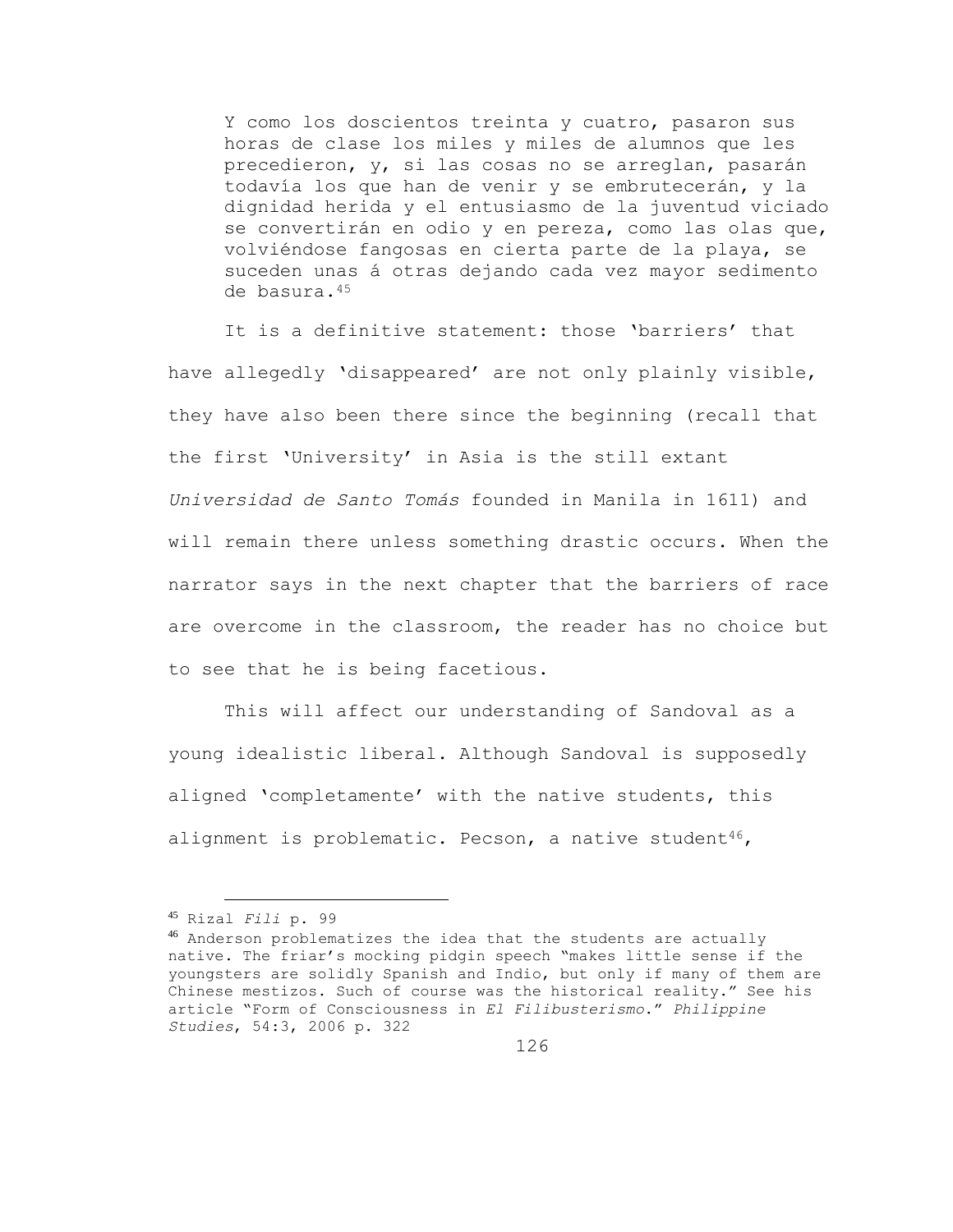criticizes the Governor General for kowtowing to the friars regarding the student proposal for the Castilian academy, Sandoval responds:

-Pero, p--! Decía; eso es tener mala opinion de S. E.! Ya sé que es muy frailuno, pero en cuestión semejante no se deja influir de los frailes! Me querrá usted decir, Pecson, en qué se funda para creer que el General no tiene propio criterio?<sup>47</sup>

He goes further, saying:

Seamos enemigos de las discusiones huecas, de las frases vacias y vayamos al terreno de los hechos, añadía gesticulando elegantemente. Hechos, señores, hechos, lo demás es preocupación que no quiero llamar filibustera.<sup>48</sup>

He joins in the chorus of Peninsular voices accusing the natives of *filibusterismo*: only this time it is coming from an allegedly liberal perspective. 'Filibusterismo' for Sandoval is argumentation based on hearsay and anecdotes; contrary to the friars' use of the word against any individual who defies their power, such as Padre Camorra's claim that "son filibusteros los que no pagan entierros pomposos.49" Still, what we see are the competing ideas of the 'two Spains,' and although their definition of 'filibusterismo' may differ they are united by form in that

<sup>47</sup> Rizal *Fili* p. 102

<sup>48</sup> Rizal *Fili* p. 103

<sup>49</sup> Rizal *Fili* p. 22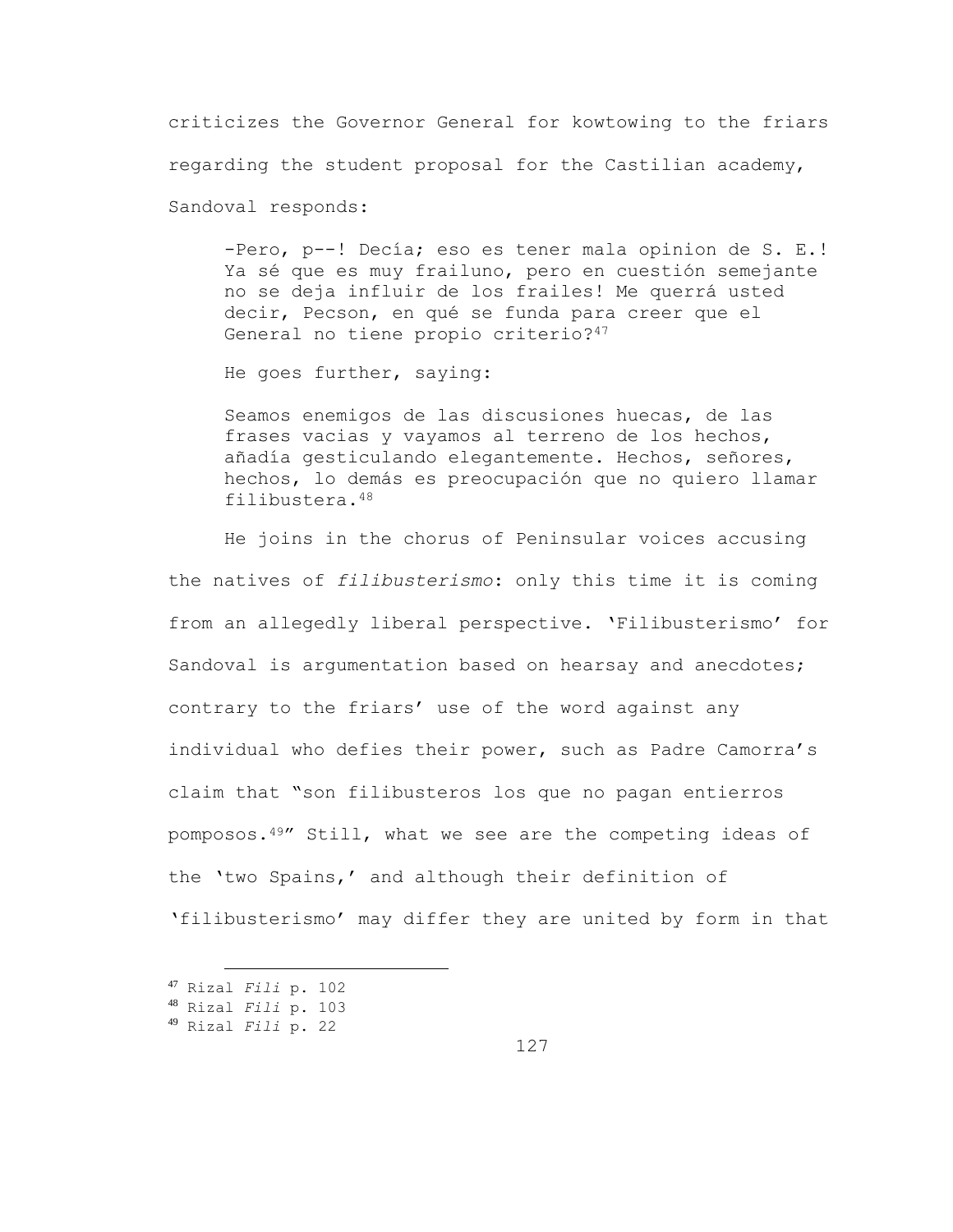they define their inside and outside through the very concept of subversion. Conservative Spain has its 'filibusteros' but so does liberal Spain.

Moreover, in the Philippine case either 'filibustero' is exclusively a native, as Pecson later points out: "Bien, está muy bien, Sandoval; yo tambien podría decir lo mismo si fuese peninsular, pero, no siéndolo, si dijese la mitad de lo que usted, usted mismo me tomaría por filibustero.50"

What this shows then is that there really is no exceptional, 'liberal' definition of 'filibusterismo.' On final analysis this subversion is exactly the same. As Sandoval points out:

El gobierno español, decía entre otras frases, os ha dado todo, no os ha negado nada! Tuvimos en España el absolutismo, y absolutismo tuvísteis, los frailes cubrieron nuestro suelo con sus conventos y conventos ocupan la tercera parte de Manila; en España rige el garrote, y el garrote aquí es la última pena; somos católicos y os hicimos católicos; fuimos escolásticos y el escolasticismo brilla en vuestras aulas, en fin señores, lloramos cuando llorais, sufrimos cuando sufrís, tenemos las mismas altares, el mismo tribunal, los mismos castigos, y justo será que os demos tambien nuestros mismos derechos y nuestras mismas alegrías.<sup>51</sup>

The Governor General gives a strikingly similar though much more succinct version of the same speech earlier in

<sup>50</sup> Rizal *Fili* p. 106

<sup>51</sup> Rizal *Fili* p. 104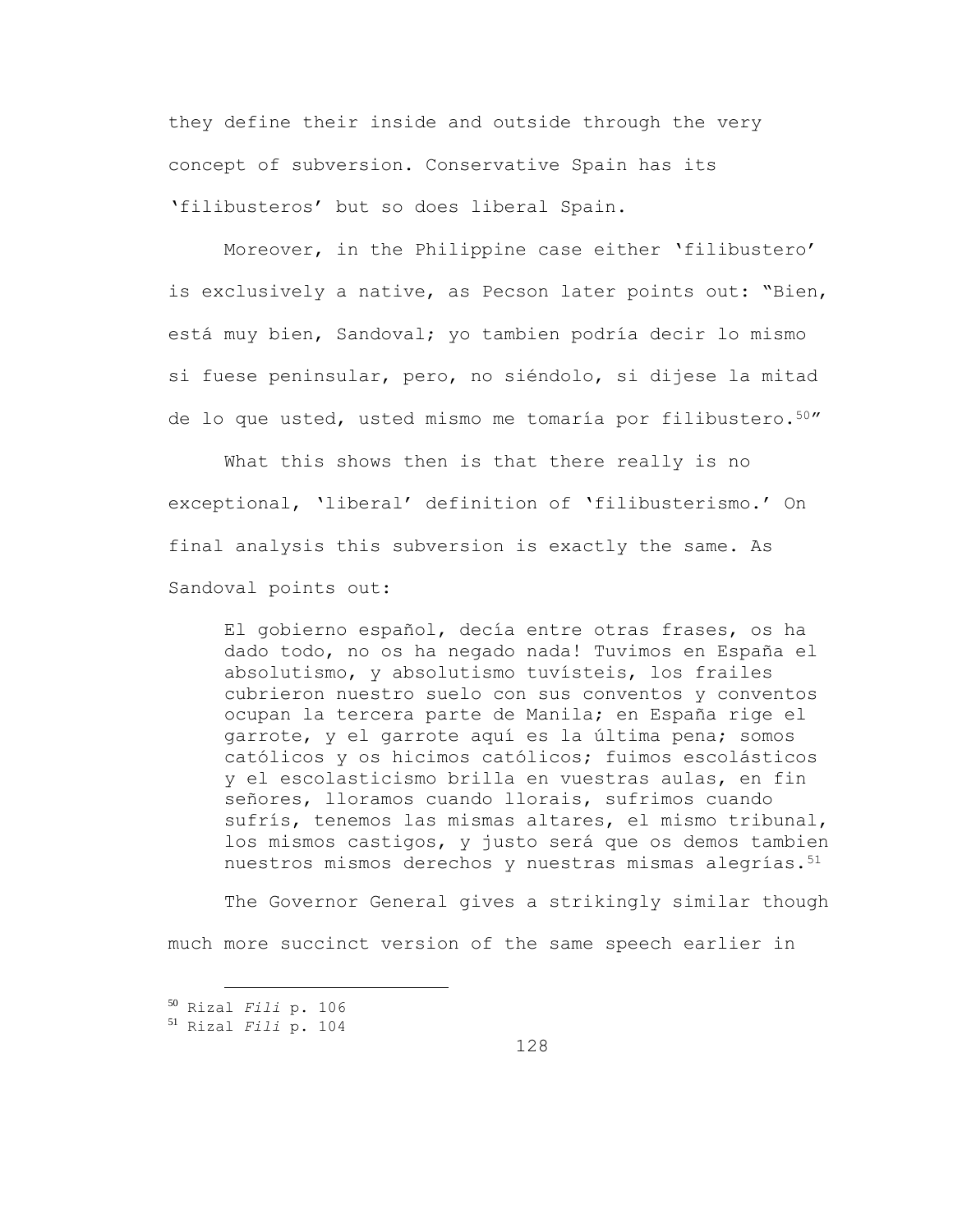the novel. When a schoolteacher petitions for the construction of a new schoolhouse to better accommodate his students, the Governor General rejects with little reflection: "los maestros de aquí hacen mal en pedir edificios cuando los de la Península se mueren de hambre. Mucha presunción es querer estar mejor que en la misma Madre Patria! - Filibusterismo...<sup>52"</sup>.

As Sarkisyanz points out,

When clericalism and absolutism reigned in Madrid, Spain could not have been expected to give its overseas provinces the freedoms that it did not have itself. However 'now that there rule (in Madrid) the men of the Glorious (September Revolution), it can be said that they want to snatch ample fortunes for themselves and tighten the ones for overseas.'<sup>53</sup>

Yet in the above passages, both the liberal Sandoval as well as the nominally conservative Governor General are both defending the very same Spain. The liberal Spain and the conservative Spain both set the limit for Philippine aspirations, and to ask for anything more is subversive.

The 'filibustero' has, in a sense, escaped Spanish control, yet Sandoval's discourse does nothing but return the Filipinos back into it. The students cheer him on: "Se hablaba de patria, de union, de fraternidad, de fidelidad;

<sup>52</sup> Rizal *Fili* p. 76

<sup>53</sup> Sarkisyanz p. 105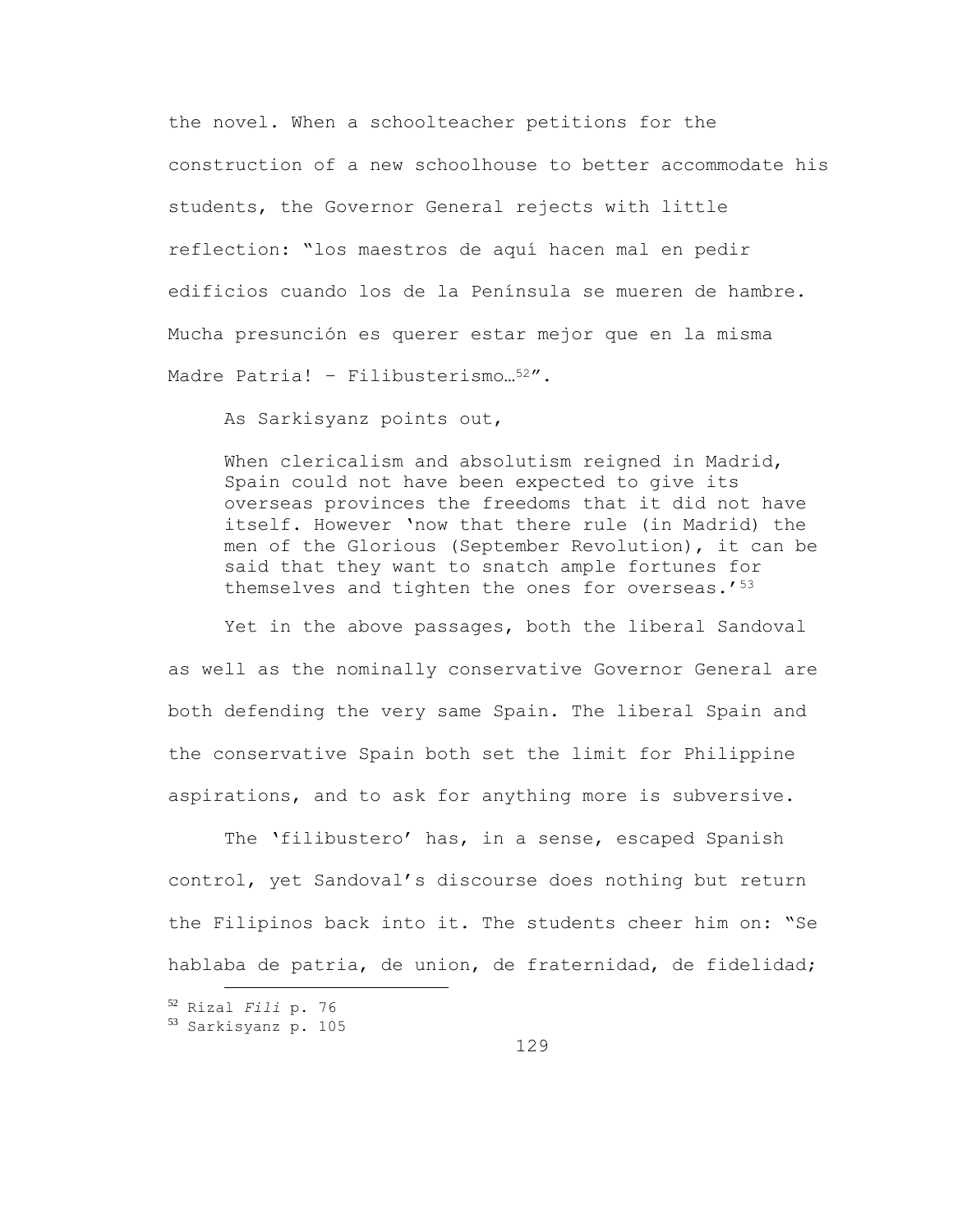los Filipinos decían que si no hubiese más que Sandovales en España, todos serían Sandovales en Filipinas.54" In this sense, the narrator's comment that Sandoval was 'completamente' aligned with the students is actually correct in a way: they are completely aligned because the students have already internalized that sense of limitation that accompanies their innate regard of Spanish superiority.

The Filipino students' enthusiasm belies the fact of racial difference that underlies the panorama of possibilities in the colony. As we see in Sandoval's speech, the one difference is that of equality: though the Filipinos cannot ask for more than the metropole, they are permitted to ask for *as much as* their colonizers according to Sandoval. But this equality is also illusory: despite their enthusiasm Sandoval believes himself to be the answer to their problems. He states:

Si ninguno de los filipinos se atreve á contestar el reto, entonces yo, Sandoval, en nombre de España recojo el guante porque tal política sería un mentis á las buenas intenciones que ella ha abrigado siempre en favor de sus provincias, y porque quien de tal manera prostituye el cargo que se le confía y abusa de sus

a<br>B

130

<sup>54</sup> Rizal *Fili* p. 106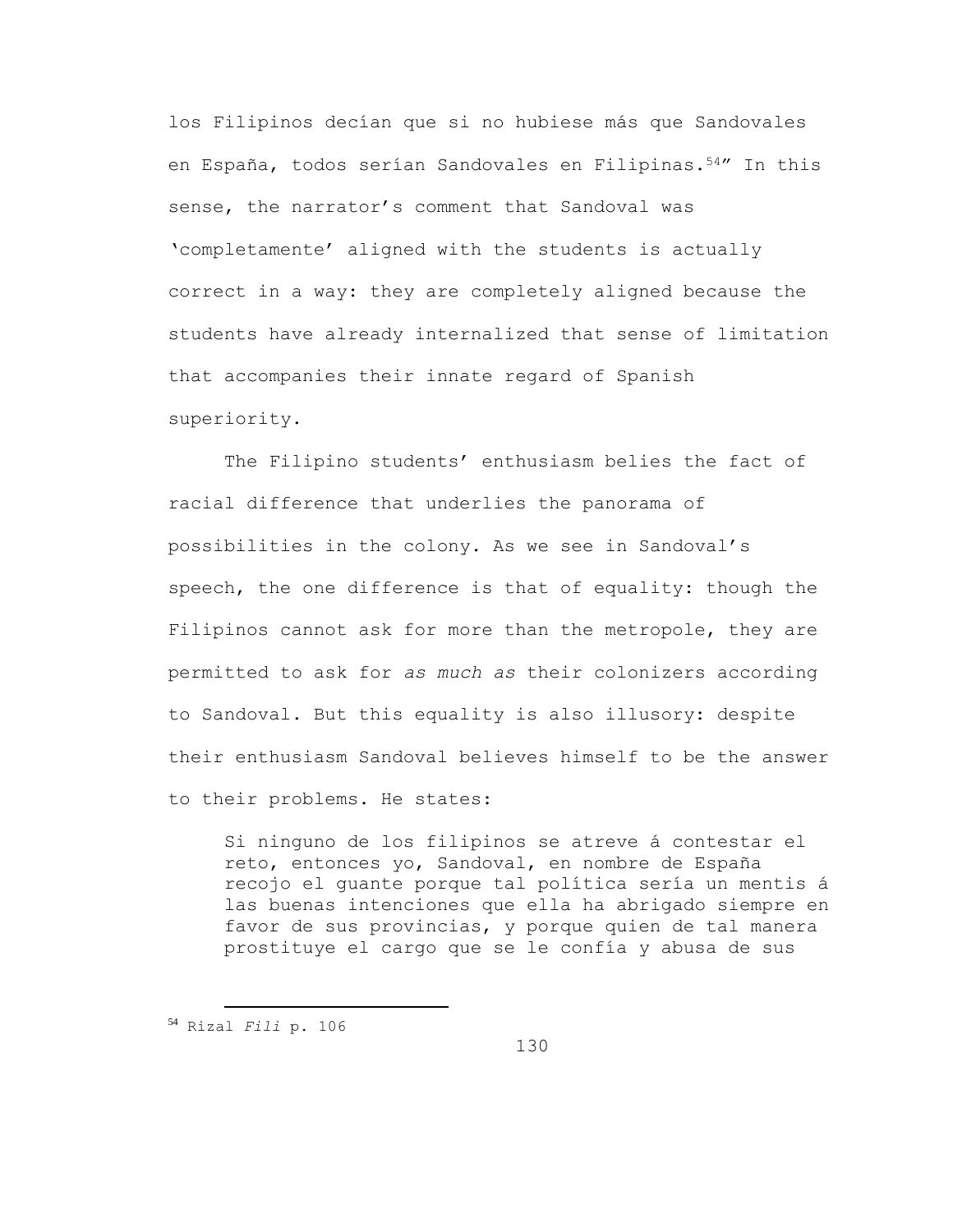omnímodas facultades no merece la protección de la patria ni el amparo de ningun ciudadano español!<sup>55</sup>

Pecson, as we have already seen, is the only one who is willing to state the obvious, that if any Filipino said the same, then he would be a 'filibustero.' The problem is conservative Spain, and the only remedy according to Sandoval is liberal Spain, and the natives are reduced to spectators in this fight for they do not truly 'belong' to this idea of 'enlightened' Spain. There can be equality, but it can only be given away by Spaniards. The natives can only trust in the good intentions of their overlords, which as we have and will see, did not amount to much, at least in the novel.

### El Alto Empleado

The idea that this conflict exists between Spaniards at a level above the natives is also seen in the 'Alto empleado,' the governor general's chief of staff. The narrator gives him a much more positive gloss, but the result is still the same. In the *Fili* he acts as the Governor General's 'good conscience;' he attempts to intervene on behalf of the students, first for the

a<br>B

131

<sup>55</sup> Rizal *Fili* p. 106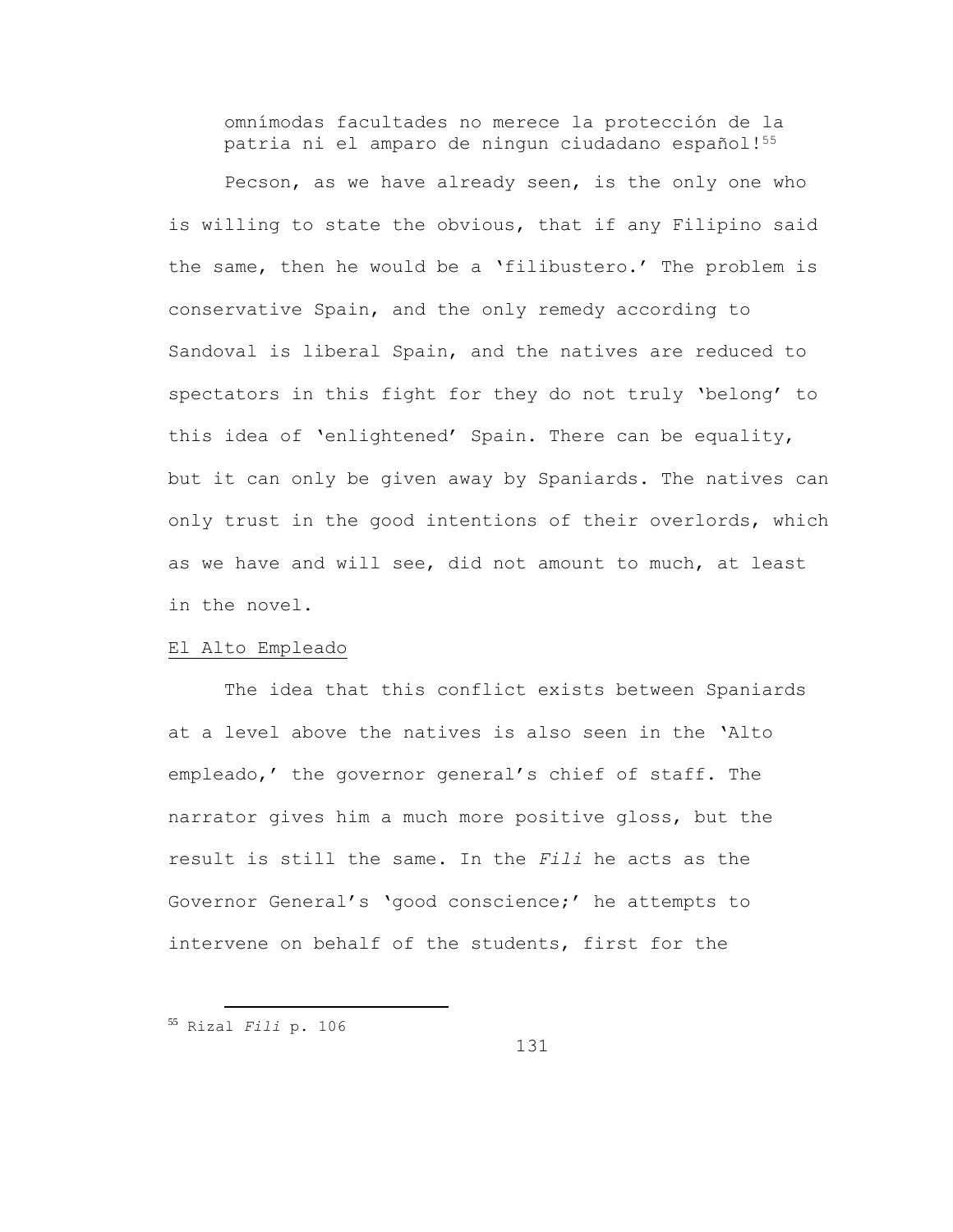construction of the Castilian academy then to free them from prison and suspicion after the fictitious revolt in which they are implicated. While the rich students (i.e. Makaraig, Isagani, Peláez, etc.) are freed because of their ties to wealthy patrons, Basilio is left to languish in his cell, but "la intervención del alto empleado en favor de Basilio, en vez de hacerle bien, le perjudicó.<sup>56</sup>" The Governor General will use him as an example; despite his innocence, Basilio's punishment "resulta más saludable y ejemplar como que infunde más terror.<sup>57</sup> The alto empleado's good intentions only result in more oppression from the colonial apparatus.

In the eponymous chapter the alto empleado finally responds in disgust to the Governor General.

Yo no quiero que España pierda este hermoso imperio, esos ocho millones de súbditos sumisos y pacientes que viven de desengaños y esperanzas; pero tampoco quiero manchar mis manos en su esplotación inhumana, no quiero que se diga jamás que, destruida la trata, España la ha continuado en grande cubriéndola con su pabellon y perfeccionándola bajo un lujo de aparatosas institucioines. No, España para ser grande no tiene necesidad de ser tirana.<sup>58</sup>

<sup>56</sup> Rizal *Fili* p. 237

<sup>57</sup> Rizal *Fili* p. 237

<sup>58</sup> Rizal *Fili* p. 239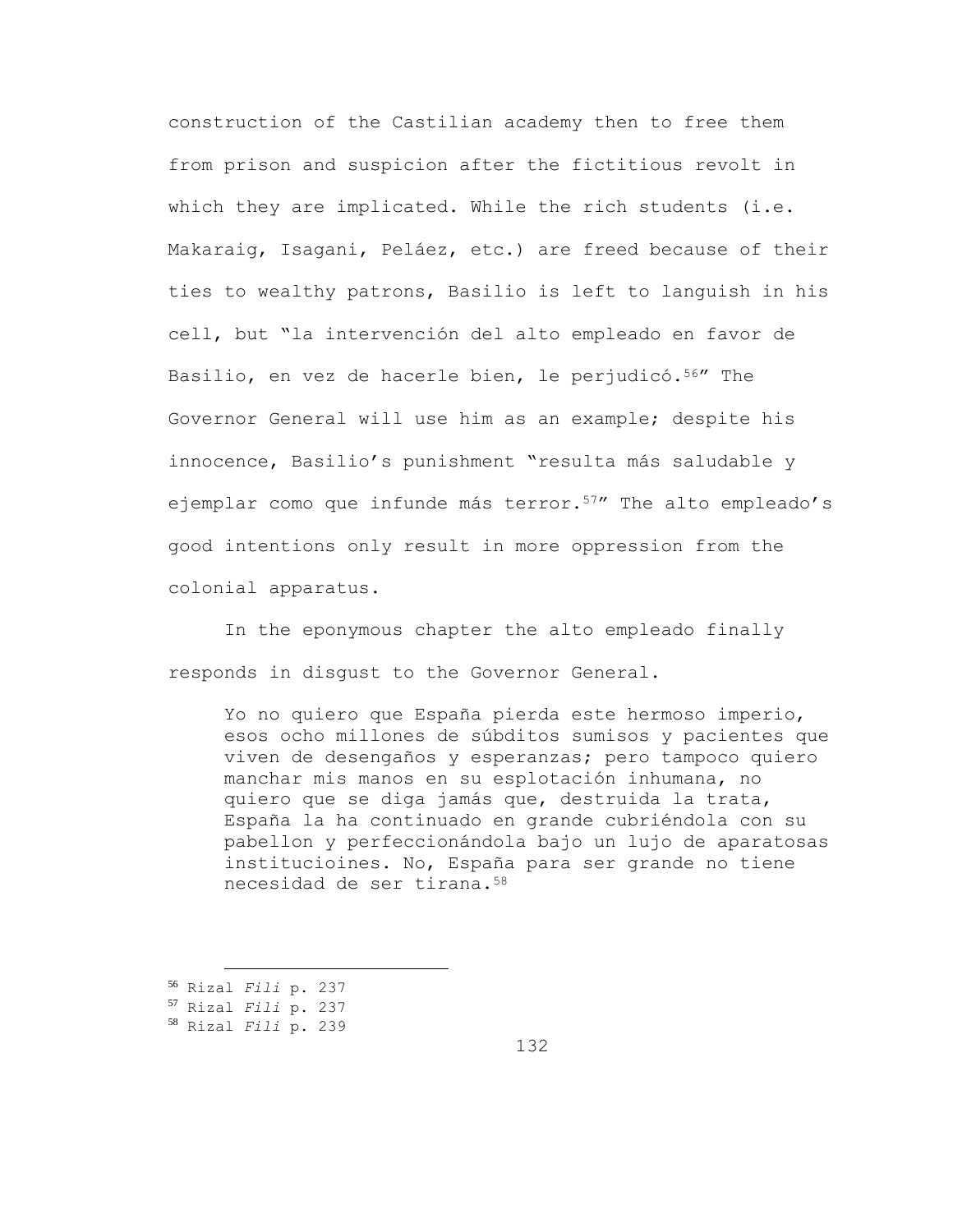As a liberal Peninsular he suffers from the same problem as Sandoval in that the preservation of the empire is paramount, yet he is willing to risk that empire if its maintenance costs Spain its very soul: "El español debe perderlo todo, imperio, poderío, riquezas, todo, todos antes que el honor!59" Like de la Serna's prologue, the 'alto empleado' invokes this traditional Spain. This 'enlightened' Spain is very similar, in many ways, to a conservative idea of Spain – his actions are performed under the aegis of "el honor." Yet for his statements to be true, the natives are necessarily excluded from this Spain; the Spaniard can lose all but honor, and one of the means to preserve this honor can be the relinquishing of the colony. The natives, then, are superfluous to Spanish identity. It is then a recognition of the fact that although the Filipinos<sup>60</sup> carry a Spanish passport, they are not really 'Spanish,' in the strictest sense. It is in these 'interstitial' spaces, so to speak, that the

<sup>59</sup> Rizal *Fili* p. 239

 $60$  Thomas p. 16 (see note 23). The word 'filipino' historically only referred to the pure blooded children of Spaniards who were born in the islands (equivalent of the *criollos* of the Americas). However, by the time of Rizal's novels the word also began to be used in reference to the *malayos* (i.e. the 'indigenous' islanders) as well.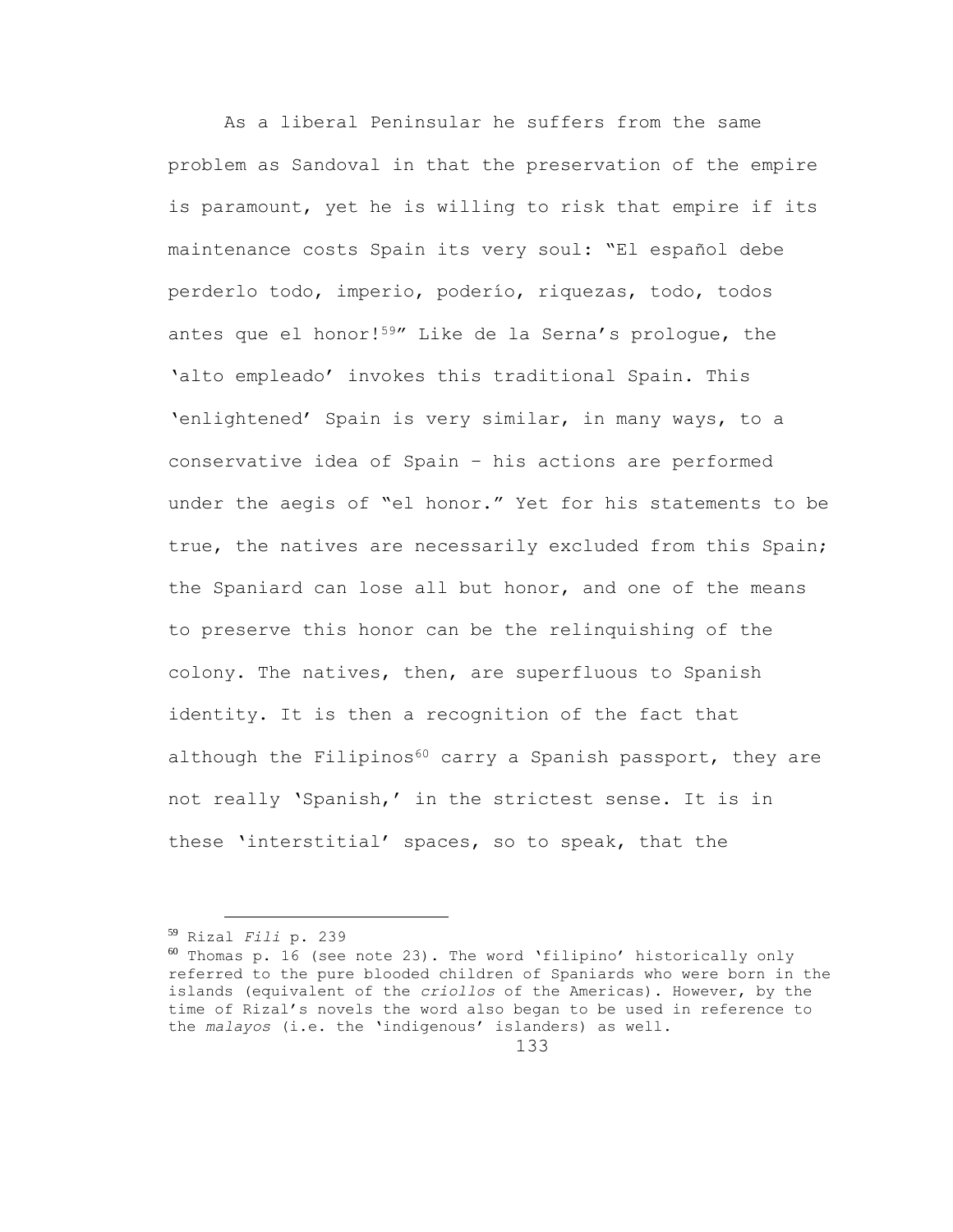beginnings of a Philippine national consciousness is made possible to imagine.

The alto empleado continues:

Yo no quiero que en las edades venideras sea acusada de madrastra de naciones, vampiro de pueblos, tirana de pequeñas islas, porque sería horrible escarnio á los nobles propósitos de nuestros antiguos reyes! Cómo cumplimos con su sagrado testamento?<sup>61</sup>

As we saw in Rizal's speech at the Hotel Inglés, the 'alto empleado' sees the proper relationship between Spain and the Philippines as one of Mother-Child; his fear is that Spain will become rather the 'step-mother' as a result of her inability to fulfill the 'noble ends' of their forefathers. The Philippines again becomes the space in which to defend the 'enlightened' tradition of Spain against la 'negra España,' and his intervention on behalf of the natives has arguably more to do with a defense of this Spain against the encroaching forces of reaction, just as we saw in Retana's *Vida y escritos*.

The Governor General sends him back to Spain, but before he leaves he addresses his coachman who takes him from the Governor General's residence.

<sup>61</sup> Rizal *Fili* p. 239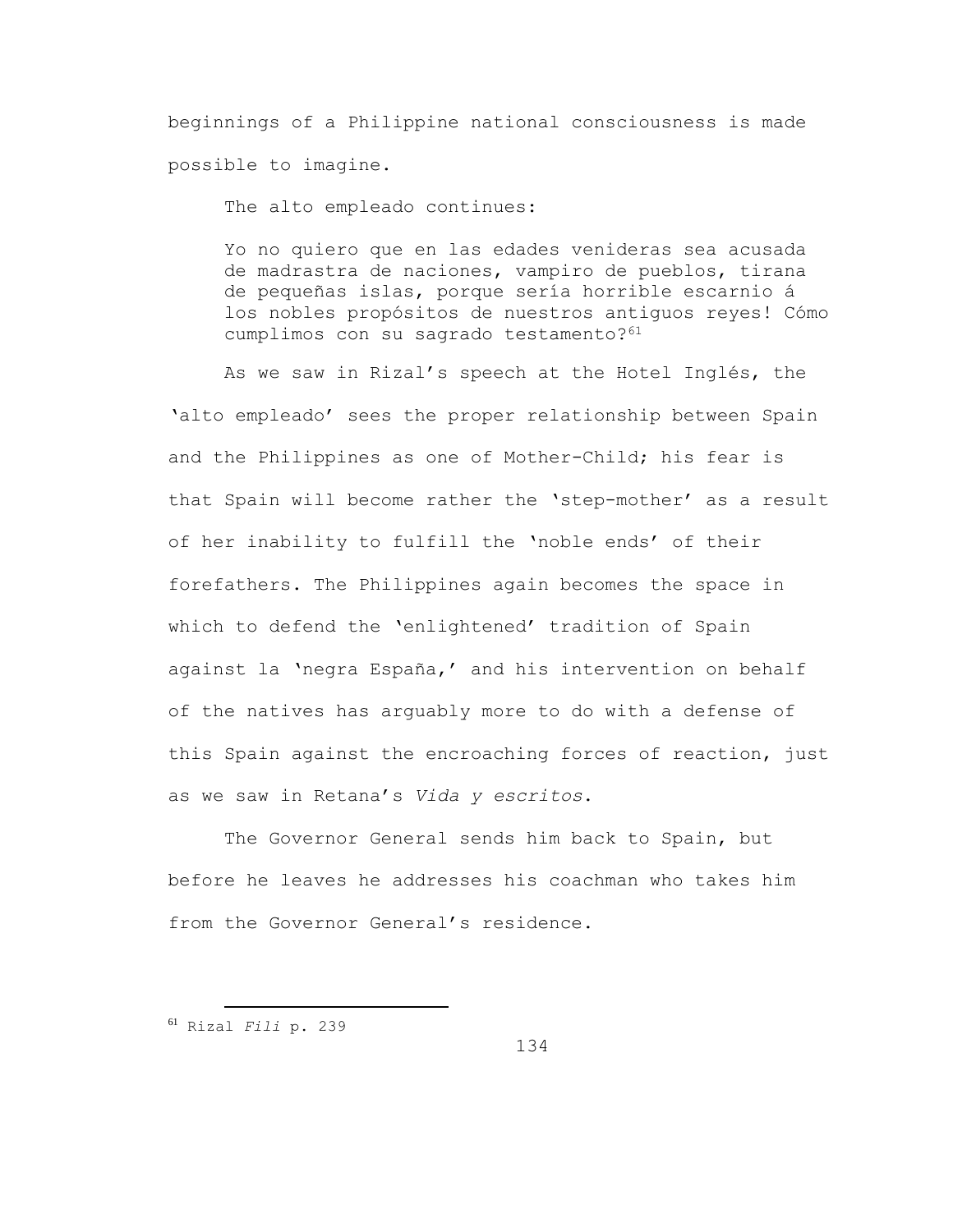Cuando un día os declareis independientes, dijo algo ensimismado al lacayo indio que le abría la portezuela, acordaos de que en España no han faltado corazones que han latido por vosotros y han luchado por vuestros derechos!<sup>62</sup>

But his speech has been useless: "Dónde, señor? Contestó el lacayo que no le había comprendido y preguntaba á donde tenían que  $ir.^{63}$ " The scene shows the complete failure of colonialism as a 'civilizing' mission: after more than three hundred years of Spanish occupation, even the grandest expression of solidarity with the natives has fallen onto deaf ears as a result of the backwardness of Spanish colonialism.

Despite the alto empleado's defense of the natives, he too has failed in his duty. His claim that many Spaniards have defended the interests of the Philippines is said with complete earnestness, and the historical situation holds this to be true as we saw earlier (Pi y Margall, Miguel Morayta, even Emilio Castelar before the 1890 all defended native rights in the  $\text{colony}^{64}$ ). Yet this claim falls flat when confronted with the hard reality that despite their

<sup>62</sup> Rizal *Fili* p. 240

<sup>63</sup> Rizal *Fili* p. 240

<sup>64</sup> This according to Sarkisyanz. Also, in his retraction, Rizal also states, referring explicitly to Pi y Margall and Morayta, that he does not "reach the knees of these great minds" (*Political and Historical Writings*, see note 30).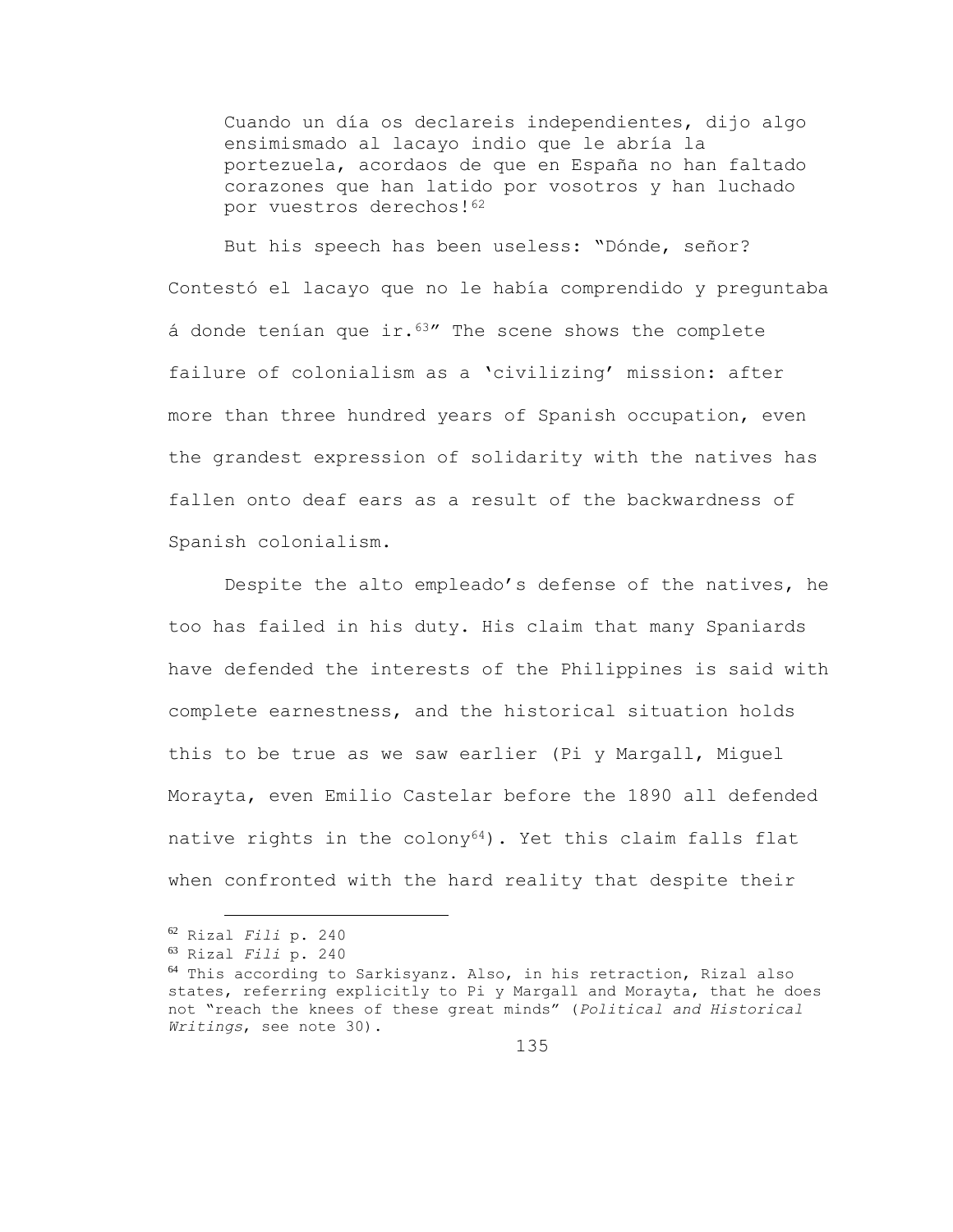defense no real changes were effected on the ground, so to speak. Ironically, the 'virtue' of Spain does leave with the alto empleado, as the epigram says $65$ , but his presence was not beneficial to the natives in the first place. On the contrary, the 'virtue' of Spain has had a corrosive effect as it has put the powers that be at odds with the very people he has tried to defend.

### Don Custodio

i<br>L

The narrator's treatment of the Peninsular Don Custodio shows an even greater dissapointment in the Spanish liberals in the Philippines. Custodio is an ersatz liberal and is one of the most influential people in the colonial apparatus. He typically finds himself in opposition to Simoun as we see early in the novel when Simoun proposes to build a canal using forced native labor in order to facilitate the passage from Manila to the outlying provinces. Custodio opposes Simoun's plan not for the preservation of liberal Spanish ideals but for fear that it would cause an uprising amongst the natives and

<sup>65</sup> "L'espagne et sa vertu, l'espagne et sa grandeur, tout s'en va" quoted in the *Fili*, originally in Victor Hugo's *Ruy Blas*.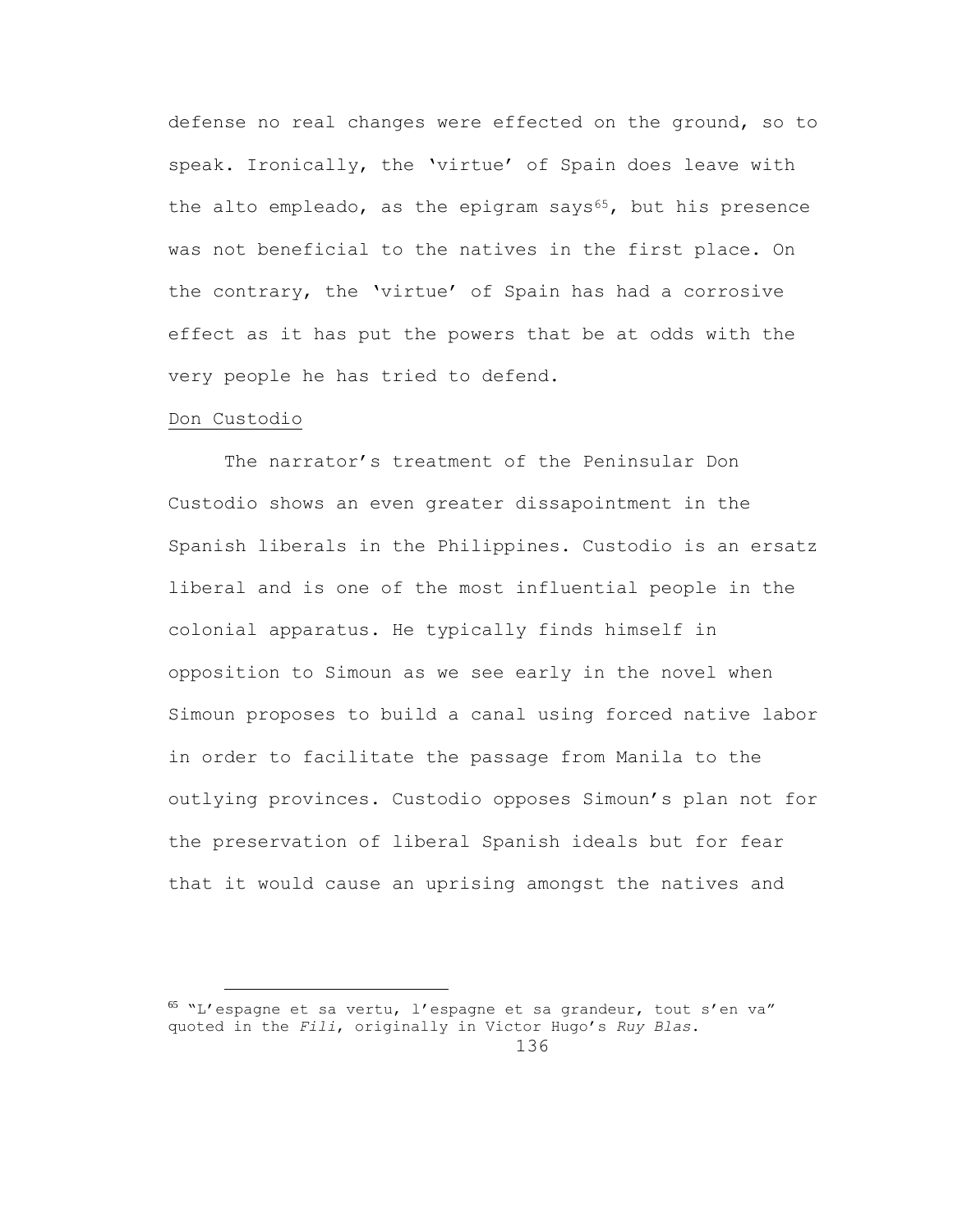threaten the colonial order. After the debate he vents his frustrations:

Todo el mal aquí está en que no se consulta á las personas que tienen larga residencia. Un proyecto con grandes palabras y sobre todo con un gran presupuesto en cantidades redondas, alucina y se acepta en sequida.<sup>66</sup>

He laments a new turn in the colony that words and money carry so much weight. Simoun, whose racial and national background is ambiguous (he is referred to as "un mulatto americano" and an "indio inglés" by the Spaniards $67$ ), is able to influence the power structure as a result of his immense wealth. Simoun's presence undermines the racial hierarchy that normally benefits Custodio. In a sense, Custodio is also linked to tradition, but this is not the 'enlightened' Spain; instead what is shown is a 'new' tradition, an alternative social structure based on race instead of class, noble blood, etc.

Don Custodio comes to be defined by his powerlessness despite the illusion of power granted by his position in the colonial order, a position of course awarded because of his race. As the narrator points out: "D. Custodio, con no haber visto nunca un tratado de Higiene, llegó á ser hasta

<sup>66</sup> Rizal *Fili* p. 9

<sup>67</sup> Rizal *Fili* p. 8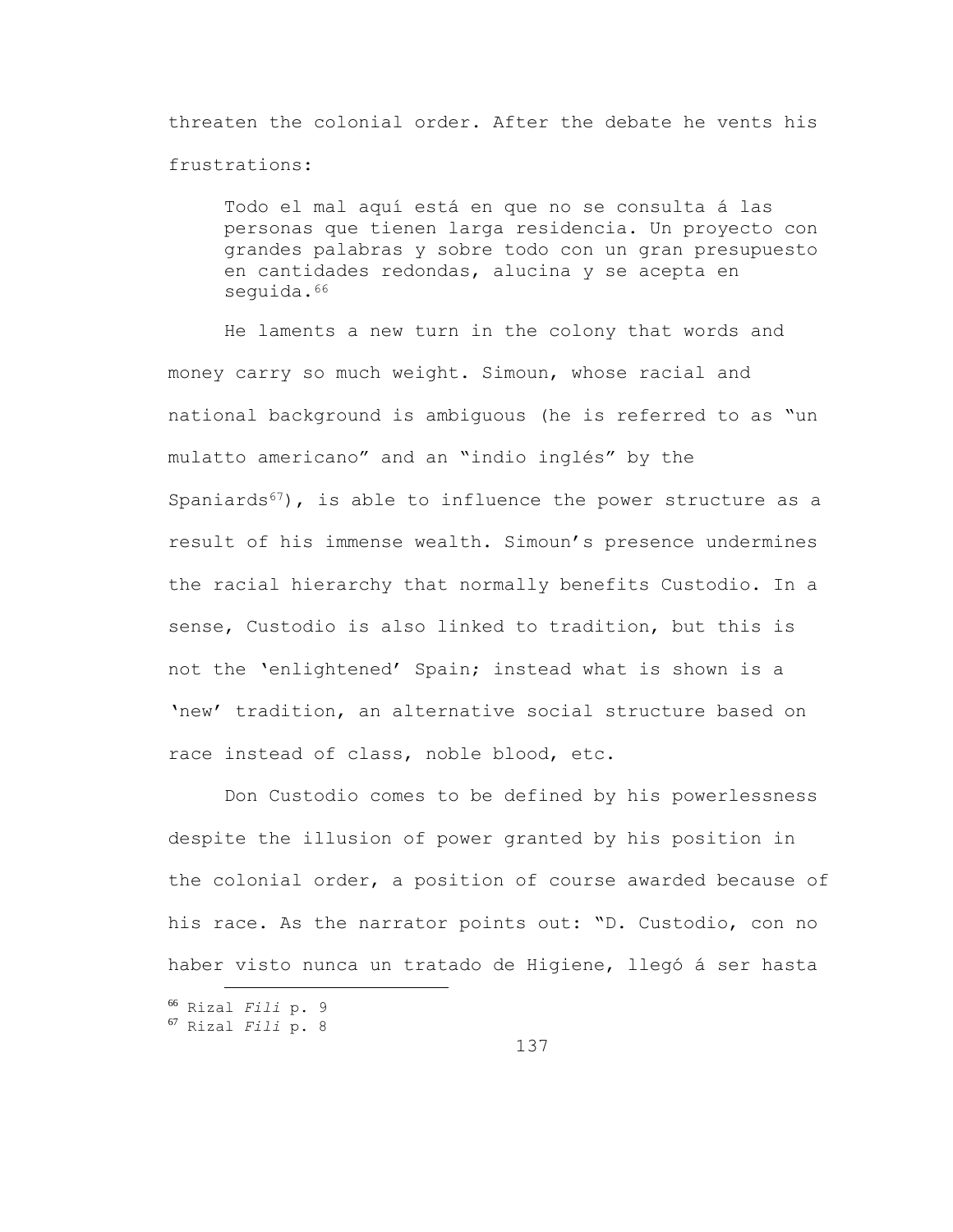vice presidente de la Junta de Sanidad de Manila.68" His Spanish birth alone, rather than any other factor has ensured his high position. Custodio, known as "Buena Tinta,"

pertenecía á esa clase de la sociedad manilense que no da un paso sin que los periódicos de cuelguen por delante y por detras mil apelativos llamándole *infatigable, distinguido, celoso, activo, profundo, inteligente, conocedor, acaudalado,* etc. etc. como si temiesen se confundiese con otro del mismo nombre y apellidos, haragan é ignorante. 69

His efforts however seem useless, and the narrator is quick to remind the reader of that. He satirizes Custodio's efforts there, his "necesidad de conocer el país, porque las condiciones del indio, porque el prestigio del nombre español, porque primero eran españoles, porque la religion, etc. etc.<sup>70"</sup> By adding the 'etc. etc.' the narrator is alerting us to the fact that these things have all been said before; he shows us a glimpse of Custodio's reasoning, but then undercuts it by showing its meaninglessness. It is not worth adding more because they consist of trite phrases that the reader has heard before. Custodio is engaged with the same reasoning that has come to define 'lo de siempre'

<sup>68</sup> Rizal *Fili* p. 149

<sup>69</sup> Rizal *Fili* p. 148 italics in original

<sup>70</sup> Rizal *Fili p. 149*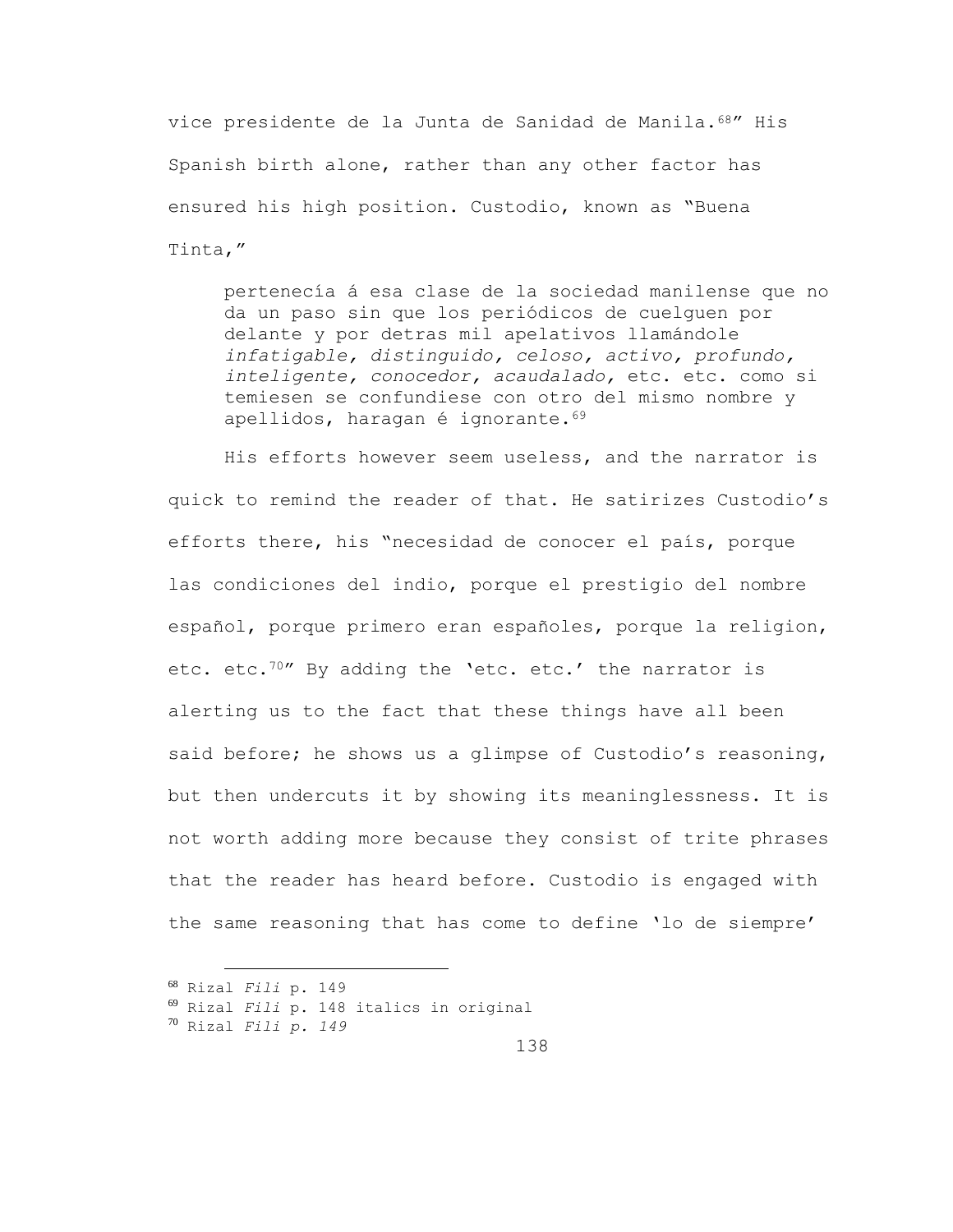in the colony; it is repetitive, just as we saw in the classroom scene from before. His speech changes nothing; on the contrary, everything will continue just as before. His alleged liberalism is not based on a progressive project; his concern is strictly the preservation of the *status quo* in the Philippines. His liberalism is purely pragmatic.

We read that his conversion to the liberal party occurred during his return to Spain to be treated for an illness.

Los periódicos hablaron de él como de un Anteo que necesitaba poner el pié en la Madre Patria para recobrar nuevas fuerzas; mas el Anteo manileño se encontró en medio de la Corte, tamañito é insignificante. Allí él no era nadie y echaba de menos sus queridos adjetivos. No alternaba con las primeras fortunas, su carencia de instruccion no le daba mucha importancia en los centros científicos y academias, y por su atraso y su política de convento, salía alelado de los círculos, disgustado, contrariado, no sacando nada en claro sino que allí se pegan sablazos y se juega fuerte. Echaba de menos los sumisos criados de Manila que le sufrían todas las impertinencias, y entonces le parecían preferibles; como el invierno de Manila en que le bastaba una sencilla bufanda; en el verano le faltaba la silla perezosa y el *batà* para abanicarle, en suma, en Madrid era él uno de tantos y, apesar de sus brillantes, le tomaron una vez por un paleto que no sabe andar, y otra por un *indiano*, se burlaron de sus aprensiones y le tomaron el pelo descaradamente unos sablacistas por él desairados. Disgustado de los conservadores que no hacían gran caso de sus consejos, como de los gorristas que le chupaban los bolsillos, declaróse del partido liberal

139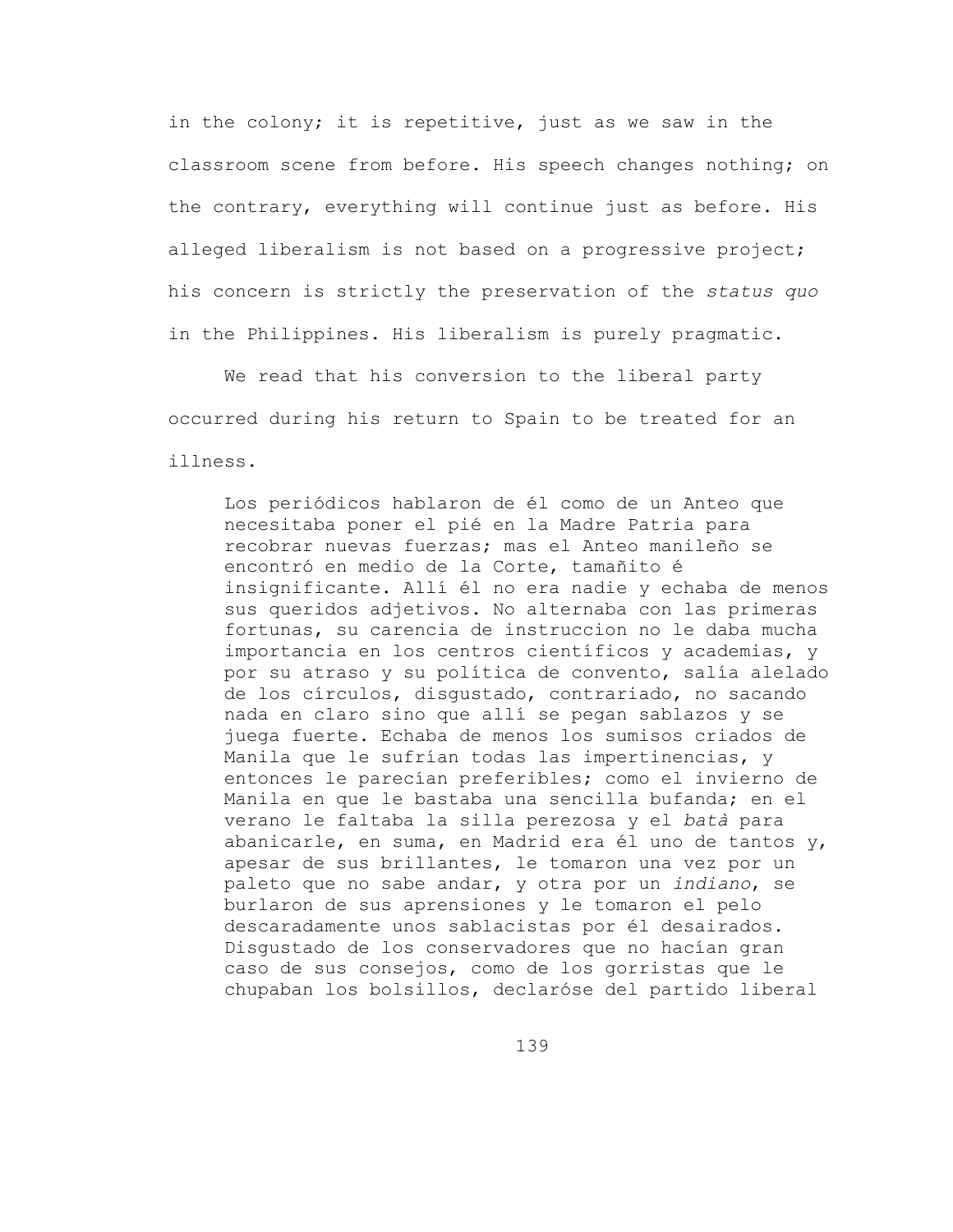volviéndose antes del año á Filipinas, si no curado del hígado, trastornado por completo en sus ideas<sup>71</sup>.

This version of 'Spain' rejects Custodio's pretensions, and he flees the metropole and returns to the colony. The Madrid *Corte* rejects Custodio because he carries absolutely no weight in the peninsular social structure. Custodio himself joins the liberal party as a means to reject this peninsular social hierarchy. Yet, we must question what this means: as we see, he is rejected by *madrileño* society because of his lack of wealth (but note, although wealth is mentioned it is not tied to the aristocracy), his lack of education, and his naïve and backwards politics ("política de convento"). However, it would seem that these elements are part of the liberal project: all of his shortcomings are based on what would have, or perhaps *should* have been considered within the reach of the Spanish citizenry. Instead, he is essentially treated in Madrid *as if* he were a native Filipino. What that means is that Custodio, who came to Manila when he was very young, suffers from the same underdevelopment as the rest of the Philippine population. Like the native

<sup>140</sup> <sup>71</sup> Rizal *Fili* p. 150 italics in original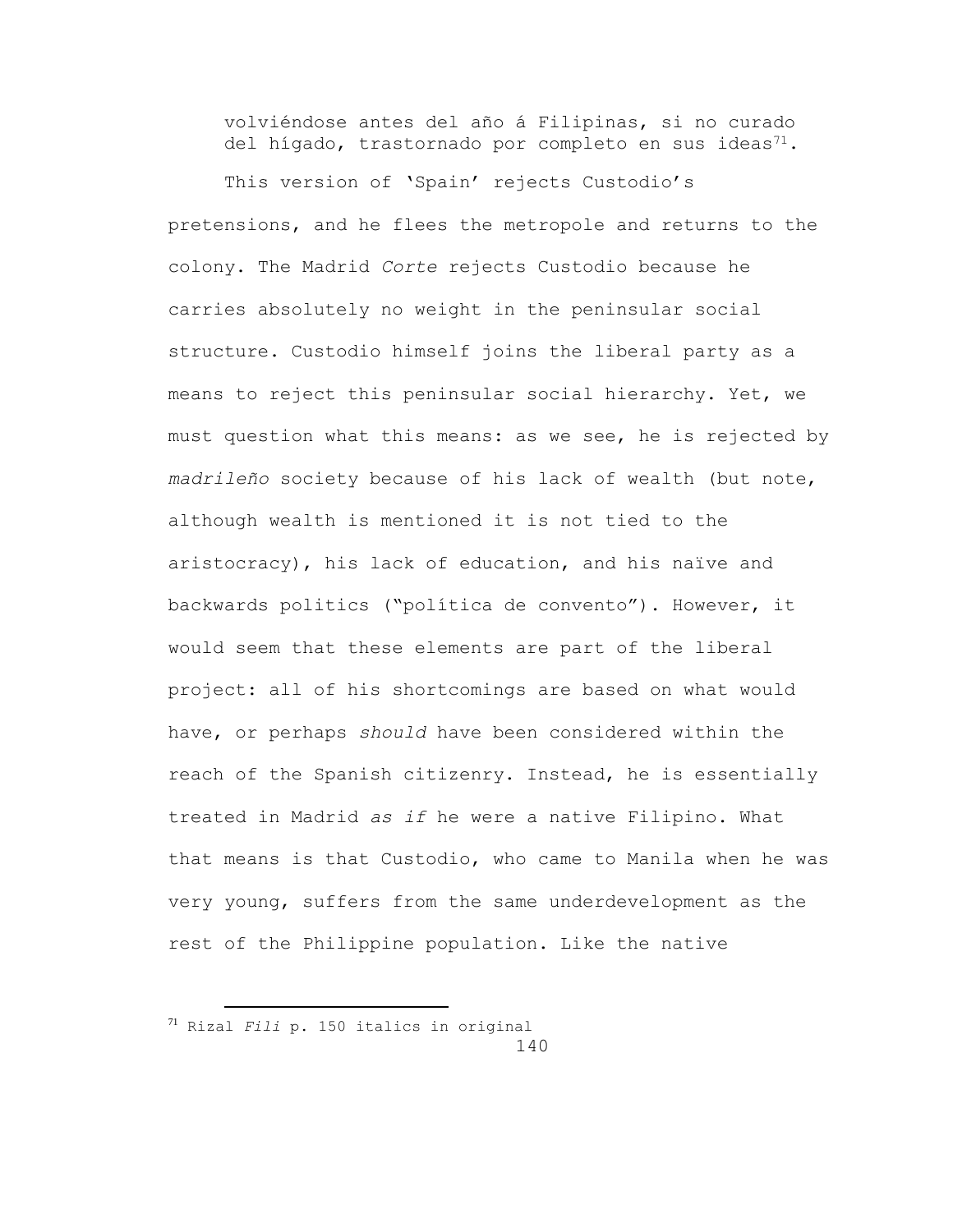Filipinos who came to Europe, Custodio is also able to see how the backwardness of the colony has impeded him. However, unlike the natives, he embraces the liberal project only as a pragmatic way to situate himself in the metropole. Upon returning to the colony he falls back to his old ways.

Aunque en Madrid había hablado mal de las órdenes religiosas para no desentonar del medio en que vivía, considerándolas como anacronismos, echando pestes contra la Inquisición y contando tal ó cual cuento verde ó chusco donde bailaban los hábitos ó, mejor, frailes sin hábitos, sin embargo al hablar de Filipinas que deben regirse por leyes especiales, tosía, lanzaba una Mirada de inteligencia, volvía á estender la mano á la altura misteriosa. - Los frailes son necesarios, son un mal necesario.<sup>72</sup>

Liberalism is devoid of any real meaning, and becomes merely rhetorical when put into the Philippine context. His supposed liberal values are part of his process of adaptation: "supo utilizar bien la sociedad en que se encontraba<sup>73</sup>." Ultimately he is anti-native for they are for him "aptos para trabajos mecánicos y *artes imitativas*.74" "Sin embargo," the narrator continues,

si oía de que alguno sobresalía en algo que no sea trabajo mecánico ó *arte imitativa*, en química, medecina ó filosofía por ejemplo, decia: Psh!

<sup>72</sup> Rizal *Fili* p. 148

<sup>73</sup> Rizal *Fili* p. 148

<sup>74</sup> Rizal *Fili* p. 152 italics in original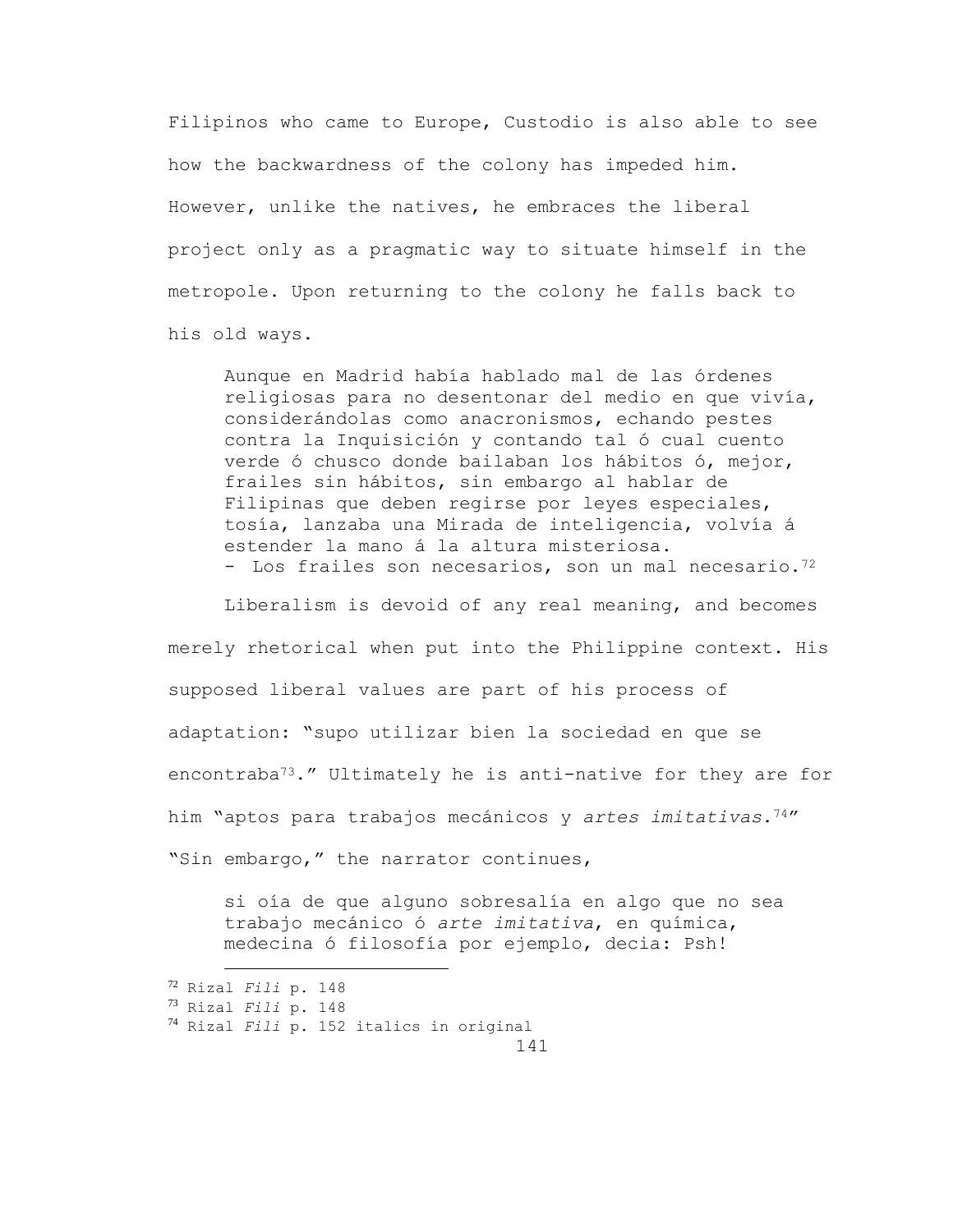Promeeete…no es tonto! Y estaba él seguro de que mucho sangre española debía correr por las venas del tal *indio*, y si no lo podía encontrar apesar de toda su buena voluntad, buscaba entonces orígen japonés: empezaba á la sazon la moda de atribuir á japoneses y á árabes cuanto de bueno los filipinos podían tener. Para D. Custodio el *kundiman, el balitaw, el kumingtang* eran músicas árabes como el alfabeto de los antíguos Filipinos y de ello estaba seguro aunque no conocía ni el árabe ni había visto aquel alfabeto.<sup>75</sup>

He attributes any sign of native intelligence to a more respected tradition: the Arabic, Spain's historical nemesis, or the Japanese, the romantically orientalized yet unconquerable other<sup>76</sup>. Although he claims that he loves "con delirio á los indios" he also becomes their "padre y defensor" thus mimicking the friars' rhetoric concerning the natives. In other words, there is no real difference between the liberals and the friars there in the Philippines.

If Sandoval represents a liberal hubris and the alto empleado a well-intentioned but ultimately ineffectual liberalism, then Custodio represents a liberalism that is nothing short of unabashedly self-serving and anti-native.

<sup>75</sup> Rizal *Fili* p. 152 italics in original

<sup>76</sup> See James Bradley's *Imperial Cruise* for an interesting account of Japan's relationship to the West (particularly the United States) during the American colonial period in the Philippines. According to Bradley, the Japanese were considered "honorary Aryans" by no less than president Theodore Roosevelt, who in turn aided their imperial ambitions in Korea. Of course, these imperial ambitions eventually ran afoul of the Americans again, precisely in the Philippines in 1941.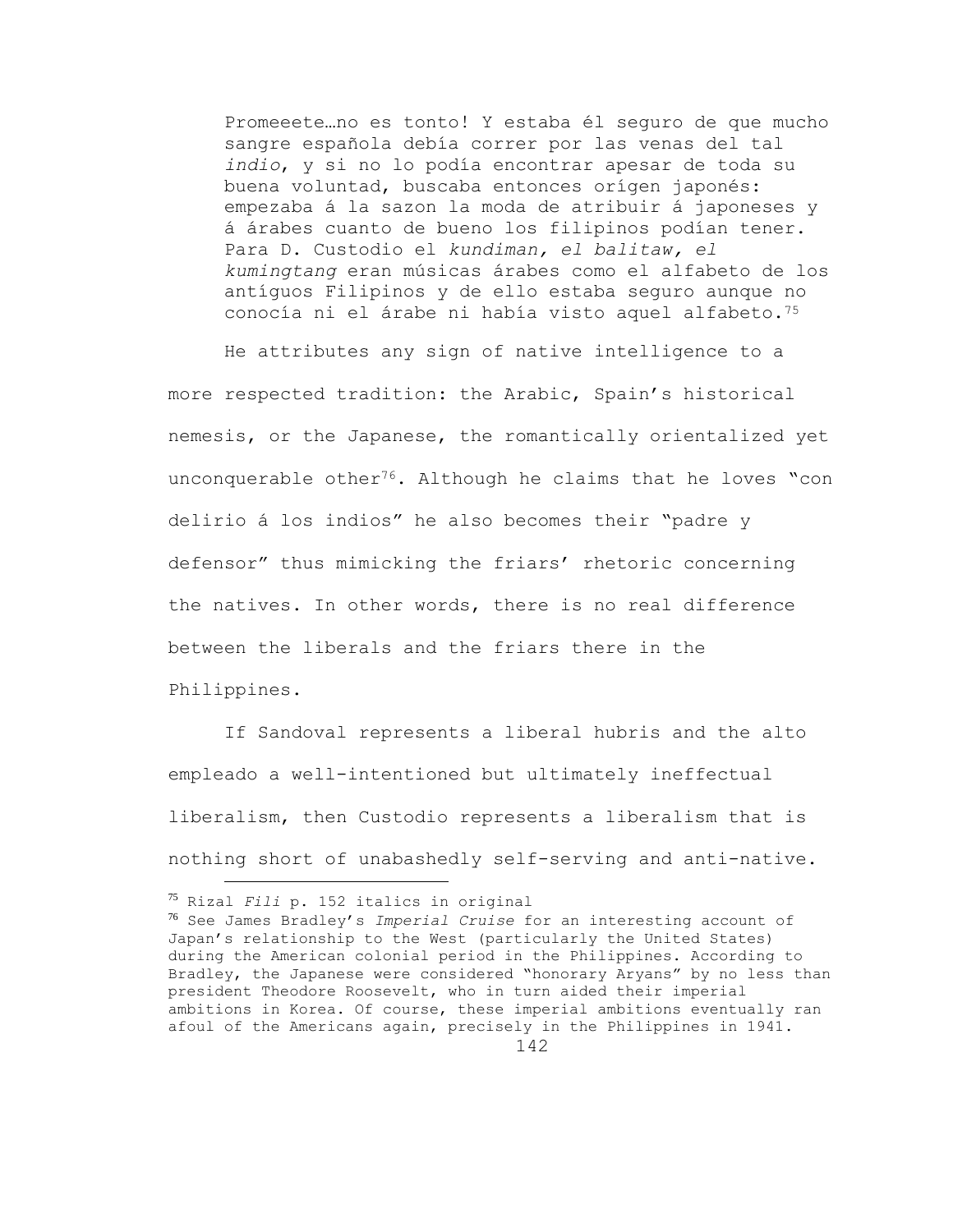However, it is important to note that in the above passages, Don Custodio himself hardly speaks. It is the narrator who is providing us with all this information. This narrator is omniscient, but he is certainly not impartial (which in turn brings into question his reliability). We see then that although no project is proposed in the *Fili*, there is a definitive political commitment contained within.

## Padre Fernández

Padre Fernández, a rare liberal Spanish friar, comes to represent the voice of reason within the friars' community. In one scene he defends the student's right to create the Castilian Academy against the wishes of the other friars (as well as the Governor General, Simoun, and others of the civil authorities). He debates with Padre Sibyla (a holdover from the *Noli*).

es raro destino el mío de estar casi siempre en contradicción con mis hermanos. Digo pues que no debemos ser tan pesimistas. La enseñanza del castellano se puede conceder, sin peligro ninguno y para que no aparezca como una derrota de la Universidad, debíamos los dominicanos hacer un esfuerzo y ser los primeros en celebrarla: allí está la pólitica. ¿Para qué vamos á estar en contínua tirantez con el pueblo, si despues de todo somos los pocos ellos los más, si nosotros necesitamos de ellos y no ellos de nosotros? (…) Pase que por ahora el

143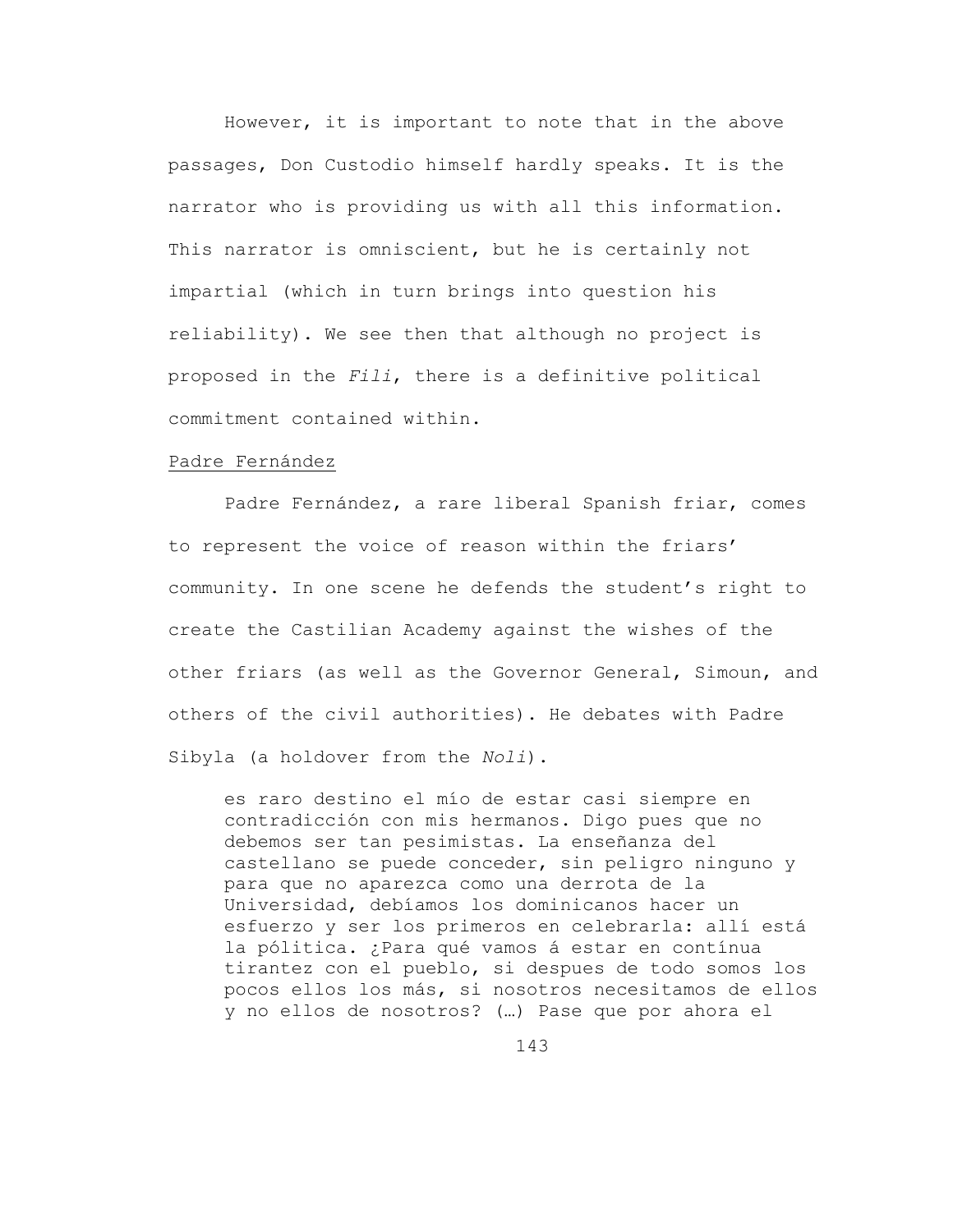pueblo sea debil y no tenga tantos conocimientos, yo tambien creo así, pero no será mañana, ni pasado. Mañana ó pasado serán los más fuertes, sabrán lo que le convendrá y no lo podemos impedir, como no se puede impedir que los niños, llegados á cierta edad, se enteren de muchas cosas… Digo pues, por qué no aprovechamos este estado de ignorancia para cambiar por completo de política, para fundarla sobre una base sólida, imperecedera, la justicia por ejemplo en vez de la base ignorancia? Porque no hay como ser justos, esto se lo he dicho siempre á mis hermanos y no me quieren creer. El indio, como todo pueblo joven, es idólatra de la justicia; pide el castigo cuando ha faltado, así como le espera cuando no lo ha merecido. ¿Es justo lo que desean? Pues á concederlo, démosles todas las escuelas que quieran, ya se cansarán: la juventud el holgazana y lo que la pone en actividad es nuestra oposicion. Nuestro lazo prestigio, P. Sibyla, está ya muy gastado, preparemos otro, el lazo gratitud por ejemplo.<sup>77</sup>

He apprehends the growth of society like the growth of the individual, a national *bildung* so to speak78. The natives are 'child-like' in their current form, but this will soon change. Although the narrator is a bit more sympathetic to Padre Fernández (than, say, Don Custodio), like the other liberals, he is concerned with the preservation of the empire, and his defense of native rights is based on a sense of Spanish superiority insomuch

<sup>77</sup> Rizal *Fili* p. 81

<sup>78</sup> See Pheng Cheah's *Spectral Nationality: Passages of Freedom from Kant to Postcolonial Literatures of Liberation*. New York: Columbia, 2003. Of particular importance is the chapter "The Comparative Gaze and the Desire for National *Bildung*" pp. 273-306. Cheah discusses Rizal's *Noli* on pages 240-244.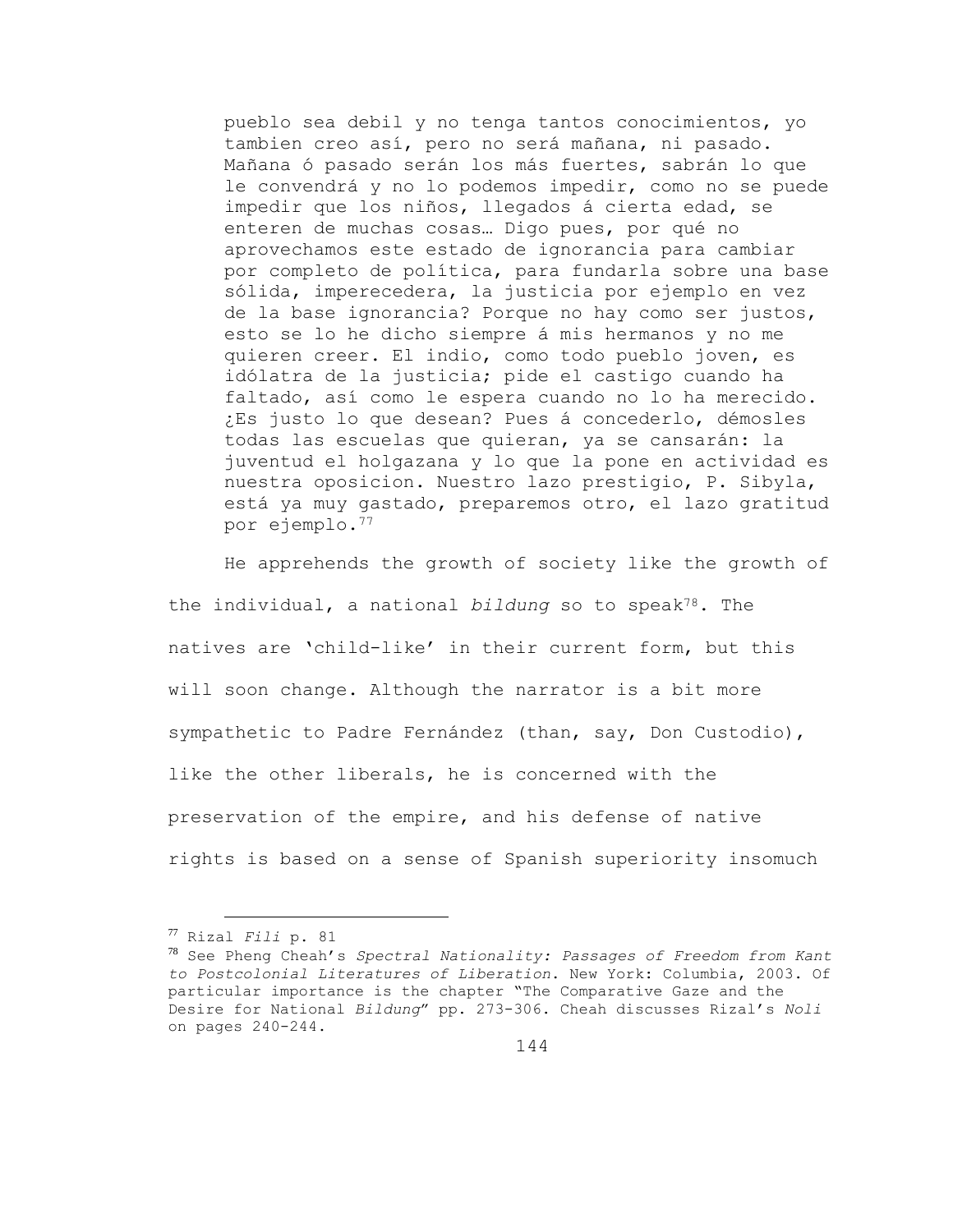that the natives still need Spanish guidance. In some ways, his proposition is also radical in that it contains the idea for a kind of revolution in the actual governance of the colony: justice should replace ignorance. Yet for that supposed radicality, he very clearly sees how education can also be used to control the population, something of which Ibarra was unaware in the *Noli*. Youth is 'holgazana;' it is lazy, and giving in to the students' demands is not based on any notion of actually improving their lot so much as it is based on keeping them quiet and in line. He sees the friars' opposition as their primary impulse, not any (perhaps idealistic) notion of self-betterment or improvement.

In the chapter "El fraile y el filipino," he debates Isagani, the idealistic native student who assumes Ibarra's role in the novel, over this particular vision of Philippine education. After Isagani's arrest, the friar invites his former pupil to his office to give him some advice. Isagani turns the conversation into a debate on the contract between the colonizers and the colonized. Father Fernández blames the lack of character and morality in the Filipinos on "defectos que se maman con la leche, que se

145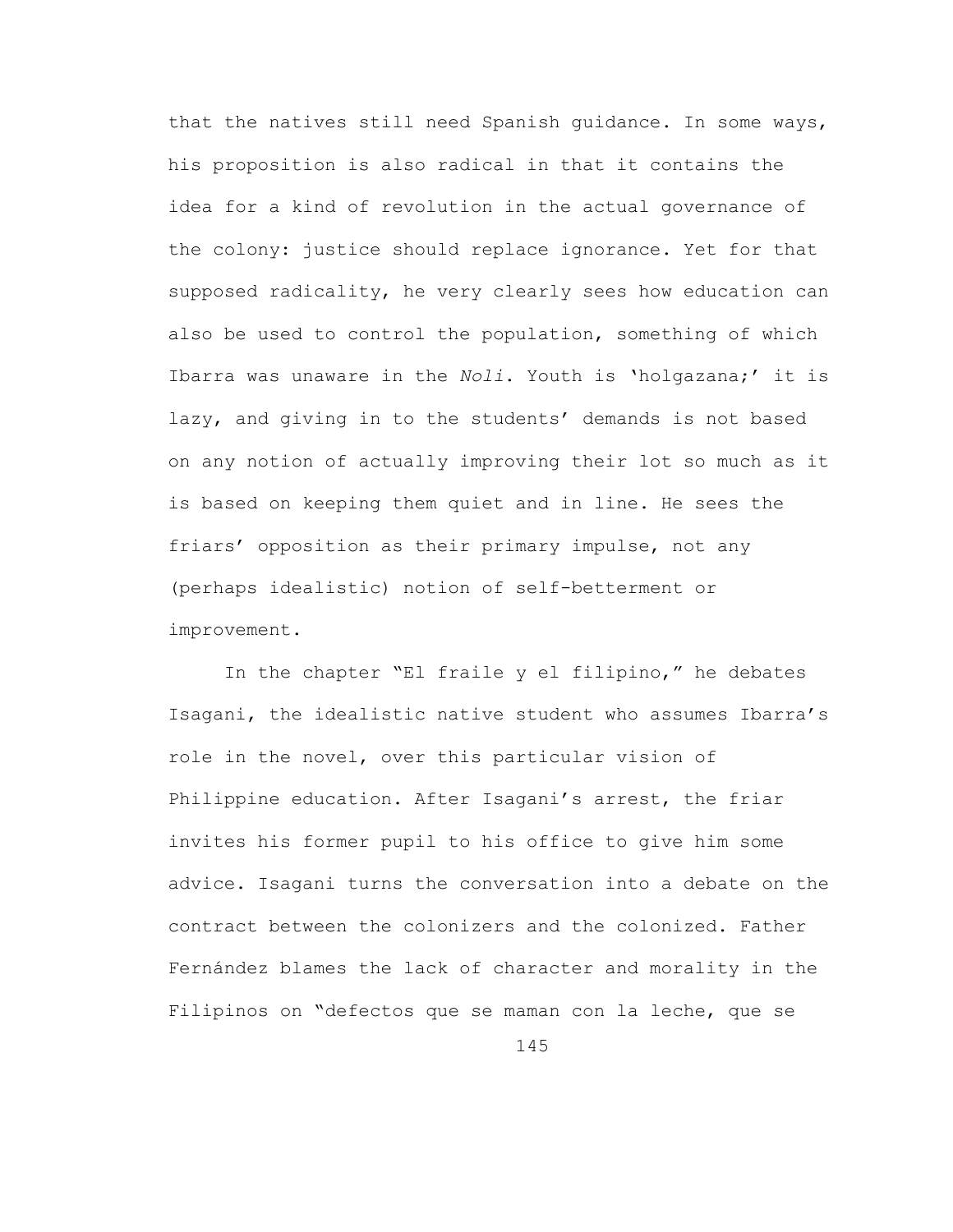respiran en el seno de las familias.79" Father Fernández, despite his relative liberalism, again falls back on the tired excuse of race. Isagani responds:

Usted no ha querido profundizar el tema, usted no ha querido mirar al abismo por temor de encontrarse allí con la sombra de sus hermanos. Lo que somos, ustedes lo han hecho. Al pueblo que se tiraniza, se le obliga á ser hipócrita; á aquel á quien se le niega la verdad, se le da la mentira; el que se hace tirano, engendra esclavos (…) ¿Quién tiene la culpa de ello? O ustedes que hace tres siglos y medio tienen en sus manos nuestra educación ó nosotros que nos plegamos á todo? Si despues de tres siglos y medio, el escultor no ha podido sacar más que una caricatura, bien torpe debe ser.<sup>80</sup>

Like in the scene with the alto empleado and the coachman, we see again the failure of three and a half centuries of Spanish colonialism. As the alto empleado speaks and is not understood, the guilt does not fall on the native, but on the Spanish colonial structure, based on a willful attempt to keep the native population ignorant of the language as well as any other intellectual pursuit. Rizal's real-life nemeses Pablo Feced (*Quioquiap*) and Vicente Barrantes (both "liberals") justified that process by explaining the benefits of native ignorance by linking it to the idea of low-cost labor for Spanish use.

<sup>79</sup> Rizal *Fili* p. 210

<sup>80</sup> Rizal *Fili* p. 210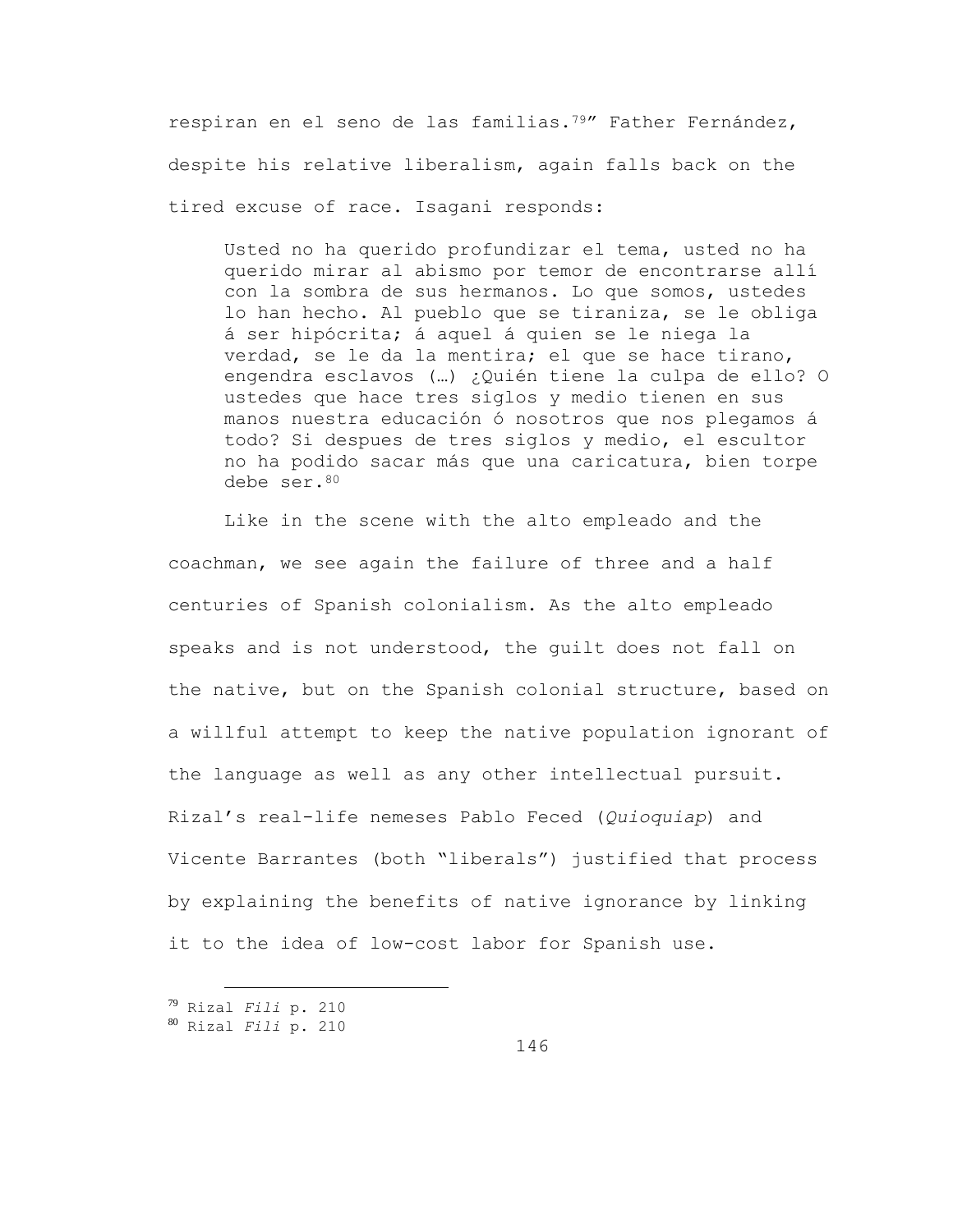However, it is crucial to note that Isagani's demand that Padre Fernández 'look deeper' reveals what is really being discussed. Race is not the issue: according to Isagani it merely obfuscates a different social relation. The name for this relation is, of course, colonialism. While race has been invoked by several characters (including natives like Pecson), what is being covered up is the colonial relationship that exists between the natives and the *peninsulares*. Race itself is then a 'misdirection.' It is used to explain away the exploitation of the native population for economic gain.

This is unpalatable for Padre Fernández who insists: "O bien mala la masa de que se sirve." Yet Isagani continues:

Más torpe entonces aun, porque, sabiendo que es mala, no renuncia á la masa y continúa perdiendo tiempo…y no solo es torpe, defrauda y roba, porque conociendo lo inutil de su obra, la continúa para percibir el salario… y no solo es torpe y ladron, es infame, por que se opone á que todo otro escultor ensaye su habilidad y vea se puede producir algo que valga la pena! Celos funestos de la incapacidad!<sup>81</sup>

Padre Fernández is trapped in a contradiction, and he is forced to admit flaws in the Spanish character: "la

<sup>81</sup> Rizal *Fili* p. 211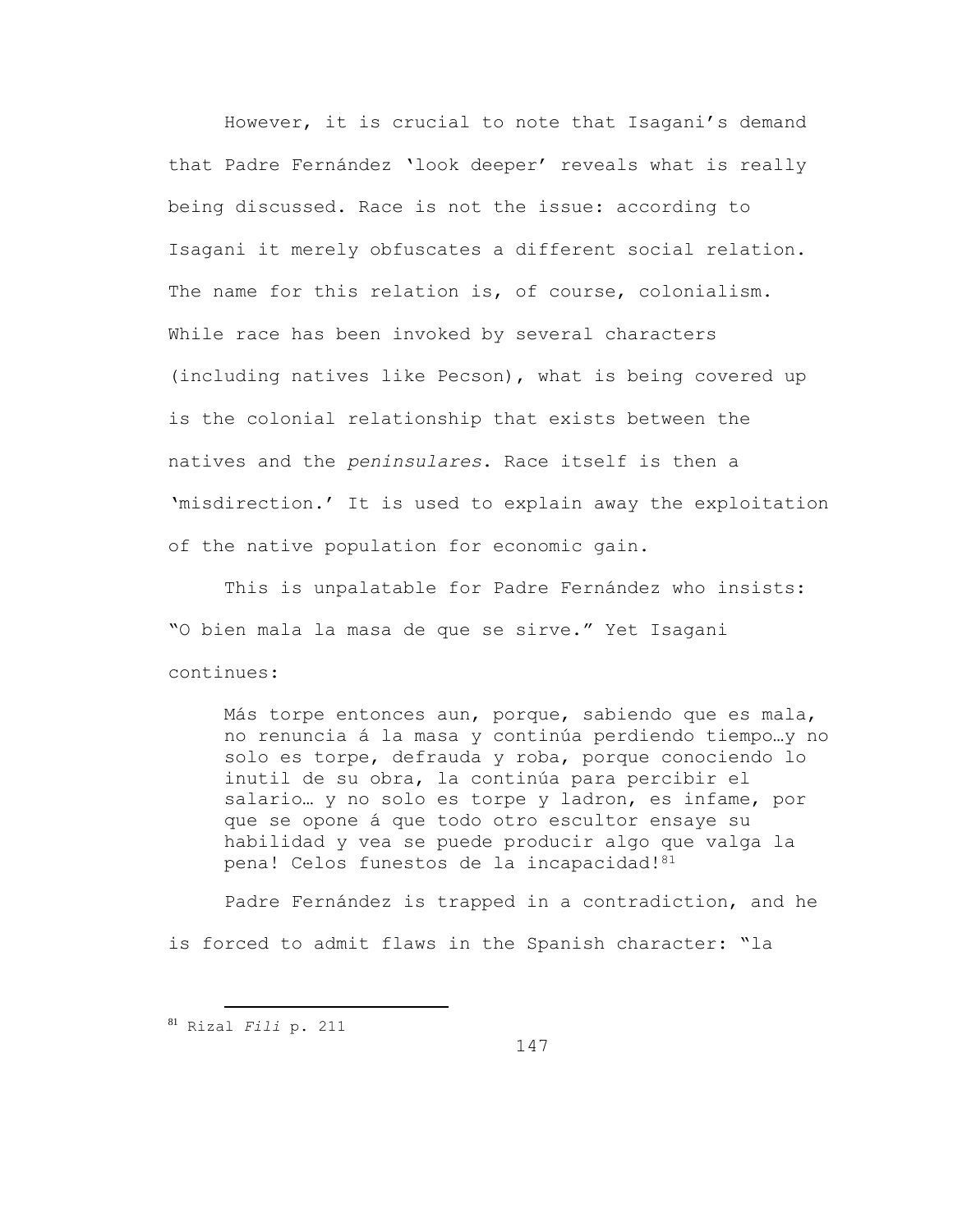picardía y la listura se consideran grandes cualidades en el pueblo español cuando no hay otro como él tan noble, tan altivo y tan hidalgo $82.$ " Isagani has turned the tables on Fernández; he has used the concept of race against the Spanish themselves. If Filipino defects were really passed down through 'mother's milk' as he claimed, then what would be the explanation for these Spanish flaws? Recall, nonetheless, Rizal's speech at the Hotel Inglés: the relationship between Spain and the Philippines is defined there through the mother-child analogy. That being the case, Padre Fernández would not be incorrect in asserting this transmission of character flaws. The Philippines has acquired these defects precisely in the way Fernández has stated, but the 'mother' here is Spain and the child the Philippines. If this shows how Padre Fernández's motherchild analogy is correct, then it also answers the question regarding the origin of the 'picardía' and 'listura' in the noble history of Spain: they were in fact never opposed; Rizal's Spain contains this contradiction.

## **Rizal's Idea of History**

<sup>82</sup> Rizal *Fili* p. 212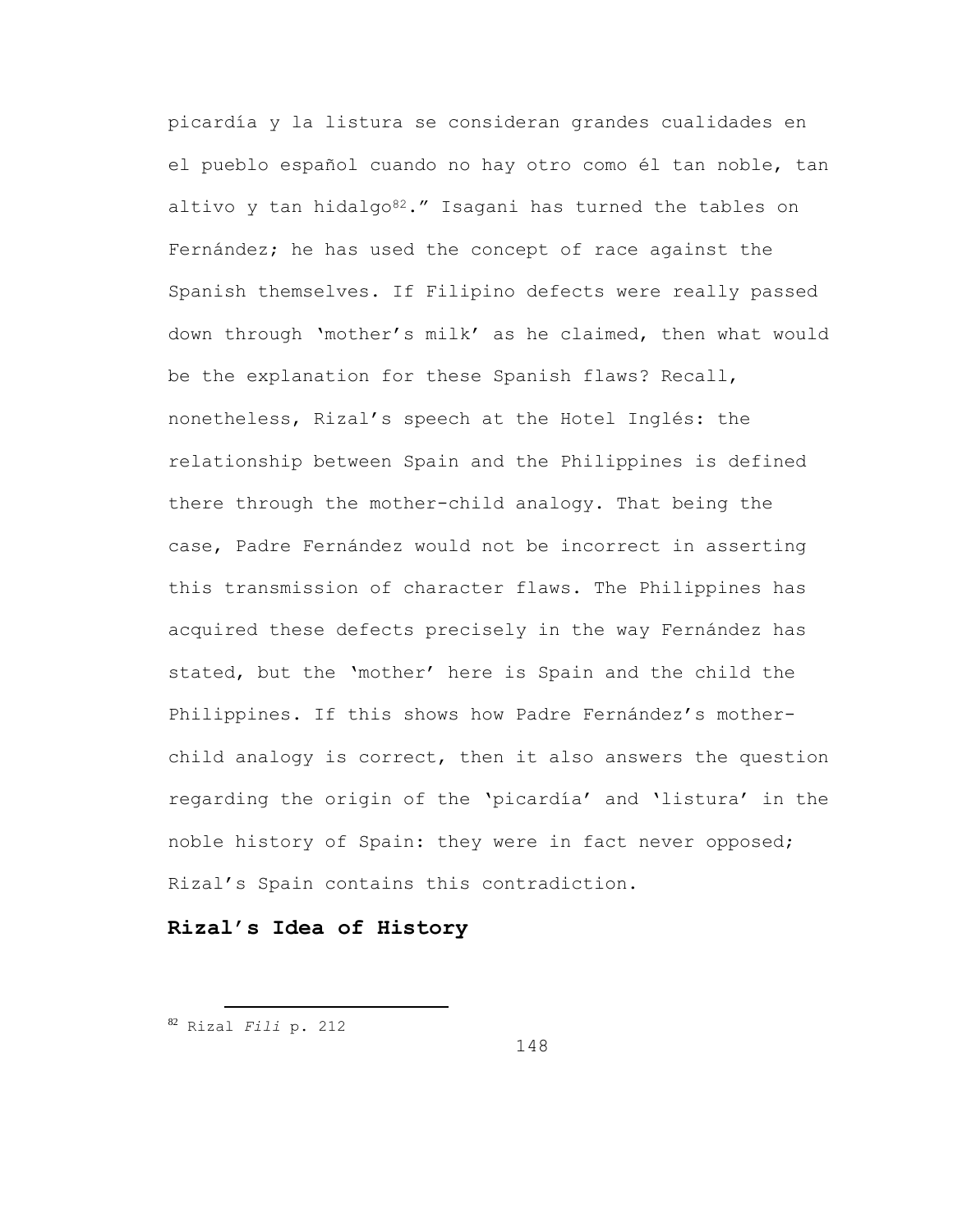In his book *Under Three Flags*, Benedict Anderson claims that the *Fili* represents a "prolepsis" that is "mostly engineered by a massive, ingenious transfer of real events, experiences, and sentiments from Spain to the Philippines, which then appears as shadows of an imminent future $83.$ " This is based on the fact that the events depicted in the novel do not correspond to any Philippine lived reality at that point, that the events are actually based on occurrences in Madrid that Rizal saw first hand, like the student protests, etc.

Moreover, not only do these events not occur in the correct space, but they do not occur at the correct time, representing a Spanish past or present and a Philippine future. Spain and the Philippines then, exists in a spatiotemporal flux in the novel. Anderson writes that these

Space-time shifts are visible as the novel moves towards its climax. After the campaign for a Spanishlanguage academy has failed, mysterious subversive posters (*pasquinades*) appear all over the university one night, leading the regime to indiscriminate arrests – a clear replication of Cánova's raids on the Central University of Madrid at the start of Rizal's senior year. The mysterious posters quickly cause a general panic, fed by wild rumors of insurrection and invasions of ferocious bandits, which recall the Mano Negra panic in Andalusia in 1883, and foreshadow the

<sup>83</sup> Anderson *Under Three Flags* p. 121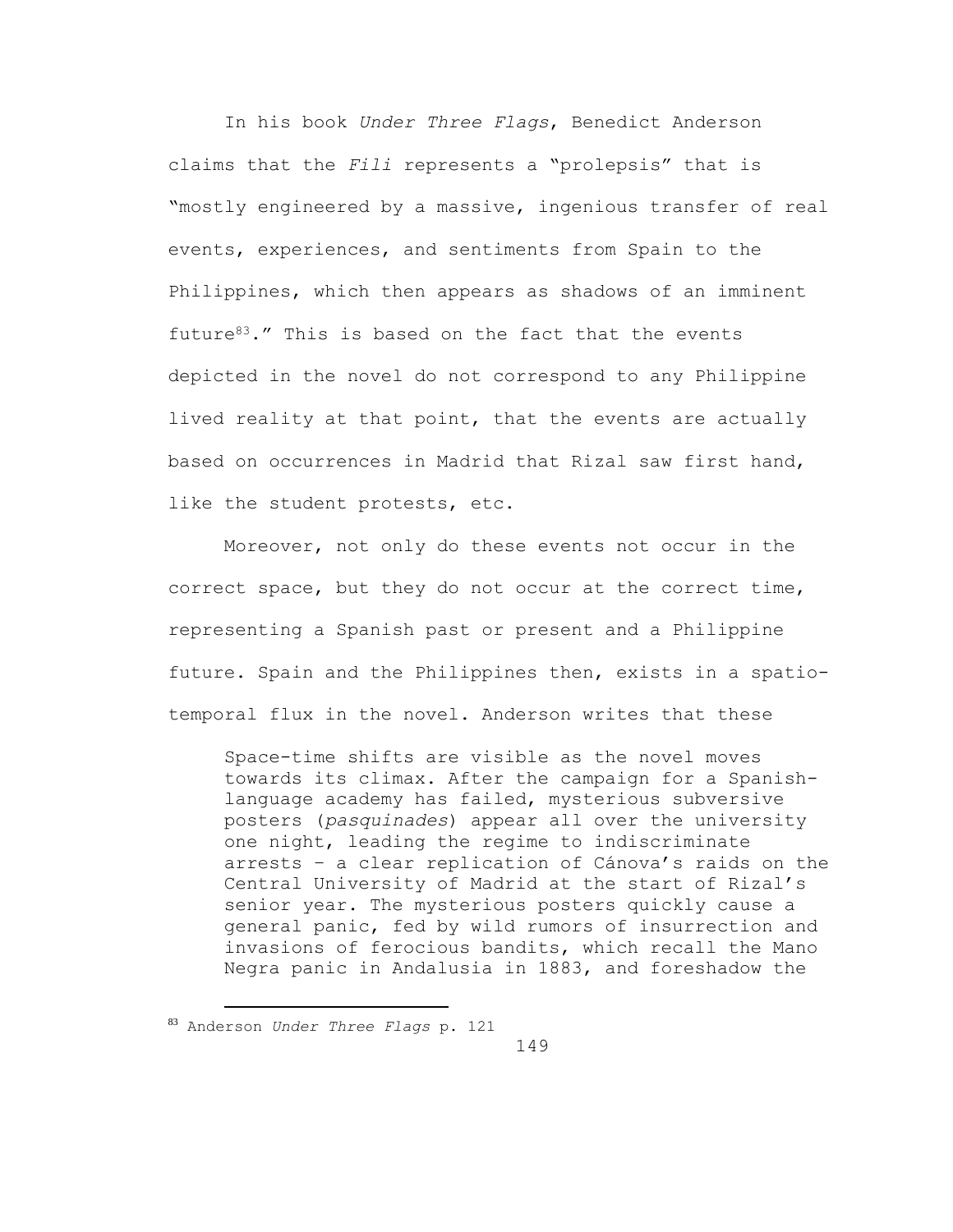so-called "revolutionary" peasant attack on Jerez early in 1892.<sup>84</sup>

However, Anderson bases this presumption on the idea that the Spanish future and the Philippine future do not coincide. Anderson is not alone; other critics have also taken the *Fili* as gesturing towards the Philippine future<sup>85</sup>. But is this necessarily how Rizal himself would have seen it? Regardless of whether Rizal was a separatist or reformist at this moment, he obviously did not foresee that the revolution would take place at the moment that it did, nor did he foresee the aftermath: war with Spain, the intervention of the United States and the subsequent guerrilla war, and eventual independence after Japanese occupation. In other words, if the *Fili* is a warning for the future of the Philippines, it is also a warning for the future of Spain. In the novel, the Spanish past becomes the Philippine present, but the Philippine future is also the Spanish future, and vice versa.

While Anderson correctly emphasizes the futurity of the events, Rizal is pointing in more than one direction. The temporal flux is also indicative of the circularity of

<sup>84</sup> Rizal *Fili* p. 112 <sup>85</sup> Of particular note, John Schumacher S.J. *The Making of a Nation*. Manila: Ateneo, 1991. P. 96.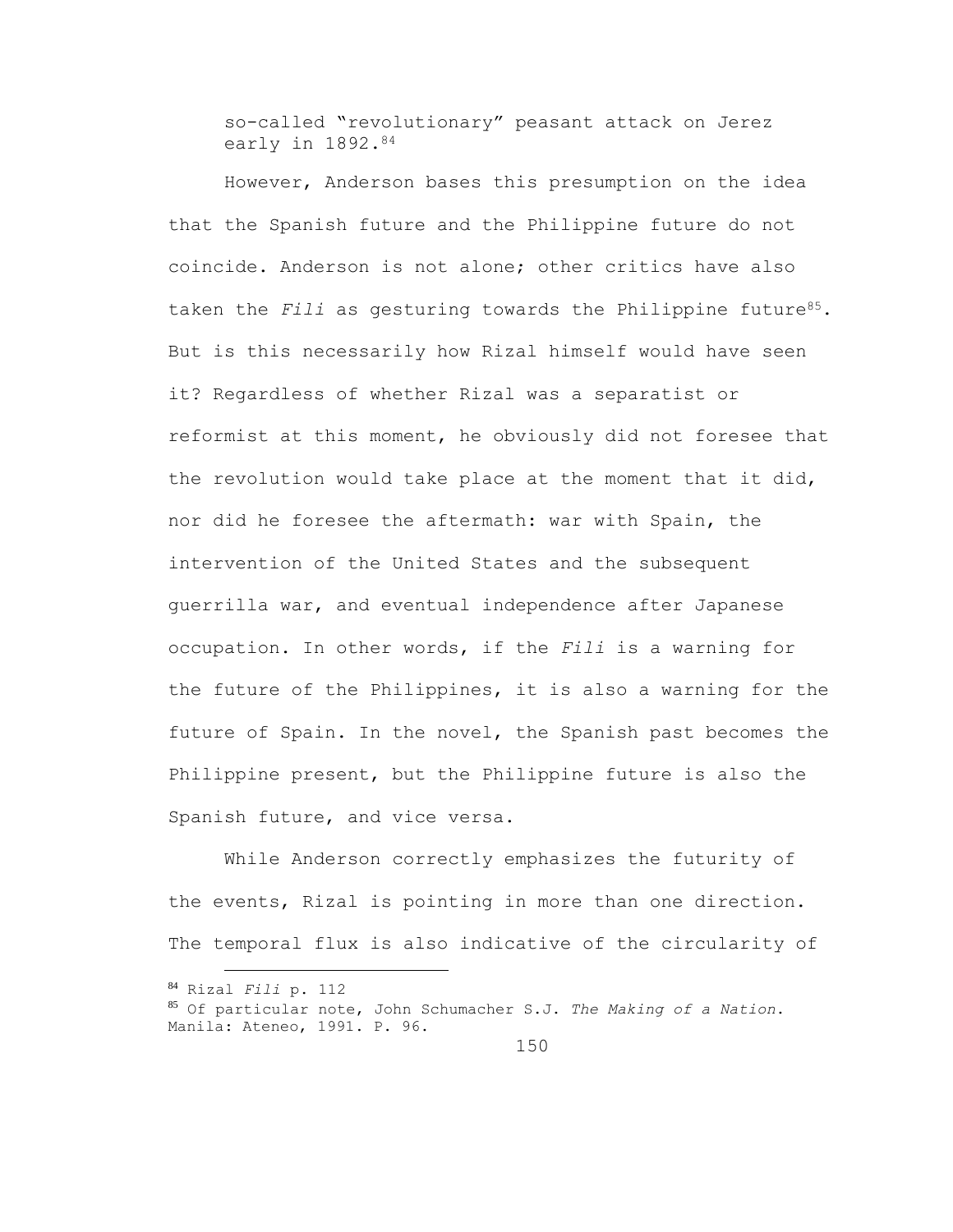history for Rizal. History is a possibly infinite circuit of repetitions: Simoun is the logical conclusion of the historical processes that have marginalized Ibarra. Ibarra in turn is replaced by Isagani, whose own failed love story with the *arriviste* mestiza Paulita Gómez is similar to Ibarra's in the *Noli*. By the end of the *Fili*, Isagani's own enigmatic role in the unfolding of Simoun's plot also raises the possibility that he too will follow the same trajectory, perhaps himself becoming a 'filibustero.' History then becomes a self-renewing loop contingent upon the stasis of the colonial apparatus. In other words, without some sort of drastic change the same problems (both for the Spaniards as well as the Filipinos) would continue to arise.

## Simoun and Isagani: The Circuits of History

Early in the novel, Simoun reveals himself to be the disguised Ibarra to Basilio, another holdover from the *Noli*. Ibarra helped the boy bury his mother (Sisa the 'madwoman') in the final scene of the first novel. Now Basilio is a university student and a colleague of Isagani, Sandoval, and the other young liberal students. Simoun's much commented upon speech, while full of vitriol for the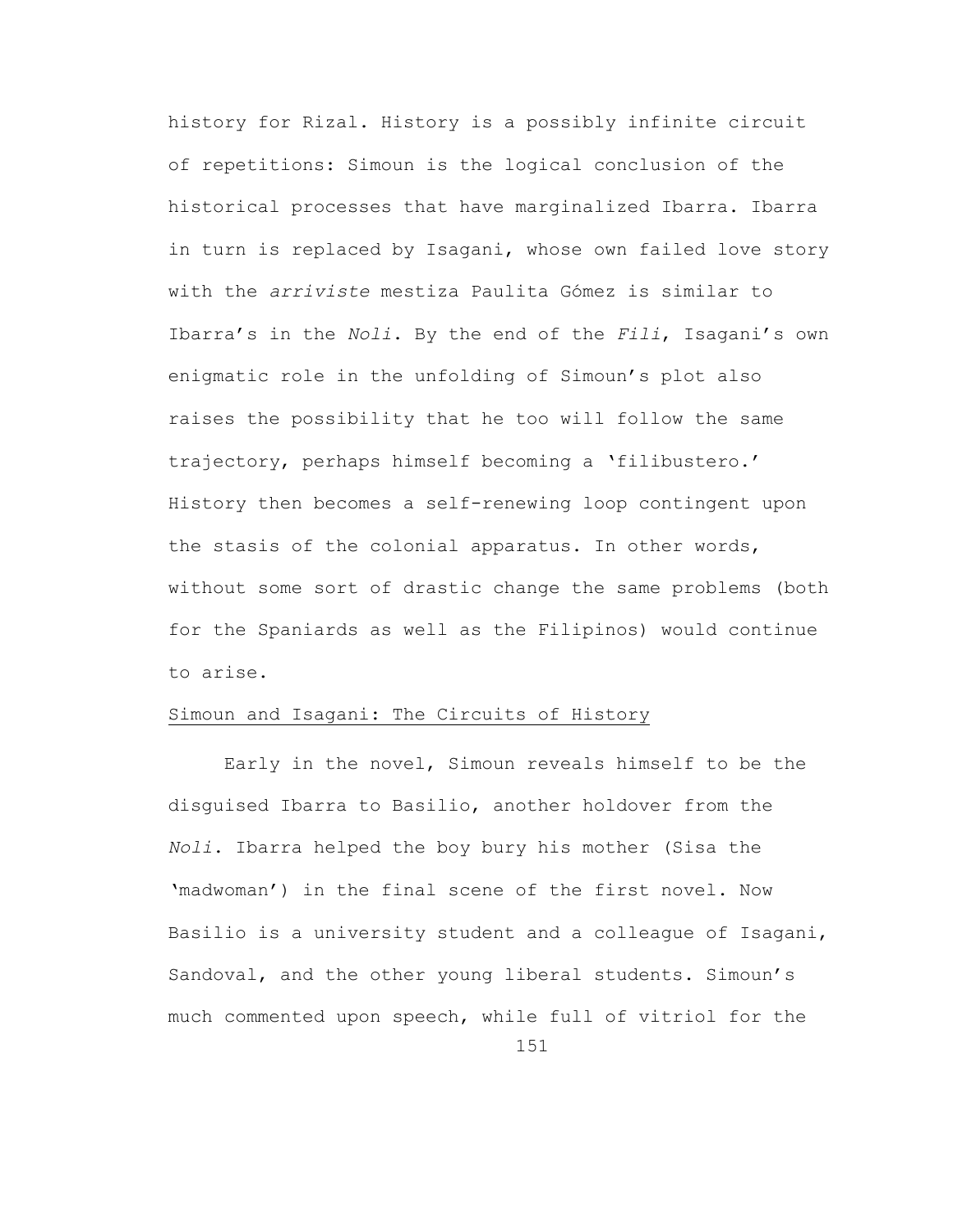colonial apparatus, is much more concerned with the student movement for the Castilian academy. Simoun is privy to the details and has been following their story for a while. He tells Basilio:

Yo he visto iniciarse ese movimiento y he pasado noches enteras de angustia porque comprendía que entre esa juventud había inteligencias y corazones escepcionales sacrficándose por una causa que creían buena, cuando en realidad trabajaban contra su país…Cuantas veces he querido dirigirme á vosotros, desenmascararse y desengañaros, pero en vista de la fama que disfruto, mis palabras se habrían interpretado mal y acaso habrían tenido efecto contraproducente…Cuantas veces he querido acercarme á vuestro Makaraig, á vuestro Isagani; á veces pensé en su muerte, quise destruirlos…<sup>86</sup>

Of course for the reader it is obvious that the students bear much resemblance to Ibarra himself, and Simoun's own ire towards them is directed as much to his former self. Simoun rejects his previous attempts at working within the system (though he still does albeit in a different capacity). The students are a great danger because they have not yet transcended the logic of colonialism. They are the best minds of the country, yet they still have a 'slave consciousness<sup>87</sup>.'

<sup>86</sup> Rizal *Fili* p. 48

<sup>87</sup> See Hegel's *Phenomenology of Spirit*, in particular the section on "Lordship and Bondage"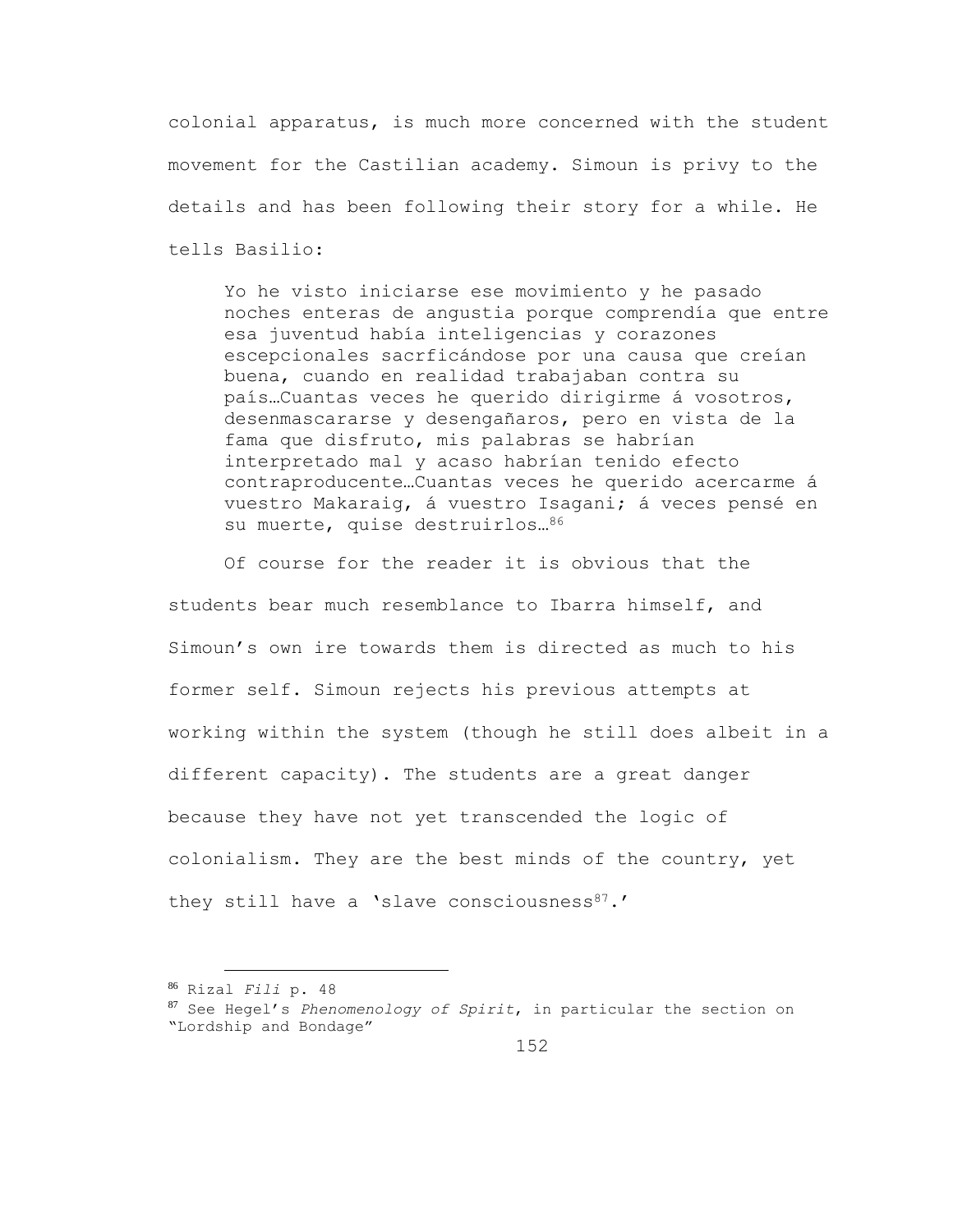¡Ah, la juventud siempre inexperta y soñadora, siempre corriendo trás las mariposas y las flores! Os ligais para con vuestros esfuerzos unir vuestra patria á la España con guirnaldas de rosas cuando en realidad forjais cadenas más duras que el diamante! Pedís igualdad de derechos, españolización de vuestras costumbres y no veis que lo que pedís es la muerte, la destruccion de vuestra nacionalidad, la aniquilación de vuestra patria, la consagración de la tiranía! ¿Qué seréis en lo futuro? Pueblo sin caracter, nacion sin libertad; todo en vosotros será prestado hasta los mismos defectos<sup>88</sup>.

Simoun has seemingly escaped from the logic of assimilation $89$ . But, if we think dialectically we can see that this apparent rejection is built into the initial logic. This is one of the many internal contradictions of colonialism in the Philippines: the violence meant to subjugate the colony instead drives it away. The mere fact that Rizal rejects Simoun's position should be indicative of his own troubled position; it is tempting to draw the conclusion that Rizal then did not want this outright rejection of Spanish culture even at this time. Perhaps he

<sup>88</sup> Rizal *Fili* p. 47

<sup>89</sup> This figure who escapes this logic resembles Deleuze and Guattari's "Schizo:" "He is somewhere else, beyond or behind or below these problems, rather than immersed in them. And wherever he is, there are problems, insurmountable sufferings, unbearable needs. But why try to bring him back to what he has escaped from, why set him back down amid problems that are no longer problems to him, why mock his truth by believing that we have paid it its due by merely figuratively taking our hats off to it?" see their *Anti-Oedipus.* New York: Penguin, 2009. p. 23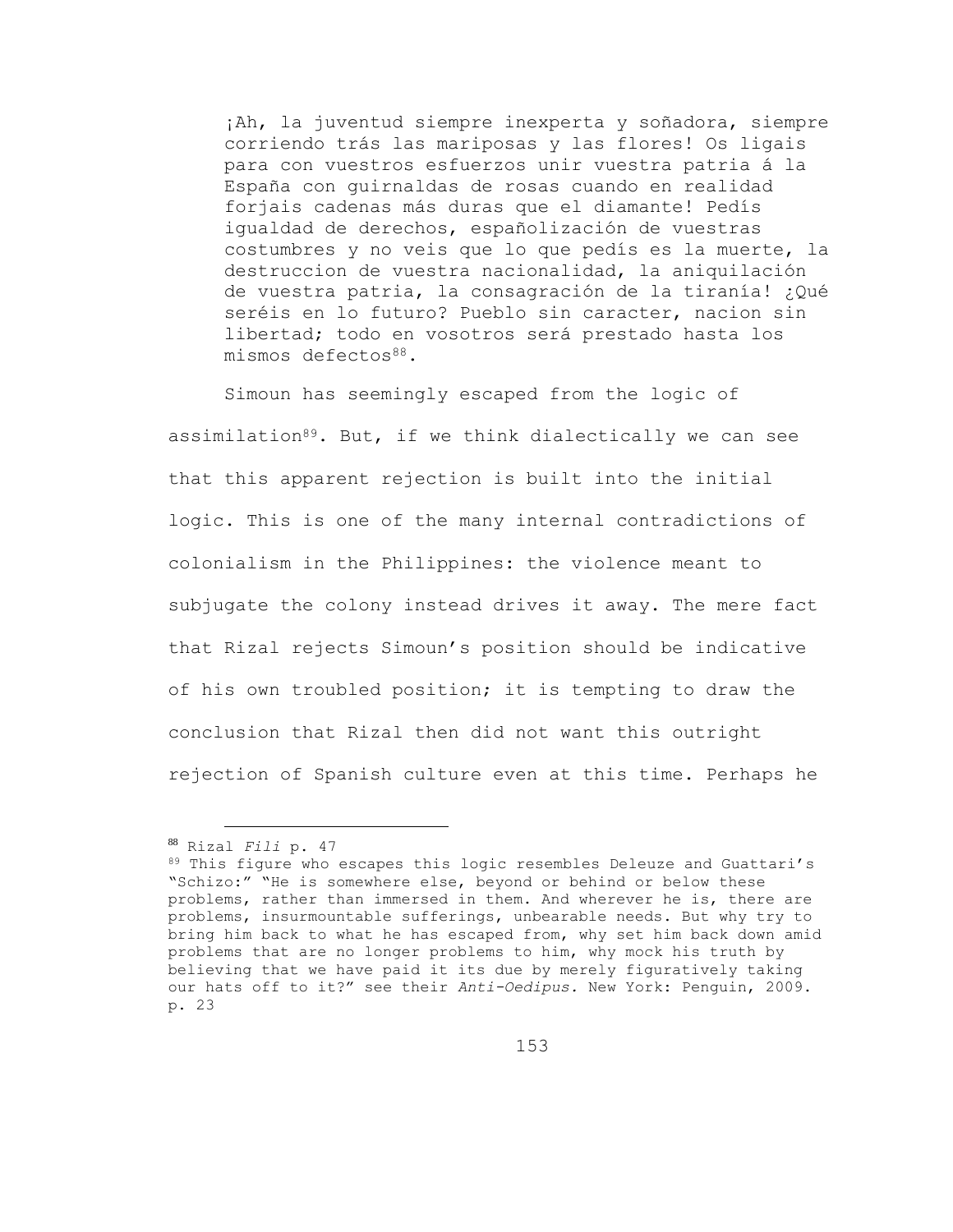was a separatist, but that did not mean that he rejected the influence of Spanish culture.

In the fictive world, ten years have passed between the *Noli* and the *Fili*, and those years have only served to reinforce the position Ibarra assumes at the end of the first novel. Marginalized by the colonial apparatus, the liberal Ibarra exclaims:

Ahora veo el horrible cancer que roe á esta sociedad, que se agarra á sus carnes y que pide una violenta extirpación (…) Y pues que lo han querido, seré filibustero, pero verdadero filibustero; llamaré á todos los desgraciados, á todos los que dentro del pecho sienten latir un corazón (…) ¡No hay Dios, no hay esperanzas, no hay humanidad; no hay más que el derecho de la fuerza!<sup>90</sup>

Simoun is the violent negation of Ibarra's liberalism, and the *Fili* itself is the negation of the *Noli*. Ibarra 'will be' a filibustero, and the *Fili* will be a discussion of the very definition of *filibusterismo*. Instead of the unifying element being the marginalization of Ibarra, it is the re-integration of Simoun into Philippine society, or rather, the story of what happens after his re-integration.

This process begins outside the novel. In his 'confession' to Padre Florentino at the end of the novel,

<sup>90</sup> Rizal *Noli* p. 337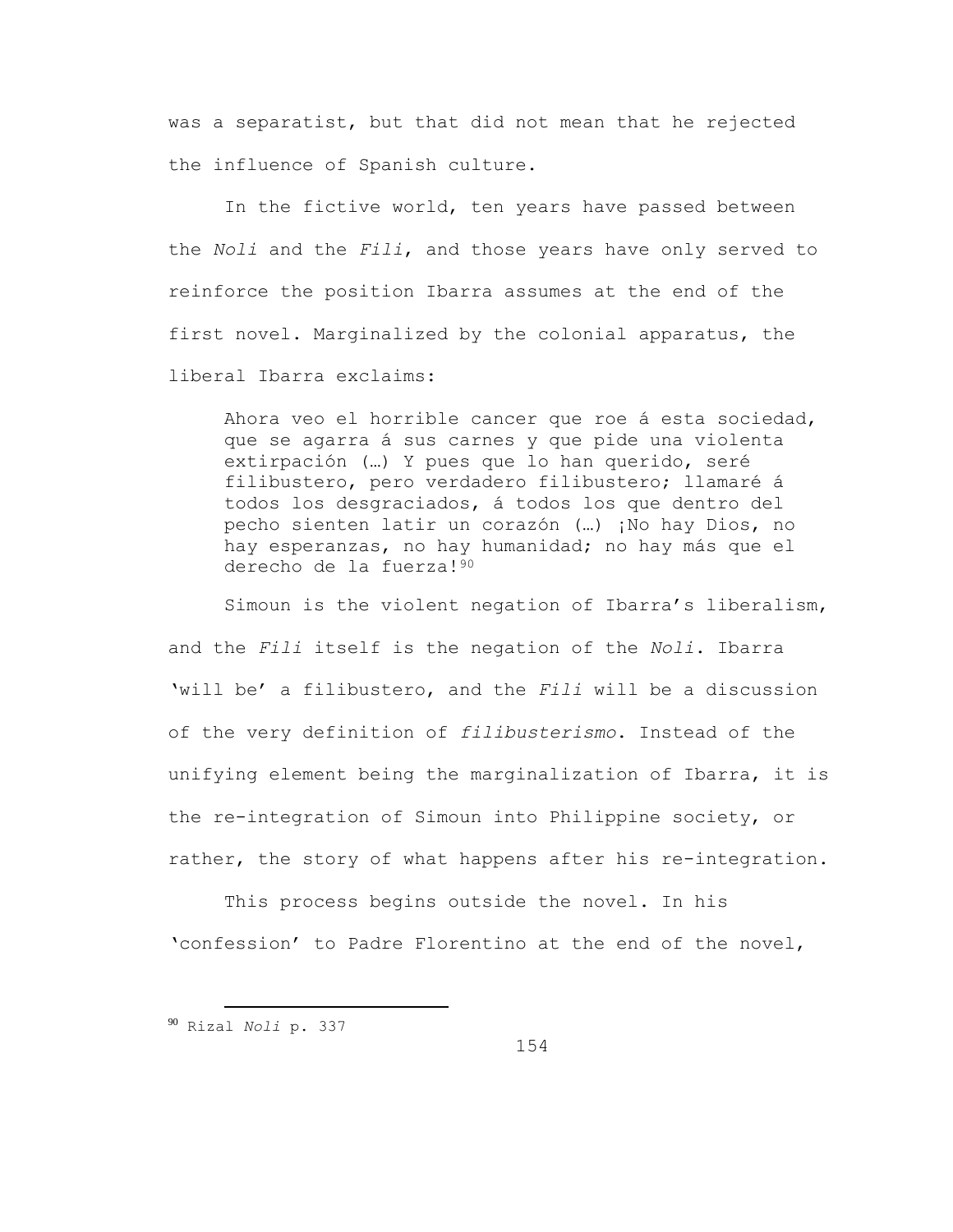the narrator recounts the beginning of Simoun's contact with the colonial *nomenklatura*.

Con las riquezas de su familia, enterradas en un bosque, escapóse, se fué al estrangero y se dedicó al comercio. Tomó parte en la guerra de Cuba, ayudando ya á un partido ya á otro, pero ganando siempre. Allí conoció al General, entonces comandante, cuya voluntad se captó primero por medio de adelantos de dinero y haciéndose su amigo despues gracias á crímenes cuyo secreto el joyero poseía. Él, á fuerza de dinero le consiguió el destino y una vez en Filipinas se sirvió de él como de ciego instrumento y le impulsó á cometer toda clase de injusticias valiéndose de su inextinguible sed del oro<sup>91</sup>.

Simoun's wealth is the sole basis of his influence, and as a result the General is reduced to becoming merely a vessel (a "blind instrument") for Simoun's plans. Yet, what is perhaps more important is that the seemingly mysterious wealth that Simoun possess has in its basis an inheritance passed down through generations (which, as we know from the *Noli* is based on his Basque great-grandfather's exploitation of the natives, resulting in the ruin of Elías' family<sup>92</sup>). In this way, Ibarra's transformation to Simoun has annulled his connections to humanity. Simoun is not so much a character anymore, a *person*, as much as he is the blind force of capital, heedless to any master other

<sup>91</sup> Rizal *Fili* p. 281

<sup>92</sup> See the chapter 50 of the *Noli* "La familia de Elías." Pp. 276-281.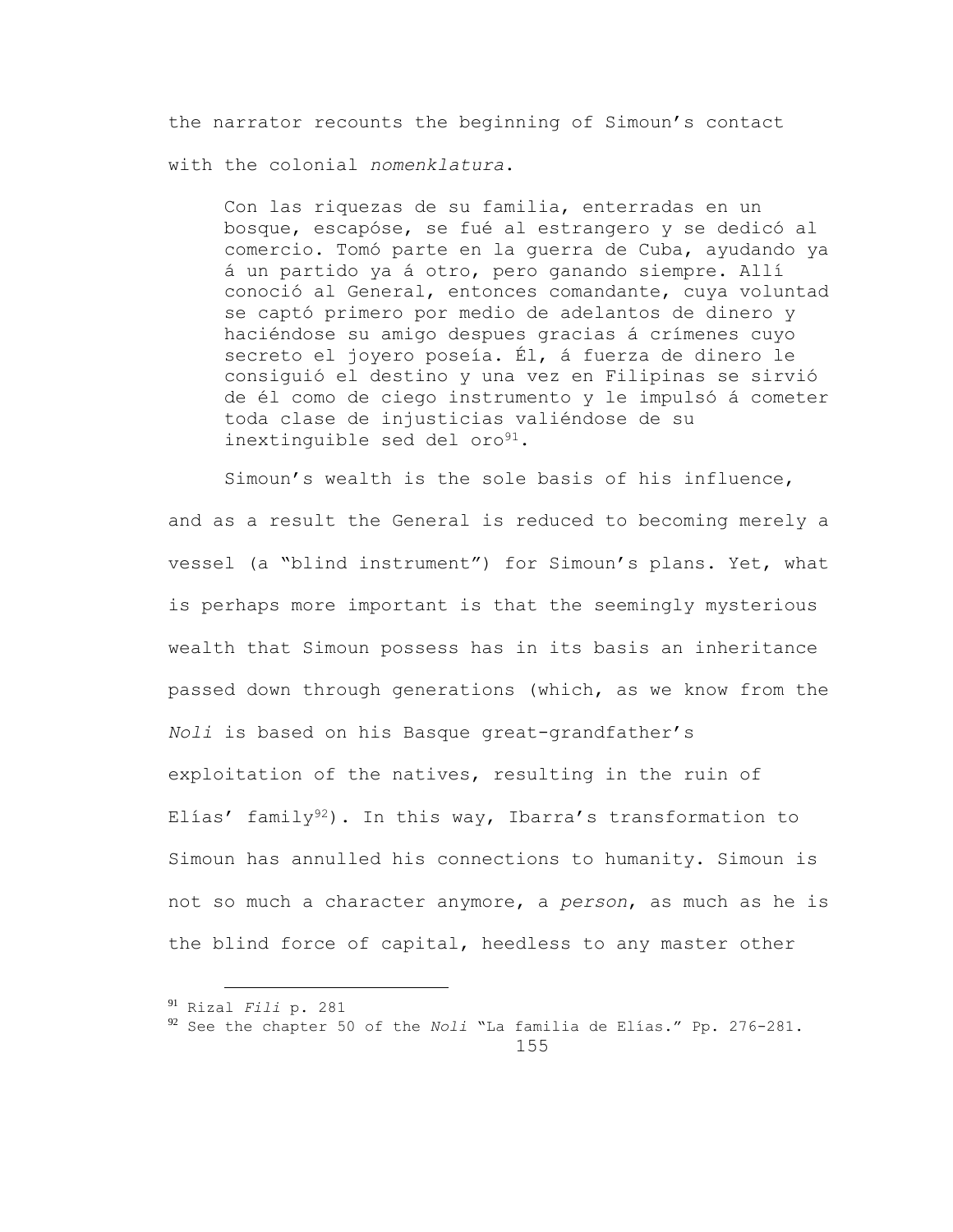than its own self-perpetuating 'Id' so to speak. Simoun as the force of capital<sup>93</sup>, is perhaps the generative social contradiction of the novel. It is his wealth that puts everything into action even an expedition to the Caroline Islands and the Mindanao Campaign94. While Simoun is fictive, these campaigns were not. They too reveal the circularity of history: it was here in the Philippines that Spain fought her most ancient nemesis (Islam) while simultaneously fighting the forces of 'modern' imperialism (Germany in the Carolines).

Moreover, Simoun enters the novel after having befriended the Governor General in Cuba. One of the greatest ironies of the Philippine and Cuban wars for independence was the fact that the partisans for both sides hardly ever spoke of or to each other<sup>95</sup>. Yet here Cuba shows up in a Philippine novel. It should not be surprising given those 'space-time shifts' mentioned by Anderson in

 $93$  Vicente Rafael points out, however, that Simoun is not precisely a capitalist because of the origins and use of his wealth in *Promise of the Foreign*

<sup>94</sup> Rizal *Fili* p. 9

<sup>&</sup>lt;sup>95</sup> This would change after Rizal's death and the subsequent revolution. The Filipino revolutionary Mariano Ponce corresponded with several Cuban revolutionaries such as Ramón Betances and José Izquierdo (as well as the leading Chinese nationalists). See Ponce's *Cartas sobre la revolución filipina*.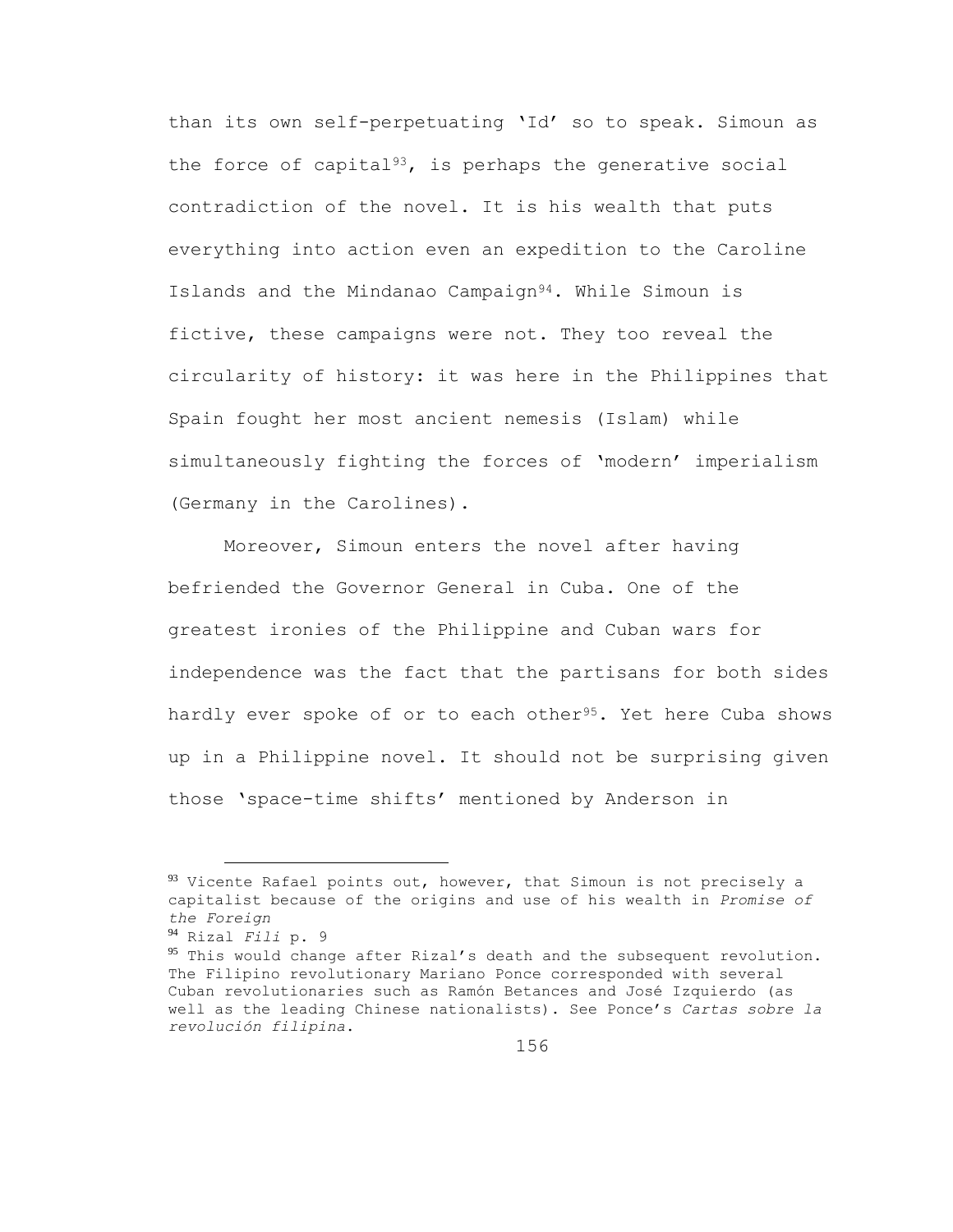conjunction with thinking of Rizal in dialogue with Spain: again, Rizal is warning Spain. The Spanish 'present' is at war with the Cuban colony, while conditions in the 'future' Philippines threaten to re-enact the Cuban struggle. He mentions Cuba because it is a Spanish problem, not because of its proximity to the Philippine struggle.

Simoun's mysterious fortune is the root cause of evil in the novel, so much so that during the last scene the native Padre Florentino tosses Simoun's jewels into the sea saying:

¡Que la naturaleza te guarde en los profundos abismos, entre los corales y perlas de sus eternos mares! (…) Cuando para un fin santo y sublime los hombres te necesitan, Dios sabrá sacarte del seno de las olas… Mientras tanto, allí no harás el mal, no torcerás el derecho, no fomentarás avaricias!...<sup>96</sup>

It is another instance of Rizal as a radical in a certain sense. Though he is not revolutionary he does see the corrosive elements of wealth, though perhaps not properly capitalist, still leads to the same end. Thus Rizal identifies the dangers of "le capitalisme aveugle et

÷.

157

<sup>96</sup> Rizal *Fili* p. 286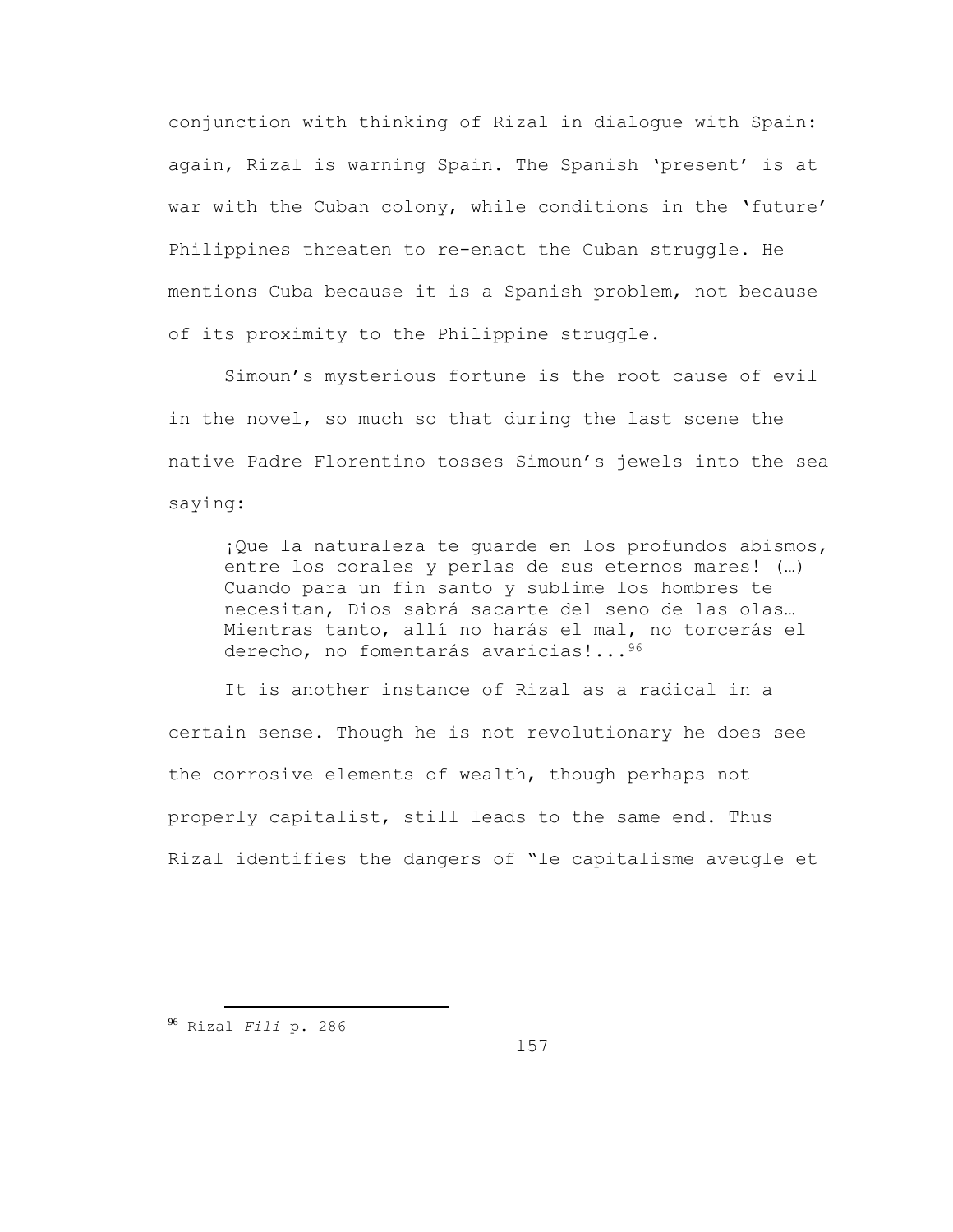egoiste97" which is the phrase used by Jean Jaurès to describe the forces responsible for Rizal's execution.

\*\*\*

Corruption and corrosion are the elements that come to define Simoun, yet we cannot lose sight of the fact that there is an emancipatory project being forwarded by Simoun. He is not attempting to salvage some notion of liberty out of the tradition of an exploitative regime. Instead, as we saw in his rejection of the student's Castilian academy, he rejects any idea of solidarity with this (or any) tradition. Spain, in any iteration, is no longer an option for Simoun. Rizal cannot embrace Simoun's nihilistic project, nor can he embrace the liberal Spain while knowing of its own corrosive effects. Neither position can guarantee the real 'enlightened' Philippine freedom that he seems to envision.

By the end of the novel, Simoun is unmasked as the instigator of the plot and he flees Manila and ends up in the home of a native priest, Isagani's uncle, Padre Florentino's. There he confesses his crimes, and Padre Florentino condemns his actions pointing out that "se

<sup>97</sup> Jean Jaurés "Préface" in Henri Turot's *Aguinaldo et les philippins*. Paris: Librarie Léopold Cerf, 1900. P. xi.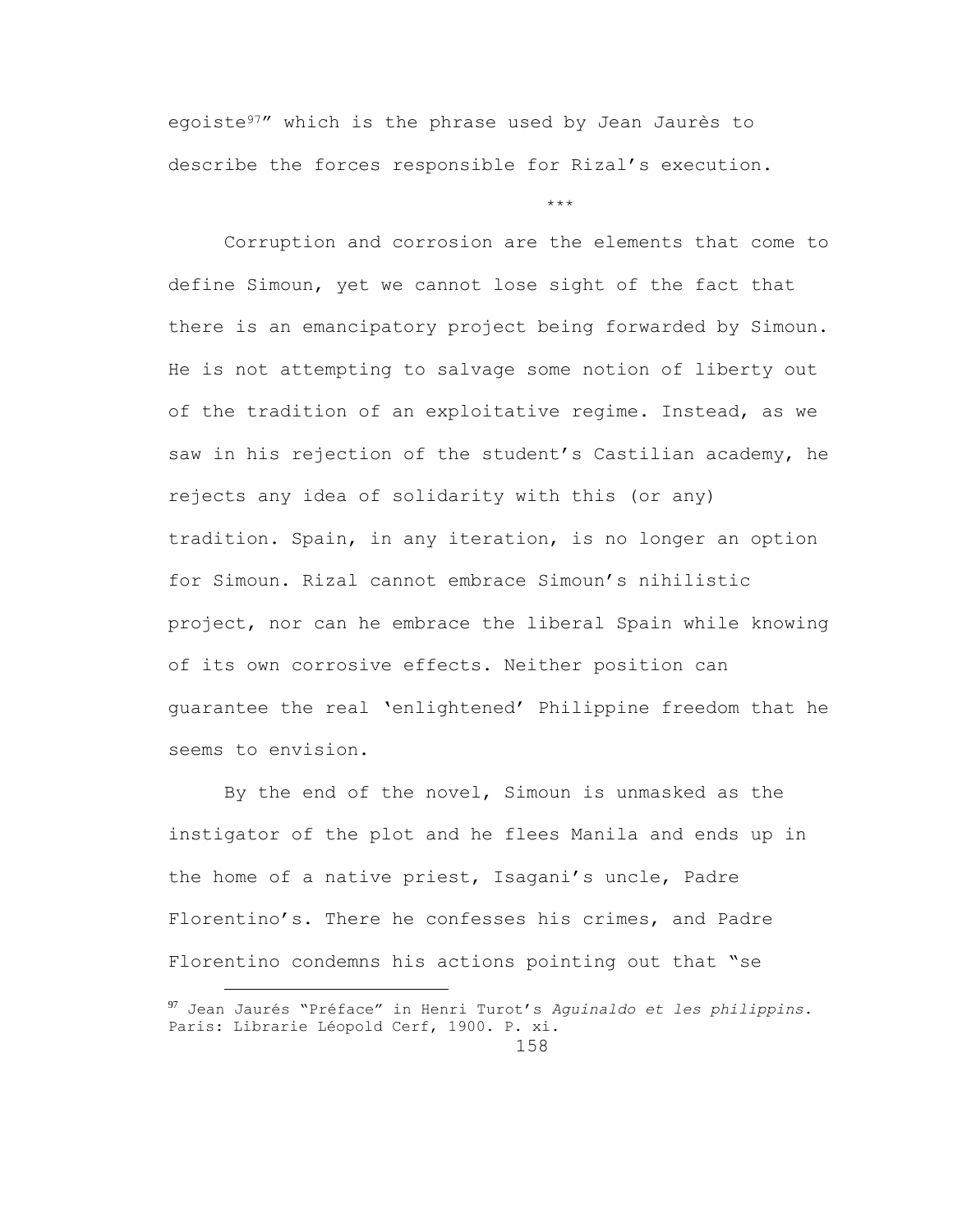derramaban más líquidos corrompidos que otra cosa.<sup>98</sup>" Padre Florentino's voice has sometimes been considered to be Rizal's own<sup>99</sup>. At the very least, Padre Florentino is seen to represent a vision of the Philippine future that competes with Simoun's. As Schumacher points out, Rizal

shows two possible courses remaining: the solution of Simoun and that of Padre Florentino – that of armed violence and that of active nonviolent resistance, to put them in terms familiar today. Rizal explores the way of Simoun-Ibarra in detail and rejects it; he has Padre Florentino give only the outlines of the second course, just enough to show that it is the only way to follow. Because the implementation of Padre Florentino's vision lies in the future, Rizal cannot give detailed instructions. Rather he gives the vision and makes his act of faith in the Filipino and in the God of history; action in accord with that vision will prove its genuinity and open the paths to its fulfillment100.

However, as Benedict Anderson points out, to do so is to miss several important factors: "First, Simoun says nothing during or after the homily, and he may not even be listening. He makes no proper confession and nor does he ask for forgiveness. Moments later he is dead.101"

The alleged confession is non-sacramental. Simoun does not ask for absolution: he merely reveals to Padre

÷.

<sup>99</sup> See Bernad's "Three Faces of Evil in *El filibusterismo*" *Kinaadman.* 

<sup>100</sup> Schumacher. *Making of the Nation* p. 96

<sup>101</sup> Anderson. *Under Three Flags* p. 120

<sup>98</sup> Rizal *Fili* p. 282

*Wisdom.* 14: 2, 1992. Pp. 141-152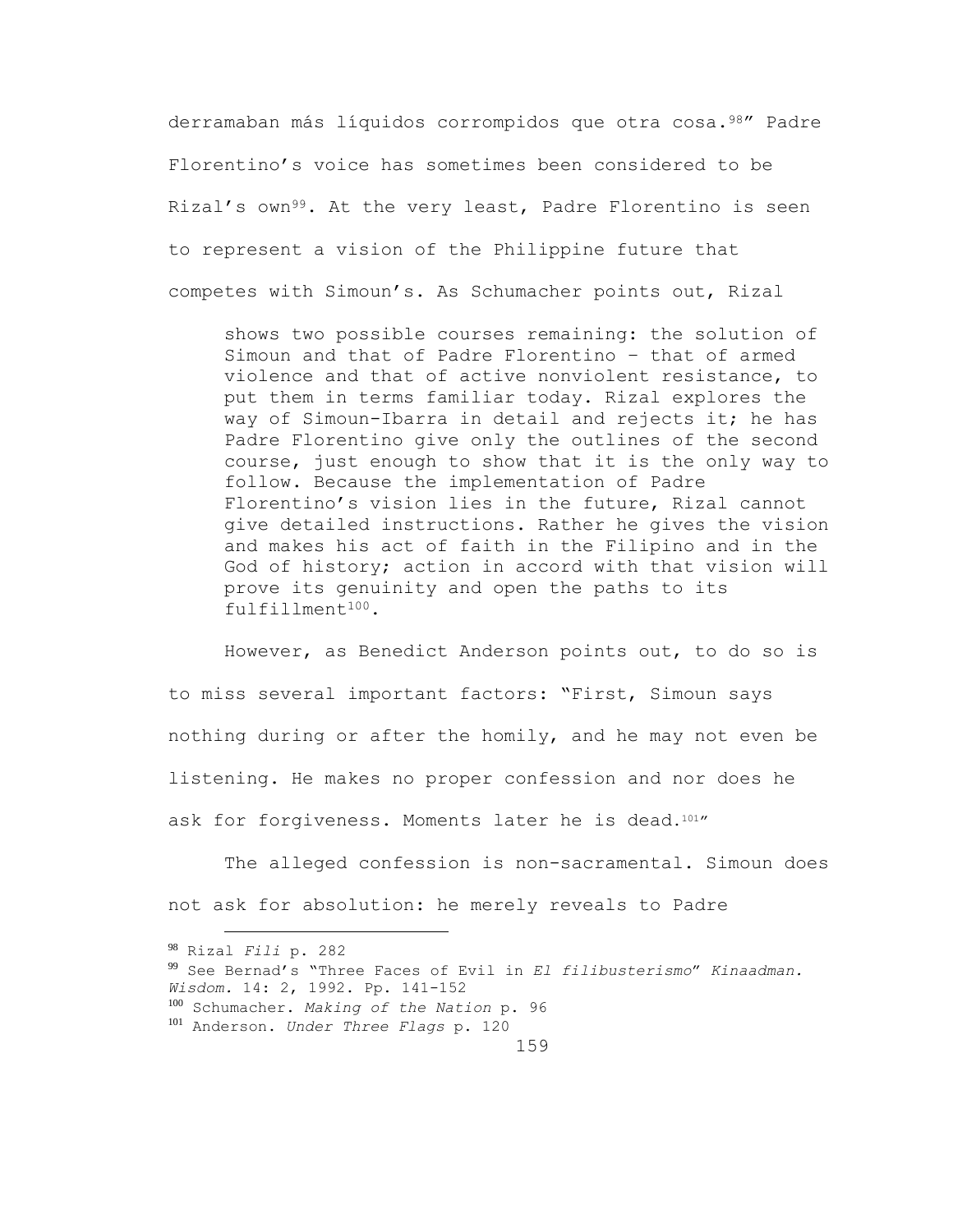Florentino his "secreto," which, we must recall, was already divulged for the most part to Basilio much earlier in the novel. One cannot discount the fact that Simoun has chosen a priest, a native one at that, to hear his final words.

Nonetheless, the confession seems to lack 'contrition:' Simoun does not seem to feel any remorse for his actions. By absolving Simoun and stating that his suffering is sufficient penance, Padre Florentino seems to miss the fact that Simoun is not engaging in a 'real' confession. Instead Simoun is re-enacting the form of Catholic confession without its nominally redemptive content. Still, only Padre Florentino and the narrator use the language of confession: it is the narrator who calls the exchange a "confesión" and refers to Florentino as the "confesor," and Florentino who offers absolution without being asked! In this 'ruse' only the narrator, Padre Florentino, and the reader are privy to this language of confession: Simoun, notably, never even says the word, only referring to his story as his "secreto." Moreover Simoun

160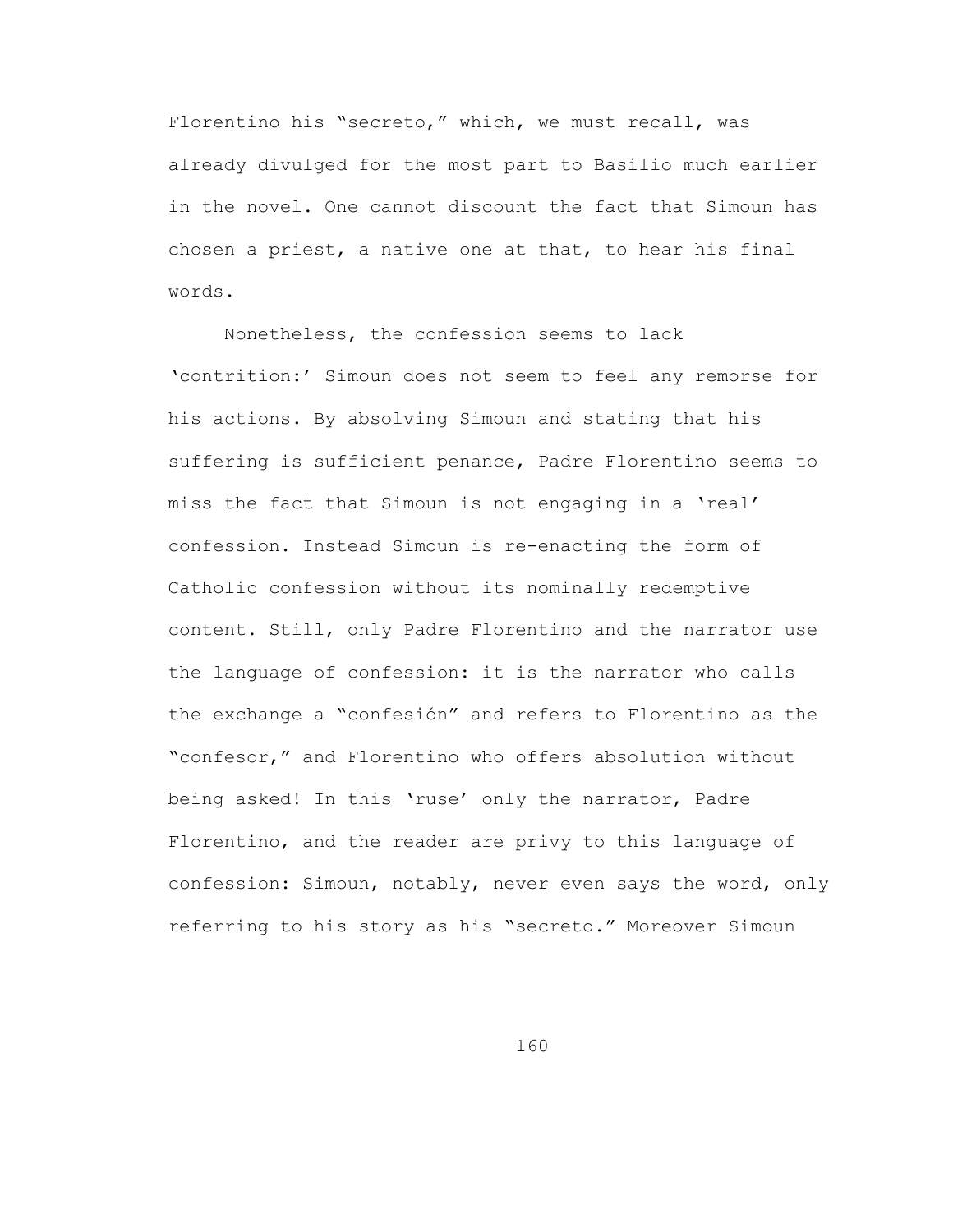does not seem to take it seriously, referring to God only as "vuestro [Florentino's] Dios<sup>102</sup>."

What we are left with then is the *parody* of a confession. Despite being correct in his assertions Anderson, by too easily dismissing the form of the confession, misses this element. It is a confession without a confession. It must be noted that what is at stake is a neutralization of religion. In this last dialogue between the "anarchist" and the priest, the ersatz confession is a purely secular act.

Anderson's other critiques of the common reading of the passage, Simoun's silence or potential inattentiveness, only seem to be half-true. As we see in the cited passage, he is answering Padre Florentino's charges quite lucidly (perhaps even too lucid for a dying man, but realism aside), and it is only in that final paragraph that he allows Padre Florentino to go on without any interruption whatsoever. By this point however, he has been able to respond to Padre Florentino's discourse with some very important questions that Anderson too picks up (inexplicably he cites the questions but then goes on to

<sup>102</sup> Rizal *Fili* p. 283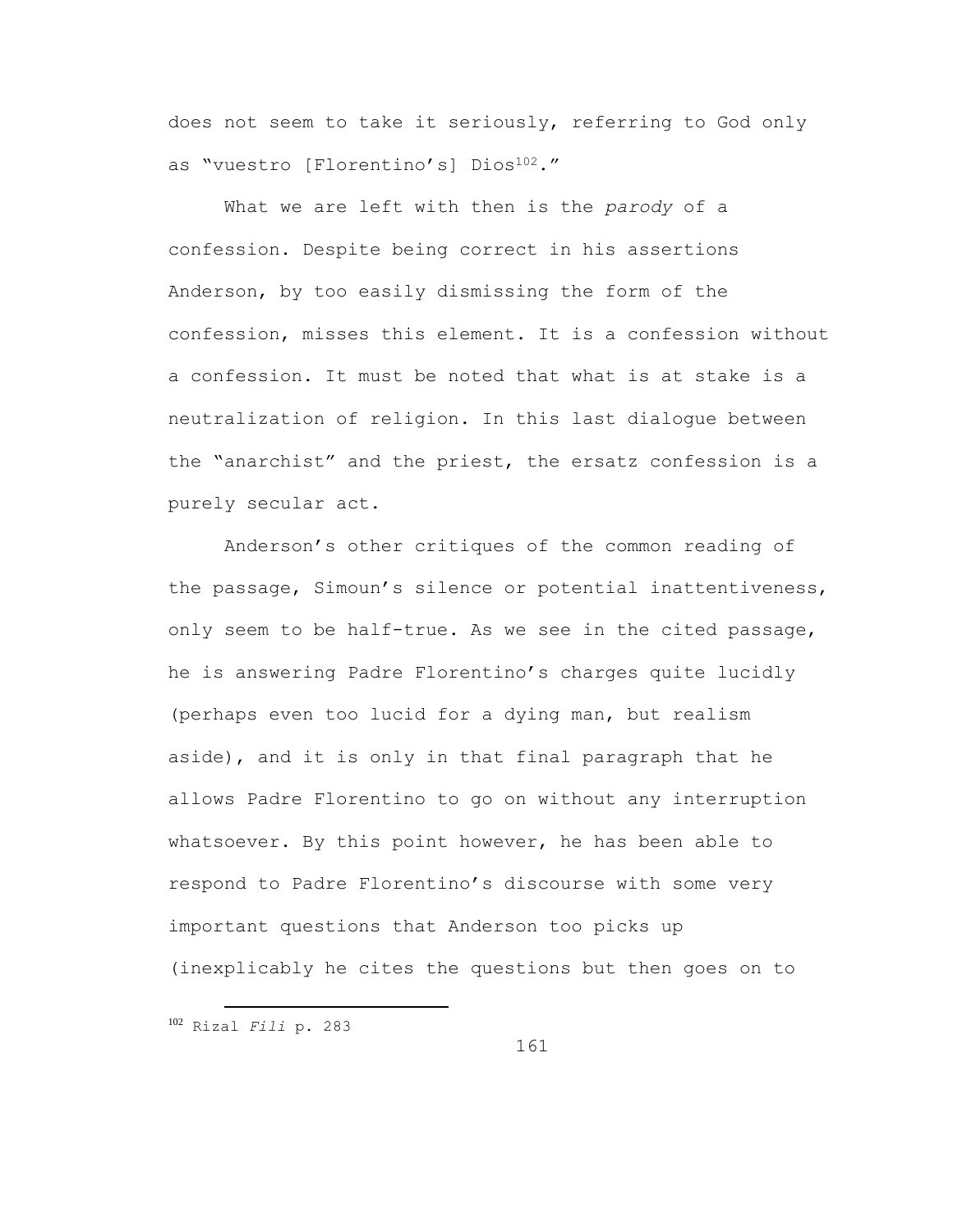make the charge that Simoun has not been attentive to his interlocutor).

As we see in the cited passage, Padre Florentino makes the case that Simoun's plans for revolution have backfired because he has chosen "un medio que Él (God) no podía aprobar103." He goes on to say "Usted fomentaba la podredumbre social sin sembrar una idea104." Padre Florentino offers the alternative that he believes Simoun should have opted for: "Sufrir y trabajar<sup>105</sup>."

Simoun finds this alternative unpalatable and he responds, uttering his last words: "Qué Dios es ése?106"

Padre Florentino answers this with the platitudes that have long bothered radically minded critics of Rizal<sup>107</sup>: the Philippines is not ready for independence and certainly not through revolutionary means. He even goes as to repeat the rhetoric of the oppressors saying

Nuestro mal lo debimos á nosotros mismos, no echemos la culpa á nadie" and "Si España nos viese menos complacientes con la tiranía, y más dispuestos á

<sup>103</sup> Rizal *Fili* p. 282 <sup>104</sup> Rizal *Fili* p. 282 <sup>105</sup> Rizal *Fili* p. 283 <sup>106</sup> Rizal *Fili* p. 283 107 In particular see Renato Constantino's "Veneration without Understanding" (see note 12)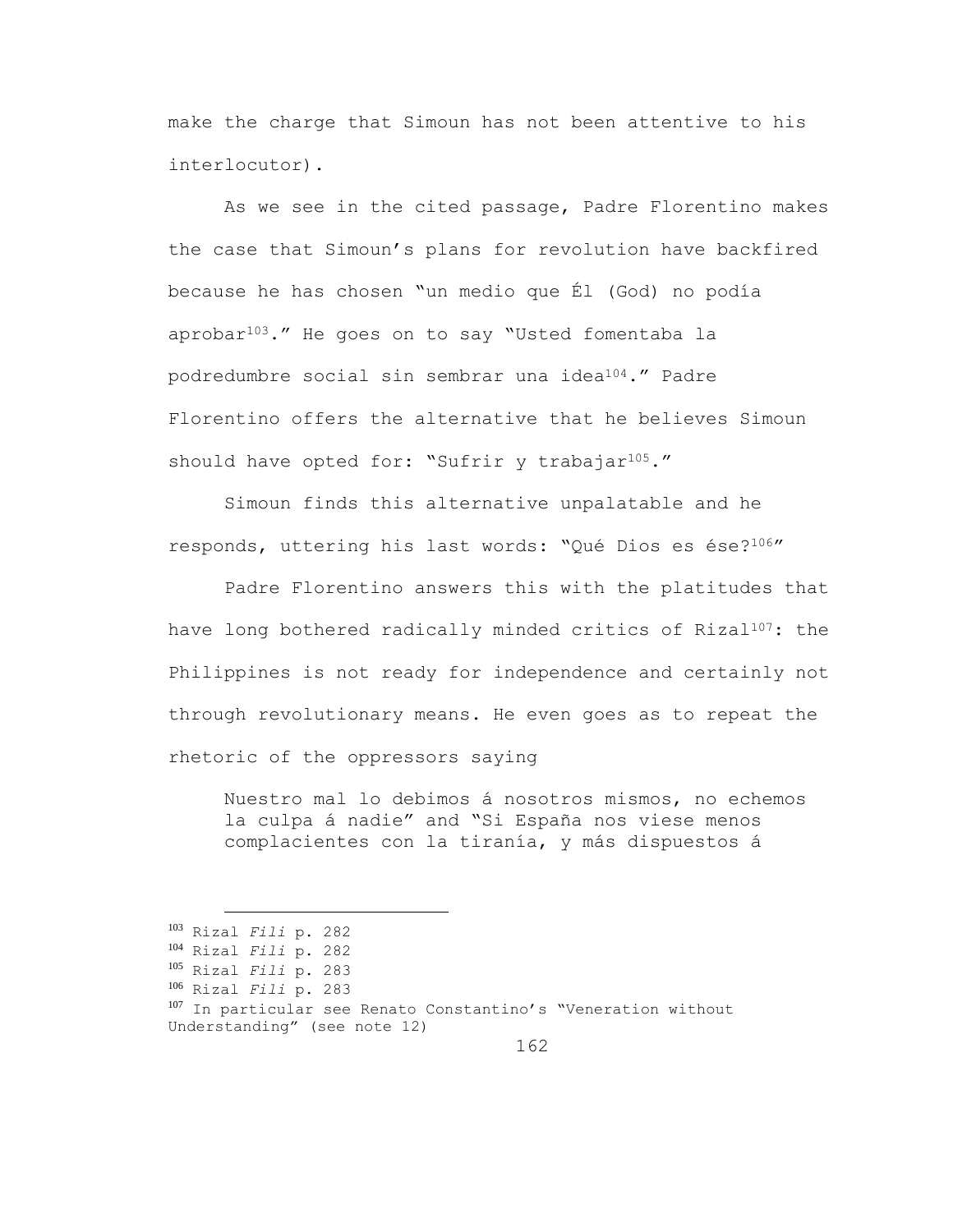luchar y sufrir por nuestros derechos, España sería la primera en darnos la libertad<sup>108</sup>.

According to Padre Florentino, God wants Philippine

liberty as well, he is

El Dios de libertad, Señor Simoun, que nos obliga á amarla haciendo que nos sea pesado el yugo; un Dios de misericordia, de equidad, que al par que nos castiga nos mejora, y solo concede el bienestar al que se lo ha merecido por sus esfuerzos: la escuela de sufrimiento templa, la arena del combate vigoriza las almas.<sup>109</sup>

One notes in this citation and throughout passage as a whole the dialectical flourishes that Padre Florentino uses to dispel Simoun's doubt. God punishes 'us' so that we may learn a true appreciation of freedom. He is 'just' in his seeming injustice because true redemption is found through that suffering.

We must recall an earlier passage where Simoun speaks to Basilio and reveals his secret for the first time. He says:

He fomentado el crimen, los actos de crueldad, para que el pueblo se acostumbrase á la idea de la muerte; he mantenido la zozobra para que huyendo de ella se buscase una solución cualquiera; he puesto trabas al comercio para que empobrecido el país y reducido á la miseria ya nada pudiese temer; he instigado ambiciones para empobrecer el tesoro, y no bastándome esto para despertar un levantamiento popular, he herido al

<sup>108</sup> Rizal *Fili* p. 284 <sup>109</sup> Rizal *Fili* p. 283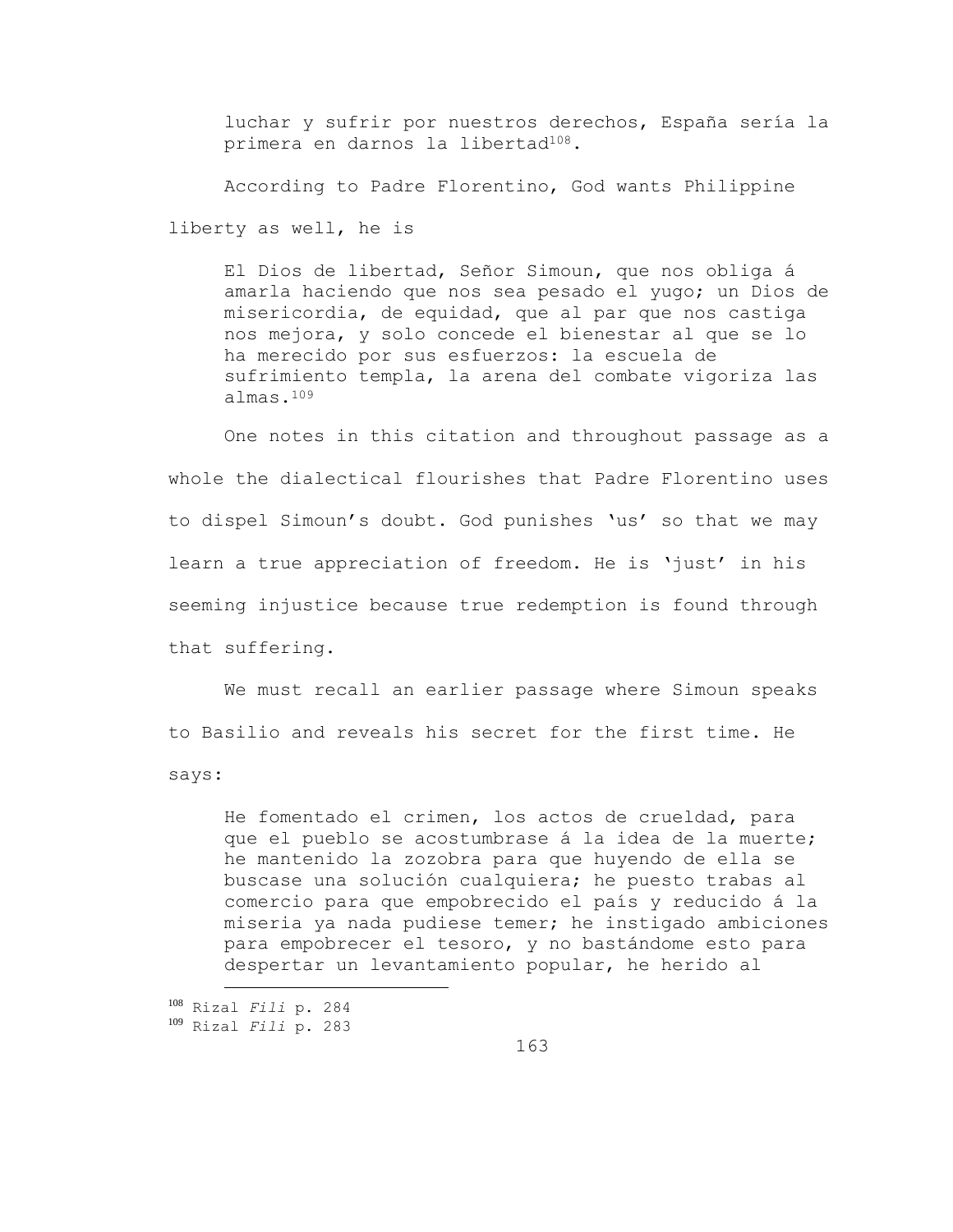pueblo en su fibra más sensible (…) Yo soy el juez que quiero castigar á un sistema valiéndome de sus propios crímenes, hacerle la guerra halagándola (…) Hé aquí por qué quiero que usted viva!<sup>110</sup>

The parallels between the two passages are unmistakable. Simoun uses the same paradoxical reasoning to speak of the redemptive power of his seemingly 'evil' actions. Moreover, is he not fulfilling almost to the letter precisely what Padre Florentino says is God's will? If Florentino is correct, Simoun and God are of the same mind and engage in the same logic: both are willing to destroy and make suffer a society for a greater end. Florentino wants to differentiate their actions by saying that Simoun did not "sembrar una idea $111''$ . Yet we must note that this is also the very same question Simoun poses to Basilio during their discussion: "no sabe usted que es inútil la vida que no se consagra á una idea grande<sup>112</sup>."

Could Simoun be the instrument of divine violence? If so he stays true to his namesake: 'Simoun' is a variation of both 'Simon' and 'Simoom,' the former meaning "he who has heard god" and the later meaning "poisonous wind."

<sup>110</sup> Rizal *Fili* pp. 47, 49

<sup>111</sup> Rizal *Fili* p. 283

<sup>112</sup> Rizal *Fili* p. 50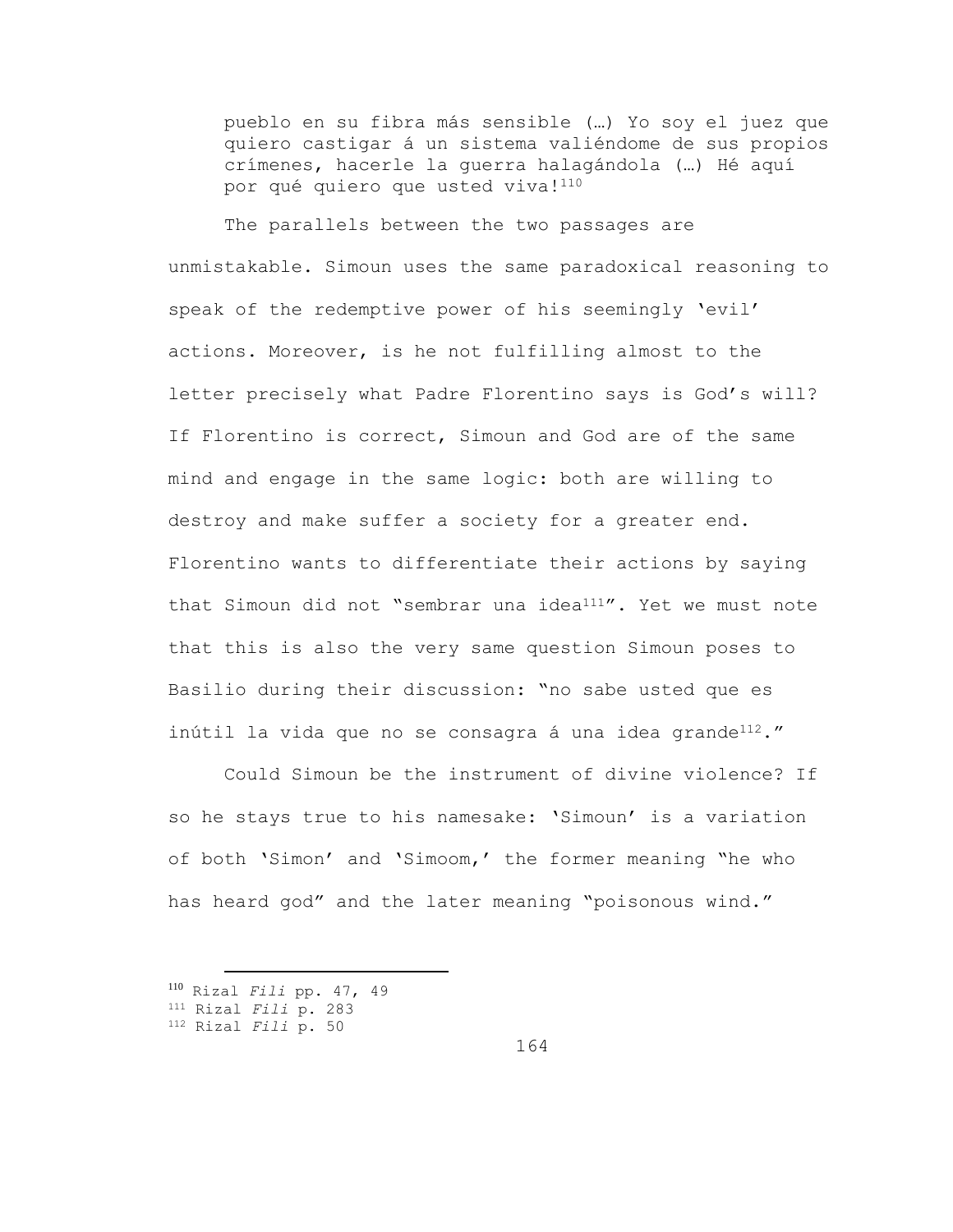Florentino, I believe, should not be considered as a real alternative to Simoun's project and thus offers us no solution for escaping this loop of history. The *Fili* in general is a purely negative act; it can show us the flawed logic contained within each of these emancipatory projects, but it cannot assert a preference for any specific one. Schumacher's assertions seem to belie the overwhelming pessimism in the novel, a pessimism that has infected even the author.

\*\*\*

As I mentioned before, Isagani replaces Ibarra in the novel. Although not as 'worldy' as the protagonist of the *Noli*, his optimism and naivety rival that of Ibarra.

In the chapter "Sueños" he contemplates the connections between Spain and the Philippines very reminiscent of Ibarra's 'demonio de las comparaciones' in the *Noli*, as the subject matter as well as the location (near *Bagumbayan*) roughly coincide. That chapter of the *Noli*, appropriately titled "Recuerdos," is a counterpoint to Isagani's "Sueños." Isagani is awaiting his rich mestiza

165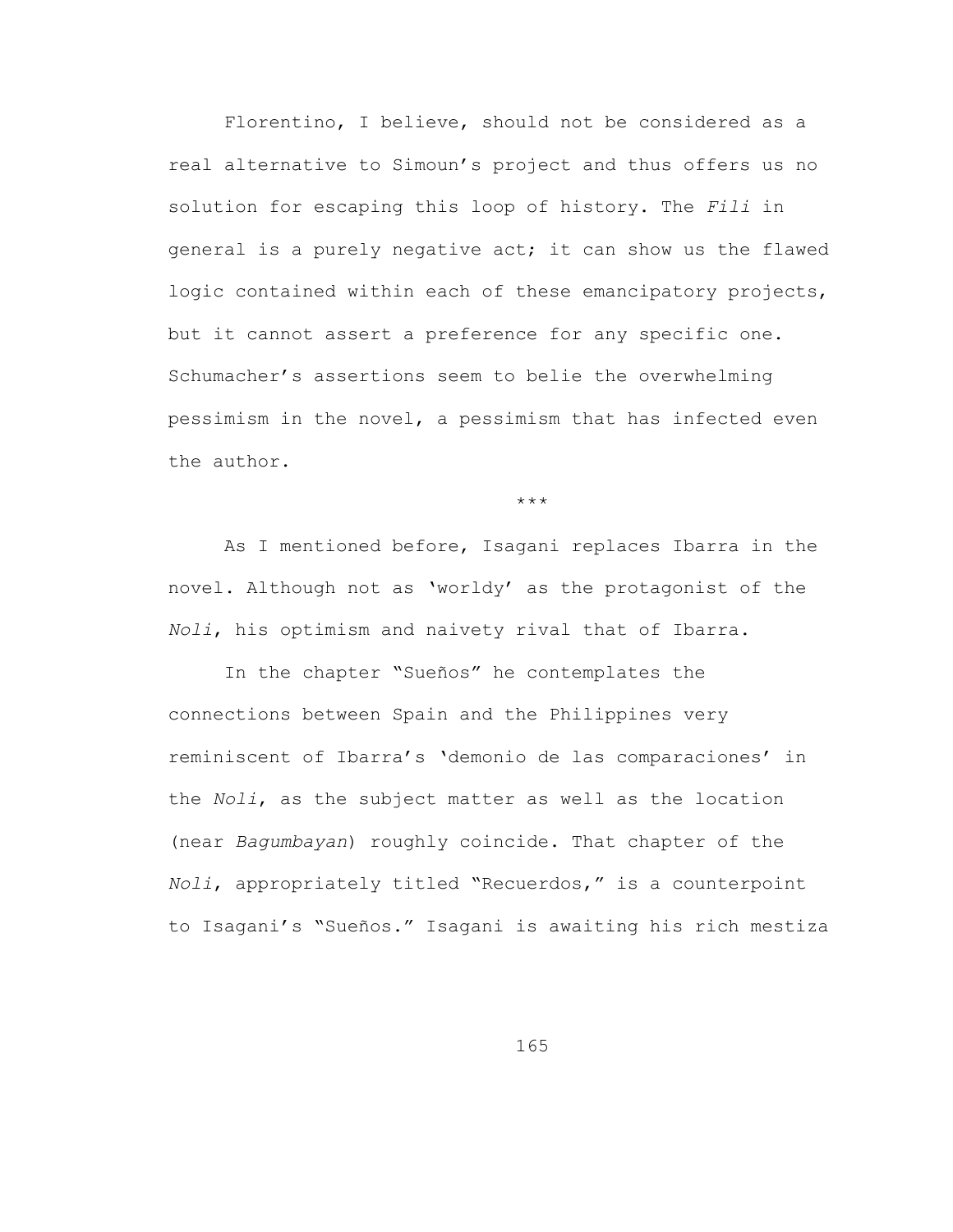girlfriend Paulita Gómez<sup>113</sup>, whom he last saw accompanied by Juanito Peláez, a hunchbacked mestizo student (who she will later marry), during the performance of *Les Cloches de Corneville*, performed by the French operatic troupe visiting Manila. Heartbroken, he contemplates a happier time in their relationship. While for Ibarra it is the execution field of *Bagumbayan* that shakes his mental reverie, for Isagani it is the port: "el Puerto de Manila, bastardo que, desde se concibe, hace llorar á todos de humilliación y vergüenza! Si al menos despues de tantas lágrimas no saliese el feto hecho un inmundo aborto!<sup>114</sup>"

The editors, citing Retana, point out in a footnote "Hacía no pocos años que venían ejecutándose las obras del puerto; llevábanse gastados varios millones, ¡Y no había puerto!115" For Isagani it is this wasteful government project that disrupts his reverie. While Ibarra could idealize a mythic 'here' (the Philippines) and 'there' (the European 'spiritual nations') because of his travels, Isagani's only experience with the world beyond the

<sup>113</sup> Rizal biographer and translator Leon María Guerrero calls Paulita, Doña Victorina's (from the *Noli*) niece, a "more opportunistic" version of María Clara. See his *The First Filipino* p. 117 <sup>114</sup> Rizal *Fili* p. 186 <sup>115</sup> Rizal *Fili* "Apendices" p. 36n (note: page numeration restarts at the beginning of the section)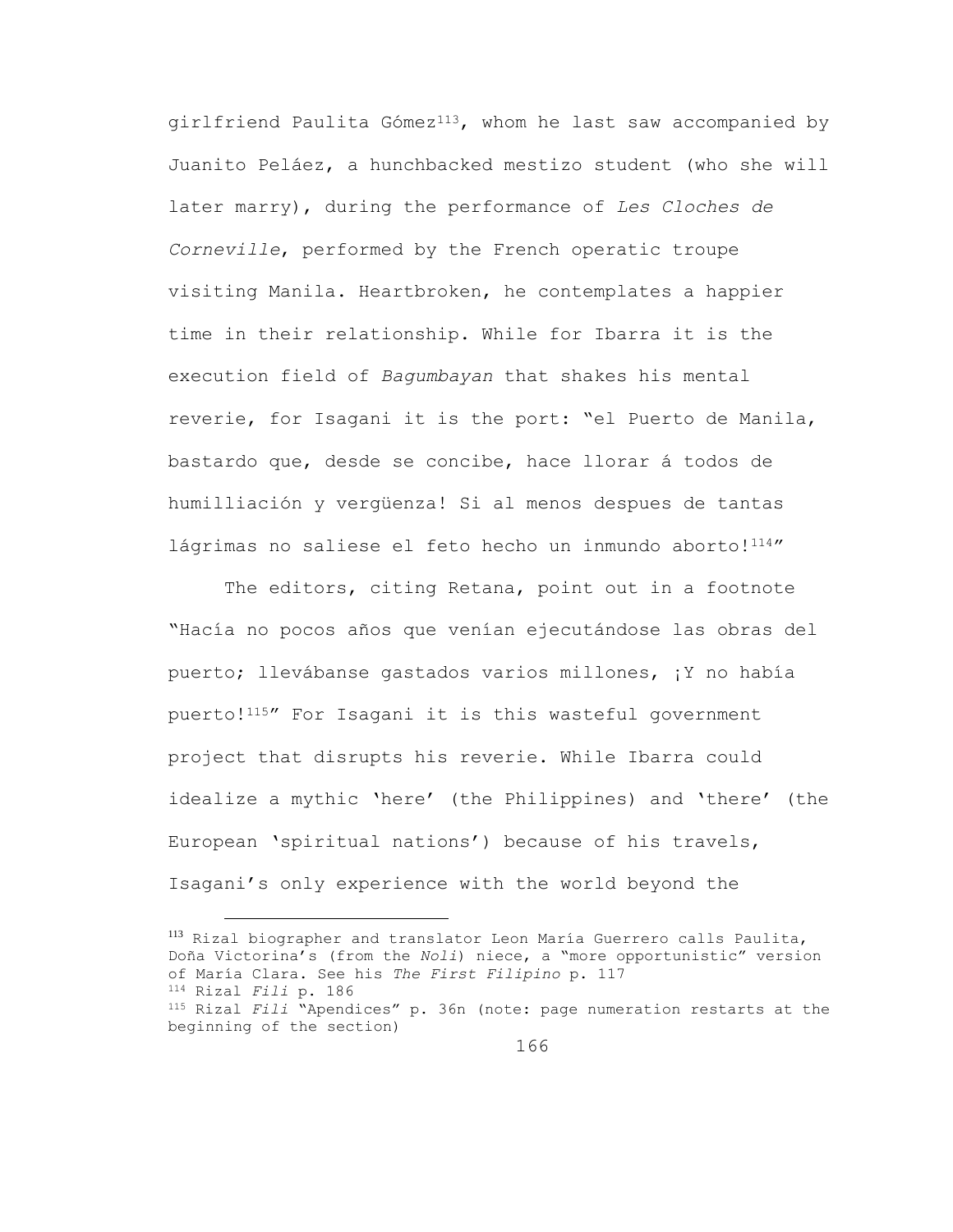Philippines is its incursion into the islands. His thoughts lack the overtly politicized nature of Ibarra's as he thinks of the past and its bearings on the present. Isagani instead looks to the present and its possible weight upon the future. The port is the connection to the outside world, and its poor shape will limit the country's economic prospects.

Isagani seeks a Philippines that has fully embraced modernity. Later he tells Paulita:

Ese puerto, de gestacion laboriosa, ese rio donde parece agonia el comercio, los veremos llenos de mástiles y nos darán una idea del invierno en los bosques de Europa…Este aire puro y estas piedras tan limpias se llenarán de carbon, de cajas y barriles, productos de la industria humana, pero, no importa! Iremos en rápido movimiento, en coches cómodos, á buscar en el interior otros aires, otros panoramas en otras playas, más frescas temperaturas en las faldas de los montes… Los acorazados de nuestra marina guardarán las costas; el español y el filipino rivalizarán en celo para rechazar toda invasion estrangera, para defender vuestros hogares y dejaros á vosotras reir y gozar en paz, amadas y respetadas. Libres del sistema de explotacion, sin despechos ni desconfianzas, el pueblo trabajará porque entonces el trabajo dejará de ser infamante, dejará de ser servil, como imposicion al esclavo; entonces el español no agriará su carácter con ridiculas pretensiones despóticas y, franca la mirada, robusta el corazon, nos daremos la mano, y el comercio, la industria, la agricultura, las ciencias se desenvolverán al ampara

167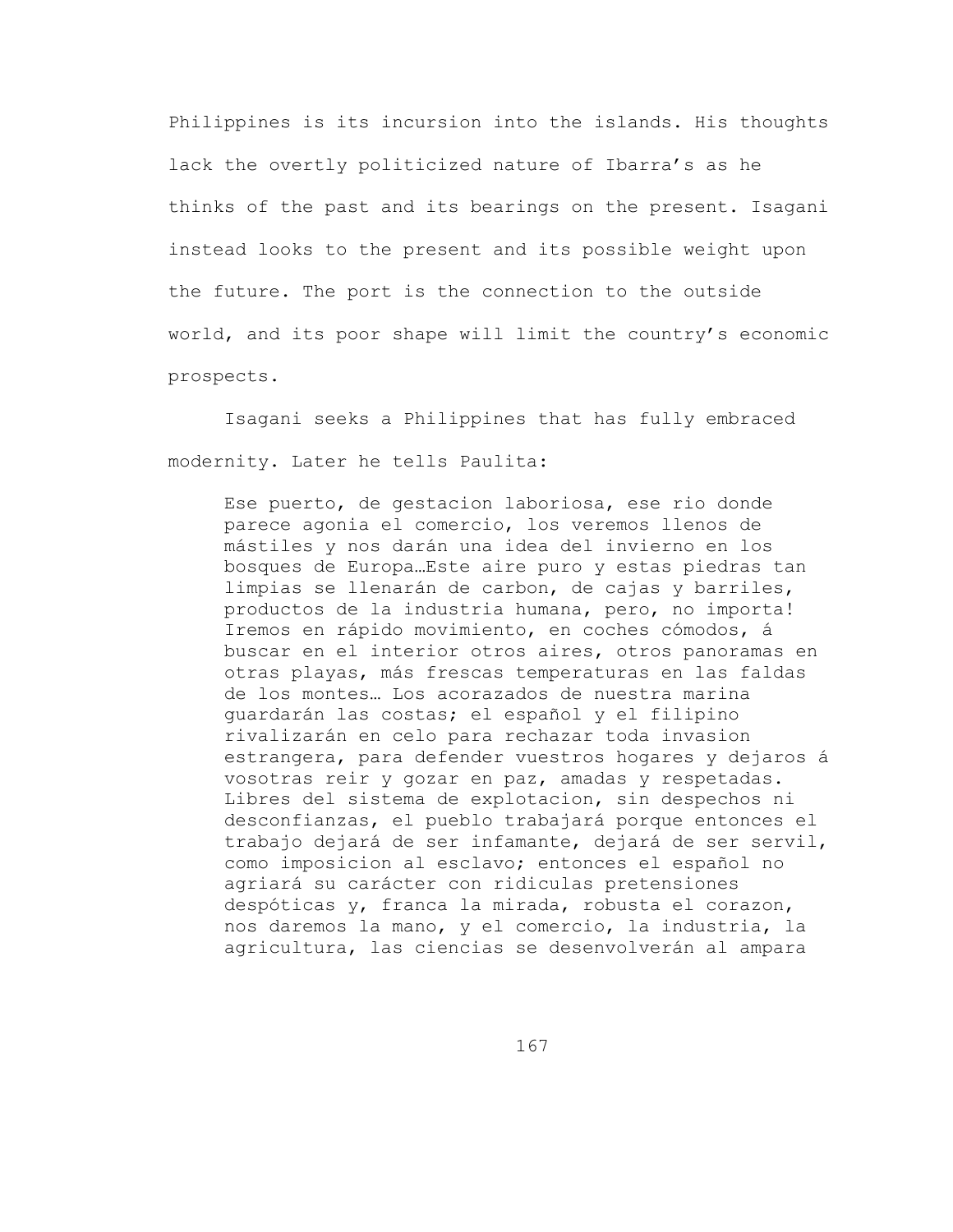de la libertad y de leyes sabias y equitativas como en la próspera Inglaterra…<sup>116</sup>

Isagani does not see the irony contained within his own statements: bringing the vision of a European winter to the tropics by filling the harbors with ships, industrializing the coast and filling the air with carbon in order to be able to escape to the fresh air of the interior, building battleships in order to cooperate with the Spanish against 'foreigners,' and of course the emancipatory power of industrial labor as seen in the 'wise and equitable' labor laws of England. The Filipinos will free themselves from one system of exploitation and replace it with another: modern industrial capital. Given the narrator's treatment of Simoun and the toxic power of his wealth (recall, for example, his destructive plan to build a canal from Manila to La Laguna seen in the section on Don Custodio), we must see this as a case of irony, and through this irony, the reader is led to believe that this too is a dead end.

However, when he says that the Philippines will be 'libres del sistema de explotación,' to what is he

<sup>116</sup> Rizal *Fili* p. 192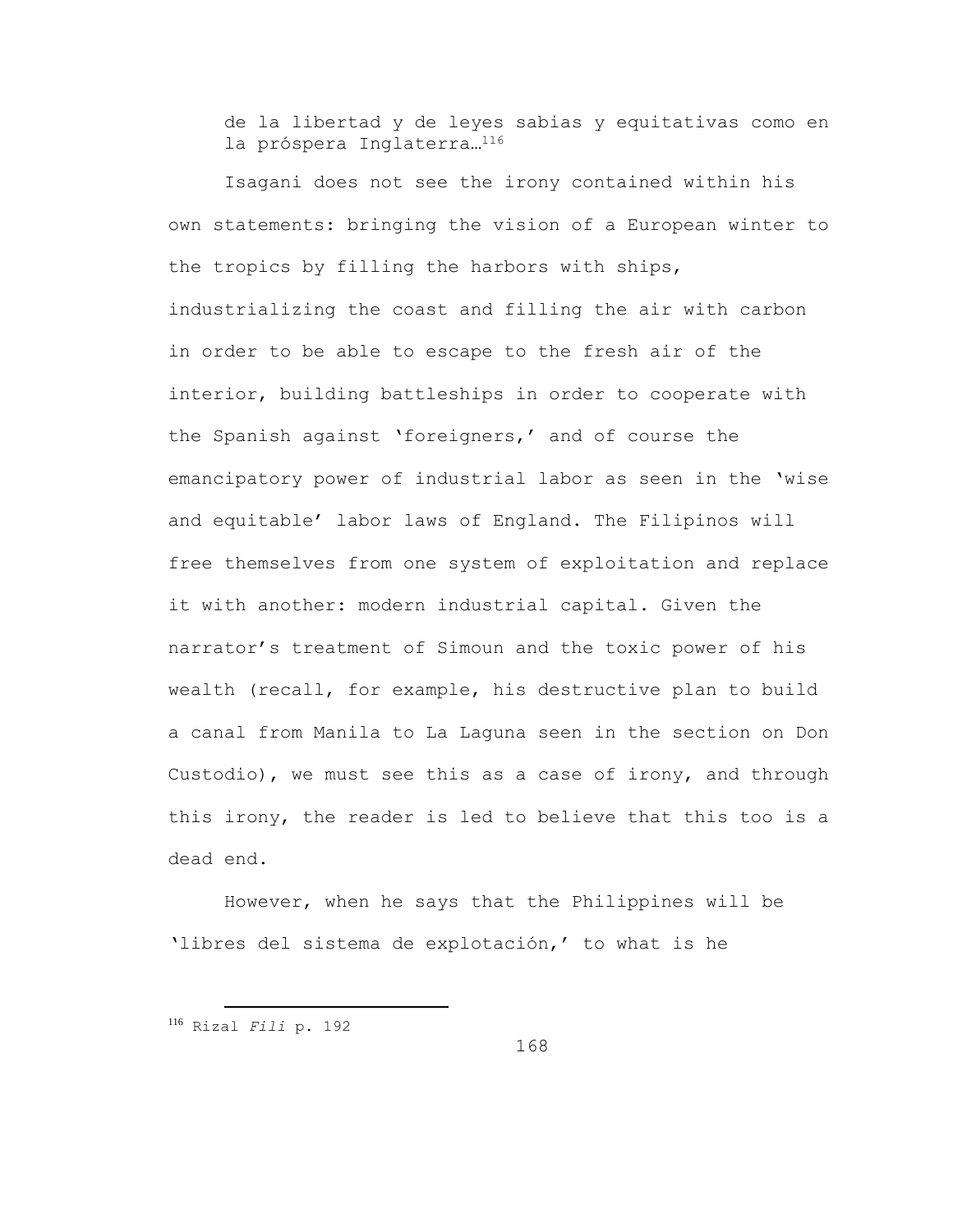referring? Returning to his reverie, he contemplate the fate of the poor soldiers returning from foreign expeditions (the Caroline Islands, instigated by Simoun's wealth, the reader will recall) which leads him to a romantic consideration of

la resistencia que oponían los insulares al yugo estrangero, pensó que, muerte por muerte, si la de los soldados era sublime porque cumplían con su deber, la muerte de los insulares era gloriosa porque defendían su hogar.<sup>117</sup>

The 'insulares' he is thinking of are not the native Filipinos but the residents of those neighboring islands who have resisted Spanish pacification, accomplished almost exclusively with native Filipino troops<sup>118</sup>. Although the deaths of his fellow countrymen is 'sublime' it is not the 'glorious' death of the *Carolinos*.

He continues, revealing his thoughts on colonialism:

¡Estraño destino, el de algunos pueblos! dijo. Porque un viajero arriba á sus playas, pierden su libertad y pasan á ser súbditos y esclavos, no solo del viajero, no solo de los herederos de éste, sino aun de todos su compatriotas, y no por una generacion sino para siempre! ¡Estraña concepcion de la justicia! Tal situacion da amplio derecho para esterminar á todo forastero como al más feróz mónstruo que puede arrojar el mar!<sup>119</sup>

<sup>117</sup> Rizal *Fili* p. 186

<sup>118</sup> Díaz-Trechuelo *Filipinas*. P. 210 (see note 19)

<sup>119</sup> Rizal *Fili* p. 186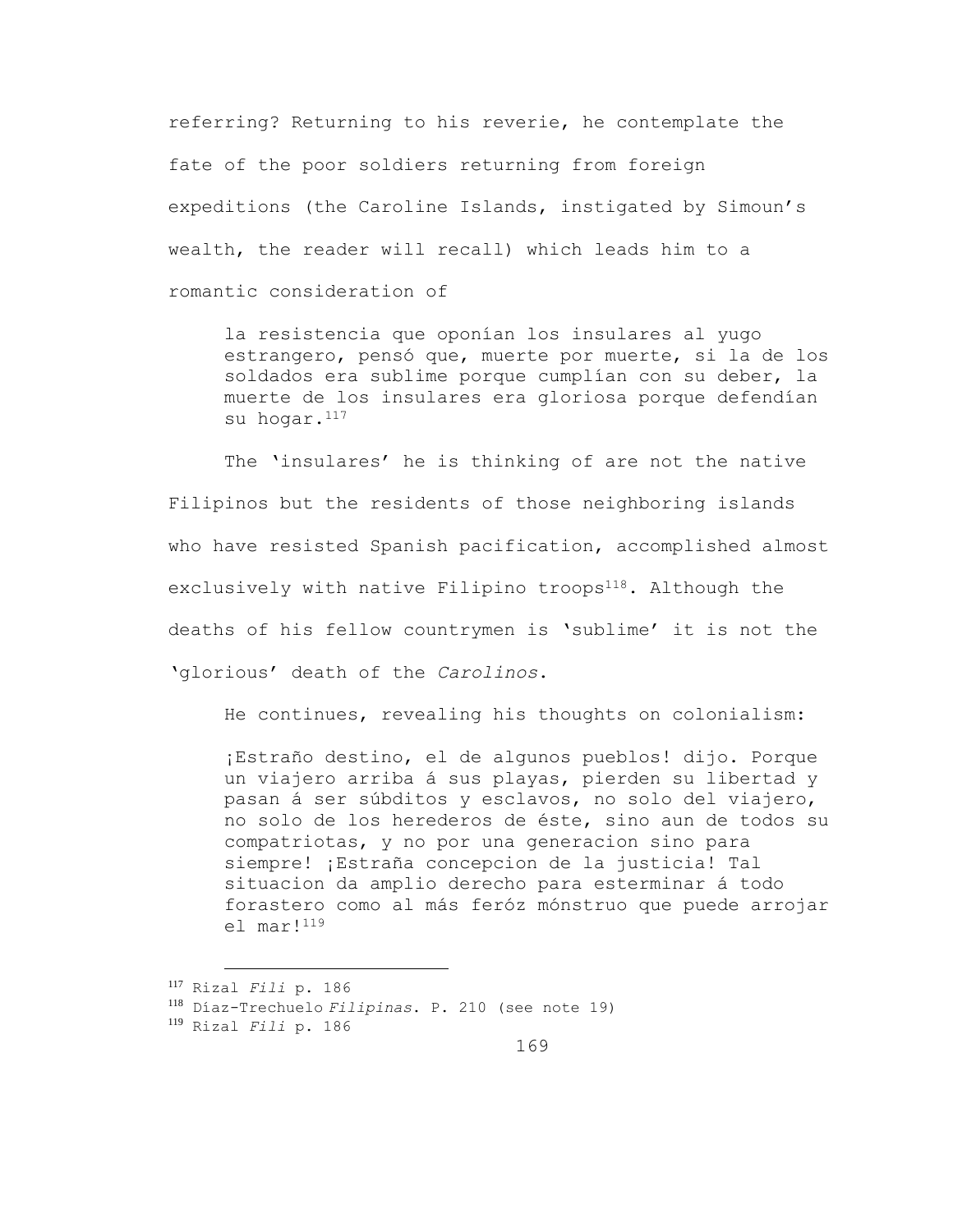He is still thinking of the *Carolinos*; he has not made the connection between this foreign aggression against them and the centuries of colonial rule in the Philippines. He has had real experience with the negative aspects, yet he still represses this negativity.

Like for Ibarra, the 'patria' is, for Isagani, a slippery concept. Later on in the chapter he tells Paulita "España nos atiende; nuestros jovenes en Madrid trabajan noche y día y dedican á la patria toda su inteligencia.<sup>120</sup>" We should compare this use of invocation of Spain with the reference to "España generosa" made, not by the narrator, but by the author, earlier in the novel. Isagani, like the author invokes Spain, but these invocations are lodged between references to the destructive power of colonialism. We can begin to answer the question posed above: when Isagani speaks of throwing off the yoke of oppression, he is referring to the 'España negra.' His comments only make sense if he believes in the 'two Spains.' The 'jovenes' are working in Madrid to cultivate a relationship with the representatives of 'enlightened' Spain in order to secure a free (though not independent) Philippine future. However

<sup>120</sup> Rizal *Fili* p. 191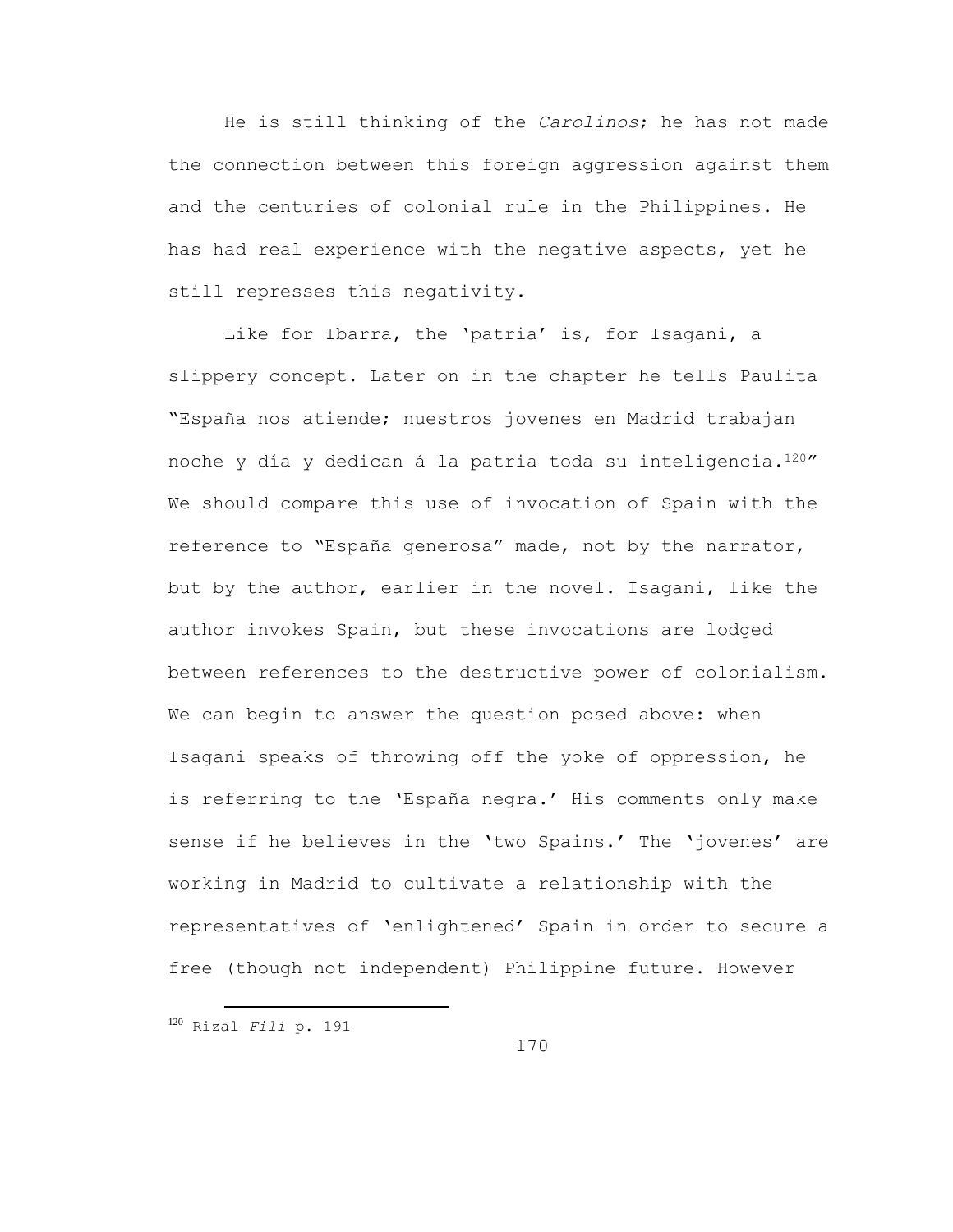naïve the belief may be, it is still the underlying logic that makes his statement possible. But how should we rectify this with Rizal's use of 'España generosa' earlier in the novel? This is a much more difficult question.

Isagani continues in romantic melancholy:

Ah! Quisiera morir, reducirme á la nada, dejar á mi patria un nombre glorioso, morir por su causa, defendiéndola de la invasion estrangera y que el sol despues alumbre mi cadáver como sentinela inmóvil en las rocas del mar!<sup>121</sup>

He is willing to trade places with the *carolinos*; the Spanish-Filipino forces become then the 'invasion estrangera.' But this thought is also interrupted. The narrator says: "El conflicto con los alemanes se le venía á la memoria, y casi sentía que se hubiese allanado; él hubiera muerto con gusto por el pabellón español-filipino antes de someterse al estrangero.<sup>122</sup>" Foreignness too becomes a slippery concept: Filipinos, Carolinos, Spaniards, and Germans are all 'foreign' at one point or another. Isagani himself alternates between 'native' and 'foreigner' in his own thoughts. National identity is a constant series of being 'something other.' Still, he never correctly identifies the place of Spanish colonialism as

<sup>121</sup> Rizal *Fili* p. 187

<sup>122</sup> Rizal *Fili* p. 187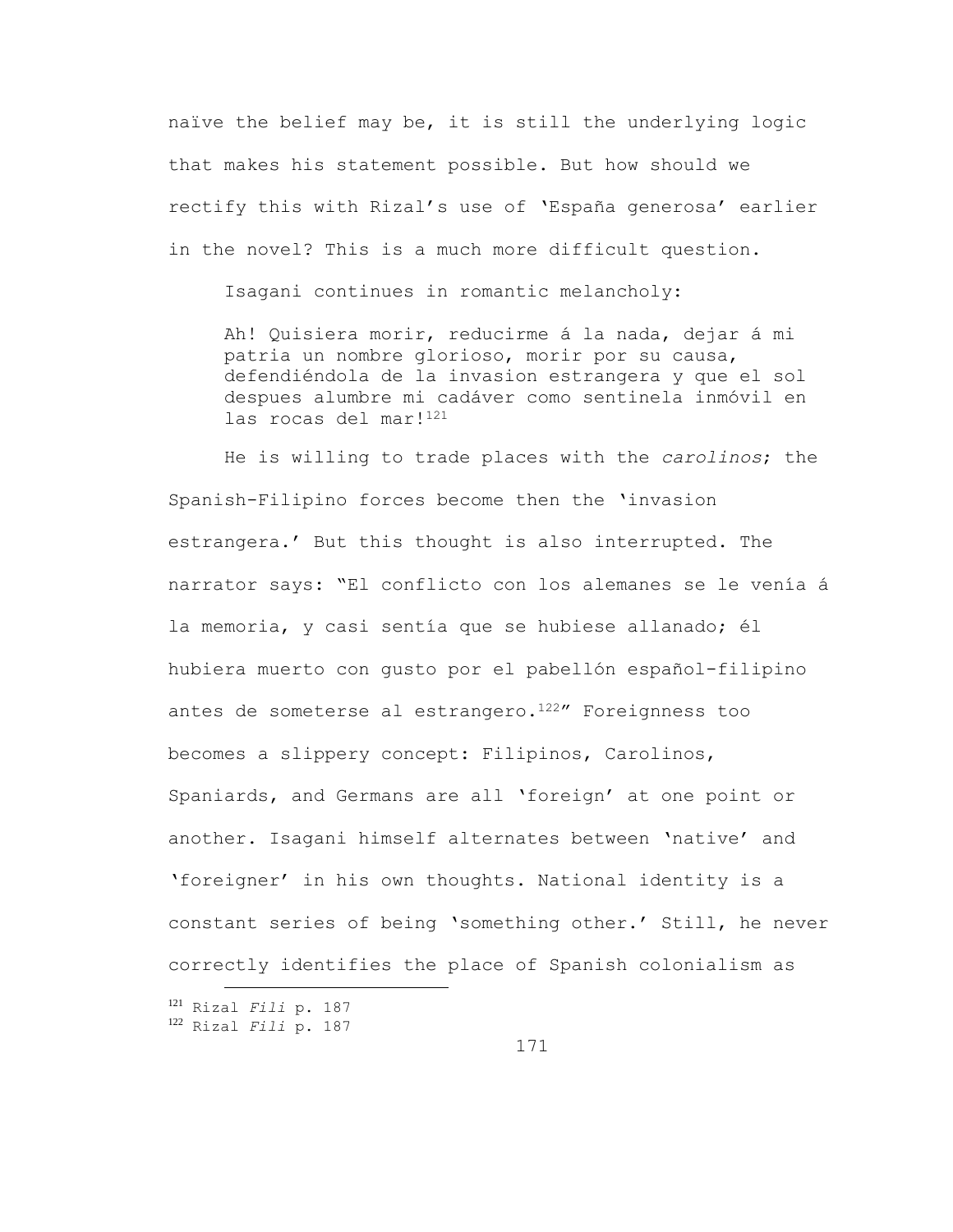the overarching structure that encompasses his discourse, for colonialism has placed him in the odd interstitial position of simultaneously being 'inside' and 'outside' of his actual lived subjectivity. He is a native Filipino, an *indio*, but because of colonialism this is an ironic identity. If we follow his logic to its conclusion we find the origins of the *filibustero*: the native is a 'foreigner' in his own land because that land is no longer his; it is the property of the metropole. Isagani's Philippines is sovereign *Spanish* soil, and he is a Spanish citizen. Yet the laws of Spain do not apply to him as the colony is governed by special laws that concretize the oppression against the natives. Thus the native exists in this constant flux of being foreign and autochthonous<sup>123</sup>. In the colonial Philippines of the late 19th century, *filibusterismo* names the recognition of this phenomenon. It does not matter that Isagani (at least at this point) is not a separatist; his preliminary understanding of this divided colonial identity is enough for him to be a *filibustero*.

<sup>&</sup>lt;sup>123</sup> It should be noted, the colonizer also exists in this same flux but with obviously different experiences. This will be taken up in the next chapter.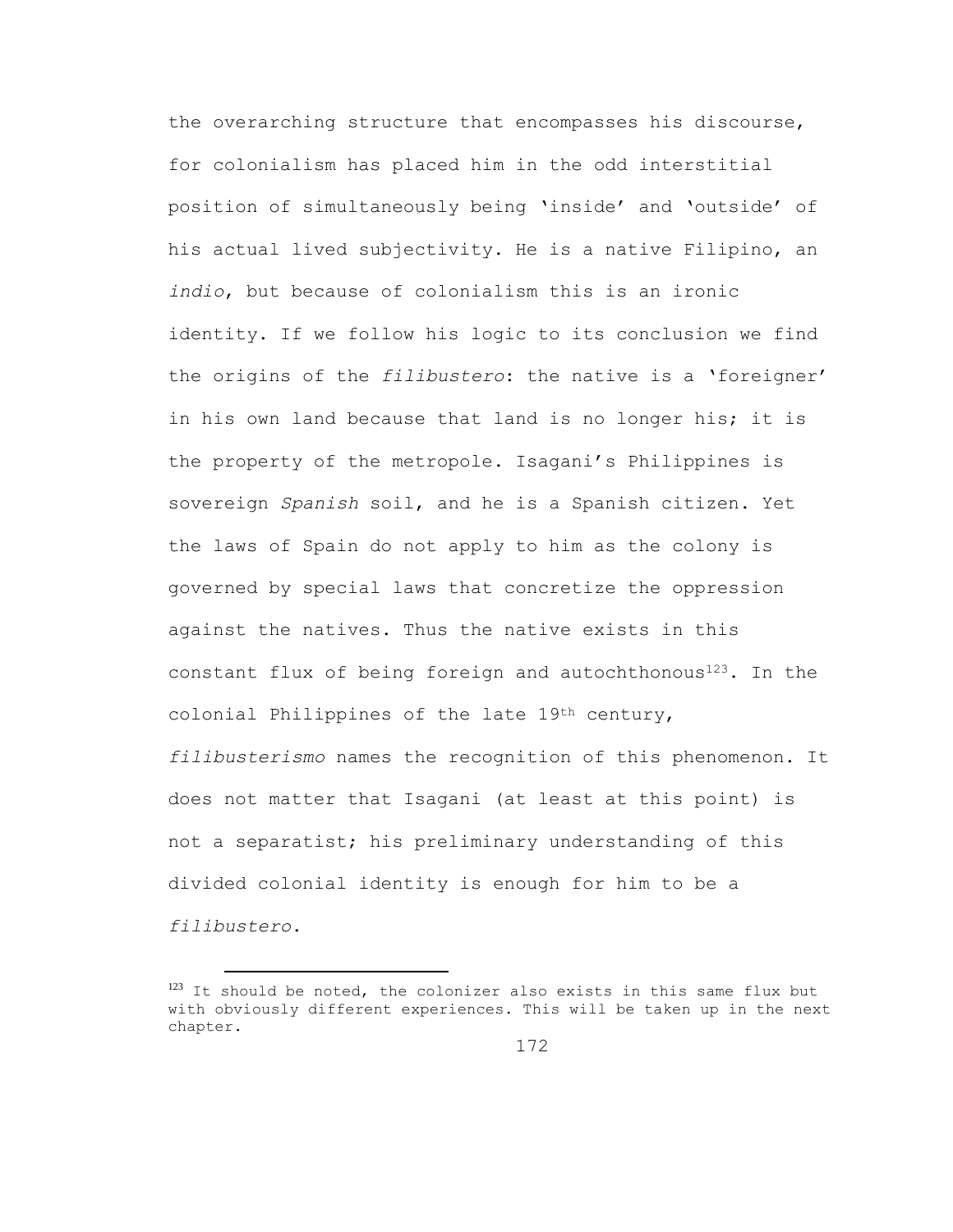He continues his thoughts:

Despues de todo, pensaba, con España nos unen sólidos lazos, el pasado, la historia, la religion, el idioma…

El idioma, sí, el idioma! Una sonrisa sarcástica se dibujó en sus labios; aquella noche tenían ellos el banquete en la *pansitería* para *celebrar* la muerte de la Academia de Castellano

-Ay! Suspiró; como los liberales en España sean cual los tenemos aquí, dentro de poco la Madre Patria podrá contar el número de sus fieles!<sup>124</sup>

The failure of the Castilian Academy calls into question the supposed connections with Spain, whether 'enlightened' Spain or not. Yet again he interrupts himself to claim essentially that the problems lie with the Spanish liberals in the Philippines (he is referring specifically to Don Custodio, who quashed the idea for the Academy). Yet we know this is must be ironic because of the way Rizal has already shown that the liberal project even in Spain has been ineffectual. As the passage concludes, his constant interruptions never allow that repressed knowledge to come to the surface.

By the end, as Anderson points out, Isagani's position towards the liberatory possibilities offered by Spain remain ambiguous. Although he does anonymously save Paulita

<sup>124</sup> Rizal *Fili* p. 187 italics in original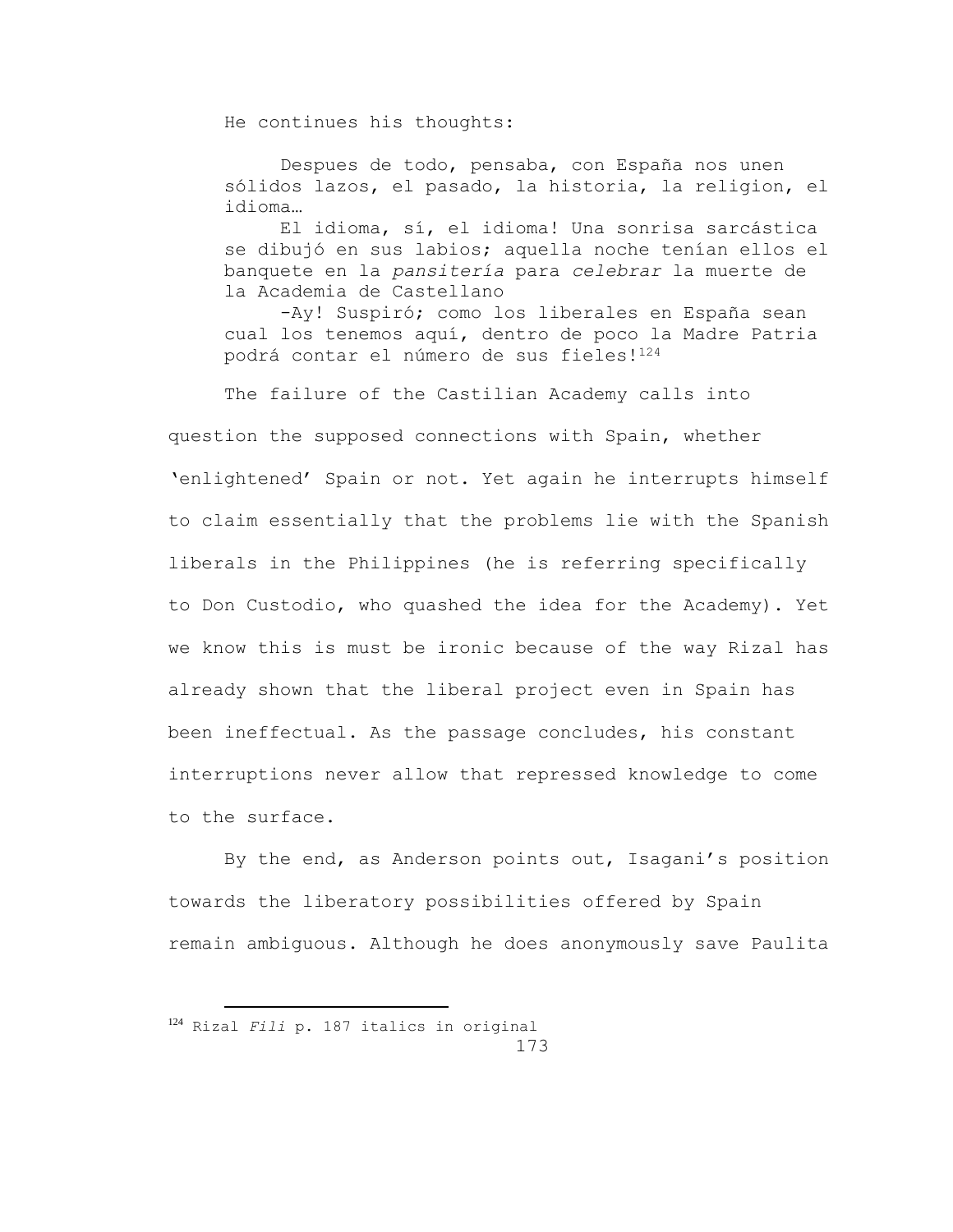and her now husband Peláez from Simoun's bomb, he seems to question his actions. He is with his family friends the Orendas when they learn of the plot:

-Siempre es malo apoderarse de lo que no es suyo, contestó Isagani con enigmática sonrisa; si ese ladron hubiese sabido de qué se trataba y hubiese podido reflexionar, de seguro que no lo habría hecho! Y añadió despues de una pausa:

-Por nada del mundo quisiera estar en su lugar! Una hora despues, Isagani se despedia de la familia para retirarse para siempre al lado de su tío.<sup>125</sup>

This 'enigmatic smile' as Anderson points out leads the reader to question what Isagani's true position is at this point<sup>126</sup>. Regardless of what his attitudes toward Spain and revolution may be, what is clear is that an alternative logic has been put into place to question the already existing colonial logic. He may not have connected all the elements correctly, but he has at least identified the underlying themes that allow colonialism to work.

The question remains however, why did Rizal need to include Isagani? Unlike Ibarra who moves towards a specific direction (from liberal project to *filibusterismo*), Isagani is marked by ambiguity. Why does Rizal need this enigmatic

<sup>125</sup> Rizal *Fili* p. 272

<sup>126</sup> Anderson *Under Three Flags* p. 120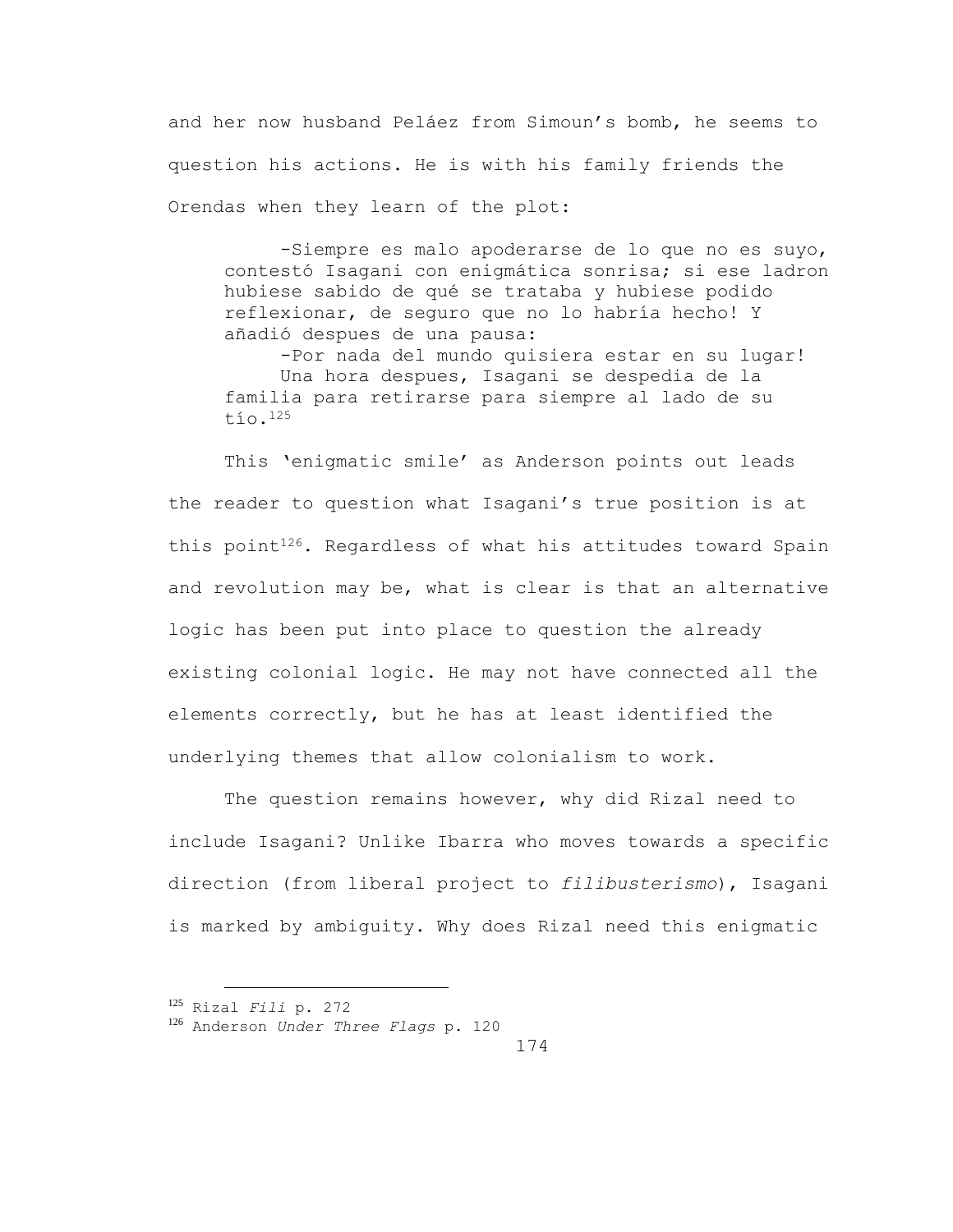element? The circularity of history is potentially opened up: if he follows Simoun-Ibarra's path then history repeats itself, but there is also the possibility that he does not, thus changing the direction of history. Isagani stands at the crossroads, and fiction can go no further. It is the world of the reader that has the power to direct the course of history.

## \*\*\*

Then again, perhaps this is what real *filibusterismo* is: Ibarra claims that he will become a real *filibustero* at the end of the *Noli*, yet Simoun, quite oddly, that epitaph is curiously absent from any description of Simoun, even when it is discovered that he masterminded the attempted bombing of the wedding and the revolt. However, the rare times when the friars refer to Ibarra in the *Fili*, they do refer to him as a *filibustero*. Ibarra has failed at becoming that which he claimed to be. He was a *filibustero* when he was innocent of any wrongdoing; yet, when he actually commits the crimes that he had been accused of, the word does not even come up. As Rizal claimed in a letter to Ferdinand Blumentritt: "it rather means *a dangerous patriot who will soon be hanged* or well, *a* 

175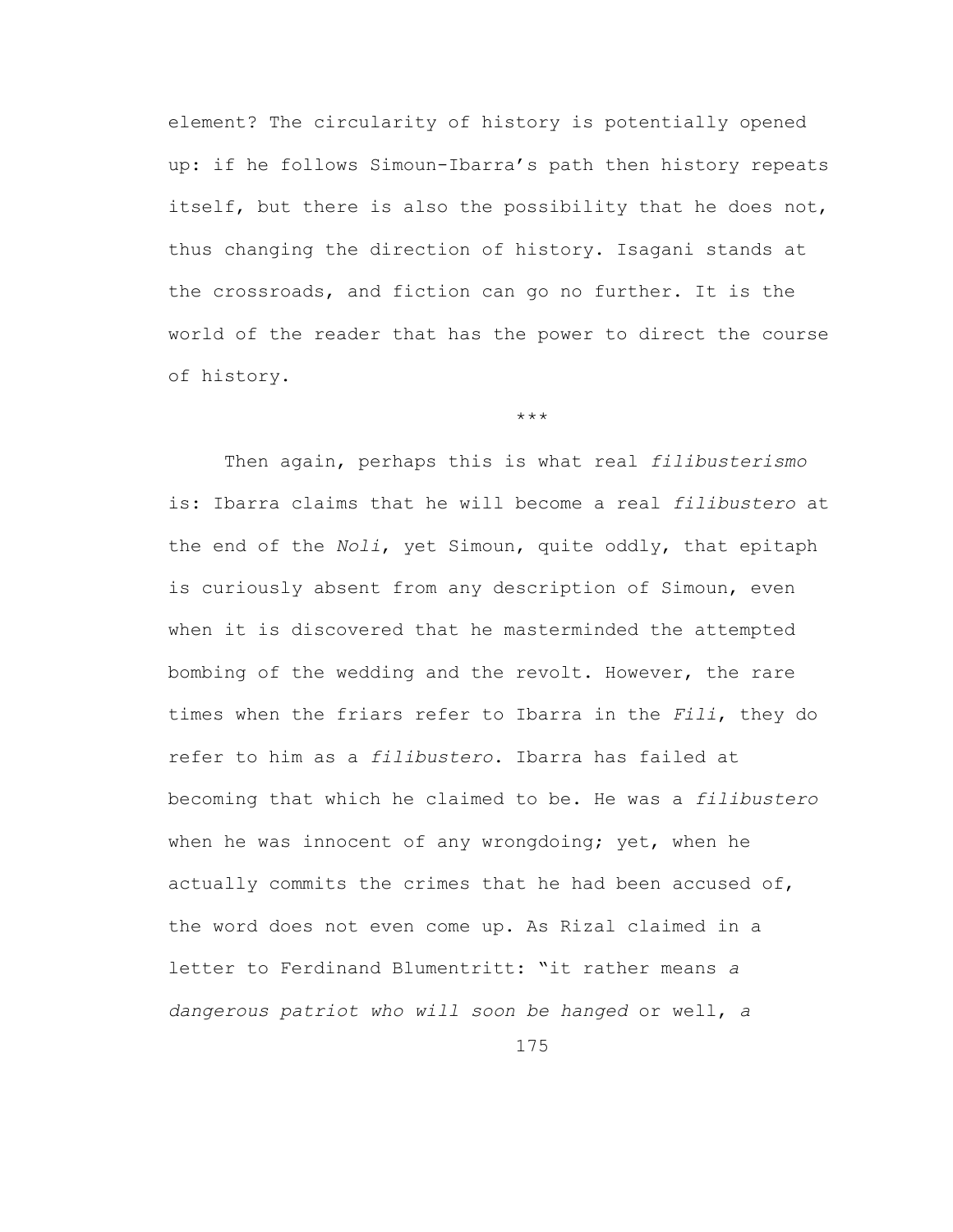*presumptuous man*.127" Although he commits no action against the colonial system, because he now can think of it differently, he is a 'dangerous patriot.' This kind of thinking, for Rizal, is far more powerful weapon than Simoun's bomb.

## **Reflections on Rizal and Anti-Colonial literature**

If that is so, then we can begin to think of Rizal's real contribution to anti-colonial literature. It is difficult to read Rizal's novels, the *Fili* in particular, without getting drawn into the debates regarding Rizal's 'real' attitudes towards revolution, separatism, and reform128. But if we leave that debate aside we see then that what he has left us is really a *method*. While it is true that he never asserts a project for the Philippine future, he lays out method for thinking about it. His

÷.

<sup>127</sup> *The Rizal-Blumentritt Correspondance: Vol. I 1886-1889.* Manila: NHI, 1997. P. 69 Italics in original

 $128$  To say that this is the overwhelming critical tendency would be an understatement. This is particularly true of the Philippine based critics and perhaps with good reason: a critical reading of Rizal stands in for a critical reading of the Philippine nation itself. A short list of readings regarding searching for the 'real Rizal' would include: John Schumacher's *The Propaganda Movement*, Renato Constantino's "Veneration Without Understanding," E. San Juan Jr's "Towards Rizal," Cesar Majul's *Rizal and the National Community*, Floro Quibuyen's "Rizal and the Revolution," and Francisco Caudet's "Jose Rizal: *Noli me tángere* y la filipinas colonial," and of course Retana and Sarkisyanz. It would probably be more accurate to say that nearly every book or article written about Rizal makes some attempt to explain his true intentions, my dissertation not being an exception.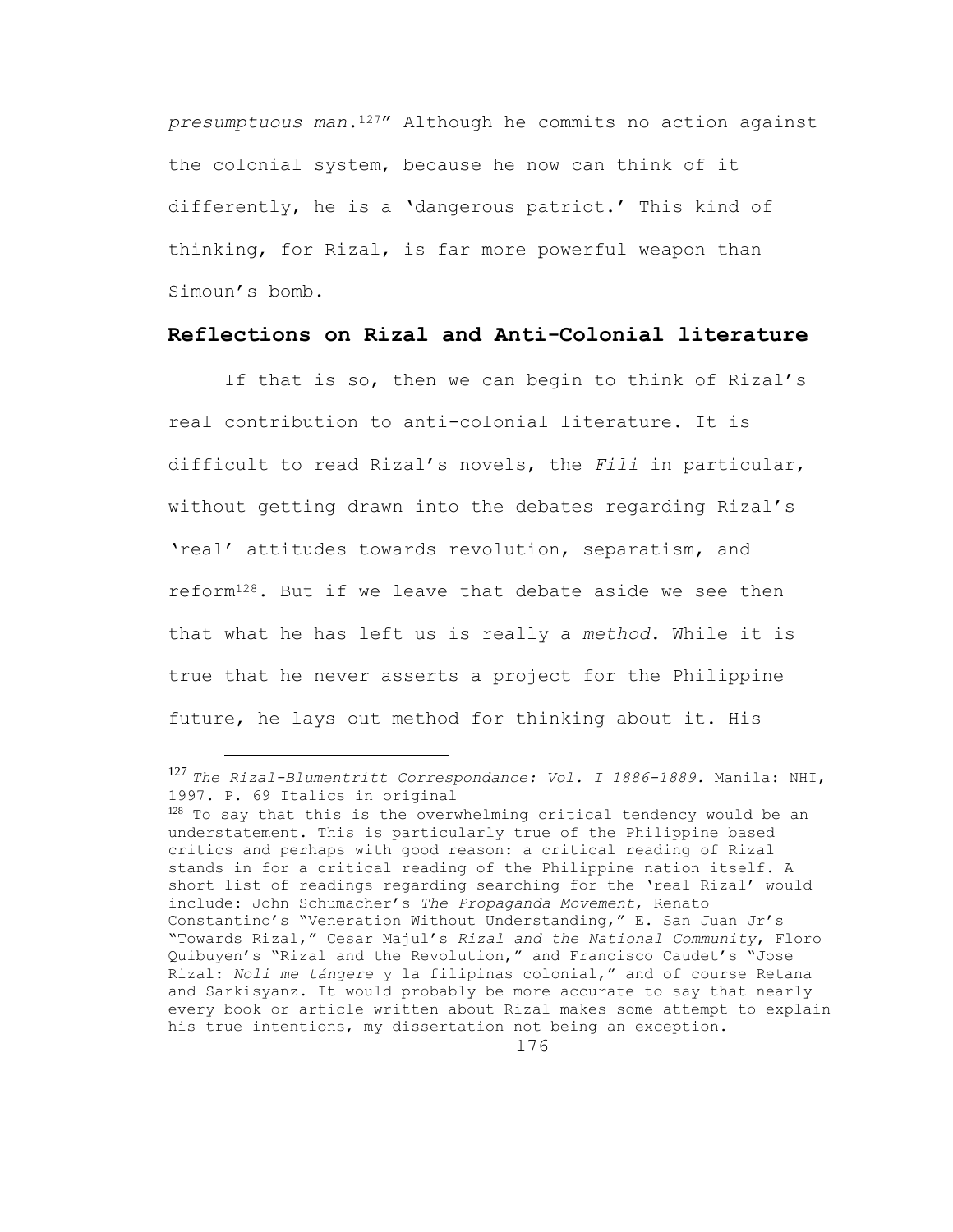negative critique does not lead to nihilism or, as Unamuno puts it in his epilogue, a kind of 'Hamlet-esque' indecision. Rather, it compels the reader to make a real existential investment in the anti-colonial project. The political reality of the time was such that Rizal knew that *something* was about to happen even if he did not know precisely what that was. He was intimately familiar with the several competing discourses that took Philippine freedom as their objective. By making visible the latent negativity in each of the various emancipatory projects he was not suggesting inaction; instead, he was forcing his generation to take responsibility for the conflicting elements contained therein, not just the positive but the negative as well.

Critics like Francisco Caudet emphasize the failure of Rizal's supposed bourgeois anti-revolutionary project, his reading of the *Noli* as "simplemente una novela mediocre en la que se denunciaron por vez primera en la Filipinas colonial una serie de lacras sociales<sup>129"</sup> misses the point.

÷.

<sup>129</sup> Caudet "José Rizal: *Noli me tángere* y la filipinas colonial." P. 599 (see note 12). It is a particularly scathing review given Caudet's notable 'leftist credentials.' However, following Retana, he makes the fundamental error of mistaking Ibarra for Rizal.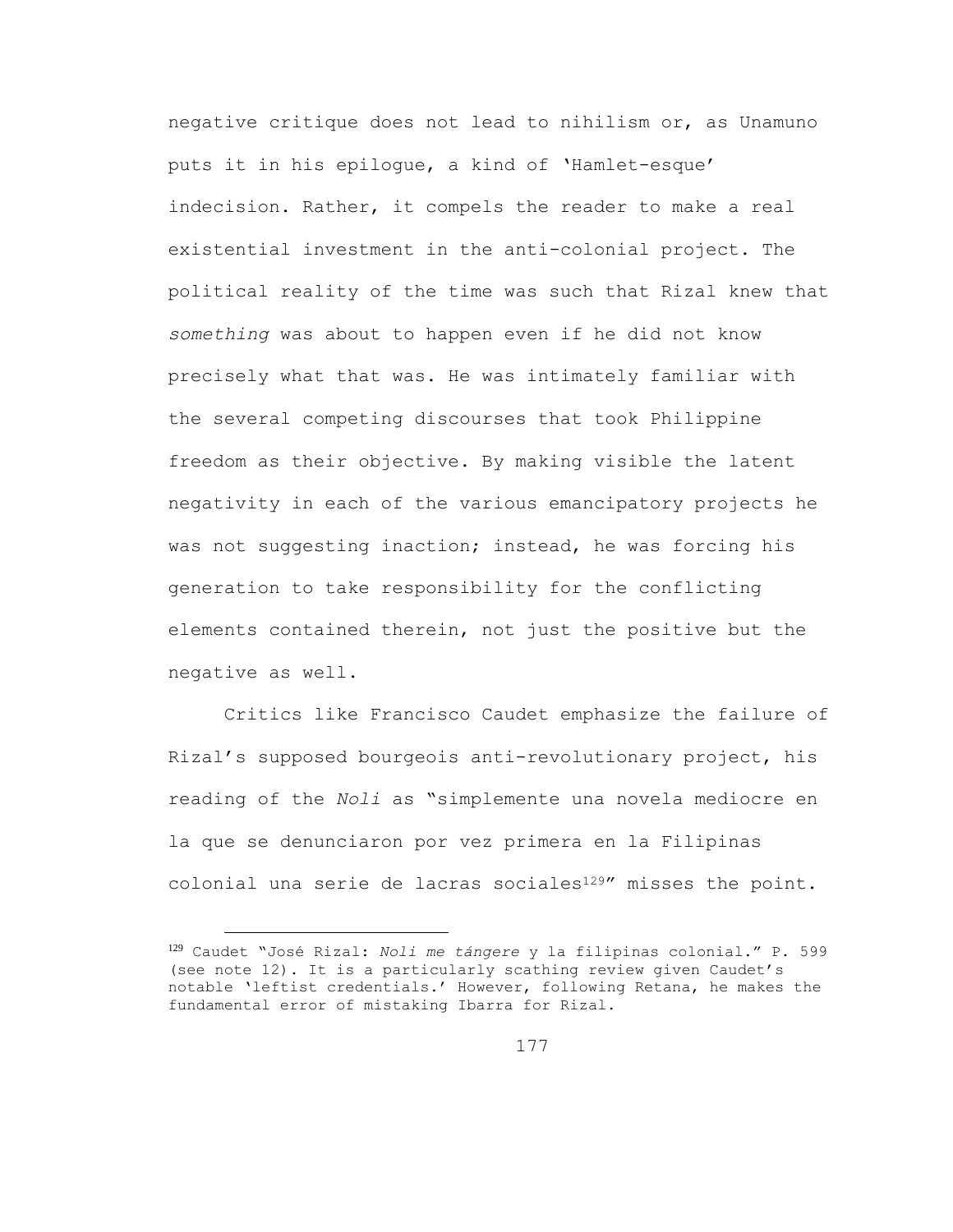Rizal very much understood the shortcomings of this bourgeois project, just as he understood the adverse effects that violent revolution would have on the people as well. In the end, perhaps the greatest irony regarding the contradictory academic critiques of Rizal is the fact that they stem from the very method that Rizal himself employed.

However, our understanding of Rizal changes drastically if we change his context. What we have seen in the *Fili* is a takedown of the Spanish liberal project: while Retana et al. want to collapse 'enlightened' Spain into liberal Spain, Rizal shows us that this was not the case. While Rizal is framed as either a bourgeois pacifist or a covert revolutionary in the Philippines, if we place him in the context of Peninsular writers of the time I think there can be no doubt that whichever the case, he was much more radical than his Spanish contemporaries: Galdós, Pardo Bazán, Valera, etc. It is a contentious statement, but (as I hope to show in the next chapter) colonialism is the repressed element in their writings; it is a central yet (usually) unspoken element that makes their very act of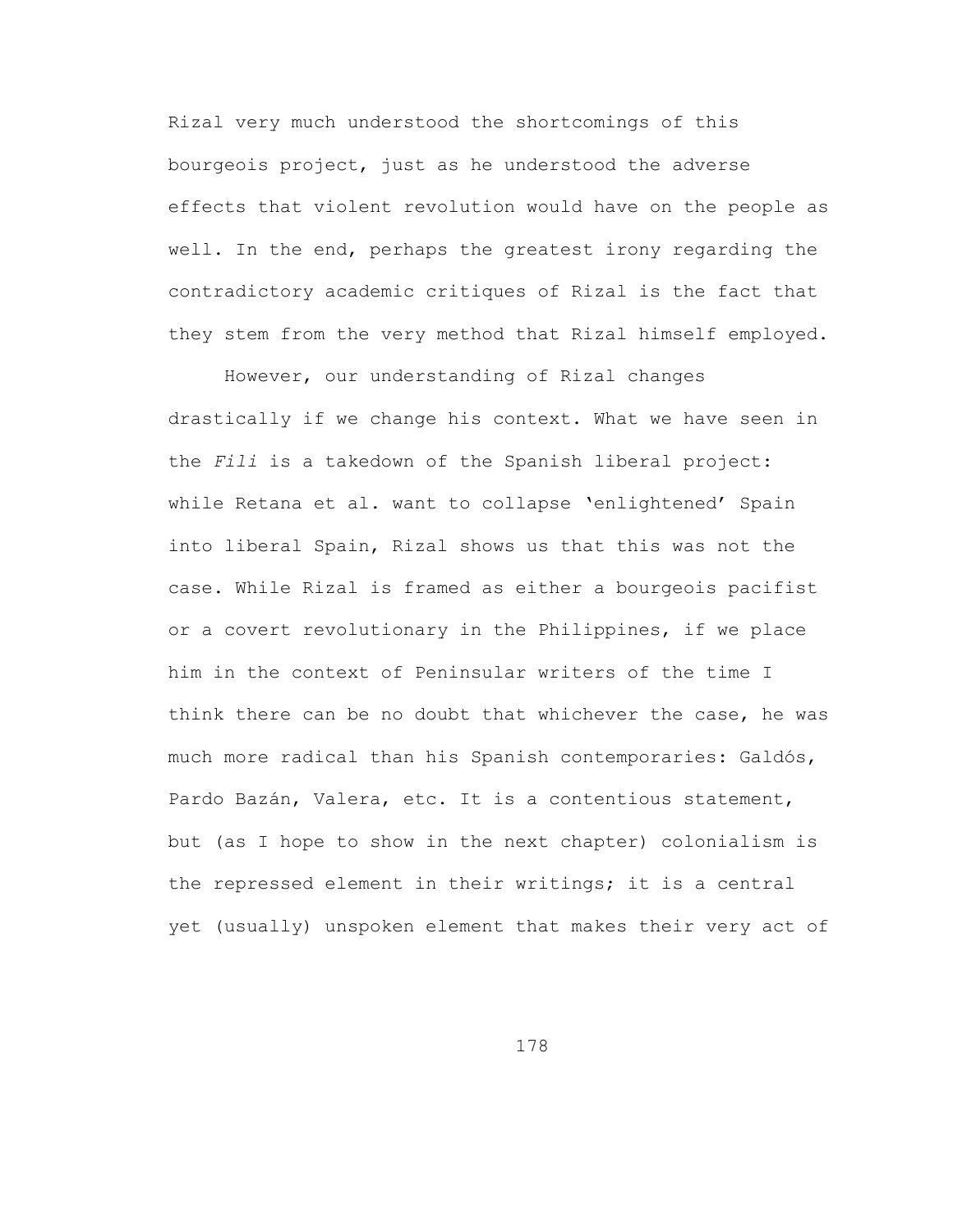writing possible<sup>130</sup>. Rizal's novels spell out very clearly what this colonialism entailed and what it meant for the colonized subjects. To borrow a phrase from Jameson, they reveal the "political unconscious131" of the Spanish novel.

Moreover, while Rizal has been criticized for not spelling out a program for Philippine emancipation, he does seem to make certain assertions regarding the future of Spain. It is here that *El filibusterismo* is quite clear: without Spanish reforms the Philippines will be lost. The 'space-time' shifts mentioned by Anderson make it quite evident that the circularity of history is not *really* about the Philippines, but about Spain. The intervention of 'enlightened' Spain can supposedly bring about the end of this repetition. But who or where is this Spain? Rizal, of course, gives us no answer. But as he stated in his speech at the Hotel Inglés: 'Spain' is a concept, not limited by any physical boundaries. Perhaps to find the 'enlightened' Spain, it is necessary to look beyond her borders. Perhaps 'enlightened' Spain is simply another name for the ideals

<sup>130</sup> See of course Edward Said's *Orientalism* as well as *Culture and Imperialism*. His reading of Jane Austen's *Mansfield Park* is particularly instructive and relevant here.

÷.

<sup>131</sup> The Phrase of course comes from the title of his book *The Political Unconscious: Narrative as a Socially Symbolic Act*. Ithaca: Cornell, 1982.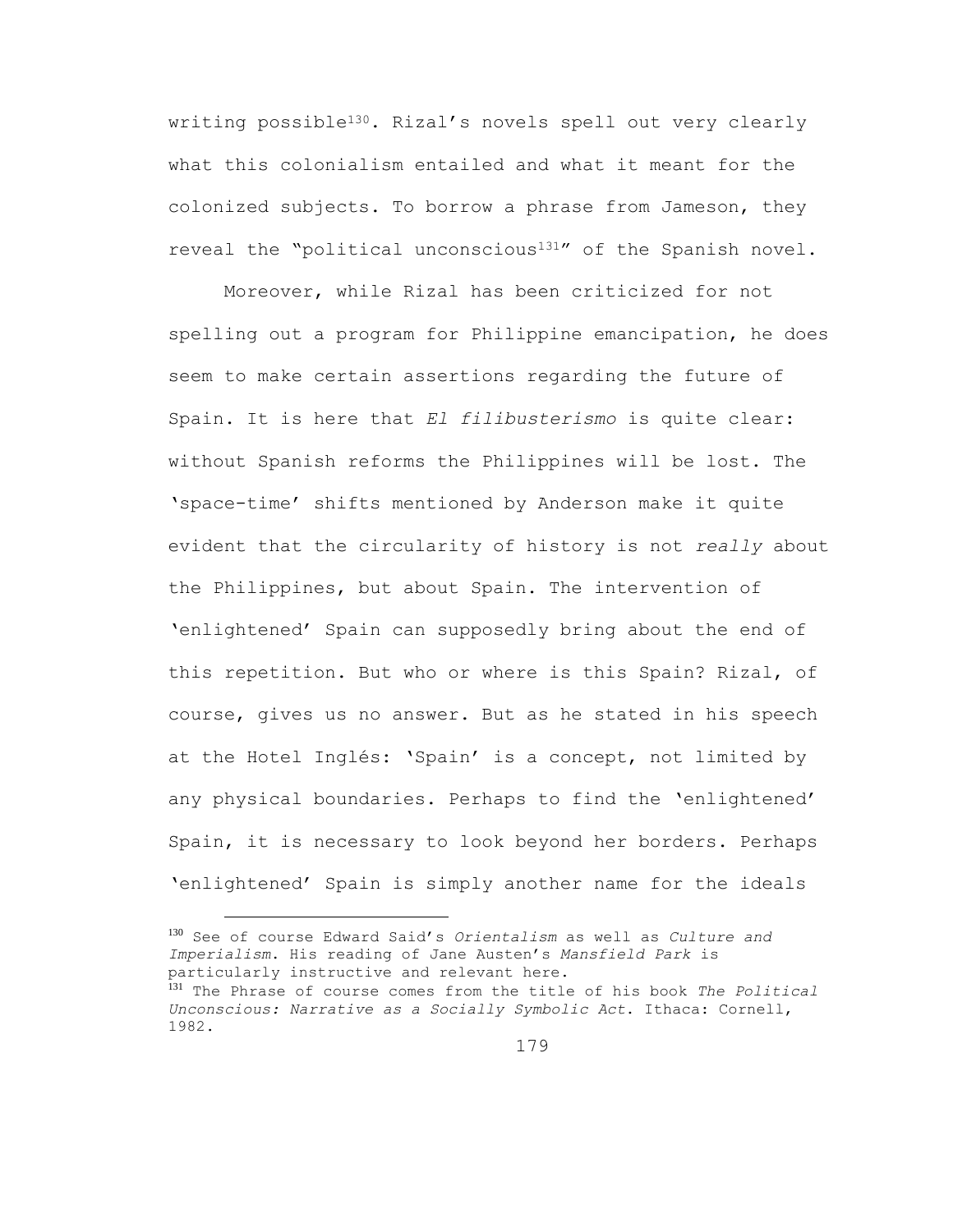carried around by the Filipino ilustrados? Why should we stop there? As José Martí mentions in his essay "Nuestra América:"

Se probó el odio, y los países venían cada año a menos. Cansados del odio inútil, de la resistencia del libro contra la lanza, de la razón contra el cirial, de la ciudad contra el campo, del imperio imposible de las castas urbanas divididas sobre la nación natural, tempestuosa o inerte, se empieza, como sin saberlo, a probar el amor.<sup>132</sup>

"Probar el amor," "el amor, esa palabra…133" does this

not name 'enlightened' Spain?

÷.

<sup>132</sup> Martí, José "Nuestra América." *Ensayos y crónicas*. Madrid: Cátedra, 2004 p. 164

180 <sup>133</sup> Cortázar, Julio. "Capítulo 93" *Rayuela*. Madrid: Cátedra, 1984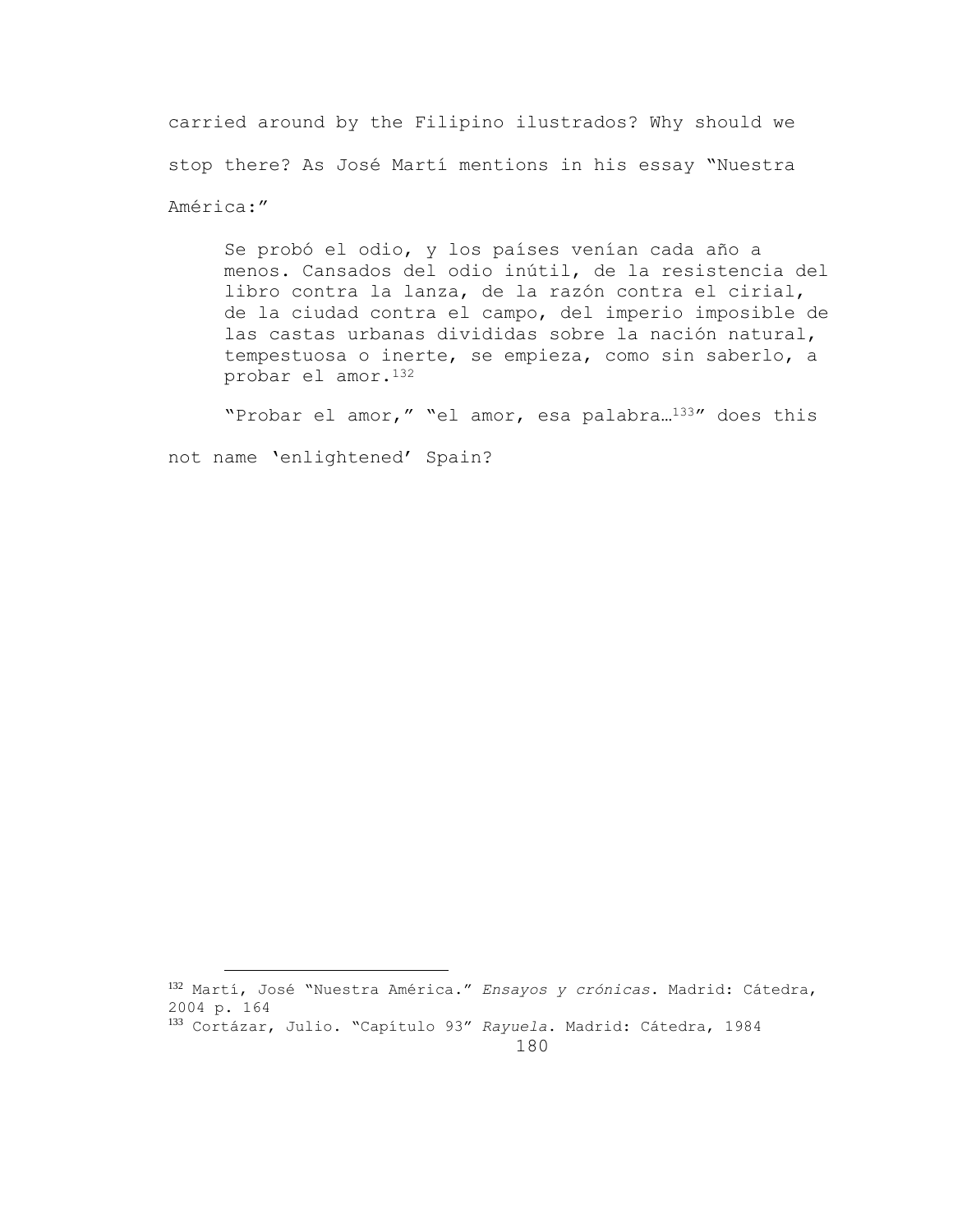## **3. Colonialism in** *Doña Perfecta*

In this chapter, I will shift focus from Rizal's novels and examine Benito Pérez Galdós's *Doña Perfecta*. I will argue that this novel is in a fact a novel about colonialism. This will be seen in obliquely in the content of the novel, however it is in the novel's *form* that this becomes more evident. I will show that the history of Spanish colonialism is imbedded in the novel and seen by looking closely at the narrator's perspective. I will conclude by returning briefly to Rizal and showing how his appropriation of this form ends up transforming it.

\*\*\*

Many critics have noted the apparent connection between Rizal's *Noli* and Benito Pérez Galdós' novel *Doña*  Perfecta (1876)<sup>1</sup>. However, hardly anyone has taken the time to critically analyze this apparent connection<sup>2</sup>. In many ways it is a critical dead-end: as Anderson points out, despite the volumes of Rizal's correspondence that has been

<sup>1</sup> See Benedict Anderson *Under Three Flags*.

 $2$  A notable exception being Anacleta M. Encarnacion's article "Doña Perfecta and Noli Me Tangere: Coincidence, not influence." *Solidarity* Vol. 5, issue 12, 1970. Pp. 29-35. She claims that Rizal's novel is superior to Galdós because the former's more careful attempt to reflect reality "vibrates more with the fullness of living" (p. 35).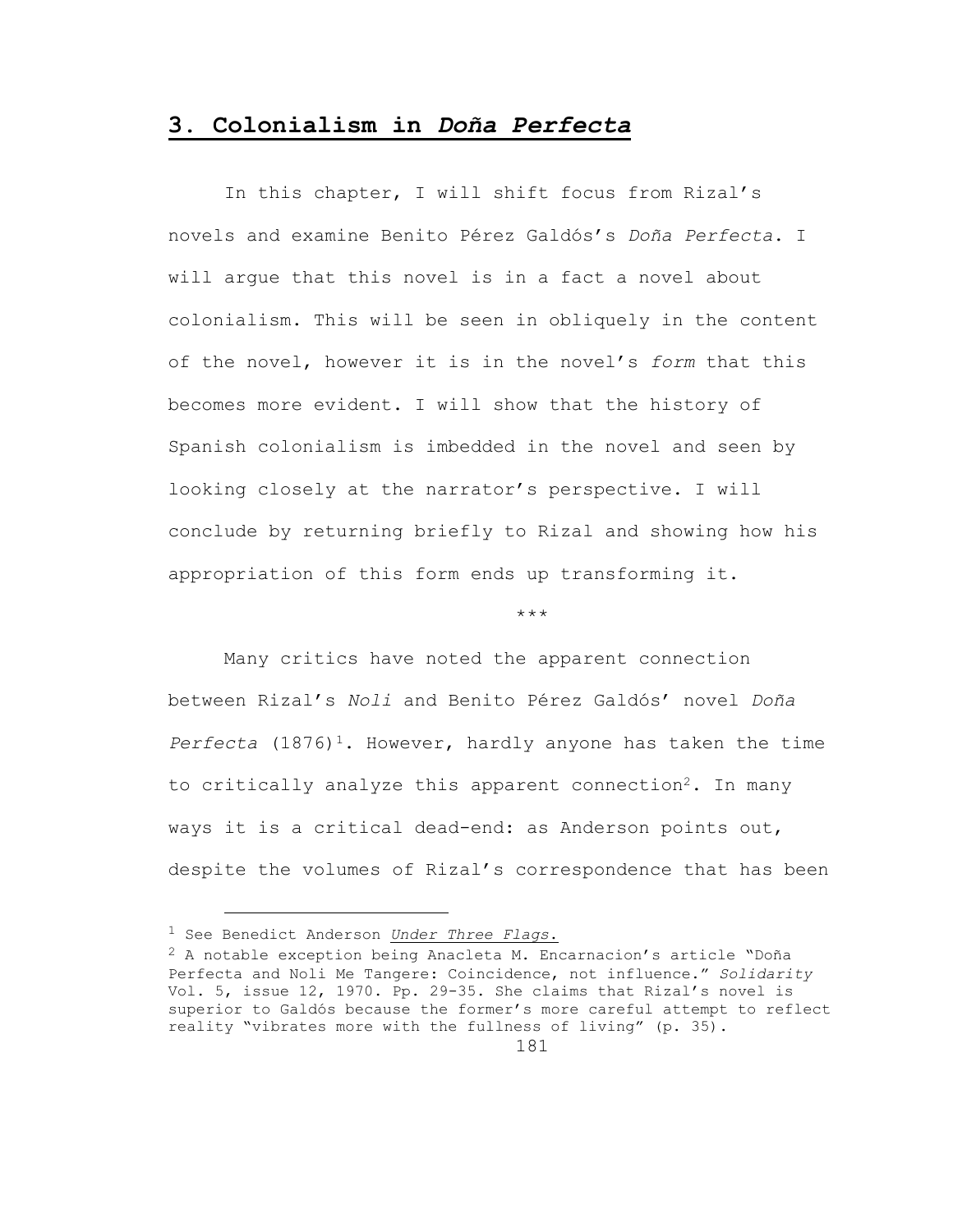compiled and preserved, as well as the author's meticulous cataloging of his personal library, Rizal makes no mention of Galdós nor of the Spaniard's novels. This omission is made all the more strange given the latter's popularity: can we really believe that Rizal was so out of touch with the contemporary Spanish literature of his day? Anderson offers a hypothesis "Galdós, though a liberal, had nothing to say about Spanish imperialism. Hence, as a Filipinio anticolonialist, Rizal, in turn, had nothing to say about Galdós.3" Others have claimed that Rizal had no need to mention Galdós precisely because he was so popular and thus would not have had to explain a connection that would have been apparent to his interlocutors. Neither explanation seems very satisfactory. While they may possibly be correct, they are in the end speculations that will perhaps forever remain beyond the limits of the known.

Moreover, I will claim that Anderson's theory is in fact false (in a certain way). By looking more closely at the *Doña Perfecta*, I will argue that Galdós actually had

<sup>3</sup> Anderson *Under Three Flags* p. 49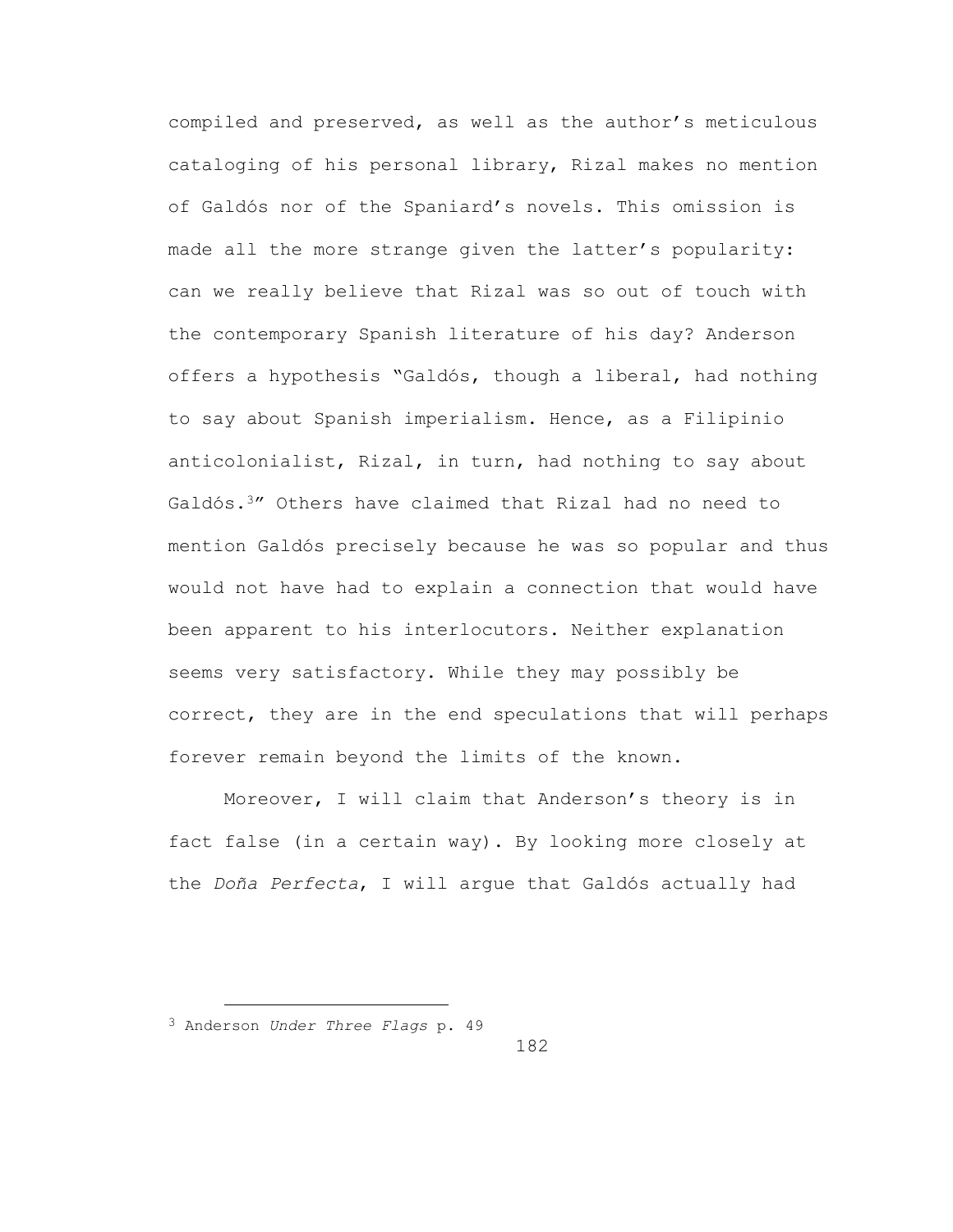quite a bit to say about Spanish imperialism<sup>4</sup>. Moreover, Rizal too speaks to Galdós. Perhaps it is an overly clever way of wording it, but it is my conjecture that while Anderson's claim may be true as far as the *content* of the two novels, but is false on the level of *form*. As we have seen in the previous chapter, Rizal's *Fili* spoke directly to the notion of Spanish liberalism and its impotence in the Philippine colonial context. *Doña Perfecta*, on the other hand, while not mentioning colonialism *per se* is deeply implicated in the rhetoric of imperialism, without ever mentioning it by name. We will see, rather, how the logic of imperialism worked on and in the metropolis. The imperial epistemology actually creates the aesthetic formal categories employed by Galdós. Aesthetically speaking,

<sup>4</sup> Perhaps overlooked by Anderson is Galdós's journalistic output. He even wrote admiringly of the filipino Juan Luna's painting *Lepanto* which still hangs in the Spanish senate. Besides being one of Rizal's closest friends as well as the brother of the most important general of the revolution, Luna is considered to be one of the most important figures in Philippine history. The information on Galdós is from Eamonn Rodgers' article "Galdós, Europe and the Regeneration of Spain" (*Bulletin of Spanish Studies*, 2005) and Eva María Copeland's article "Empire, Nation, and the *Indiano* in Galdós's *Tormento* and *La loca de la casa* (*Hispanic Review*, 2012). I argue that despite Galdós's apparent sympathies for the colonized he still participates in colonialism's logic.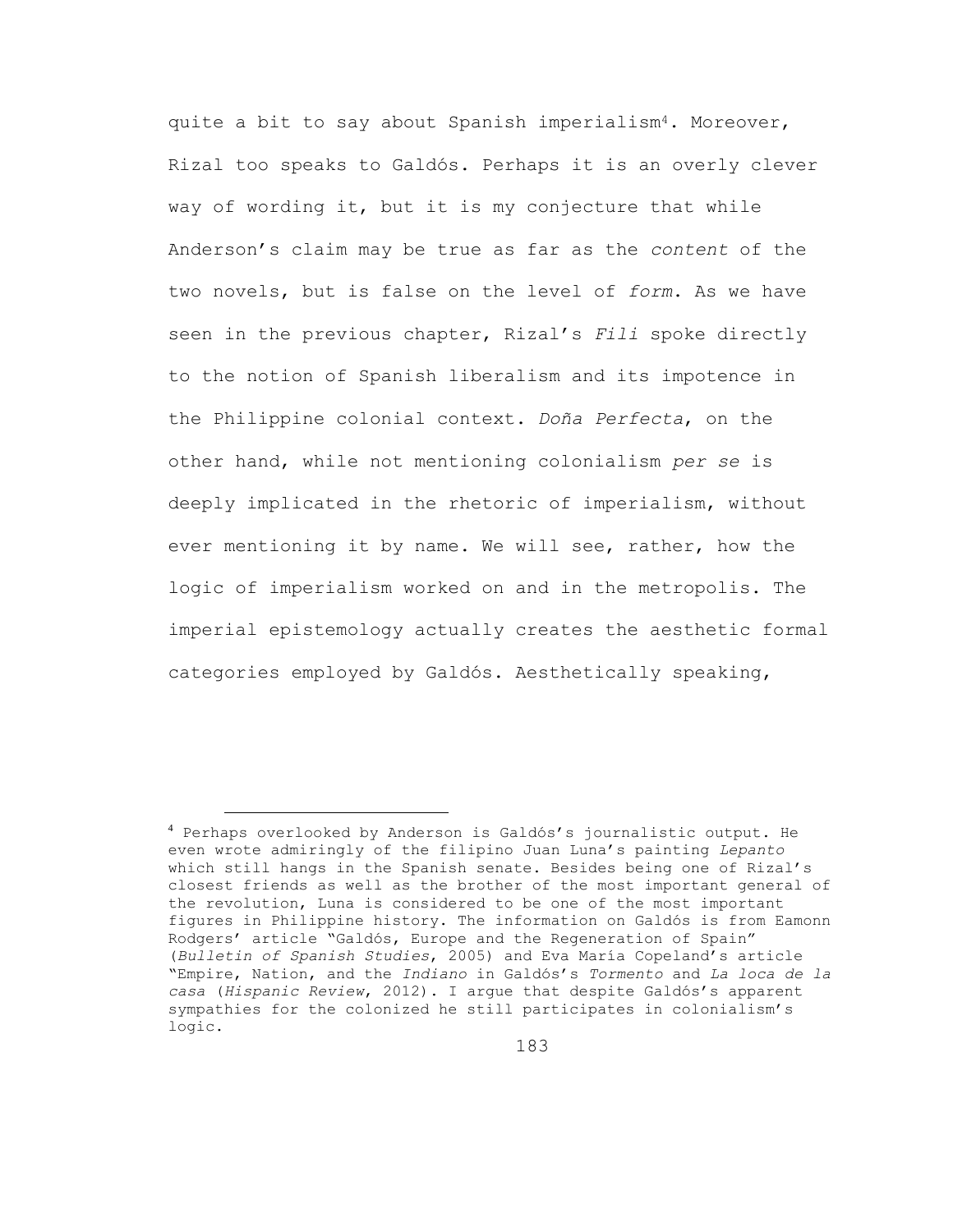Galdós' novel is impossible to imagine without imperialism5. Moreover, keeping in mind the (anti) colonial struggles depicted in Rizal, we will examine the ways in which these conflicts can also be seen as extensions of clashes that were occurring in Metropolitan Spain. In a sense, this is what Retana and Sarkisyanz mean when they speak of the Philippines and its relation to the "two Spains." We will see, however, that there is really much more to it: the logic of colonization was also being manifested in the Peninsula; Orbajosa, the fictional hometown of the novel's eponymous protagonist, is also a 'colonized' space. While race does not play the same deciding role here as in the colonies, we will see how class and culture replace it and intersect in order to establish the limits of this 'internal colonialism.' The central characters will now be defined by their relationship to modernity and tradition, which in turn serve to obfuscate what is at heart a question of social class.

On first glance, the novels share a striking similarity with regards to the plot. *Doña Perfecta* is the

L,

<sup>5</sup> This idea is essentially the same one that Edward Said makes in his *Culture and Imperialism*, in particular his reading of Austen's *Mansfield Park*.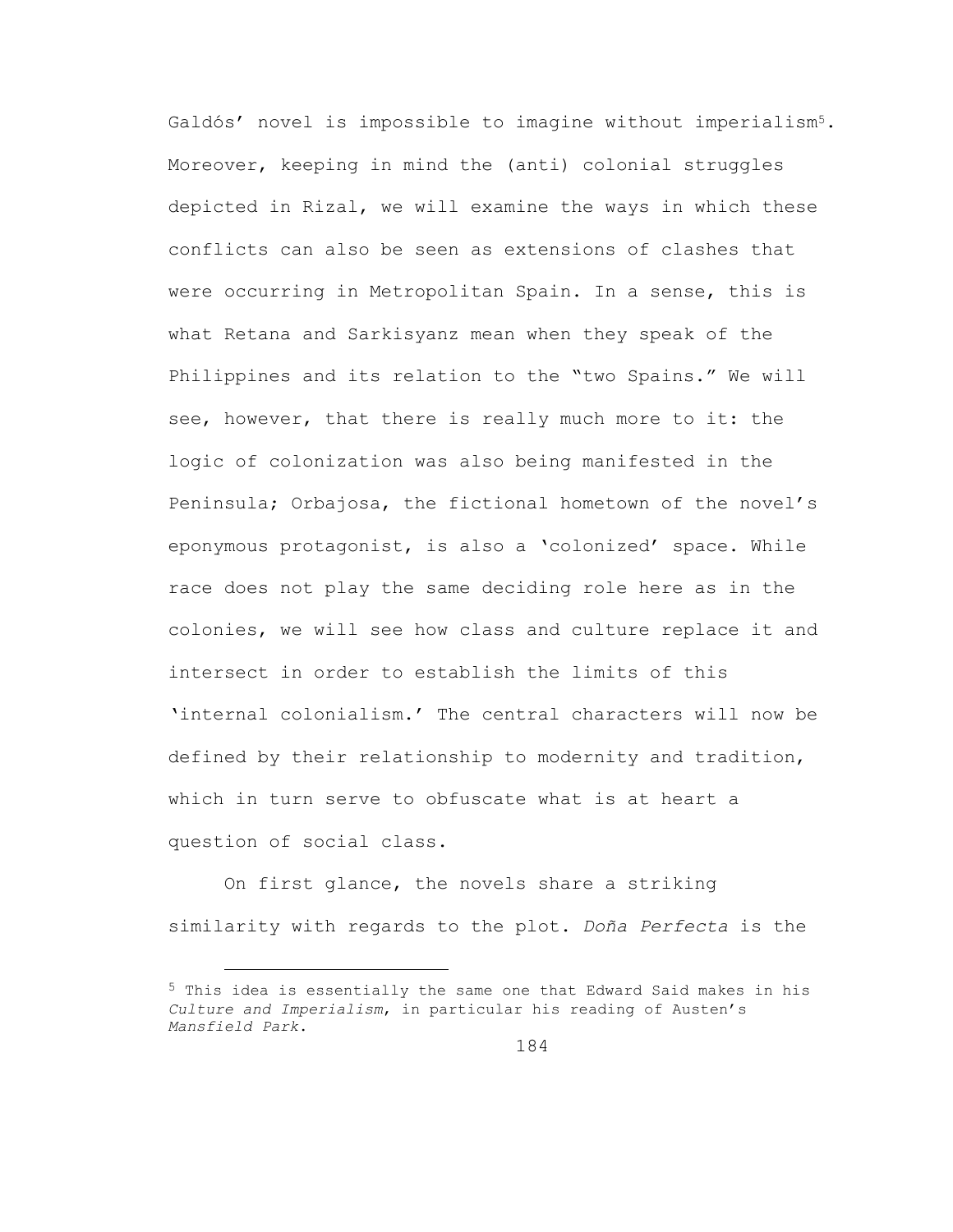story of Pepe Rey, a young cosmopolitan liberal who like Rizal's Ibarra has spent a long time abroad in Germany and England6. He arrives in Orbajosa, presented as a provincial backwater, in order to marry Perfecta's daughter Rosario. From the moment of his arrival, the townspeople seem intent on ridding themselves of his presence. The family priest, don Inocencio, seems particularly keen on disrupting the wedding by convincing the others (though they need little encouragement) that Pepe is a heretic who smokes in church and believes in the theories of Darwin. Their open hostility towards him is coupled with his also seemingly uncanny ability to do and say the absolute most inappropriate things at the given time. He unwittingly manages to offend nearly everyone he comes into contact with, including his beloved cousin. However, history is on the side of the young protagonist: just as the situation reaches its zenith, troops sent by the central government enter the town. Pepe's own story then becomes entangled in the story of the town itself. As Perfecta states, "mi sobrino no es mi sobrino: es la nación official.<sup>7</sup>" Pepe then becomes the real symbol (even more so than the troops) of

<sup>6</sup> Galdós. *Doña Perfecta* p. 30

<sup>7</sup> Galdós. *Doña Perfecta* p. 238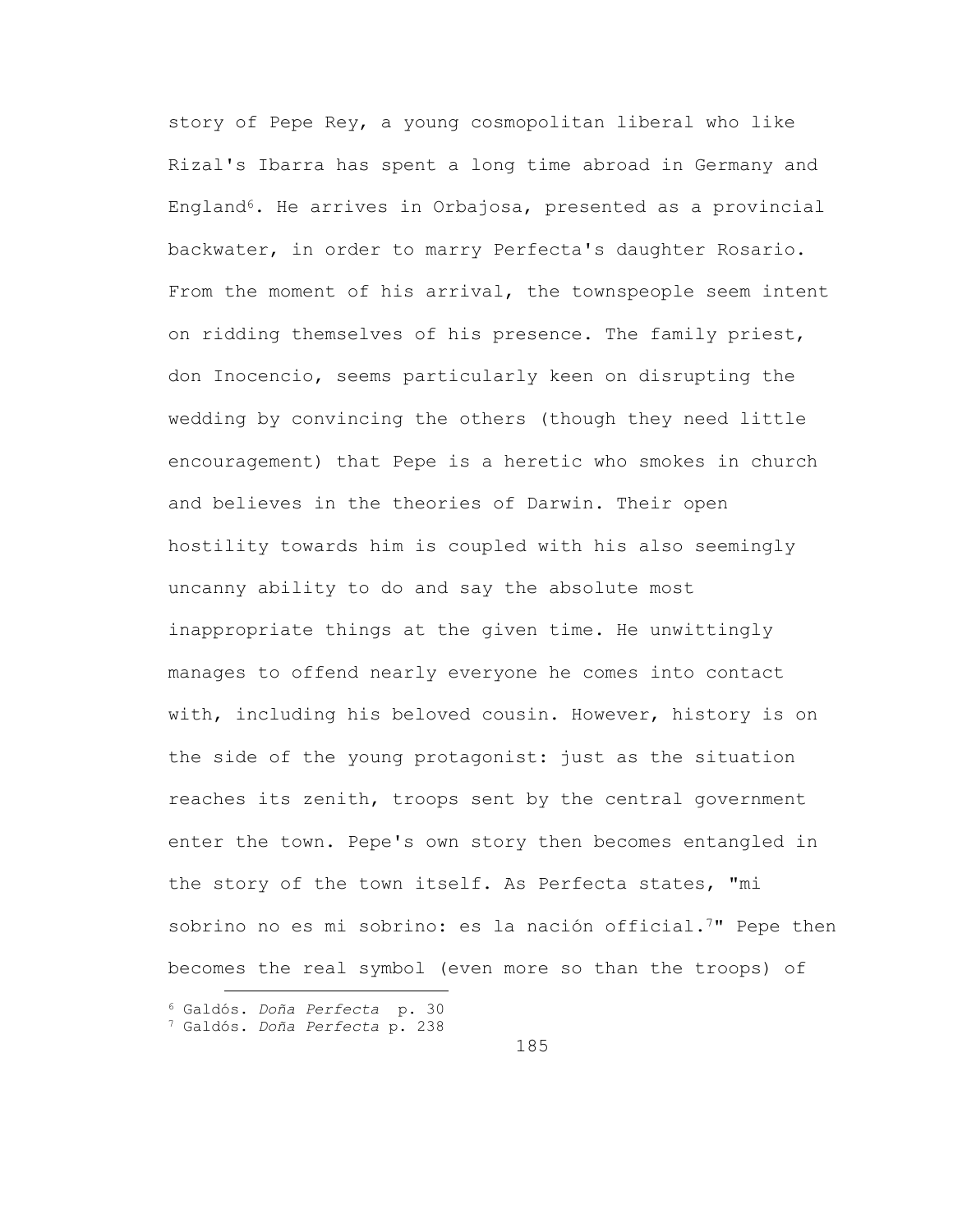the struggle between the central government and the Carlist sympathizing province. Pepe himself embraces this connection by taking advantage of the army's presence in order to steal away Rosario. Nonetheless, he is eventually killed as he tries to sneak into Rosario's room one night. An all out open war eventually starts between the people of Orbajosa and the troops from Madrid; Rosario goes mad and is placed in an asylum, and life in the town is changed forever.

As we have seen, the backdrop of Galdós novel is the notion of the "two Spains" as we saw in the previous chapter. There is Pepe's Spain: cosmopolitan, urban, modern, etc. versus Perfecta's Spain: regional, rural, traditional, etc. This fracture in the national identity is made clear in doña Perfecta's words when she claims that Pepe represents

esa segunda nación, compuesta de los perdidos que gobiernan en Madrid, y que se ha hecho dueña de la fuerza material; de esa nación aparente, porque la real es la que calla, paga y sufre; de esa nación ficticia que firma al pie de los decretos, y pronuncia discursos, y hace una farsa de gobierno, y una farsa de autoridad, y una farsa de todo.8

a<br>B

<sup>8</sup> Galdós *Doña Perfecta* p. 238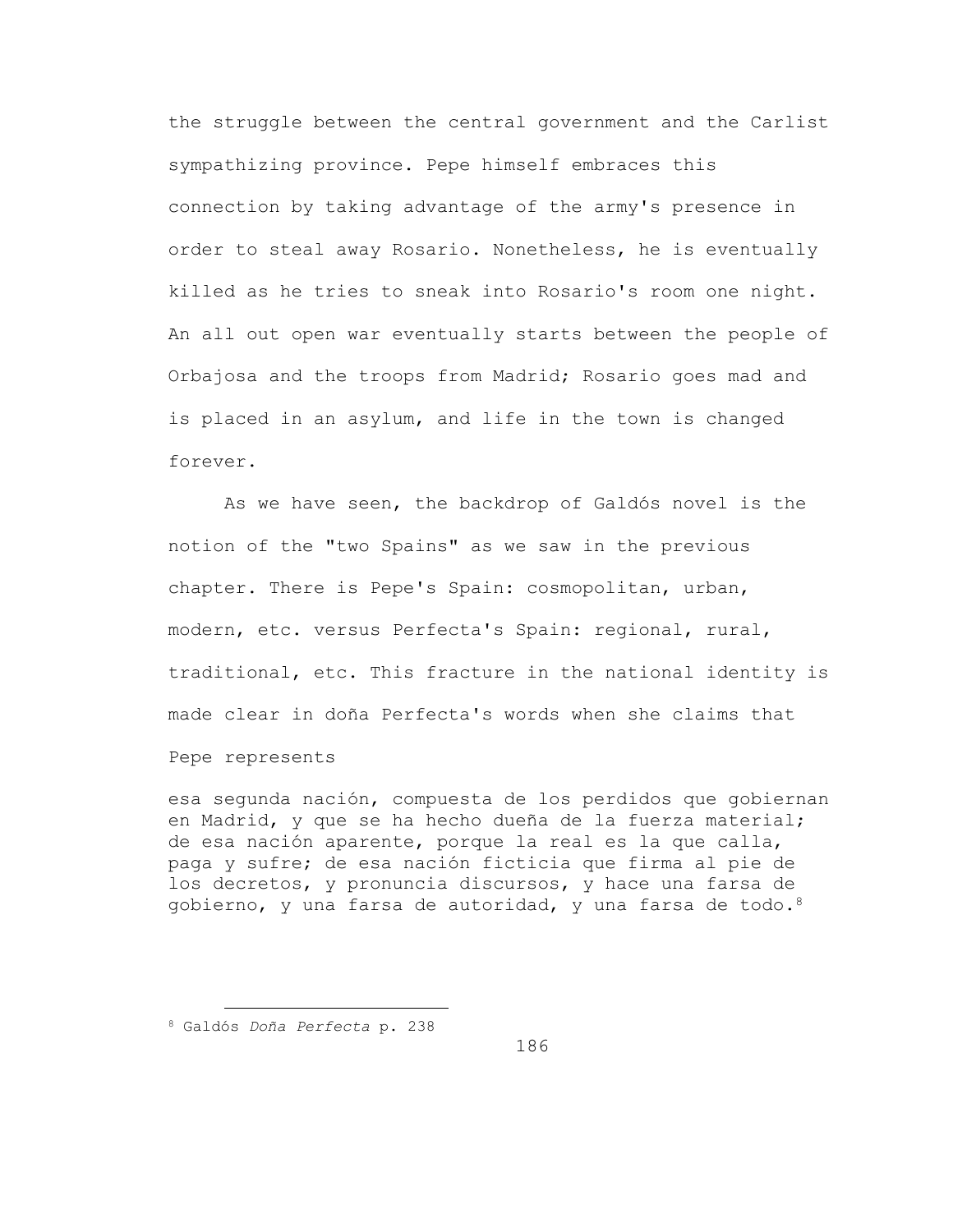Perfecta inserts this fight into the tradition of Spanish national identity; to take up arms against the troops (and Pepe) "es cuestión de moros y cristianos<sup>9</sup>" the townspeople of Orbajosa of course being the Christians, and the troops being the moors (this brings to mind of course the great irony in the fact that years later Franco relied heavily on Moroccan troops, particularly during the early stages of the Civil War).

If we hearken back to Retana and Sarkisyanz, Pepe's Spain is also Rizal's. But here is where the breakdown begins: Pepe's Spain is also colonial Spain.

Galdós seems to follow the Realist pattern seen in Said's reading of Austen's *Mansfield Park10*. There he demonstrates how the plot of Austen's novel relies on colonial wealth, in this case the sugar plantations of Jamaica. This wealth forms the basis for the lifestyle of the characters in the metropole. Thus colonialism itself becomes the suppressed element of the text; although it is barely mentioned in the novel, it is absolutely crucial to it.

<sup>9</sup> Galdós *Doña Perfecta* p. 239

<sup>10</sup> Edward Said. *Culture and Imperialism*. New York: Vintage, 1994. See in particular pp. 80-97.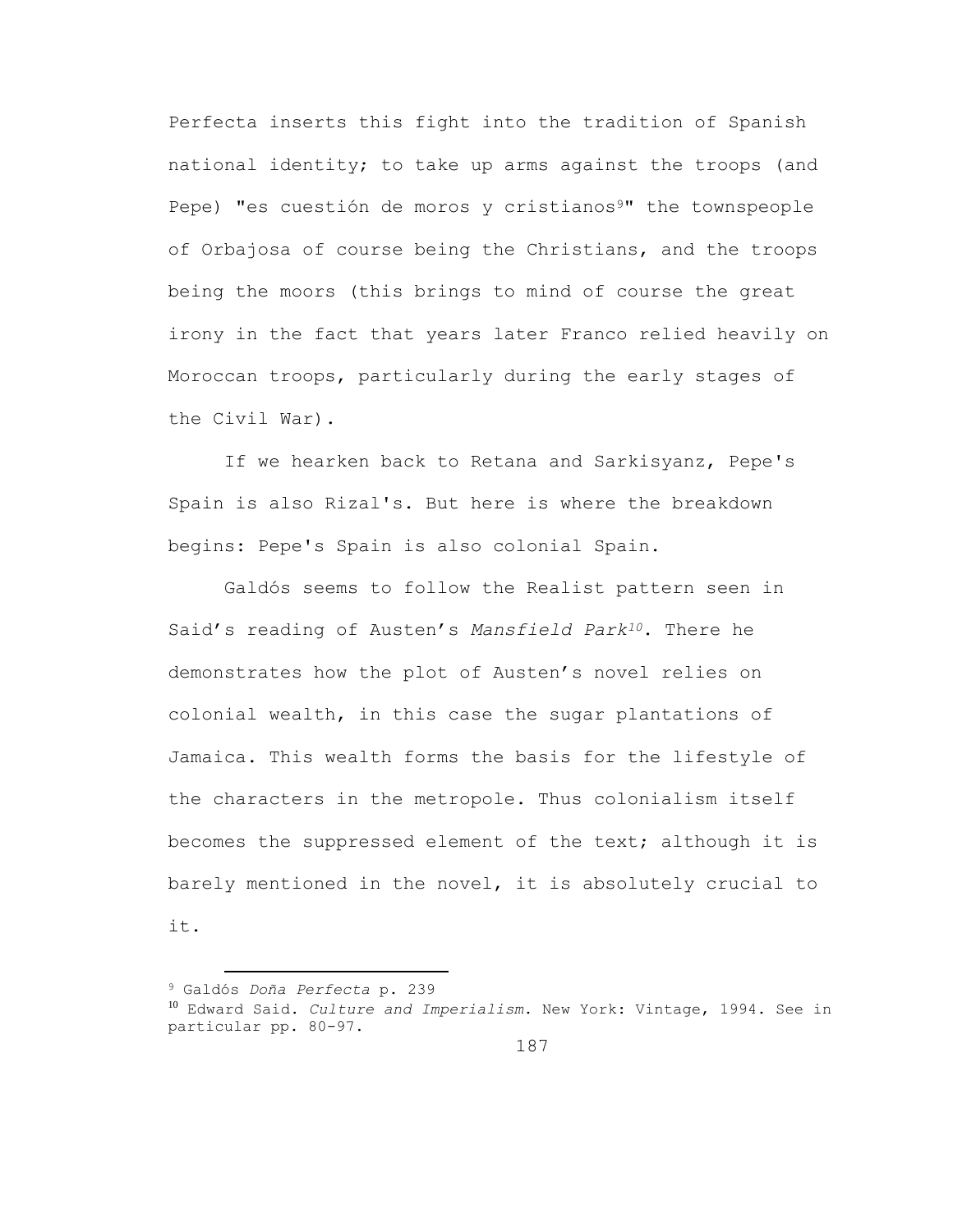In Galdós's novels the same situation occurs: the colonies seem to lurk in the background of his novels. As with Austen, his mentions of the colonies are brief, and it seems as if their inclusion were merely an afterthought. This is seen as early as 1870 in Galdós's first novel *La fontana de oro*; here Fernando VII himself buys the loyalty of Elías by promising his nephew Lázaro, the novel's protagonist, with a position as "consejero de la Intendencia de Filipinas.11" Luring political opponents to the colonies with lucrative government positions was an easy way to rid the Peninsula of political 'undesirables.'

In the 1881 novel *La desheredada* the character Joaquín Pez, looks to Cuba to solve his financial ruin,

Sí con un destino en la Aduana, un gran destino. Es el único remedio. Los españoles tenemos esa ventaja sobre los habitantes de otras naciones. ¿Qué país tiene una jauja tal, una isla de Cuba para remediar los desastres de sus hijos?<sup>12</sup>

The colony then is that 'other' space that affords the citizen of the metropole the opportunity to start anew and

L,

<sup>11</sup> Galdós, Benito Pérez. *La fontana de oro*. Madrid: Alianza, 1999. P. 404. The *Intendencia* was the original customs authority whose duties were collapsed into the *Capitanía General* in 1819. The reference to the *Intendencia de Filipinas* may also allude to Goya's painting *La junta de Filipinas* depicting Fernando VII presence at the stockholder's meeting of the *Real Compañía de Filipinas*. See Albert Boime's *Art in the Age of Counterrevolution: 1815-1848*. Chicago: U Chicago, 2004. Pp. 100-102. <sup>12</sup> Benito Pérez Galdós. *La desheredada*. Madrid: Alianza, 2001. P. 304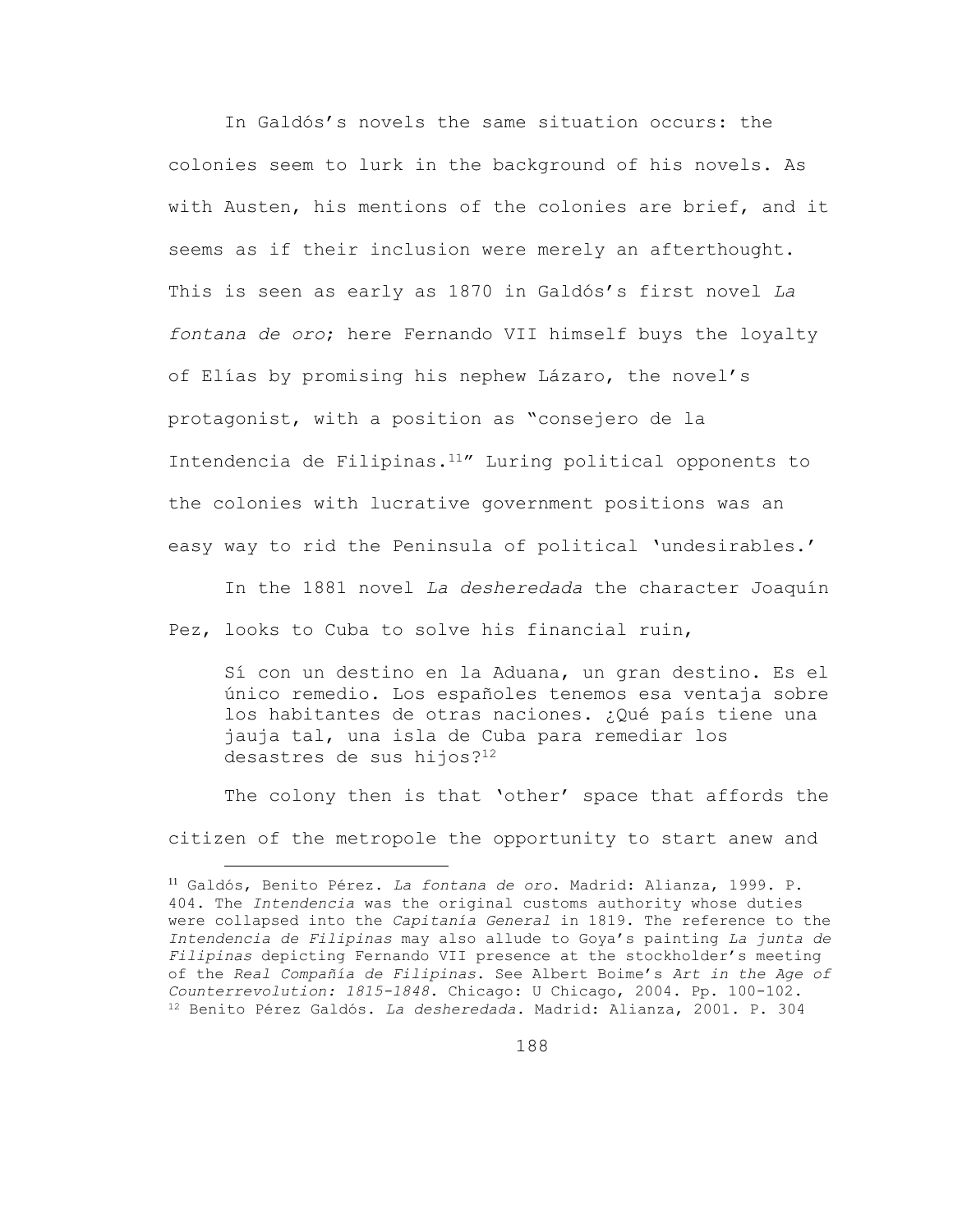regain fortune and honor, which we find out is precisely what Joaquin Pez does.

This vague mention of Cuba is typical of the kind of comments on the colonies that one finds not only in Galdós, but in the nineteenth century novel in general (according to Said). The writer (or narrator) does not fill in the description with details because; perhaps it is assumed that the implied reader, contemporary with the author, already understood the details thus rendering it unnecessary for the author to do so. Even if that were the case, it is also apparent that any details describing exactly how one made a fortune in the colonies would probably be too lurid to include. This is what is meant by the colony being the 'suppressed' element of the text. In the case of *La desheredada*, whatever the specifics of Joaquín Pez's fortune may be, one has to come to terms with the absolute economic base of the Cuban colony: sugar, coffee, tobacco, all cultivated by slaves.

In the 1884 novel *Tormento*, one of the important plot elements revolves around a disgraced priest. For him too, the colony exists as a remedy for his dishonor. He wishes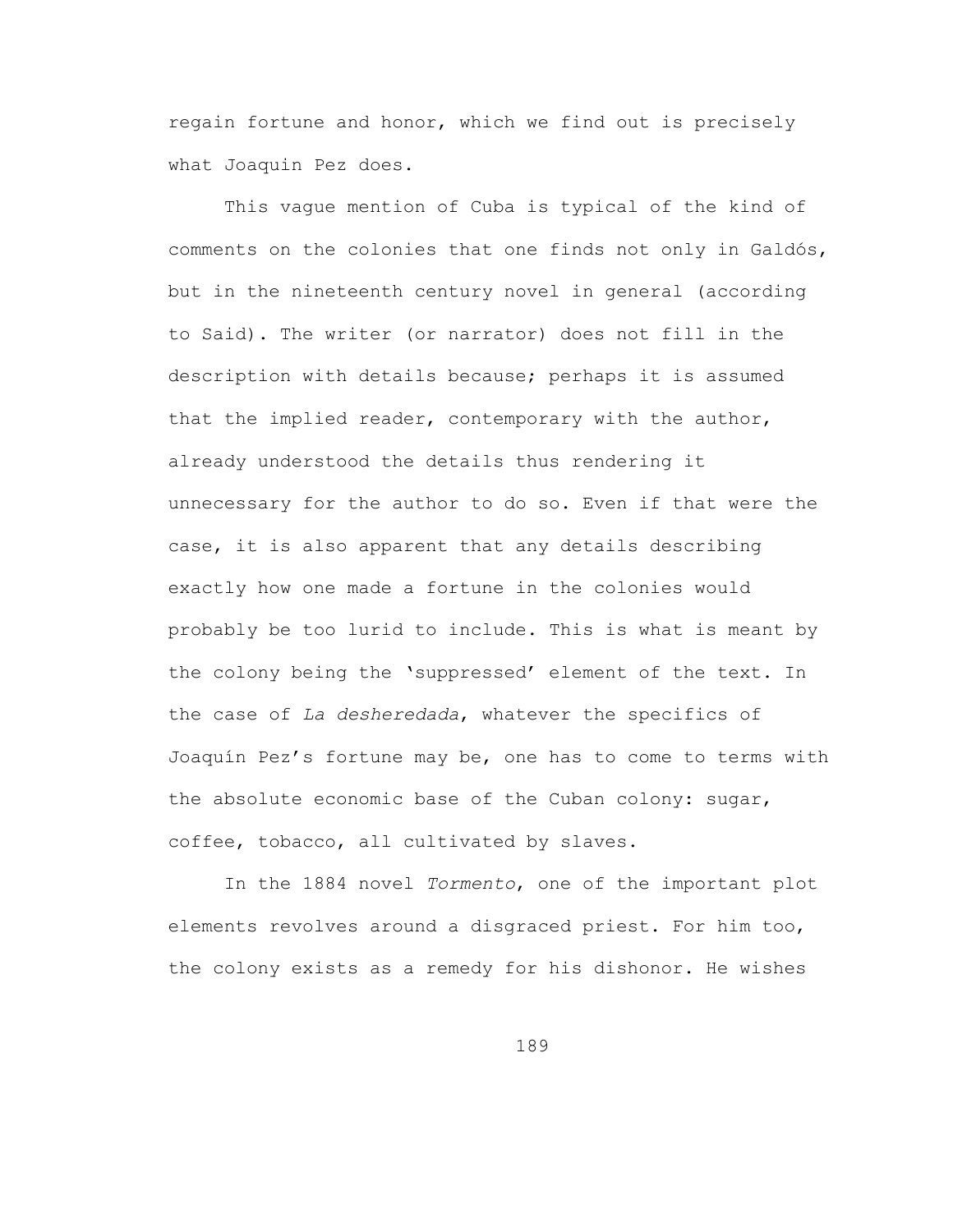to leave behind civilization for the edenic spaces of the colonies.

Hay tierras hermosas por allá; tierras que son paraísos, donde todo es inocencia de costumbres y verdadera igualdad: tierras sin historia, chica, donde a nadie se le pregunta lo que piensa; campos feraces, donde hay cada cosecha que tiembla el misterio; tierras patriarcales, sociedades que empiezan y que se parecen a las que nos pinta la Biblia.<sup>13</sup>

This vision of paradise is precisely what Rizal speaks to in his novels. The description here is not so much of actual colonial space, but of a preconceived fantasy of colonial space. This is the vision carried by the Spanish colonists, which runs up against the reality which we have seen depicted in Rizal's novels.

To further that point, it is in fact to the Philippines that this disgraced priest will go. His brother later mentions:

allá en tierras de salvajes mi hermano volverá en sí (...) ¿Sabe usted dónde está la isla de Zamboanga? (...) Pues allí, en aquella dichosa Zamboanga, desembarcará mi hermano dentro de dos meses, y allí tendrá ocasión de cristianar herejes y hacer grandes méritos.<sup>14</sup>

<sup>13</sup> Galdós *Tormento* p. 122

<sup>14</sup> Galdós *Tormento* p. 379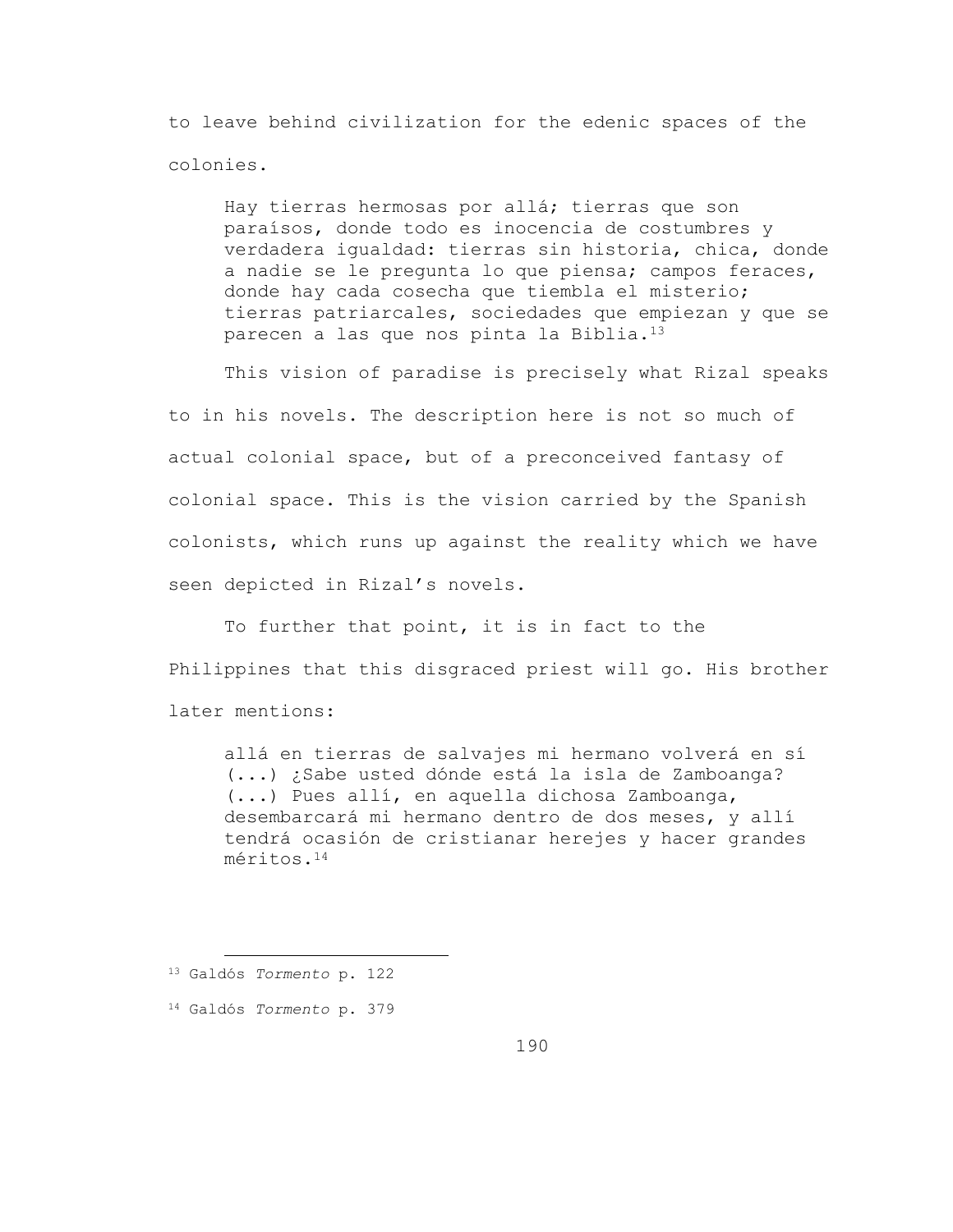Unlike the example from the previous novel, here we are given more details, but these details are also part of the subterfuge. What is left out is more telling: this idea of 'converting heretics' is really a way of covering up the forced evictions of Muslim Filipinos as they were placed in some of the world's first 'concentration camps' and their lands seized by the church and given to Christian migrants from the northern islands. Again, this land was used for the cultivation of sugar, coffee, and tobacco. To this day, Zamboanga is notorious for the extreme violence that occurs there, and perhaps non-coincidentally, its capital, Zamboanga city, is also the place where Spanish creole is the lingua franca.

In his novel *Fortunata y Jacinta*, it is revealed early in the novel that the wealth that makes possible the actions of the protagonist, Juanito Santa Cruz, is based on the family's involvement in colonial trade, in this case "pañolería de la china", which, I believe, we must understand as having passed through the Philippines<sup>15</sup>. The narrator takes his time describing the ironic source of

L,

<sup>15</sup> Benito Pérez Galdós. *Fortunata y Jacinta*. Mexico: Porrúa, 1975. P. 10. The novel was first published in 1887, coincidentally the same year Rizal's *Noli* was published.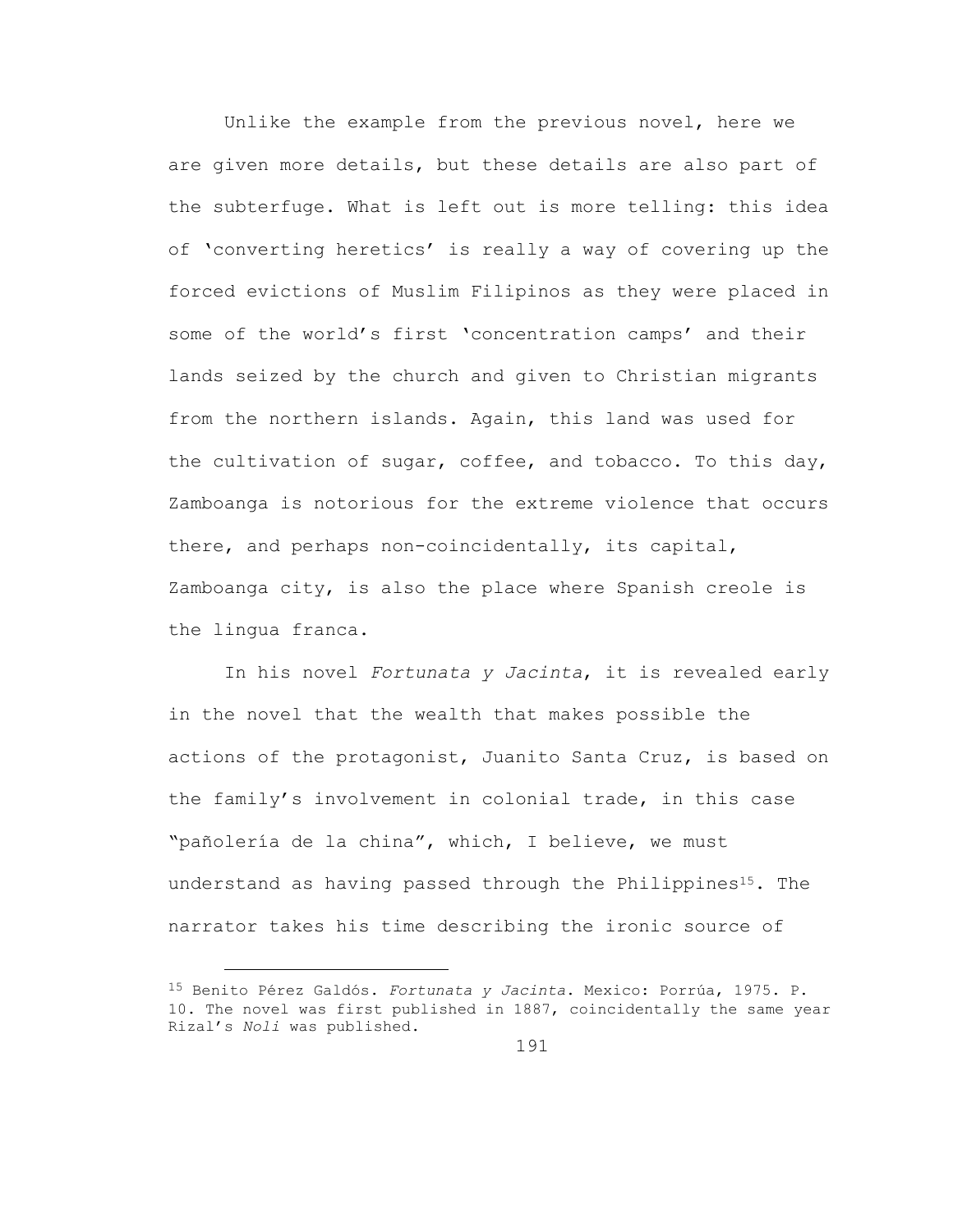this wealth, the 'mantón de Manila.' We learn too that one of the objects that fascinated Jacinto's mother as a child was a portrait of man named Ayún. The narrator says:

A este ilustre chino deben las españolas el hermosísimo y característico chal que tanto favorece la belleza, el mantón de Manila, al mismo tiempo señoril y popular, pues lo han llevado en sus hombros la gran señora y la gitana<sup>16</sup>.

The narrator attributes the invention of the 'Mantón' to Ayún. Thus it is this misnamed<sup>17</sup> foreign garment that transcends class boundaries and becomes an object of national significance.

The narrator too sees the irony in this foreign

procedence:

a<br>B

Pues esta prenda, esta nacional obra de arte, tan nuestra como las panderetas o los toros, no es nuestra en realidad más que por el uso; se la debemos a un artista nacido a la otra parte del mundo, a un tal Ayún, que consagró a nosotros su vida toda y sus talleres. Y tan agradecido era el buen hombre al comercio español, que enviaba a los de acá su retrato y los de sus catorce mujeres<sup>18</sup>

<sup>16</sup> Galdós *Fortunata* p. 10

<sup>17</sup> Much has been written about the *Mantón*. It originally came from China, yet was referred to as being from 'Manila' as a result of that city's crucial role in facilitating trade between Spain (and for a while, all of Europe) and Asia.

<sup>18</sup> Galdós *Fortunata* p. 11. Thinking of Rizal as a reader of the novel, it would be difficult not to draw the connection between Ayún and 'el chino Quiroga' from the *Fili*. Quiroga, a Chinese merchant in Manila, is aligned with the Spanish against the Filipinos as a result of his economic interests.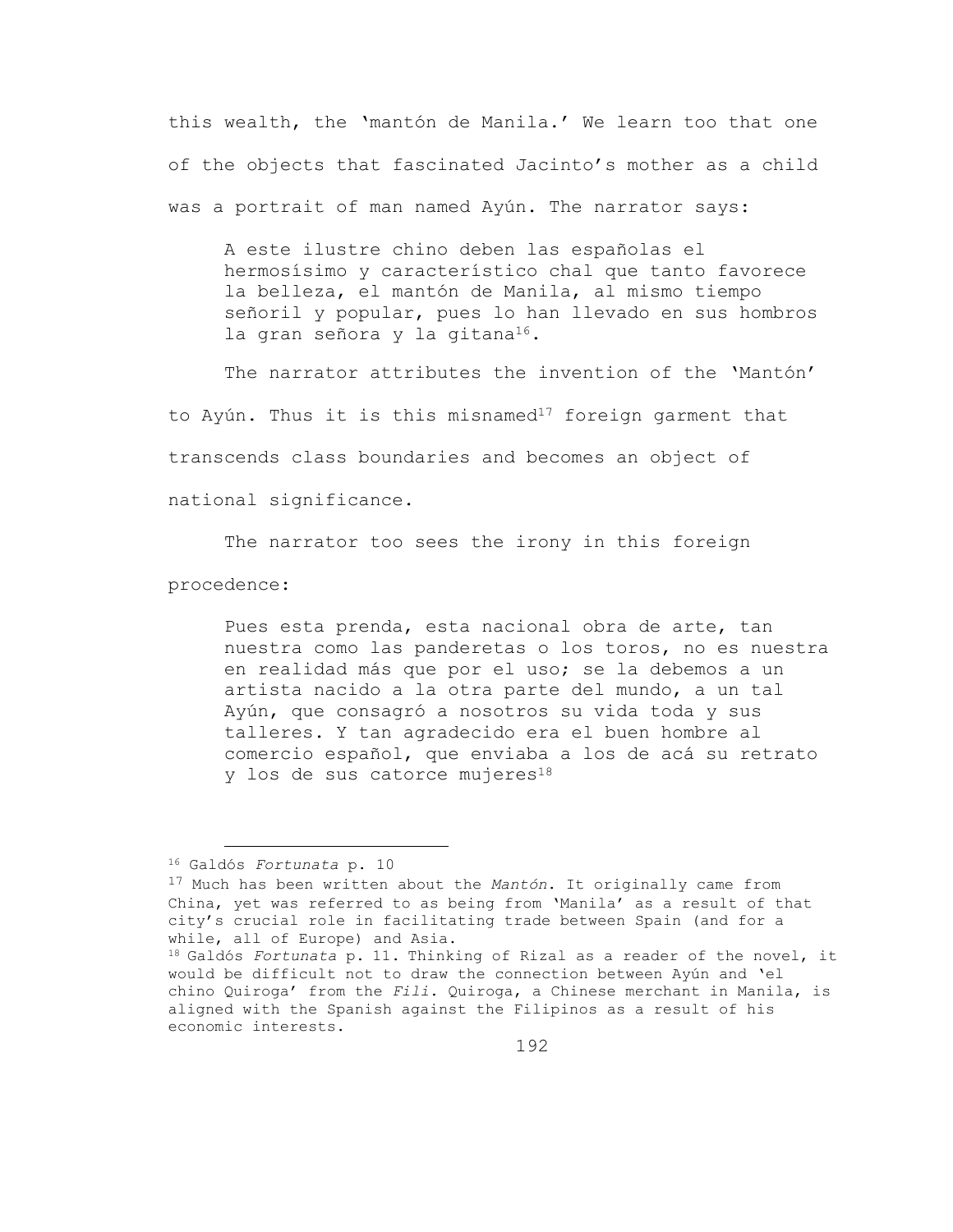Without explicitly mentioning the Philippines, the narrator, perhaps without even knowing it, has shown the absolutely crucial role of the colony in the formation of the Spanish national identity. The colony, like the 'mantón,' "no es nuestra en realidad más que por el uso."<sup>19</sup> It unites the people thus diverting attention away from class and regional (and perhaps even gender) differences towards a national consciousness, the visible (read: aesthetic) signs of national unity.

These are just a few of the mentions of the colonies in the novels of Galdós. There are of course many more, and if one were to extend the same search to other authors, one would find more of the same. This should not really surprise us, for what these mentions of colonial space are actually alluding to are the very modes of production upon

L,

<sup>19</sup> Galdós *Fortunata* p. 11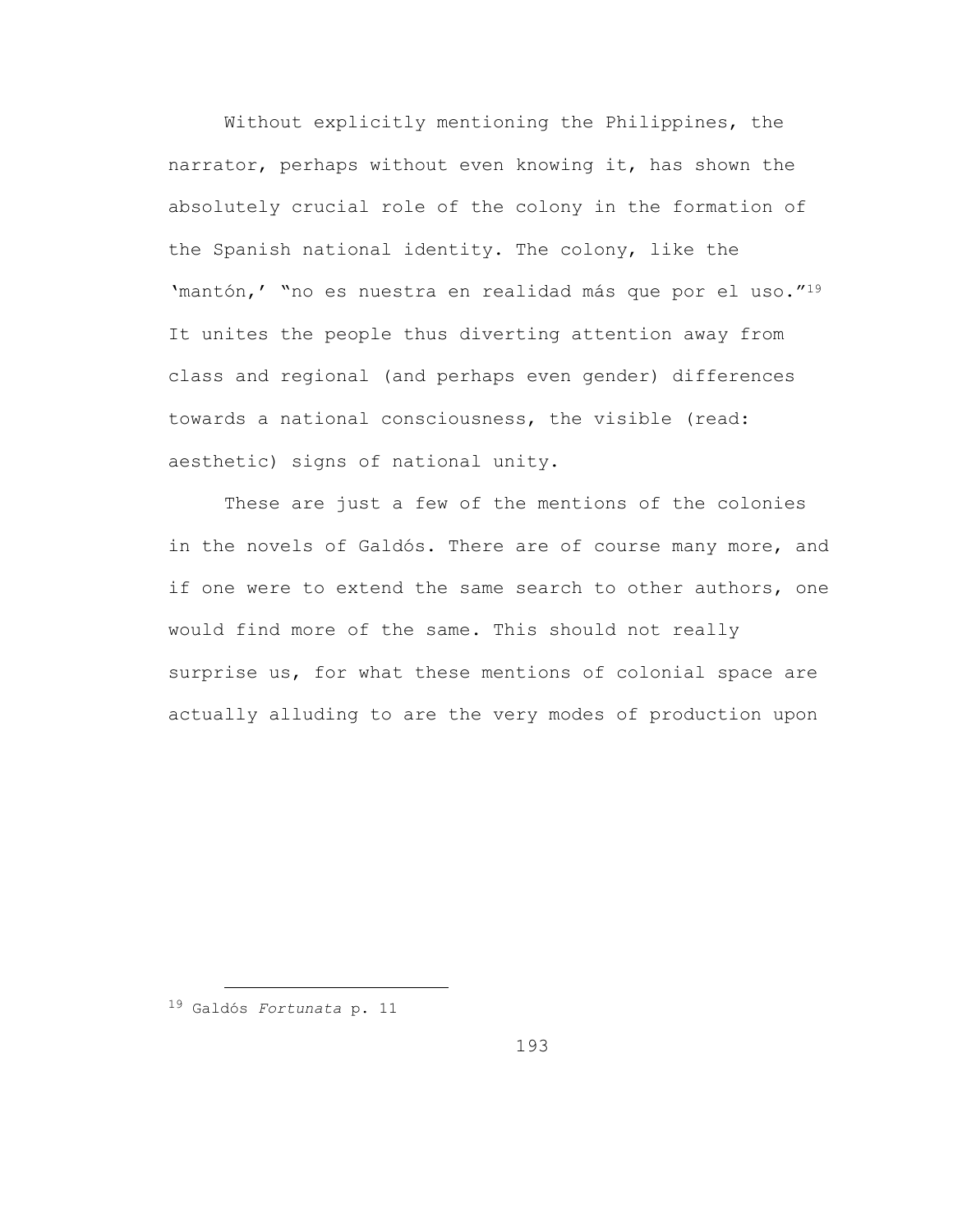which this society is built<sup>20</sup>, which as Pierre Macherey points out, is "what the work *cannot say*21*.*"

This silence becomes all the more important in *Doña Perfecta*. Though Galdós does not go on at length about colonialism in the previous examples, they at least rate mention. There is some recognition of the role of colonialism in the economic totality of the nation. In *Doña Perfecta*, however, there are no references whatsoever to the colonies. However, colonialism itself seems to be built into the actual form of the novel.

It is difficult to conceive of the realist novel without colonialism, for it is colonialism itself which furnishes the metropole with the epistemological categories necessary for this particular aesthetic response. To be more specific, Mary Louise Pratt points out the shift that occurred in the mid-eighteenth century marked by

The emergence of natural history as a structure of knowledge, and the momentum toward interior, as opposed maritime, exploration. These developments

<sup>20</sup> Engels writes in his preface to the 1888 English edition of the *Communist Manifesto*: "In every historical epoch, the prevailing mode of economic production and exchange, and the social organization necessarily following from it, form the basis upon which is built up, and from which alone can be explained, the politic and intellectual history of that epoch" (p. 65).

<sup>21</sup> Macherey, Pierre. *A Theory of Literary Production*. New York: Routledge, 2006. P. 97.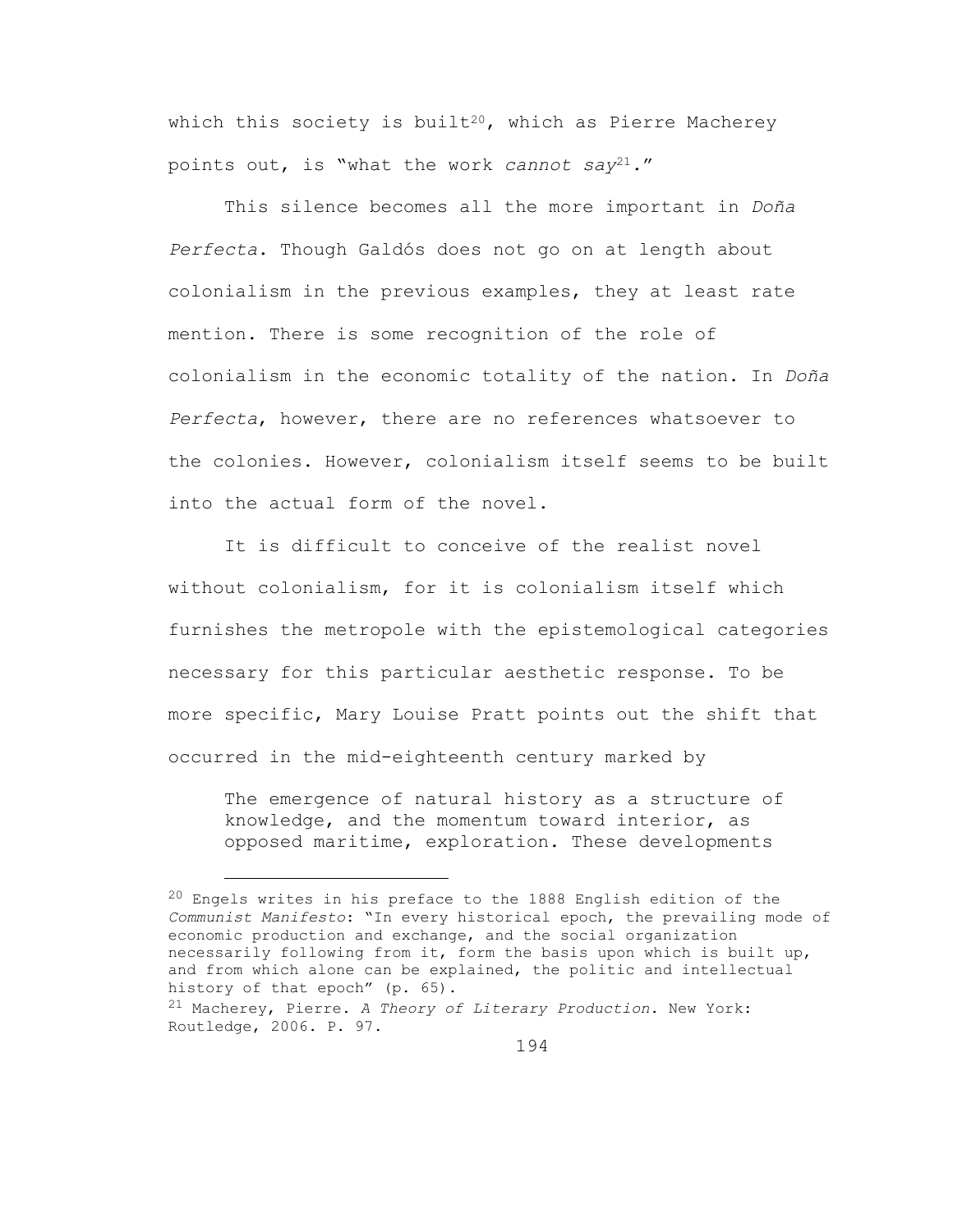(...) register a shift in what can be called European "planetary consciousness," a shift that coincides with many others including the consolidation of bourgeois forms of subjectivity and power, the inauguration of a new territorial phase of capitalism propelled by searches for raw materials, the attempt to extend coastal trade inland, and national imperatives to seize overseas territory in order to prevent its being seized by rival European powers.<sup>22</sup>

New forms of knowledge (in this case "natural history") were needed in order to be able to account for the new needs of the European imperial metropoles. This notion is further developed by Immanuel Wallerstein in his *World Systems Analysis*. He demonstrates how the creation of the "social sciences" (which follows a tortuous path from the classical faculties of theology, medicine, law, and philosophy) was directly tied to economic expansion in the world at large. In particular, he shows how Anthropology and Orientalism carved out their respective academic niches by taking the non-European world as their object of study.

As we have seen, each shift in these economic relations also begets a shift in every other aspect of life as well. Pratt names one of the genres that comes out of this shift that of the "monarch of all I survey<sup>23</sup>." By

L,

<sup>22</sup> Pratt, Mary Louise. *Imperial Eyes: Travel Writing and Transculturation*. New York: Routledge, 1992. P. 9 23 Pratt p. 201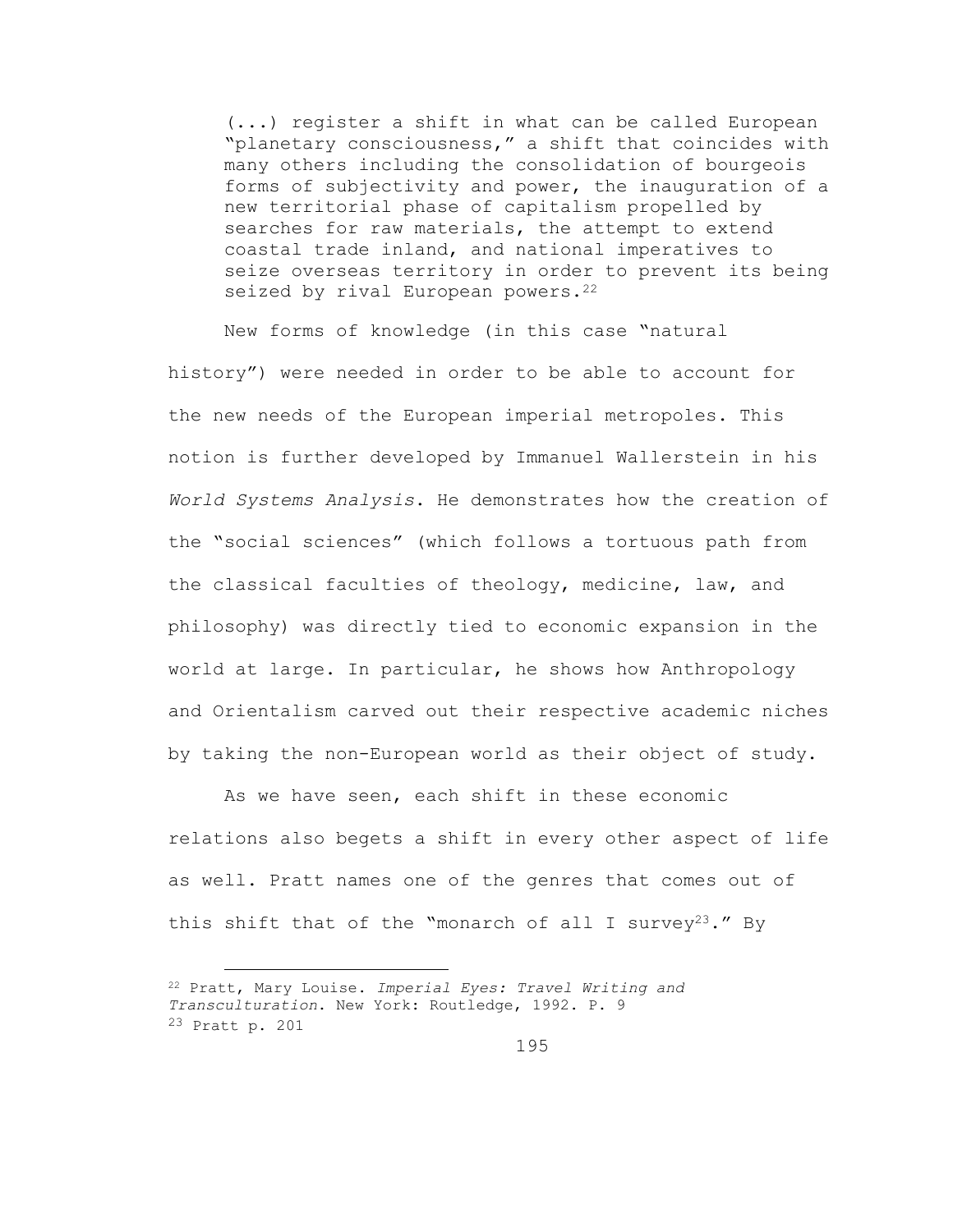writing of their ersatz 'discoveries,' Victorian explorers took possession of the land by aesthetic means. Pratt writes that "the landscape is represented as extremely rich in material and semantic substance<sup>24</sup>," an evaluation that transmits a sense of "mastery" over the space.

This perspective is also shared in *Doña Perfecta*. Pepe Rey seems to fall quite easily into this category. We see him several times early in the novel exhibiting this kind of imperious attitude towards Orbajosa and its environs. He tells tío Licurgo, his guide:

El aspecto de su patria de usted- dijo el caballero, examinando el panorama que delante tenía – no puede ser más desagradable. La histórica ciudad de Orbajosa, cuyo nombre es, sin duda, corrupción de *Urbs augusta*, parece un gran muladar<sup>25</sup>

Here he seems to be parodying the "monarch of all I survey" perspective: his position reflects the "promontory description" mentioned by Pratt<sup>26</sup>, but instead of conveying the awe of the Victorians, he renders the landscape meaningful through its banality. After all, we are not actually in some exotic far off land; on the contrary, we are, as the name of the second chapter indicates, on a

i<br>L 24 Pratt p. 204

<sup>25</sup> Galdós *Doña* Perfecta p. 25

<sup>26</sup> Pratt p. 202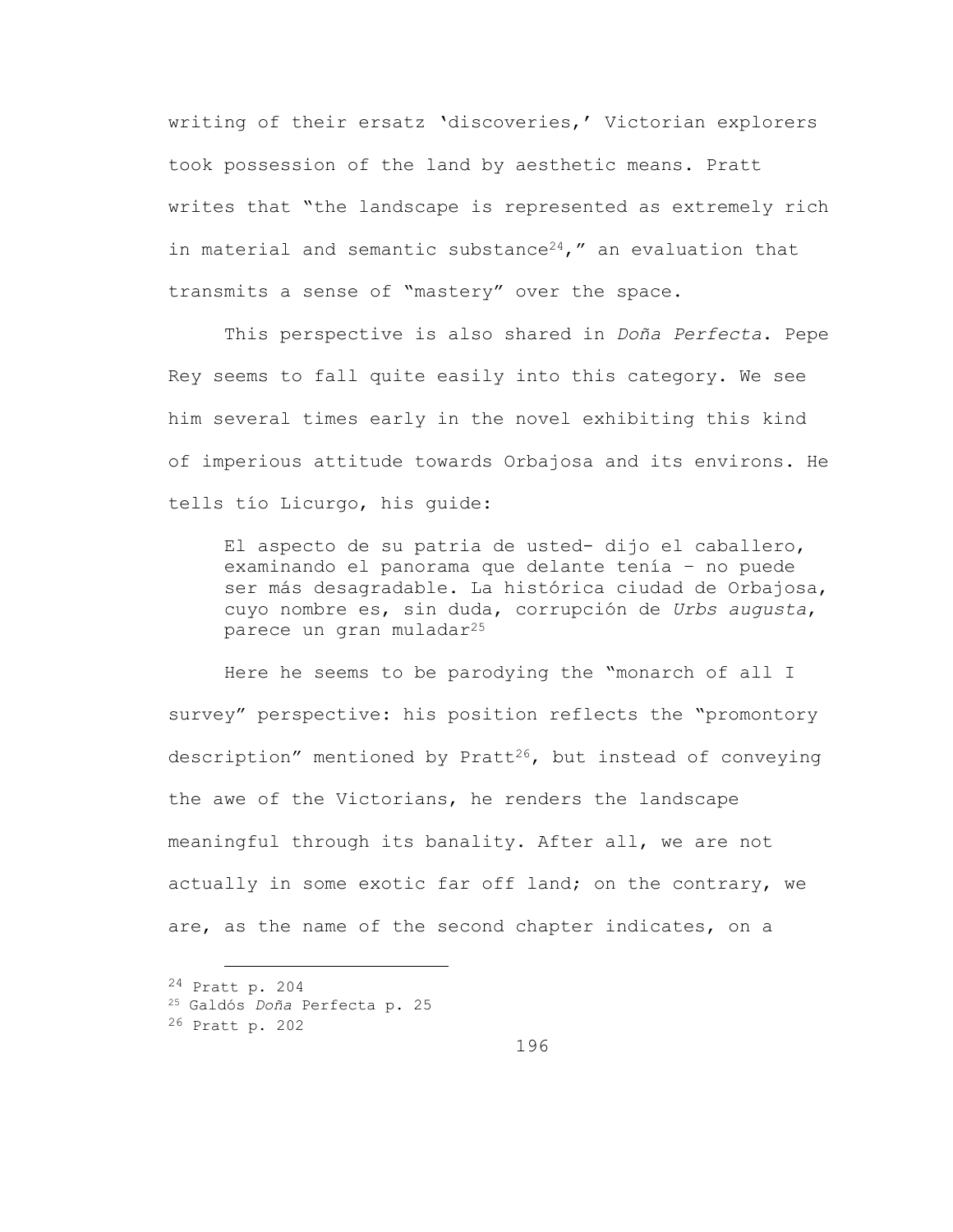"viaje por el corazón de España<sup>27</sup>." Nonetheless, by copying the form of this colonizing gaze, he is emphasizing the 'otherness' of this part of Spain, yet he presumes the right to judge it ("parece un gran muladar") based on some notion of universal knowledge or reason. After all, he, not Licurgo, knows that the name Orbajosa is a corruption of its Latin name ("sin duda") $28$ .

But this 'other' Spain, moreover, belongs to him. We learn that his mother was originally from Orbajosa, and he has inherited her land there.

-¡Mis tierras! – exclamó, con júbilo, el caballero, tendiendo la vista por los tristes campos que alumbraban las primeras luces de la mañana -. Es la primera vez que veo el patrimonio que heredé de mi madre. La pobre hacía tales ponderaciones de este país y me contaba tantas maravillas de él, que yo, siendo niño, creía que estar aquí era estar en la gloria. Frutas, flores, caza mayor y menor, montes, lagos, ríos, poéticos arroyos, oteros pastoriles, todo lo había en los *Alamillos de Bustamante*, en esta tierra bendita, la mejor y más hermosa de todas las tierras...¡Qué demonio! La gente de este país vive con la imaginación. Si en mi niñez, y cuando vivía con las

<sup>27</sup> Galdós *Doña Perfecta* p. 11

 $28$  Regarding Pepe's familiarity with classical language and knowledge, he (strangely) mistakes Licurgo's name for *Solón*, "un sabio legislador de la antigüedad" (11). A few pages later during a different conversation, the narrator tells us: "el sabio legislador espartano se rascó la oreja" (14). However, *Solón* was from Athens, not Sparta. It is unknown whether or not the mistake is the narrator's alone, Pepe's, or Galdós's. Either way, it informs the reader's attitude toward this 'superior' (read 'colonizing') knowledge. Moreover, during a conversation with the *canónigo* don Inocencio Pepe admits "entiendo muy poco el latín" (77).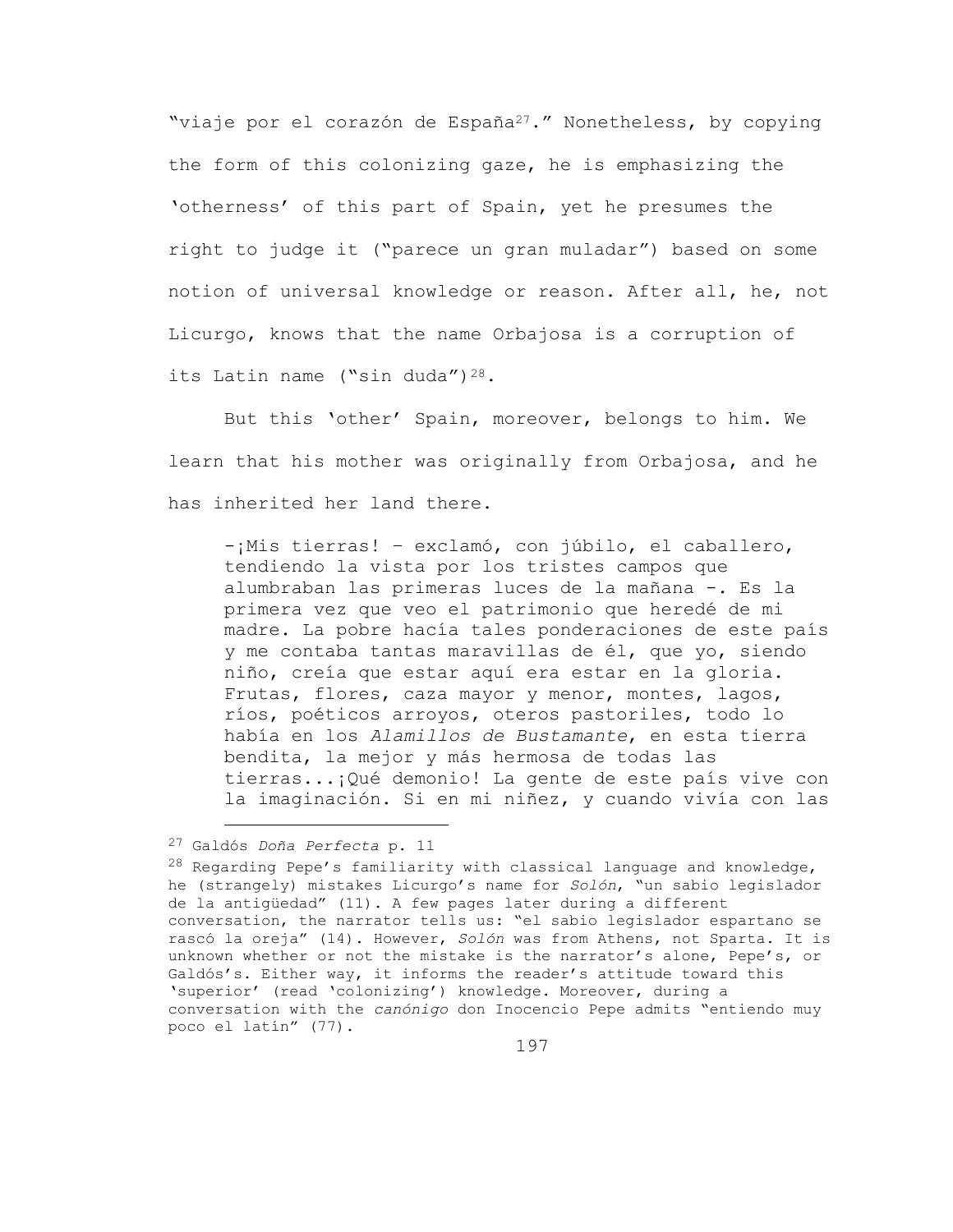ideas y con el entusiasmo de mi buena madre, me hubieran traído aquí, también me habrían parecido encantadores estos desnudos cerros, estos llanos polvorientos o encharcados, estas vetustas casas de labor, estas norias devencijadas, cuyos cangilones lagrimean lo bastante para regar media docena de coles; esta desolación miserable y perezosa que estoy mirando. -Es la mejor tierra del país- dijo el señor Licurgo.<sup>29</sup>

Again from his promontory, he laments the fact that this land, indeed *his* land, is not that exotic and utopic space imagined in his childhood. Yet despite Pepe's disappointment, Licurgo, who here functions as our 'native informant,' assures him (and the reader) that his land is the best: "y para el garbanzo es de lo que no hay<sup>30</sup>." There opens up an unbridgeable distance between Pepe's expectations and the reality with which he is presented. On an allegorical level, this distancing shows the difference in the values between Pepe and the people of Orbajosa, which is nominally the source of tension in the novel (though we shall see later that this is in fact not the case).

Pepe names this contradiction 'irony':

-*¿El Cerillo de los Lirios?*- dijo el caballero, saliendo de su meditación-. ¡Cómo abundan los nombres poéticos en estos sitios tan feos! Desde que viajo por

<sup>29</sup> Galdós *Doña Perfecta* p. 14

<sup>30</sup> Galdós *Doña Perfecta* p. 14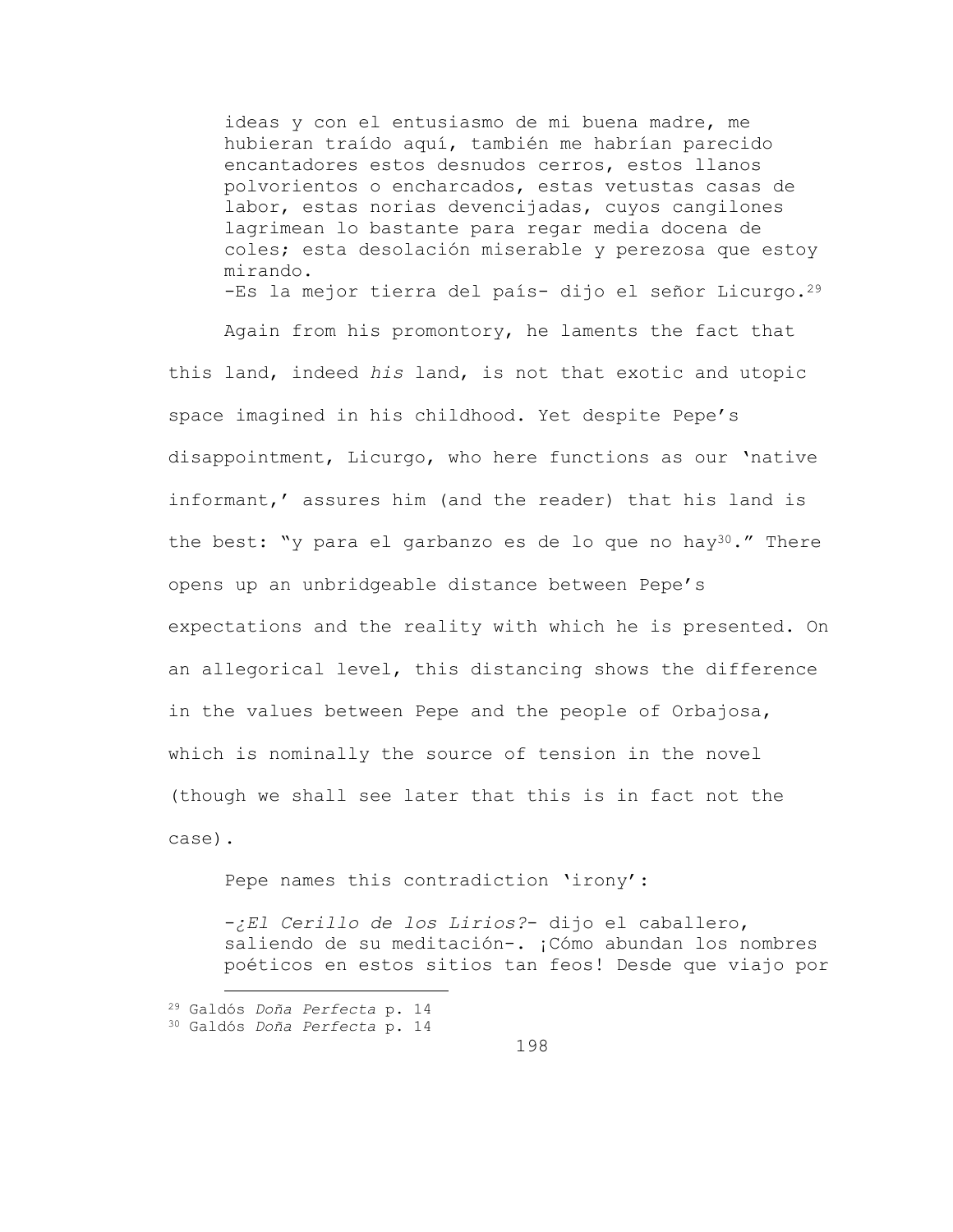estas tierras me sorprende la horrible ironía de los nombres. Tal sitio que se distingue por su yermo aspecto y la desolada tristeza del negro paisaje se llama *Valleameno*. Tal villorio de adobes que miserablemente se extiende sobre un llano árido y que de diversos modos pregona su pobreza, tiene la insolencia de nombrarse *Villarica*; y hay un barranco pedregoso y polvoriento, donde ni los cardos encuentran jugo, y que, sin embargo, se llama *Valdeflores*. ¿Eso que tenemos delante es el *Cerrillo de los Lirios*? Pero ¿dónde están esos lirios, hombre de Dios? Yo no veo más que piedras y hierbas descoloridas. Llamen a eso el *Cerillo de la Desolación*, y hablarán a derechas. Exceptuando *Villahorrenda*, que parece ha recibido al mismo tiempo el nombre y la hechura, todo aquí es ironía. Palabras hermosas, realidad prosaica y miserable. Los ciegos serían felices en este país, que para la lengua es paraíso y para los ojos infierno. El señor Licurgo, o no entendió las palabras del caballero Rey, o no hizo caso de ellas. 31

Almost like don Quixote in reverse, Pepe's gaze is constantly undoing the apparent fantasy that defines this space. Licurgo ignores the supposedly 'obvious' irony of the place names, thus the irony loses its function. Predating Saussure's *Linguistics* by nearly a quarter century, Pepe discourse on the "horrible irony of names" identifies that distance between the word and its referent: he is critiquing what he perceives to be a failure of language to match the reality it describes. But the true irony is that between the text and the reader: unlike Licurgo, we *do*

<sup>31</sup> Galdós *Doña Perfecta* p. 13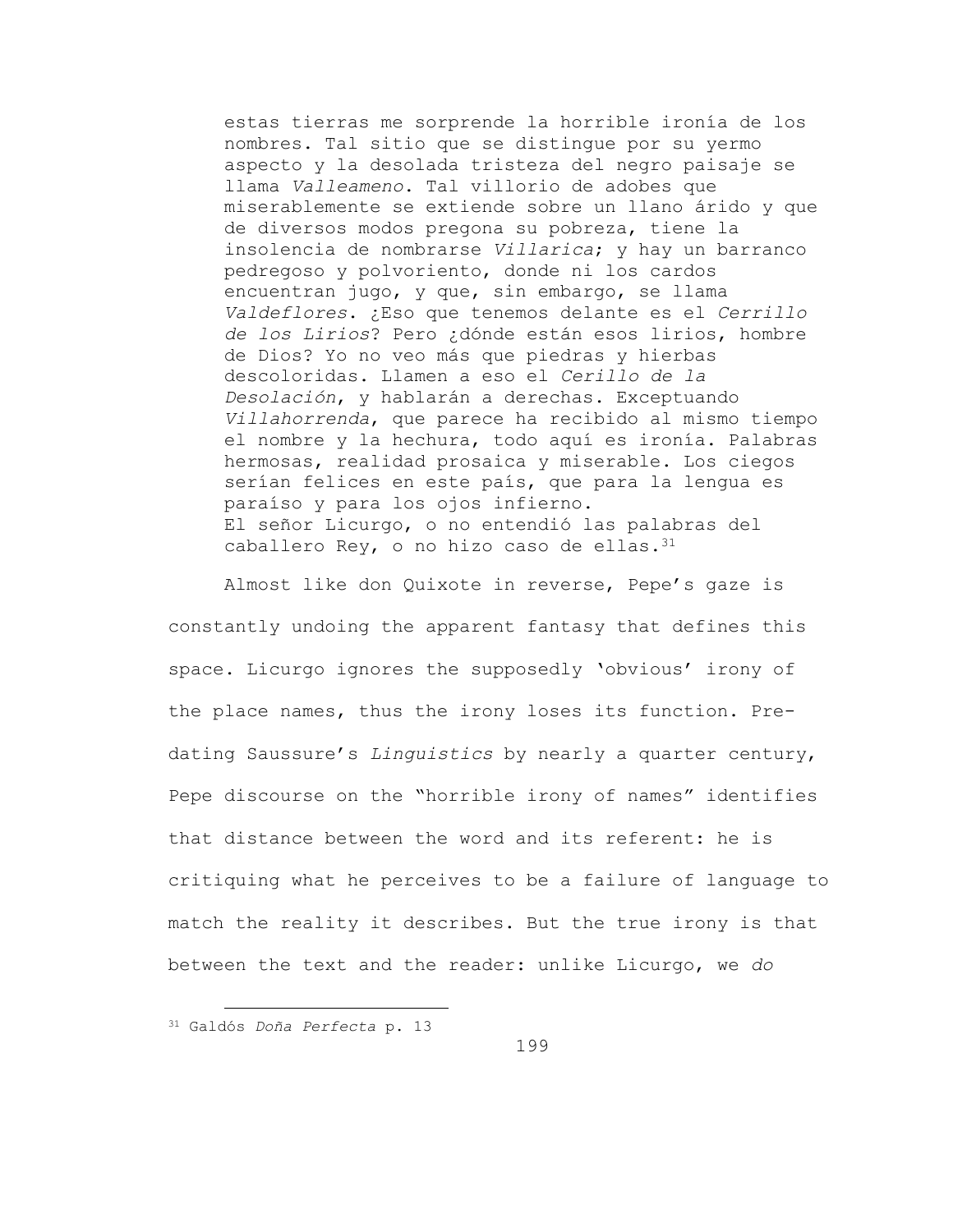understand this irony, and as a result the reader's relationship to Pepe, although at times troubled, is nonetheless solidified through the novel's discursive practice.

Thus far we have seen how Pepe can be seen through Pratt's theoretical lens. Although it has never been characterized as such, I believe it is not too much of a stretch to conceive of *Doña Perfecta* as the kind of 'travel literature' of which Pratt speaks, the major difference of course being the destination<sup>32</sup>. Here, the ethnographic eye has been turned on the metropole itself. Though to put it that way does not quite describe what is really occurring: instead, what is really at stake is identifying and describing the internal 'other.' This begs the question of causation: was colonialism an extension of a metropolitan logic that was already in place, or did the metropole learn

<sup>&</sup>lt;sup>32</sup> I would note too that an argument could be made for Pepe as an *Indiano*. Although this term referred exclusively to the Europeans who made their fortune in the colonies and then returned to the metropole, Pepe follows much the same trajectory (though without leaving Spain). See Eva María Copeland's article "Empire, Nation, and the *Indiano* in Galdós's *Tormento* and *La loca de la casa.*" Here she argues that 'indiano' "is intertwined with anxieties about empire and national identity in late nineteenth-century texts" (224). I agree wholeheartedly but would also add that since Pepe follows the same 'indiano' logic, then there too exists the possibility of an 'internal colonialism.' I would also include Rizal's *Ibarra* as an 'indiano' of sorts (though in reverse). It would seem that this logic extended past the colonial binaries that she identifies in her article.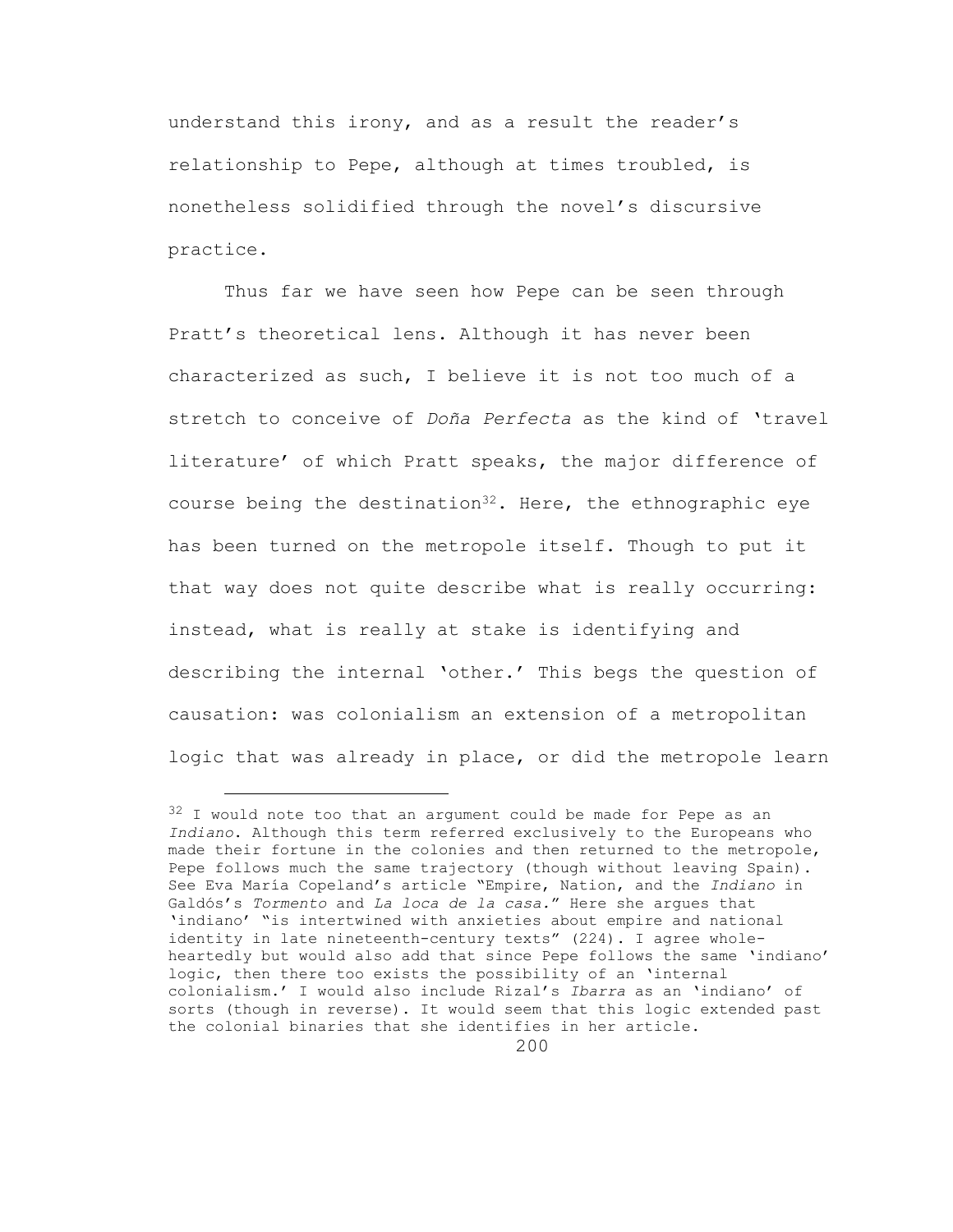a new logic through colonialism that could then thus be applied to its internal 'other?'

Either way, it cannot be denied that what occurs in Orbajosa is indeed nothing short of colonialism. In one telling exchange after the arrival of the troops, Jacinto (don Inocencio's nephew) naively claims that "Las autoridades del país (...) funcionan aún perfectamente<sup>33</sup>." Like Rizal's ambiguous 'patria,' Jacinto's 'patria' is not Spain but his native region. However, nothing could be further from the truth, the local government at every level has been taken apart: the mayor, the provincial governor, and even the judges have been replaced. Most interesting, however, is the rumor that a "corregidor" will be coming. In *Doña Perfecta* it is an anachronism: the 'corregidor,' a representative of royal power, was a position abolished in 1833. However, its historical development is extremely interesting: the 'corregidor' appeared anywhere where royal authority needed to be established. To read the history of the corregidor is to read the history of Castilian dominance in Spain: the corregidor appears whenever a region falls under Castilian authority (eventually reaching

<sup>33</sup> Galdós *Doña Perfecta* p. 193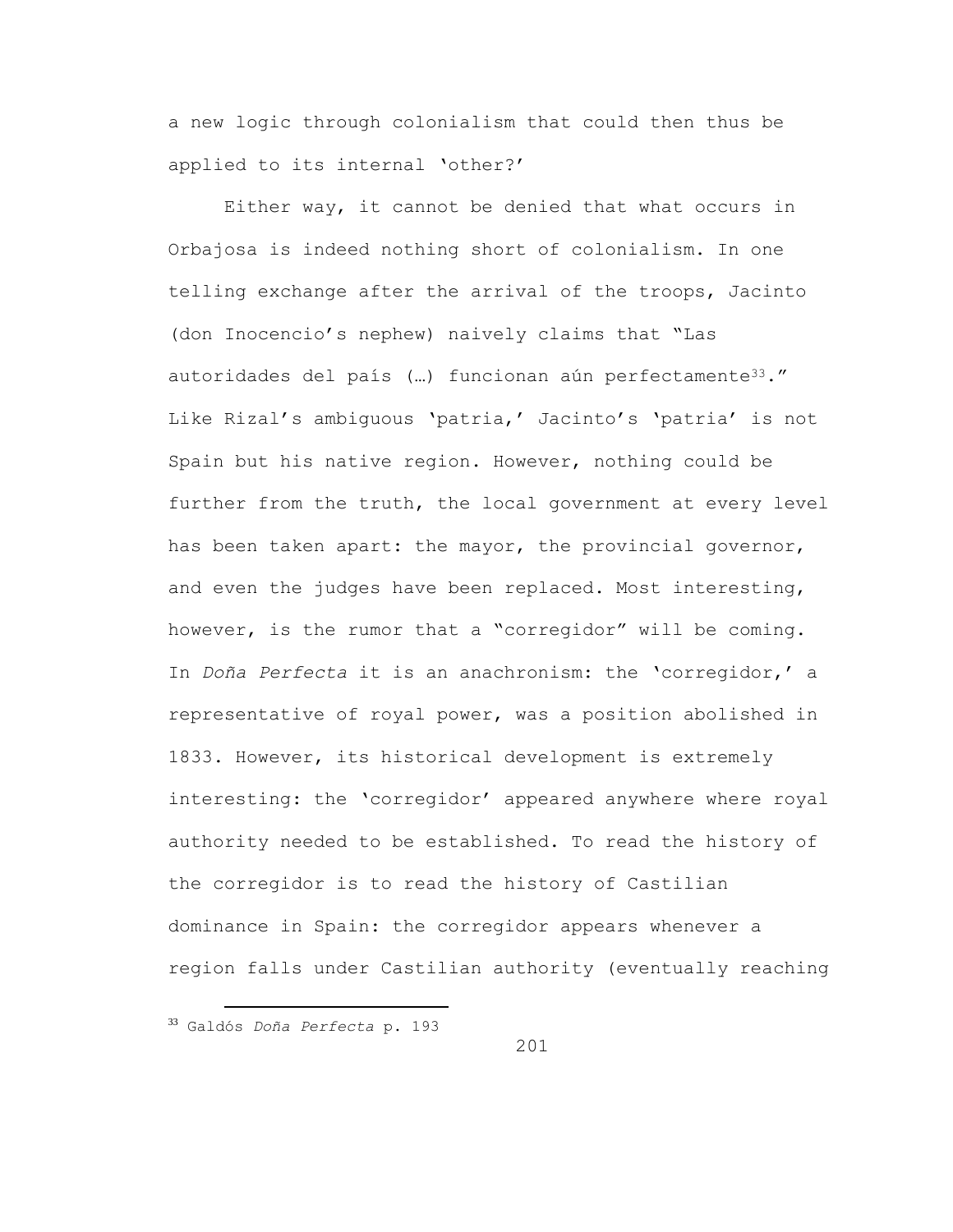Aragón as well, despite being an historically different entity). This also extended to the colonies; the word 'corregidor' is probably most familiar for its association with the Philippine island of the same name, a fortified island in Manila bay that was the last holdout against the Japanese advance in World War Two, named, obviously, for the Spanish corregidor in the Philippines. We see then that what we are seeing in Orbajosa is an extension of a particular kind of dominance of which Spanish colonialism abroad is an extension. The narrator does not seem to condemn these actions: instead, the reader has become so disgusted with the townspeople that we instead believe that they are getting what they deserve. However, what is really going on is that the supposedly liberal authorities have turned into their opposite: they will suspend their own beliefs in order to bring the province under control.

However, we are still at the level of content. Thus it could be argued that Galdós himself is making a critical use of this connection: He is creating a situation where the reader is forced to identify with Pepe yet makes that identification uneasy. We are then to be critical of Pepe's imperious attitude.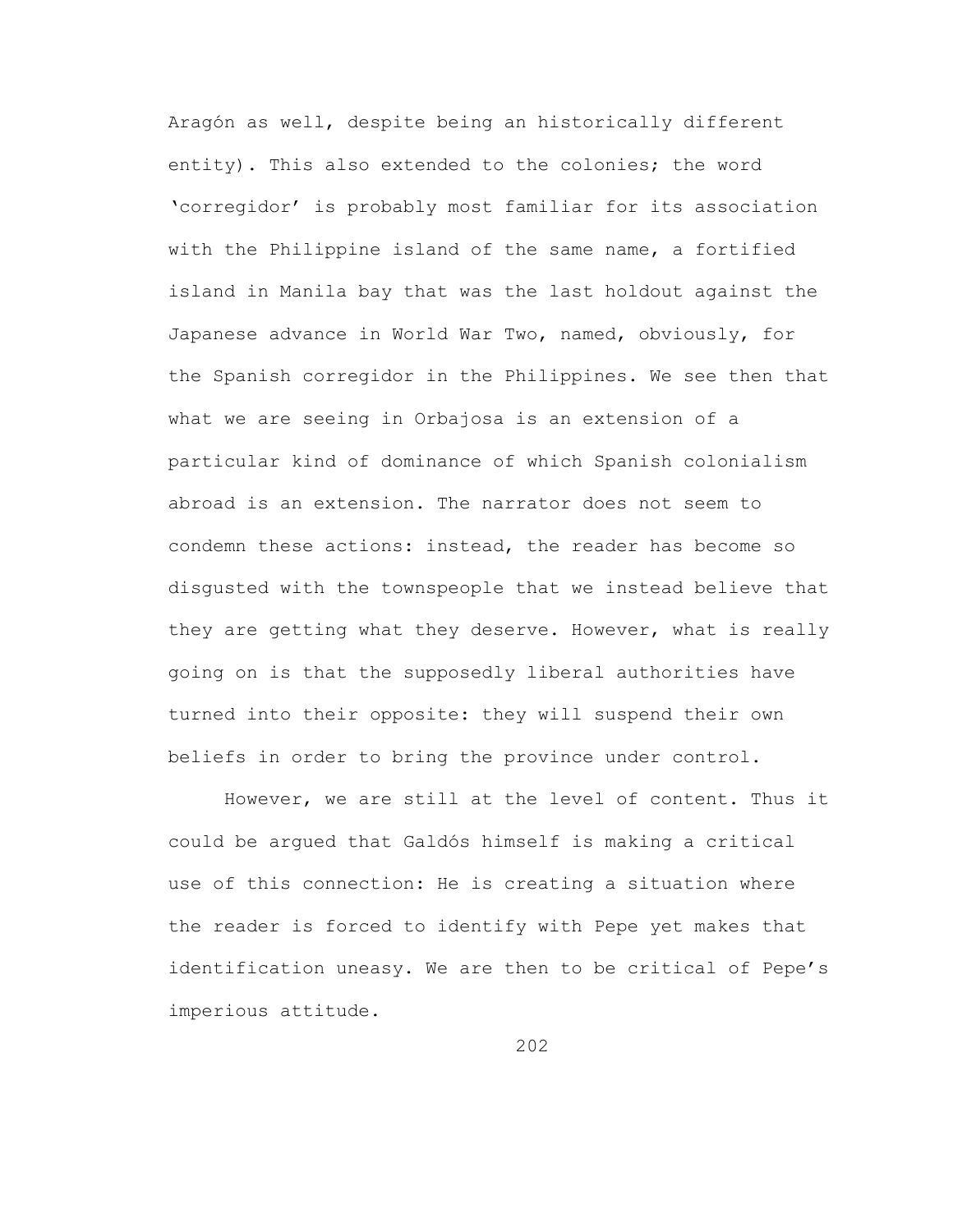There is, nonetheless, a kind of suppressed formal connection to this genre. Although it may or may not have been Galdós' intent to critique this particular facet of Pepe's identity, that critique would seem to undermine itself. Although Pepe is the 'monarch of all he surveys' so too is the narrator. At times the reader is unsure if the 'imperial gaze' is Pepe's or the narrator's. What this means then is that if part of the novel's intent is for us to take a critical view of this gaze, it is made more difficult by the fact that the gaze itself is built into the text.

After Pepe sees his properties for the first time, the narrator intervenes in order to move the action.

Tomaron de nuevo el camino real. Ya la luz del día, entrando en alegre irrupción por todas las ventanas y claraboyas del hispano horizonte, inundó de esplendorosa claridad los campos. El inmenso cielo sin nubes parecía agrandarse más y alejarse de la tierra para verla y en su contemplación recrearse desde más alto. La desolada tierra sin árboles, pajiza a trechos, a trechos de color gredoso, dividida toda en triángulos y cuadriláteros amarillos o negruzcos, pardos o ligeramente verdegueados, semejaban en cierto modo a la capa del harapiento que se pone al sol. Sobre aquella capa miserable, el crisitianismo y el islamismo habían trabado épicas batallas. Gloriosos campos, sí; pero los combates de antaño les habían dejado horribles.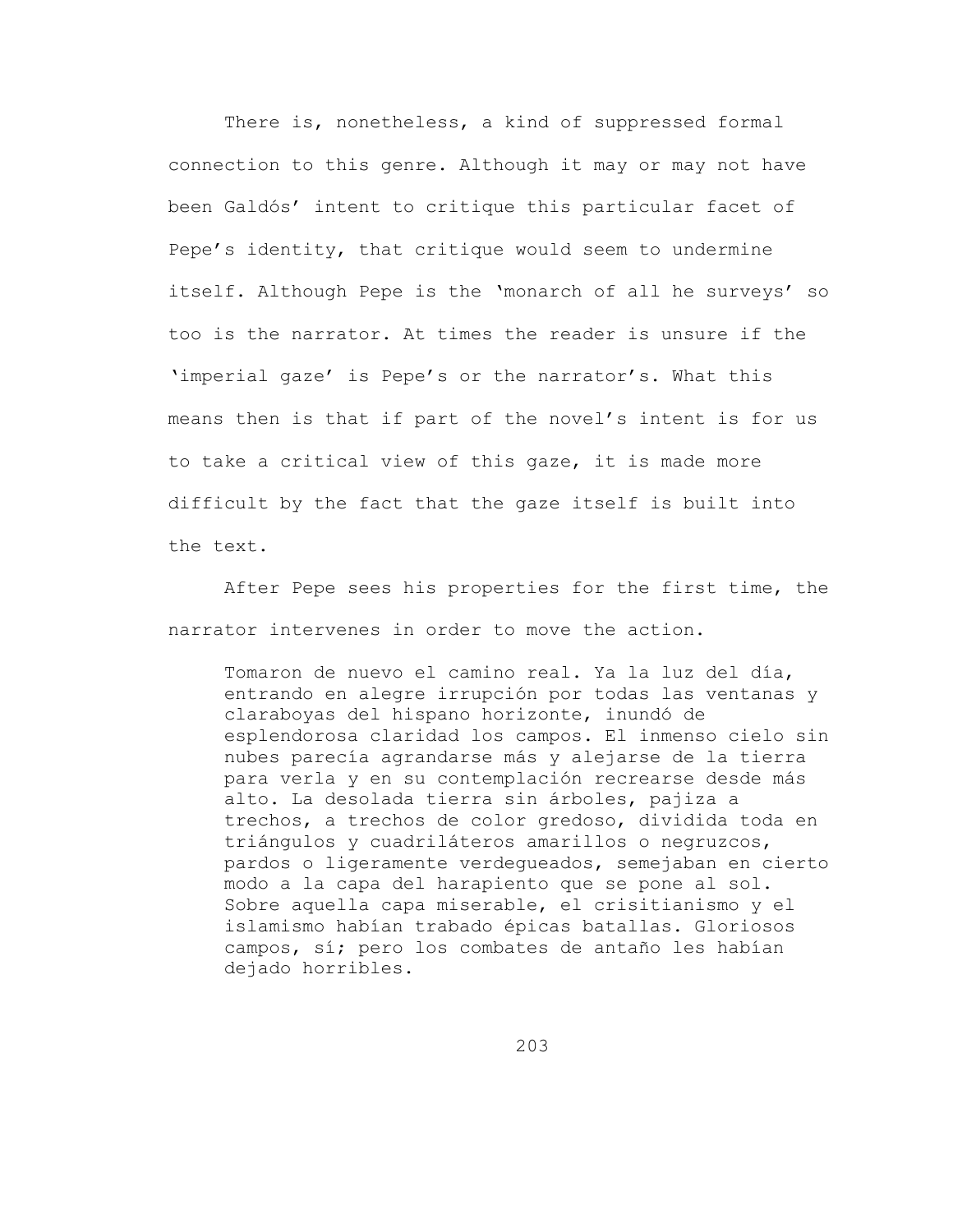-Me parece que hoy picará el sol, señor Licurgodijo el caballero.<sup>34</sup>

This is one of the moments where it is unclear whether the narrator speaks for himself or if he is describing Pepe's thoughts. If it is Pepe's, it is an interesting bit of almost 'proto' stream of consciousness, giving us his varied thoughts in quick succession. On one hand, the description of the sections of barren land as 'triangular' and 'cuadrilateral' seems to fit Pepe, given that he is an engineer. Moreover, the entire passage begins with a description of the sunrise, which connects with Pepe's banal observation (which in keeping with character is actually a forecast) of the days weather.

But that same link may only imply a connection between the narrator's observation of the sunrise and Pepe's. Pepe's mundane and haughty observation of the weather does not really match the almost poetic description of the sunrise and the landscape, nor the grandiose historical observation of the 'epic battles' fought there by Muslims and Christians. If it is the narrator's own voice, he shares at least some of Pepe's disdain for the barrenness

<sup>34</sup> Galdós *Doña Perfecta* p. 16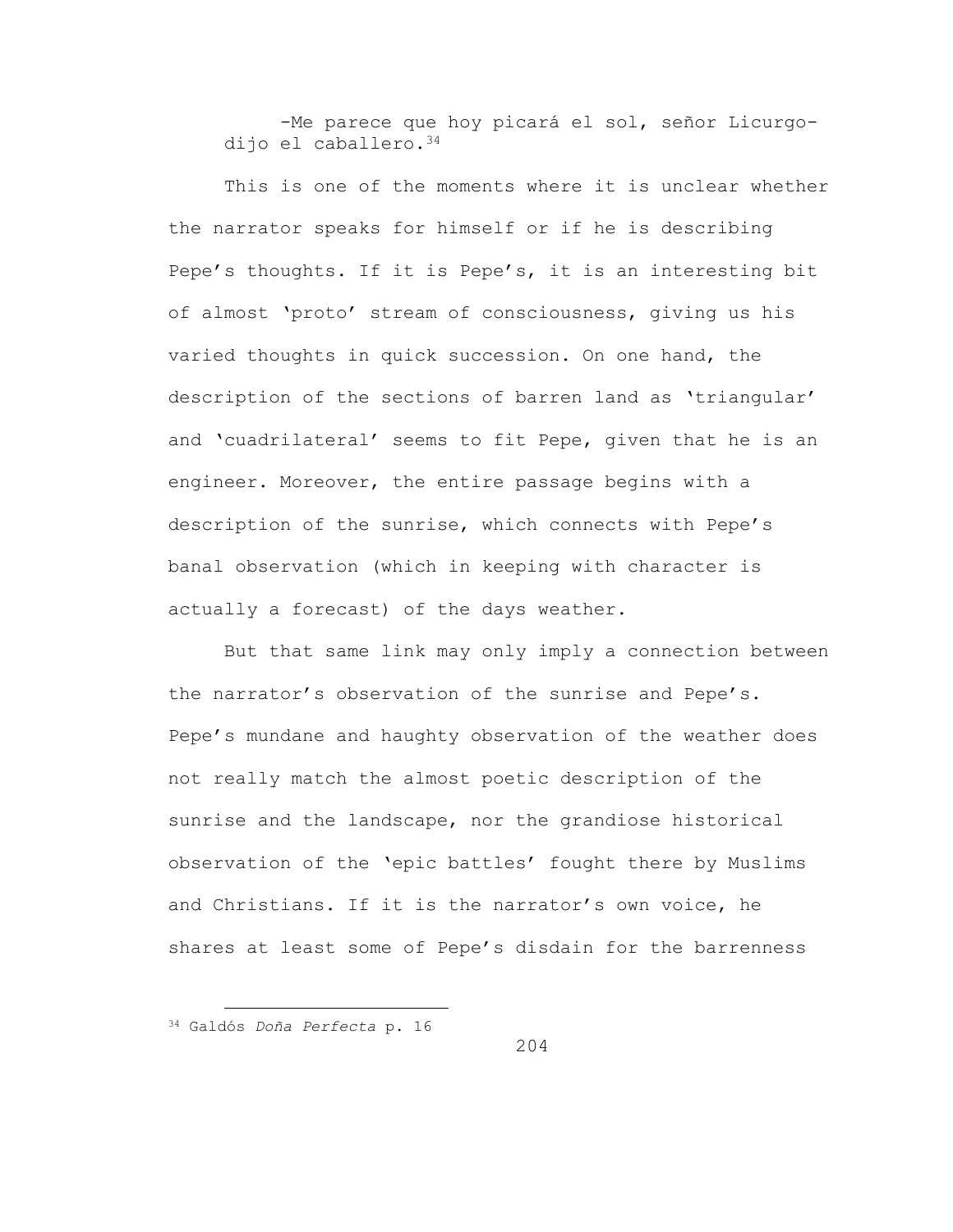of the land. Like the reader, he too is incapable of seeing what the people of Orbajosa see. Pepe, the narrator, and the reader all expect to see trees, but instead we are greeted by this seemingly barren soil. But, as don Inocencio later points out "no todas las tierras sirven para todos los árboles<sup>35</sup>." The 'tree in inadequate soil' allegory is commonplace in Realism<sup>36</sup>, but it also has a literal meaning here: 'we' are disappointed by the lack of trees and presume decay and infertility. However, Licurgo and the others see a fertile paradise that is beyond 'our' ability to grasp. The narrator and Pepe collude in order to make sure that the reader is firmly on their side.

This is evident too in how the 'epic battles' of the *reconquista* are almost intentionally misrecognized as the cause of this apparent desolation. This voice chooses to believe that a battle several centuries earlier has scorched the earth and prevented the land from ever returning to its prior fecundity. What that voice misses is the fact that the battle itself was fought *for something*. Muslims and Christians valued something there, even if we

<sup>35</sup> Galdós *Doña Perfecta* p. 76

<sup>205</sup>  $36$  Of the top of my head I can think of the expression being used in Clarín's *La regenta* as well as Rizal's *Noli* to name just two examples.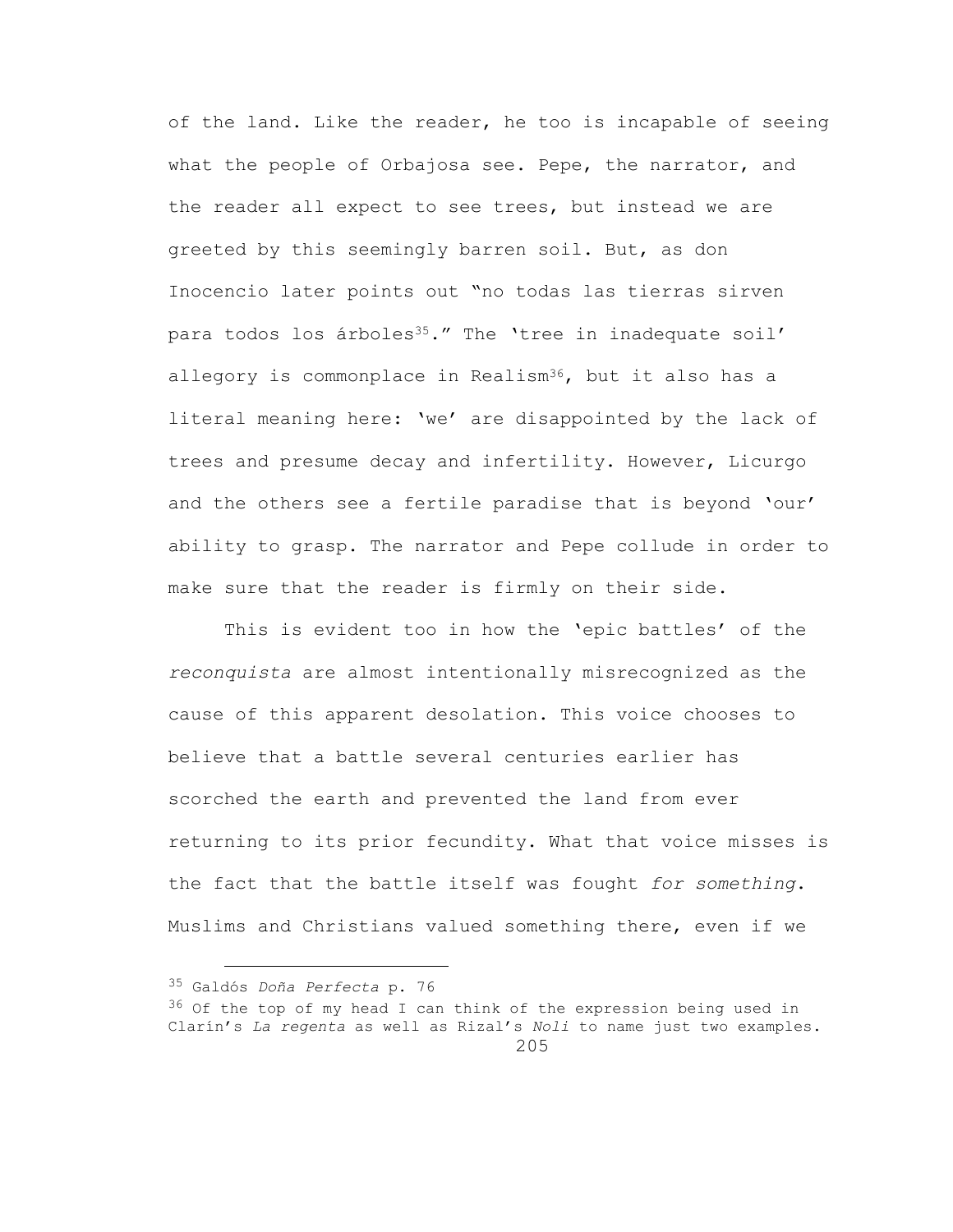think about it on strictly an ideological level (i.e. religious difference, etc.). In other words, the voice precludes the possibility of an alternative value system that would thus render the land meaningful. It therefore participates in the logic of the 'civilizing' mission of imperialism.

Despite the occasional ambiguity between the narrator's and Pepe's persepectives, there are instances where it is clearly the narrator's voice. As Licurgo and Pepe arrive in Orbajosa, the narrator intervenes. It is worth quoting in its entirety.

Apareció a los ojos de entrambos apiñado y viejo caserío asentado en una loma, y del cual se destacaban algunas negras torres y la ruinosa fábrica de un despedazado castillo en lo más alto. Un amasijo de paredes deformes, de casuchas de tierra, pardas y polvorosas como el suelo que formaba la base, con algunos fragmentos de almenadas murallas, a cuyo amparo mil chozas humildes alzaban sus miserables frontispicios de adobes, semejantes a caras anémicas y hambrientas que pedían una limosna al pasajero. Pobrísimo río ceñía, como un cinturón de hojalata, el pueblo, refrescando al pasar algunas huertas, única frondosidad que alegraba la vista. Entraba y salía la gente en caballerías o a pie, y el movimiento humano, aunque pequeño, daba cierta apariencia vital a aquella gran morada, cuyo aspecto arquitectrónico era más bien de ruina y muerte que de progreso y vida. Los innumerables y repugnantes mendigos que se arrastraban a un lado y otro del camino, pidiendo el óbolo del pasajero, ofrecían lastimoso espectáculo. No podían verse existencias que mejor encajaran en las grietas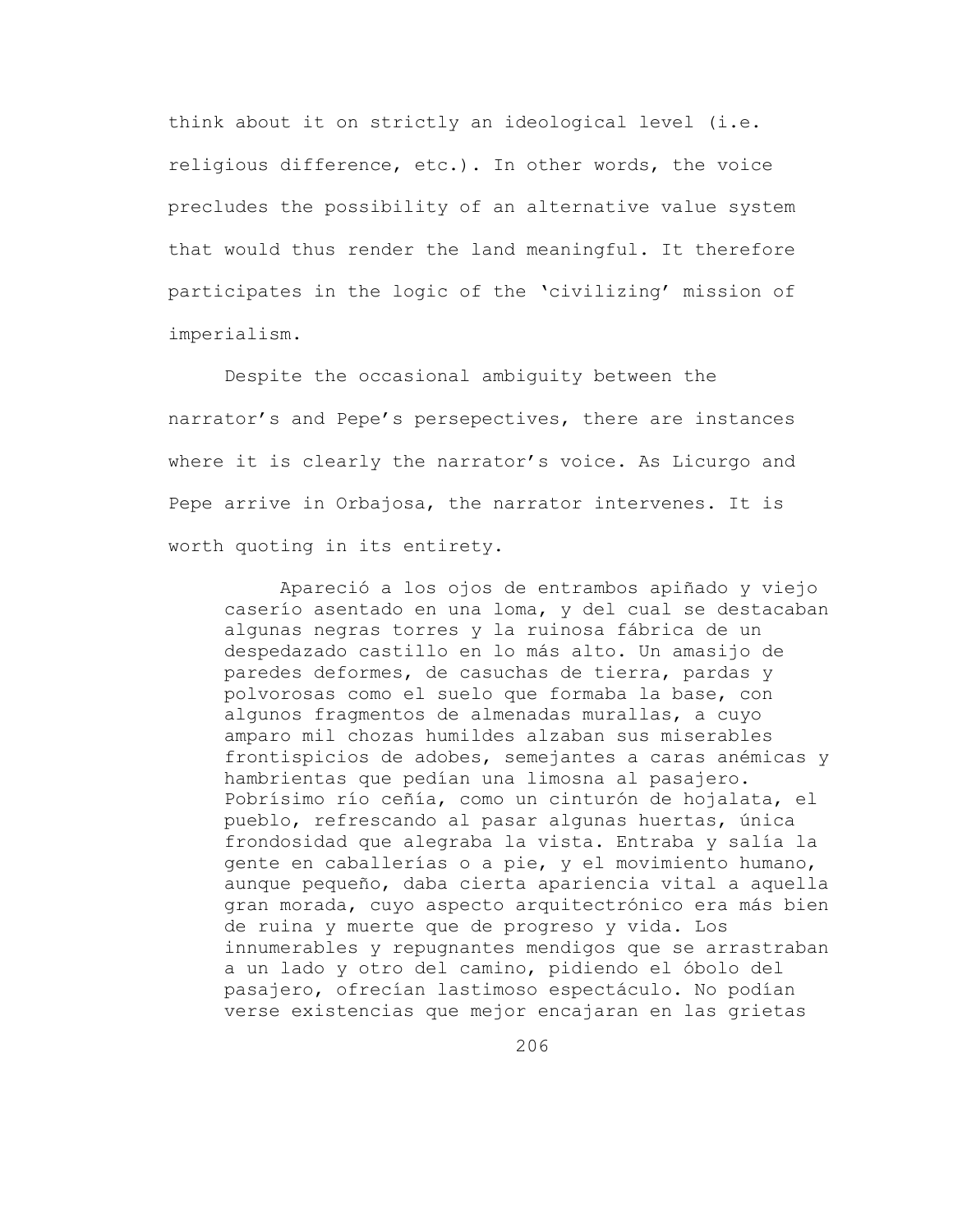de aquel sepulcro, donde una ciudad estaba no sólo enterrada, sinio también podrida. Cuando nuestros viajeros se acercaban, algunas campanas, tocando desacordemente, indicaban con su expresivo son que aquella momia tenía todavía un alma.

Llamábase Orbajosa, ciudad que no en Geografía caldea o copta, sino la de España, figura con 7.324 habitantes, Ayuntamiento, sede episcopal, Juzgado, Seminario, Depósito de caballos sementales, Instituto de segunda enseñanza y otras prerrogativas oficiales<sup>37</sup>

The narrator distances himself here from both Pepe and Licurgo to establish the autonomy of his own voice. However, the narrator, like Pepe is the 'master of all he surveys:' his description of Orbajosa is from the same promontory position that Pratt describes, though unlike Pepe this panorama is from an even higher up position, an omnisicient 'god's eye' perspective. Through his descriptions we now see clearly that his autonomous voice is very much like Pepe's: it functions are based on the same set of assumptions. The influence of Mesonero Romanos and *Costumbrismo* on Galdós is well known, but we have certainly gone beyond this: the novel of 'costumbres' was really 'sociological' (which Wallerstein defines as studying internal 'otherness'). The people of Orbajosa are treated as 'anthropological' subjects (i.e. 'irredeemably primitive').

<sup>37</sup> Galdós pp. 23-24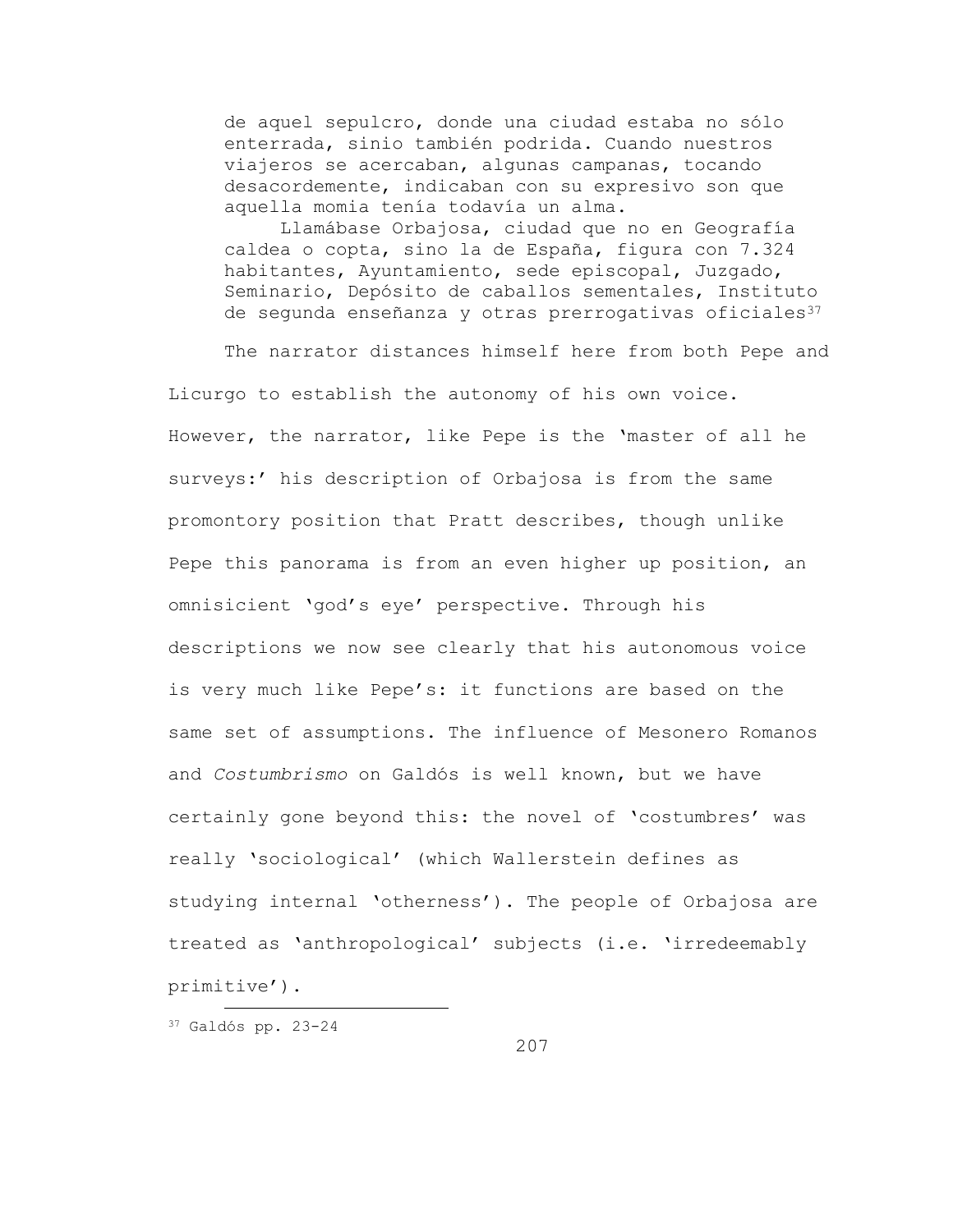The narrator assures us that the city he is describing is not in the orient. No, Orbajosa, is in España. He is playing with the reader's expectations: we already know where Orbajosa is, but the way this description is arranged is meant to defy (or confirm) our imagination. Pepe and Licurgo's arrival is portrayed like explorers in the desert. To speak precisely, the narrator's reference to 'Chaldean' or 'Coptic' geography (Syrian or Egyptian, respectively) is meant as a kind of hyperbole: to emphasize the 'otherness' of the city, he compares it to these extreme examples.

However, at the same time, the reference to Chaldeans and the Copts is also telling because the terms specifically refer to Christian groups<sup>38</sup> living in the Middle East. Orbajosa being compared to a Chaldean or Coptic city then seems to imply that it is 'other,' but not so radically as if it were really a Muslim city. Still, the hyperbole only functions because of that notion of the mythic 'Orient.' It is yet another piece of textual

L,

<sup>&</sup>lt;sup>38</sup> More than just generically Christian, the Chaldean and Coptic Churches are in full communion with Rome though they do not use the Latin rite. Very interestingly, the only country in the West that has a native non-Latin rite tradition is Spain, where the Mozarabic rite is still used in a few churches (especially in the cathedral of Toledo) on special occasions.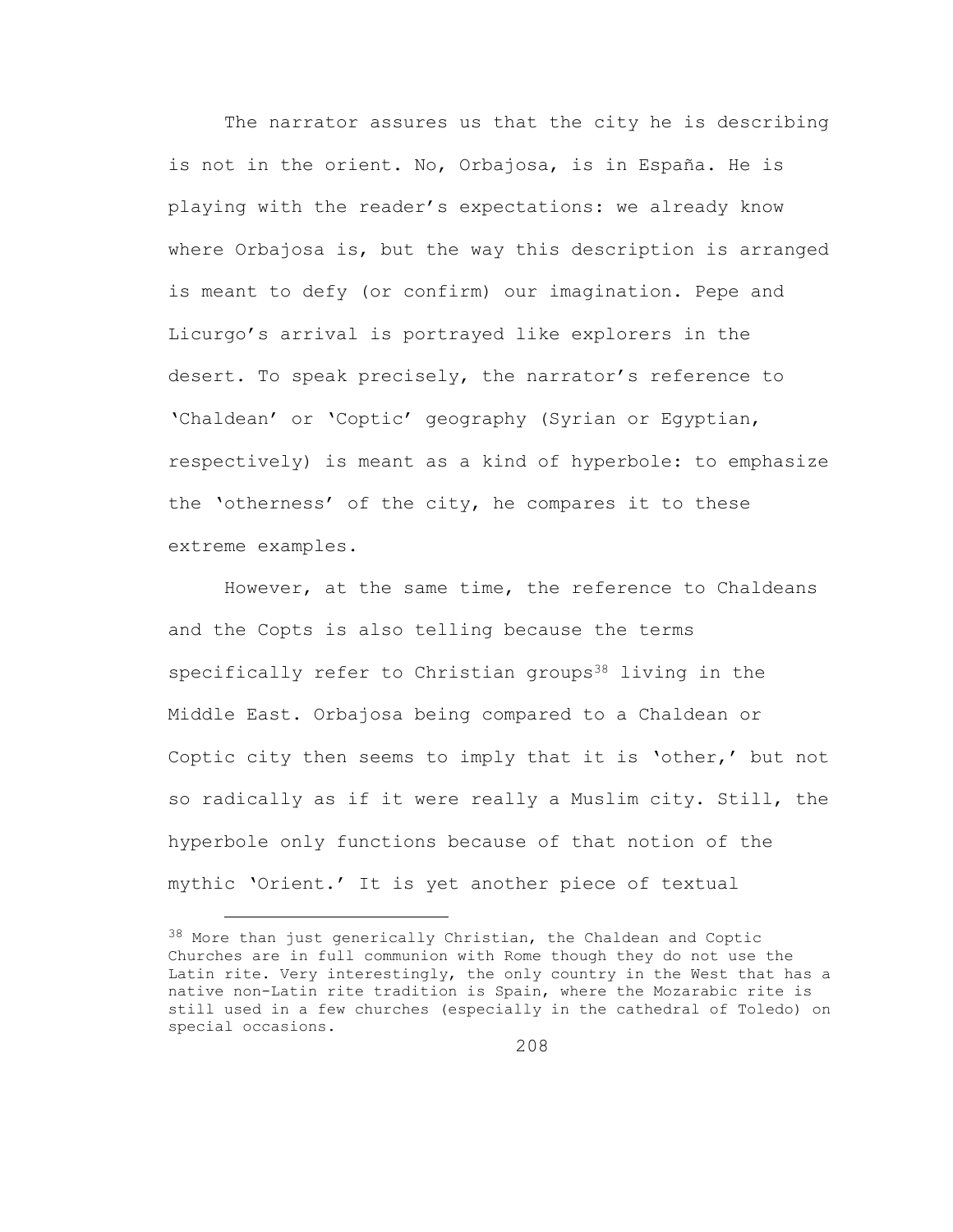evidence showing how Orientalism crept into the novel form. Orbajosa is a city of the Orient; very tellingly, Galdós does not place the city in Spain's colonies. Instead he employs the oriental motif, a French transplant. The Spanish colonies still remain repressed in the text, and his reference to the Orient is in some sense a way to 'other' the city without having to address the colonial question.

Like Pepe and his presumption of expertise over local knowledge, the narrator can tell us the precise number of inhabitants (7.324) of Orbajosa; it is unlikely, if not impossible, for the locals to be able to rattle off the same number. But for the narrator, Orbajosa itself is a known quantity; besides the exact population he can also list the city's contents: a city hall, a bishopric, a court, a seminary, etc. Yet these are all trappings of 'civilization,' what he calls "prerrogativas oficiales." For all the narrator's expertise, he is incapable of actually 'seeing' the place on its own terms; in the end he can only 'recognize' that with which he is already familiar, in this case the expression of the power of the state. It is vaguely reminiscent of Columbus's references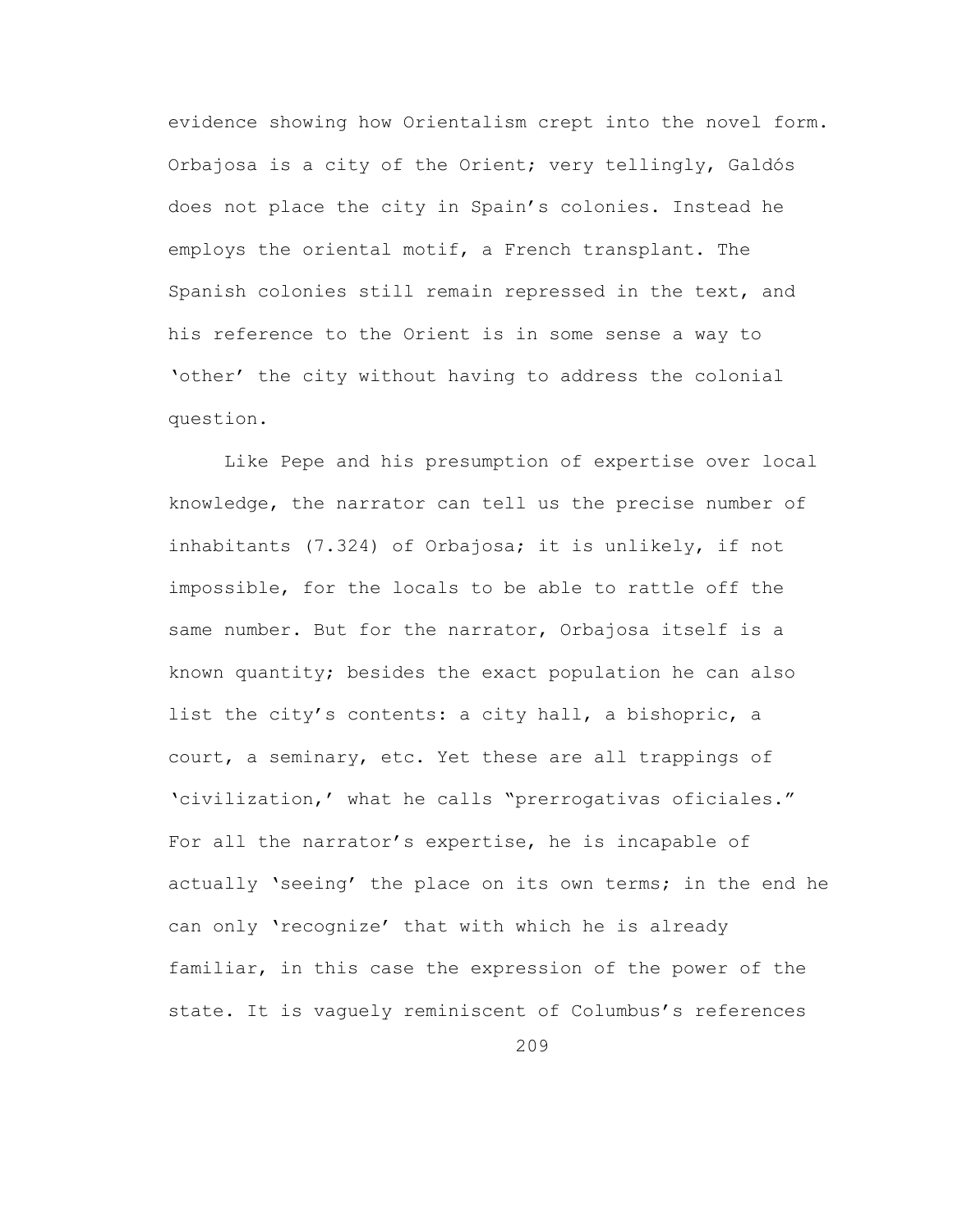to the "mezquitas" of the New World. He lacked the vocabulary to describe what was really before him, so he was forced to rely on this imperfect analogy. Yet, through force, this analogy becomes the truth (think of the word 'Indians').

This misrecognition is central to the novel itself. The two sentence last chapter neatly concludes the story: "Esto se acabó. Es cuanto por ahora podemos decir de las personas que parecen buenas y no lo son.39" This line seems to refer to doña Perfecta herself, an indictment of her hypocrisy and really an indictment of the cruelty exhibited by the people of Orbajosa, which has resulted in Pepe's death. Anthony Zahareas writes:

The terse finale is a guide to what really happened in the novel, as if, perhaps, readers have not really gotten the point of the chain of events. Its impetus comes from the author's nagging concern that, as with all histories, an important, verifiable event may be misunderstood in the midst of sweeping verdicts and confusing interpretations.<sup>40</sup>

While I believe he is correct in identifying the problem as, in his words, "the well-known commonplace of

<sup>39</sup> Galdós *Doña Perfecta* p. 300

<sup>40</sup> Anthony N. Zahareas. "*Doña Perfecta* and Galdós's Aesthetic Solutions of Historical Problems." *Anales Galdosianos*. Vol. 36, Jan. 2001. Pp. 319-330. Citation p. 319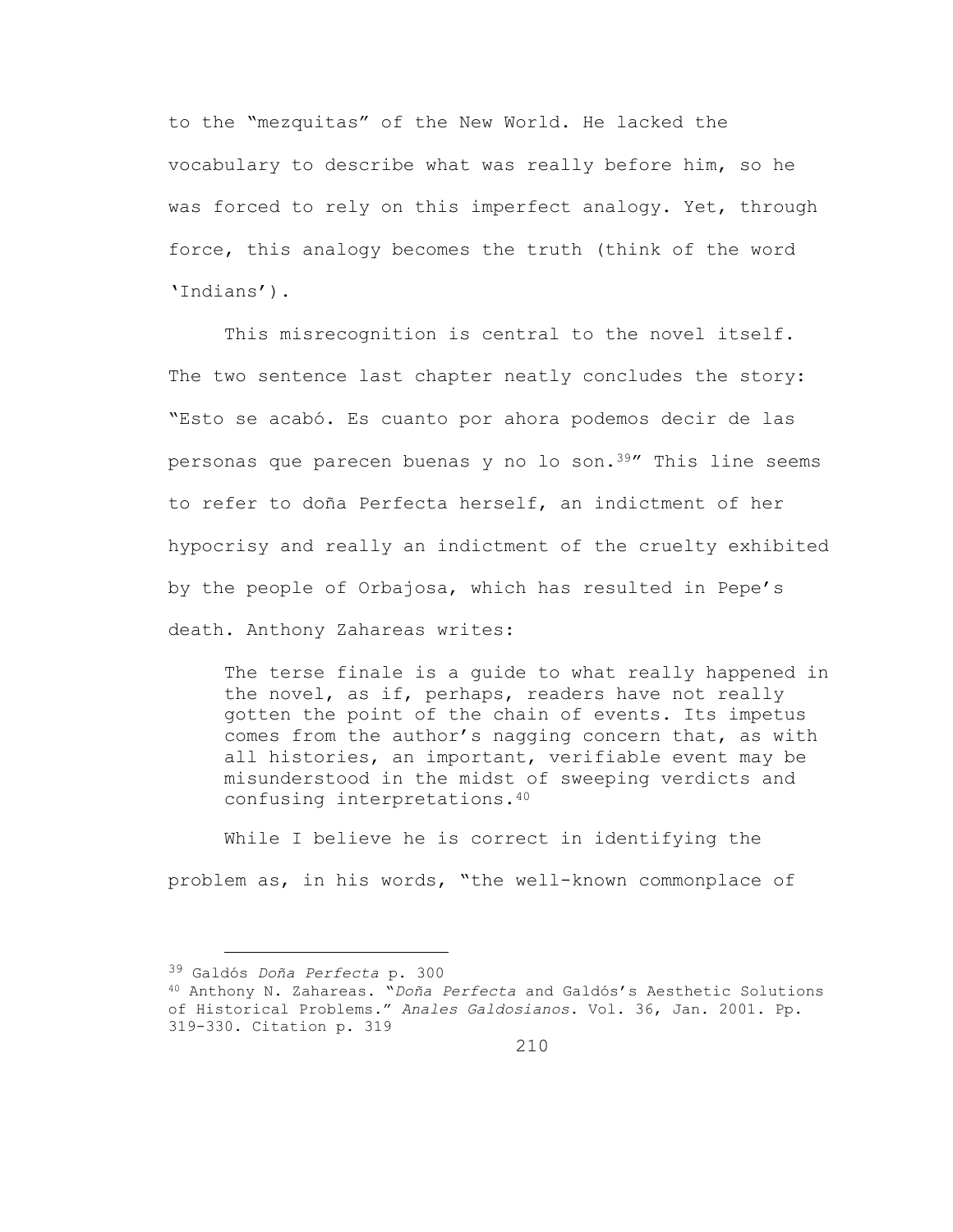'appearance v. reality'41" I think he too readily concedes truth to this narrative voice. Zahareas's article is concerned with the implicit cover-up of Pepe's murder by the people of Orbajosa and how the narrator deals with it. However, we must note that this finale also threatens to undo itself: although it may be Galdós's intent to (rightly) show the hypocrisy of Orbajosa, it is also demonstrates the impossibility of telling such a truth. The end attempts, as Zahareas says, to be a "guide to what really happened," but it can also be applied to the narrator himself. His omniscient voice presumes to be impartial; he is a neutral "historian," in Zahareas's assessment. But, as we have seen time and time again, this fails to account for those ideological presuppositions that underpin his perspective. Thus the narrator himself gets caught up in this game of appearances without even realizing it.

Later on in the novel, the narrator makes some very telling remarks to begin chapter 26. He says:

Nada más entretenido que buscar el origen de los sucesos interesantes que nos asombran o perturburan, ni nada más grato que encontrarlo. Cuando vemos

i<br>L

<sup>41</sup> Zahareas p. 323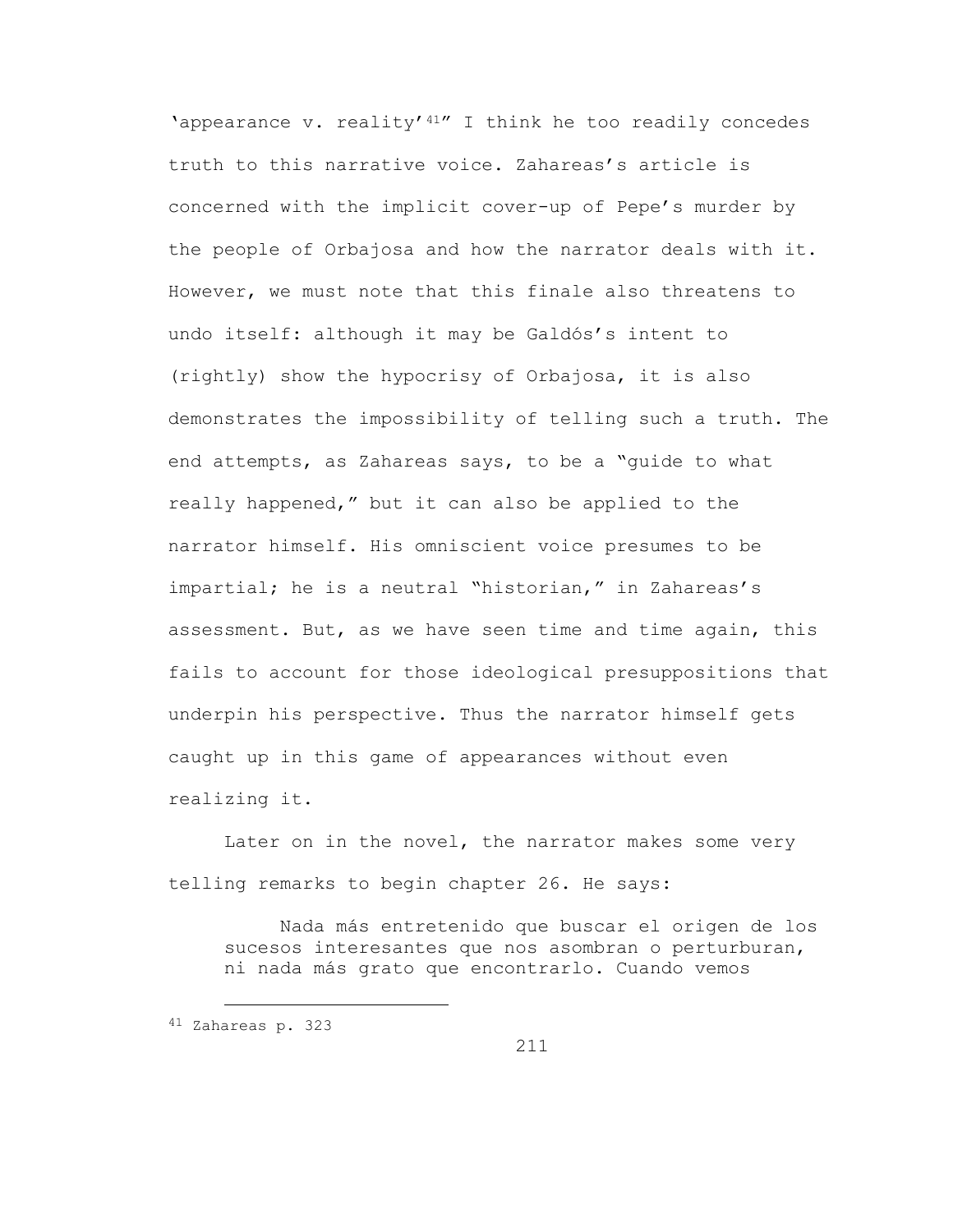arrebatadas pasiones en lucha encubierta o manifiesta, y llevados del natural impulso inductivo que acompaña siempre a la observación humana, logramos descubrir la oculta fuente de donde aquel revuelto río ha traído sus aguas,sentimos un gozo muy parecido al de los geógrafos y buscadores de tierras.<sup>42</sup>

The narrator's task is to uncover what has been hidden in the story. It is a critical method, in a sense, but its end, according to the narrator, is 'entertainment.' The end result of this 'natural impulse' to inquire into the nature of things is our pleasure, a pleasure compared to that of the 'geographers' and explorers. The imperial gaze is no longer merely alluded to; it is in fact made explicit.

Brian Dendle mentions somewhat in passing that the readers of 1876 would have been able to identify both Pepe's and the narrator's connection to the explorers of Africa<sup>43</sup>. The point I have been trying to make is that this is not merely a rhetorical device; the narrator is not employing it ironically in order to achieve some effect. To be sure, he certainly does, but we really should understand it as the substratum of truth in the novel. Or, put

<sup>42</sup> Galdós *Doña Perfecta* p. 245

<sup>43</sup> Dendle, Brian J. "Orbajosa Revisited, or, the Complexities of Interpretation." *Anales Galdosianos*. Vol. 28-29. Jan. 1992 pp. 51-67. P. 56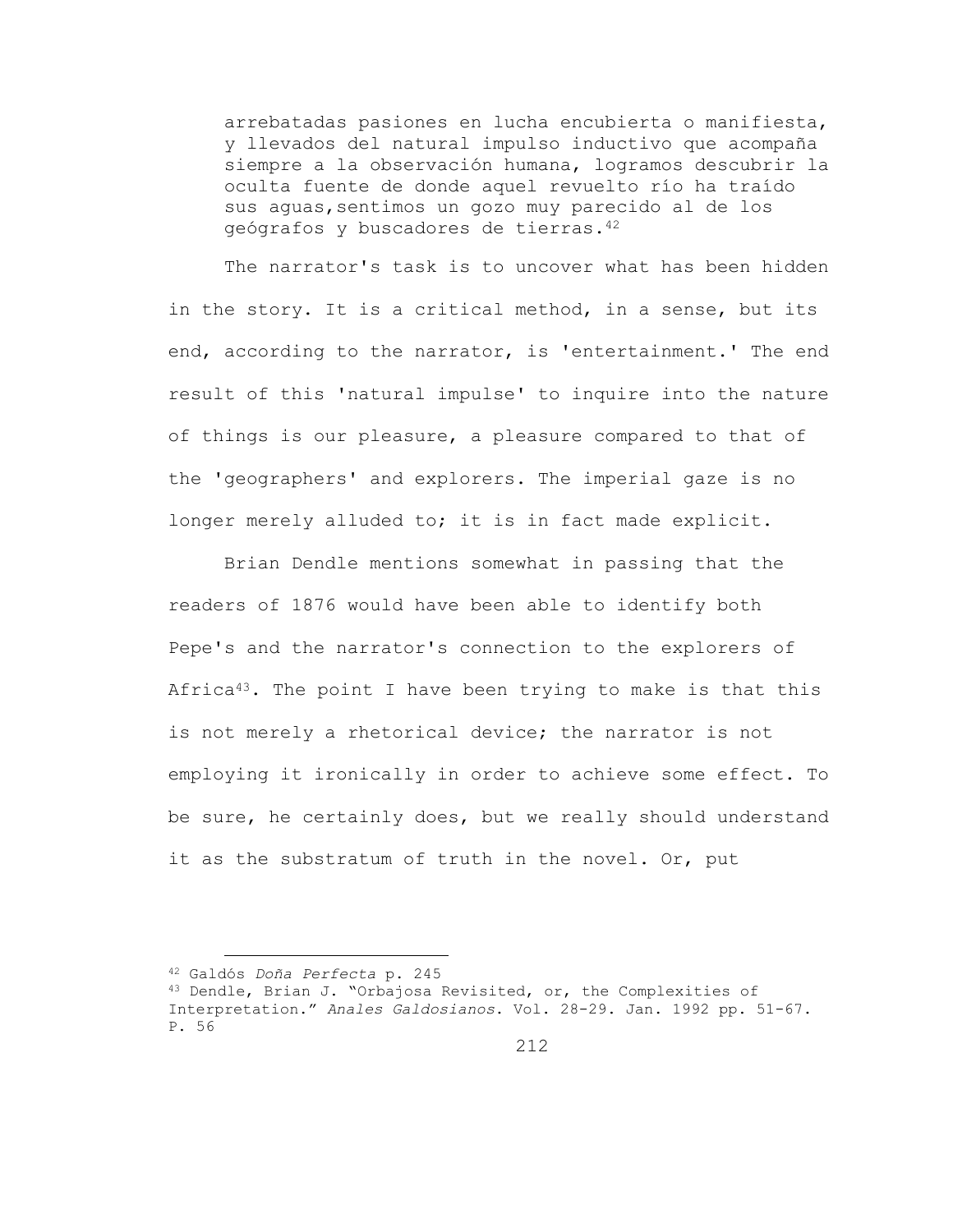differently, it reveals the epistemological foundation upon which truth can be revealed.

As will see, the narrator also distances himself from Pepe. Although he is the protagonist of the story, there is very much an element of the 'anti-hero' as well. We may agree with Pepe's politics and be sympathetic towards his progressive and 'modern' leanings, but his flaws are quickly established in the novel. Unlike the generally politic and deferential Ibarra, Pepe manages to offend nearly everyone in Orbajosa (the only exception I can think of is aloof don Cayetano). As we saw in the passages cited above, Pepe speaks disparagingly of the land to Licurgo, who (as of yet) has not really done anything to offend Pepe other than simply be from this area. Even when consciously trying to be inoffensive, he imprudently allows himself almost without fail to be drawn out by the others (typically don Inocencio) and ends up offending even more people in a kind of crescendo. Dendle cites María Pilar Aparici Llanas's conclusion that Galdós (or perhaps the narrator) is only ironic towards Pepe as a 'person' while still agreeing with the ideological principles of Pepe as a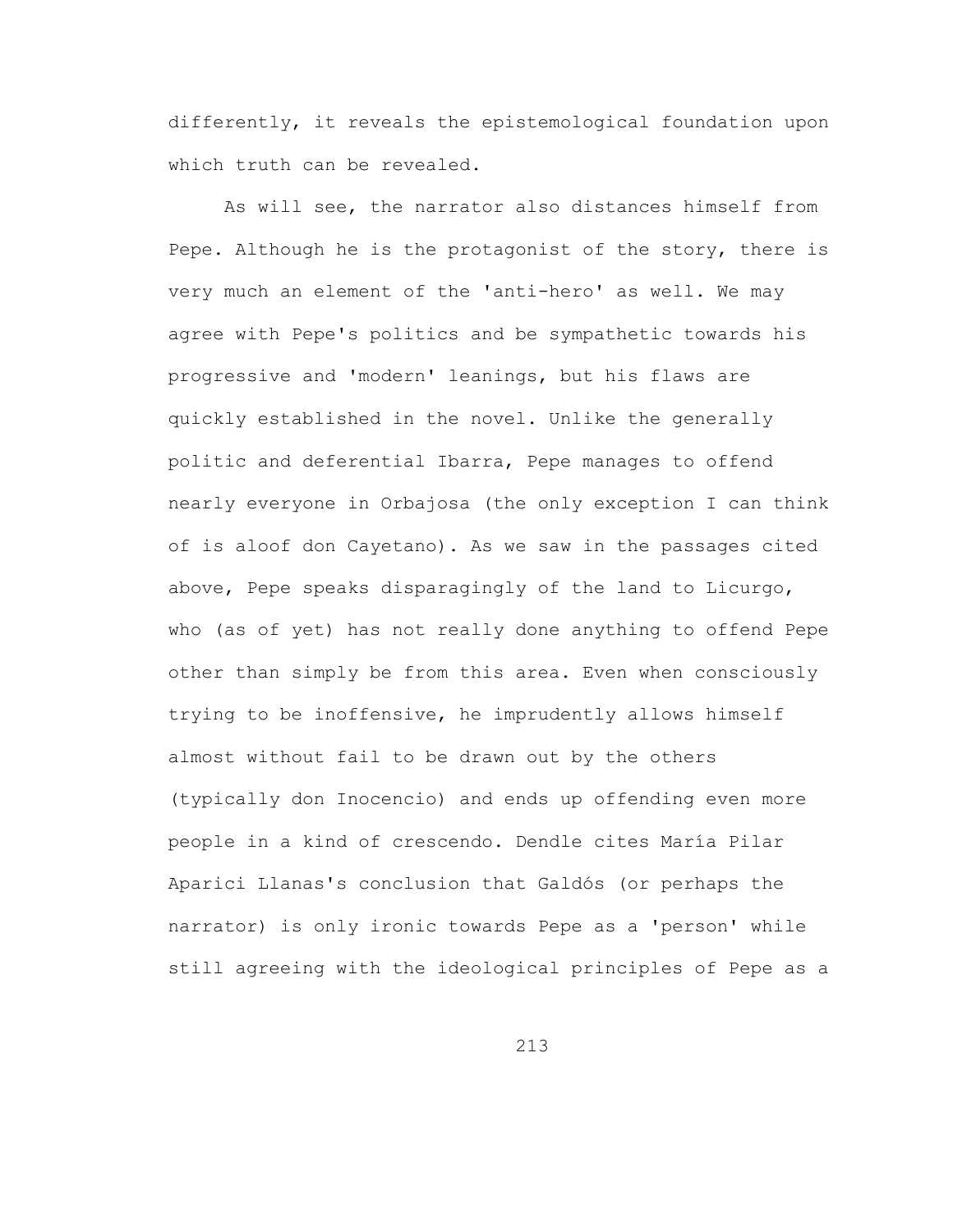liberal cosmopolitan<sup>44</sup>. In that sense, the narrator's ambiguity can be read allegorically as a warning not against the actual beliefs Pepe held, but of the way in which they are presented to the 'other.' This, I imagine, is true, but again it does not problematize the presuppositions in these beliefs. If it is the case, Galdós seems to be arguing against a kind of 'colonization:' although ideologically sound, Pepe and the machinations of the 'nación oficial' are incorrect only on the level of technique. We distance ourselves even more from Pepe as he colludes with the troops in order to more firmly oppress the townsfolk and ransom Rosario. Yet, what goes unquestioned is how these events are based on the logic expressed by the narrator. Pepe, the troops, the Guardia Civil: all these things are made possible by this colonial gaze, and although the narrator may distance himself from their actions, he never disavows his own prejudice. Whatever the ambiguities of his position that several critics have pointed out, here he is very clear. Galdós too participates in the web of appearances by misrecognizing colonial logic.

i<br>L <sup>44</sup> Dendle p. 56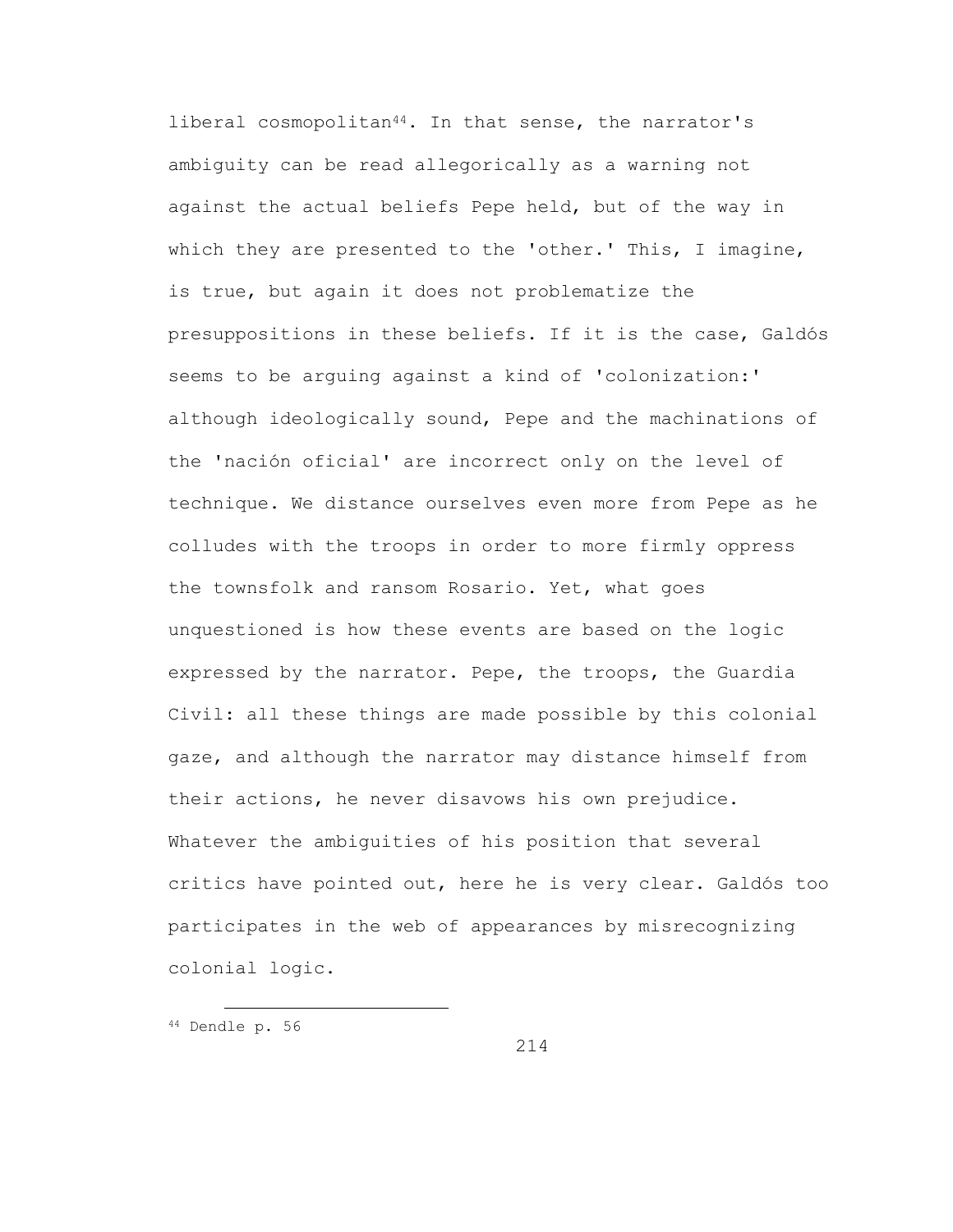Six years prior to the publication of *Doña Perfecta*, Galdós published his manifesto "Observaciones sobre la novela contemporanea española." He writes:

La clase media, la olvidada de nuestros novelistas es el gran modelo, la fuente inagotable, la base del orden social: ella asume por su iniciativa e inteligencia la soberanía de las naciones, y en ella está el hombre del XIX con sus virtudes y sus vicios, su noble e insaciable aspiración, su afán de reformas, su actividad pasmosa. La novela moderna de costumbres ha de ser la expresión de cuanto bueno y malo existe en el fondo de esa clase, de la incesante agitación que la elabora (...) La grande aspiración del arte literario en nuestro tiempo es dar forma a todo esto<sup>45</sup>.

It is not necessary to collapse the narrator's voice with that of Galdós to see how *Doña Perfecta* is this very attempt at giving form to this bourgeois ideology, which is also apparently Pepe's. It seems then that the narrator's perspective is not ironic or critical; instead, it is part and parcel of the novel's enterprise.

Moreover, in Galdós's attempt to make the middle class the foundation of the novel, something interesting happens. Up until now I have been arguing of the colonial presence in the form of the novel, but Galdós claims that the

i<br>L

\*\*\*

<sup>45</sup> Benito Pérez Galdós. "Observaciones sobre la novela contemporanea española". *Ensayos de crítica literaria*. Barcelona: Península, 1990. P. 112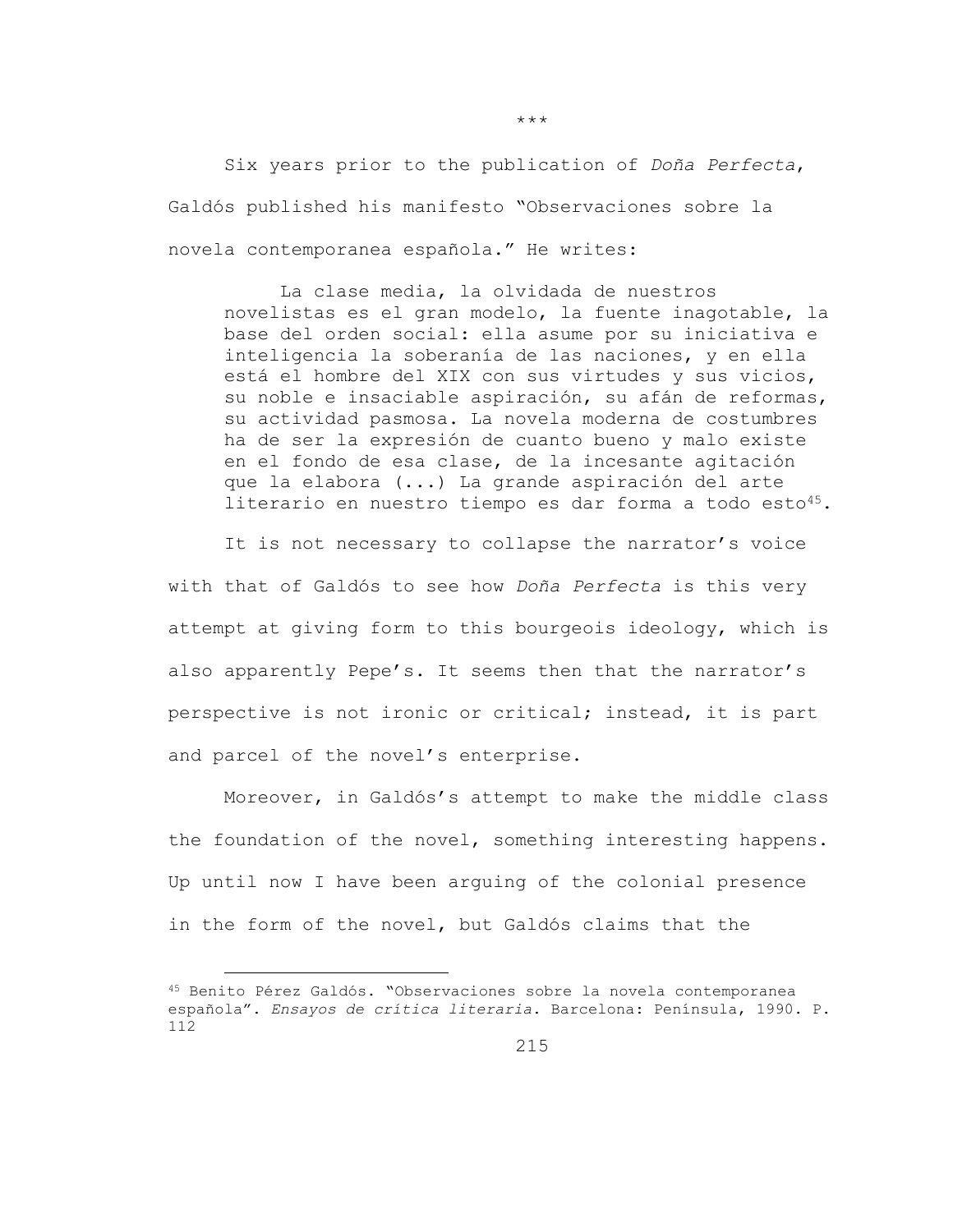perspective of the middle class is that implied 'third' term around which the novel revolves. Can they be the same thing? This too is of course no surprise: as the law of transitivity tells us, if a=b and b=c then a=c. The colonial project and social class relations are tied up in the same logical structures<sup>46</sup>. Colonial logic is the logic of capital.

Moreover, the conflict between Pepe and the townspeople of Orbajosa is defined by a difference of cultures (religion, customs, manners of speech, etc.) but in reality this misses a greater point. We find out that don Inocencio has actively opposed Pepe (even turning doña Perfecta against her nephew) as a result of the machinations of his niece, María Remedios who in turn has sought to unite Rosario with her son Jacinto in order to climb the social ladder of Orbajosa, where doña Perfecta reigns. Moreover, it is doña Perfecta herself that insists on the cultural difference between Pepe and Orbajosa. Yet, as we know (and this has been rarely mentioned by critics) she is not actually from Orbajosa. In fact, she is only there because of her late husband's financial ruin; she has

<sup>216</sup> 46 Marx makes a similar point in *Capital* vol. 1 chapter 32.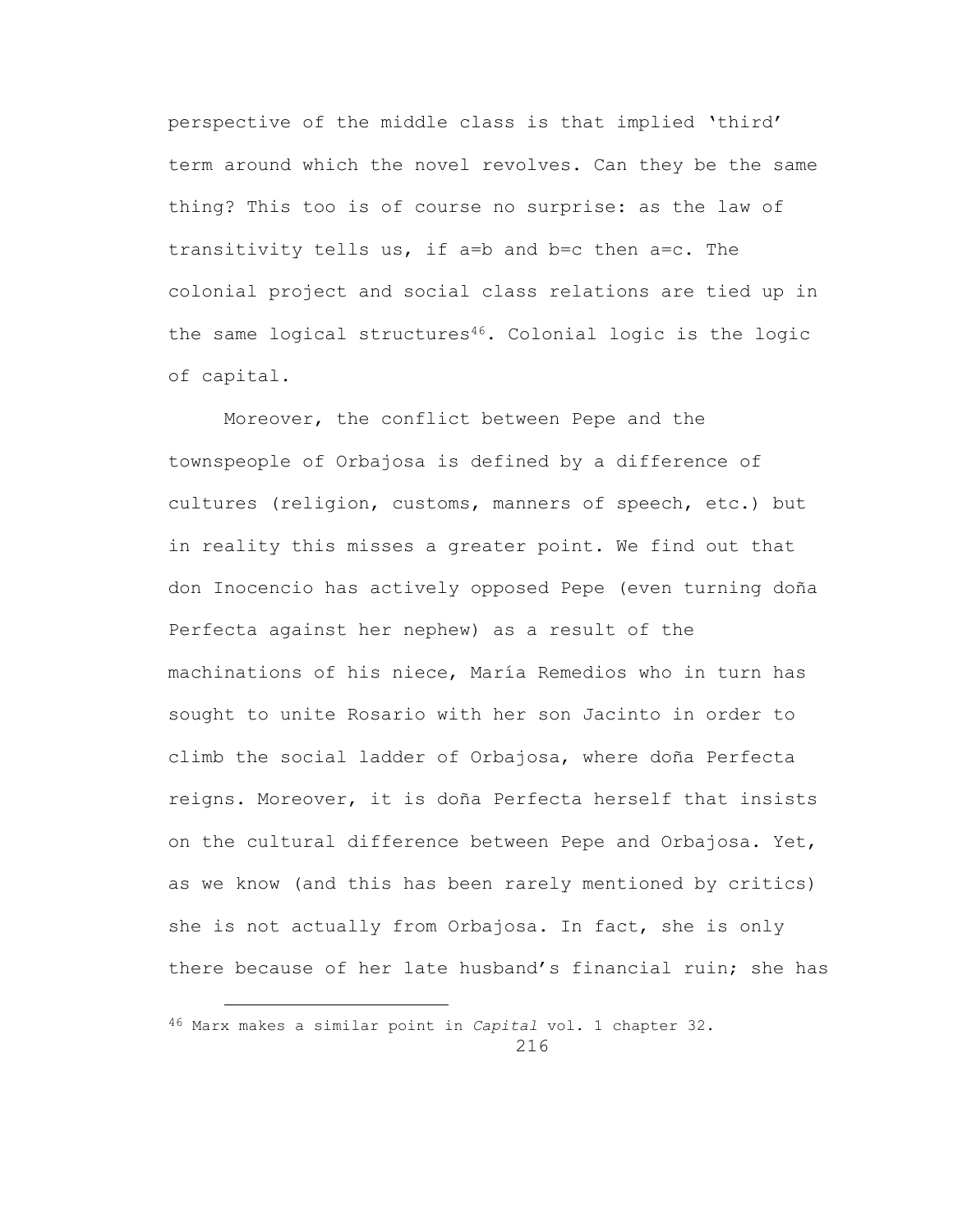been supported subsequently by Pepe's father. She still claims to have good relations with her friends in Madrid (even using one of those connections to have Pepe fired from his job). By insisting on the cultural differences, she is misdirecting the people of Orbajosa in order to preserve her own status in the town. In other words, doña Perfecta, as a member (supposedly) of the 'colonized' is using the fight against Pepe and the central authority in order to in fact maintain colonial order. The real difference between doña Perfecta and Pepe is that she is able to understand and manipulate the motivations of the townspeople. In reality she too is a 'colonizer.' In the last chapter of *Capital*, Marx praises Wakefield for having revealed "not something new *about* the colonies, but, *in* the colonies, the truth about capitalist relations in the mother country.47" Just as Rizal's Philippines is the site of ideological struggle between the 'two Spains,' Orbajosa is the battlefield between competing ideas that are really native to Madrid and not the provinces. As both doña Perfecta and Pepe are supported financially by the legal profession (Pepe through his own work, Perfecta through her

<sup>217</sup> <sup>47</sup> Karl Marx. *Capital*. Vol I. New York: Penguin, 1990. P. 932.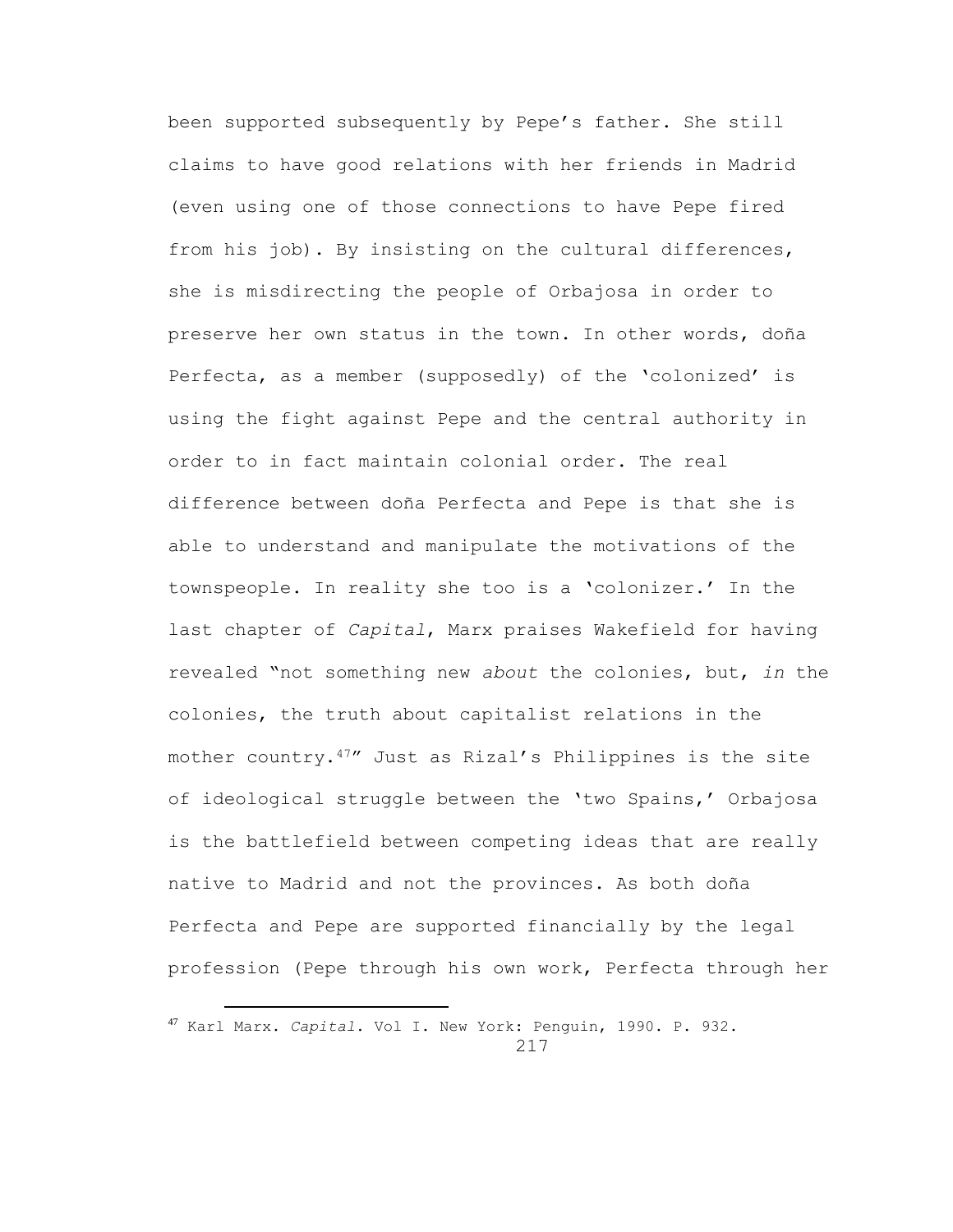brother's support) it is not actually a class difference *per se*. Madrid (like capitalism itself) rewards the industrious and punishes the frivolous. Pepe comes to Orbajosa by choice while Perfecta came in failure. Their struggle is, in the end, the outward manifestation of this positive or negative relationship to the centers of economic and political power.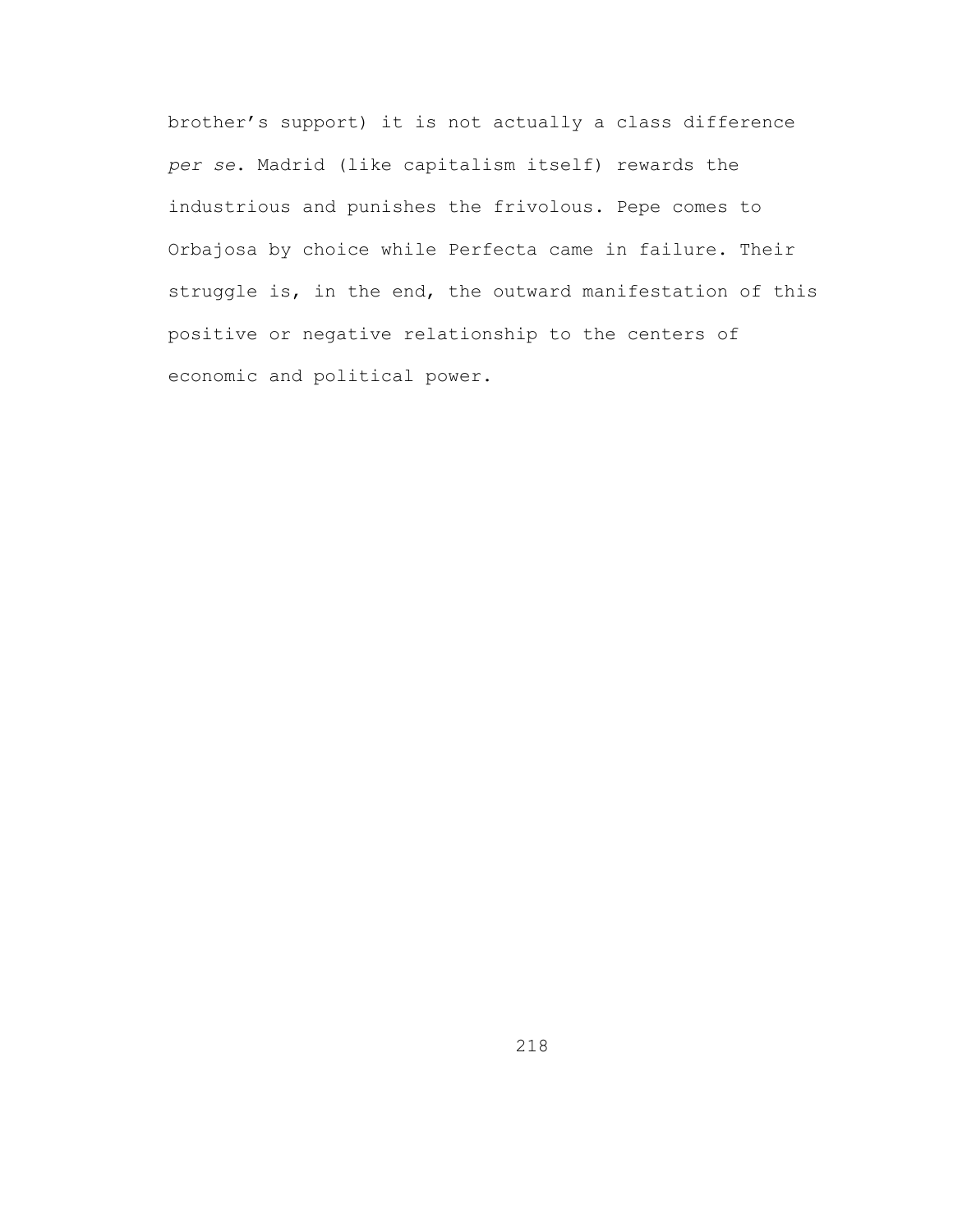## **Conclusion: Rizal as Reader of Galdós**

Rizal must have understood this. As I pointed out in the last chapter, Rizal's relationship to the 'two Spains' was strained at best. His education and experience abroad obligated him to embrace the modernity of Northern Europe while 'backward' Spain was his cultural home. Of course, this was mediated by the fact of his Philippine birth, a colonial identity and perspective that allowed him to see past the supposedly emancipatory rhetoric contained within these discourses and perceive the dark core therein. This is the contradiction at the heart of Rizal's work. Perhaps more importantly than simply identifying what was already commonplace and banal by his time, his true and somewhat unacknowledged importance was to identify the contradictions of progress. That the reactionary friars were a menace, everyone knew. It is a motif that extends far beyond the Philippines and into European literature both before and after his time. This cliché is partly demonstrated by their caricature in his novels: Rizal treats them as being almost cartoonishly evil ('flat' characters). But the liberals are a different story. They are depicted with a subtle irony that seems to show an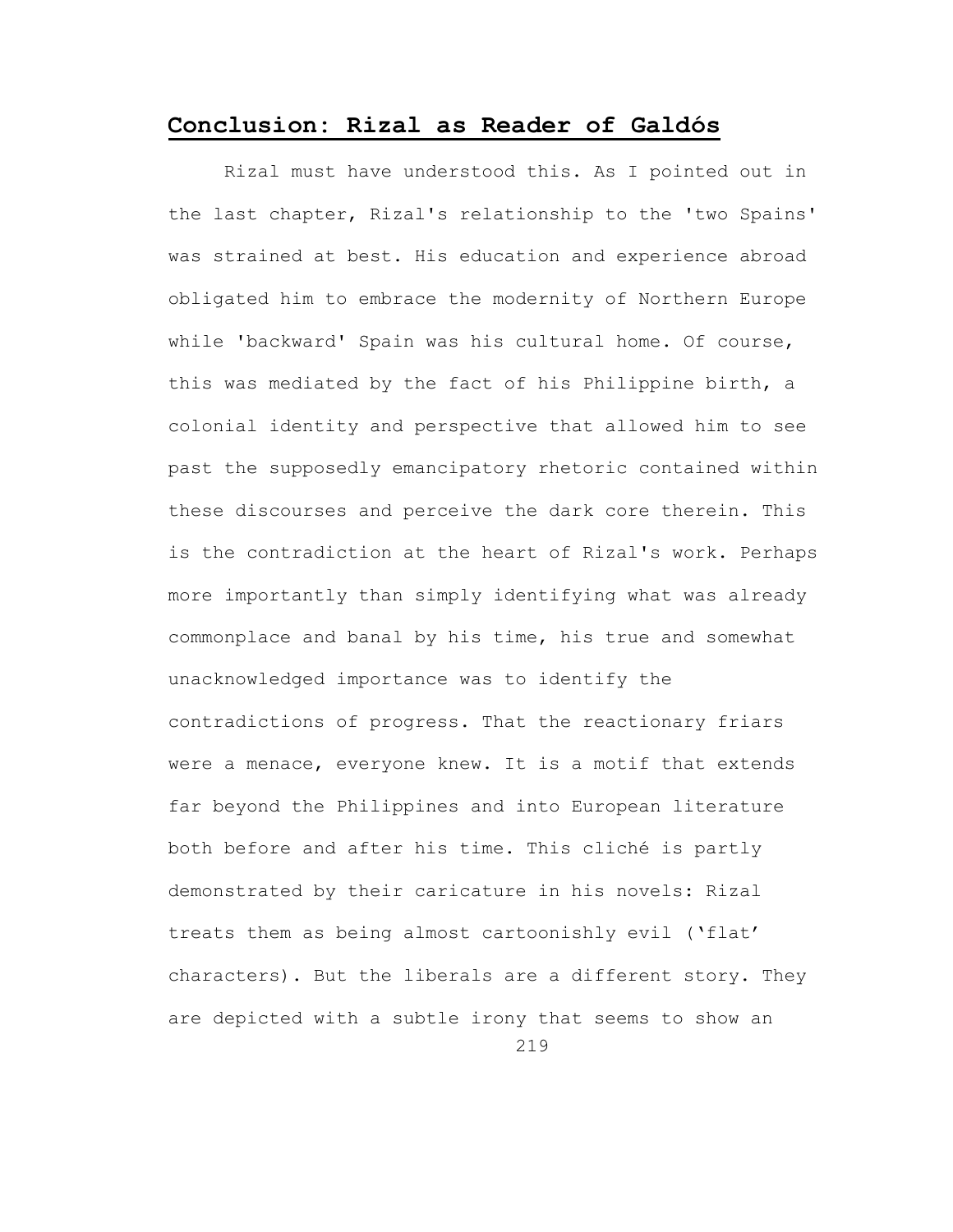admiration for their beliefs yet also reveals their oppressive role in the colonial project. This is precisely what Galdós misses: the liberal project can be just as oppressive depending on the space in which it is deployed. He has misrecognized the problem as one of method as opposed to actual belief. Thus he can get away with seeming to condemn at least a *kind* of colonialism, yet still participate in its structures.

The question then is whether or not Rizal himself is guilty of the very same. After all, he too is writing a nineteenth-century realist novel. If we look carefully something very interesting occurs: he in fact does appropriate colonial discourse, only to transform it into its opposite. Take for example the beginning of chapter 20 of the *Noli*, "La junta en el tribunal:"

Era una sala de doca á quince metros de larga por ocho á diez de ancha. Sus muros, blanqueados de cal, estaban cubiertos de dibujos al carbon, más ó menos feos más ó menos indecentes, con inscripciones que completaban su sentido. En un rincón y adosados ordenadamente al muro, se veían unos diez viejos fusiles de chispa entre sables roñosos, espadines y talibones: aquello era el armamento de los cuadrilleros.

En un estremo de la sala, que adorman sucias cortinas rojas, se escondía colgado de la pared el retrato de S. M.; debajo del retrato, sobre una tarima de madera, un viejo sillon abría sus destrozados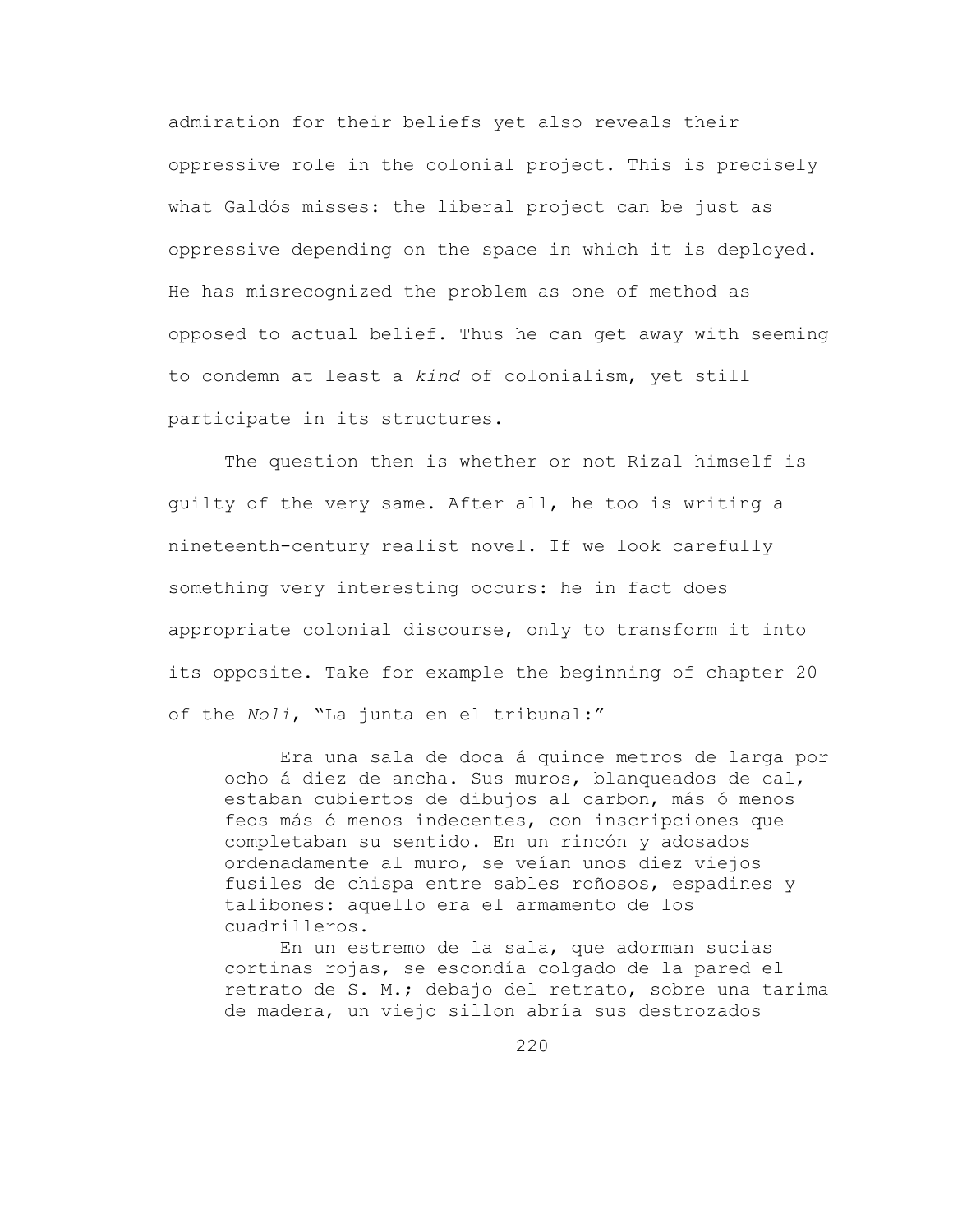brazos; delante, una grande mesa de madera, manchada de tinta, picada y tallada de inscripciones y monogramas, como muchas mesas de las tabernas alemanas que frecuentan los estudiantes. Bancos y sillas desvencijadas completaban el mueblaje.

Esta es la sala de las sesiones, del tribunal, de la tortura etc. Aquí conversan ahora las autoridades del pueblo y de los barrios: el partido de los ancianos no se mezcla con el de los jóvenes, y unos y otros no se pueden sufrir: representan el partido conservador y el liberal, sólo que sus luchas adquieren en los pueblos un caracter estremado.<sup>1</sup>

The narrator here shares with the narrator of *Doña Perfecta* a sense of mastery over the viewed object: he knows the precise dimensions of this space just as the Orbajosa's population is converted into raw statistics in Galdós's novel. Moreover the description of the room shares many of the same characteristics of Orbajosa: it is a space of decay and violence. The narrator is also passing judgment on the objects he sees, and his language seems to have no pretense to neutrality; the drawings are 'ugly' and 'indecent,' and the graffiti-covered table resembles those found in German pubs.

Then he reveals the paradox: we are in fact in a place of imperial power. It is the place of law, which in turn is the place of torture, 'etc.': this 'etc.' being

<sup>1</sup> Rizal *Noli* p. 95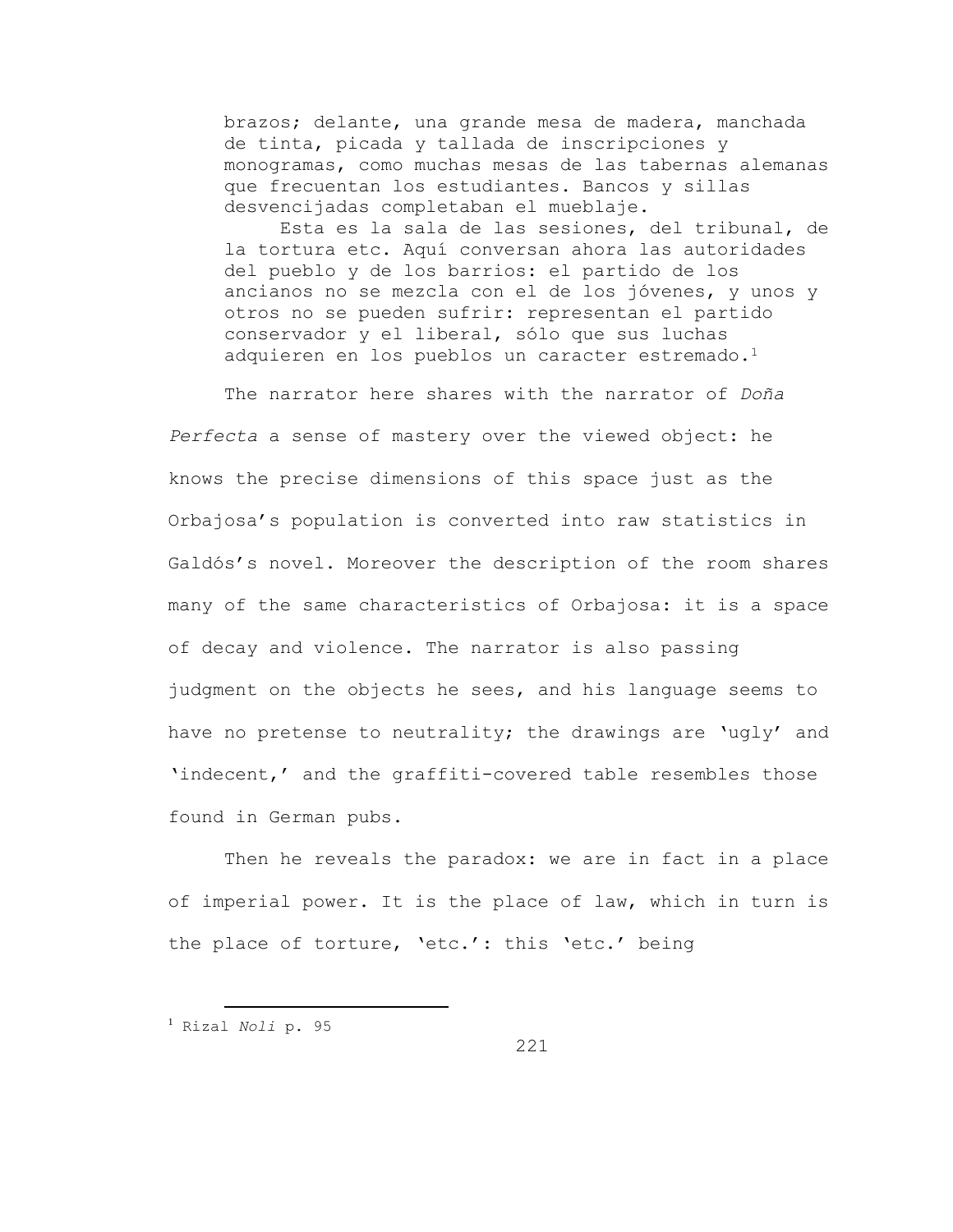particularly telling. The fact that the court is also the torture chamber (quite literally, as we shall see later when someone is actually tortured to death there) is presented as a banality; torture is just one of the various functions of the place. The rule of law is also, quite simply, the rule of violence.

What we are seeing is a critical re-appropriation of the form used by Galdós. Rizal takes and uses the imperial gaze to look back at its source. Despite Rizal's later protestation to the contrary<sup>2</sup>, his novel is formally subversive for it is his very technique which implies the a colonial subject's mastery over the very symbols of empire: on one hand the seat of legal authority, on the other the novel form itself.

Compare this with a footnote in Pedro Paterno's novel *Nínay* which preceded the *Noli* by two years. He writes the following:

No se refiere á la época en que gobernaba estas islas el general D. Fernando Primo de Rivera, marqués de Estella, en que el archipiélago filipino gozó de verdadera paz. El bizarro general, despreciando calumnias y alarmas con que suelen ser amedrentados los gobernadores, inspiró en los indios confianza y

<sup>2</sup> See H. De la Costa's translation of Retana in *The Trial of Rizal*. Manila: Ateneo, 1961. It is discussed elsewhere in the dissertation.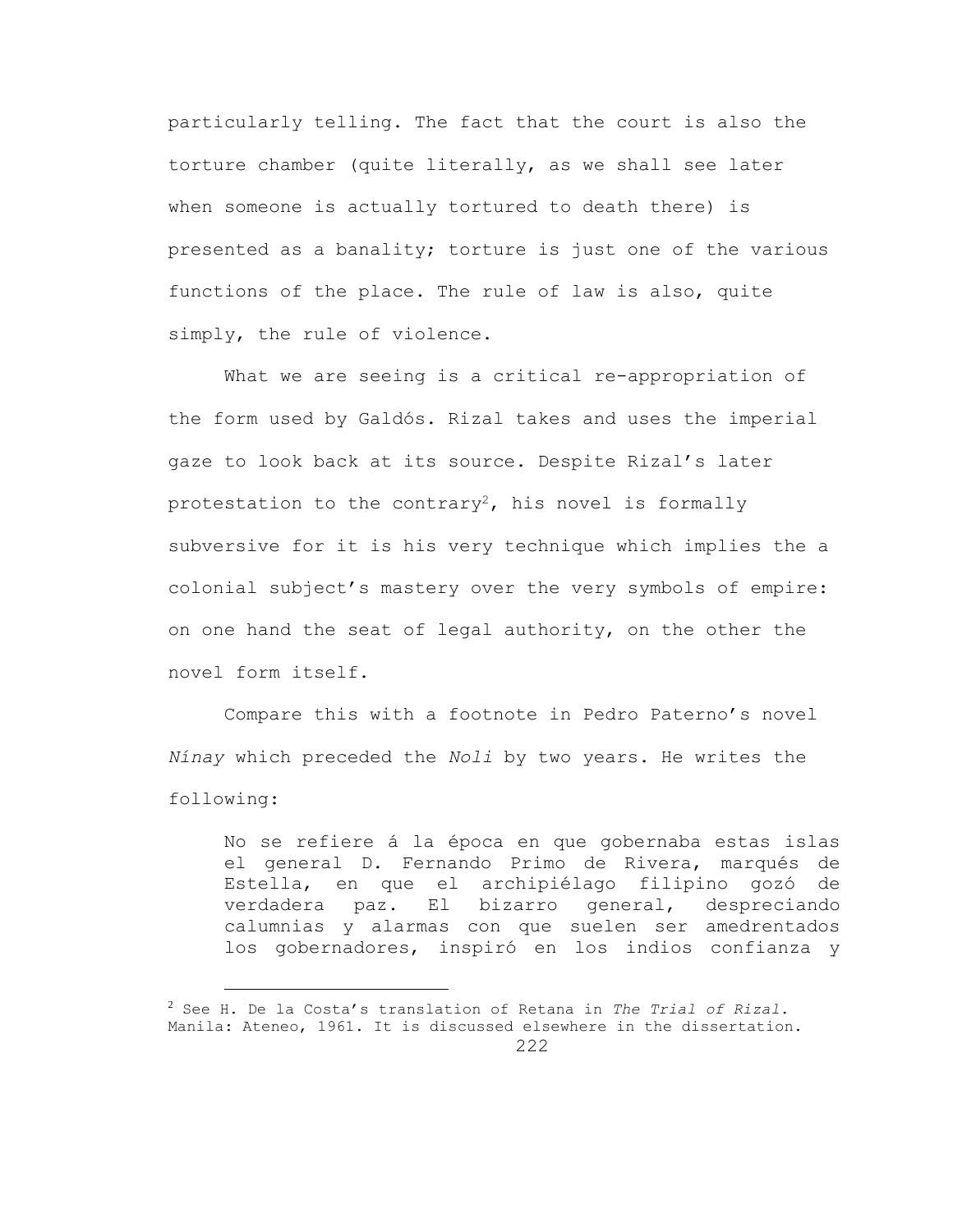tranquilidad, haciendo con esto prosperar el comercio y la industria, principal riqueza del país, de un modo inusitado3.

Paterno's supposed technical inferiority to Rizal as a writer aside, it is apparent that his use of narrative does not transform its European roots in the same way. When Paterno recognizes the possible threat that he poses, he pulls back; his apology we see here. Subsequently, Paterno's novel has been nearly forgotten.

\*\*\*

In his essay "Modernism and Imperialism" Fredric

Jameson states the following:

i<br>L

Colonialism means that a significant structural segment of the economic system as a whole is now located elsewhere; beyond the metropolis, outside of daily life and existential experience of the home country, in colonies over the water whose own life experiences and life world – very different from that of the imperial power – remain unknown and unimaginable for the subjects of the imperial power, whatever social class they may belong to.<sup>4</sup>

However, the Spanish colonial experience seems somewhat exceptional. If I have successfully argued for *Doña Perfecta* as a colonial novel, then it would seem that colonialism (or the logic thereof) was in fact part of the

<sup>3</sup> Pedro Paterno. *Ninay*. Madrid: Fortunet, 1885. P. 212.

<sup>4</sup> Fredric Jameson. "Modernism and Imperialism." *Nationalism,* 

<sup>223</sup> *Colonialism, and Literature*. Minneapolis: U Minnesota, 1990. Pp. 50-51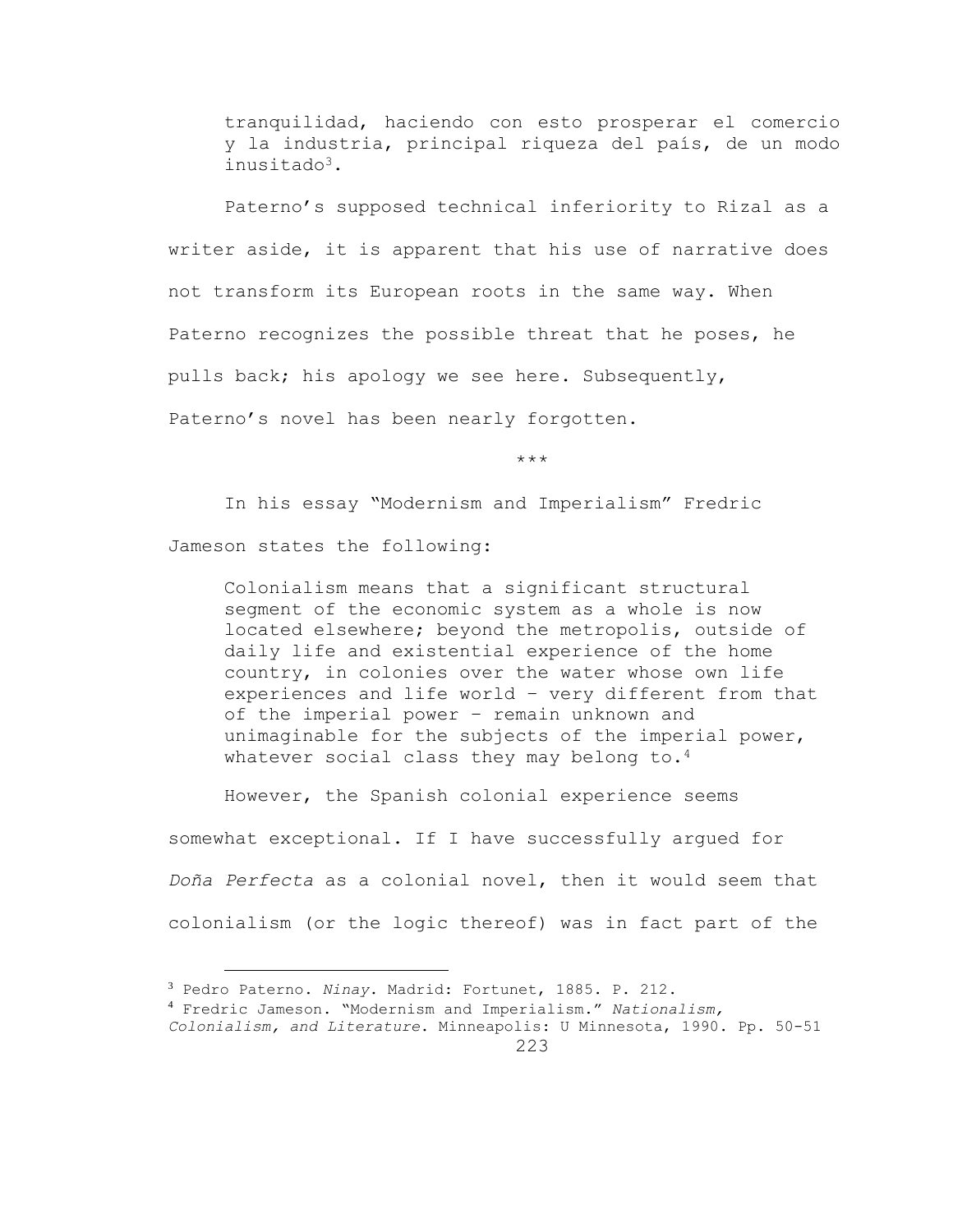everyday life of Spaniards, depending of course on where they were in the Peninsula. Nonetheless, I also do not want to equate the experience of a Catalonian or a Basque to that of a Filipino or Cuban. Their respective relationships to Madrid were obviously quite different, based on a myriad of factors (race not least of them). Still, the nearly identical *résumés* of the Philippine Governor Generals is highly suggestive: they were all veterans of the Carlist Wars (which is the setting of *Doña Perfecta*), Catalonia, Cuba, and then the Philippines.

As I claimed in a previous chapter, Rizal's *El filibusterismo* is really a novel about Spain. Here, we have seen that *Doña Perfecta* is a novel about the colonies. The fact that Rizal and Galdós were both considered to be the writers of a national *zeitgeist* is also quite telling. It seems then that we should reconfigure our understanding of what that 'nationalism' was and how it was written. As I hope I have shown, how can we really understand a novel like *Doña Perfecta* without also understanding the context of colonial logic? As Rizal himself said in his famous speech honoring Juan Luna and Félix Resurreción Hidalgo: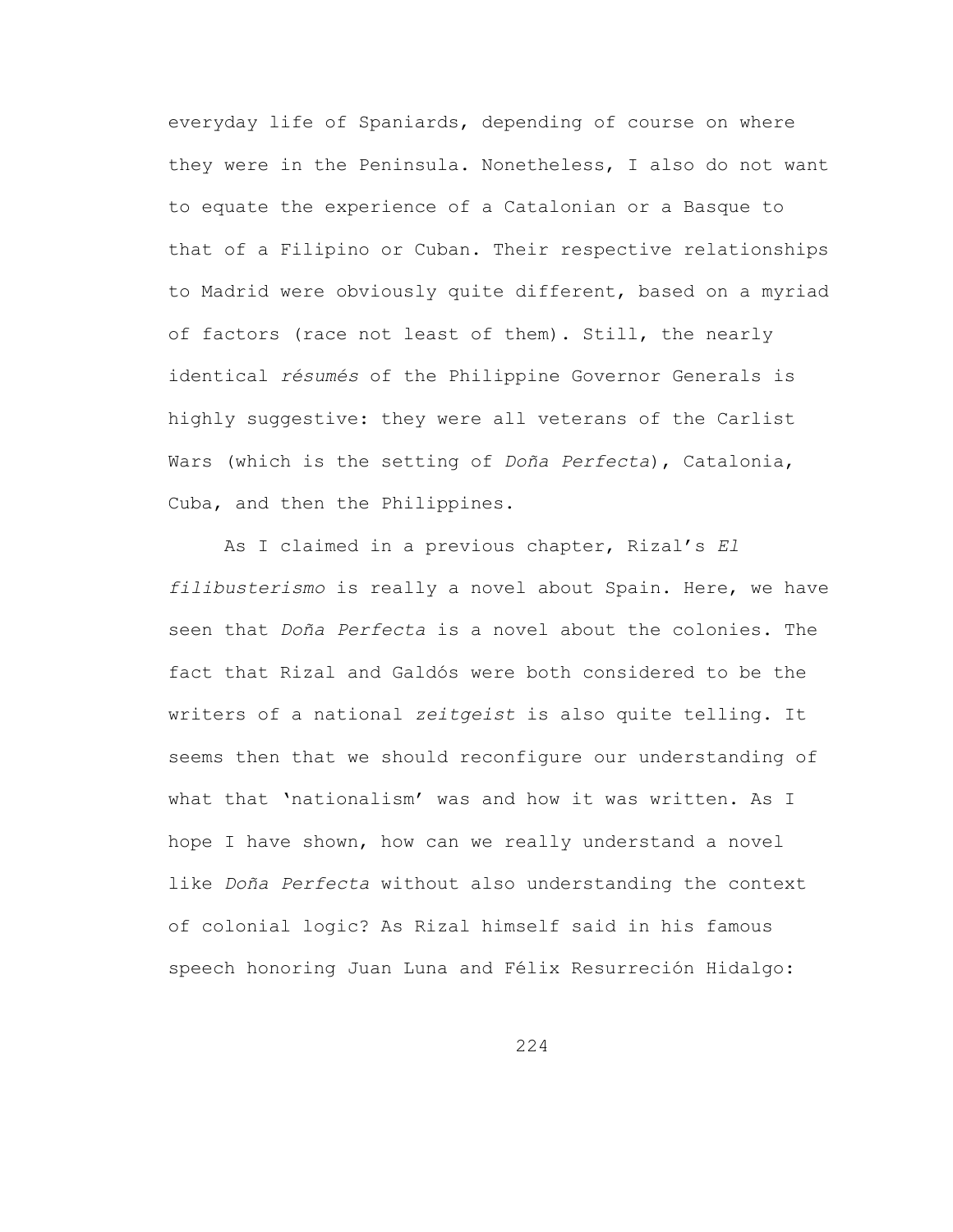The boundaries of Spain are neither the Atlantic nor the Cantabrian nor the Mediterranean – It would be ignominious for the water to place a dam to her grandeur, to her idea – Spain is there, there where her beneficent influence is felt, and though her flag might disappear, there would remain her memory, eternal, imperishable. What does a piece of red and yellow cloth matter, what do rifles and cannon matter, there where a feeling of love, of tenderness, does not sprout, there where no fusion of ideas, unity of principles, harmony of opinion exist?<sup>5</sup>

As Jameson points out, the experience of colonialism by European powers after the 1885 Berlin conference changed the economic structure of these countries, as the 'nation' no longer contained its own totality. Spain's experience is the reverse, Spain only knew totality beyond its borders, and the loss of the colonies marked its entrance into that same modern period. Rizal is then, in a sense, giving us a theoretical tool to understand the Spanish novel: although the Spanish flag has disappeared from those lands, the memory of Spain is still there, a piece of the lost national consciousness and identity waiting to be recovered. The missing pieces of the Spanish novel are there, and its completeness can now only be accessed through those diverse spaces. Rizal's novels offer us a first step in that direction.

<sup>5</sup> José Rizal. *Political and Historical Writings*. Manila: NHI, 2007. Pp. 20-21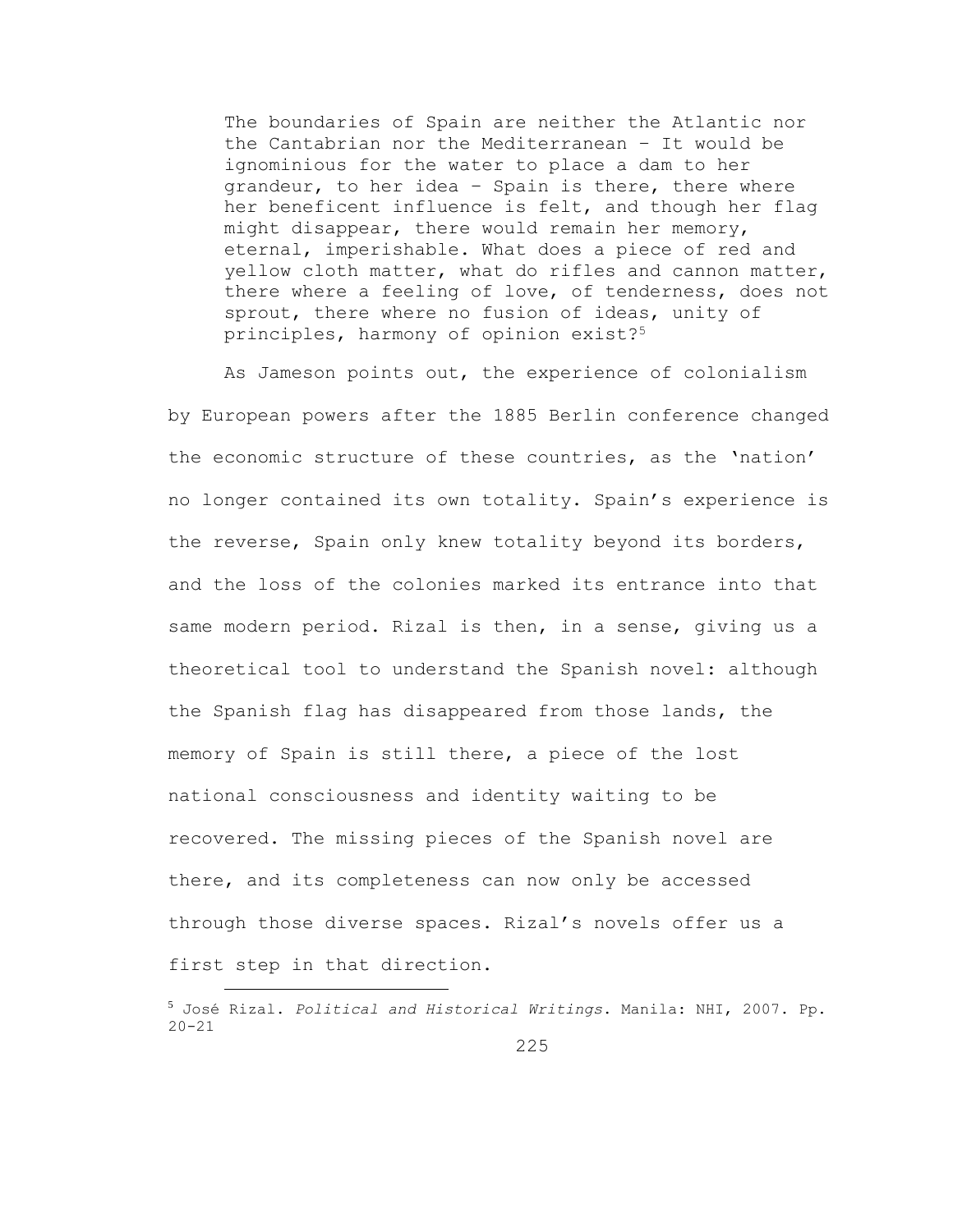## **Works Cited**

- Agoncillo, Teodoro. *The Revolt of the Masses*. Quezon City: U Philippines, 1956.
- Anderson, Benedict. "Form of Consciousness in *El Filibusterismo*." *Philippine Studies*, 54:3, p. 315-356
- ---. *Imagined Communities*. London: Verso, 2003.
- ---. *Under Three Flags*. London: Verso, 2005.
- Bakthin, Mikhail. *Problems of Dostoevsky's Poetics.* Ed. Caryl Emerson. Minneapolis: U of Minnesota, 1984.
- ---. *Rabelais and His World*. Bloomington: Indiana U, 1984.
- Barrantes, Vicente. "Su excelencia." *La España moderna*, II: 13, Jan 1890, pg. 179
- Bernad, Miguel. "Three Faces of Evil in *El filibusterismo*" *Kinaadman. Wisdom.* 14: 2, 1992. Pp. 141-152
- Blanco, Alda. "Miguel de Unamuno y José Rizal: una lectura desde la periferia." *Revista de occidente*. 210: nov 1998. Pp. 65-74.
- Blanco, John D. "Bastards of the Unfinished Revolution: Bolívar's Ismael and Rizal's Martí at the turn of the Twentieth Century." *Radical History Review*. 89: 2004. Pp. 92-114.
- Boime, Albert. *Art in the Age of Counterrevolution: 1815- 1848*. Chicago: U Chicago, 2004.
- Booth, Wayne. *A Rhetoric of Irony*. Chicago: U Chicago, 1975.
- Bradley, James. *The Imperial Cruise: A Secret History of Empire*. New York: Hachette, 2009.
- Castro, Juan E. de. "*En qué idioma escribe Ud.?*: Spanish,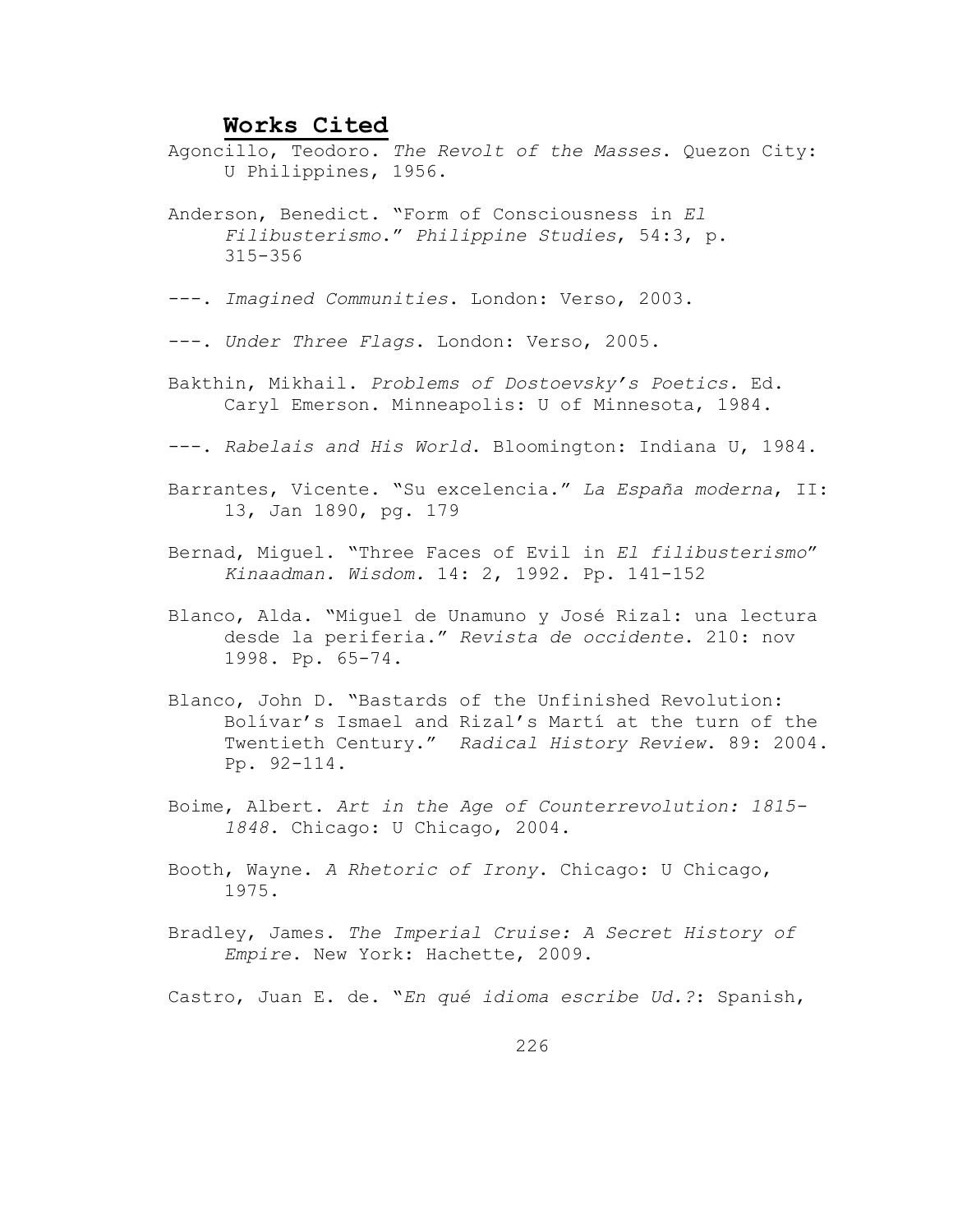Tagalog, and Identity in José Rizal's *Noli me tangere.*" *MLN* 126 (2011): 303-321.

- Caudet, Franciso. "*Noli me tángere* y la Filipinas colonial." *Cuadernos hispanoamericanos*. June 1983 pp 581-599.
- Cheah, Pheng. *Spectral Nationality: Passages of Freedom from Kant to Postcolonial Literatures of Liberation*. New York: Columbia, 2003.
- Constantino, Renato. "Veneration without Understanding" *Journal of Contemporary Asia* 1:4 (1971). P. 3-18.
- Copeland, Eva María. "Empire, Nation, and the *Indiano* in Galdós's *Tormento* and *La loca de la casa*. *Hispanic Review*. Spring 2012. P. 221-242
- Costa, Horacio de la. *The Jesuits in the Philippines, 1581- 1768*. Cambridge: Harvard, 1961.
- ---. *The Trial of Rizal: W. E. Retana's Transcription of the Official Spanish Documents*. Manila: Ateneo, 1961.
- Culler, Jonathan. "Anderson and the Novel." *Diacritics*, Vol. 29, No. 4 (Winter, 1999), pp. 19-39.
- Dendle, Brian J. Dendle, Brian J. "Orbajosa Revisited, or, the Complexities of Interpretation." *Anales Galdosianos*. Vol. 28-29. Jan. 1992 pp. 51-67.
- Derrida, Jacques. *Dissemination*. Chicago: U Chicago, 1981.
- Deleuze, Gilles and Felix Guattari. *Anti-Oedipus.* New York: Penguin, 2009.
- ---, and ---. *Kafka: Towards a Minor Literature*. Minneapolis: U Minnesota, 1986.
- ---, and ---. *A Thousand Plateaus*. New York: Continuum, 2004.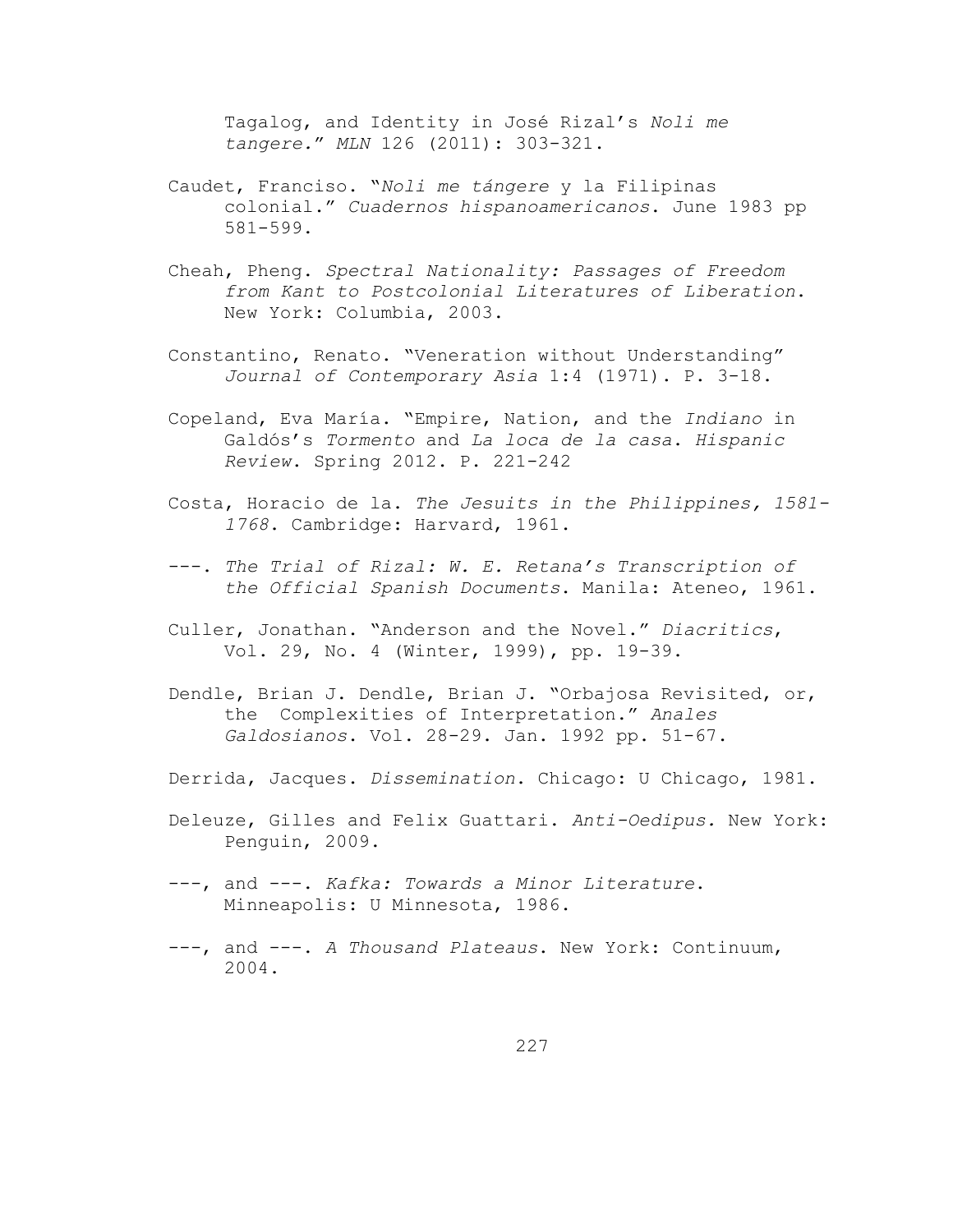- Díaz-Trechuelo, Lourdes. *Filipinas: La gran desconocida (1565-1898)*. Pamplona: U Navarra, 2001.
- Encarnacion, Anacleta. "Doña Perfecta and Noli Me Tangere: Coincidence, not influence." *Solidarity* Vol. 5, issue 12, 1970. Pp. 29-35.
- Freud, Sigmund. *Civilization and its Discontents*. New York: Norton, 1989.
- ---. "Mourning and Melancholy," *The Standard Edition of the Complete Psychological Works of Sigmund Freud*, trans. and ed. James Strachey, 24 vols. (London, 1953-74), 14:239-60.
- Fuertes-Manjón, Roberto. "Modernism, Cultural Confrontation, and Liberal Project in José Rizal's Novels" in *Alternative Orientalisms in Latin America and Beyond*. Ed. Ignacio López Calvo. Cambridge: Cambridge U, 2007. Pp. 238-250.
- Guerrero, Leon Maria. *The First Filipino*. Manila: Guerrero Publishing, 2010.
- Guzmán Rosales, Renato de. "Larra y Galdos en Rizal." *Romance Languages Annual.* I:1, 1989
- Hegel, G. W. F. *Phenomenology of Spirit*. London: Oxford U, 1977
- Jameson, Fredric. "Modernism and Imperialism." *Nationalism, Colonialism, and Literature*. Minneapolis: U Minnesota, 1990.
- ---. *The Political Unconscious: Narrative as Socially Symbolic Act*. Ithaca: Cornell, 1981.
- Jaurès, Jean. "Préface" in Henri Turot's *Aguinaldo et les philippins*. Paris: Librarie Léopold Cerf, 1900.
- Johnson, Courtney Blaine. *(Re)writing the Empire: the Philippines and Filipinos in the Hispanic Cultural Field, 1888-1898*. PhD Dissertation (Austin: UT, 2004).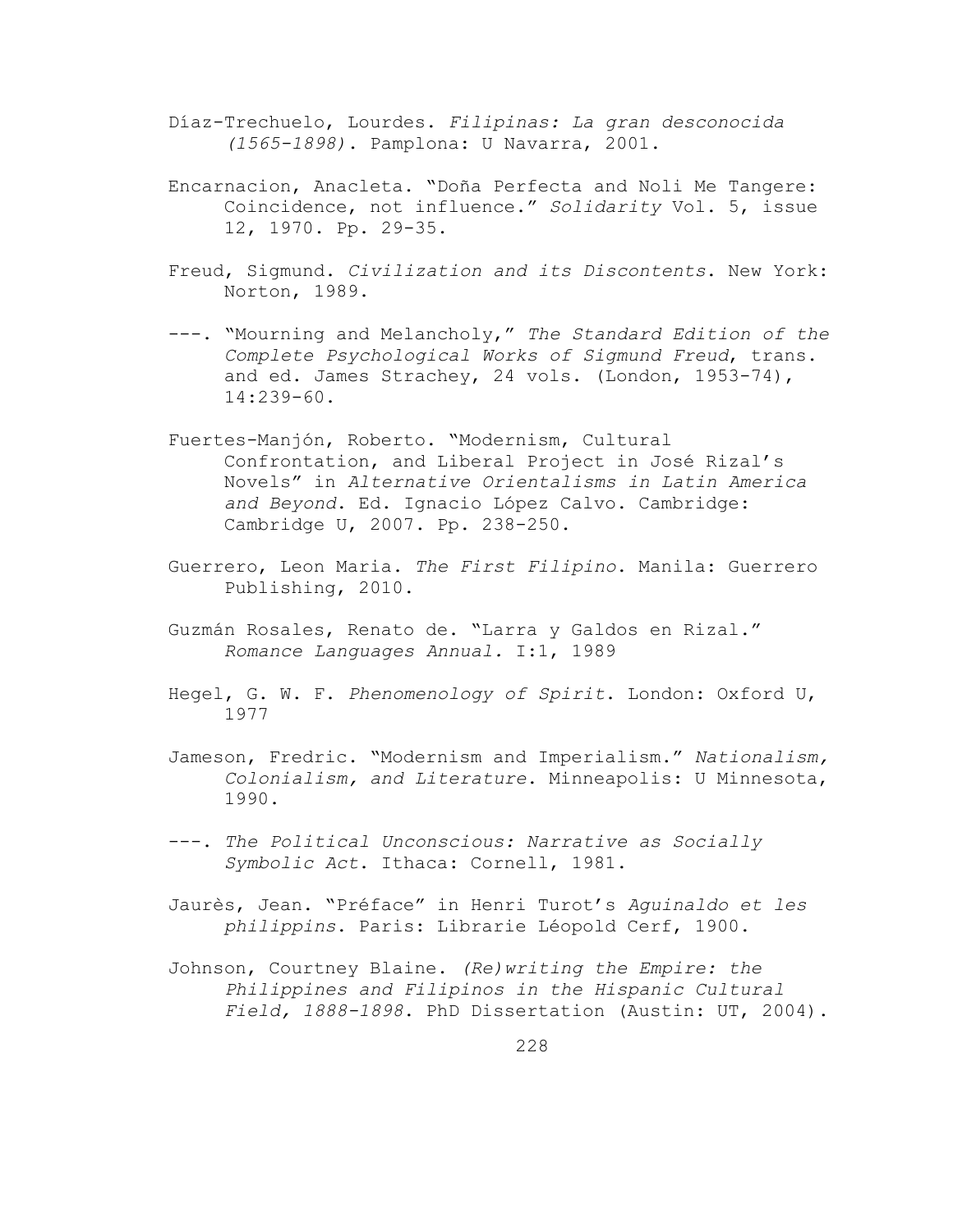- Kamen, Henry. *Imagining Spain: Historical Myth and National Identity*. New Haven: Yale, 2008.
- Lifshey, Adam. "Literary Alterities of Philippine Nationalism in José Rizal's *El filibusterismo.*" *PMLA*. 123.5. P. 1434-1437.
- López, Salvador P. "María Clara Paragon or Caricature." In *Literature and Society: Essays on Life and Literature*. Manila: U Pub. Co., 1940
- Macherey, Pierre. *A Theory of Literary Production*. New York: Routledge, 2006.
- Marín, Dolors. "Barcelona en llamas: La Semana Trágica," *La aventura de la historia*. Año 11, no. 129 p. 47
- Martí, José "Nuestra América." *Ensayos y crónicas*. Madrid: Cátedra, 2004.
- Marx, Karl. *Capital*. Vol I. New York: Penguin, 1990.
- ---, and Fredrich Engels. "The Communist Manifesto." In *The Revolutions of 1848: Political Writings Volume 1.* London: Verso, 2010. Pp. 62-99
- Matibag, Eugenio. "El Verbo del Filibusterismo: Narrative Ruses in the Novels of José Rizal." *Revista Hispánica Moderna*. Año 48, no. 2 (Dec. 1995), pp. 250-264.
- Moretti, Franco. *Atlas of the European Novel 1800-1900*. London: Verso, 1998.
- ---. *The Modern Epic*. Verso: London, 1996
- Ocampo, Esteban de. *Rizal as Bibliophile*. Manila: Unesco, 1960
- Pardo Bazán, Emilia. "La España remota." *Nuevo teatro crítico*. I:3. (Marzo 1891): pp. 75-81.
- Paterno, Pedro. *Ninay*. Madrid: Fortunet, 1885.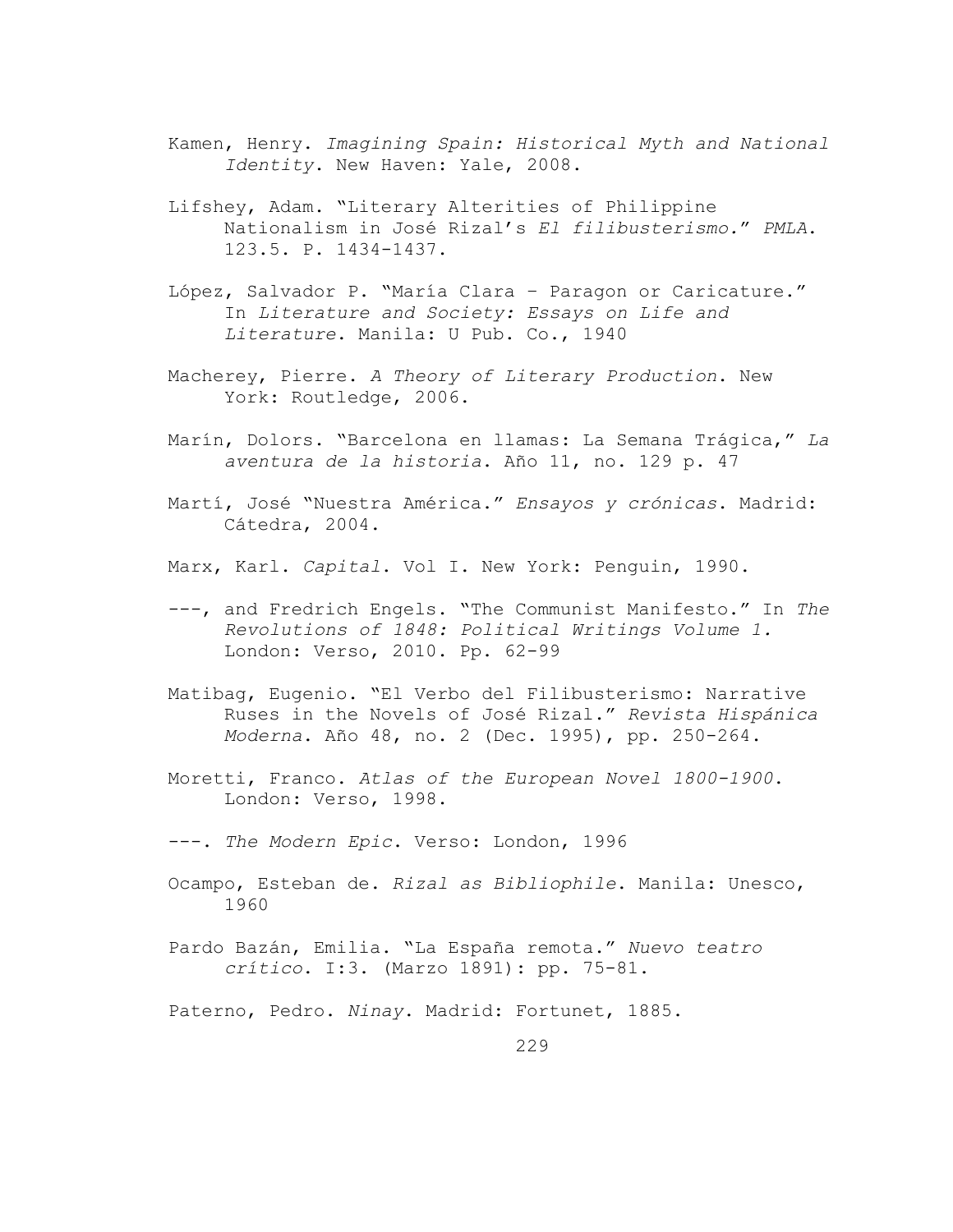Pérez Galdós, Benito. *Doña Perfecta*. Madrid: Alianza, 1989.

- ---. *La desheredada*. Madrid: Alianza, 2001.
- ---. *La fontana de oro*. Madrid: Alianza, 1999.
- ---. *Fortunata y Jacinta*. Mexico: Porrúa, 1975.
- ---. "Observaciones sobre la novela contemporanea española". *Ensayos de crítica literaria*. Barcelona: Península, 1990.
- Pratt, Mary Louise. *Imperial Eyes: Travel Writing and Transculturation*. New York: Routledge, 1992.
- Quibuyen, Floro. "Rizal and the Revolution." *Philippine Studies*. 45:2:1997. Pp. 225-257.
- Rafael, Vicente. "Nationalism, Imagery, and the Filipino Intelligentsia in the Nineteenth Century." *Critical Inquiry*, Vol. 16, No.3 (Spring, 1990), pp. 591-611.
- ---. *Promise of the Foreign: Nationalism and the Technics Of Translation in the Spanish Philippines*. Durham: Duke, 2005.
- Renan, Ernest. "What is a Nation." *The Nationalism Reader*. Eds. Omar Dahbour and M. Ishay. New York: Humanity, 1995.
- Retana, Wenceslao E. *Vida y escritos del Dr. José Rizal.* Madrid: Librería General de Victoriano Suárez, 1907.
- Rizal, José. "Al Excmo. Sr. Don Vicente Barrantes." *La Solidaridad* II: 13 (Jan 1890). P. 170.
- ---. *El filibusterismo*. Manila: NHI, 1996
- ---. *Noli me tángere*. Manila: Instituto Nacional de Historia, 1995.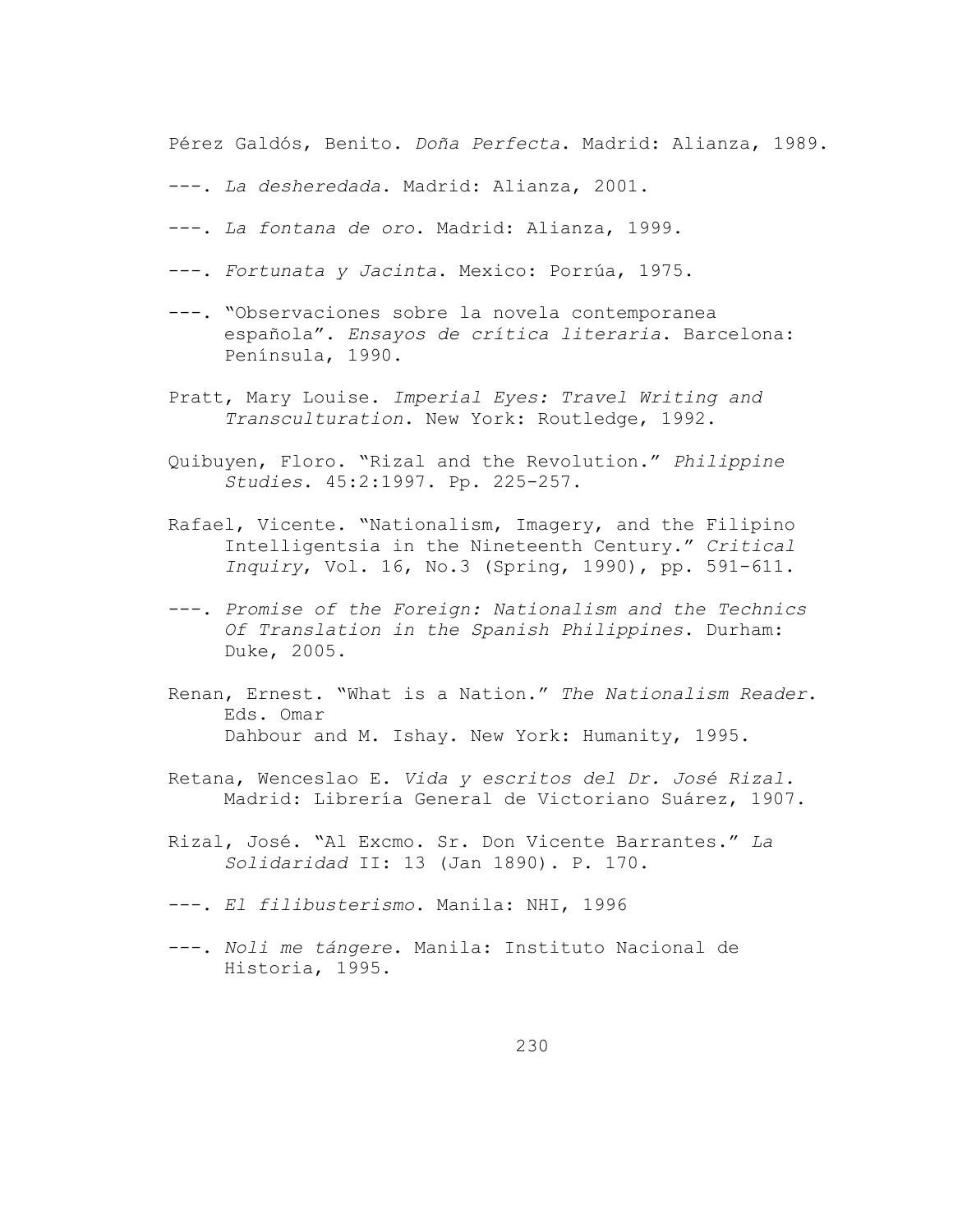- ---. *Noli me tángere*. Trans. Harold Augenbraum. New York: Penguin, 2006.
- ---. *Political and Historical Writings*. Manila: NHI, 2000.
- ---. *The Rizal-Blumentritt Correspondance*. Vol. 1 (1886- 1890). Manila: National Historical Institute, 1992.
- ---. *Rizal's Correspondance with Fellow Reformers*. Manila: National Historical Institute, 1992.
- Rodgers, Eamonn. "Galdós, Europe and the Regeneration of Spain." *Bulletin of Spanish Studies*. Vol. LXXXII, Nos. 3-4, 2005. P. 465-484.
- Said, Edward. *Culture and Imperialism*. New York: Vintage, 1994.
- San Juan Jr., Epifanio. "Towards Rizal: An Interpretation of *Noli me tángere* and *El filibusterismo.*" *Solidarity* 5(12), 1970. Pp. 8-28.
- Sarkisyanz, Manuel. *Rizal and Republican Spain, and other essays*. Manila: NHI, 1994.
- Sartre, Jean-Paul. *Being and Nothingness*. Trans. Hazel Barnes. New York: Washington Square Press, 1984.
- ---. *Critique of Dialectical Reason*. Vol. 1. Trans. A. Sheridan Smith. London: Verso, 2004.
- ---. *Search for a Method*. Trans. H. Barnes. New York: Random House, 1963.
- Sieburth, Stephanie. *Reading* La Regenta: *Duplicitous Discourse and the Entropy of Structure*. Philadelphia: John Benjamins, 1990.
- Schumacher S. J., John. *The Making of a Nation*. Manila: Ateneo de Manila, 1993.
- ---. "Rizal and Filipino Nationalism: A New Approach." *Philippine Studies*. 48:4, 2000. Pp. 549-571.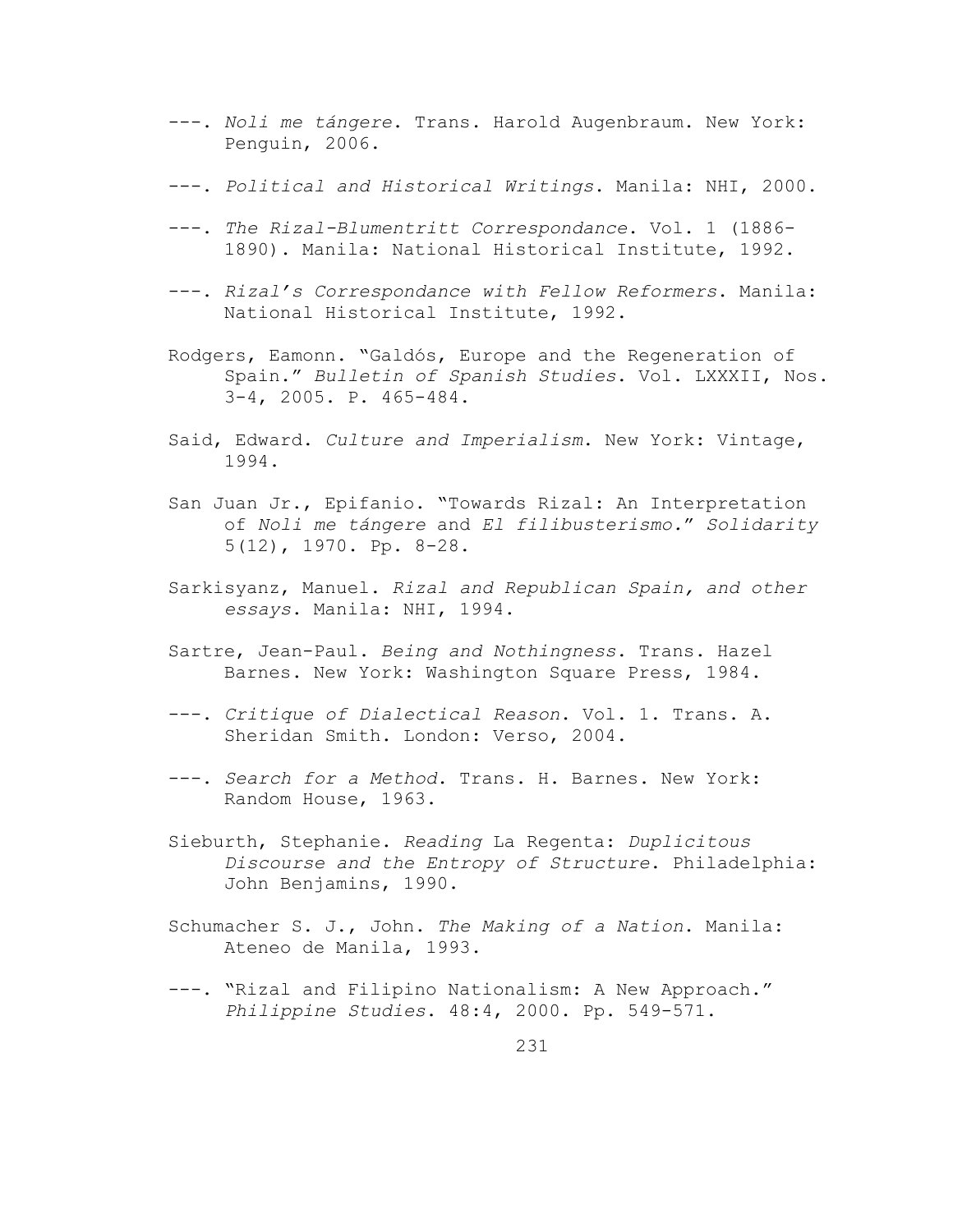- Sommer, Doris. *Foundational Fictions: the National Romances of Latin America*. Berkeley: U California, 1991.
- Thomas, Megan C. *Orientalists, Propagandists, and Ilustrados: Filipino Scholarship and the End of Spanish Colonialism*. Minneapolis, U Minnesota, 2012
- Tolliver, Joyce. "Over her bloodless body: Gender, Race, and the Spanish Colonial Fetish in Pardo Bazán," *Revista Canadiense de Estudios Hispánicos*. 34:2 (Invierno 2010) pp. 285-301.
- Torres-Pou, Joan. "La narrativa anticolonial hispanofilipina: el caso de *Noli me tángere* y *El filibusterismo.*" *Iberoamericana*, 1:2001 pp. 7-14.
- Wallerstein, Immanuel. *World Systems Analysis: An Introduction*. Durham: Duke, 2004.
- Zahareas, Anthony N. "*Doña Perfecta* and Galdós's Aesthetic Solutions of Historical Problems." *Anales Galdosianos*. Vol. 36, Jan. 2001. Pp. 319-330.